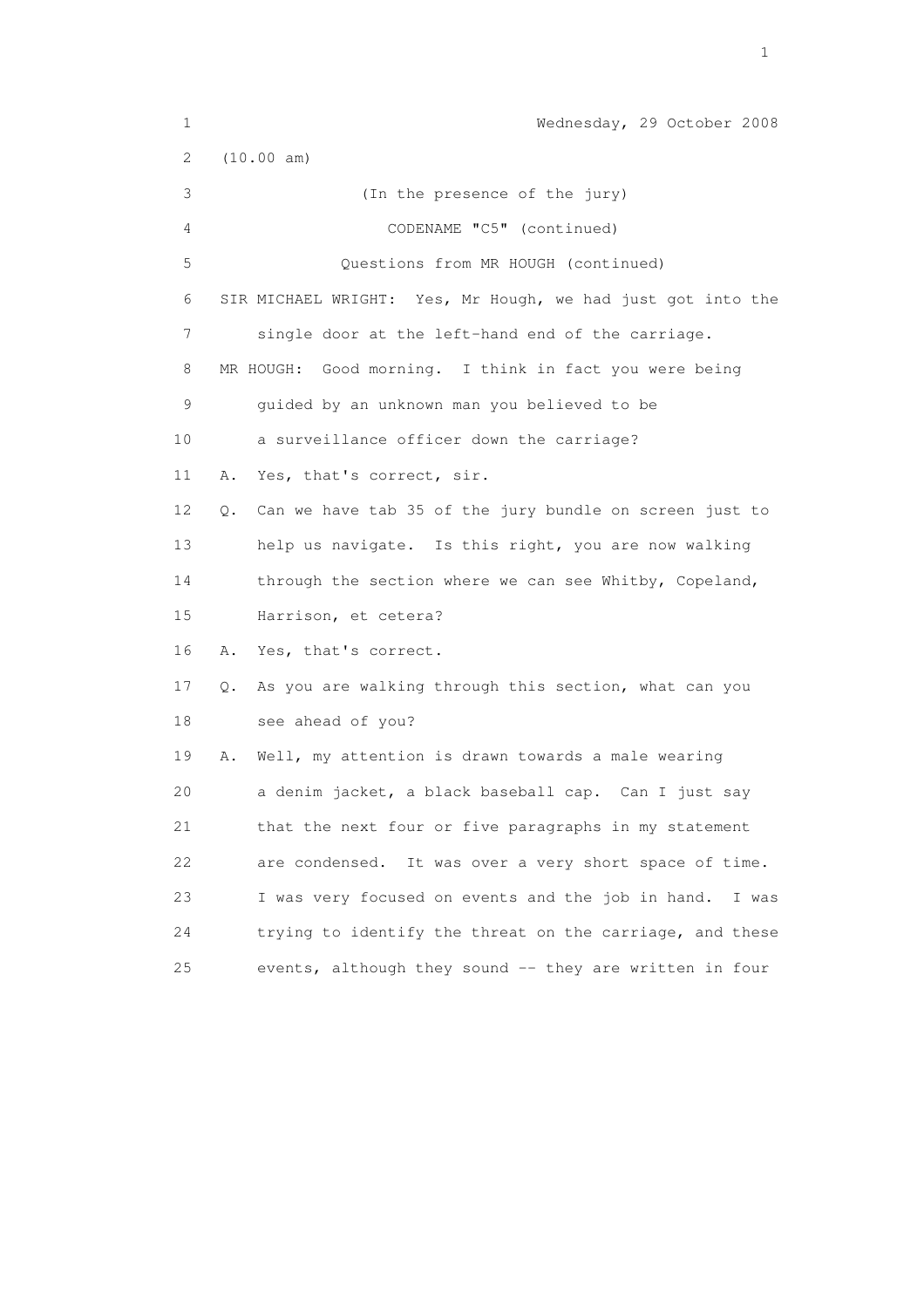1 or five lines, they happened over a short space of time. 2 Q. Yes. Well, we will take it stage by stage but if you 3 are uncertain about anything, of course please say so. 4 A. Thank you. 5 Q. And you will appreciate that the sequence of events is 6 important. 7 A. Yes. My first impression of the man in the baseball 8 cap -- 9 Q. Pausing there, we know this man to be Ivor, although you 10 didn't know him at the time? 11 A. Yes. No, not at the time. I am looking at people 12 sitting on the train. Most people are reading books, 13 papers, they are in their travelling to work mode, and 14 you can identify them straightaway; they are not 15 threats. Clothing, I picked up Ivor's clothing, the 16 denim jacket, the baseball cap hadn't been mentioned 17 before -- 18 Q. In terms of picking it up, do you mean there that you 19 identified that as clothing you had heard being on the 20 suspect? 21 A. Yes. 22 Q. Go on. 23 A. He was olive skinned in appearance, again that matched 24 the description, so in a very fraction of time I'm 25 assessing whether he is a likely possible for the

 $\overline{2}$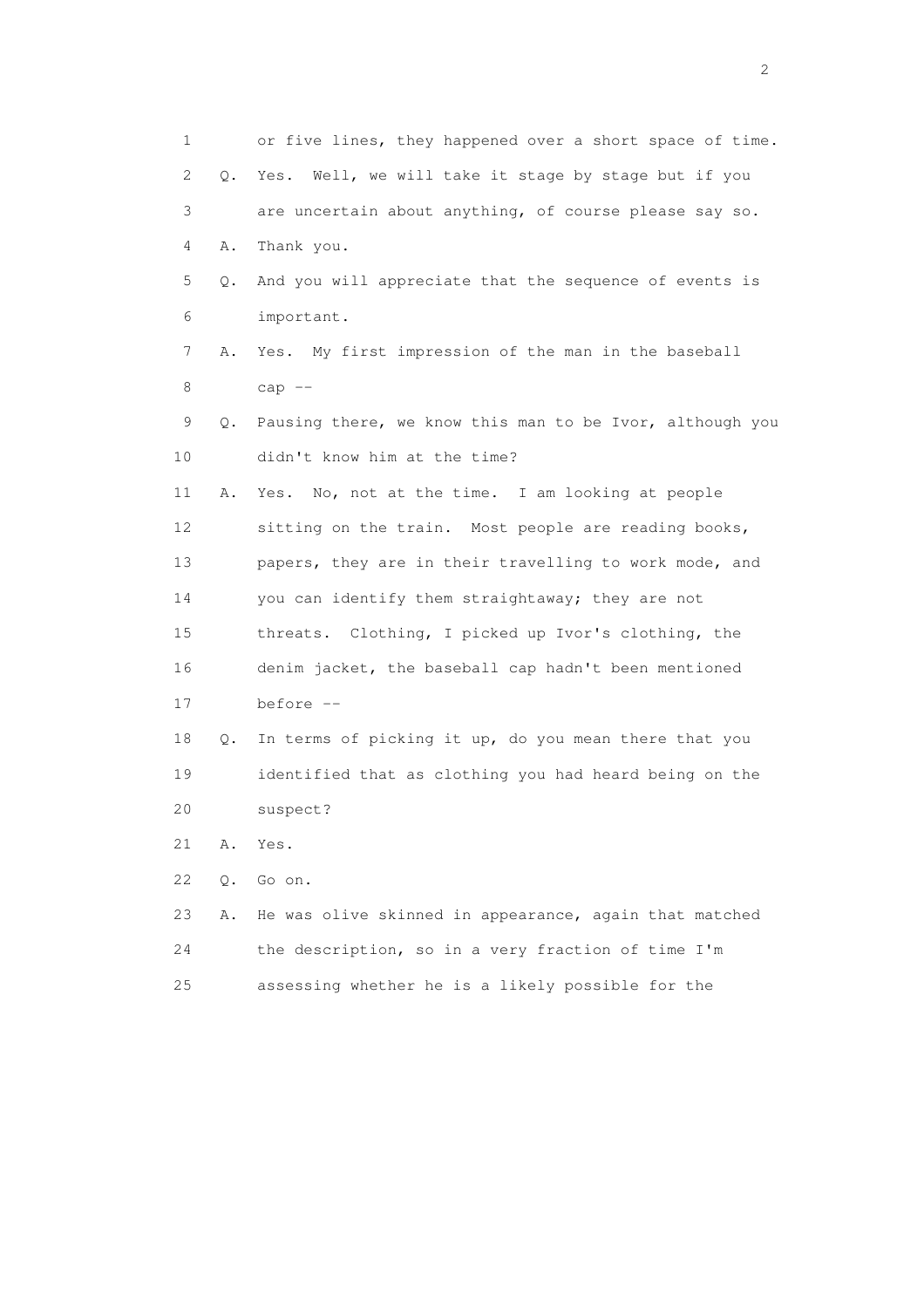1 subject that we are following.

| 2  | Q.        | Where was he when you first saw him?                     |
|----|-----------|----------------------------------------------------------|
| 3  | Α.        | He was standing with his back to the glass partition or  |
| 4  |           | on the section where Rachel Wilson is sitting.           |
| 5  | $\circ$ . | Was there anybody between you and him obscuring your     |
| 6  |           | view?                                                    |
| 7  | Α.        | Yes, there were people -- as I said earlier, the         |
| 8  |           | representation of the carriage, there were more people   |
| 9  |           | sitting, there were some standing and there was movement |
| 10 |           | on the train as well. I can't recall whether it's        |
| 11 |           | people getting off or just moving around, finding seats  |
| 12 |           | or getting on the train, other passengers.               |
| 13 | Q.        | When you first saw Ivor and focused in on him, could you |
| 14 |           | see any of your colleagues?                              |
| 15 | Α.        | No.                                                      |
| 16 | Q.        | What did you see next?                                   |
| 17 | Α.        | What I saw next, and again on the snapshot I saw of      |
| 18 |           | Ivor, I took in a rucksack which was on the ground by    |
| 19 |           | his right leg, and it was on the floor, he wasn't        |
| 20 |           | carrying it, it was on the floor, and that was just all  |
| 21 |           | a very quick snapshot, because events that happened      |
| 22 |           | after that were very fluid and quick, and no sooner had  |
|    |           |                                                          |
| 23 |           | I looked at Ivor, than he lurched -- I have written      |
| 24 |           | lurched -- towards another male. My view was obstructed  |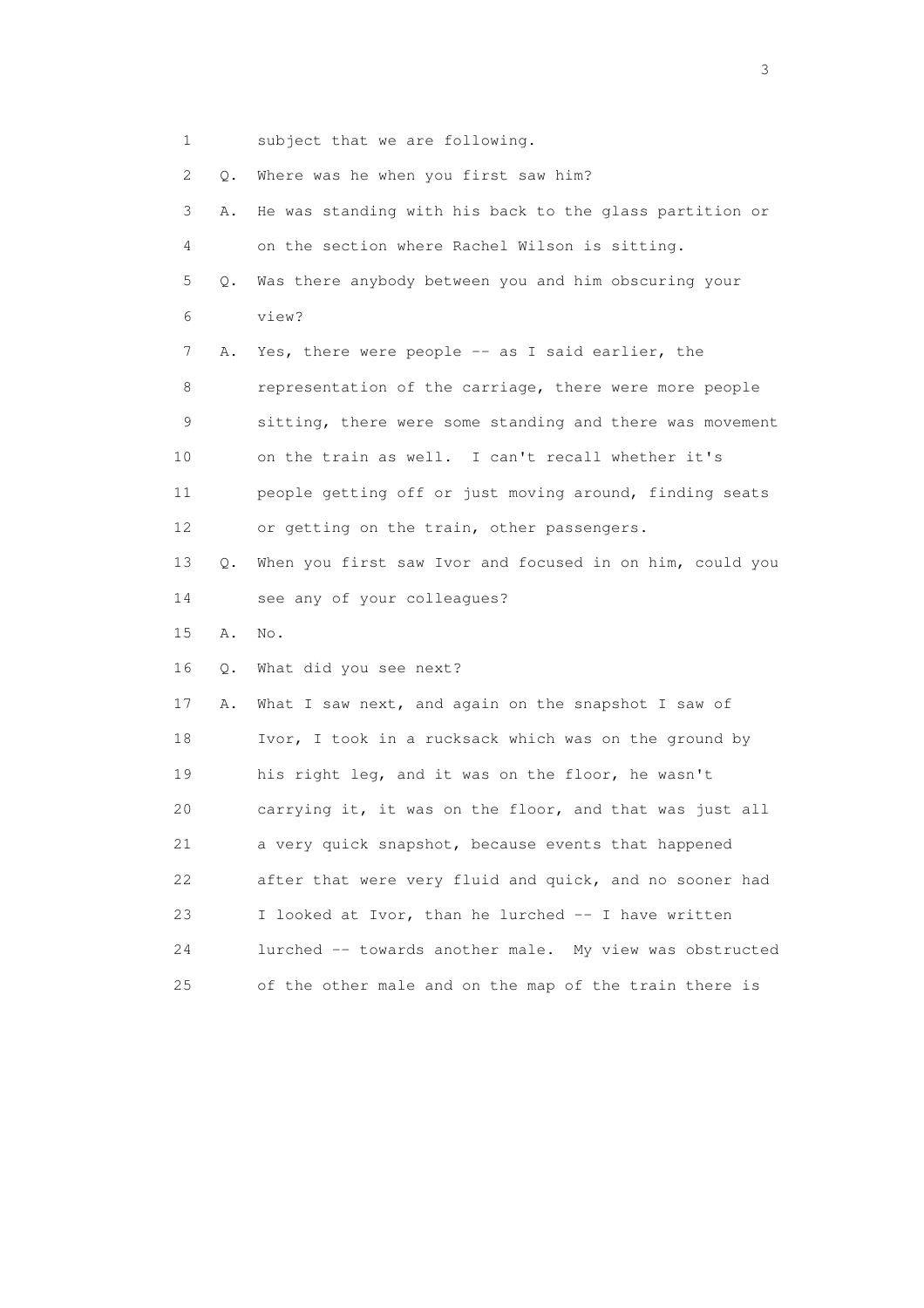1 a pole right in the middle of the section in front of 2 Merrill and Preston, there is a yellow pole there and my 3 recollection is that either there was someone standing 4 near there or holding on to the pole.

 5 My heightened concentration level was such that 6 I was focusing on Ivor, I was trying to establish if he 7 was the subject. Now, my experience and my recollection 8 is that everything around him wasn't important at that 9 time, he was important, was this the man, was this the 10 person who had been followed onto the train?

 11 He wasn't acting like the other passengers on the 12 train, he was at a higher level of concentration as 13 well, that's all I can describe that, which made me 14 think more, who is this man? So he's then lurched 15 towards the man who I now know to be Mr de Menezes, he's 16 lurched towards him --

 17 Q. Just pausing there. Before Ivor lurched towards him, 18 had you looked in the direction of Mr de Menezes at all? 19 A. No.

 20 Q. So before Ivor moves forward, were you able to say 21 anything about what Mr de Menezes had done one way or 22 the other?

 23 A. No, other than that there was movement in my peripheral 24 vision from the direction of where he was sitting. 25 Q. But you couldn't say whether that movement came from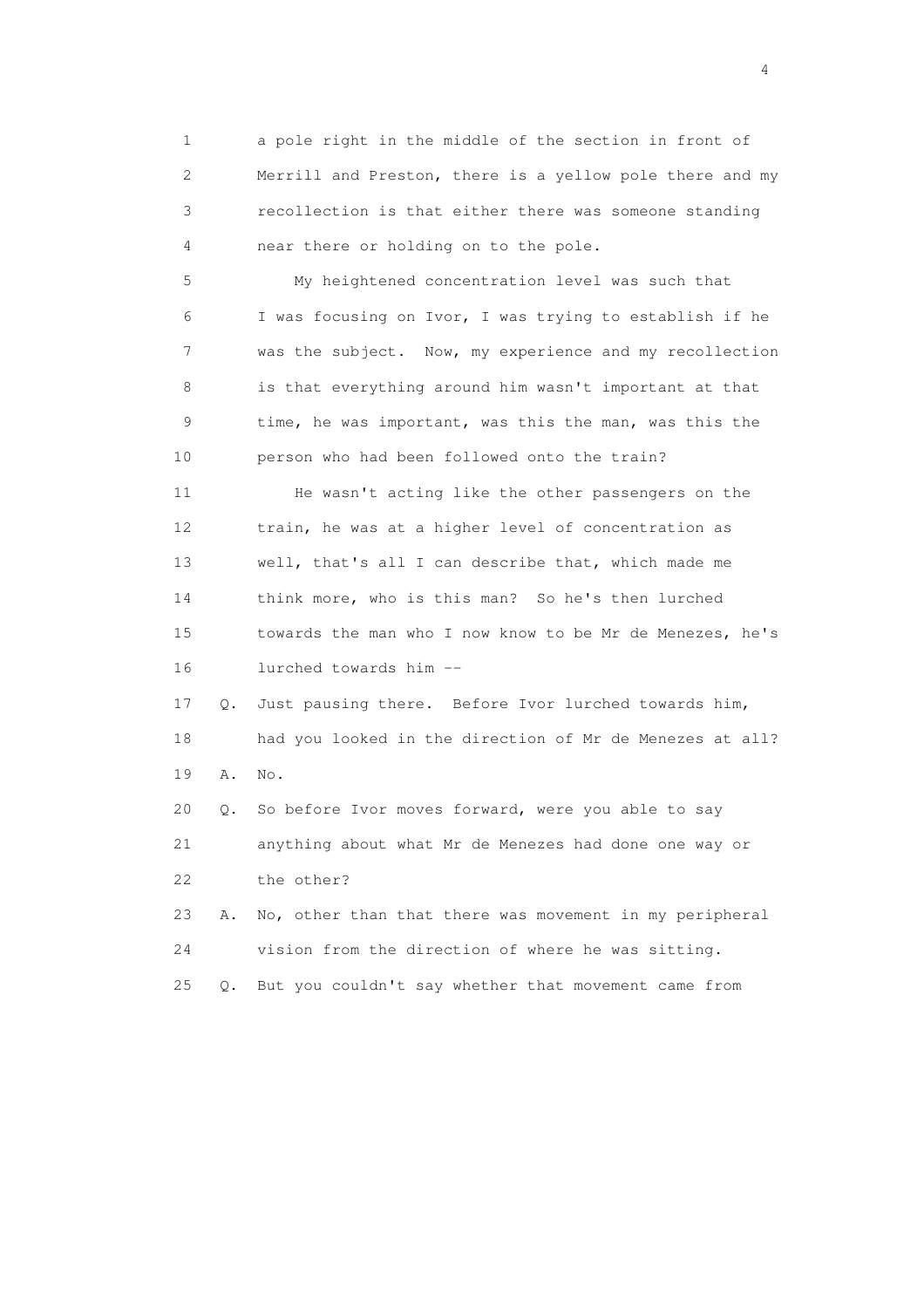- 1 him?
- 2 A. No. Not entirely, no.

| 3  | SIR MICHAEL WRIGHT: Your recollection of there being           |
|----|----------------------------------------------------------------|
| 4  | someone standing in the middle of the carriage possibly        |
| 5  | holding on to the upright pole, I mean, are you telling        |
| 6  | us or indicating that that person was blocking your view       |
| 7  | of Mr de Menezes?                                              |
| 8  | Not completely, sir, no, but if you can imagine the tube<br>Α. |
| 9  | train at that time of the morning, as I mentioned              |
| 10 | earlier, that is not a good representation of the amount       |
| 11 | of people that were on that train at that time.                |
| 12 | SIR MICHAEL WRIGHT: You have told us there were more people    |
| 13 | on there than that map shows.                                  |
| 14 | I just didn't have a clear unobstructed view of that<br>Α.     |
| 15 | section of the carriage.                                       |
| 16 | SIR MICHAEL WRIGHT: Where Mr de Menezes was sitting.           |
| 17 | Yes, sir.<br>Α.                                                |
| 18 | SIR MICHAEL WRIGHT: All right.                                 |
| 19 | MR HOUGH: When Ivor moved forwards, did you then turn your     |
| 20 | attention towards Mr de Menezes?                               |
| 21 | I couldn't -- when he -- when he moved forward, I don't<br>Α.  |
| 22 | think it was very far, he grappled the man, and this is        |
| 23 | all, as I say, in a bit of a blur of movement, and             |
| 24 | I can't say how he grappled him, because again                 |
| 25 | movement -- and I was moving forward at this point as          |

 $\sim$  5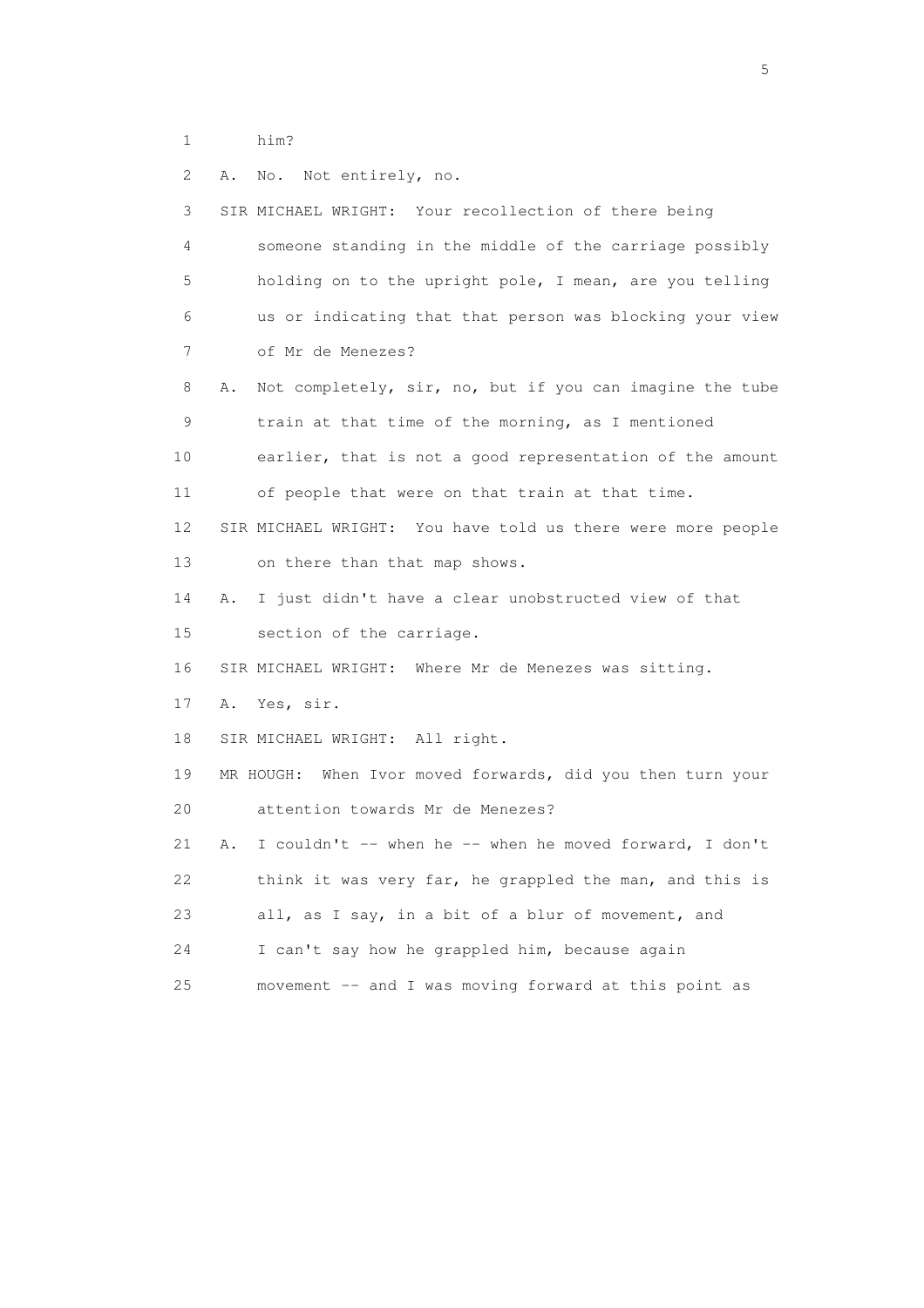1 well.

| 2    | Q. | Now, pausing there, you have said in your statement that |
|------|----|----------------------------------------------------------|
| 3    |    | Ivor lurched, or the man you now know as Ivor, lurched   |
| 4    |    | towards another male who was either standing or          |
| 5    |    | attempting to stand?                                     |
| 6    | Α. | Yes, sir.                                                |
| 7    | Q. | Does that help you give any indication of where he was   |
| 8    |    | or what he was doing, having refreshed your memory from  |
| 9    |    | that?                                                    |
| $10$ | Α. | Well, with this concentration levels, and I know that    |
| 11   |    | the brain fills in things that it can't see fully when   |
| 12   |    | you are -- you've got tunnel vision so to speak, I am    |
| 13   |    | concentrating on Ivor at the time, working out my threat |
| 14   |    | assessment of him, and my basic -- my brain has filled   |
| 15   |    | in gaps and I can say, well, there was movement to his   |
| 16   |    | left of a person who was rising from the seat and that   |
| 17   |    | was movement, and that's how I have written it in my     |
| 18   |    | statement, he was either standing or attempting to       |
| 19   |    | It was movement.<br>stand.                               |
| 20   | Q. | Now, after you have seen Ivor grapple Mr de Menezes,     |
| 21   |    | what did you see next?                                   |
| 22   | Α. | Right. I was thinking at this time that the man in the   |
| 23   |    | baseball cap may be the subject. I moved towards them    |
| 24   |    | and, as I said earlier this is a very short timespan,    |
| 25   |    | I was aware of C12 and C2 moving across the carriage     |

 $\sim$  6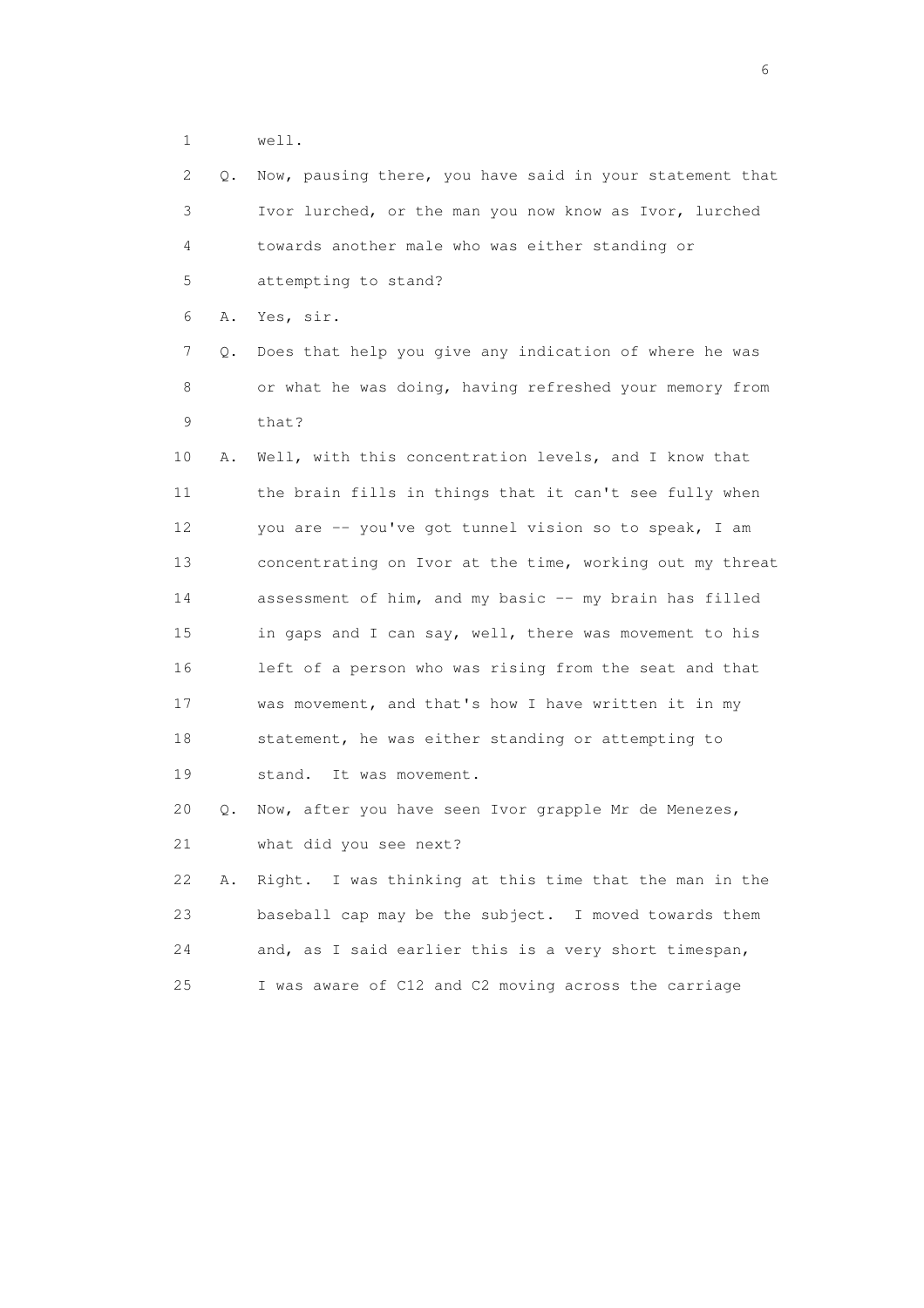1 from the doorway of the carriage on my right, the double 2 doors, between Robert Preston and Rachel Wilson. 3 Q. Pausing there, when you first saw them, where were their 4 weapons? If you can't remember, say so. 5 A. I can't remember. I really can't remember. 6 SIR MICHAEL WRIGHT: But had they actually got their feet 7 onto the floor of the carriage? 8 A. Yes, sir. 9 SIR MICHAEL WRIGHT: They were in? 10 A. They were in, sir, and moved across in front of me. 11 I think by this time I was probably between the folding 12 seats between Robert Preston and Wesley Merrill. 13 MR HOUGH: As those of us who travel on the tube regularly 14 know, the seats where Merrill and Preston are placed are 15 folding down seats? 16 A. Yes, sir, and that shows that people don't choose to sit 17 on those normally because they are uncomfortable and 18 only sit on them when the other seats are full. So it 19 shows how busy the carriage was, if that helps the 20 court. 21 SIR MICHAEL WRIGHT: They were occupied? 22 A. Yes, sir. 23 MR HOUGH: You have seen Charlie 2 and Charlie 12 move 24 forward, they are behind Ivor, he's been moving towards 25 Mr de Menezes; what happens next?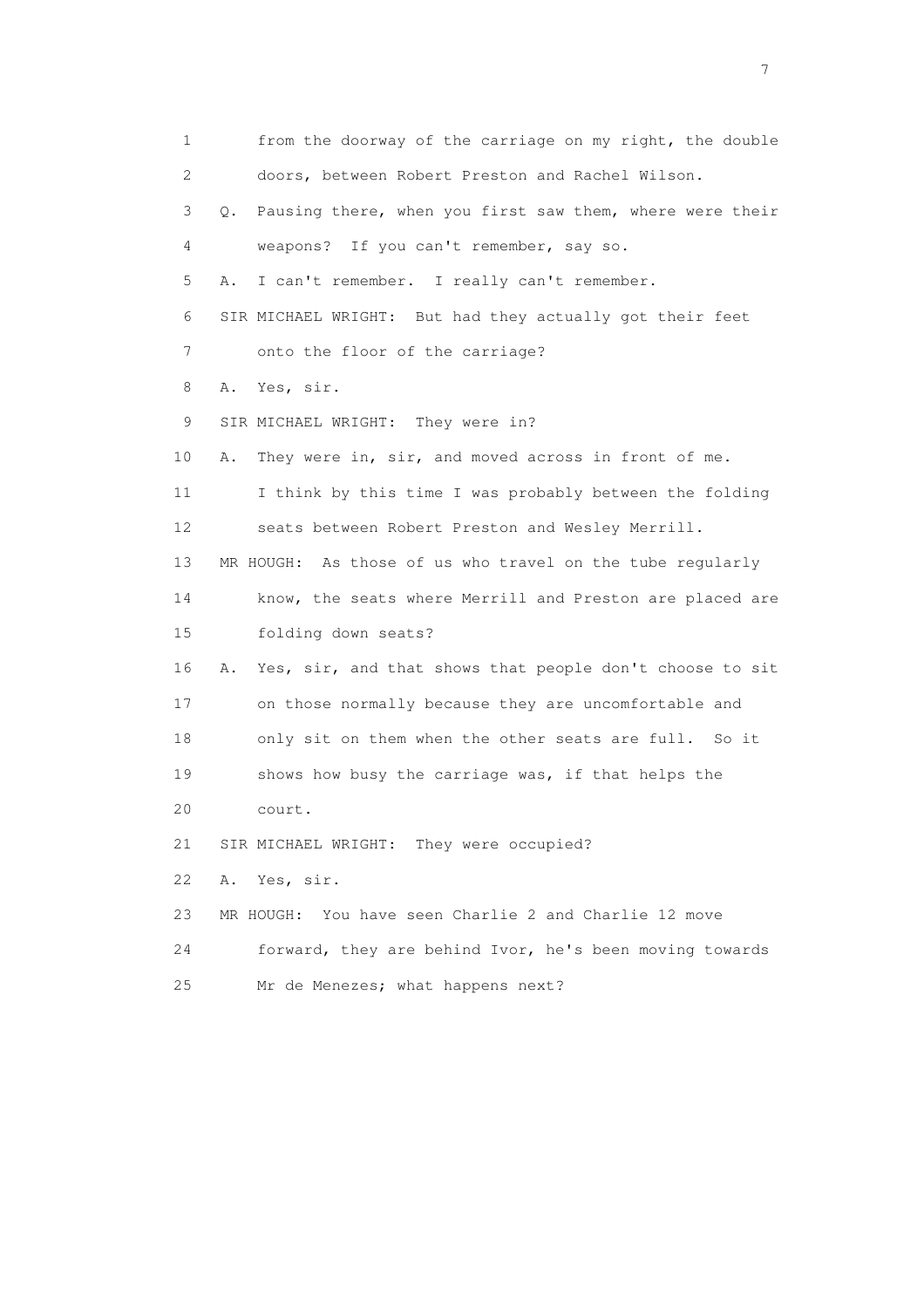1 A. Well, all three of them, or four of them, the three of 2 them forced Mr de Menezes back on to the seat from where 3 he had come from. I heard shouts of "armed police". 4 Now, in my notes it's all departmentalised in terms of 5 the movement of what I have seen and the shouts but at 6 the time it all seemed to happen at the same time. 7 I heard shouts of "armed police".

 8 Now, it's been mentioned already, I can't say when 9 those shouts were made, there was more than one shout, 10 and I know that there was shouts as they were forcing 11 Mr de Menezes back. I was focused and concentrating so 12 intently on Ivor that I can't say whether there was 13 shouts coming from the platform prior to them coming on 14 the train or whether it was during or as he was being 15 forced down.

 16 Q. Can you say whether the shouts were coming from C2 and 17 C12 or from elsewhere?

 18 A. I really can't even say that. Again, my brain might 19 wish to fill in the gaps as to where they were coming 20 from. The likelihood is it was from them or one of them 21 or both of them.

22 Q. I have to put this to you because others will do so.

23 A. I understand.

 24 Q. In your statement written the day afterwards, the 25 sequence you give is as follows, and perhaps we can have

en de la construction de la construction de la construction de la construction de la construction de la constr<br>En 1980, en 1980, en 1980, en 1980, en 1980, en 1980, en 1980, en 1980, en 1980, en 1980, en 1980, en 1980, en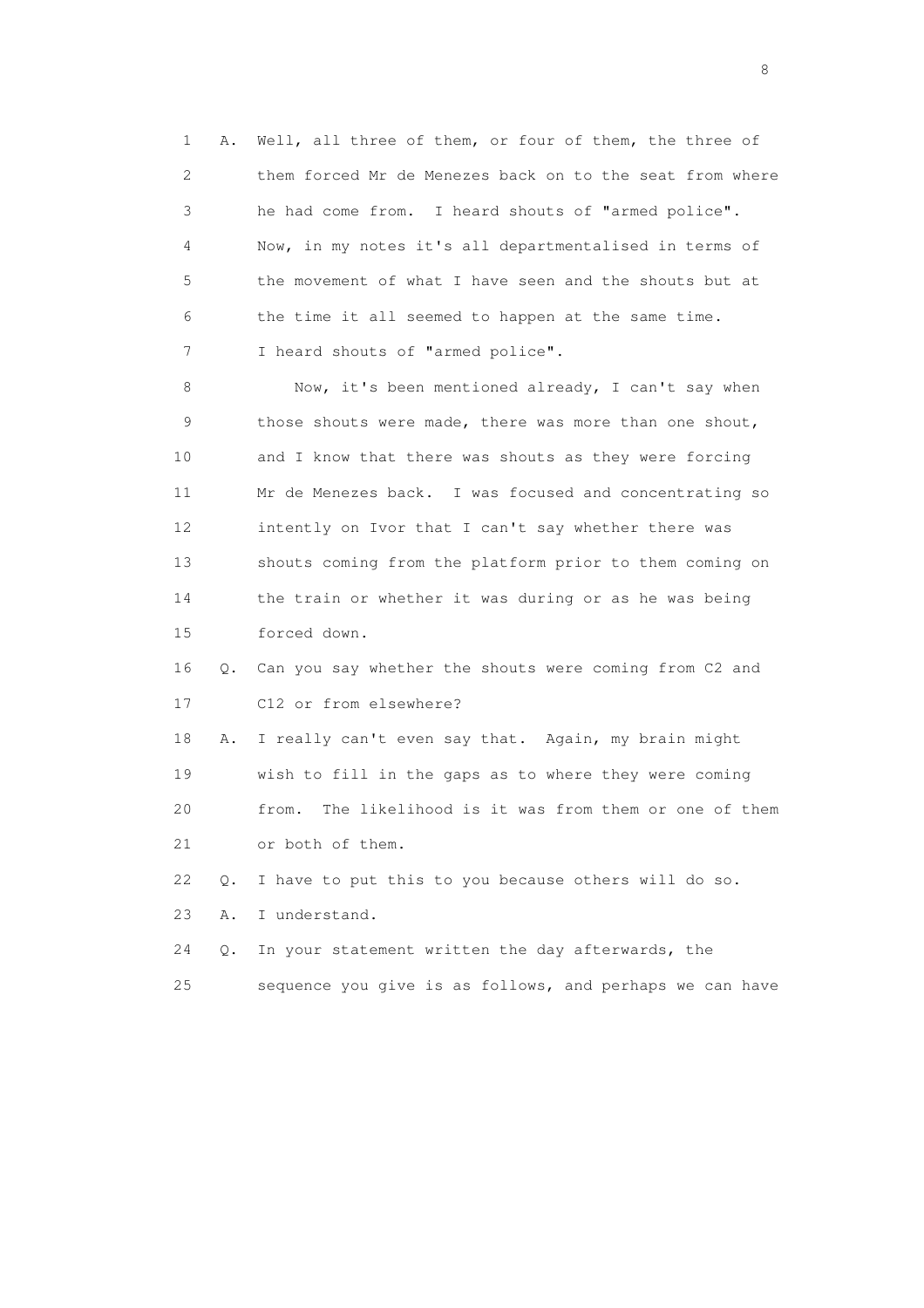1 page 411 of the statements bundle on screen. It's just 2 by the second holepunch:

 3 "As I got to the next standing section I saw a male 4 wearing a denim jacket with a black baseball hat, 5 lurching towards another male who was either standing or 6 attempting to stand. He was in the position of the 7 second or third seat along on the left side of the 8 carriage in the next row of seating. My vision of this 9 man was partially obscured owing to other passengers. 10 I was thinking at this time that the man in the baseball 11 cap may be the subject, I moved towards them. I was 12 aware of C12 and C2 moving across the carriage towards 13 the scuffle."

 14 I'm told that the next word, "facing" is "forcing" 15 in your original handwritten note so:

 16 "Forcing both men onto the seat, I heard shouts of 17 'armed police'. I heard several shots being fired but 18 could not say how many. They did not seem very loud to 19 me. I grabbed hold of the man in the baseball cap not 20 knowing if he was the subject."

21 We will move on to that in a second.

 22 Looking at that, on the day afterwards, the sequence 23 that is suggested in your statement is that you move 24 forwards, as you see Ivor moving towards Mr de Menezes; 25 you then see C2 and C12 moving across the carriage, so

en de la construction de la construction de la construction de la construction de la construction de la constr<br>1911 : la construction de la construction de la construction de la construction de la construction de la const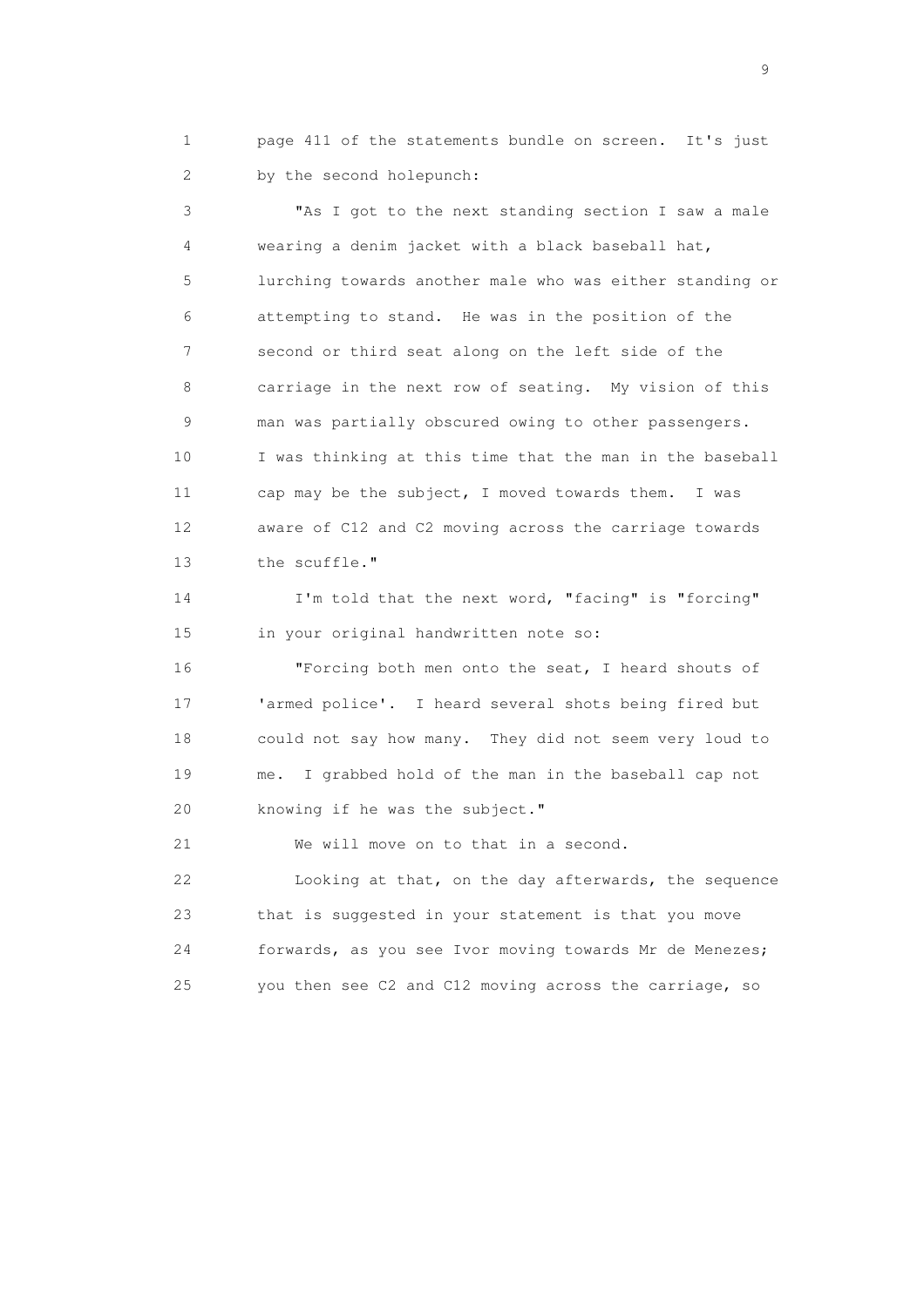1 after Ivor has performed his tackle, and then after all 2 that you hear the shouts of "armed police", so after 3 Ivor's tackle? 4 A. I have written the word "shouts" which expresses that 5 there was more than one, and as I said, the sequence of 6 events happened very quickly, and I can't in all honesty 7 and fairness say when those shouts were made, but it was 8 during that period. 9 SIR MICHAEL WRIGHT: We are now three years down the line. 10 A. Yes, sir. 11 SIR MICHAEL WRIGHT: Your statement is in fact dated the 12 following day. 13 A. Yes. 14 SIR MICHAEL WRIGHT: Accepting all that you have told us 15 about how concentrated these paragraphs are because you 16 are describing quite a lot of action which all took 17 place at tremendous speed, are you minded to think that 18 what you recorded the day after is likely to be more 19 accurate than what you remember now? 20 A. It's very difficult to say, sir, whether I was still in 21 a heightened state of -- when I wrote these notes, it's 22 very difficult to say whether ... the advantage of 23 leaving it even another day or two before things come 24 back to you, but before you write these notes it might 25 be more clearer to you. But at the time of writing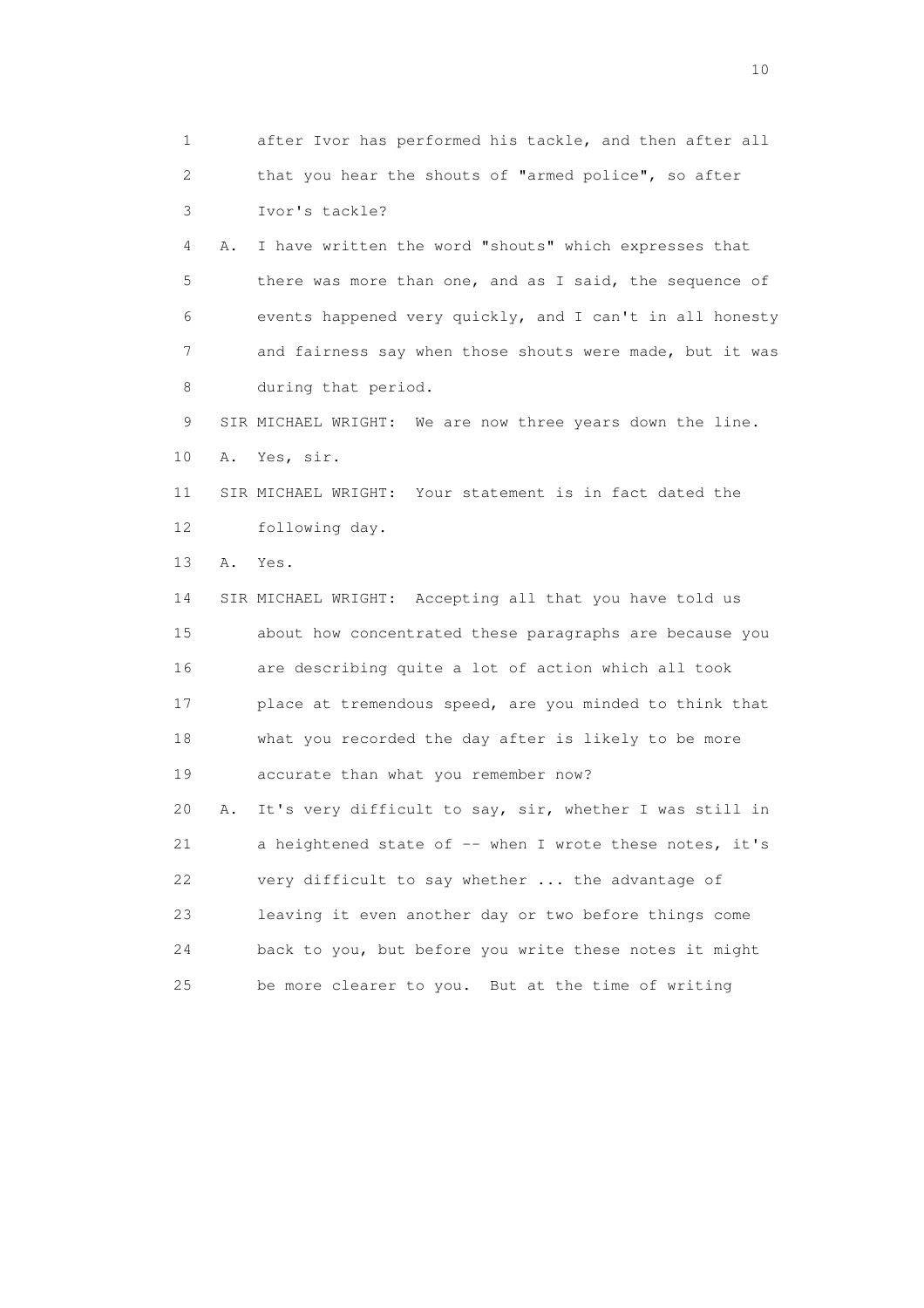1 these notes, they were a true recollection of what 2 I believe to have happened at the time. They were my 3 recollection and I can't say or help the court any 4 further as to when those shouts were made of "armed 5 police" but they were made and I have written them in my 6 statement and I stand by what I have written, sir. 7 MR HOUGH: So we have got to the stage where Ivor has pushed 8 Mr de Menezes back and your two colleagues have moved 9 forward and you have heard shots fired. Were you aware 10 at that time that the shots were being fired by your two 11 colleagues at Mr de Menezes? 12 A. Yes, I was.

 13 Q. You have said in your statement you can't say how many 14 shots; were you aware of a pause in the shooting at any 15 point?

 16 A. It all seemed very, very quick, sir. I was very close 17 to the shooting. I remember distinctly the first shot 18 being fired. I couldn't say who fired it, but 19 I remember tensing up, expecting an explosion, I thought 20 there was going to be an explosion. When it didn't 21 happen, there was more shots. I had to draw myself back 22 to the job in hand, and on what I needed to do. I was 23 still -- came down my threat assessment on the man I had 24 seen. I must admit to some confusion at the time, my 25 colleagues were obviously shooting somebody else, who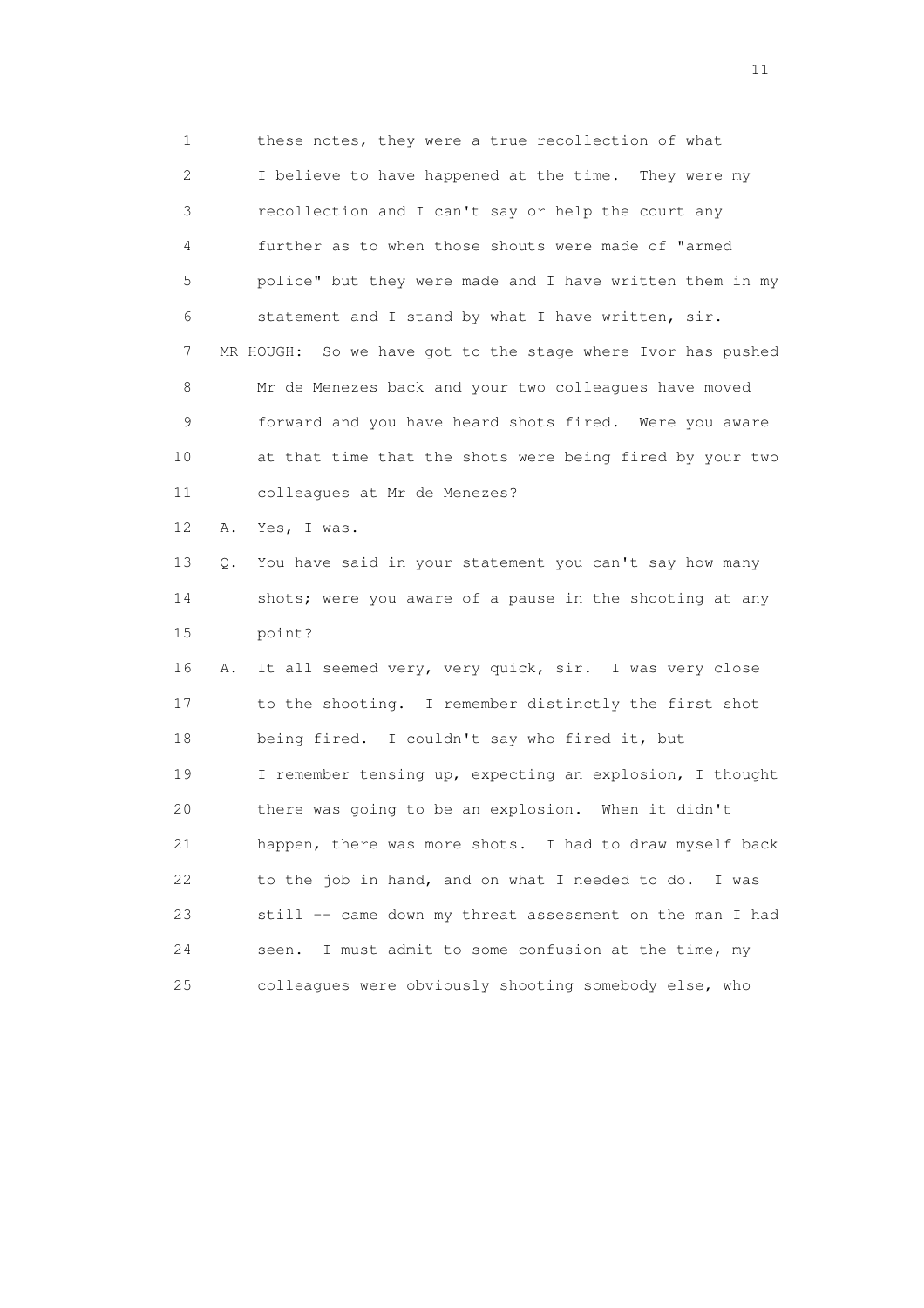1 was the man I had been looking at? I hadn't ruled him 2 out as not being the subject. I also realised that he 3 may -- was at risk of being shot as well, in that 4 confined area. His head was against Mr de Menezes' 5 head. I pulled him out of the fray as hard as I could, 6 and it was probably halfway through the shots, again 7 I have said it was all a very compacted incident in 8 time.

 9 I pulled him out and I have pushed him to the ground 10 in the doorway, the open area in front of the doorway. 11 My threat assessment of him was diminishing as time 12 went on. The fact that I had seen my colleagues 13 engaging somebody else, the fact that Ivor's movements, 14 his whole body movements spoke to me that he was 15 compliant, he was -- he wasn't acting like somebody who 16 was a terrorist or a suicide bomber. And I momentarily 17 covered him with my pistol. He was trying to 18 communicate with me as well whilst this was happening. 19 Q. Pausing there, you have pulled him back, you say you 20 momentarily cover him with your pistol? 21 A. Yes. 22 Q. In your statement, as we can see, it says you pointed 23 your pistol at his head; is that right?

24 A. That's right, yes, sir.

25 Q. Then did he say something?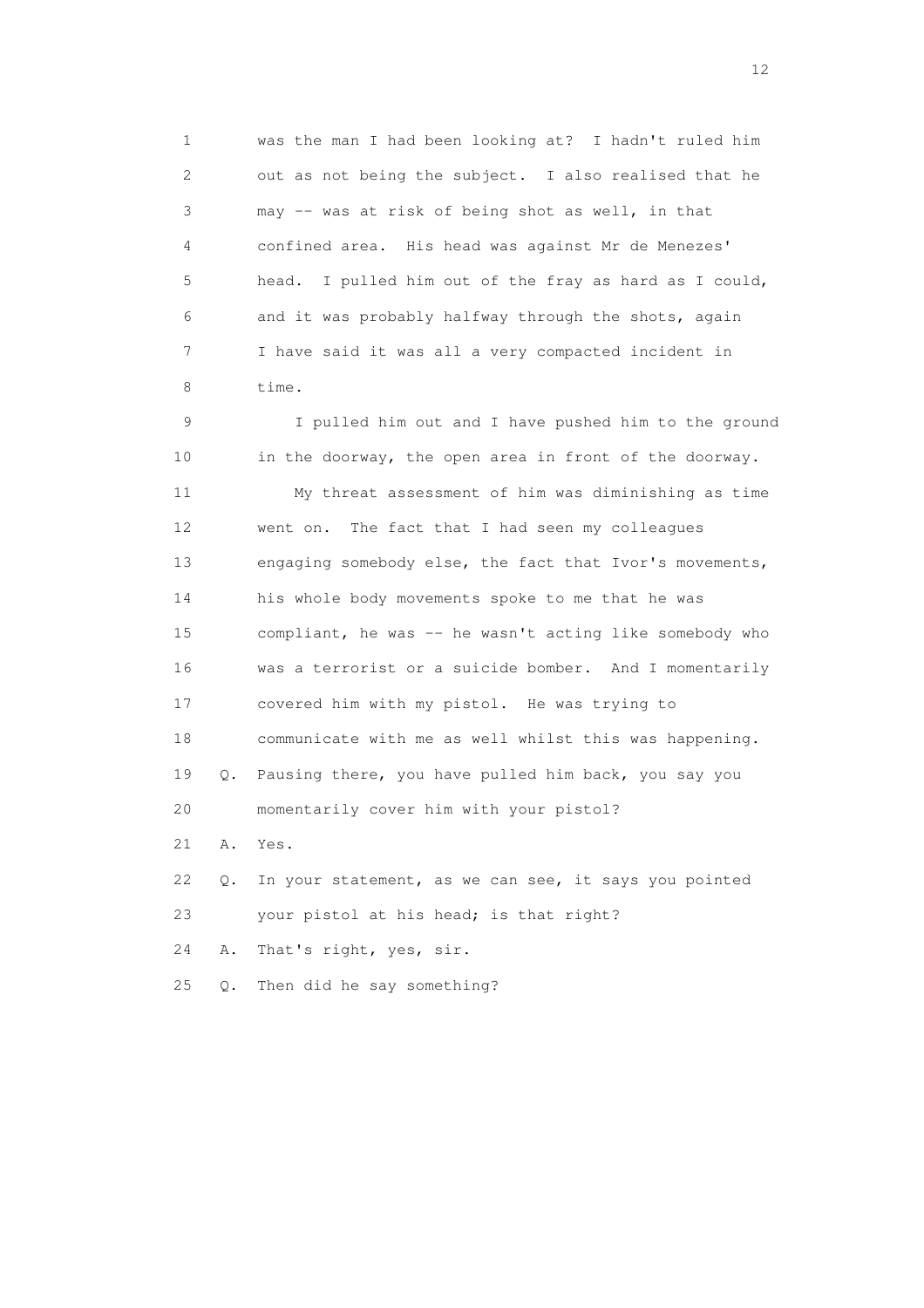1 A. Well, he said: "I am a police officer". It wasn't 2 spoken very clearly, he was clearly shaken, and I can 3 understand why. And it basically confirmed to me where 4 my threat assessment was going, that this wasn't the 5 subject. 6 I turned back to where my colleagues were, and I saw 7 a male in a denim jacket slumped across the seats. 8 Q. Then moving on in your statement, as we can see on the 9 screen, did you hear other officers shouting to people 10 to get off the train? 11 A. I did, and although it's not in my statement, I am sure 12 I was shouting for people to get off the train. I heard 13 one of the officers shout: "There may be an IED". 14 Q. Presumably that was for the benefit of other police 15 officers since the public wouldn't know what an IED was? 16 A. I know, sir, yes. I took that -- an improvised 17 explosive device is a term that we would use quite 18 a lot, I knew what was meant by it, sir. 19 Q. Pausing at this stage, you had looked back after 20 pointing your pistol at Ivor, and you had seen the man 21 in the denim jacket slumped across the seats. Can you 22 give any better description than that about how he was 23 positioned in the seat? 24 A. He was slumped forward, sir. His head was towards his

25 lap. I believe there was a yellow pole to the left of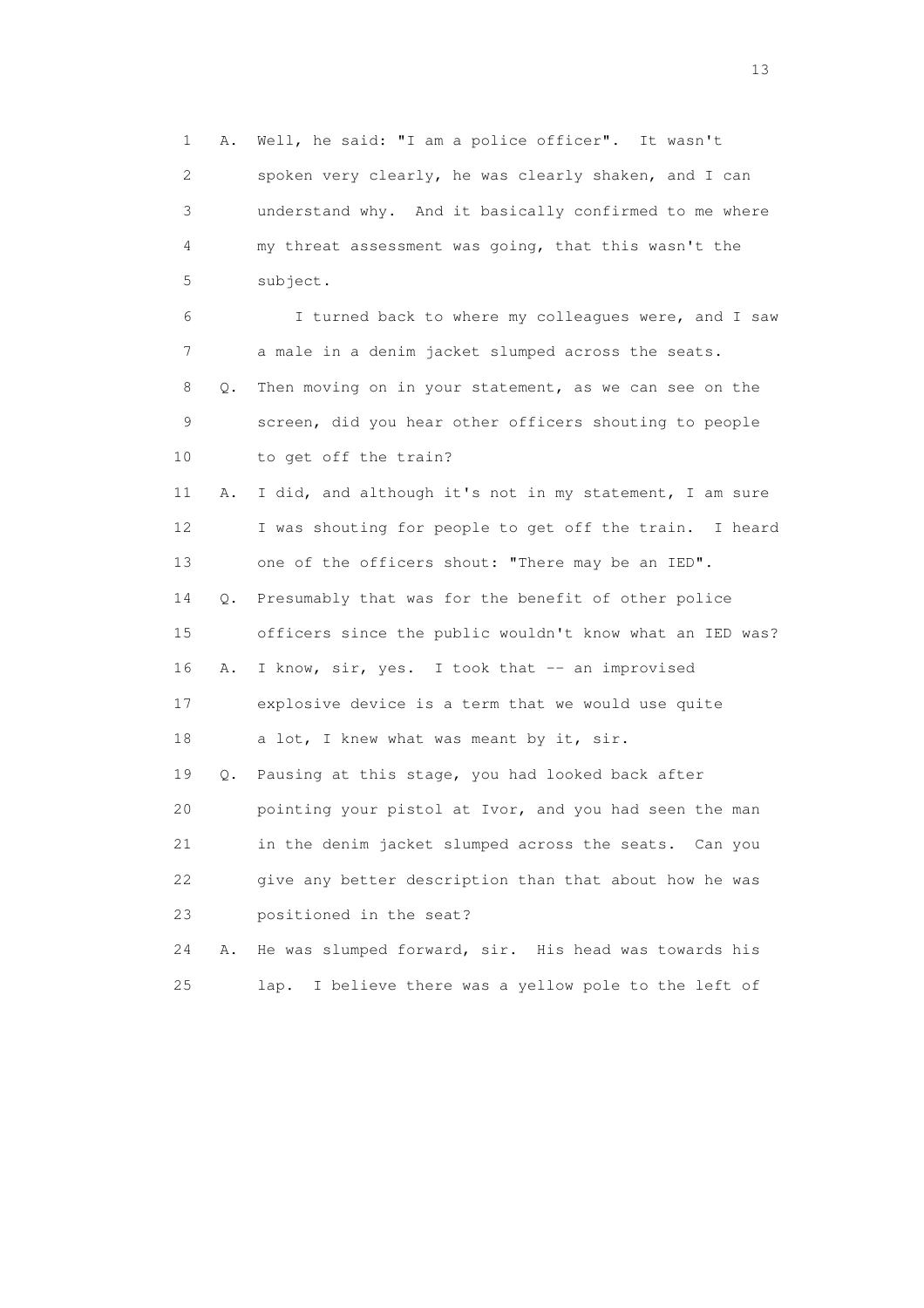| $\mathbf 1$     |    | the seat he had been sitting in. I think he had been --        |
|-----------------|----|----------------------------------------------------------------|
| 2               |    | the upper part of his body was between the arm rest and        |
| 3               |    | the pole.                                                      |
| 4               | 0. | You are painting a picture of him still in the seat,           |
| 5               |    | albeit not in a normal sitting position?                       |
| 6               | Α. | Yes, that's correct, sir. He hadn't gone onto the              |
| 7               |    | floor.                                                         |
| 8               | Q. | At this stage, we have heard from others that passengers       |
| 9               |    | were obviously fleeing the scene?                              |
| 10              | Α. | Yes, sir.                                                      |
| 11              | Q. | Did you help in the evacuation efforts?                        |
| 12 <sup>°</sup> | Α. | I did. My immediate concern was for Ivor, who was at           |
| 13              |    | this time I believe on all fours in front of me on the         |
| 14              |    | ground, and I can only say, and I apologise to Ivor,           |
| 15              |    | that I helped him off the train and I have written in my       |
| 16              |    | statement I helped him off the train --                        |
| 17              |    | SIR MICHAEL WRIGHT: If it's any consolation, I think he        |
| 18              |    | understands.                                                   |
| 19              | Α. | Sir, I confess to being a bit robust in that manner, but       |
| 20              |    | I think I dragged him by the scruff of the neck to the         |
| 21              |    | entrance and helped him off the train onto the platform,       |
| 22              |    | so to speak, I was concerned that there could still be         |
| 23              |    | an explosion in the train. I can only apologise to him         |
| 24              |    | if I have caused him distress.                                 |
| 25              |    | MR HOUGH:<br>So after you had brought him from the train, what |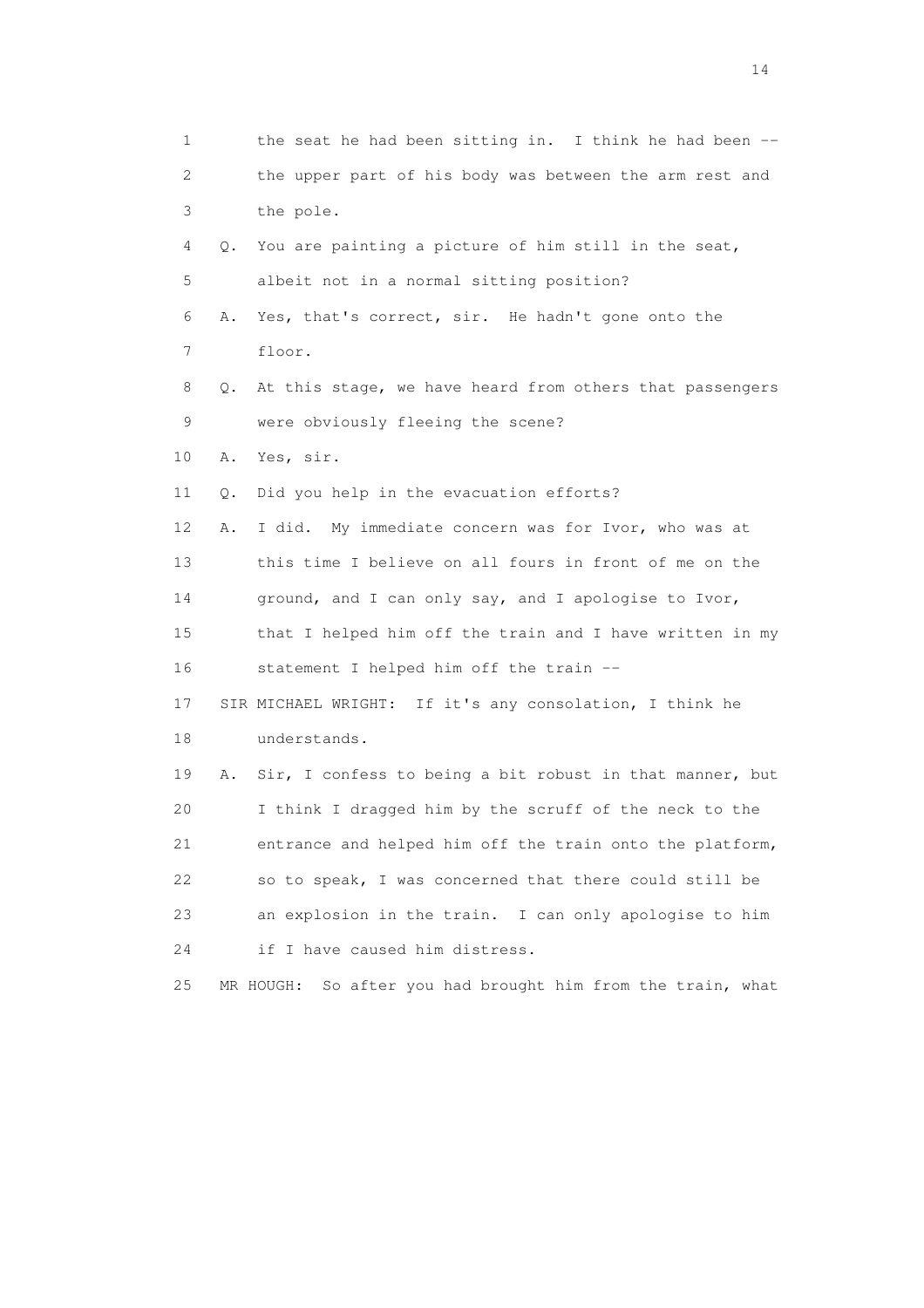1 did you do to help others and to secure the scene? 2 SIR MICHAEL WRIGHT: Could you pause a minute, Mr Hough? 3 Just go back a bit. You were asked whether you thought 4 that there had been a pause in the shooting. 5 A. Yes, sir. 6 SIR MICHAEL WRIGHT: And you said: well, it was all so very 7 quick. But if I have understood you rightly, there came 8 a point while the shots were being fired when you 9 thought there was going to be an explosion. 10 A. Yes, sir. 11 SIR MICHAEL WRIGHT: And you tensed up, tightened up. Then 12 you told Mr Hough that there were other shots after that 13 episode. 14 A. I think that the tensing up was the initial -- the 15 initial discharge of a round. I don't recollect that 16 that preceded a time space or a gap. It was just in my 17 mind that was the -- if it was going to happen, it was 18 going to happen then. 19 SIR MICHAEL WRIGHT: If you have been following the evidence 20 in the case, you probably will be aware that Charlie 2 21 had a hangup, a stoppage in his pistol. 22 A. Yes, sir. 23 SIR MICHAEL WRIGHT: And he has told us what he had to do 24 and I'm sure you know how it's done. That event doesn't 25 register in your mind in the sense that you --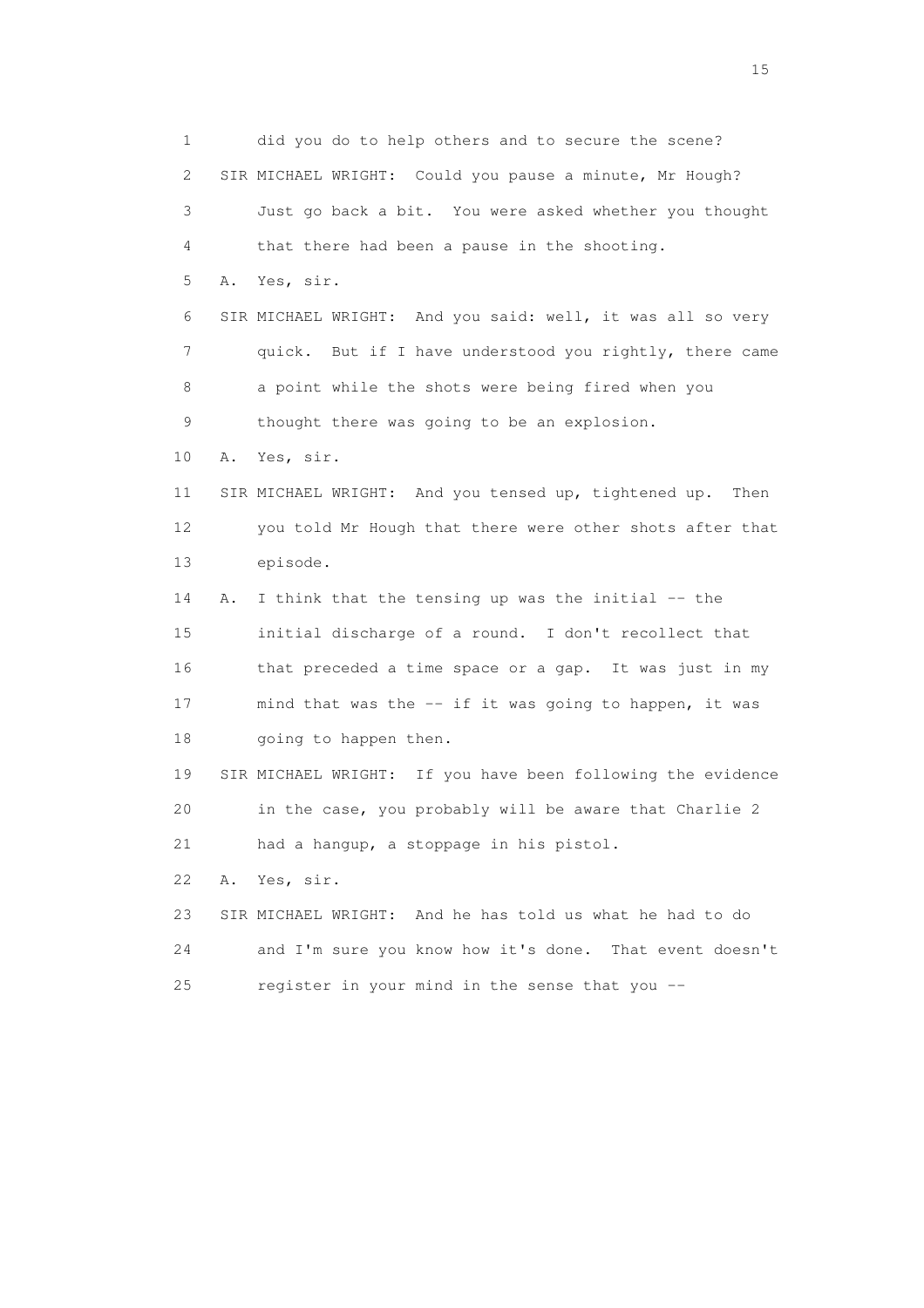3 A. I would expect that he would have cleared that stoppage 4 within a fraction of a second. We train exhaustively on 5 that. 6 SIR MICHAEL WRIGHT: Is it something that could be done very 7 quickly? 8 A. Yes, sir, very quickly. 9 SIR MICHAEL WRIGHT: So it doesn't necessarily mean that 10 there would have been a lapse of time in the discharge 11 of shots? 12 A. No, sir. 13 SIR MICHAEL WRIGHT: Thank you, that's helpful. 14 MR HOUGH: I was just asking you, after you had brought Ivor 15 out of the train, what you then did to help with the 16 evacuation and securing of the scene? 17 A. I think most people, if not all of them, were off the 18 carriage around that time. I don't think that the 19 passengers needed reminding of what had happened two 20 weeks prior or the day before even, and I think that 21 they switched on very quickly and were leaving as 22 quickly as they could. I then helped evacuate the 23 platform. Then I momentarily held in the passageway. 24 Q. Pausing there, during your time then or at any other 25 stage in the tube station, do you speak to C2 or C12

1 A. I didn't recall seeing that, sir, but these --

2 SIR MICHAEL WRIGHT: Or hearing it?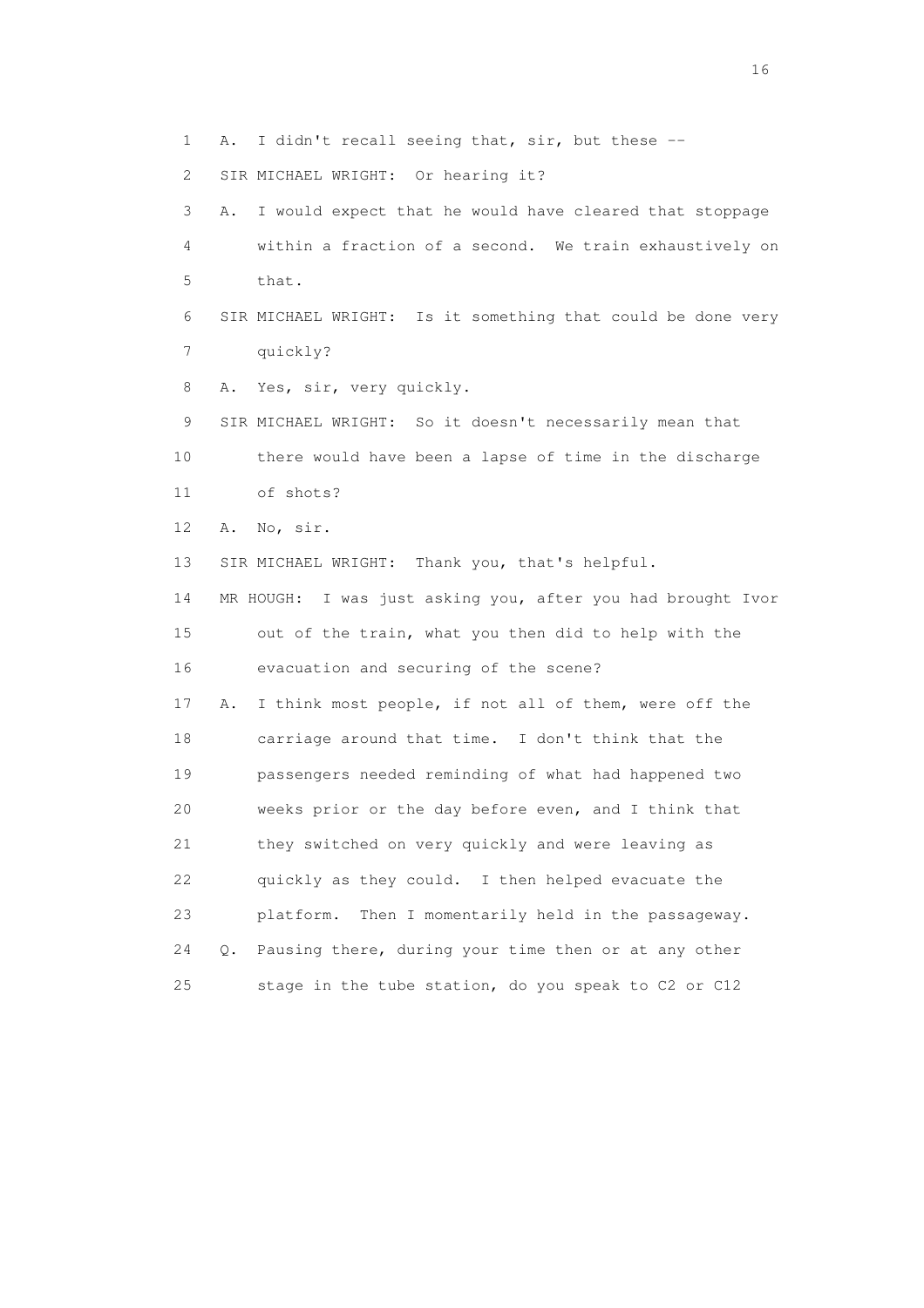- 
- 1 about what had happened?

| 2               | Α. | I can't recall that, sir. I could see they were in        |
|-----------------|----|-----------------------------------------------------------|
| 3               |    | quite a state, I could see them, and I concur with        |
| 4               |    | Trojan 84 in saying that I felt sorry for them, I was --  |
| 5               |    | I remember thinking: thank goodness it wasn't me.         |
| 6               | Q. | Finally, were you involved in getting some first aid      |
| $\overline{7}$  |    | equipment to the scene?                                   |
| 8               | Α. | After a short space of time, and part of our post<br>Yes. |
| 9               |    | scene management is first aid, it's, we call it           |
| 10              |    | a reorganisation phase where everything has settled, we   |
| 11              |    | have got a duty of care to provide first aid. We hadn't   |
| 12 <sup>°</sup> |    | brought first aid kits down with us for obvious reasons.  |
| 13              |    | I, hand on heart, probably knew the futility of it but    |
| 14              |    | it was something that in training we do, and it kicked    |
| 15              |    | in for me to go, get the first aid and the oxygen, and    |
| 16              |    | I wasn't aware that if we had any other casualties at     |
| 17              |    | that time either. So I ran up the escalator to collect    |
| 18              |    | these items, and I ran back down again. I remember the    |
| 19              |    | escalators actually shut down, they weren't running, so   |
| 20              |    | it was going up the stairs and back down with the --      |
| 21              |    | with these two items.                                     |
|                 |    |                                                           |

 22 Part of first aid training again, the first element 23 is danger, I couldn't go on there until the explosives 24 officer had declared that there was no danger. He did 25 this. I went onto the carriage, and the explosives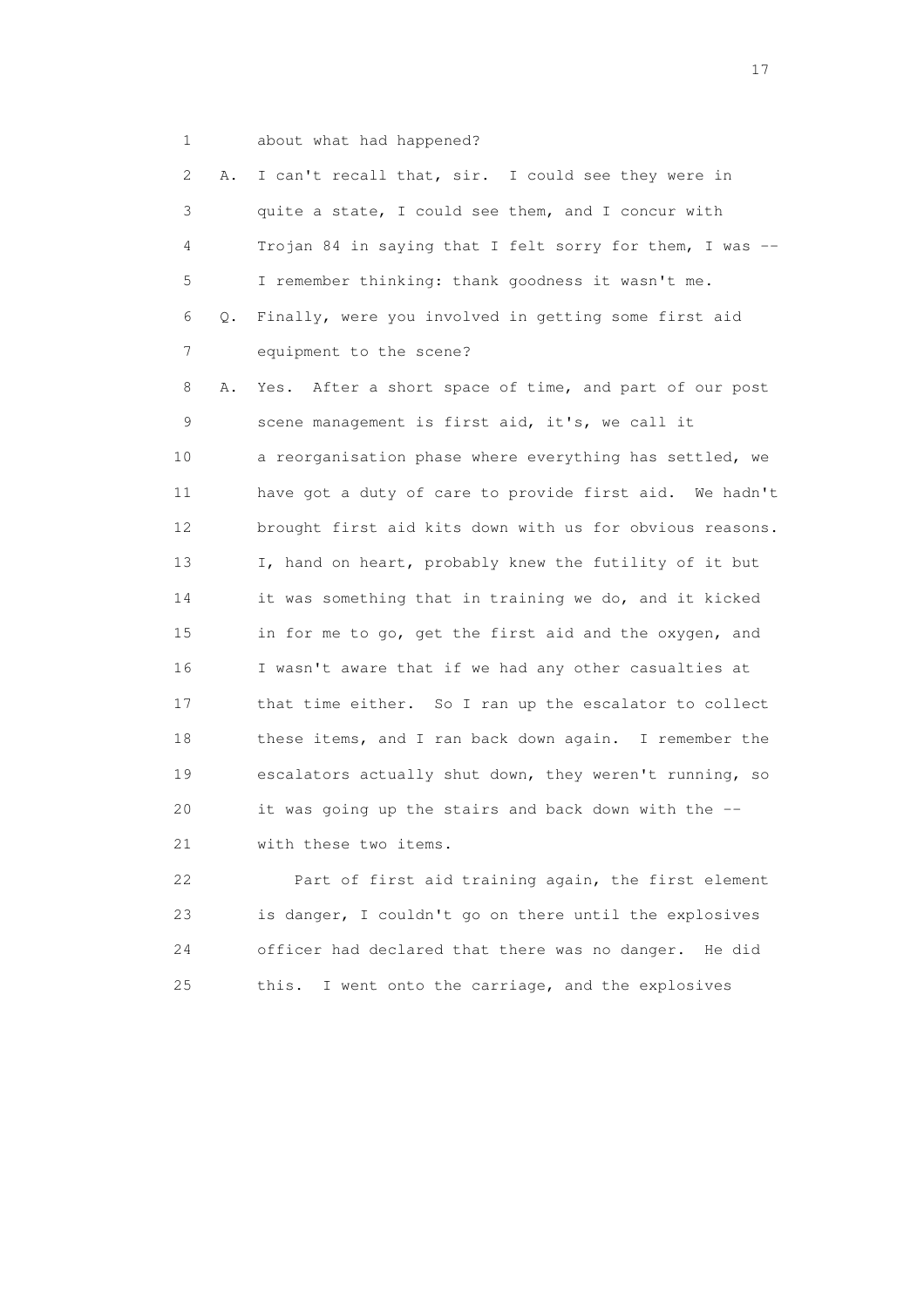1 officer assisted me to move the subject. 2 Q. You don't need to describe anything more about the scene 3 for our purposes. 4 A. Thank you, sir. 5 MR HOUGH: Thank you very much, others will ask you some 6 questions. 7 SIR MICHAEL WRIGHT: Just before you start, Mr Mansfield. 8 You heard "armed police" shouted as you have 9 described? 10 A. Yes, sir. 11 SIR MICHAEL WRIGHT: Either immediately before or shortly 12 after Charlie 2 and 12 had entered the carriage? 13 A. Yes, sir. 14 SIR MICHAEL WRIGHT: So it is a very late -- 15 MR MANSFIELD: Sir, he hasn't actually said that. 16 I would ask for care on this. He did say it but not 17 in relation to the entry to the carriage. 18 SIR MICHAEL WRIGHT: I see what you mean. I'll leave it on 19 the basis at a very late stage in the events. The 20 question I want to ask you is whether you have any 21 recollection of hearing that phrase shouted at any 22 earlier time? 23 A. Looking back, sir, it is a bit of a blur, and I couldn't 24 with any -- I wouldn't wish to mislead anybody or try 25 and say when exactly I heard that. And in all honesty,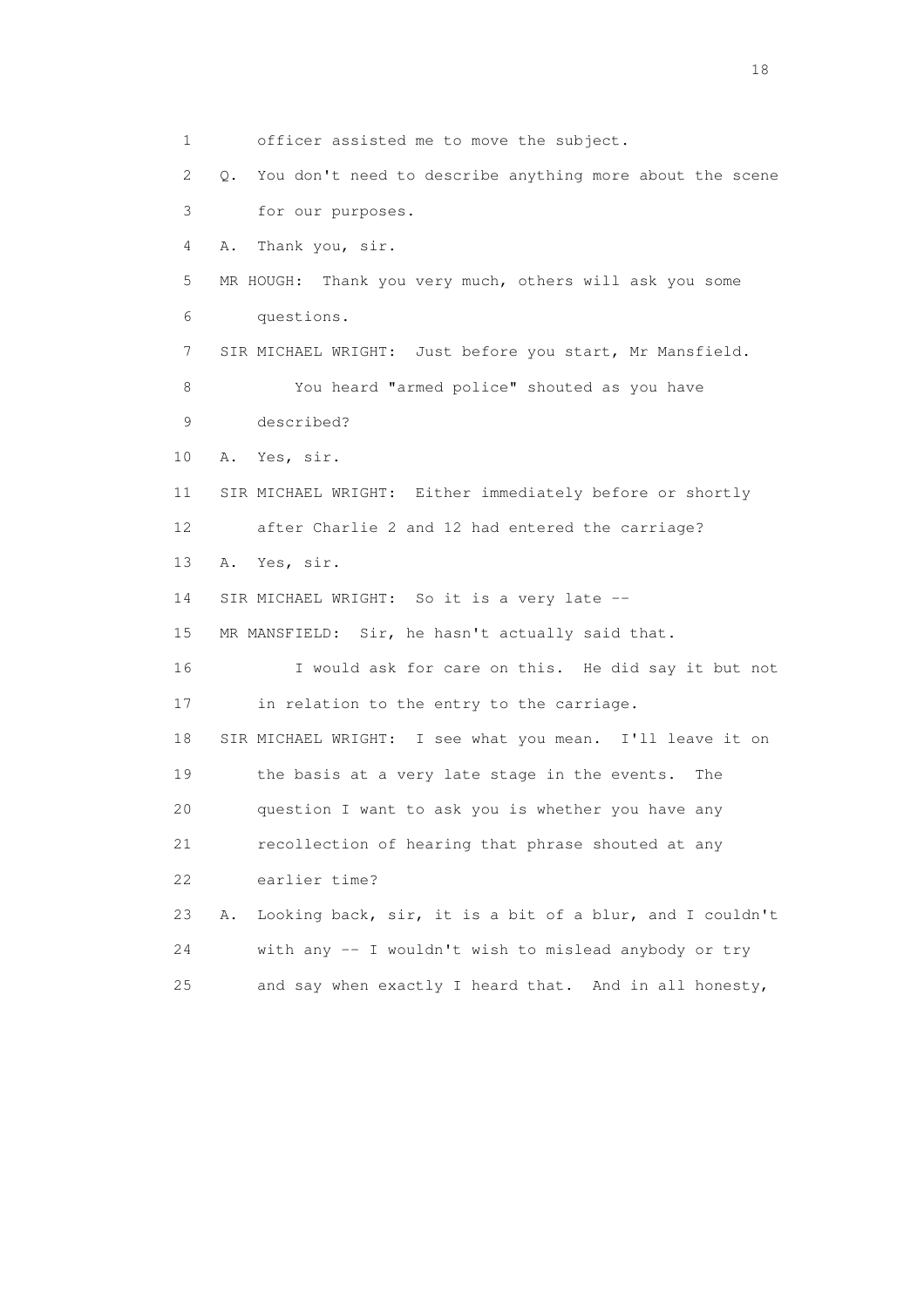1 I would have imagined I would have been shouting it when 2 things started to happen. Again, part of our training, 3 and it's very hard to avoid what we do in training, we 4 do on these incidents, muscle memory, and I don't 5 remember myself shouting but I would have been surprised 6 if at some point I hadn't shouted it, post shooting. 7 SIR MICHAEL WRIGHT: If it was shouted on the escalator at 8 any point on the escalator, do you think that would have 9 been audible in the train? 10 A. I really can't say, sir. 11 SIR MICHAEL WRIGHT: Right. When you came through the 12 through passageway onto the platform, where were 13 Charlie 2 and Charlie 12? 14 A. I don't recall seeing them, sir. I think I have -- 15 I think in my notes I have mentioned that I was aware of 16 other officers moving up the platform, but again I don't 17 know who they were. 18 SIR MICHAEL WRIGHT: Specific identity doesn't matter for 19 the purpose of this question. There were other officers 20 that you were aware of going, moving up the platform? 21 A. Yes, sir. 22 SIR MICHAEL WRIGHT: That movement by a number of people, 23 however many there were, was that causing a disturbance, 24 if you like, an upheaval on the platform. 25 A. I wasn't aware of it, sir, no.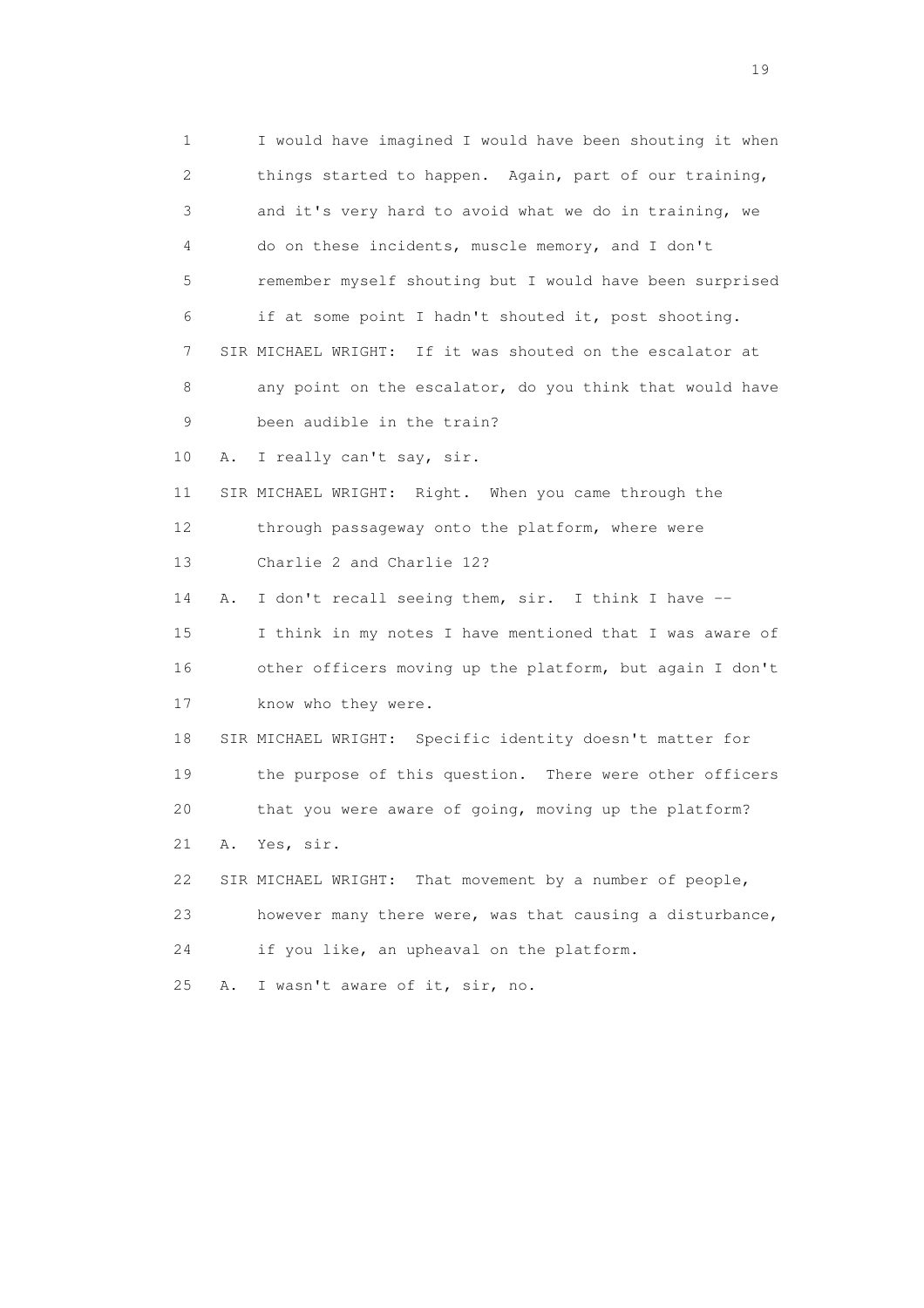1 SIR MICHAEL WRIGHT: Do you recollect anybody shouting 2 anything at that stage? 3 A. They may have done, sir, but I can't recall. 4 SIR MICHAEL WRIGHT: You can't say one way or the other? 5 A. I was so focused on -- 6 SIR MICHAEL WRIGHT: The purpose of the question, which has 7 come from a member of the jury, is whether what was 8 happening on the platform at that stage was of a quality 9 that might have alerted anybody such as a terrorist who 10 was in the train? 11 A. Sir, it didn't alert me, I wasn't aware of it, if that 12 makes sense. 13 SIR MICHAEL WRIGHT: But you have said you were very focused 14 on -- 15 A. I was, sir, yes. 16 SIR MICHAEL WRIGHT: It may be that you can't help very much 17 on that? 18 A. I am afraid not, sir. 19 SIR MICHAEL WRIGHT: Very well, thank you. 20 Mr Mansfield, just to relieve your mind, my note as 21 I was taking it: "Armed police, I can't say from whom, 22 probably C2 or C12, I can't say whether that was before 23 they entered or as they were forcing him down", and then 24 Mr Hough took him to his statement. 25 MR MANSFIELD: That's right.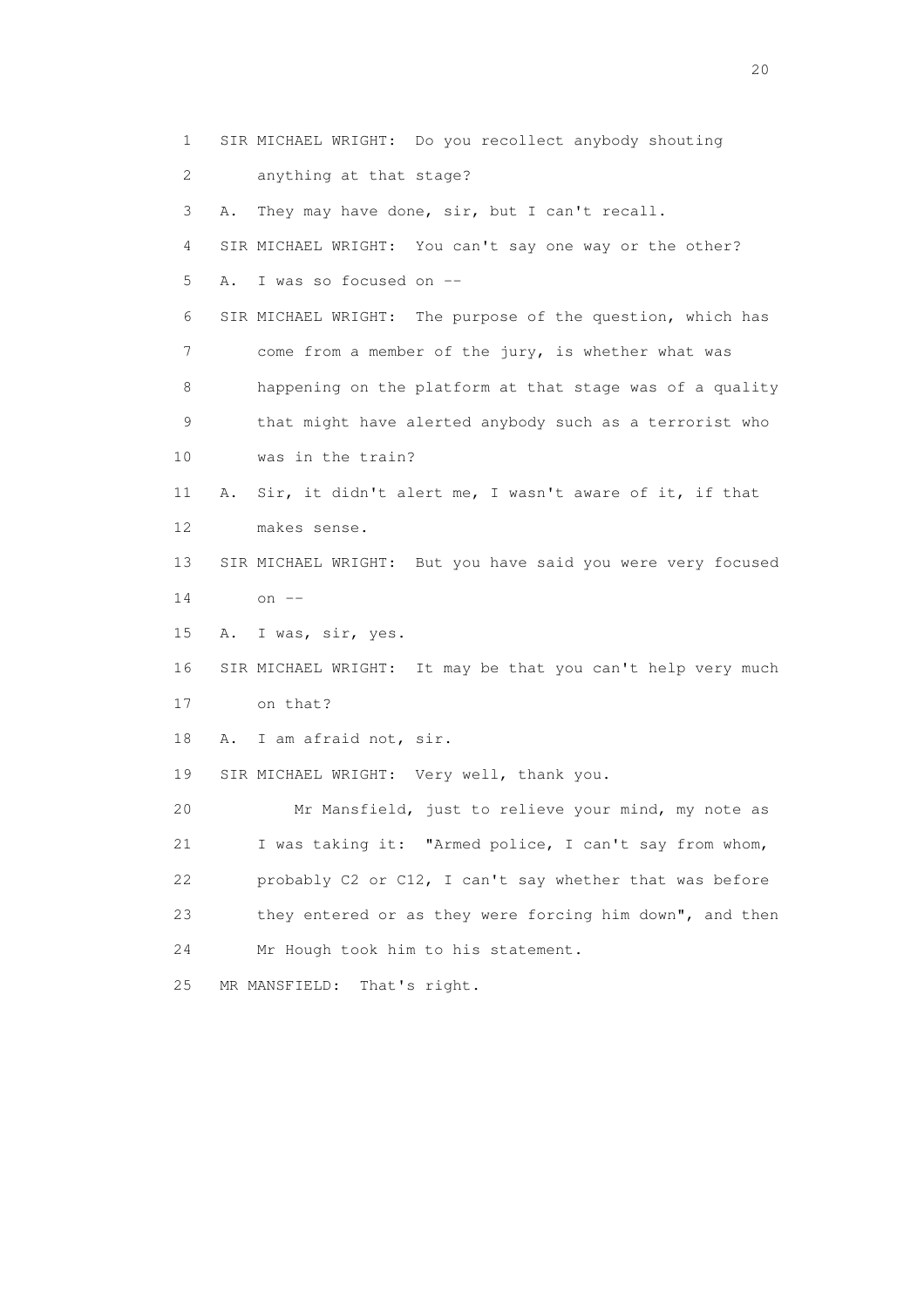| 1  |    | Questions from MR MANSFIELD                               |
|----|----|-----------------------------------------------------------|
| 2  |    | MR MANSFIELD: Good morning, my name is Michael Mansfield, |
| 3  |    | I represent the family of Jean Charles de Menezes, and    |
| 4  |    | I want to go back to one or two matters before we get to  |
| 5  |    | the tube train for your help, because you had been, by    |
| 6  |    | this stage, 14 years in the firearms unit; is that        |
| 7  |    | right?                                                    |
| 8  | Α. | That's correct, sir.                                      |
| 9  | Q. | The first thing is the day before, that's the 21st, the   |
| 10 |    | day of the attempted bombings, were you on duty?          |
| 11 | Α. | I was, sir, yes.                                          |
| 12 | Q. | Can you just recall, were you actually on an operation    |
| 13 |    | all day or were you on standby all day or for part of     |
| 14 |    | the day?                                                  |
| 15 | Α. | We came on duty the day before at 6 am. We were on        |
| 16 |    | a non-terrorist related firearms operation.               |
| 17 | Q. | First of all, was this in Hackney?                        |
| 18 | Α. | It was, sir.                                              |
| 19 | Q. | Was quite a large proportion of the day spent on          |
| 20 |    | standby?                                                  |
| 21 | Α. | Yes, sir.                                                 |
| 22 | Q. | Can you recall now how much of that day?                  |
| 23 | Α. | I can, although at the times I couldn't be precise,       |
| 24 |    | I remember that we were on standby out actually in the    |
| 25 |    | area of Hackney, and I think that the job was stood down  |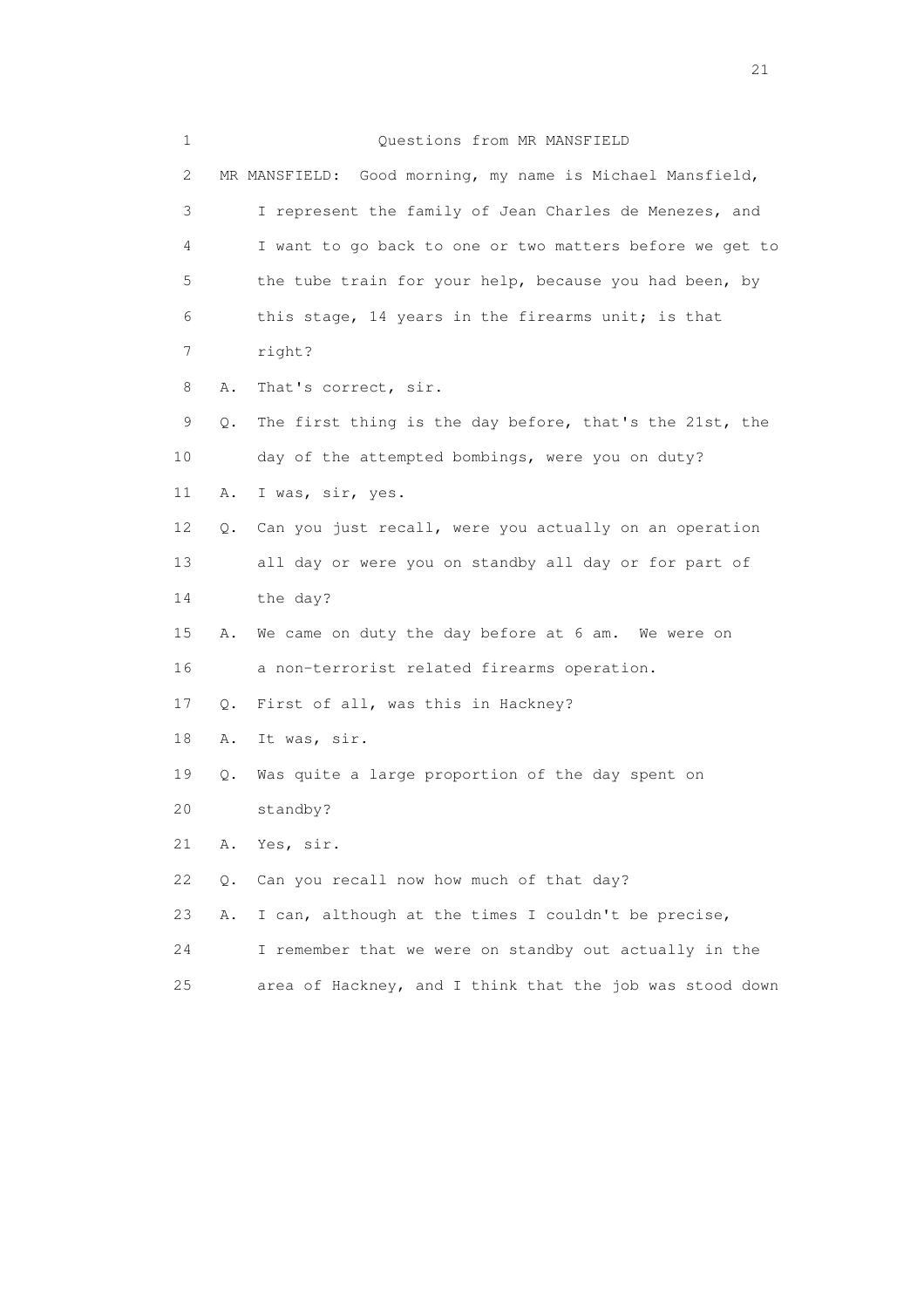1 around or shortly after the time of the attempted 2 bombings. 3 Q. Right. 4 SIR MICHAEL WRIGHT: What, sometime in the middle of the 5 day? 6 A. It was, sir, the news filtered through to us of these 7 attempted atrocities and we were basically taken from 8 that job and removed back to our base for reassignment. 9 SIR MICHAEL WRIGHT: I think if my memory is right, the 10 attempts took place sometime in the middle of the day? 11 A. Yes, sir. 12 MR MANSFIELD: These were all questions in relation, 13 obviously, to earlier matters, is why I am asking you 14 them. 15 You were stood down and were you effectively -- 16 I appreciate resting in inverted commas, but resting 17 partly at Leman Street and then sent to a hotel? 18 A. No, sir, not that I -- that I recall. 19 Q. So what do you recall, you were kept at Leman Street? 20 A. I believe we were -- we were kept at Leman Street. 21 Q. Right. Had anyone wanted you or your team to come on 22 duty before 7 am on the 22nd, that would have been 23 possible, would it? 24 A. Yes, sir. 25 Q. I am going to be precise, so it would have been possible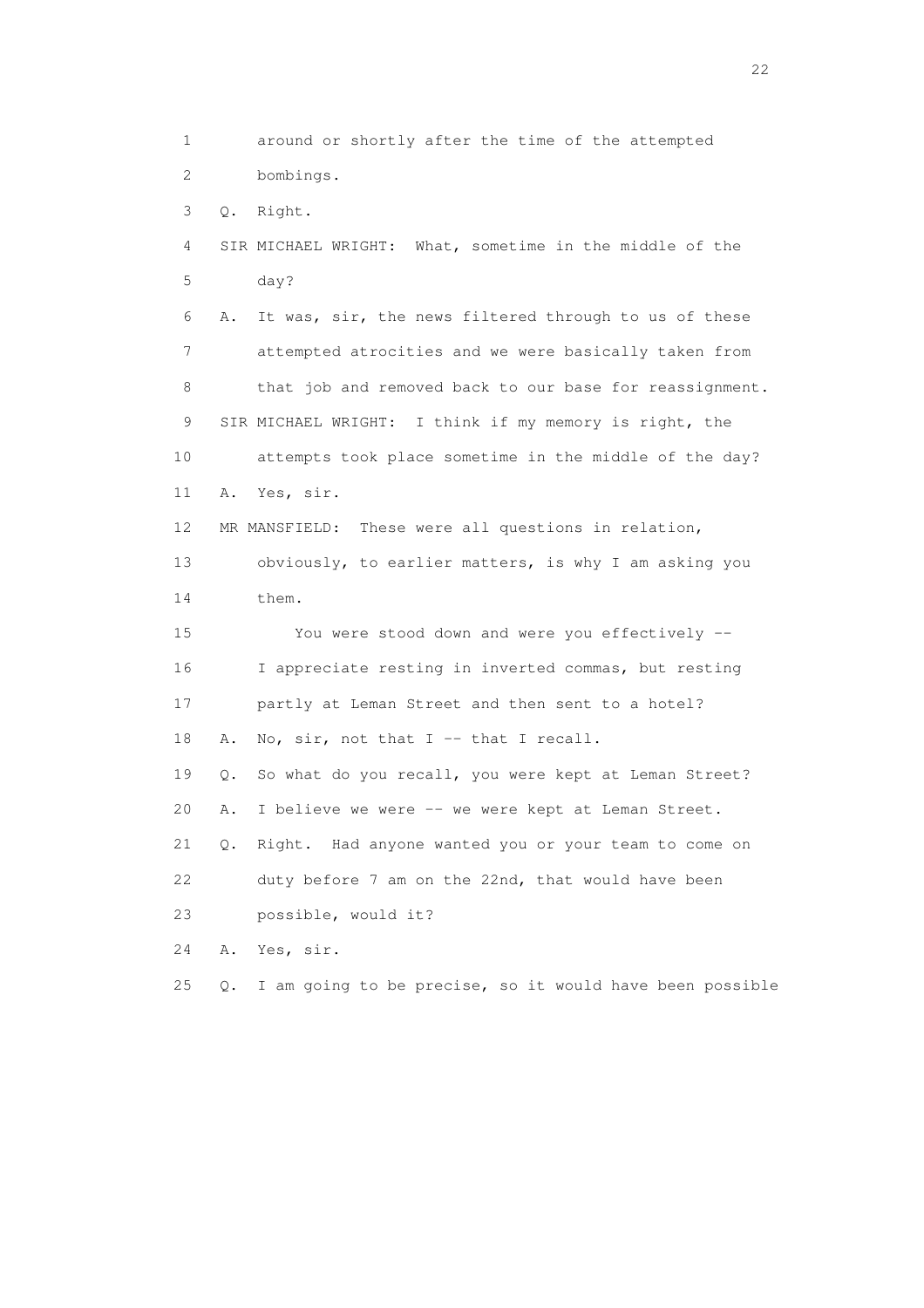1 to have had you back by 6 am instead of 7? 2 A. Yes, sir. 3 SIR MICHAEL WRIGHT: Are there facilities at Leman Street 4 for you to simply rest if you are not going right off 5 duty? 6 A. Unfortunately not, sir. 7 SIR MICHAEL WRIGHT: I see. 8 A. The most is a comfy chair. 9 SIR MICHAEL WRIGHT: I think to follow up what I think 10 Mr Mansfield is after, do you know whether the whole 11 team was kept at Leman Street from coming off at Hackney 12 and then -- 13 A. We would have been kept as a team, sir. 14 SIR MICHAEL WRIGHT: Very well. 15 MR MANSFIELD: I am keeping it in chronological order 16 because it's easier for everyone if I do that. The next 17 thing I want to ask you about, and I am not going 18 through everything that happened, just some highlighted 19 features, is the briefing in the morning after you did 20 come on from TJ84 at Leman Street, so in relation to 21 that, you have mentioned that you were informed that you 22 might be asked or told to use unusual tactics; you 23 remember? 24 A. Yes, sir. 25 Q. I think you are very clear about this, that really there

23 and 23 and 23 and 23 and 23 and 23 and 23 and 23 and 23 and 23 and 23 and 23 and 23 and 23 and 23 and 23 and 24 and 25 and 25 and 26 and 26 and 26 and 26 and 26 and 26 and 26 and 26 and 26 and 26 and 26 and 26 and 26 an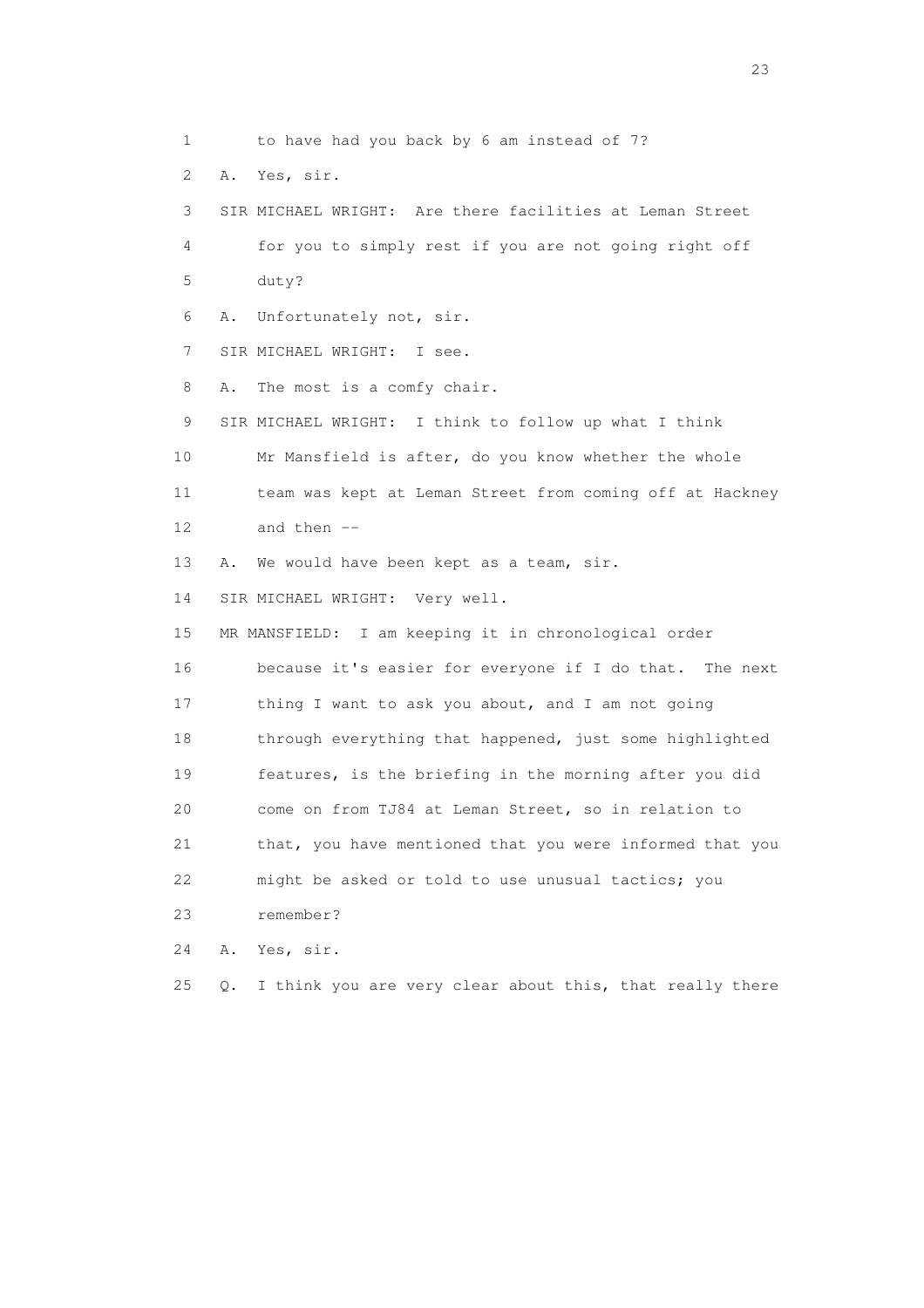1 was only one unusual tactic that could possibly be 2 contemplated; is that right? 3 A. Yes, sir. 4 Q. And that was the delivery of critical shot? 5 A. Yes, sir. 6 Q. If it's going to be via a hand-held weapon, a Glock or 7 whatever, then it's at very close quarters to the base 8 of the brain stem, isn't it? 9 A. Not necessarily, sir, no. 10 Q. Are you trained to use the Glock from a distance to the 11 brain stem? 12 A. For a brain stem shot, the obvious advantages of getting 13 close, very, very close, are paramount for a brain stem 14 shot, sir. But for a critical shot, this could be done 15 from a distance using a high velocity rifle -- 16 Q. Yes, the preface to the question was: hand-held pistol 17 or hand-held gun rather than a rifle, I appreciate you 18 have it in your hand. Can I concentrate on that rather 19 than a rifle, which you might be using from cover at 20 a distance. Do you appreciate? 21 A. Yes, sir. 22 Q. Right. So I am not precluding the use of a rifle but 23 you didn't actually carry a rifle into the underground, 24 did you? 25 A. No, sir.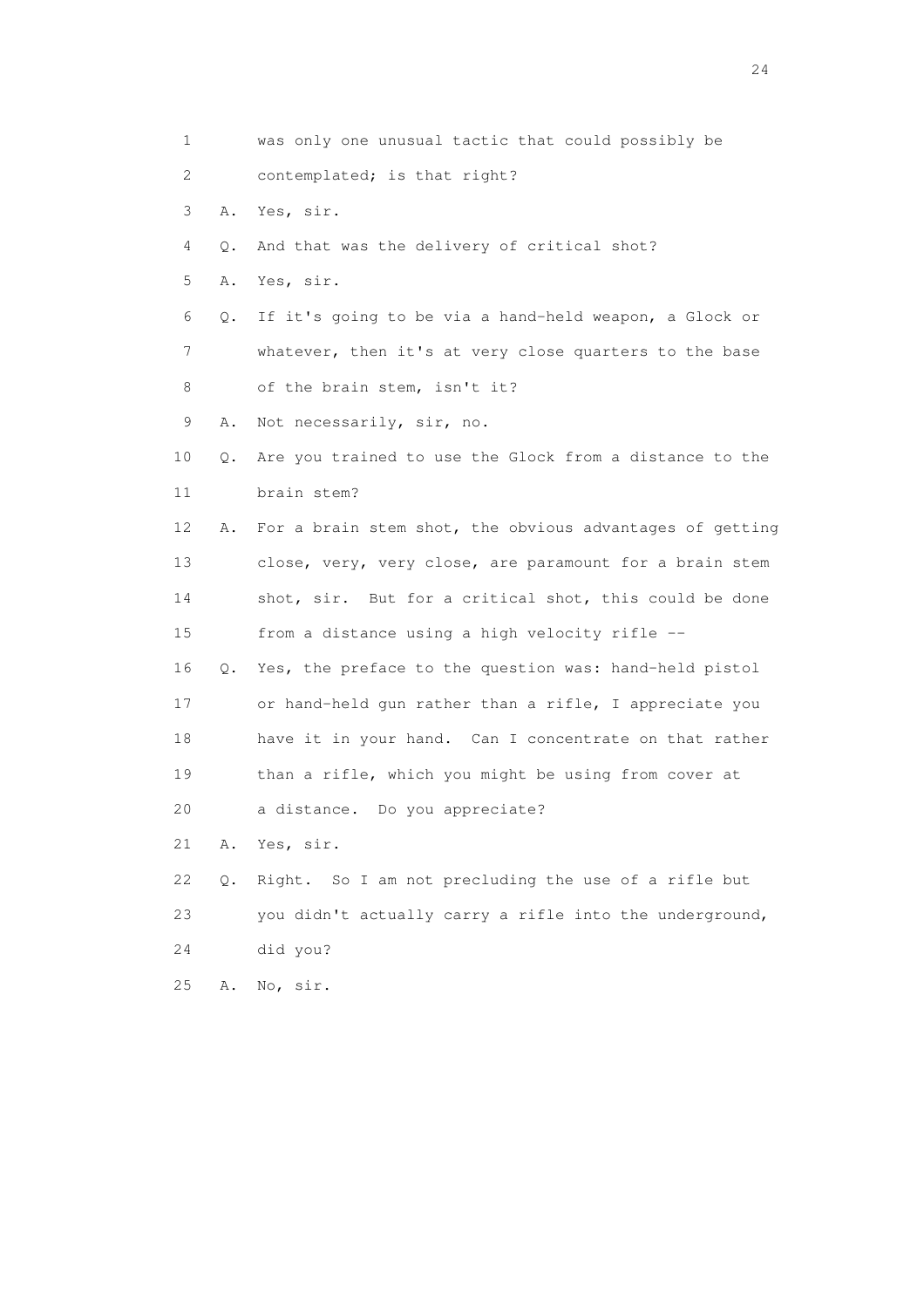1 Q. We have heard C2 and C12 didn't carry a rifle into the 2 underground.

3 A. No, sir.

 4 Q. I have asked C2 and C12 about this and forgive me for 5 asking you this as well, it's because of your 6 experience: what tactics would be involved in using 7 a hand-held weapon to deliver a critical shot? 8 A. Well, sir, if the critical shot had been authorised and 9 it was in the open, and I would ask for guidance about 10 divulging these tactics, sir? 11 Q. I perhaps don't need to go into it because this wasn't 12 authorised. 13 A. This wasn't, the critical shot wasn't authorised on this 14 occasion, sir. 15 Q. Then I'll leave the development of that for others, 16 because I make it clear, I do want to go into it with 17 somebody, but I will leave it for the moment, not with 18 you? 19 SIR MICHAEL WRIGHT: Can I ask this: do you feel free to 20 tell the court what, in general terms, the tactics would 21 be if no critical shot had been authorised? 22 A. If -- 23 SIR MICHAEL WRIGHT: In other words, simply conventional 24 arms training? 25 A. Then --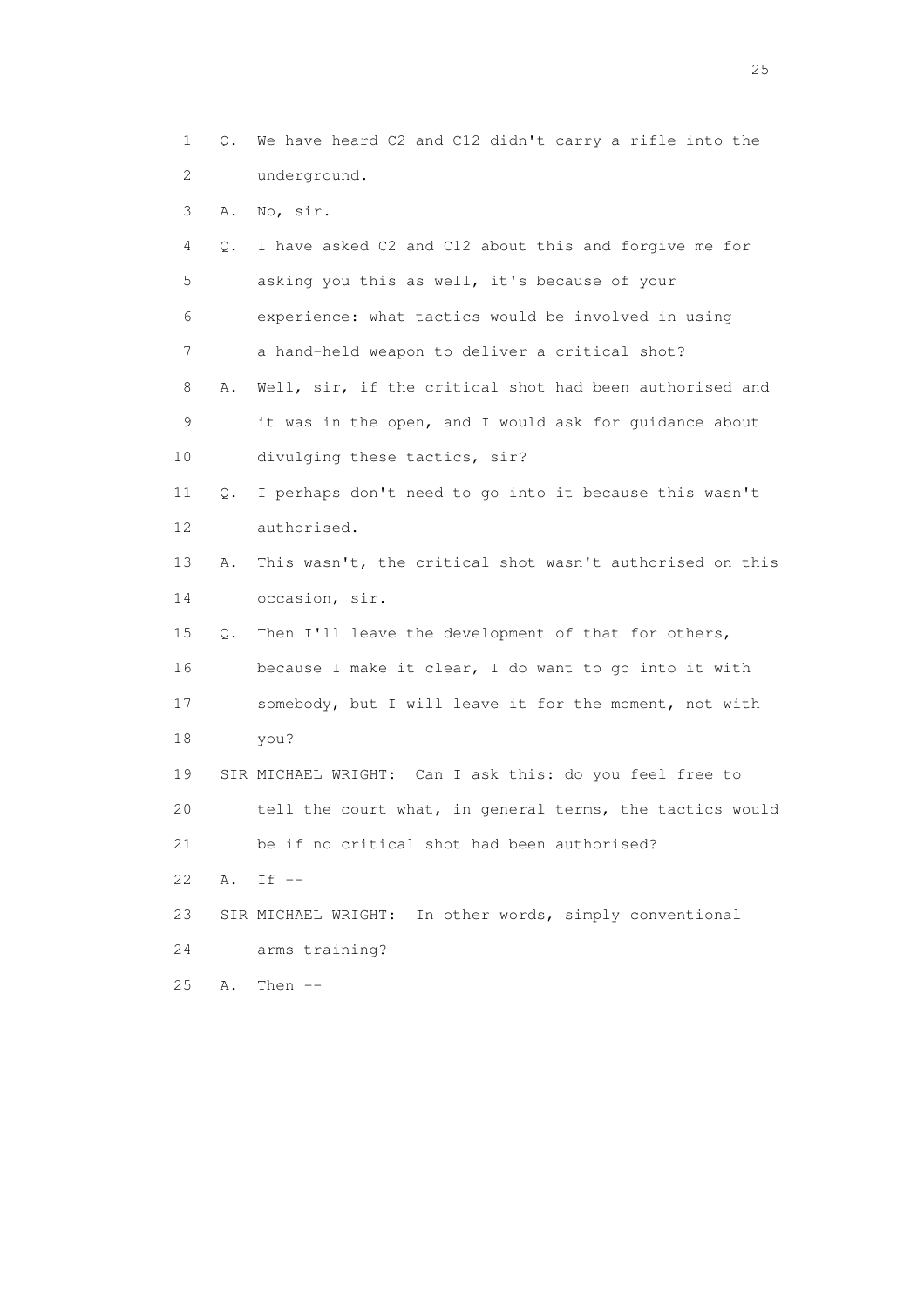1 SIR MICHAEL WRIGHT: If you feel you can't or without help, 2 please say so and we will go into it further. 3 A. Well, the word "critical shot" or "incapacitating shot", 4 there is a fine line where you are talking brain stems 5 or you are talking of engaging someone in the central 6 body mass where there are important organs that could be 7 disrupted or the head has important organs as well 8 obviously that could be disrupted, so to incapacitate 9 somebody, if you weren't able to shoot directly at the 10 brain stem, would be to deliver as much trauma as 11 quickly as possible, sir. 12 SIR MICHAEL WRIGHT: To go back to Mr Mansfield's original 13 question, forgetting about rifles. 14 A. Yes. 15 SIR MICHAEL WRIGHT: And given that you only had a Glock -- 16 A. Yes. 17 SIR MICHAEL WRIGHT: -- with this special ammunition. 18 A. Yes, sir. 19 SIR MICHAEL WRIGHT: The original question was: if you are 20 going to be sure of delivering an incapacitating shot 21 you have to get to close quarters? 22 A. In these circumstances, in a public area like this, 23 where there is people close by, then it would be 24 imperative that you would have to get close. 25 SIR MICHAEL WRIGHT: Get to close quarters?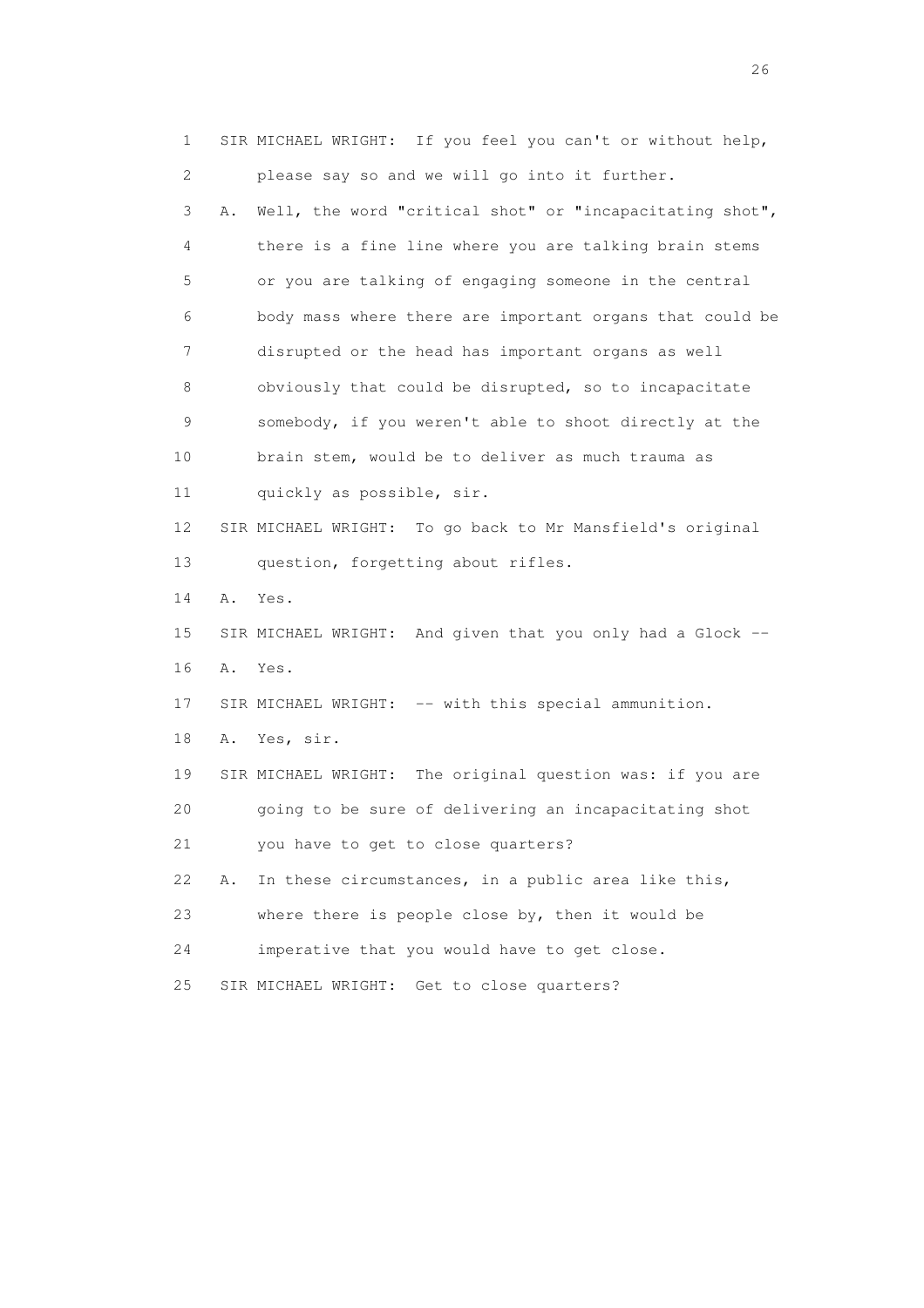1 A. Yes.

| 2  |    | MR MANSFIELD: I do want to develop this because of the   |
|----|----|----------------------------------------------------------|
| 3  |    | evidence we have heard, and you are probably well aware  |
| 4  |    | of the situation. Have you been following the evidence?  |
| 5  |    | I'm not saying --                                        |
| 6  | Α. | As best I can, sir, I can't say I have seen all of it,   |
| 7  |    | but as best I can.                                       |
| 8  | Q. | In a non-authorised situation, the delivery of           |
| 9  |    | a critical shot, as the learned Coroner has just asked   |
| 10 |    | you about, at close quarters, will require you having to |
| 11 |    | get to the position of close quarters without revealing  |
| 12 |    | who you are; correct?                                    |
| 13 | Α. | Yes, sir.                                                |
| 14 | Q. | Right. But the problem about this is, and can I use the  |
| 15 |    | word "conventional" again, you will be only too familiar |
| 16 |    | with it, conventionally what is supposed to happen       |
| 17 |    | before the delivery of an incapacitating shot is that    |
| 18 |    | you are all trained to in fact reveal to the person      |
| 19 |    | concerned in one way or another that you are armed       |
| 20 |    | police, either by putting on a cap or by shouting that   |
| 21 |    | you are armed police, and possibly an instruction,       |
| 22 |    | before the shot is fired; correct?                       |
| 23 | Α. | That would be our conventional tactic, sir, yes.         |
| 24 | Q. | Now, what happens, then, in training -- perhaps I should |
| 25 |    | put it this way: had there been training before          |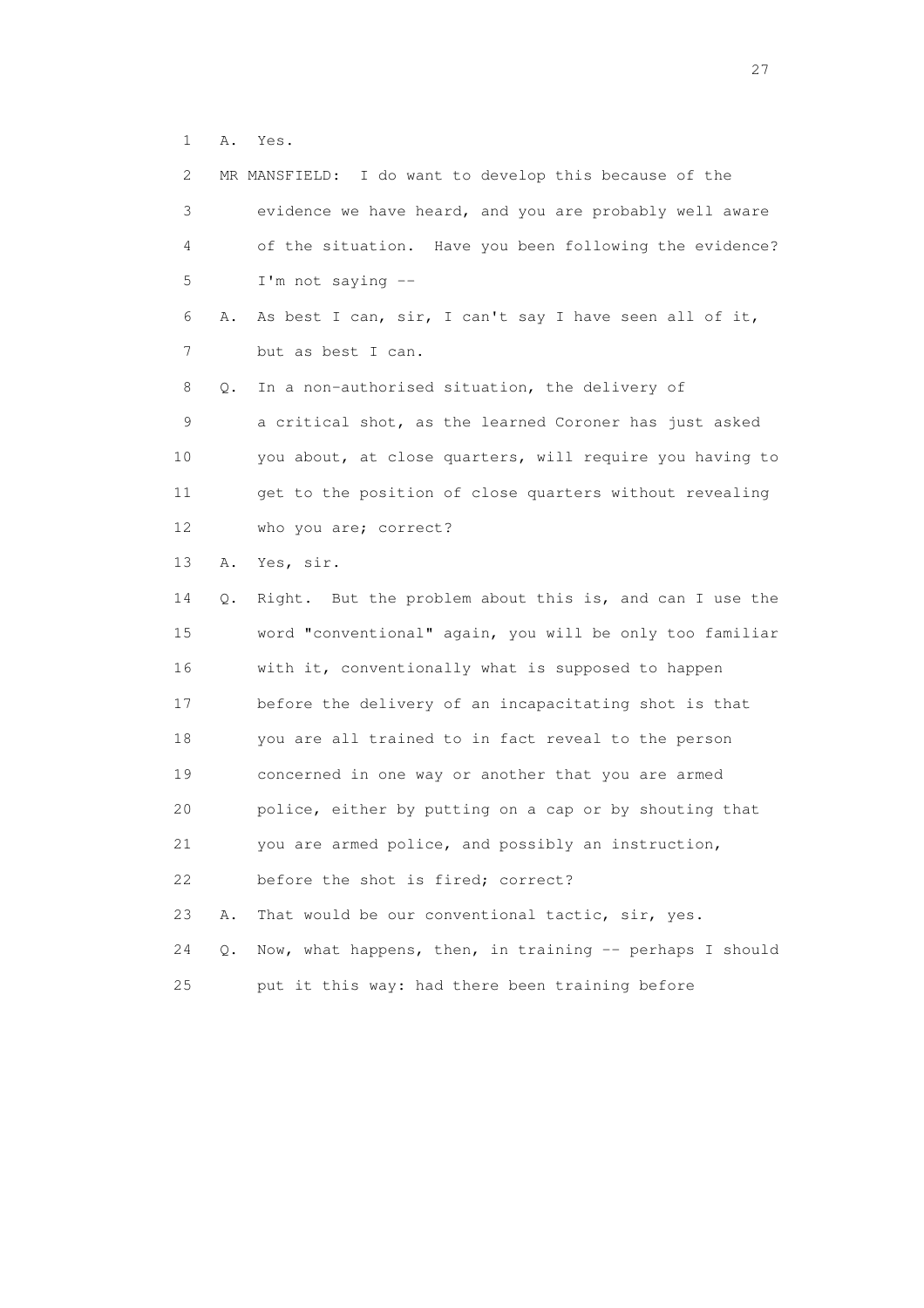1 July 2005 with regard to dealing with a potential 2 suicide bomber where a critical or incapacitating shot 3 has not been authorised? 4 A. My recollection, sir, is that we may have had one 5 session of training with these scenarios, and I can't 6 remember the exact details of each scenario that we 7 trained. 8 Q. All right. Because you will appreciate, if it's 9 a non-authorised situation and it's being left to the 10 discretion of the individual firearms officer, then that 11 individual firearms officer has to make an assessment of 12 what he's facing; is that correct? 13 A. That is correct, sir. I just like to add these: these 14 were unusual circumstances, in all my service I have 15 never come across this situation before, and there were 16 no written down tactics as exactly how we could deal 17 with this situation. Every firearms situation is unique 18 in one particular way or another, and most of them, 19 however, are covered by training and tactics that we 20 have developed. This, however, on a tube, in London, at 21 that time of day, and the circumstances surrounding, 22 were very unique, and how each individual officer 23 develops his own tactics to deal with that I wouldn't be 24 in a position to criticise another officer for deciding 25 on one course over another. That would be for them to

28 and 28 and 28 and 28 and 28 and 28 and 28 and 28 and 28 and 28 and 28 and 28 and 28 and 28 and 28 and 28 and 28 and 28 and 28 and 28 and 28 and 28 and 28 and 28 and 28 and 28 and 28 and 28 and 28 and 28 and 28 and 28 an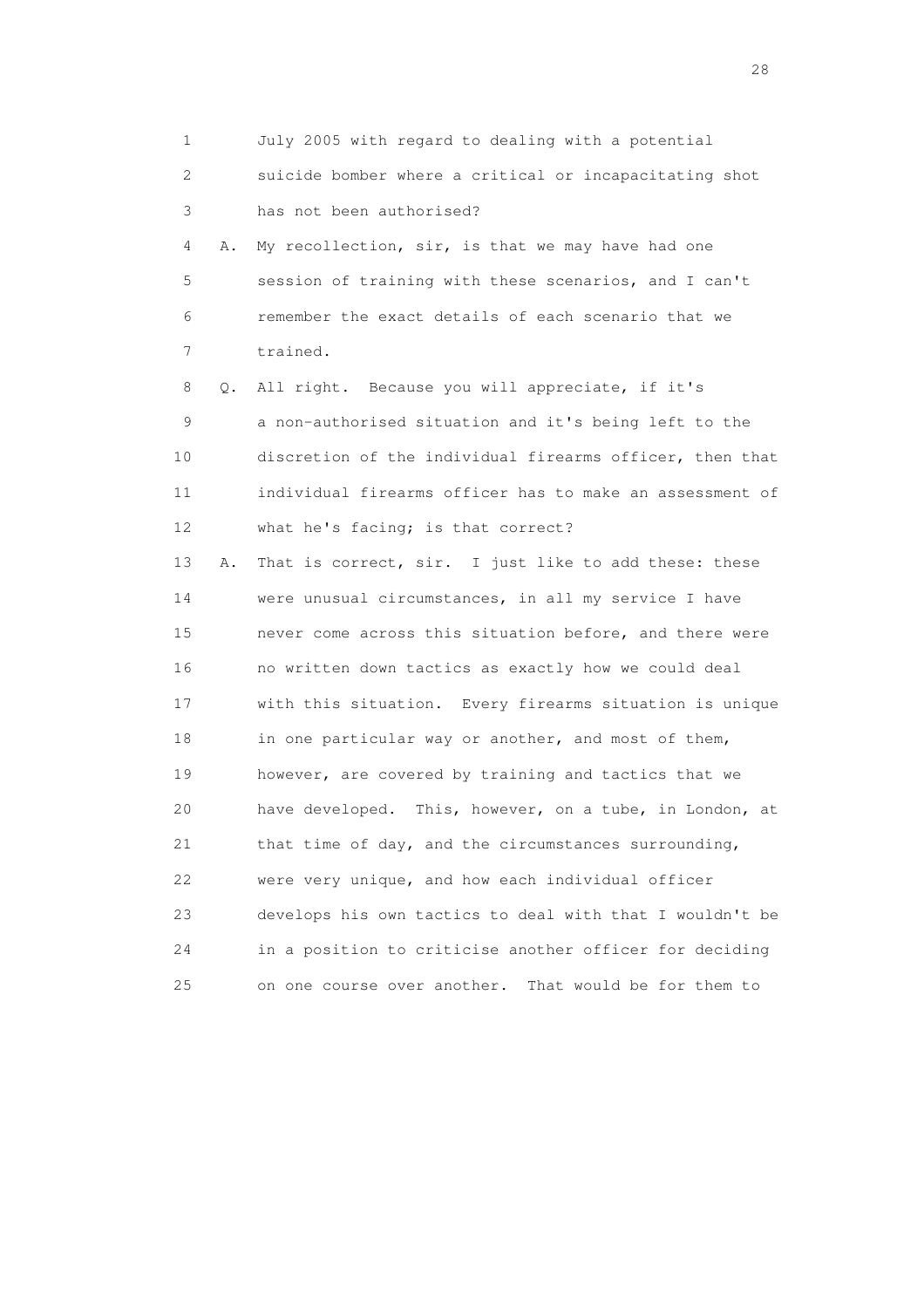| 1                         |    | decide when faced with that danger they felt they were   |
|---------------------------|----|----------------------------------------------------------|
| $\mathbf{2}^{\mathsf{I}}$ |    | in.                                                      |
| 3                         | Q. | But you do appreciate from a public point of view, if    |
| 4                         |    | officers are going to be issued with fatal ammunition,   |
| 5                         |    | critical shot ammunition, hollow tip ammunition, and be  |
| 6                         |    | given authority to deliver it without warning, for       |
| 7                         |    | example, we all would need to know the circumstances or  |
| 8                         |    | pre-conditions that ought to exist before it's           |
| 9                         |    | delivered; do you follow? Leaving aside the situation    |
| 10                        |    | for a moment.                                            |
| 11                        | Α. | If tactics can be developed which are found to work,     |
| 12                        |    | then I would like to know about them, sir.               |
| 13                        | Q. | I'm not suggesting this is your responsibility. Before   |
| 14                        |    | 2005, the Metropolitan Police, as many police forces in  |
| 15                        |    | the world, were alerted to the prospect of suicide       |
| 16                        |    | bombers, weren't they?                                   |
| 17                        | Α. | Yes, sir.                                                |
| 18                        | Q. | They were alerted to the fact of foot-borne suicide      |
| 19                        |    | bombers, weren't they?                                   |
| 20                        | Α. | Yes, sir.                                                |
| 21                        | Q. | They were also aware that other jurisdictions, the most  |
| 22                        |    | obvious of which is in the Middle East, in Israel and    |
| 23                        |    | Palestine, that other jurisdictions had had to deal with |
| 24                        |    | this sort of situation, a foot-borne suicide terrorist   |

25 in an urban area?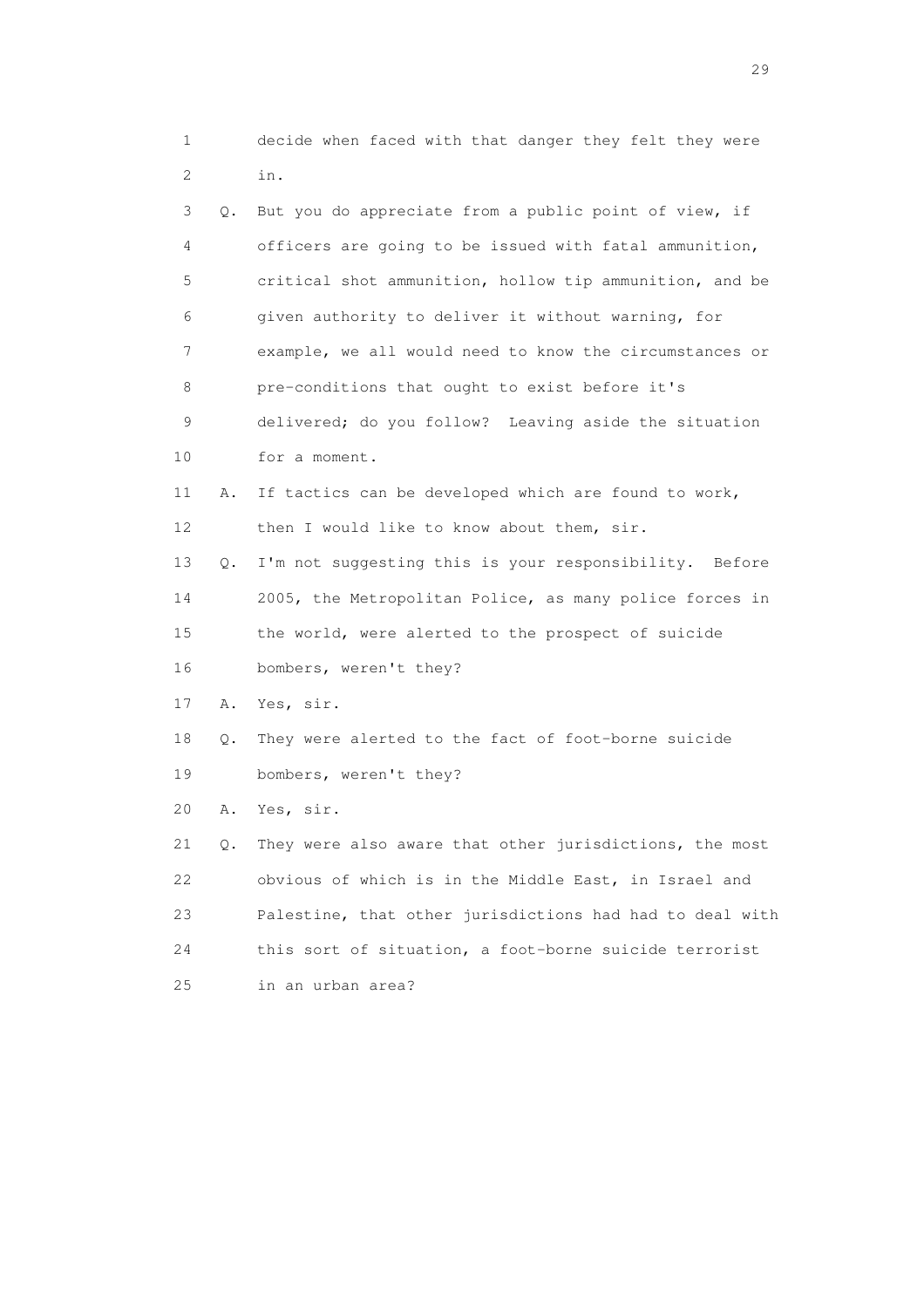- 1 A. Yes, sir.
- 2 Q. Were you aware yourself, as an instructor, of how other 3 countries approached the problem?

4 A. I was, yes.

5 Q. Then I am --

 6 A. Not in great detail, though. I think I know what's 7 coming. But I can't claim to be an expert in every 8 country's tactics and how they deal with these things, 9 sir.

 10 Q. Don't worry, this is not a test of general knowledge of 11 how to deal with it. Are you able to assist to this 12 extent, that in Israel, I appreciate it's a different 13 country and all the rest of it, but in Israel, there is 14 a threshold which is that before a fatal shot is fired, 15 the person delivering it has to be in a position to see 16 the body belt or the vest or whatever?

 17 A. I think, sir, those tactics may be at roadblocks where 18 they have more of a control from a containment point of 19 view and from cover, and from that scenario you could 20 dominate a suspect and give them commands that would 21 allow you to see any devices they might be wearing. And 22 I know, and we have seen uncomfortable footage on the 23 news of them taking clothes off, removing items of 24 clothing to reveal what's underneath, and that's 25 a luxury which we didn't have on the day, sir.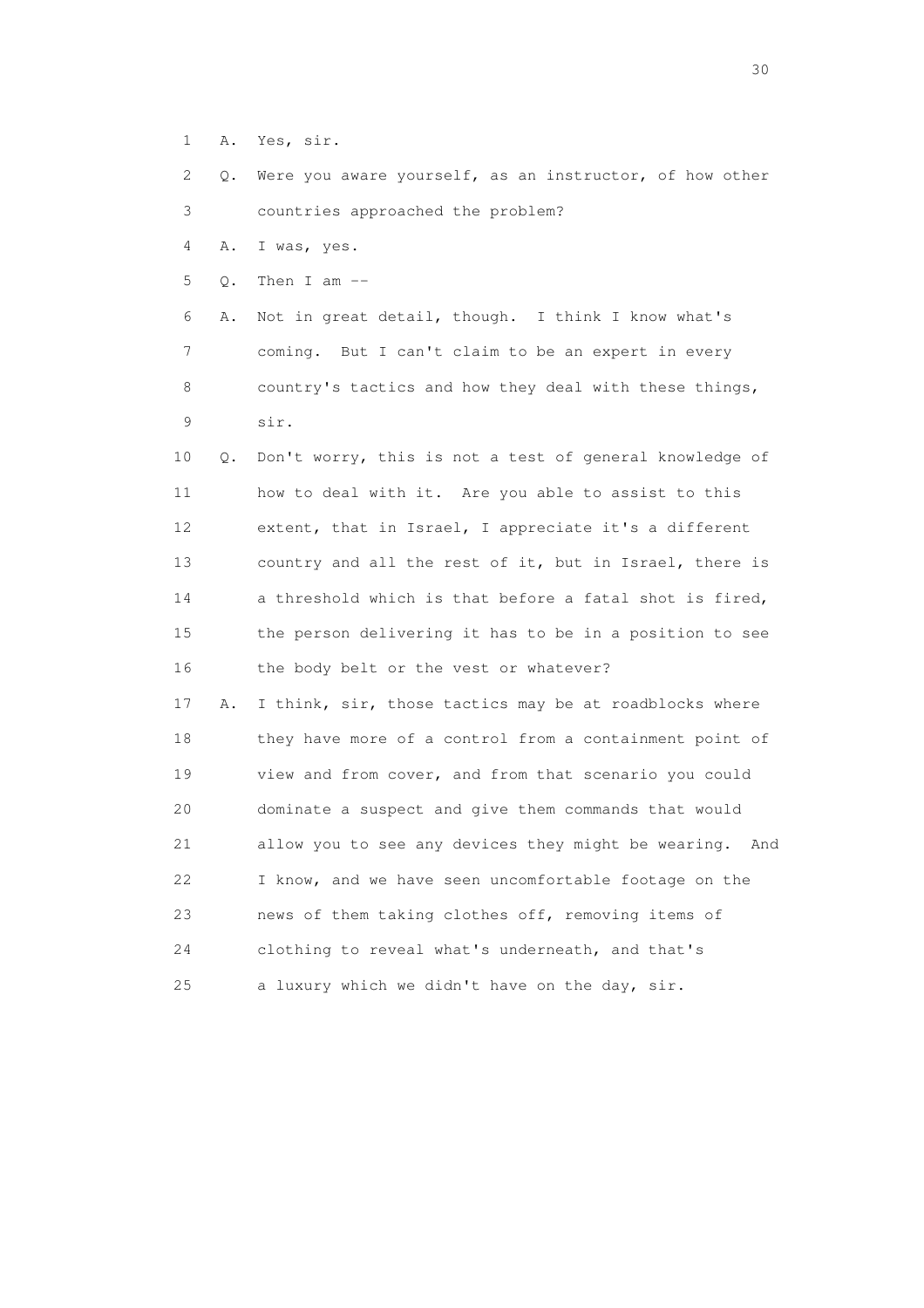1 Q. I'm not going to develop it with you, I make it clear. 2 You did have a different scenario, not your fault, can 3 I just switch for a moment, I do not want to confuse 4 you, but when you were up top, as it were, approaching 5 Stockwell in the same car as C2, you were in a position 6 at that stage to do an interception, it's just you 7 weren't authorised; is that right?

8 A. That's right, sir.

 9 Q. Can I just go back to what preparations there had been 10 between 2001 and 2005 in a non-authorised situation. If 11 it's non-authorised and you can't do a road block in 12 order to see a vest or a belt, Metropolitan Police 13 developed a procedure in order to, as far as humanly 14 possible, discover whether the person was a suicide 15 bomber?

 16 A. It's very difficult call to make, as I'm sure you are 17 aware, sir, the profiling is very, can I say, it's not 18 a science, and the technology whether it exists I don't 19 know but to see what someone's wearing underneath their 20 clothing, I -- it certainly wasn't available to us, and 21 I can only say that most SFO officers on a daily basis 22 go out on the streets of London wearing covert body 23 armour, carrying weapons, grenades, magazines and other 24 equipment, and no-one -- I would hope no-one would 25 notice that we were concealing those under our clothing.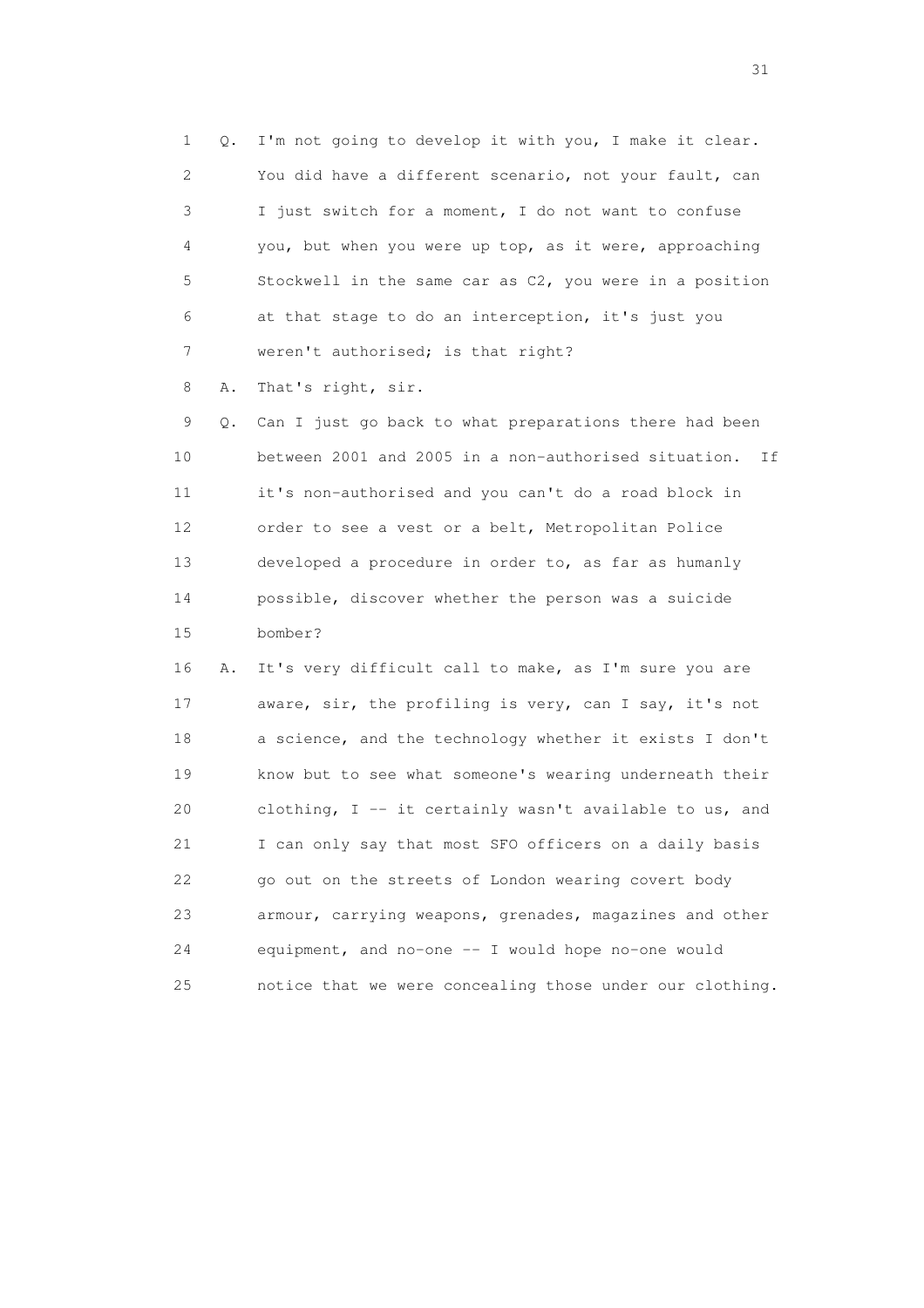1 So it is fairly easy to conceal things under normal 2 clothing, and I am talking T-shirts and loose fitting 3 shirts.

| 4  |    | So you can't necessarily tell by somebody, the way       |
|----|----|----------------------------------------------------------|
| 5  |    | someone stands or their clothing, isn't always a clue as |
| 6  |    | to whether they are concealing a device.                 |
| 7  | Q. | Now, I am sorry, I was going to interrupt because        |
| 8  |    | I understand all of that. The question was really        |
| 9  |    | a procedure. Because it's not authorised, all right, so  |
| 10 |    | we are still in the non-authorised situation, it's not   |
| 11 |    | authorised because profiling may or may not help -- in   |
| 12 |    | other words whether they have a particular kind of       |
| 13 |    | clothing or whatever may not help, whether they are      |
| 14 |    | sweating may not help -- has the Metropolitan Police in  |
| 15 |    | those circumstances developed any procedure in the event |
| 16 |    | that you can't tell?                                     |
| 17 | Α. | All they have said is that we must make our own          |
| 18 |    | judgments.                                               |
| 19 | Q. | That isn't quite right, is it?                           |
| 20 | Α. | Are you referring to the tactics of Kratos and           |
| 21 |    | Clydesdale?                                              |
| 22 | Q. | Yes, I want to avoid those terms because what we are     |
| 23 |    | dealing with, if I may put it this way, on the 22nd is   |
| 24 |    | a potential foot-borne suicide bomber; correct?          |
| 25 | Α. | Yes, sir.                                                |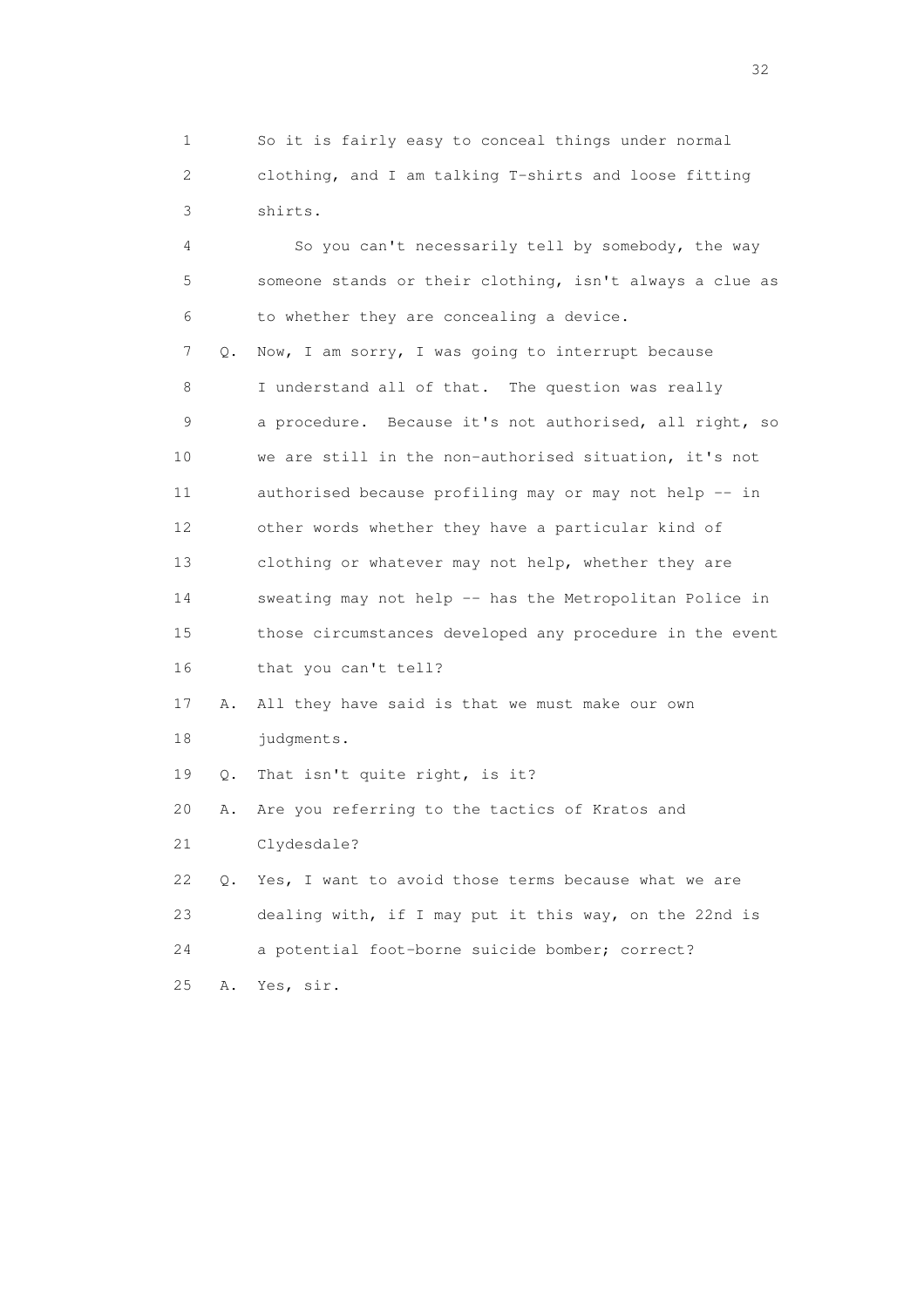| 1  | Q. | And that prospect, although you had never had to deal    |
|----|----|----------------------------------------------------------|
| 2  |    | with it, had been anticipated from 2001 onwards, hadn't  |
| 3  |    | it?                                                      |
| 4  | Α. | Yes, sir.                                                |
| 5  | Q. | Right. Now, in those circumstances, what the             |
| 6  |    | Metropolitan Police had been attempting to develop was   |
| 7  |    | a situation in which, like it or not, the firearms       |
| 8  |    | officer -- it's unpalatable -- would have to challenge   |
| 9  |    | and work out whether, through non-compliance, this       |
| 10 |    | person was a suicide bomber. Now, that's what was being  |
| 11 |    | contemplated, wasn't it?                                 |
| 12 | Α. | Yes, sir.                                                |
| 13 | Q. | Right. The reason I have gone through this is that you   |
| 14 |    | used the word, can I just switch for a moment to the     |
| 15 |    | actual events on the day, and it's of course             |
| 16 |    | a distressing event for absolutely everybody, and I'm    |
| 17 |    | sorry to have to take you back to it but I do have to    |
| 18 |    | ask you questions about the position you found yourself  |
| 19 |    | in with Ivor.                                            |
| 20 |    | Can I just deal with that? You didn't know whether       |
| 21 |    | he was the subject or not when you pulled him onto the   |
| 22 |    | floor, did you?                                          |
| 23 | Α. | No, sir.                                                 |
| 24 | Q. | If he had been -- and I appreciate this is               |
| 25 |    | hypothetical -- an ordinary member of the public who had |

<u>33</u> and the state of the state of the state of the state of the state of the state of the state of the state of the state of the state of the state of the state of the state of the state of the state of the state of the s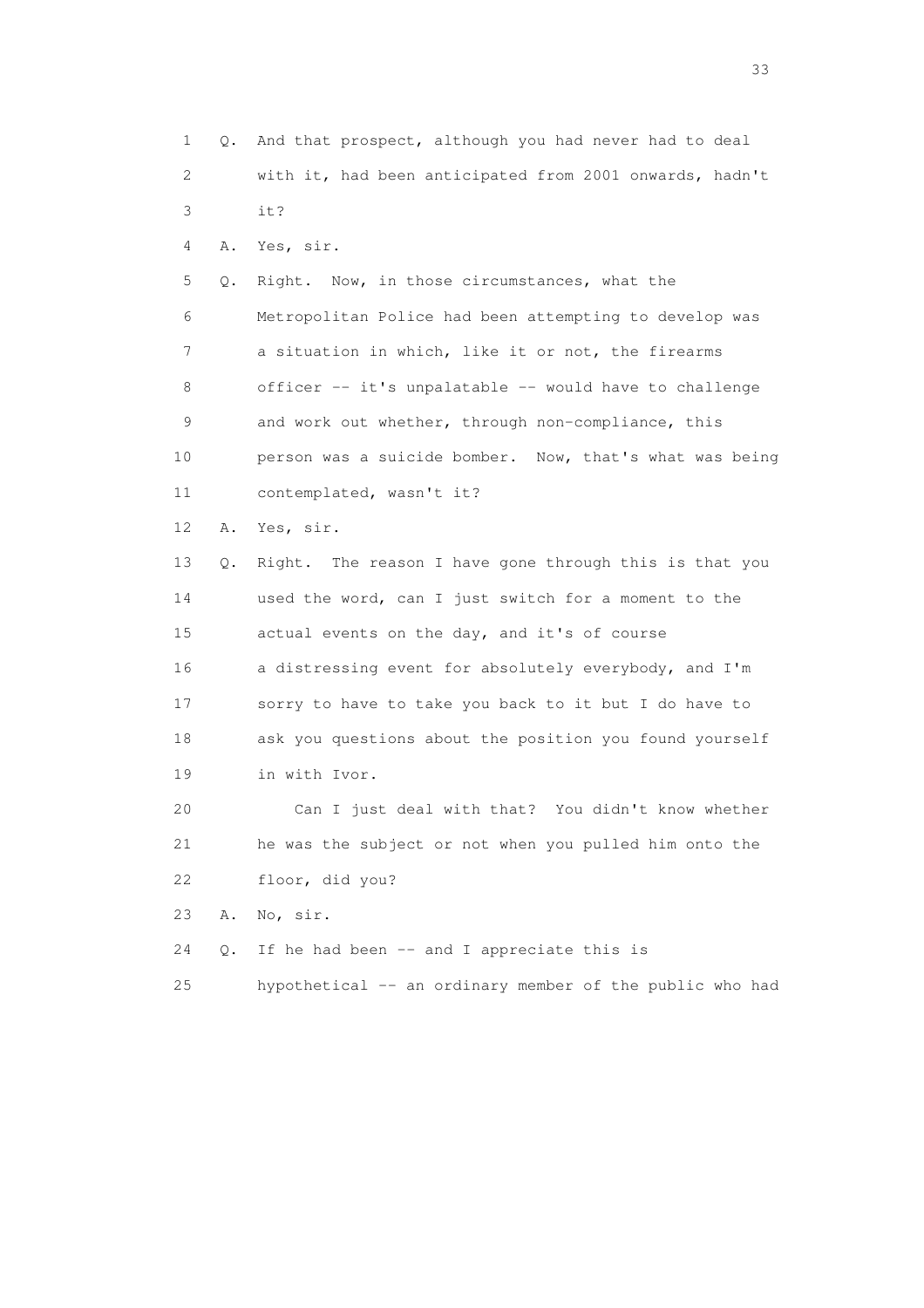1 thrown himself onto de Menezes, and you pulled him off, 2 at the point you pulled him off you didn't say you were 3 armed police, did you? 4 A. As I said earlier, I would have liked to have thought 5 that I would, but I haven't recalled it. 6 Q. No. 7 A. It would have been a natural thing for me to do, falling 8 back on my training, and experience. 9 Q. Or not, because the dilemma is that if you do say that, 10 and he is a bomber, you are going to go down with him; 11 that's the problem, isn't it? 12 SIR MICHAEL WRIGHT: That's the unpalatable aspect of it. 13 MR MANSFIELD: It is, that's what I am putting to him. 14 I'll just move forward in the sequence. You don't 15 record that you did say to this man, Ivor, that you were 16 armed police. What you have added today, it's not 17 a criticism, it's not in your statement, can we have 411 18 on screen so the jury may be reminded of how you put it, 19 it's just towards the bottom: 20 "I grabbed hold of the man in the baseball cap not 21 knowing if he was the subject." 22 That's the sentence. I do appreciate it all happens 23 very quickly in almost the blinking of an eye, and one 24 can't put oneself back into it, but in that very short 25 instant of time, if the man had been a civilian and had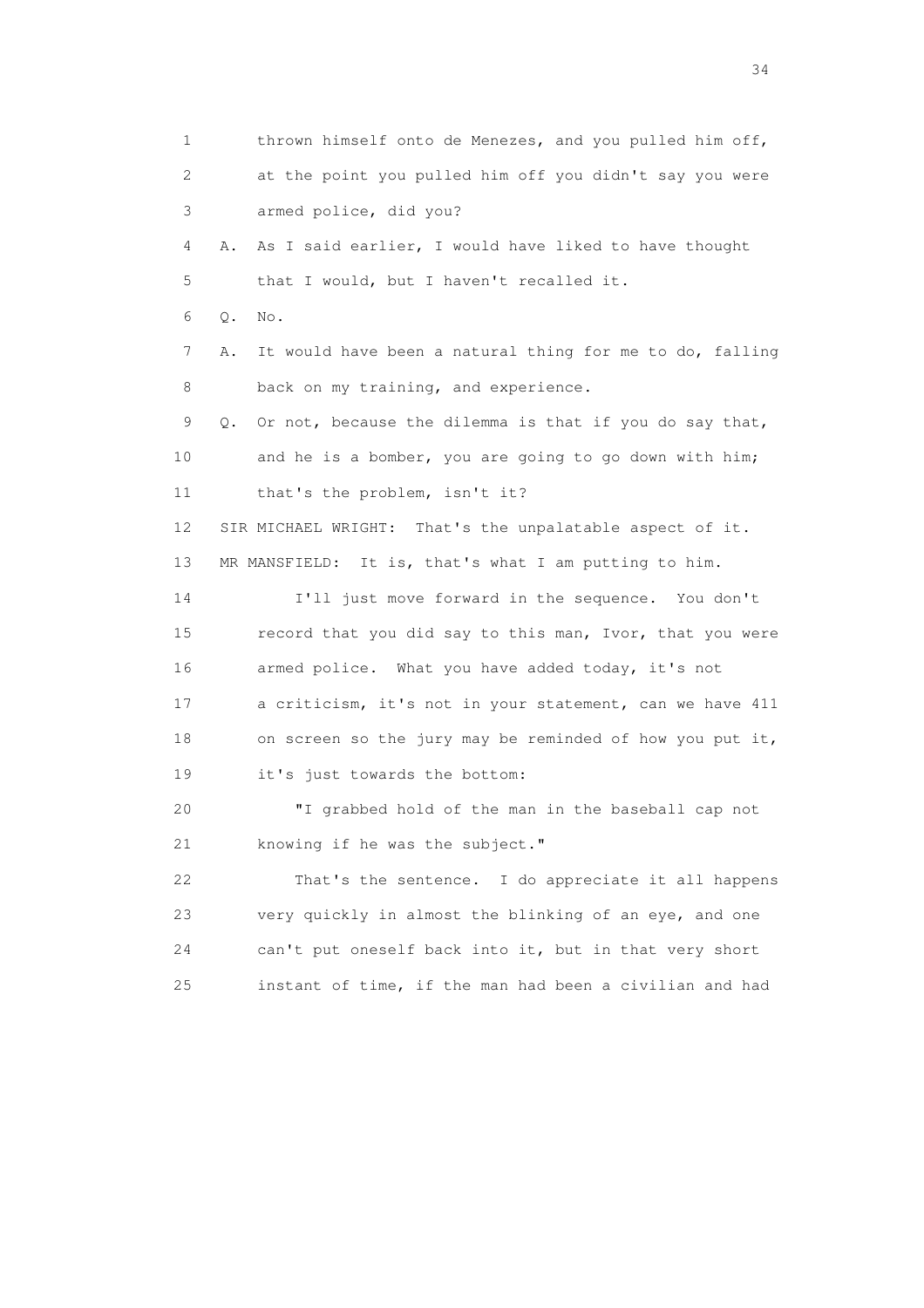1 resisted you, not knowing that you were a police officer 2 and said "get off", would you have shot him? 3 A. I don't think I would have done, sir, because my threat 4 assessment was going, it was actually going away from 5 the -- although I still thought he was potentially the 6 subject, at that stage when I threw him on the floor it 7 was diminishing and I can only say that I don't think 8 I would have shot him at that stage -- 9 Q. I know it's difficult. 10 A. It's about demeanour, it's about how they react, and its 11 years of experience of pointing guns at people, 12 arresting them under serious circumstances, knowing how 13 people react when they have guns pointed at them, and 14 Ivor did not react in the way and likewise if he was 15 a civilian, that would have come across as well, the 16 whole demeanour of the person and the feeling you get 17 for these people. 18 Q. Yes, I appreciate, but many of those other 19 circumstances, you have pointed at people and you have 20 shouted "armed police"? 21 A. Yes, sir. 22 Q. Right. If this individual had been a civilian and 23 didn't know you were armed police and resisted, because 24 the word you used in this sequence this morning was 25 because he was compliant, if the individual had not been

<u>35</u> and the state of the state of the state of the state of the state of the state of the state of the state of the state of the state of the state of the state of the state of the state of the state of the state of the s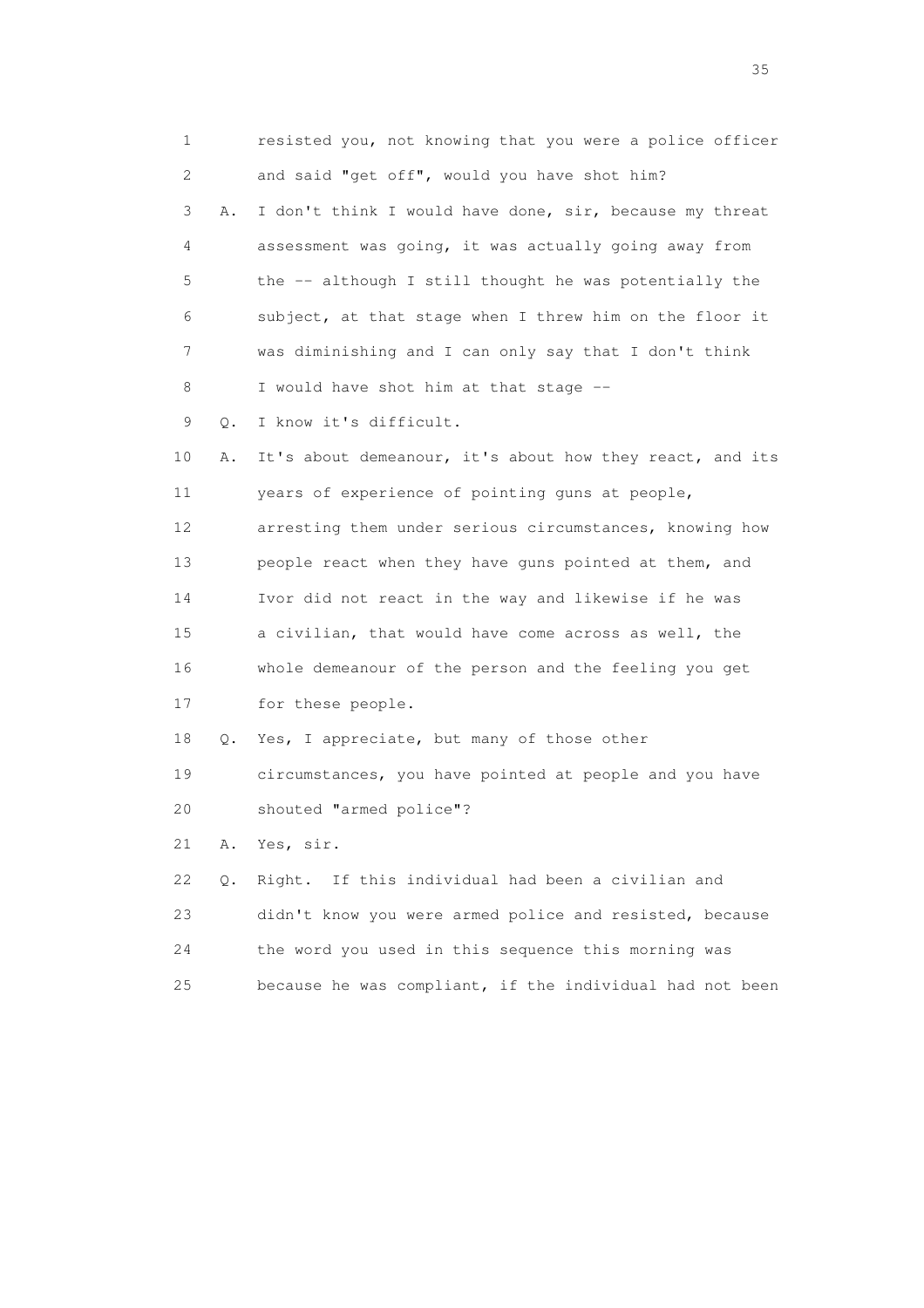1 compliant because he didn't know you were police, there 2 is a strong possibility you would have shot him; 3 correct?

 4 A. There is always a possibility, sir, but the situation 5 you are giving to me is one that I was in at the time 6 and that my threat assessment of him was diminishing, 7 and when I pulled him out of that situation, yes, 8 I still thought: who is this man, is he the subject? 9 But at that time, with my judgment of his actions and 10 his submissive behaviour, yes, if he had stood up and 11 tried to fight me, I wouldn't necessarily have had to 12 shoot him even then unless I thought I was in immediate 13 threat from him.

 14 Q. That's why I am asking you the questions, so that we can 15 assess really for the future how this may be met, if the 16 Metropolitan Police itself haven't yet worked out 17 exactly what they are going to do. Do you follow,

18 that's why I am asking?

19 A. I do follow, yes.

 20 SIR MICHAEL WRIGHT: When you grabbed him and started to 21 pull him out, again this is all very unpalatable as 22 Mr Mansfield has acknowledged, if he had been 23 non-compliant and tried to fight you, that would not 24 really be consistent with his being a suicide bomber, 25 because if he was a suicide bomber and you had grabbed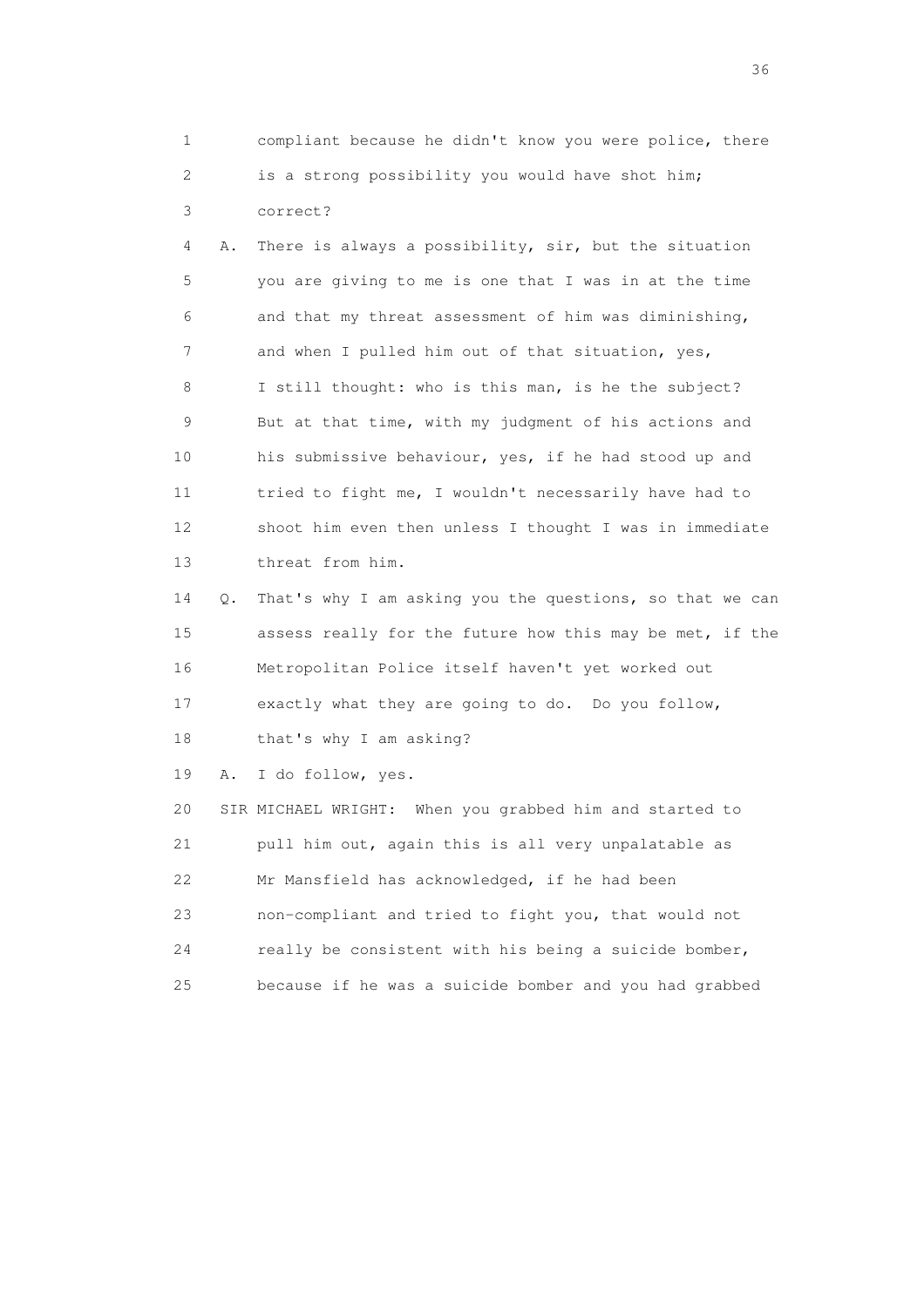1 him and he was non-compliant, that is the last that 2 either you or he would ever have known about it? 3 A. Absolutely, sir, yes. Yes. 4 SIR MICHAEL WRIGHT: So even if he's not non-compliant but 5 you are still alive, that's an indication that he is not 6 a suicide bomber, isn't it? 7 A. That depends, sir, on ... he might still delay his 8 detonation for some reason unbeknown to me, I don't know 9 that, sir, and there is a whole load of unknowns. 10 SIR MICHAEL WRIGHT: There is a whole load of unknown 11 aspects? 12 A. Yes, sir. 13 MR MANSFIELD: Can I ask you one other thing about the 14 conventional situation where you shout "armed police", 15 in fact conventionally it's followed by some sort of 16 instruction to assess compliance, in other words if you 17 can see the weapon, "throw it down" or "put your hands 18 up above your head" or something like that? 19 A. That's a luxury sometimes we are afforded, yes. 20 Q. All right, I appreciate sometimes you don't have the 21 time, and can I just finish on this in relation to 22 training: the events that you are trained to deal with 23 are often highly pressurised events, aren't they? 24 A. Yes, sir. 25 Q. Fast-moving events?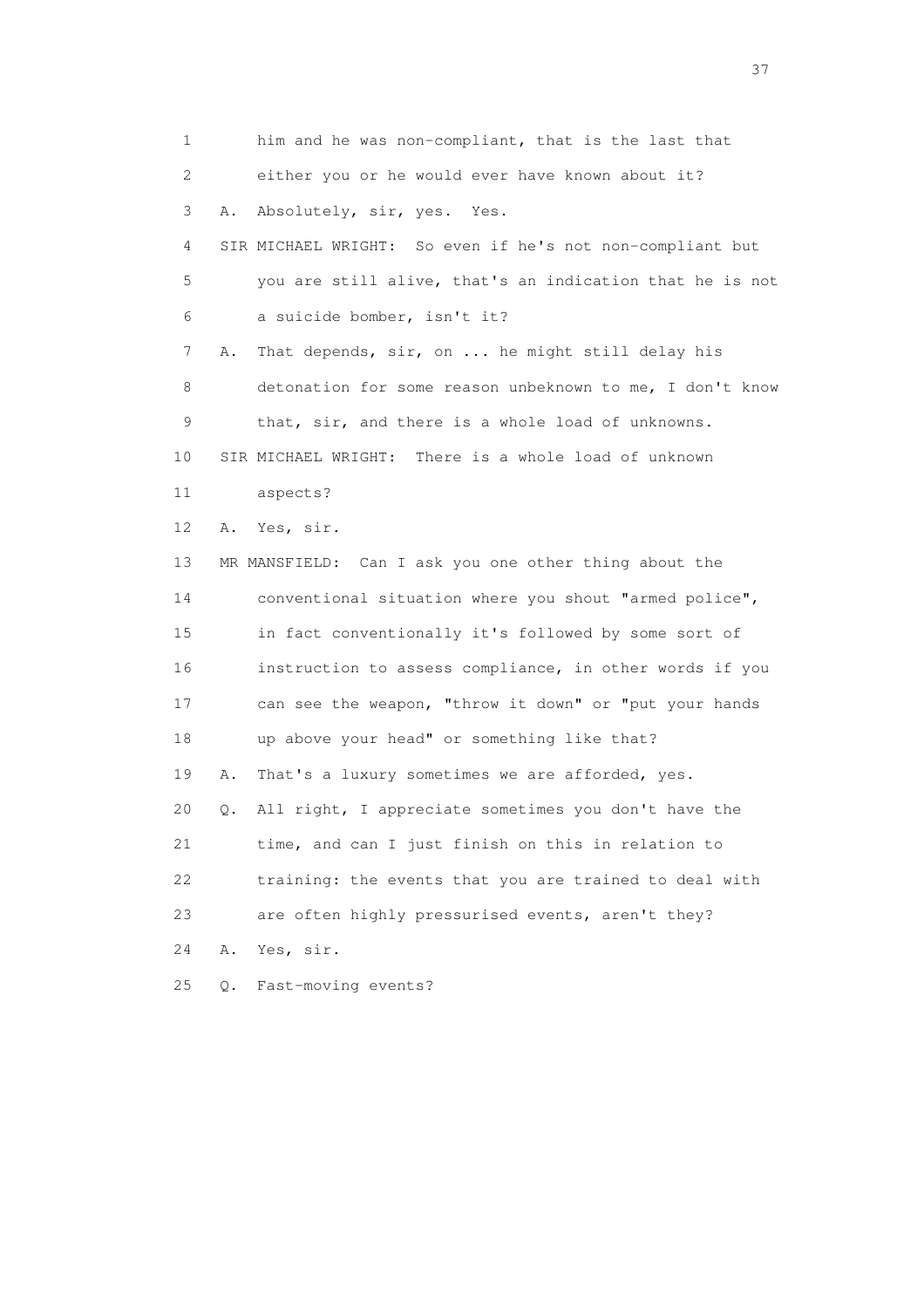1 A. Yes, sir.

2 Q. Ones in which you are expected, through your training,

3 to take split-second decisions?

4 A. Yes, sir.

 5 Q. Because you have to assess whether the person in the 6 street held hostage by another with a gun to his head is 7 going to fire or not, that sort of thing?

8 A. Yes.

 9 Q. Right. I am sorry to take you through all of that. Can 10 I just go back to the day itself, past the first 11 briefing. I'm going to, as it were, take you on to the 12 junction of Stockwell. You are in the lead vehicle, and 13 you hear he's got off the bus, state red has actually 14 not been called and neither has amber for that matter. 15 So that's where you are, all right, that's that 16 position?

17 A. Yes, sir.

 18 Q. You have had a description of this man, it's in your 19 statement if you want to look it up, you have had 20 a description of the man. In fact just on that, for 21 some reason all three of you in the car thought that he 22 was called Omar. We are not hearing from the third 23 officer, it's not a complaint, we have agreed the third 24 officer may not be called, but he also thought it was 25 Omar. How did you all three think that it was Omar?

and the state of the state of the state of the state of the state of the state of the state of the state of the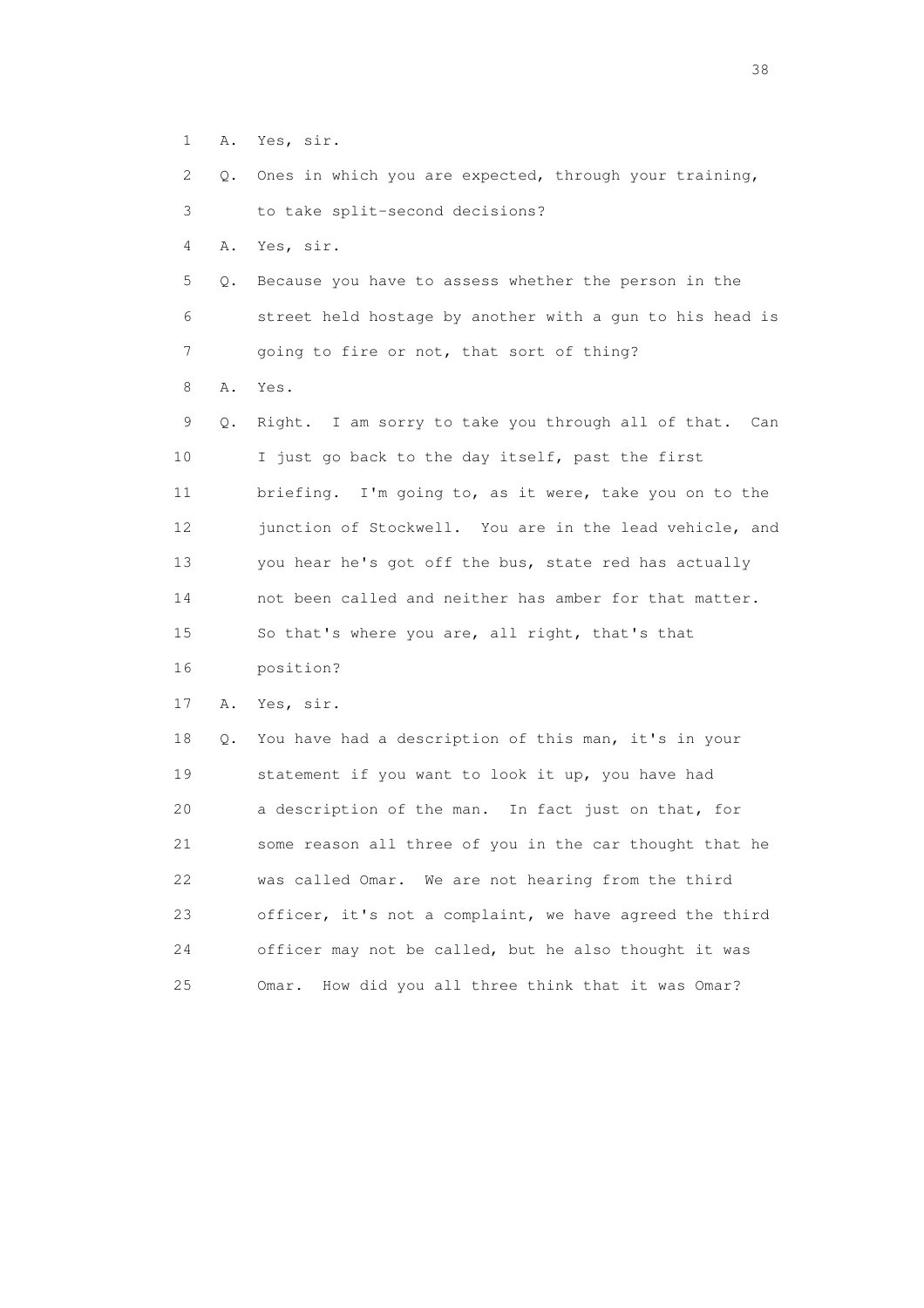1 A. Well, sir, it was a simple mistake and I -- I don't know 2 if it was made, if it was -- it sounds like it was 3 unlikely to be a coincidence, but the fact is that he 4 was mostly referred to under a codename during the 5 follow. 6 Q. What, Nettle Tip? 7 A. Yes. 8 Q. I see. 9 A. And these statements were made within a day of the 10 incident, and the names probably better known now, at 11 the time there was just some confusion in my mind as to 12 which one was which, and I think I have put the wrong 13 one down and I don't know where that name -- how I got 14 that. I knew at the time that the subject that was 15 being followed was the lighter skinned -- and I know now 16 that Osman was the lighter skinned gentleman. 17 Q. You can see in the jury bundle, if you want, it's 18 tab 37, I don't think you have it there, but it can come 19 up on screen, tab 37. What I want to ask you is, it 20 really would be better, wouldn't it, better practice, 21 for members of a firearms team to actually have with 22 them, if they are going to deliver a critical shot, as 23 much detail as is possible of the person to whom or 24 against whom this may be delivered. So the photograph, 25 for what its worth, plus the details with the name

 $39<sup>2</sup>$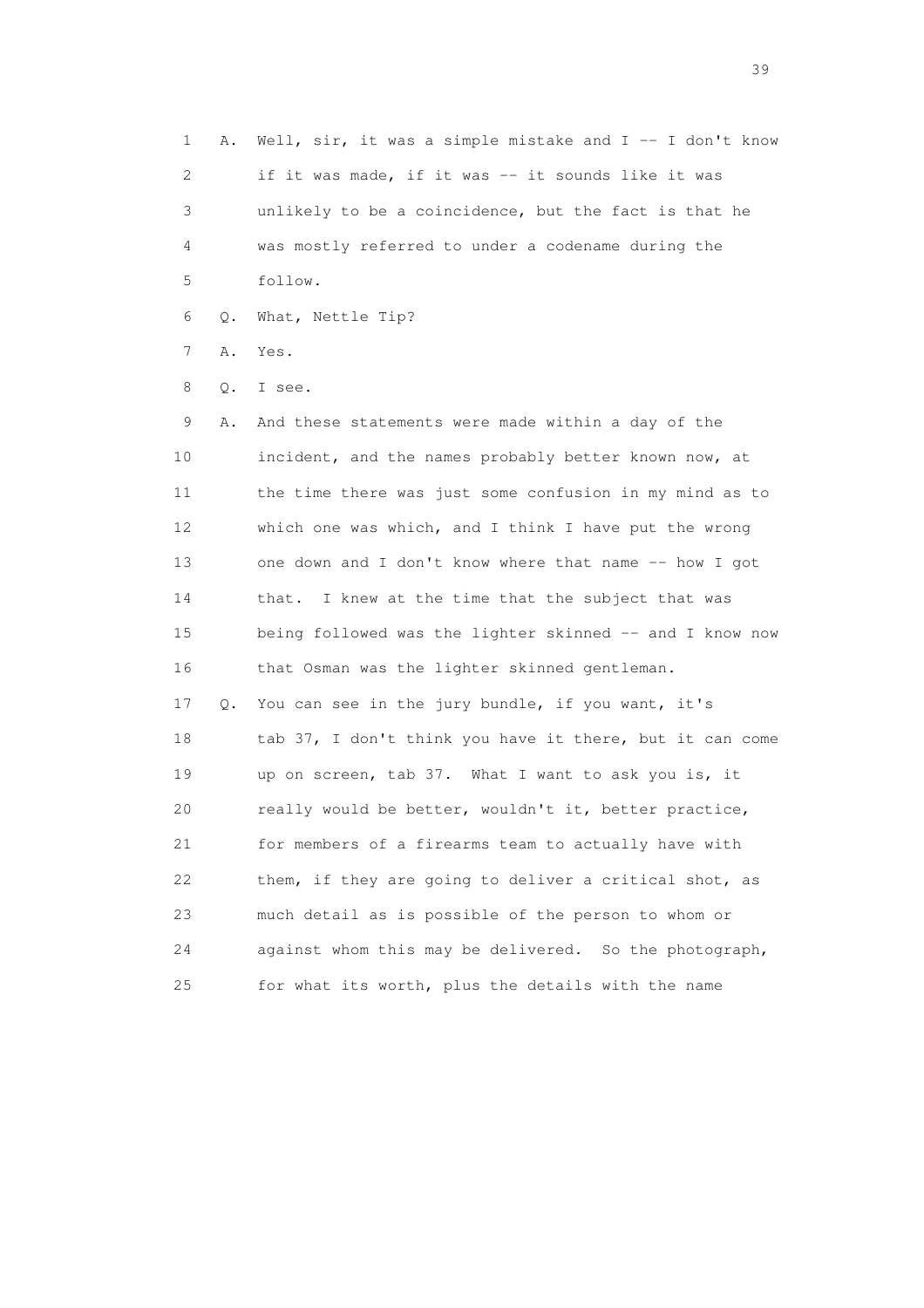| 1  |    | Osman, it would be better to have at least one copy of     |
|----|----|------------------------------------------------------------|
| 2  |    | it in your firearms car, wouldn't it?                      |
| 3  | Α. | It would make sense, sir.                                  |
| 4  | Q. | Right. I am going to just ask you this: you had            |
| 5  |    | a description, you are in your car, did you actively       |
| 6  |    | look to see whether you could see a man of that            |
| 7  |    | description going across the junction towards the          |
| 8  |    | station in front of you?                                   |
| 9  | Α. | Sir, if I could see him, he could see us, and that's the   |
| 10 |    | premise that we would work on, on surveillance.<br>That we |
| 11 |    | are still at state green, I wouldn't have wanted to put    |
| 12 |    | my vehicle in a position where he could see us.<br>So      |
| 13 |    | although to have eyes on the subject would be              |
| 14 |    | an advantage, not at the cost of compromising the          |
| 15 |    | surveillance. So the answer is no, sir.                    |
| 16 | Q. | All right. Because these are questions, as you may         |
| 17 |    | anticipate, I have already asked C2, who was in your       |
| 18 |    | car.                                                       |
| 19 |    | Now, I want to take you, and I'll do it as                 |
| 20 |    | succinctly as possible, back to the carriage. Could we     |
| 21 |    | have tab 35 up in front of you, please. Again, the         |
| 22 |    | caveat is, it all happens very quickly, but then you are   |
| 23 |    | used to fast-moving situations, aren't you?                |
| 24 | Α. | Yes, sir.                                                  |
| 25 | Q. | And you are used to acting as a team in a fast-moving      |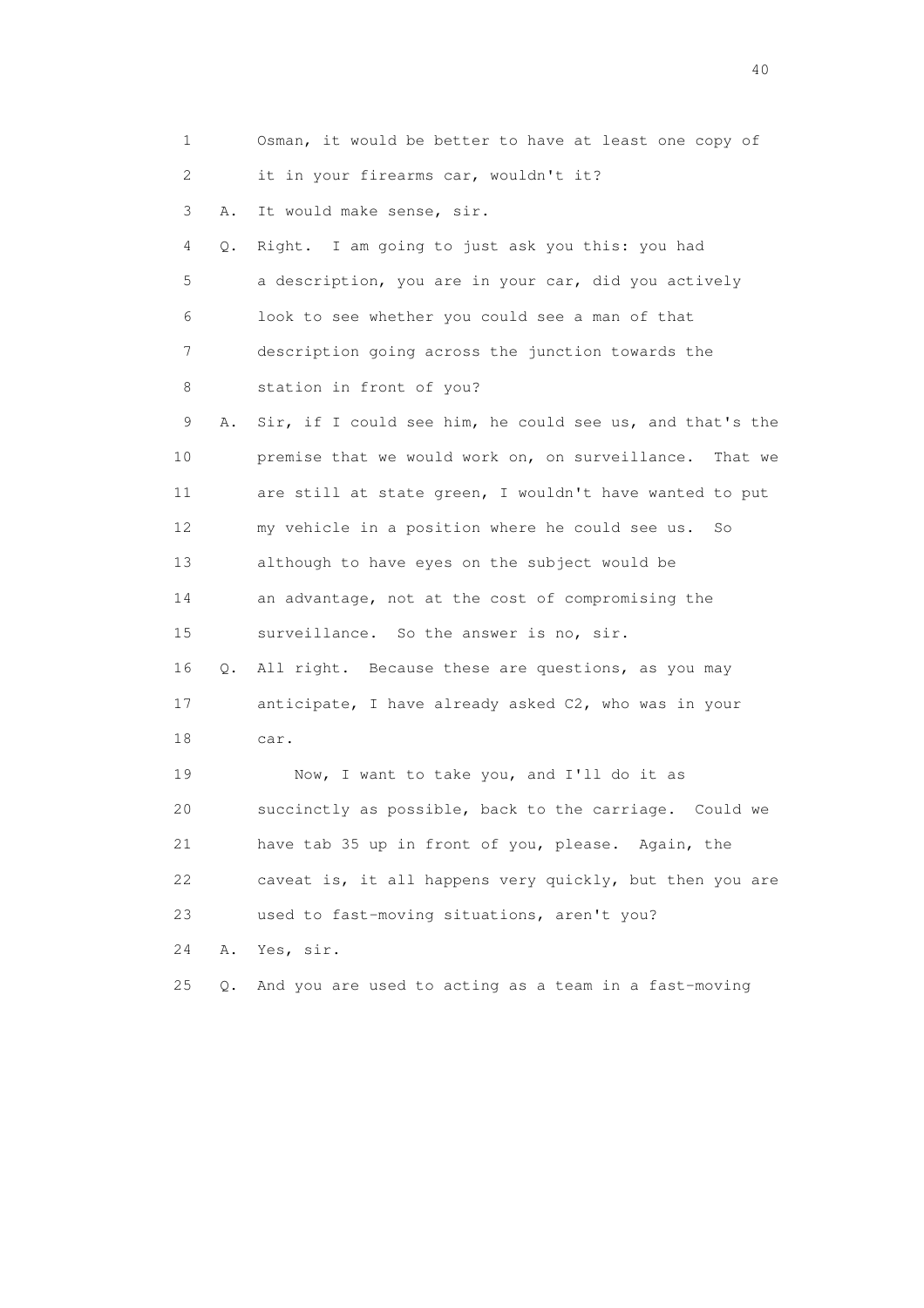1 situation?

2 A. Yes, sir.

| 3               | Q. | So that you are used to being able to, as it were,        |
|-----------------|----|-----------------------------------------------------------|
| 4               |    | relate to other members of the team, because the one      |
| 5               |    | thing you don't want to do is cross the path of anyone    |
| 6               |    | else who might be about to do something rather            |
| 7               |    | important. That's pretty basic, isn't it?                 |
| 8               | Α. | Yes, sir.                                                 |
| 9               | Q. | Bearing all that in mind, you, as you are going through   |
| 10              |    | the carriage, have gone from the left-hand side as we     |
| 11              |    | look at the screen, small door, you come to the first     |
| 12 <sup>°</sup> |    | main standing area, along the aisle and then the first    |
| 13              |    | main standing area, and then you approach the second one  |
| 14              |    | through the second aisle where Merrill and Preston are,   |
| 15              |    | all right?                                                |
| 16              | Α. | Yes, sir.                                                 |
| 17              | Q. | From what you have said today, you are about at the       |
| 18              |    | Merrill/Preston stage, is this fair, when you pick up     |
| 19              |    | on, and I'm going to call him Ivor because we now know    |
| 20              |    | who it is, but you pick up on Ivor standing with his      |
| 21              |    | back to the glass panel; is that right?                   |
| 22              | Α. | Yes, sir.                                                 |
| 23              | Q. | I appreciate everything you have said about being on the  |
| 24              |    | platform and seeing other police officers on the          |
| 25              |    | platform.<br>Up to this point, and it's in your statement |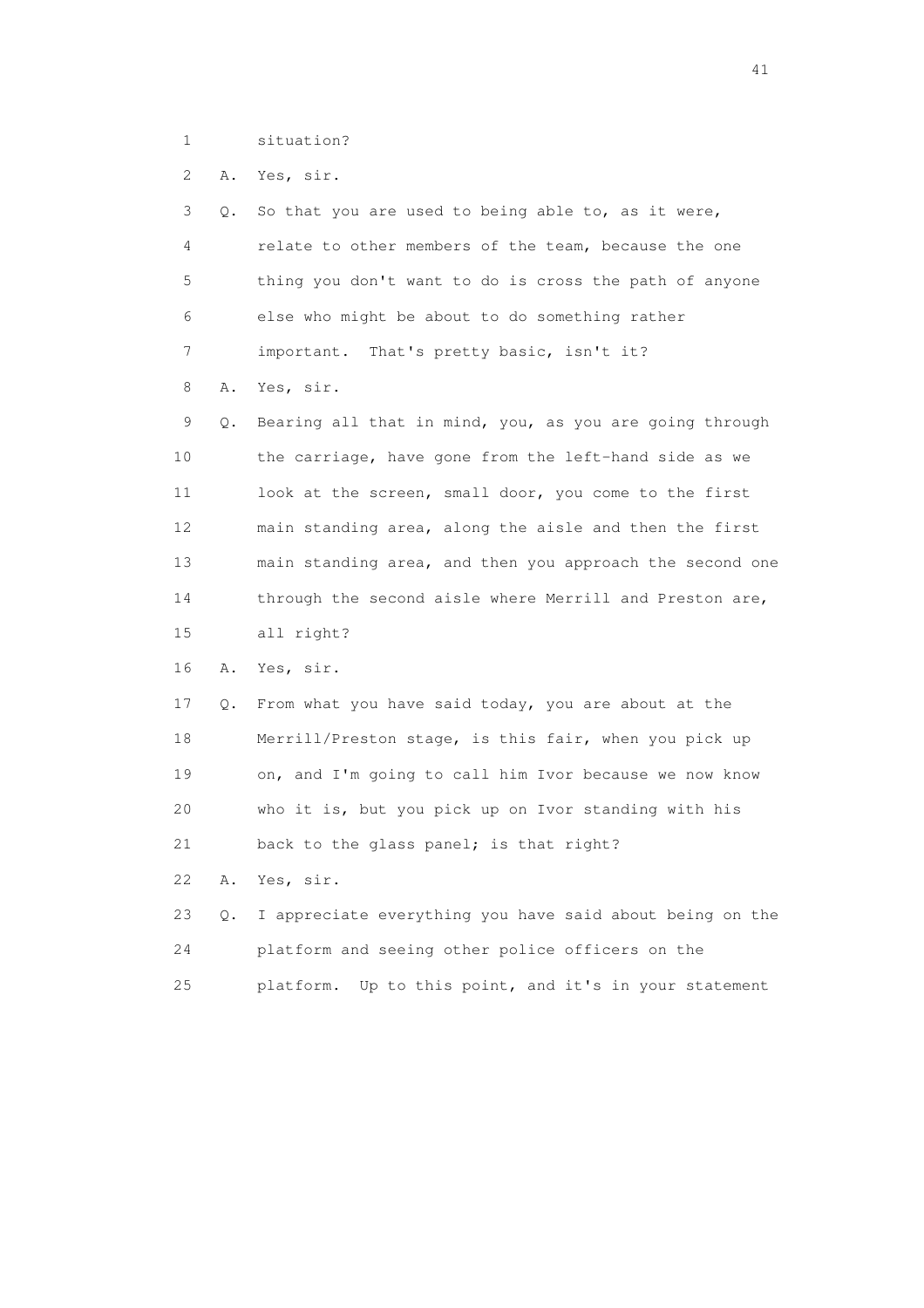1 as well if you wish to see it, 411, you don't on the 2 following day record that you hear anyone shouting 3 "armed police" before you are at that point, that is 4 where you are between Merrill and Preston and seeing 5 Ivor? 6 A. Sir, when I wrote this, I wasn't -- I didn't know the 7 importance that, when those shouts were made, I didn't 8 know it was going to feature in such a way as it has, 9 and I have written the shouts of "armed police" because 10 I heard shouts of "armed police", and now I can't say 11 when exactly they were shouted but they were shouted. 12 Q. Yes, well, I want to suggest that in fact your statement 13 is accurate, you see, the following day, and when you 14 made it, the point was made yesterday, when you made 15 this the following day, you knew that the person who had 16 been shot was not a terrorist? 17 A. I remember very clearly, sir, being told just before we 18 wrote these notes and -- 19 Q. So therefore you did know, and all of you knew, there 20 were bound to be questions going to be asked by 21 somebody, if not a court, in due course about as much of 22 the detail as you could remember as possible; is that 23 fair?

 24 A. I remember feeling very, very sad, and there was a black 25 cloud hanging over the team when this news was broken to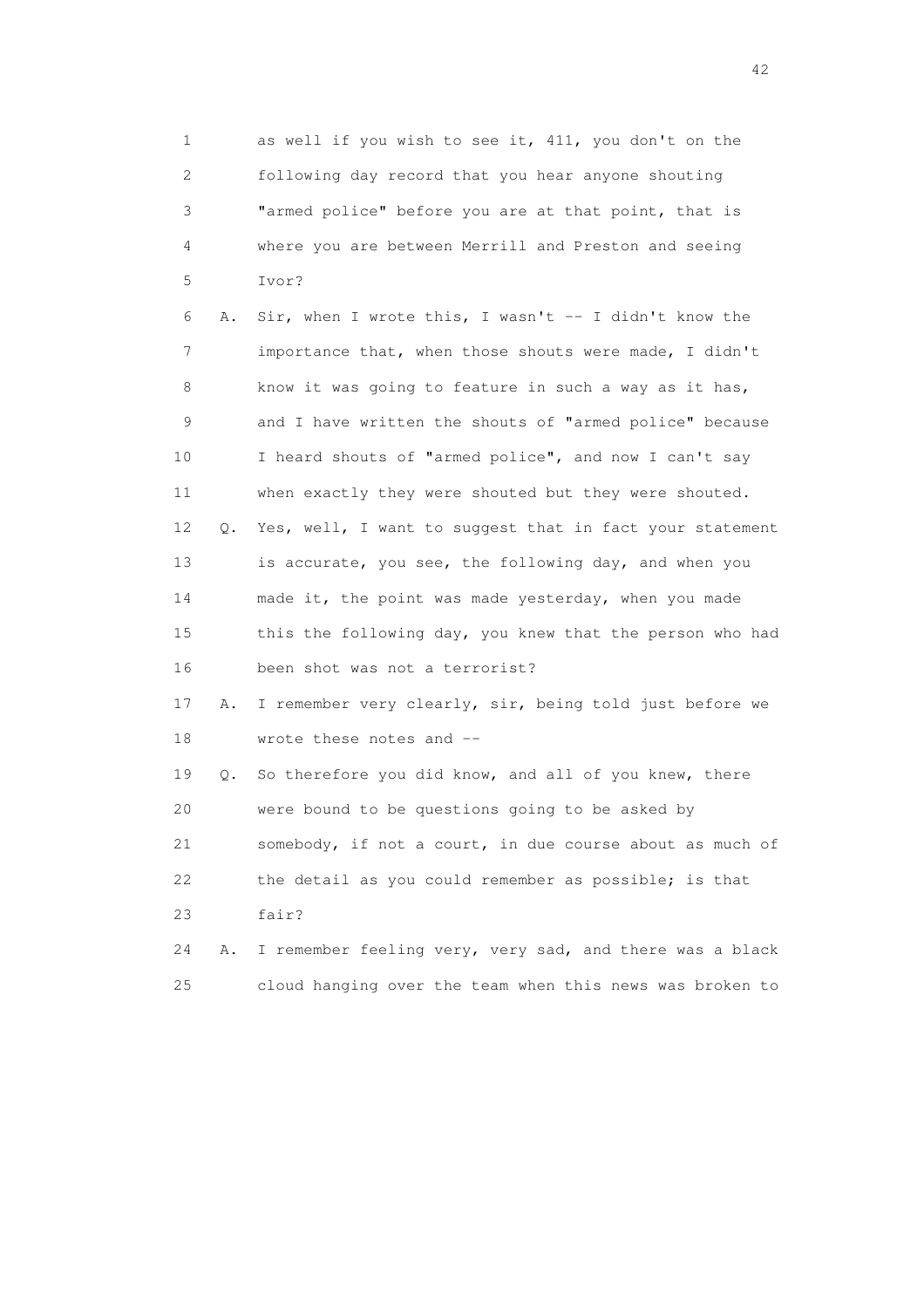1 us, and I don't think there was anyone callous enough to 2 think that they were going to try to write themselves 3 out of trouble. We had done what we had done, with 4 every good intent to the public based on our training, 5 based on years of experience. We only had to tell the 6 truth, sir. There was no-one in that room rowing for 7 shore, trying to avoid what we had done, those terrible 8 decisions and that tragedy that followed it. 9 Q. That may be for others to judge what other members of 10 your team were doing when they wrote their statements; 11 I am asking about you and your statement. The question 12 was that, when you came to write your statement, you did 13 realise then there were bound to be questions to be

 14 asked later about what had happened, at least as far as 15 you were concerned; you knew that, didn't you? 16 A. Sir, it always follows, we are aware of that, but as

17 I said just now ...

18 Q. One of the most important aspects --

 19 SIR MICHAEL WRIGHT: Hang on. What do you want to say? 20 A. I was just saying, sir, that all of us felt terrible at 21 what had happened, and I can't emphasise that enough, 22 and it's already been said. The notes we wrote were our 23 recollection of events as best we could write them at 24 the time.

25 MR MANSFIELD: That's the point I want to make to you. The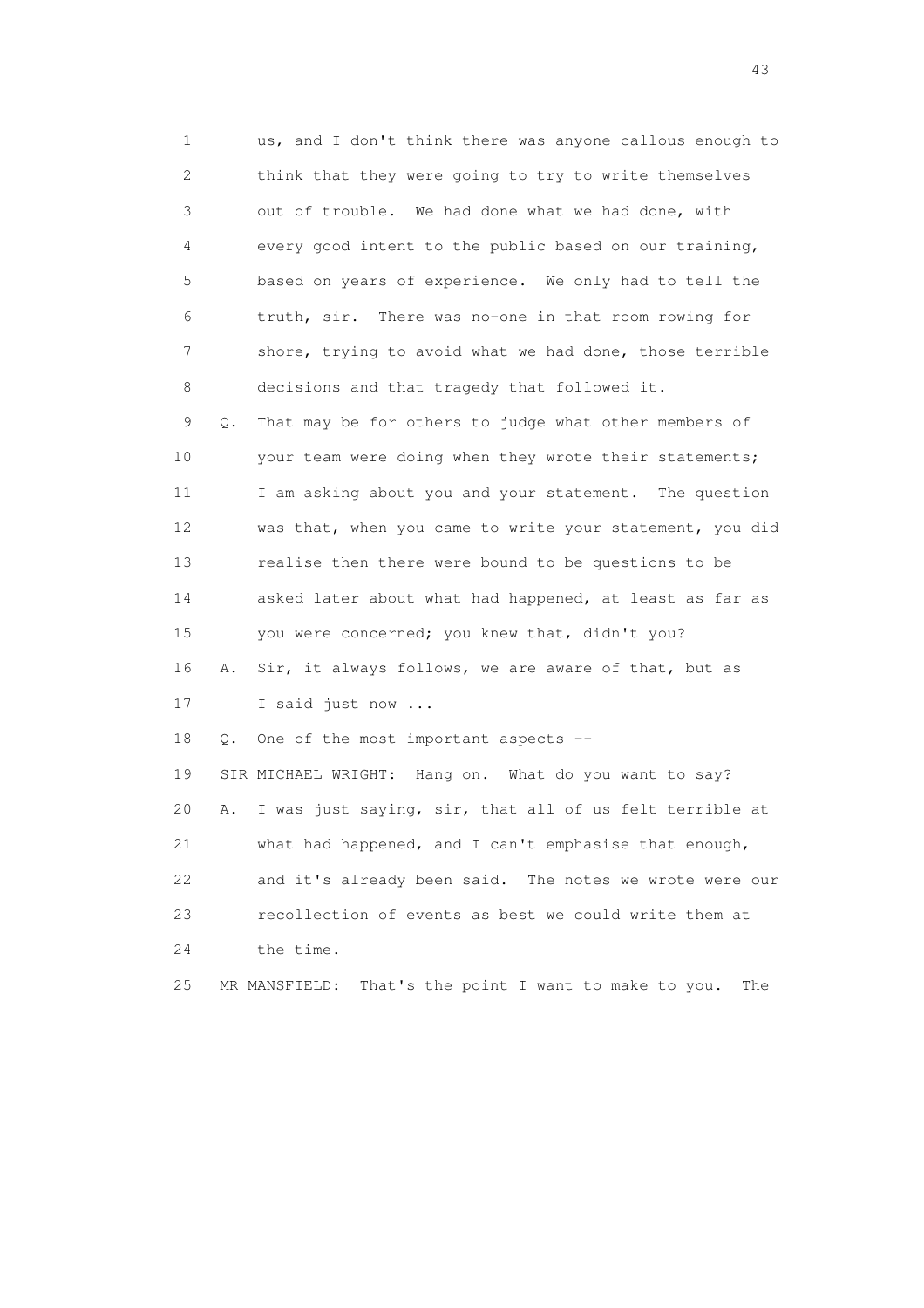1 best you could at the time, knowing that aspects of this 2 in police procedure terms were extremely important, for 3 example was the victim ever warned, that would be 4 something you would be trawling your memory for, 5 wouldn't it? 6 A. I don't remember thinking along those lines, sir, no. 7 I wrote my statement and I don't remember thinking that 8 question was in my mind. 9 Q. All right. Because I put to you already, the position 10 of seeing Ivor, we have established you were at the end 11 of the aisle leading into the second standing area, and 12 I'm going to put it to you clearly: there may have been 13 other people standing, I appreciate they are not 14 illustrated in the diagram, but if, when you see Ivor 15 and you it's happening very quickly but you haven't 16 quite picked up yet on the two officers, if one of those 17 two officers right in front of you had produced his 18 weapon up to shoulder height in front of the face of the 19 man who was trying to get up, and shouted "armed 20 police", you would have either heard a bit or seen a bit 21 of that, wouldn't you? 22 A. I understand what you are saying, sir, but that 23 movement, whether there was movement around Ivor that 24 drew my attention to him in the first place I can't

25 recall, but for some reason I have picked Ivor out and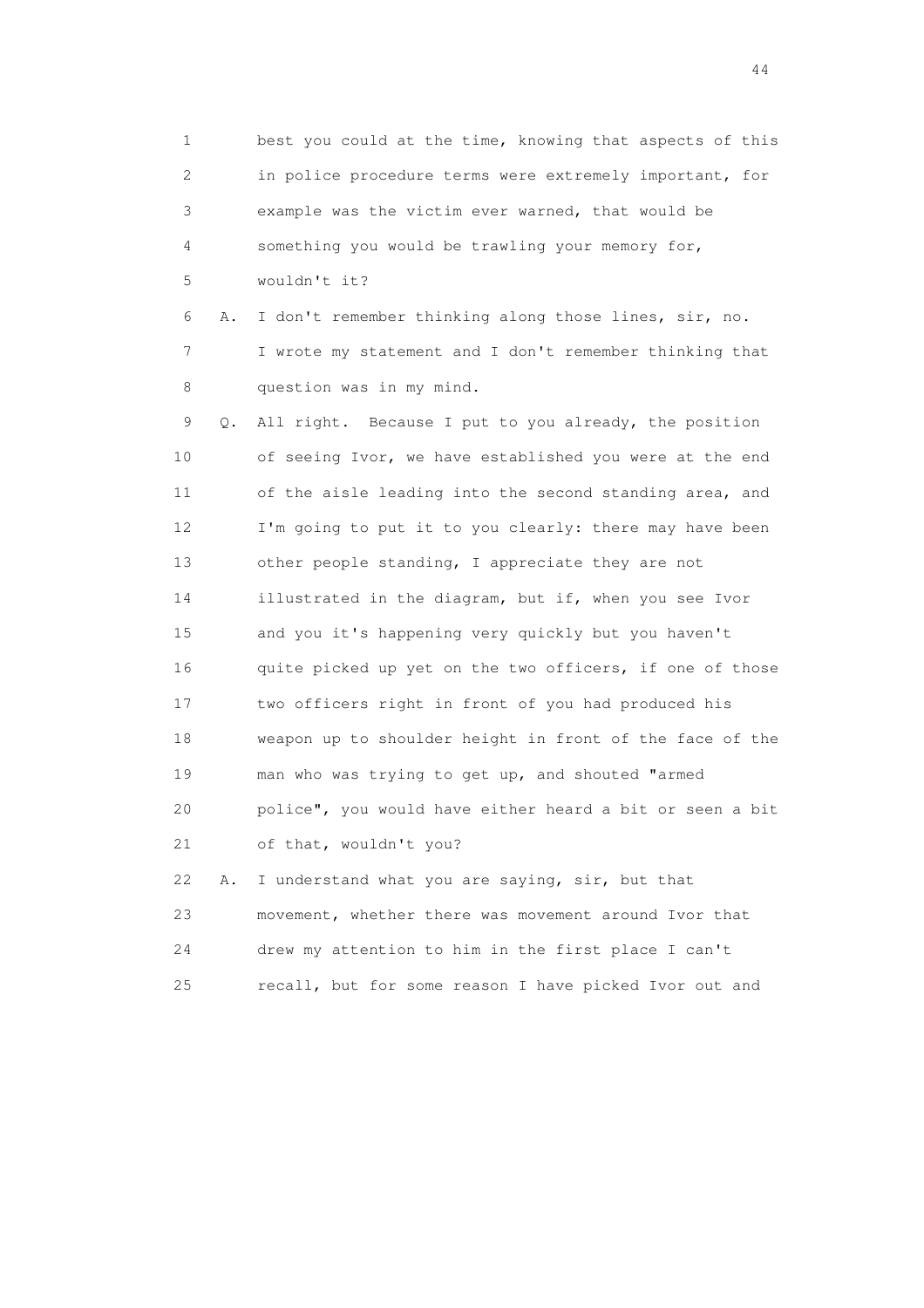1 had a very, very split second look at him before all 2 this cacophony of movement and noise happened in front 3 of me in a very short space of time as I have mentioned. 4 Q. Yes. I accept at once that if somebody comes rushing 5 through that door bearing a gun, people will have very 6 different versions of, you know, which direction he ran 7 and all the rest of it. One appreciates you to have 8 different takes. But this is in your direct field of 9 focused vision; in other words not you are wandering 10 along not expecting anything, you are actually looking 11 for somebody, you see that somebody, but there is nobody 12 in front of him raising a pistol towards in fact the 13 target? 14 A. That movement may well have happened before my attention 15 was drawn to Ivor. 16 Q. Don't try and explain what may have happened before. 17 You did not see that, did you? 18 A. You are trying to put a turn of events to me, sir, and 19 I can only say what I believe I -- or what I saw. That 20 was that my whole focus was on Ivor at that time. 21 Q. I'm not trying to put a turn of events, I am repeating 22 evidence that C12 indicated that that's what he did, 23 shouted "armed police", raised it up and because it's 24 all happening very fast, suddenly, I am not going to 25 separate it all out, Ivor, according to him, then pushes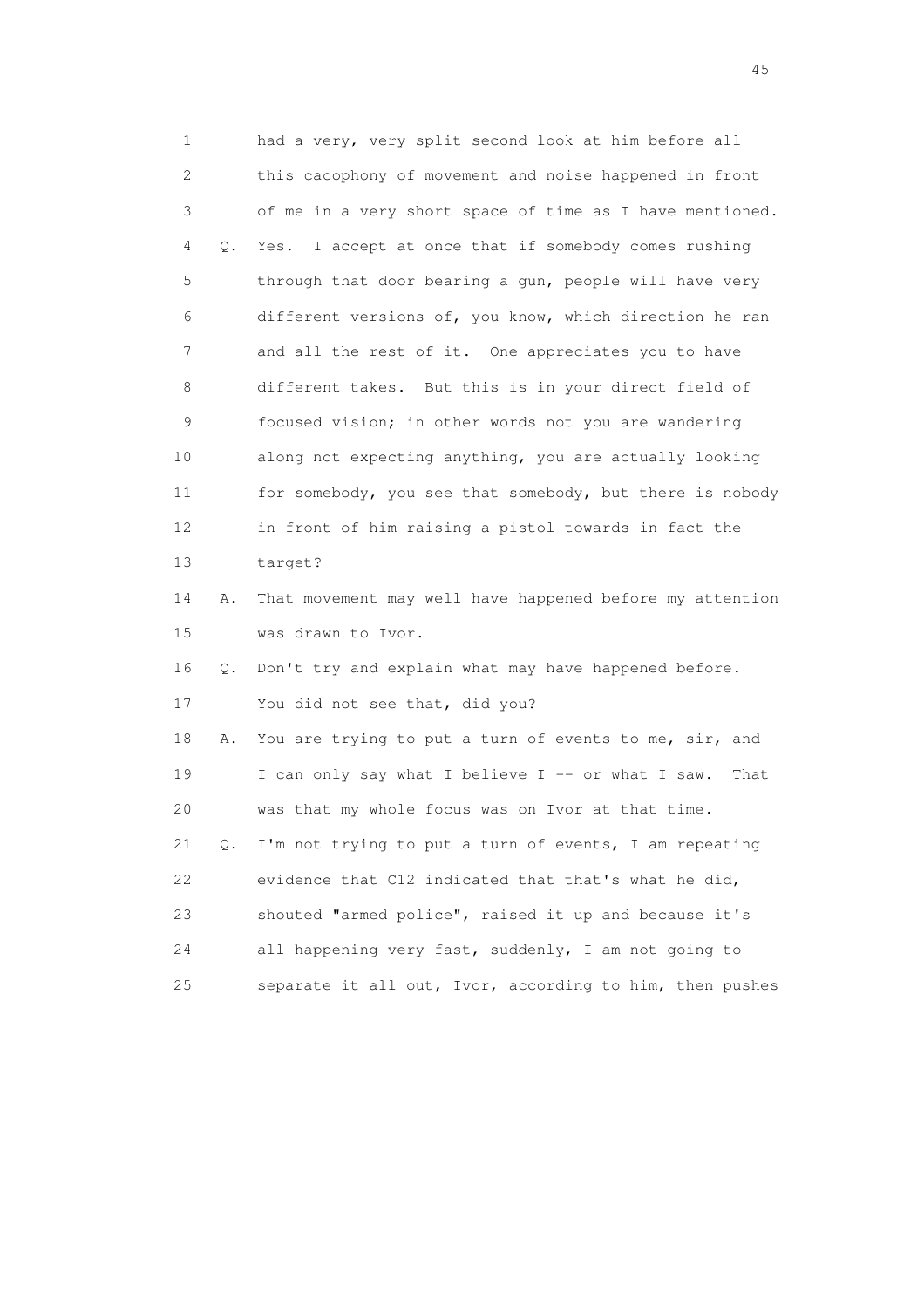1 back Jean Charles de Menezes. Do you follow? So I am 2 putting what he says -- 3 A. I follow, sir. Again, looking at things in cold lights 4 of day, years after the event, we, although we work as 5 a team, we are used to working as a team, on that day at 6 that time we were all in our own little worlds making 7 life and death decisions based on what we could see and 8 what we knew. 9 Q. Sorry, we might do that; trained firearms police 10 officers are trained not to operate in their own little 11 worlds, aren't they? 12 A. We are trained in many, many ways, sir, but not -- you 13 can't take away what becomes instinct or natural for you 14 to feel on these occasions. You can't train it out of 15 people. 16 Q. No, I do appreciate that, and I am not suggesting that. 17 At the end of the day there will be, obviously one 18 hopes, a humanity underneath everything, but the 19 training that you receive is in order to, as it were, 20 marginalise as far as possible the risk that a firearms 21 officer will be influenced by the things that might be 22 panic, might be fear, might be overemotion, 23 overreaction, tunnel vision, all of those factors, 24 I have put them all together, but you appreciate what 25 I am putting to you?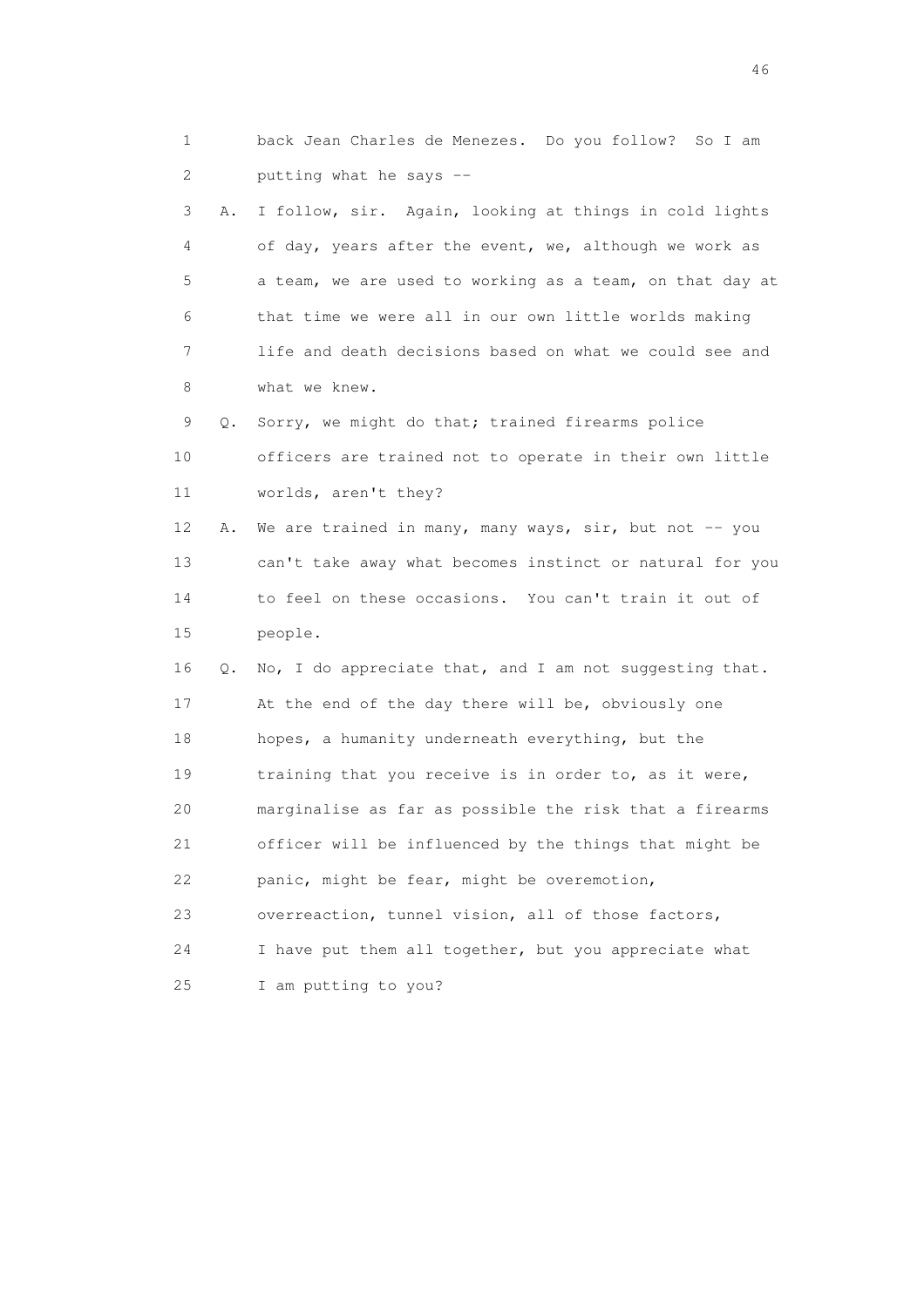1 A. Yes, sir.

 2 Q. And the training is geared to, as it were, reducing the 3 prejudicial effect of those factors, isn't it? 4 A. Yes. 5 Q. Then just go back to your statement for a moment. It's 6 page 411. As the statement is written, the shouts of 7 "armed police" accompany or are in the same sentence as 8 forcing both men onto the seat, "I heard shouts of 9 'armed police'", that's how you have expressed it, isn't 10 it? 11 A. I know, sir, but my statement is fragmented, and I -- 12 I have tried to recall it as best I can, and in the 13 order. But I have compartmentalised it in stages and 14 I think that can well be one of them. 15 Q. One does realise the difficulty, and one tries to be as 16 understanding as possible of the situation and of trying 17 to record it. But if you have a problem when writing 18 the statement that actually you can't say when you heard 19 the shouts or whatever, then you either don't put it in 20 or you put it in saying "I did at some point hear shouts 21 of 'armed police' but I have no idea when it was 22 shouted". That's the way to deal with it, isn't it? 23 A. Yes, sir, and in hindsight I wish I had written that. 24 Q. You may do now but of course you now appreciate, you are 25 saying now, but not then, it does have some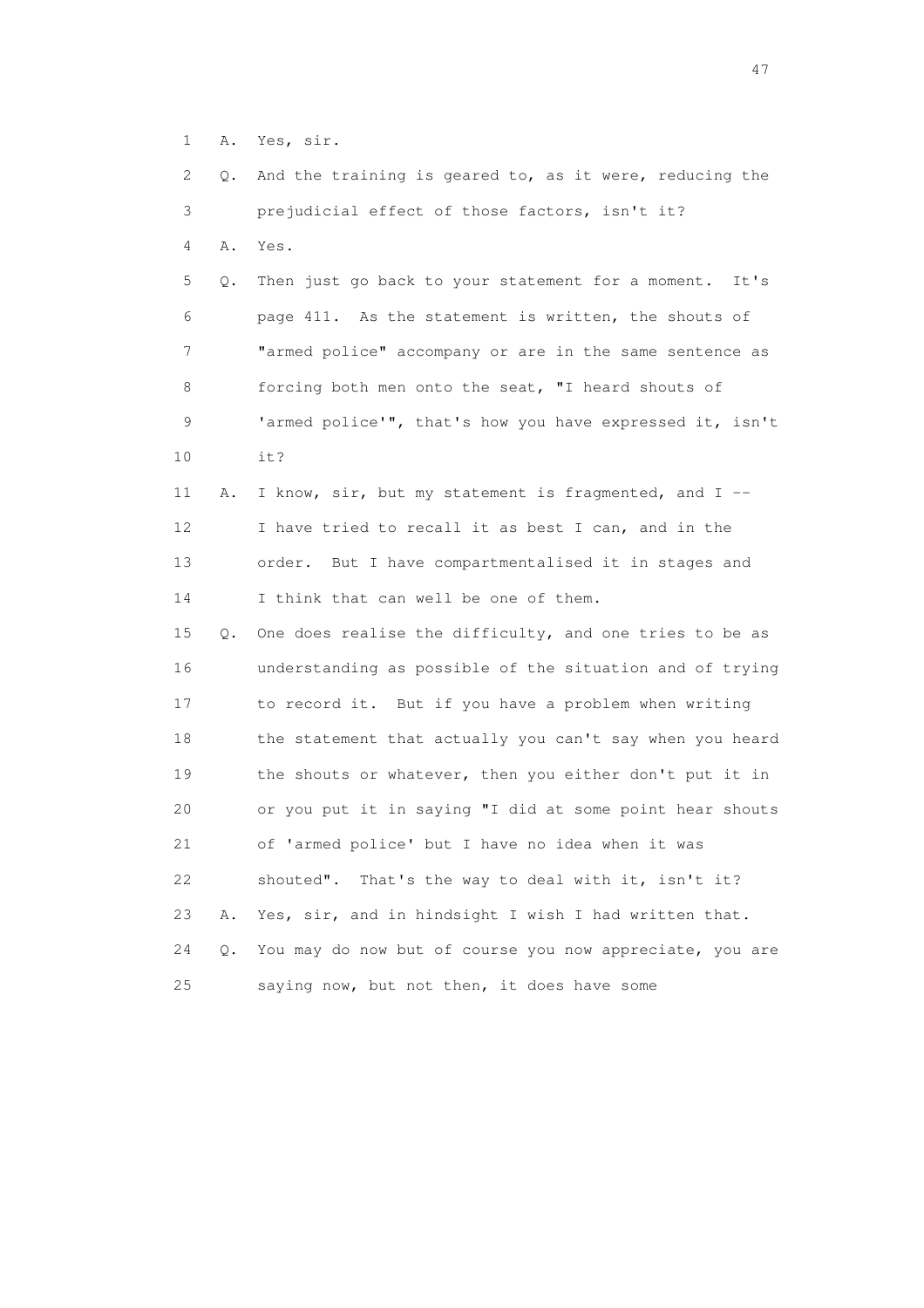1 significance, doesn't it?

2 A. I understand, sir, yes.

 3 Q. What I am suggesting to you is it must have had some 4 significance when you wrote the statement as well? 5 A. I can only draw your attention back to my last answer 6 with that, sir. 7 Q. One other question: after dealing with Ivor and so on, 8 did you speak to Terry? Do you know Terry? 9 A. I believe so. Yes, I -- 10 Q. We only know him by that name. 11 A. I am having trouble with all the codenames. 12 SIR MICHAEL WRIGHT: He is another member of the team. 13 MR MANSFIELD: He is the leader of the green team. Although 14 you are joined together, it's a different branch, 15 perhaps. 16 Sorry, did you speak to him? 17 A. No, sir. 18 Q. The reason I'm asking is because of, well, I'll ask you 19 about it so we can be clear. Did you ever say to 20 anybody something about leaning up against a pole and he 21 was trying to escape? 22 A. No, sir, no. 23 MR MANSFIELD: Thank you very much. 24 SIR MICHAEL WRIGHT: That might be a convenient point to 25 break off. Before we do, go back to Ivor, if you will.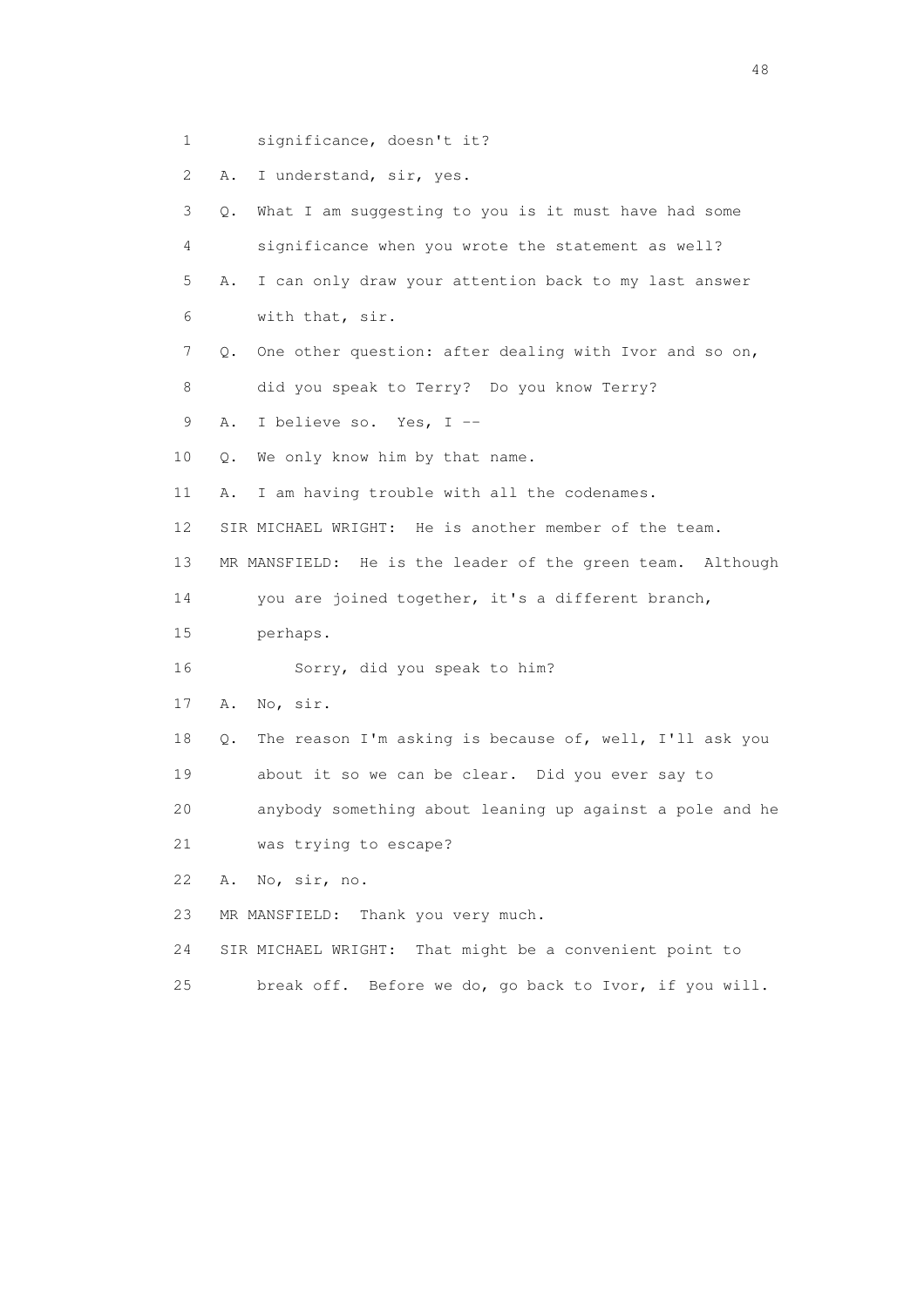1 A. Yes, sir.

| 2           | SIR MICHAEL WRIGHT: It's a preliminary question before the |
|-------------|------------------------------------------------------------|
| 3           | one I am being asked to ask you. His movement, as          |
| 4           | I understand it, was what you describe as the lurch in     |
| 5           | your statement, from where he had been with his back to    |
| 6           | the glass panel towards where you subsequently knew        |
| 7           | Mr de Menezes was sitting.                                 |
| 8           | So from the direction you were coming, presumably he       |
| $\mathsf 9$ | would have had more or less his back to you?               |
| 10          | Going from front on to sideways to being obscured by<br>Α. |
| 11          | people, yes.                                               |
| 12          | SIR MICHAEL WRIGHT: Going away from you.                   |
| 13          | Α.<br>Yes.                                                 |
| 14          | SIR MICHAEL WRIGHT: Towards where Mr de Menezes was        |
| 15          | sitting.                                                   |
| 16          | Α.<br>Yes.                                                 |
| 17          | SIR MICHAEL WRIGHT: What you have described today is that  |
| 18          | then C2 and C12 moved across the carriage and all three    |
| 19          | of them forced Mr de Menezes back into his seat?           |
| 20          | Yes, sir.<br>Α.                                            |
| 21          | SIR MICHAEL WRIGHT:<br>We then have some shots.            |
| 22          | Yes, sir.<br>Α.                                            |
| 23          | SIR MICHAEL WRIGHT: And you grab Ivor.                     |
| 24          | Yes, sir.<br>Α.                                            |
| 25          | SIR MICHAEL WRIGHT: How did you do it?                     |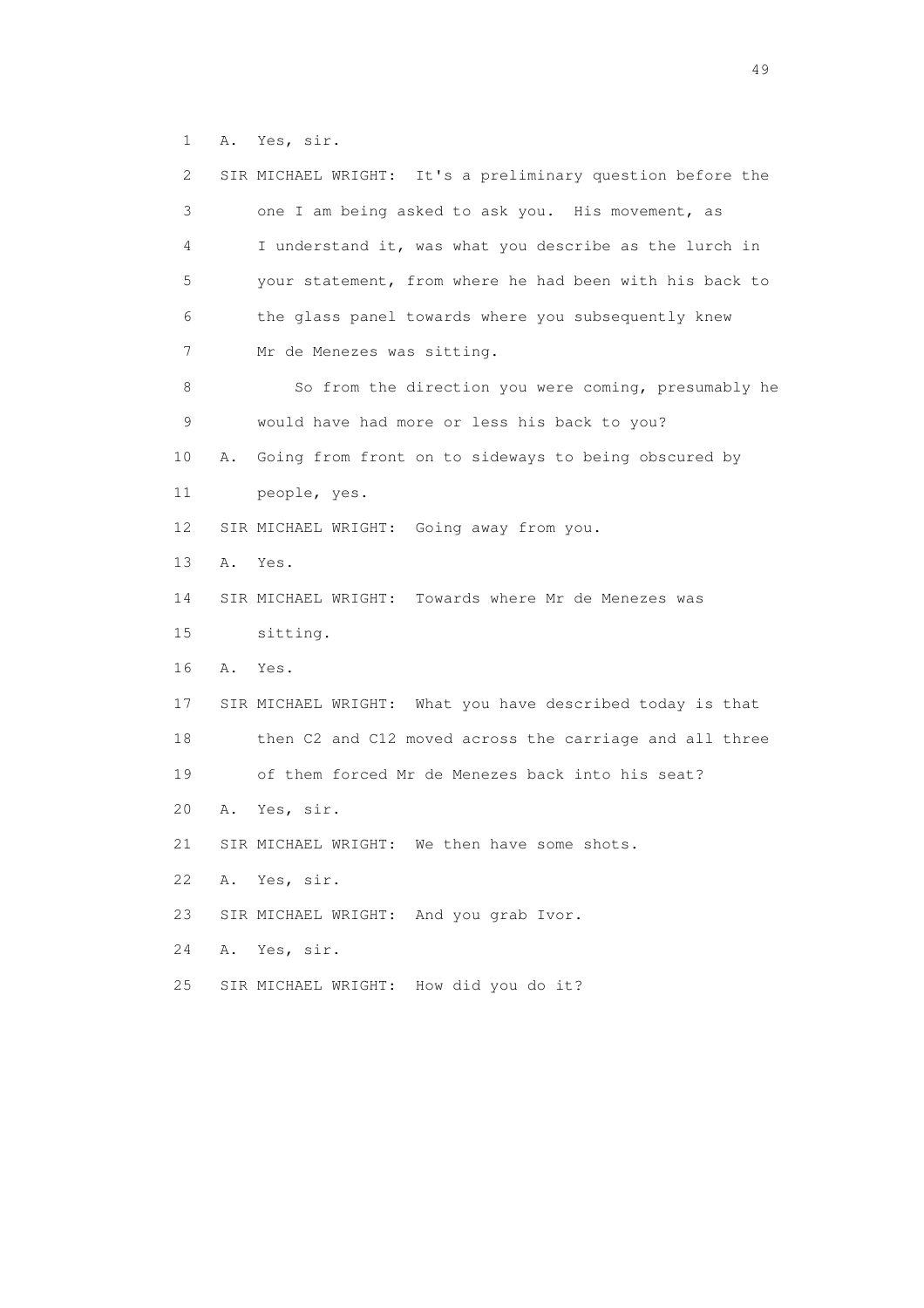- 1 A. I believe I took hold of him with my left arm.
- 2 SIR MICHAEL WRIGHT: Which bit of him?
- 3 A. I think it was either his arm, his clothing, any bit 4 I could grab that was available, sir. 5 SIR MICHAEL WRIGHT: One-handed? 6 A. One-handed, yes. 7 SIR MICHAEL WRIGHT: You did actually say a little time ago, 8 it may not have been considered, you grabbed him by the 9 scruff of the neck. 10 A. That was when I helped him off the train, sir. 11 SIR MICHAEL WRIGHT: All right. You pulled him, what did 12 you do, pull him back from this point? 13 A. I, yes, I pulled as hard as I could. 14 SIR MICHAEL WRIGHT: Towards you? 15 A. I had my pistol in my right hand. 16 SIR MICHAEL WRIGHT: And you grabbed him with your left? 17 A. Yes, sir. 18 SIR MICHAEL WRIGHT: Have you any recollection as to where 19 his arms and hands were at that stage? 20 A. At that time, I felt that he actually didn't want to be 21 there either, and came away fairly easily from the 22 scrum. 23 SIR MICHAEL WRIGHT: Yes. So that when you were trying to 24 assess in all this upheaval -- 25 A. Yes.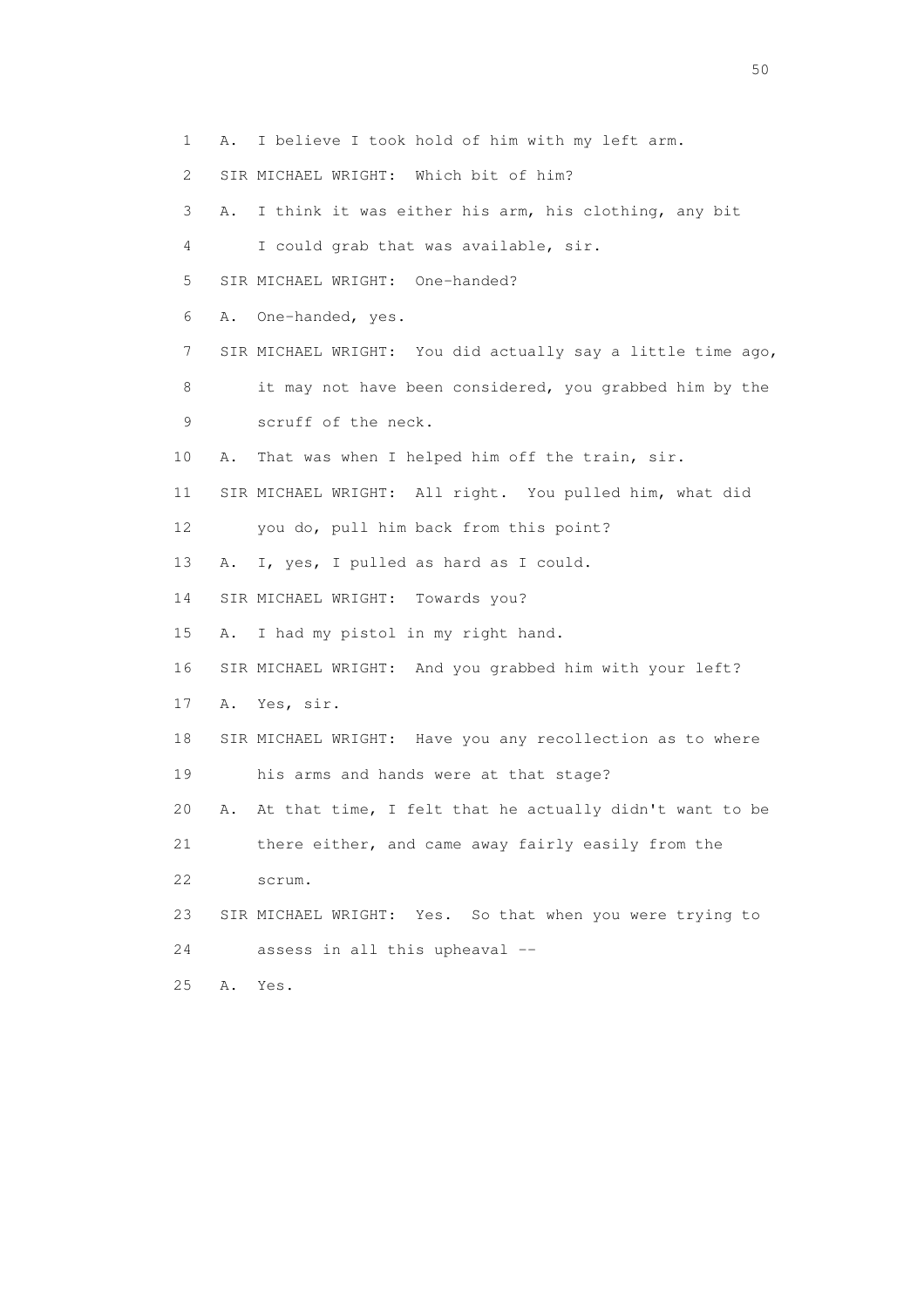1 SIR MICHAEL WRIGHT: -- whether or not he was being 2 compliant with you, did where his arms and hands were 3 have anything to do with that assessment? Did it 4 feature? 5 A. I wanted to see his hands, and his hands, and as I say, 6 the diminishing threat factor for me was that he was 7 submissive, compliant, pretty shaken up. 8 SIR MICHAEL WRIGHT: You said a moment ago to me, just now, 9 "he came away easily"? 10 A. Well, I feel that he did, yes. 11 SIR MICHAEL WRIGHT: That's what you felt. 12 A. Yes, he wasn't resisting. 13 SIR MICHAEL WRIGHT: Was that an element in your assessment 14 of compliance or non-compliance? 15 A. Yes, yes. 16 SIR MICHAEL WRIGHT: I think that answers the question. 17 Thank you very much. 18 MR MANSFIELD: Sir, I wonder, I am very sorry, it's one 19 question. 20 SIR MICHAEL WRIGHT: By all means. 21 MR MANSFIELD: I am very sorry, one thing I did mean to ask 22 you. 23 This is to do with Jean Charles de Menezes, only you 24 didn't know him obviously as that name. When Ivor 25 lurched, I am using your phraseology, towards him, the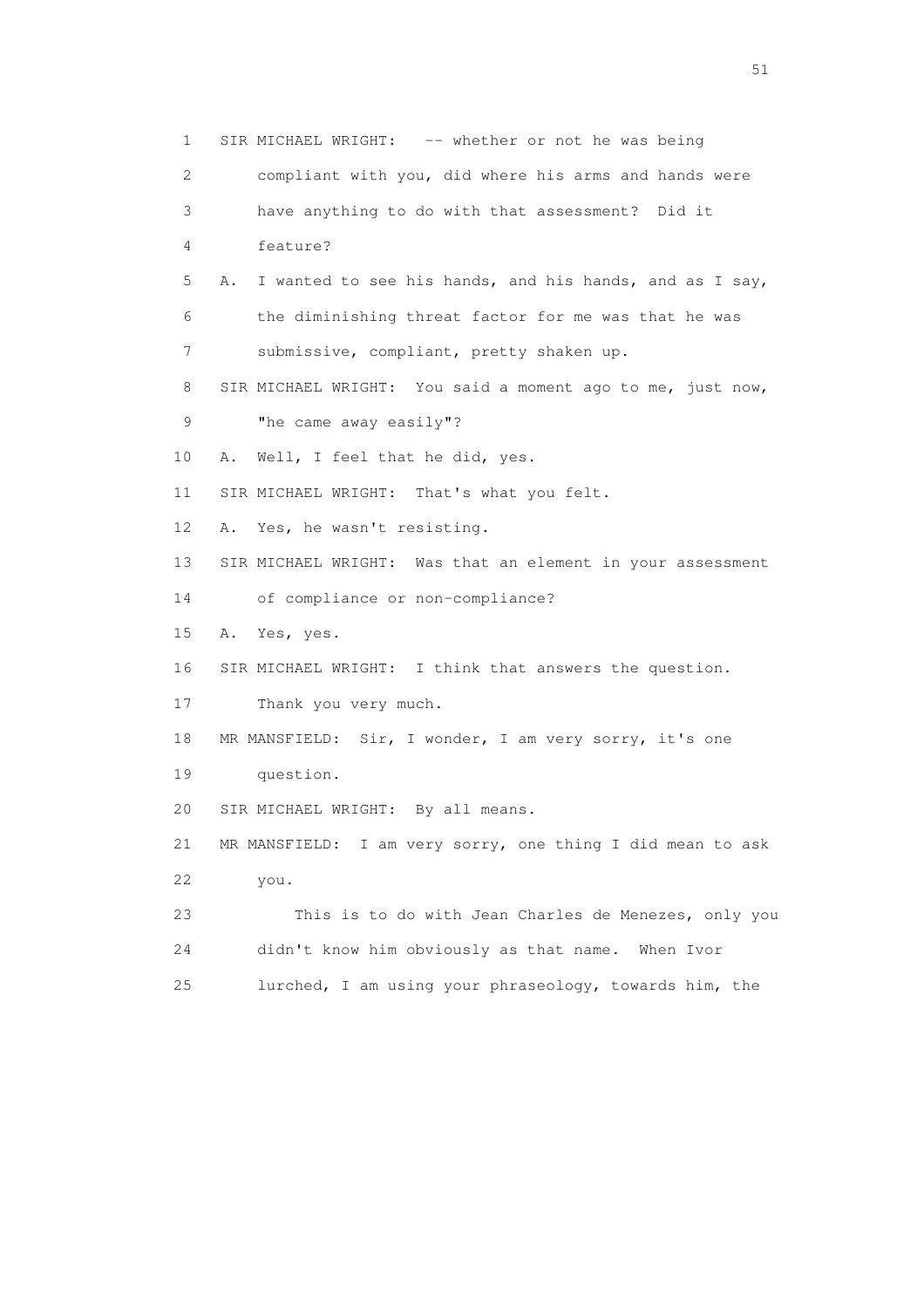1 way you have it in the statement is that the person 2 concerned, the other male, was either standing or 3 attempting to stand; that's how you have got it, isn't  $4 \t i+2$  5 A. Yes, sir. 6 Q. So would it be fair to say he's not very far from the 7 seat in which he has been sitting, at that point? 8 A. I think I answered this earlier. I didn't have and 9 I can't claim to have had unobstructed view of 10 Mr de Menezes, and also he was in my peripheral vision 11 which I have detected movement from, not a clear view of 12 him, and that movement I have, in the following day, 13 when I have tried to explain that movement, I have 14 attributed to him standing or getting up. I haven't 15 enlarged on that in my statement, but I can't claim that 16 that is the extent of his movement. 17 Q. No, all right. The corollary to that is this: when you 18 looked back, and you are one of the first there because 19 you are right there in the doorway? 20 A. Yes, sir. 21 Q. He, that is the man who had been either standing or 22 attempting to stand or get up, was actually slumped 23 across the seats? 24 A. That's -- I have recorded it as that. I have got --25 yes.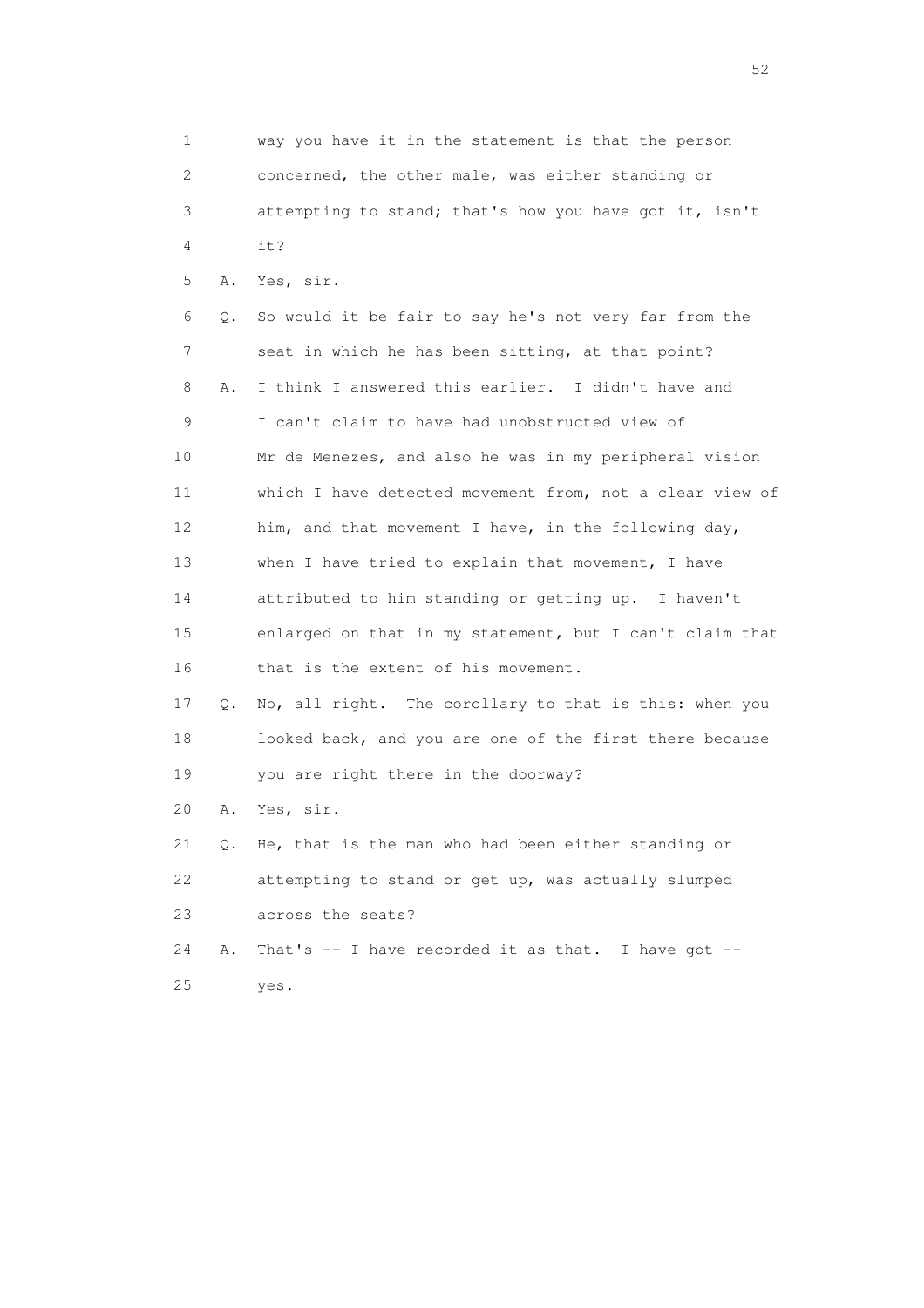1 Q. So he wasn't on the floor, and it was you, with others, 2 who put him onto the floor into a recovery position? 3 A. Yes, sir, that's correct. 4 MR MANSFIELD: Thank you. I am sorry about that. 5 SIR MICHAEL WRIGHT: That's all right. That would be 6 a convenient moment. Shall we say 25 to, ladies and 7 gentlemen. 8 (11.25 am) 9 (A short break) 10 (11.45 am) 11 (In the presence of the jury) 12 SIR MICHAEL WRIGHT: Before you start, Mr Gibbs. 13 I think you are the first witness who's told us 14 where your team, the black team, spent the previous day. 15 I would like to be sure I have it clear. You had been 16 on an operation on the morning of the 21st? 17 A. Yes, sir. 18 SIR MICHAEL WRIGHT: You were pulled back to London because 19 of the news that was coming through -- 20 A. Yes, sir. 21 SIR MICHAEL WRIGHT: -- that afternoon. Where did you go? 22 A. We went to Leman Street. 23 SIR MICHAEL WRIGHT: Leman Street, and do I have this right, 24 did you spend the night of the 21st in Leman Street? 25 A. No, sir.

 $\sim$  53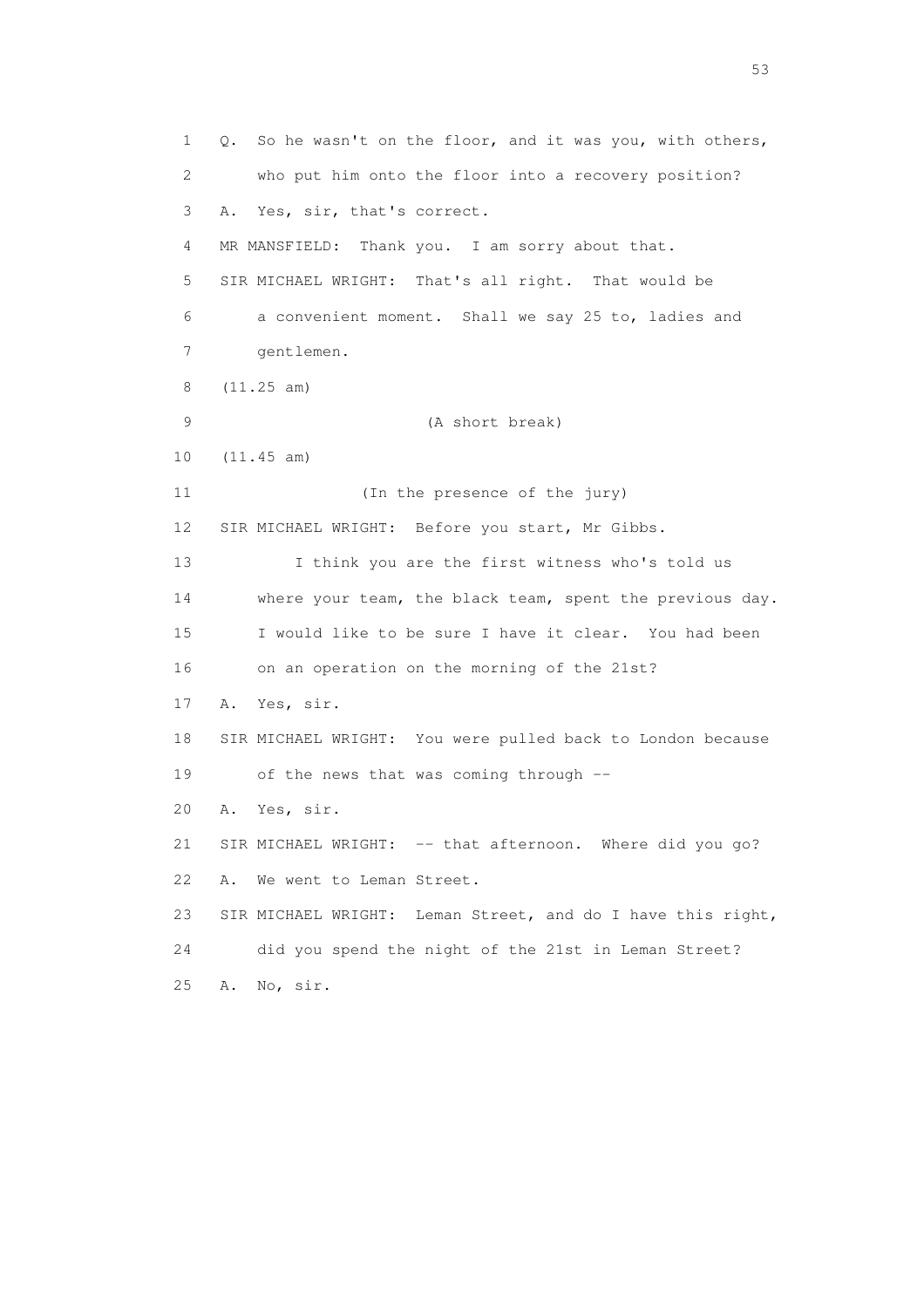- 1 SIR MICHAEL WRIGHT: Ah. Where were you?
- 2 A. I think about 9 pm we were released to come back at 7 am 3 the following day. We --

 4 SIR MICHAEL WRIGHT: Well, when you say released, do you 5 mean to go home?

- 6 A. Yes.
- 
- 7 SIR MICHAEL WRIGHT: So that you all scattered.
- 8 A. Yes.
- 9 SIR MICHAEL WRIGHT: At 9 o'clock the previous night and off 10 you went. Well, now, in that case I need your help to 11 explain an answer to you gave to Mr Mansfield when he 12 said you could have come on at 6 the following morning.
- 13 A. Yes, sir, we could.
- 14 SIR MICHAEL WRIGHT: How?
- 15 A. We could have been contacted, paged or phoned. It 16 happens all the time, sir.
- 17 SIR MICHAEL WRIGHT: Of course you are, you all have
- 18 telephones, but you are all given pagers.
- 19 A. Yes, sir, we all have pagers.
- 20 SIR MICHAEL WRIGHT: So there is no practical problem in
- 21 calling you in an hour early other or even I suppose two
- 22 hours earlier. It happens all the time?
- 23 A. No, sir. It happens many times, yes.
- 24 SIR MICHAEL WRIGHT: Because even though you are off duty in
- 25 the sense that you have been released, are you still on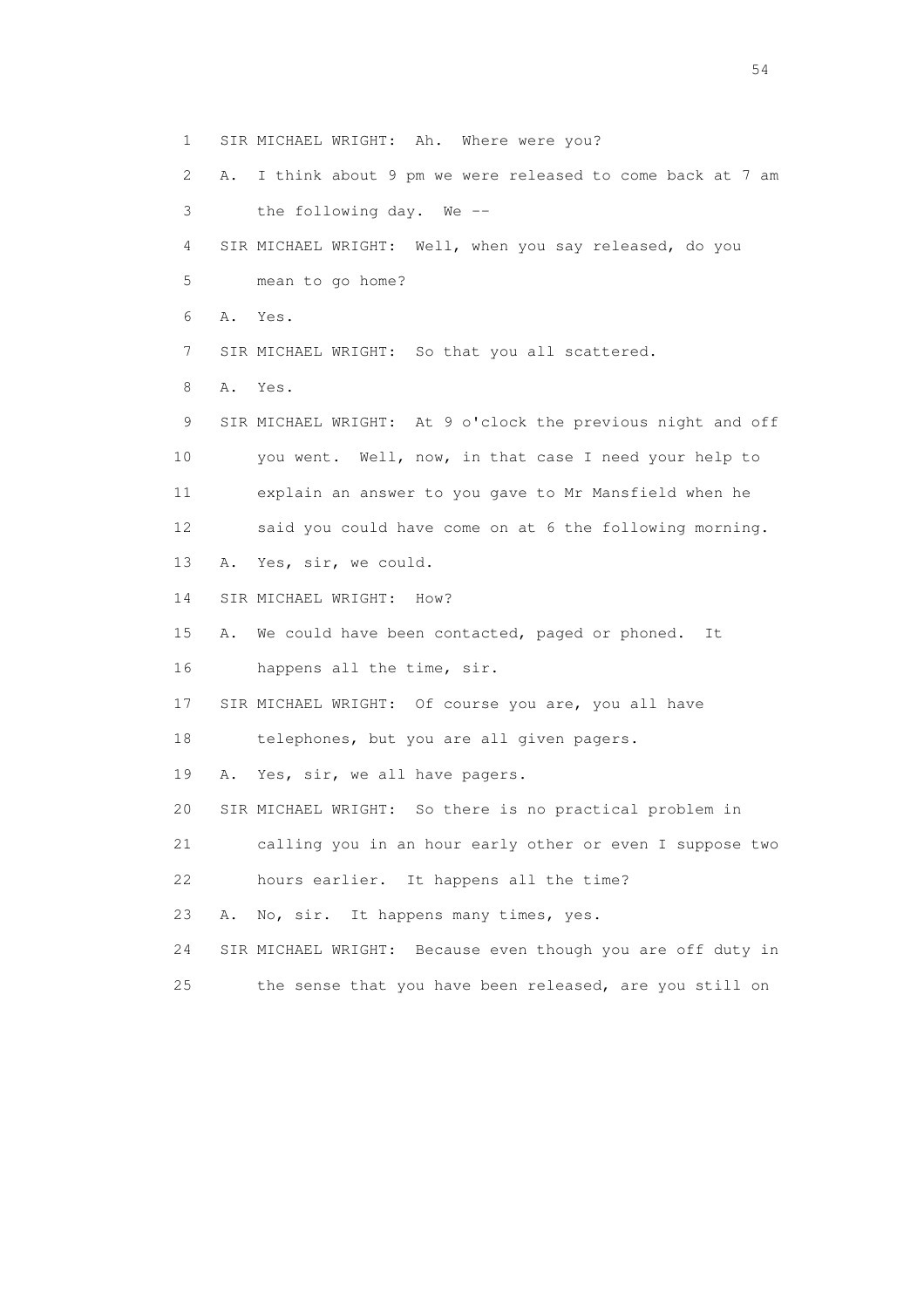1 all?

 2 A. Yes, we are, sir. 3 SIR MICHAEL WRIGHT: I mean presumably you have periods when 4 you are not on call and you don't have to worry about 5 it. 6 A. Yes. 7 SIR MICHAEL WRIGHT: Certainly on the night of the 21st/22nd 8 you were on call or available to be called. 9 A. Yes, sir. 10 SIR MICHAEL WRIGHT: Even though you were not actually at 11 Leman Street. 12 A. Yes, sir. 13 SIR MICHAEL WRIGHT: Thank you. 14 Yes, Mr Gibbs. 15 Questions from MR GIBBS 16 MR GIBBS: I represent Ivor, amongst others. Your robust 17 treatment of Ivor: in a split second, am I right? 18 A. Yes, sir. 19 Q. Knowing only what you knew, am I right? 20 A. Yes, sir. 21 Q. Seeing only what you could see? 22 A. Yes, sir. 23 Q. And having to make a life or death decision? 24 A. Yes. 25 Q. You did, may I say on behalf of Ivor, exactly the right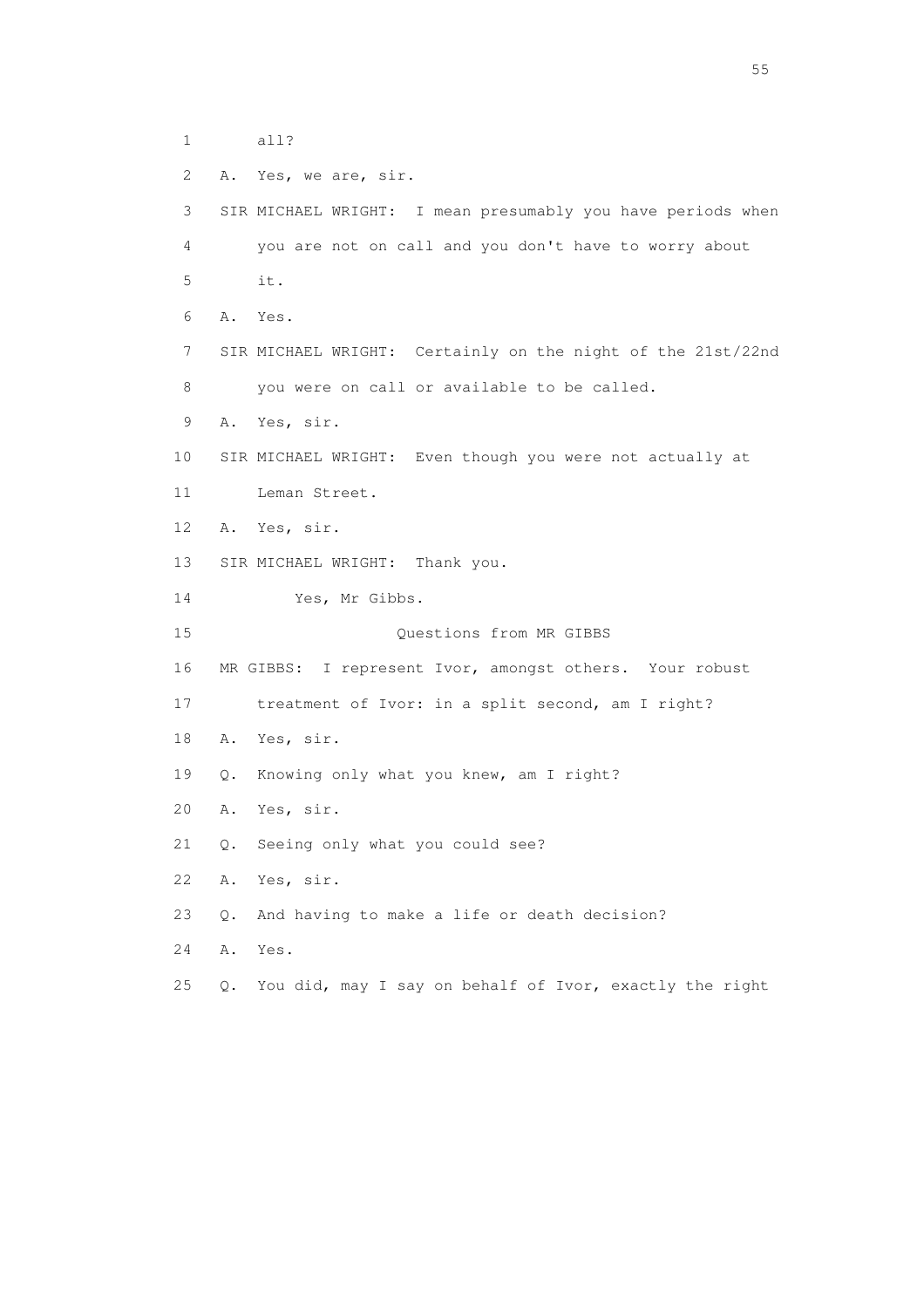1 thing.

2 A. Thank you, sir.

 3 SIR MICHAEL WRIGHT: Thank you, Mr Gibbs. Mr Stern? 4 MR STERN: No questions, thank you, sir. 5 Questions from MR PENNY 6 MR PENNY: Charlie 5, I am going to ask you some questions 7 on behalf of Commander Dick and DCI Purser and some 8 others. Could we look first, please, at page 410 of 9 your statement. 10 Just a couple of minor matters, Charlie 5, to do 11 with timing I want to deal with. If we look, please, 12 about eight or nine lines up from the bottom of the 13 page, do you see the words "I became aware"? 14 A. Yes, sir. 15 Q. Just read it please: 16 "I became aware that surveillance officers had 17 followed a subject from 21 Scotia Road and he was a good 18 likeness for the subject called Omar. He was described 19 as wearing a blue denim jacket, blue jeans, he was a 20 light skinned North African 5 foot 10 tall of stocky 21 build with stubble." 22 I just want to deal with this first of all: the 23 first description which you recollect hearing was that 24 the man in question was 5 foot 10 tall? 25 A. Yes.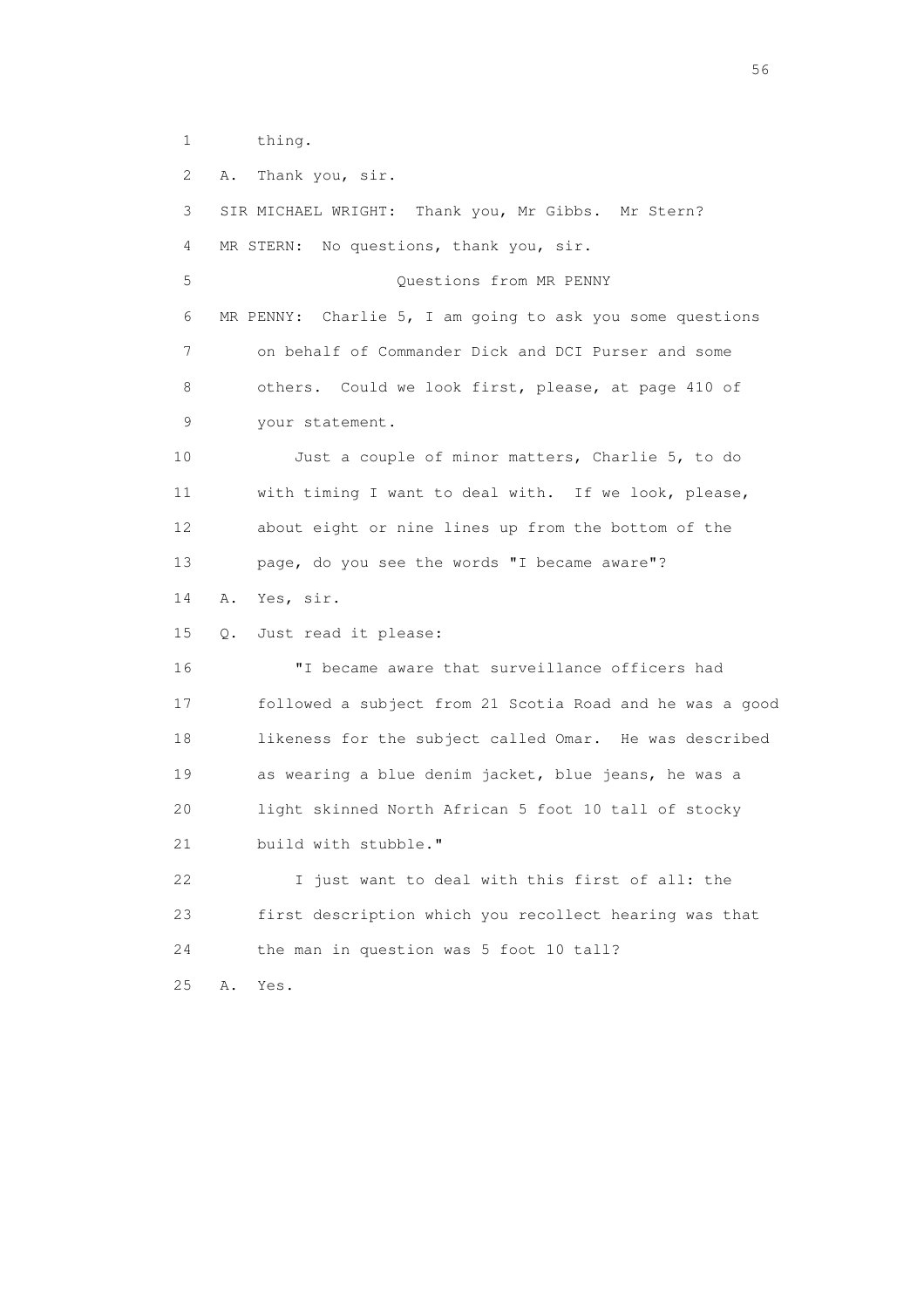1 Q. That's why you recorded it in your witness statement the 2 way you did the following day? 3 A. Yes. 4 SIR MICHAEL WRIGHT: Forgive me, Mr Penny, the Omar is 5 a mistake. 6 MR PENNY: Quite so, and forgive me not having reiterated 7 that, you pointed that out to us all yesterday and 8 I think Mr Mansfield has asked you about that this 9 morning. 10 SIR MICHAEL WRIGHT: That is right. 11 MR PENNY: I think in response to a question that you were 12 asked by counsel to the Coroner, you indicated that you 13 now can't remember whether or not he was on the bus by 14 the time that you first heard about him. 15 A. No, sir, I can't. 16 Q. So it may well be the case that he was already on the 17 bus by the time that you first heard that? 18 A. That's possible. 19 Q. Now, if we follow on in this statement, what you wrote 20 was he was followed on to a number 2 bound for 21 Marble Arch and then you gave the index. Then the next 22 sentence: 23 "TJ84 gave instructions to get behind the bus. By 24 this time it was at the bottom of Tulse Hill nearing 25 Brixton High Street."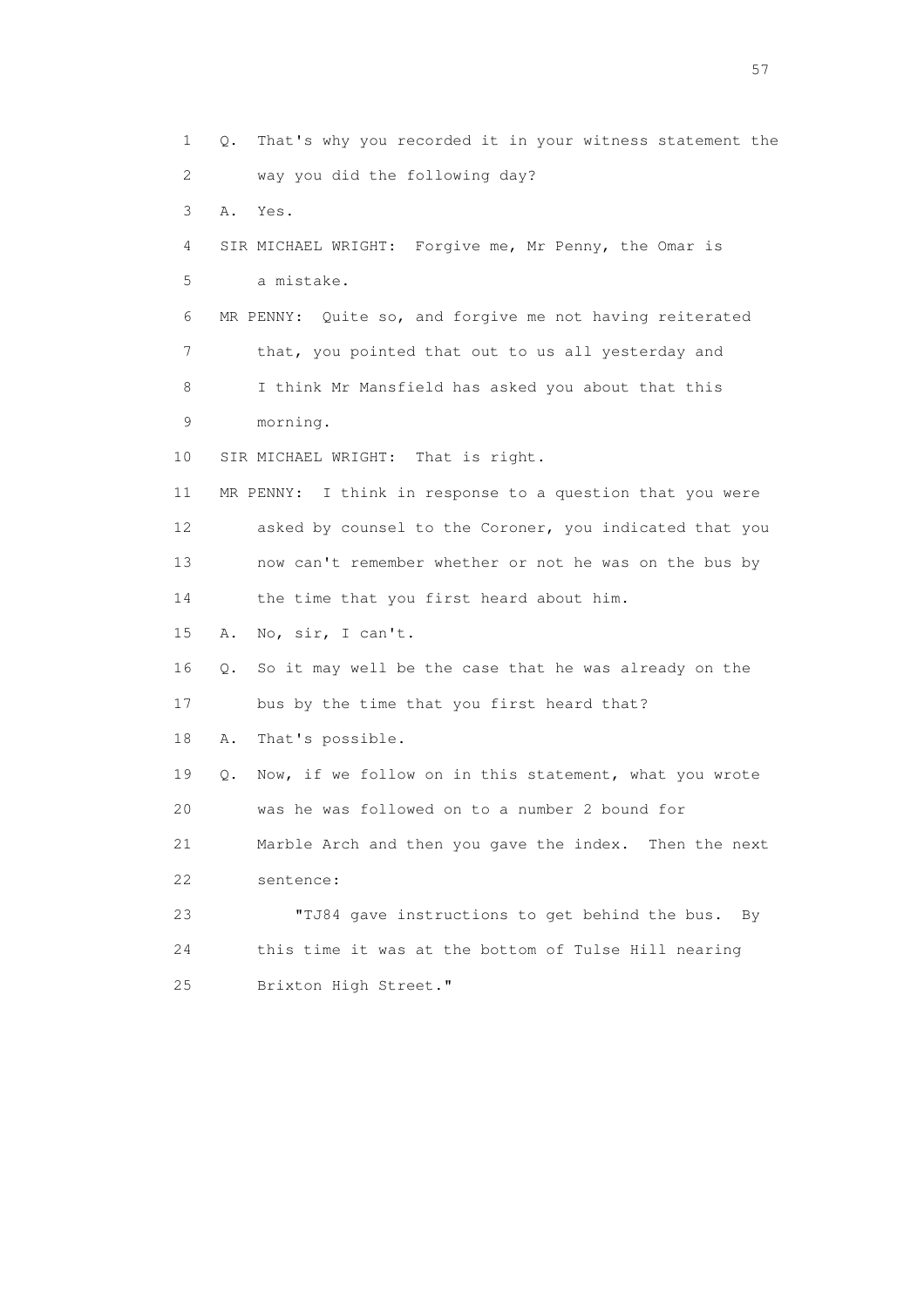| 1  |    | Now, of course, at this time you were at the             |
|----|----|----------------------------------------------------------|
| 2  |    | TA Centre; is that right?                                |
| 3  | Α. | That's right, yes, sir.                                  |
| 4  | Q. | You therefore, were not at the bottom of Tulse Hill near |
| 5  |    | Brixton High Street?                                     |
| 6  | Α. | No.                                                      |
| 7  | Q. | And you were getting that information from someone else? |
| 8  | Α. | Yes, sir.                                                |
| 9  | Q. | Most likely a surveillance officer over the Cougar?      |
| 10 | Α. | That is possible, yes.                                   |
| 11 | Q. | Or from perhaps some other source of information.<br>But |
| 12 |    | it's unlikely to have been over the back-to-back because |
| 13 |    | there would not have been a firearms officer in that     |
| 14 |    | vicinity at that time?                                   |
| 15 | Α. | That's entirely possible, sir, yes.                      |
| 16 | Q. | So that information was coming from someone else and it  |
| 17 |    | was either a direct or conceivably it could have been    |
| 18 |    | relayed information about his whereabouts?               |
| 19 | Α. | Yes, sir.                                                |
| 20 | Q. | When you made the statement the following day,           |
| 21 |    | Charlie 5, you were doing your best, were you not, to    |
| 22 |    | put down on paper your recollection of a sequence of     |
| 23 |    | what were undoubtedly highly traumatic events?           |
| 24 | Α. | Yes.                                                     |
| 25 | Q. | I imagine that it was in fact the events on the tube     |

the state of the state of the state of the state of the state of the state of the state of the state of the state of the state of the state of the state of the state of the state of the state of the state of the state of t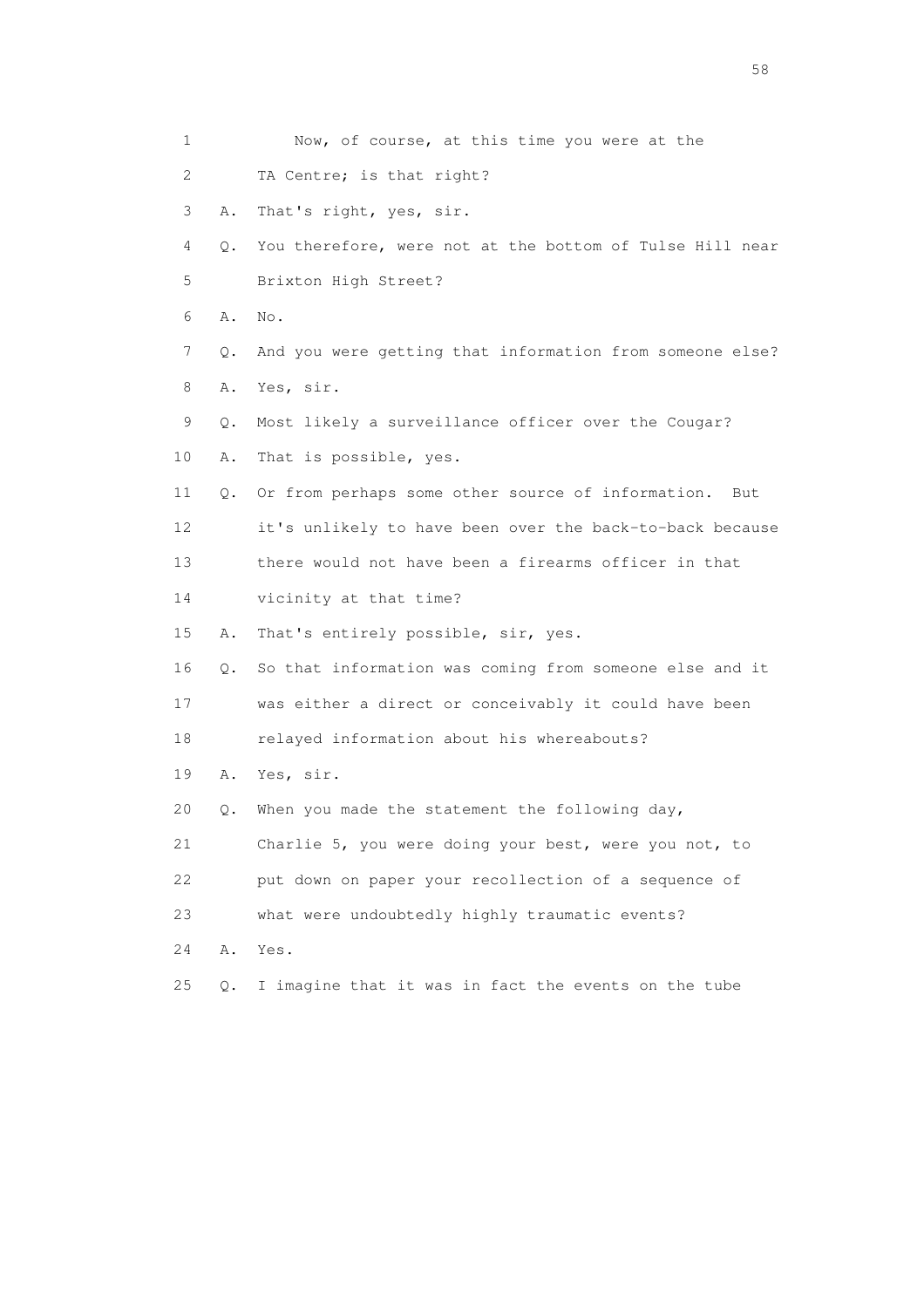1 carriage which were to the forefront of your mind? 2 A. Yes, that's correct.

 3 Q. Of course, like others, you did not have to hand or have 4 access to independent evidence such as closed-circuit 5 television photographs or timings of telephone calls to 6 help you as to the correct sequence of the time that 7 things actually happened?

8 A. That's absolutely correct, sir, yes.

 9 Q. Or the time that pieces of information came to you, and 10 I imagine that you would accept that they are likely to 11 be, are they not, more reliable indicators of when 12 things happened and your whereabouts at the time?

13 A. Yes.

 14 Q. I want to look with you, please, in that regard just at 15 a couple of pieces of evidence that we have access to 16 now three years later which can assist us, perhaps, with 17 this particular issue. Can we look at divider 11 in the 18 jury bundle, page 23A, which is the first of the maps 19 that we have. The red line marks the route of the bus, 20 all right? If you look towards the bottom, I don't know 21 if you can make out the red line that runs along 22 Upper Tulse Hill but we can see -- 23 SIR MICHAEL WRIGHT: That's not the bus, that's 24 Mr de Menezes' path. It is the thick red line down

25 Tulse Hill that is the bus.

 $59<sub>2</sub>$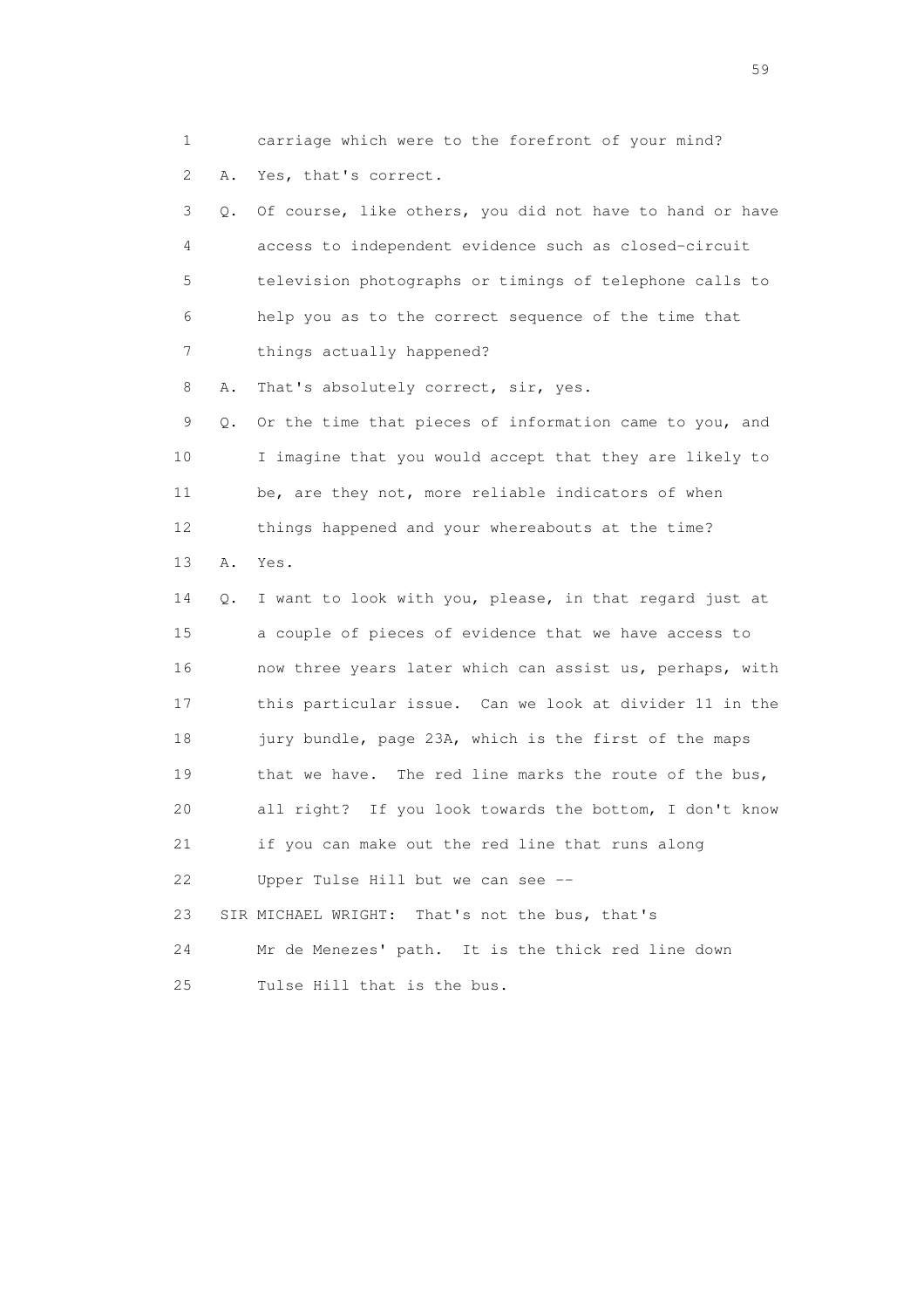1 MR PENNY: Forgive me you are absolutely right. 2 I think for the purposes of what I am going to ask 3 you about, Charlie 5, it's an identical issue. 4 Can you see the TA Centre on the map? 5 A. I can, sir, yes. 6 Q. At the junction of Tulse Hill and Upper Tulse Hill, we 7 know if we go slightly north in Tulse Hill, slightly 8 down the hill, so to speak, we come to the bus stop 9 where Mr de Menezes boarded the number 2. At the top of 10 the page where Tulse Hill becomes Effra Road, I have now 11 gone down all the way down the hill and gone north on 12 the map, can you see the junction of a road called 13 Brixton Water Lane? 14 A. Yes. 15 Q. Are you familiar with this area, Charlie 5? 16 A. Roughly, yes. 17 Q. So what we are talking about here is the distance of 18 going down Tulse Hill, so to speak? 19 A. Yes. 20 Q. Can we look now, please, at a piece of closed-circuit 21 television footage, it's a photograph we have looked at 22 already with another witness, from the junction of 23 Tulse Hill, junction of Effra Road and Brixton Water 24 Lane, it's exhibit page 1501. 25 Now, the three vehicles which are ringed are Trojan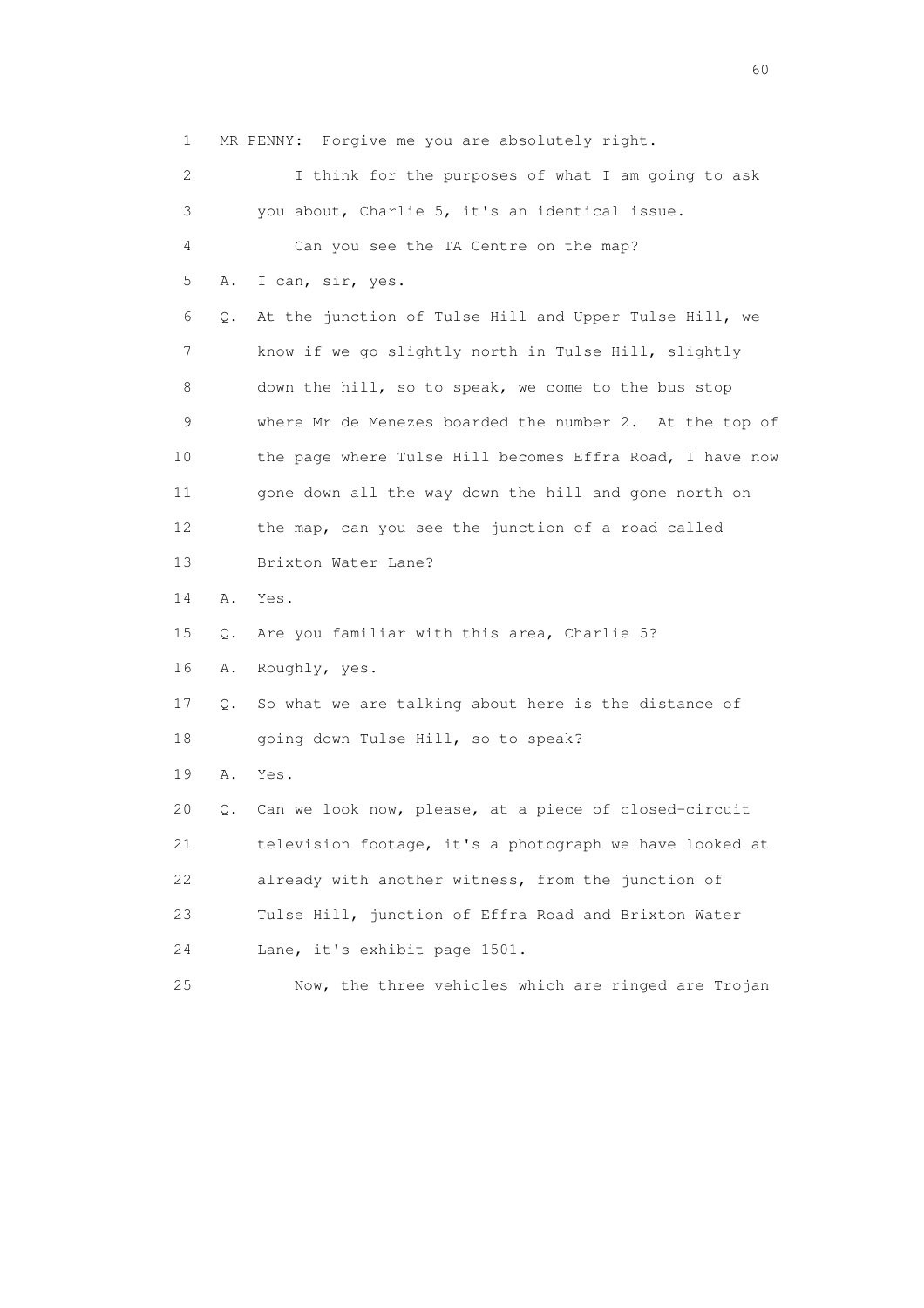1 vehicles, those are the vehicles that you and the team 2 were in that day? 3 A. Yes. 4 SIR MICHAEL WRIGHT: Is that the Mercedes at the front? 5 MR PENNY: Yes, that's exactly what I was about to ask. 6 A. It does look like the vehicle I was in. 7 Q. That's 9.58.22, at least according to this camera. 8 It follows, does it not, that the Mercedes has 9 effectively come out of the TA Centre, you have turned 10 right and you have driven down Tulse Hill at this stage? 11 A. Yes. 12 Q. We can imagine that bearing in mind the instruction you 13 had received from Trojan 84 to get behind the bus you 14 were making as good time as you could? 15 A. Yes. 16 Q. Probably with the blues and twos on? 17 A. Certainly we used them at some stage. I can't recall 18 for how long. 19 Q. There is closed-circuit television footage of 20 Mr de Menezes boarding the number 2, travelling down 21 Tulse Hill, and reaching this junction, and indeed the 22 bus appears on the CCTV? 23 SIR MICHAEL WRIGHT: Do you mean on this one? 24 MR PENNY: Not on this one. I am going to put a suggestion 25 rather than taking up time by playing it.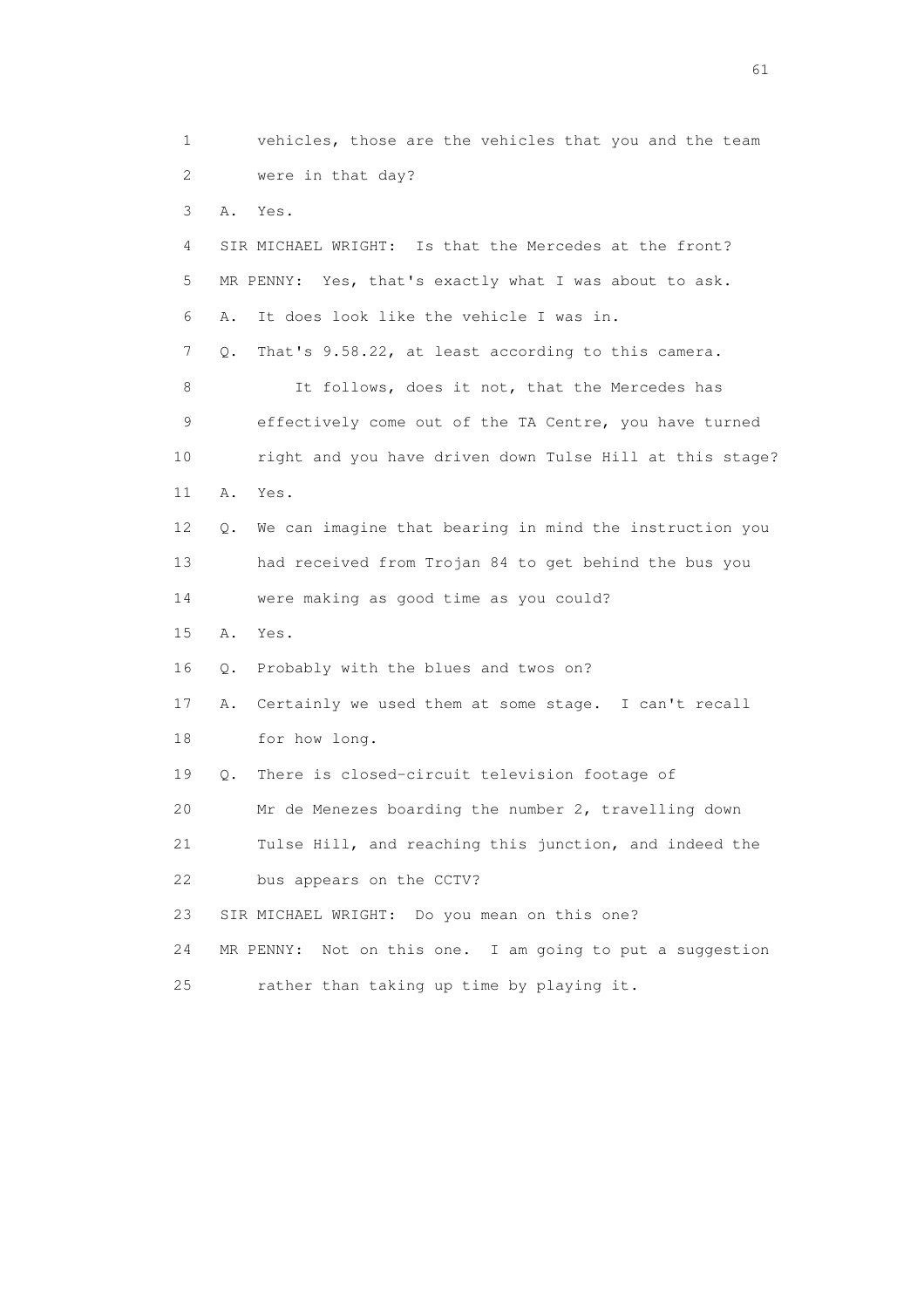1 The suggestion's already been made, Charlie 5, that 2 journey namely the boarding of the bus and travelling 3 down to this junction took 3 minutes and 32 seconds so 4 we can assume, can we, that you and your Mercedes 5 probably did it a little more quickly than 3 minutes and 6 32 seconds?

7 A. Yes, sir.

 8 Q. That takes the Mercedes back up Tulse Hill and into the 9 vicinity of the TA Centre, I don't know, sometime 10 shortly after 9.55 or around 9.55 when you took off, all 11 right?

12 A. (Witness nods)

 13 Q. Equally, if we go forward, please, and have a look at 14 the telephone schedule, now, this doesn't directly 15 affect you, Charlie 5, but I just want to remind the 16 jury of this piece of evidence. Can we look at the 17 entry for 9.59.36. If you would just let Mr Esposito be 18 yellow, as it were, drag that down, thank you. Can you 19 see there at 9.59.36, Trojan 84 made a call to 20 Chief Inspector Esposito at 9.59.36 and he has told the 21 jury, Charlie 5, that at the time that he made that 22 carry he was in the vicinity of Brixton Town Hall or 23 Lambeth Town Hall which is on the junction of 24 Brixton Road and Acre Lane, effectively opposite the 25 Ritzy cinema at the top of Brixton Road.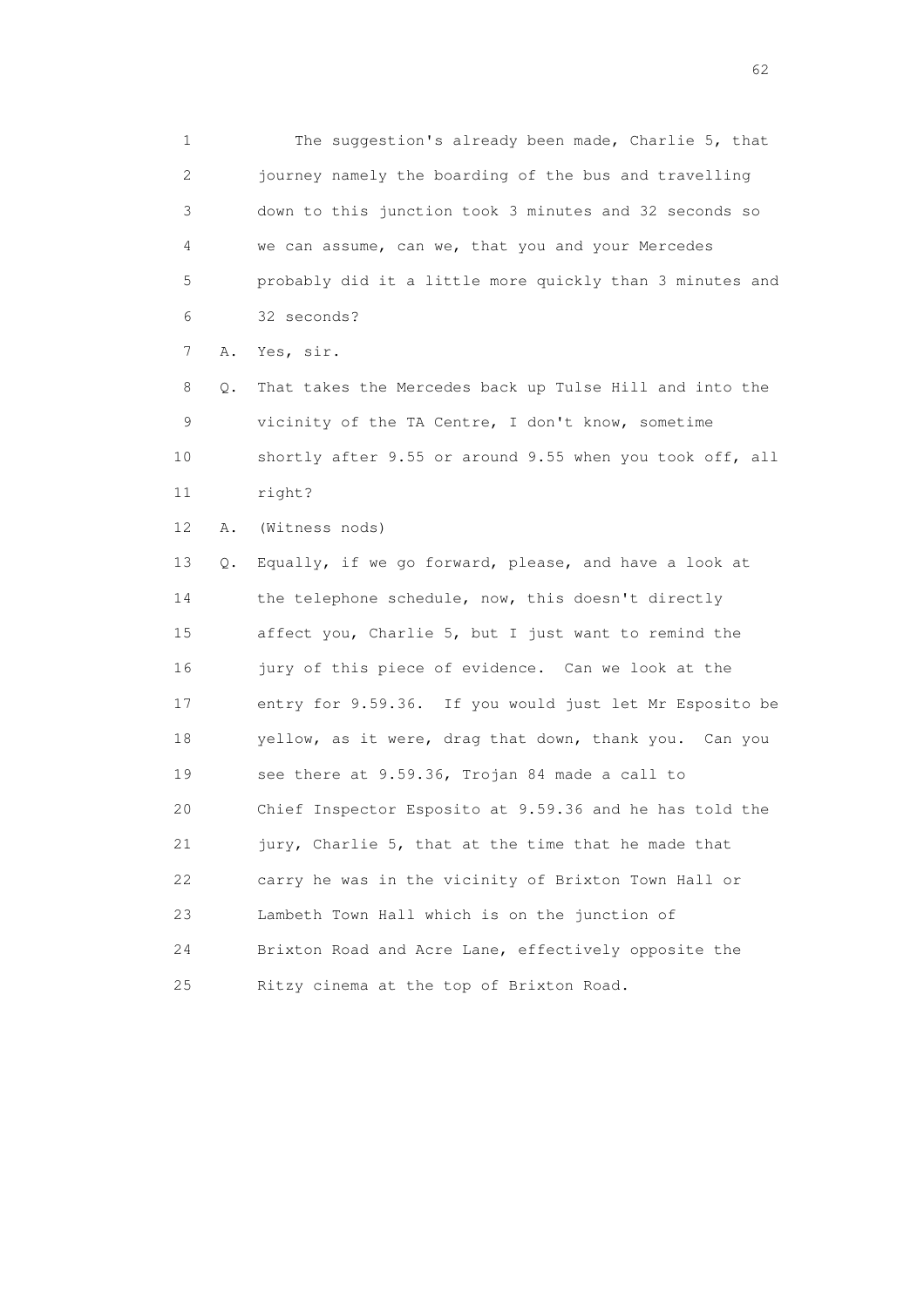1 If we could look finally at a closed-circuit 2 television still from Brixton Road showing the Mercedes, 3 which I know we have available, this isn't one we have 4 looked at before and this is in fact a camera from the 5 other side of Brixton Road so we are on the same side of 6 the road as Brixton tube station, and you can see the 7 bridge there just beyond Brixton tube station. 8 SIR MICHAEL WRIGHT: Looking north.

 9 MR PENNY: Yes, we are looking north across the road, there 10 is the Mercedes, the vehicle you were in, in fact more 11 or less alongside the bus stop that Mr de Menezes had 12 got off the bus and reboarded the bus, outside Morleys 13 department store on Brixton Road.

 14 We can see the time there is 9.59.42, and we know 15 that Trojan 84 who was behind you in the control car 16 says that he was making the call to

17 Chief Inspector Esposito at 9.59.36. So there or

 18 thereabouts, at that stage, is the location of the armed 19 response vehicles.

 20 So over the piece, it looks like you made that 21 journey from the TA Centre in something like four 22 minutes?

23 A. Yes.

 24 Q. Something like that. The remainder of the journey you 25 made as we know of course was to get up Brixton Road,

experience of the contract of the contract of the contract of the contract of the contract of the contract of the contract of the contract of the contract of the contract of the contract of the contract of the contract of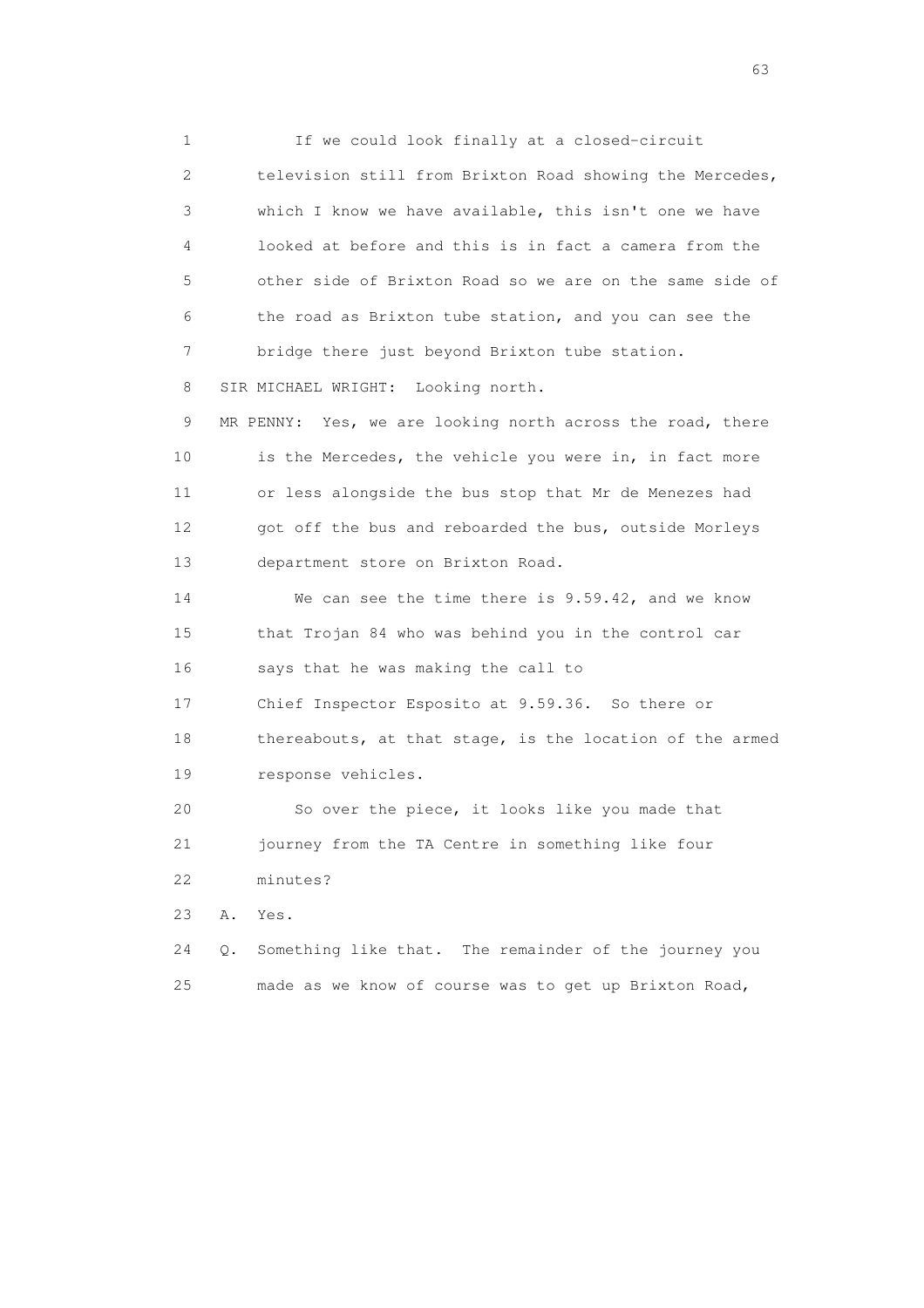1 turn left into the Stockwell Road and get up to 2 Stockwell Underground station.

 3 So I just want to come back therefore to a couple of 4 the pieces of evidence that you gave yesterday and ask 5 you to consider them.

 6 The first is that at the time that you set off, 7 namely at the time that Trojan 84 told you to get behind 8 the bus, you recorded in your witness statement the 9 suggestion that the bus was at the bottom of Tulse Hill 10 near Brixton High Street. As I have said, you were 11 getting that information from somebody else. I think 12 you told us yesterday that the information that 13 Mr de Menezes had got on and off the bus at Brixton, you 14 recall hearing? 15 A. Again, I have not written in my notes and -- 16 Q. That's what I was going to ask you about. Do you think 17 you may not have heard it at all? 18 A. Well, I didn't like to write things in my notes that 19 I hadn't heard or I couldn't specifically remember the 20 source where they came from, and it could well have been 21 that they were relayed to me either by someone in my car 22 or one of the radio systems, but I can't say. 23 Q. You don't have a recollection now at any rate? 24 A. I have an vague recollection of what was mentioned but 25 I can't specifically say what source it came from.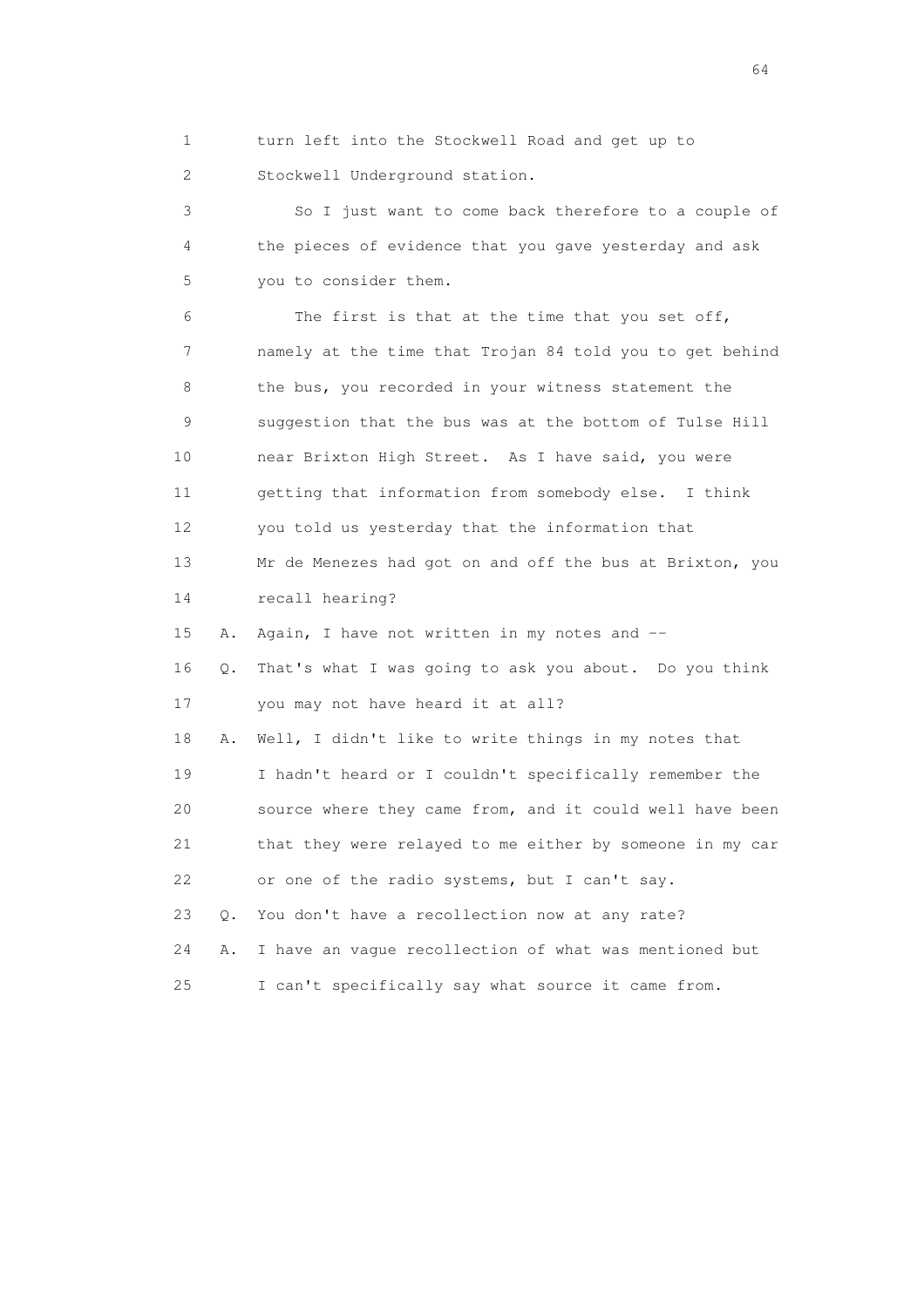1 Q. All right, the reason I am asking about it is you told 2 the jury yesterday you think it was after -- you heard 3 that after you had been told to get behind surveillance 4 and I'm going to suggest to you that the getting on and 5 off the bus at Brixton took place a good few moments, 6 a good few minutes in fact, after you were told to 7 deploy from the TA Centre. Do you think that might be 8 right? 9 A. I can see that. That's perfectly acceptable, my 10 mistake. 11 Q. In fact you have told us already that you were aware 12 that there was an SO13 arrest team at the briefing at 13 Nightingale Lane back at 8.45 and 9.15? 14 A. I was aware of them, yes. 15 MR PENNY: The jury know about the timings as to when they 16 were deployed and invited, as it were, to stand back 17 from the bus, and we have the timings for that. 18 Thank you very much indeed. 19 SIR MICHAEL WRIGHT: Thank you. 20 MR HORWELL: No, thank you. 21 SIR MICHAEL WRIGHT: Thank you very much. Ms Leek. 22 **Questions from MS LEEK**  23 MS LEEK: Just a few matters, Charlie 5. You, along with 24 a number of officers, took hollow point ammunition? 25 A. Yes, we did.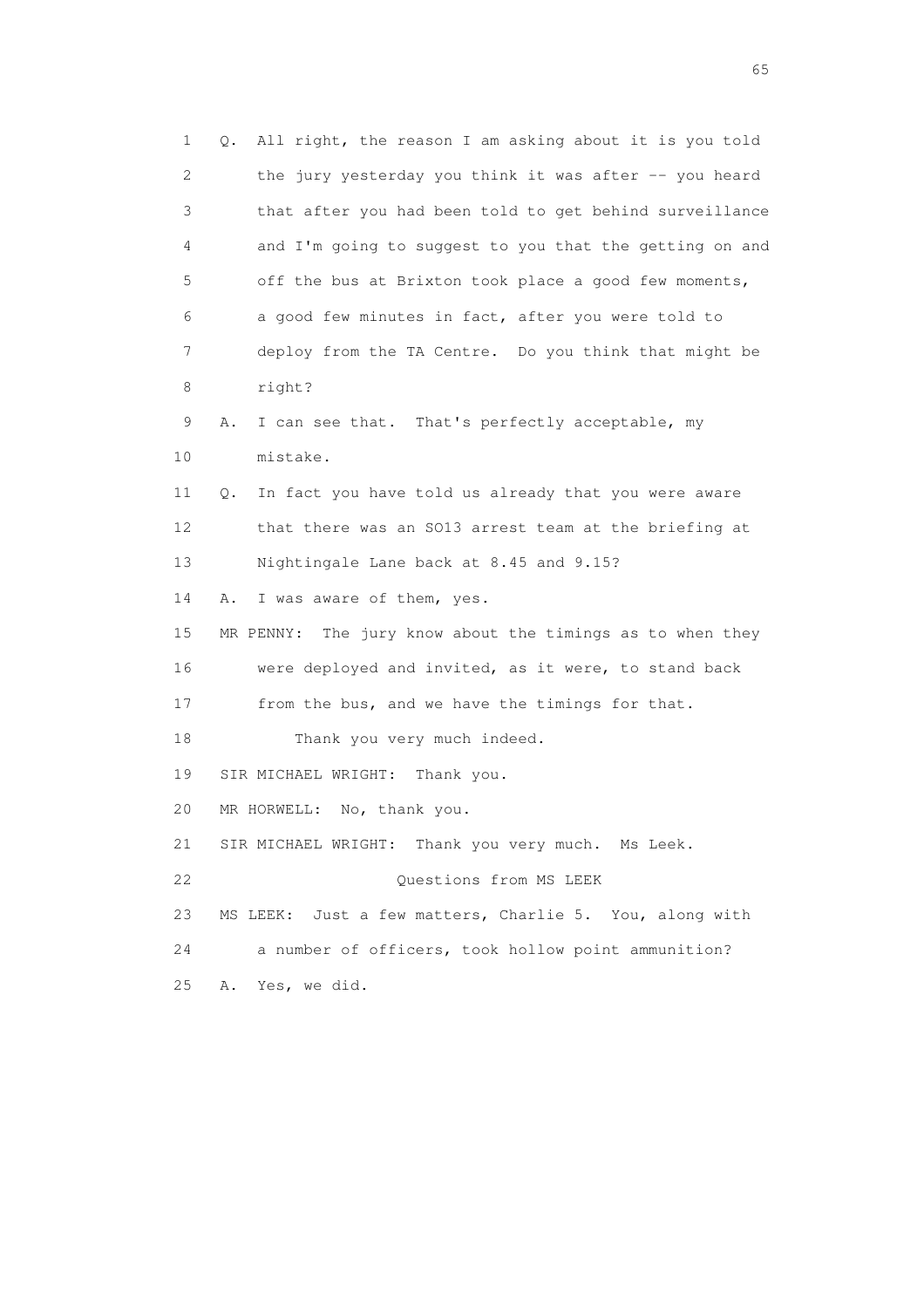| 1  | Q.    | I think you were told that you had been authorised to    |
|----|-------|----------------------------------------------------------|
| 2  |       | take it, but I don't think anybody was actually ever     |
| 3  |       | instructed to take it; is that right?                    |
| 4  | Α.    | That's correct, yes.                                     |
| 5  | Q.    | So far as you are aware, is it right that nobody refused |
| 6  |       | to take hollow point ammunition?                         |
| 7  | Α.    | As far as I'm aware, yes.                                |
| 8  | Q.    | But various officers chose not to take it?               |
| 9  | Α.    | Yes.                                                     |
| 10 | Q.    | Is the situation with hollow grain ammunition that it    |
| 11 |       | can be used in exactly the same way as ordinary 9mm      |
| 12 |       | rounds?                                                  |
| 13 | Α.    | It can, yes, you are quite correct.                      |
| 14 | $Q$ . | We have heard about what the differences are.<br>It is   |
| 15 |       | more likely to cause immediate incapacitation if used to |
| 16 |       | the brain stem?                                          |
| 17 | Α.    | Yes.                                                     |
| 18 | Q.    | And it is less likely to do collateral damage to other   |
| 19 |       | people around because it doesn't go straight through the |
| 20 |       | target?                                                  |
| 21 | Α.    | Yes, that's correct.                                     |
| 22 | Q.    | But in all other respects, it works in exactly the same  |
| 23 |       | way as ordinary 9mm rounds?                              |
| 24 | Α.    | Yes.                                                     |
| 25 | Q.    | I just want to ask you about threat assessment because   |

 $\sim$  66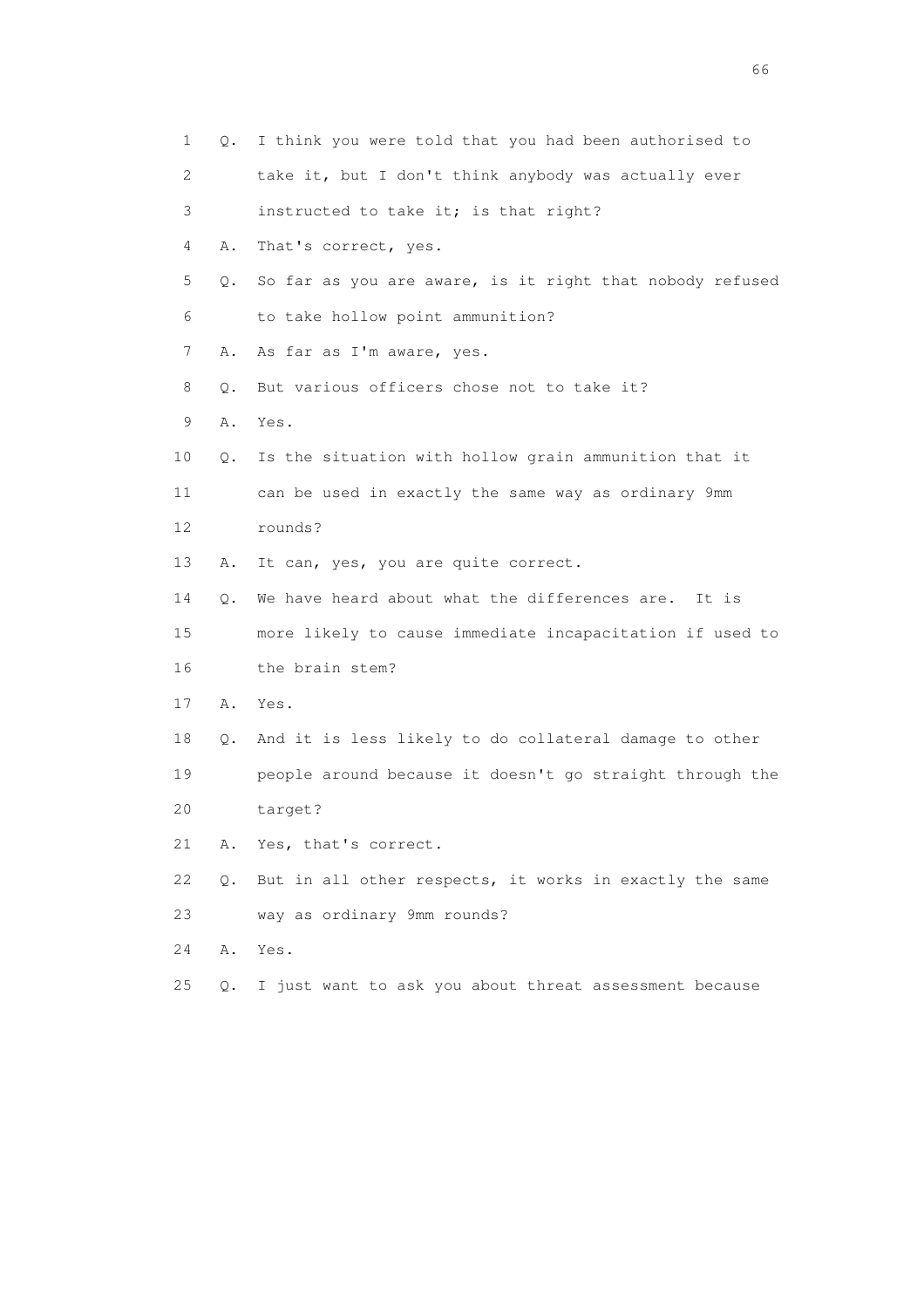| $\mathbf 1$ |    | you have been asked a lot about that. It's been          |
|-------------|----|----------------------------------------------------------|
| 2           |    | suggested or it appears to have been suggested that      |
| 3           |    | threat assessment is some sort of exact science.<br>Now, |
| 4           |    | that simply does not reflect operational reality, does   |
| 5           |    | it?                                                      |
| 6           | Α. | No, you are quite right.<br>No.                          |
| 7           | Q. | As far as training for threat assessment is concerned,   |
| 8           |    | it is simply impossible to anticipate every single kind  |
| 9           |    | of threat that may be faced?                             |
| 10          | Α. | That's correct.                                          |
| 11          | Q. | But what you do do in training is undergo regular        |
| 12          |    | simulation exercises in order that you can assess how    |
| 13          |    | you react in certain situations?                         |
| 14          | Α. | Yes, we do.                                              |
| 15          | Q. | You were assessed on your reactions in those situations  |
| 16          |    | in a simulated environment?                              |
| 17          | Α. | Yes, that's correct.                                     |
| 18          | Q. | Instructors assess the performance of individual         |
| 19          |    | officers?                                                |
| 20          | Α. | Yes, they do.                                            |
| 21          | 0. | If at any stage instructors feel that a trainee is       |
| 22          |    | overly hasty in the use of their weapon, they can pull   |
| 23          |    | them off the course, can't they?                         |
| 24          | Α. | Yes, they could.                                         |
| 25          | Q. | They can remove their licence to use a firearm?          |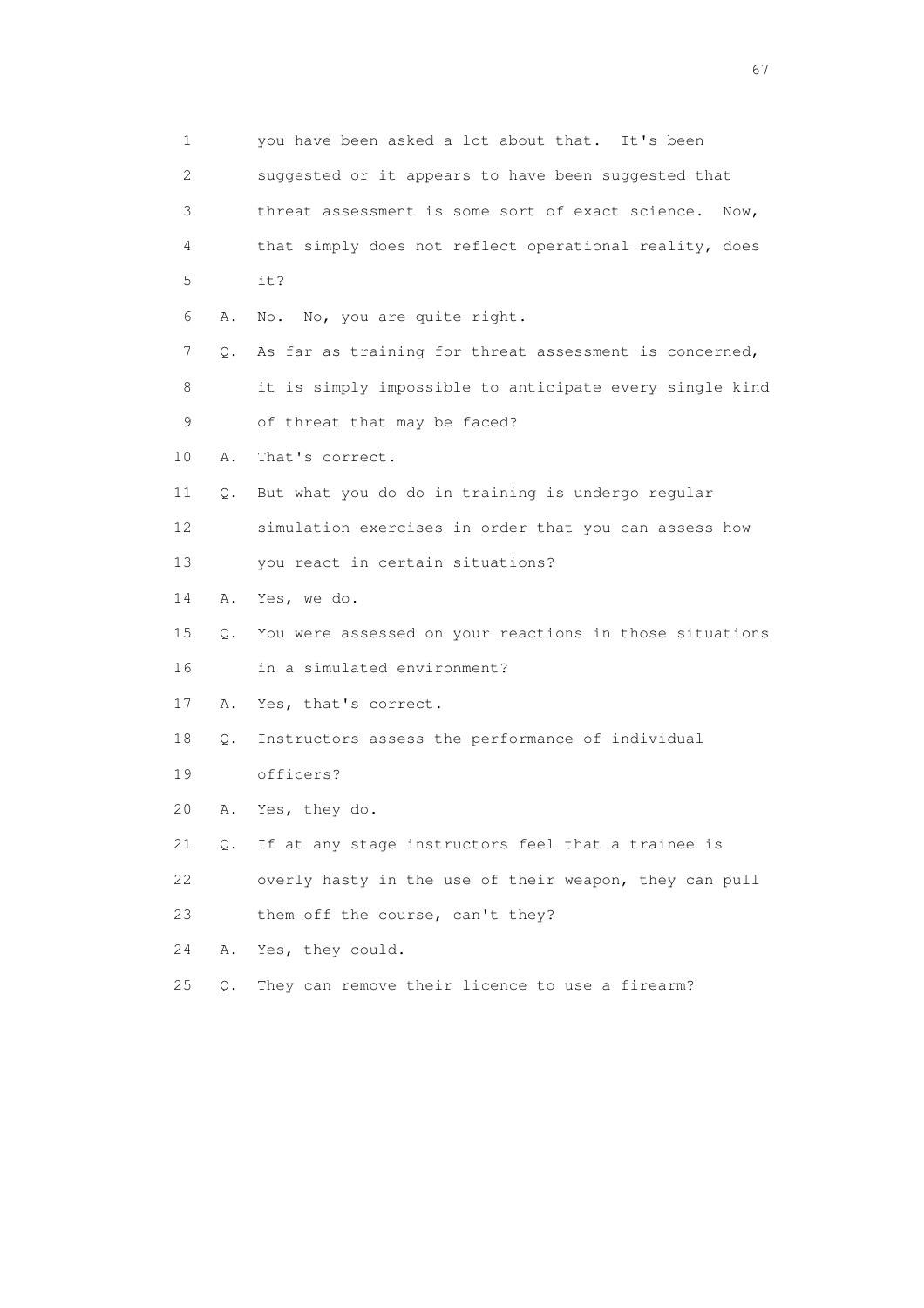|  | ٠ | $\sim$<br>$\bigcap$<br>v<br>٠<br>-<br>- |
|--|---|-----------------------------------------|
|  |   |                                         |

| 2  | Q.    | And that is in fact regularly done during training, that |
|----|-------|----------------------------------------------------------|
| 3  |       | is why so many people fail these courses?                |
| 4  | Α.    | Yes.                                                     |
| 5  | Q.    | And the only people who get through these courses are    |
| 6  |       | those who demonstrate a level of restraint which is      |
| 7  |       | appropriate to being given a licence to use a firearm?   |
| 8  | Α.    | Yes.                                                     |
| 9  | Q.    | What in fact happens in real life in operational         |
| 10 |       | situations is completely different from what happens in  |
| 11 |       | a training situation?                                    |
| 12 | Α.    | Yes.                                                     |
| 13 | Q.    | You can't train somebody not to be human, can you?       |
| 14 | Α.    | No, you can't train that out from them.                  |
| 15 | Q.    | However much you try?                                    |
| 16 | Α.    | No.                                                      |
| 17 | Q.    | It's simply not possible?                                |
| 18 | Α.    | That's right.                                            |
| 19 | Q.    | Because the adrenaline and the fear and the nerves that  |
| 20 |       | operate on your mind in an operational situation simply  |
| 21 |       | are not there in a training scenario?                    |
| 22 | Α.    | That's correct, it's very difficult to simulate real     |
| 23 |       | life in training environments. We do our best but it's   |
| 24 |       | not always practical or possible to develop that.        |
| 25 | $Q$ . | Absolutely. Is a good example of that the fact that      |
|    |       |                                                          |
|    |       |                                                          |
|    |       |                                                          |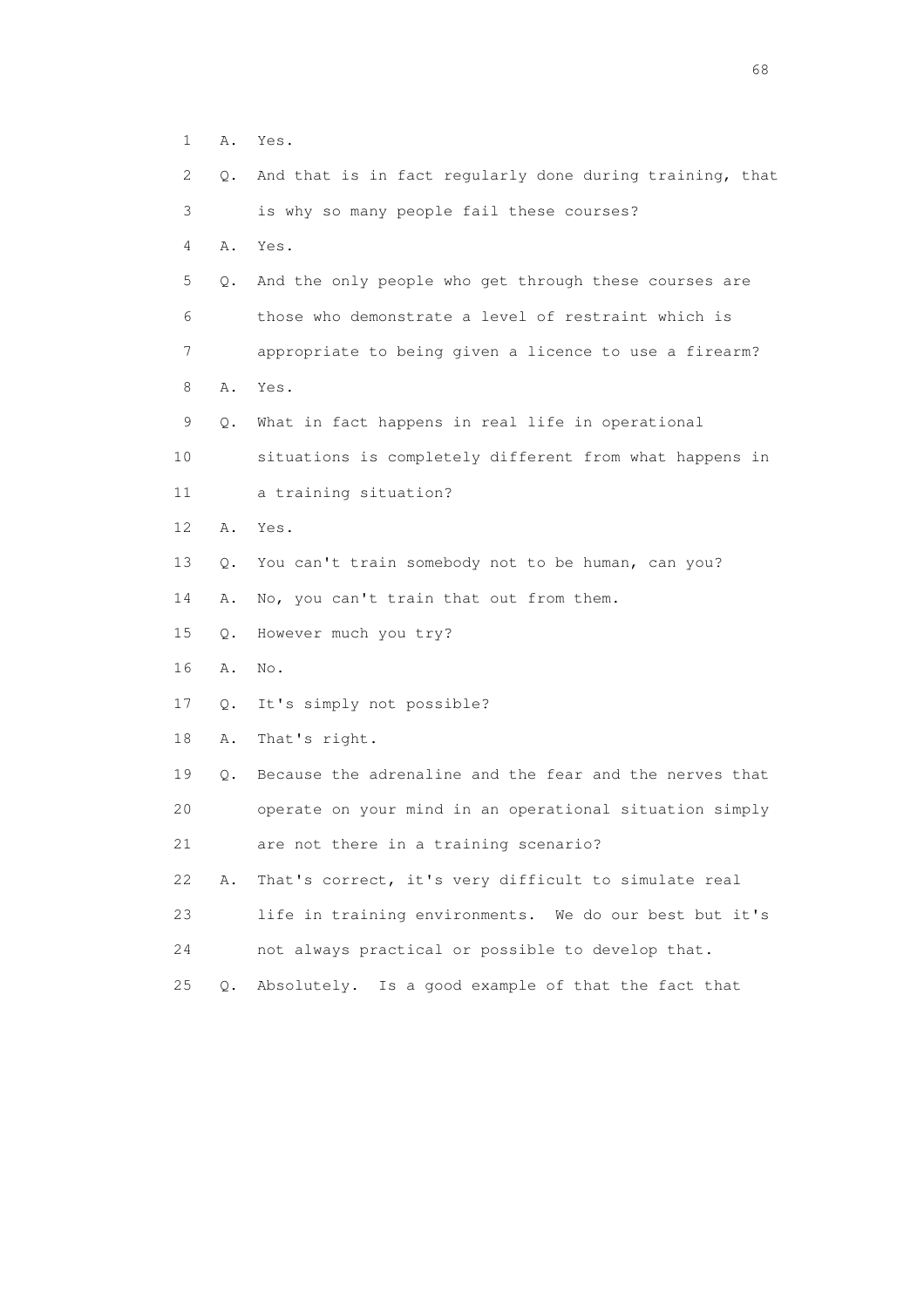- 1 SFOs are trained to 90 per cent accuracy?
- 2 A. Yes.
- 3 Q. In a training situation?
- 4 A. Yes.
- 5 Q. For shooting?
- 6 A. Yes.
- 7 Q. And they have to achieve 90 per cent accuracy in order 8 to maintain their status as SFOs?
- 9 A. Yes, they do, in all weapons.
- 10 Q. But the research has shown that in operational
- 11 situations, the accuracy falls very, very far below what 12 happens in a training situation?
- 13 A. That's correct, and that is why there is a high standard 14 in training which you can't judge how accurate someone
- 15 would be when faced with situations that obviously play 16 on all parts of your consciousness.
- 17 Q. Absolutely.
- 18 SIR MICHAEL WRIGHT: To put it in crude terms, an officer 19 may get wound up and his accuracy will fall off? 20 A. I wouldn't like to use the word "wound up", sir. But 21 yes, I understand. It's very difficult to simulate 22 movement when you are firing at a static target on
- 23 a range --
- 24 SIR MICHAEL WRIGHT: I will withdraw "wound up". Tense? 25 A. When you are moving and the subject is moving, the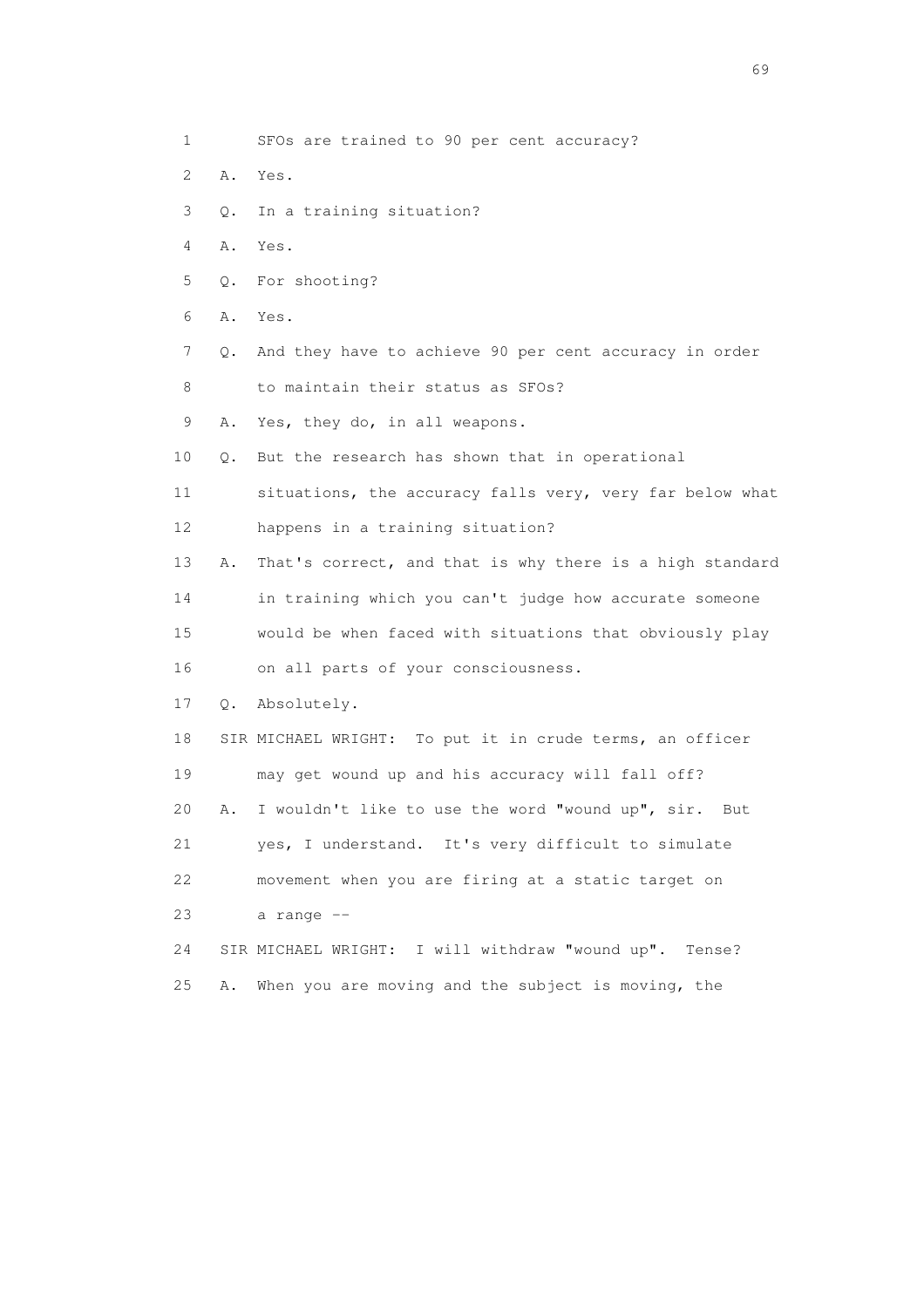1 accuracy percentage would diminish. 2 SIR MICHAEL WRIGHT: That's movement. 3 A. Yes. 4 SIR MICHAEL WRIGHT: Also, of course, the officer is under 5 pressure, he will be tense. 6 A. Yes, sir. 7 SIR MICHAEL WRIGHT: And his accuracy will be diminished as 8 a result? 9 A. Yes, sir, that's absolutely right. 10 MS LEEK: As far as threat assessment is concerned, is it 11 fair to say that you simply can't say that there is 12 there is a right answer in any given scenario? 13 A. That's correct. 14 Q. Is that why it is left up to the individual officer to 15 decide whether or not they give an oral warning in any 16 particular scenario? 17 A. Yes, that's absolutely correct. 18 Q. In fact, the firearms manual specifically deals with 19 that situation, does it not? 20 A. Yes, it does. 21 Q. If we can have a look at documents page 290, towards the 22 bottom of the page there is a section on oral warning, 23 it's chapter 5 of the manual which deals with the use of 24 firearms. Paragraph 4.1 says this: 25 "AFOs shall identify themselves as such and shall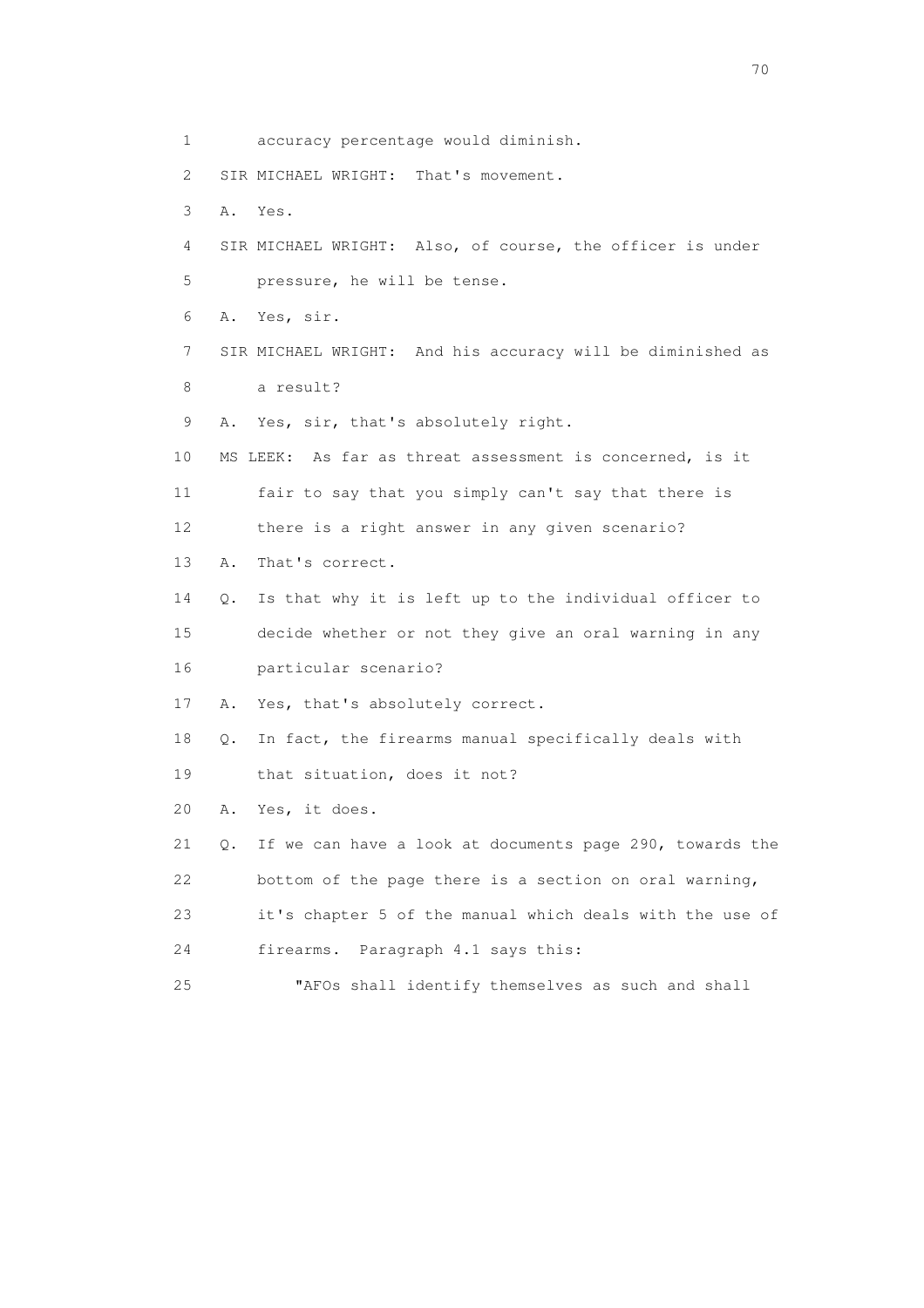1 give a clear warning of their intent to use firearms, 2 with sufficient time for the warnings to be observed, 3 unless to do so would unduly place any person at a risk 4 of death or serious harm, or it would be clearly 5 inappropriate or pointless in the circumstances of the 6 incident." 7 Is it incredibly difficult in the heat of the moment 8 to decide whether an oral warning is in fact the right 9 thing to do? 10 A. It is, yes. 11 Q. Again, is there no right answer? 12 A. There is no right answer, one officer may consider one 13 thing and one another at the time based on what they see 14 and what they feel. 15 MS LEEK: Thank you. 16 SIR MICHAEL WRIGHT: Thank you, Ms Leek. 17 Questions from THE CORONER 18 SIR MICHAEL WRIGHT: You have been a firearms officer for 19 15 years? 20 A. A bit longer now, sir, yes. 21 SIR MICHAEL WRIGHT: True, 15 years at the time we are 22 talking about, 18 years now, and as you have told us, 23 your training is refreshed regularly. 24 A. Yes, sir. 25 SIR MICHAEL WRIGHT: We have heard I think six weekly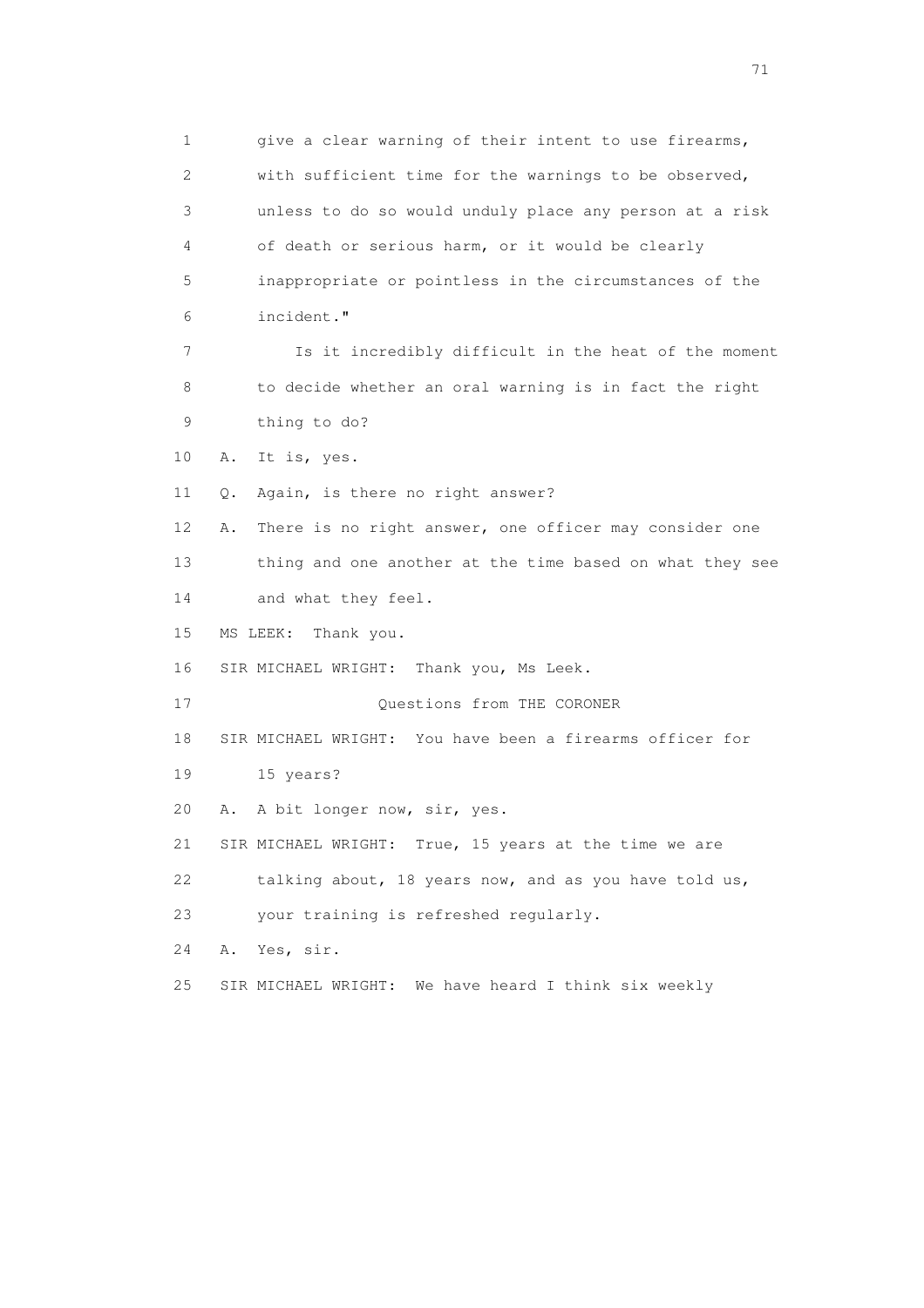1 intervals.

2 A. Yes.

| 3  |    | SIR MICHAEL WRIGHT:<br>In recent years, as I understand what  |
|----|----|---------------------------------------------------------------|
| 4  |    | you have told Mr Mansfield, your training has been            |
| 5  |    | concerned, among other things, but probably focusing          |
| 6  |    | quite a lot on the risks presented by suicide bombers?        |
| 7  | Α. | It has been a lot of $-$ yeah.                                |
| 8  |    | SIR MICHAEL WRIGHT: You told Mr Mansfield that you have       |
| 9  |    | heard in the course either of your training or just as        |
| 10 |    | your general experience of the kind of experiences that       |
| 11 |    | countries overseas, particularly in the Middle East,          |
| 12 |    | have had.                                                     |
| 13 |    | Now, on this particular day, as I understand it,              |
| 14 |    | when you were deploying into Stockwell station, you were      |
| 15 |    | going into relatively confined space; yes?                    |
| 16 | Α. | Yes, sir.                                                     |
| 17 |    | SIR MICHAEL WRIGHT: Am I right in thinking that in those      |
| 18 |    | circumstances rifles would never be appropriate?              |
| 19 | Α. | Well, again, I can't comment on other officers'               |
| 20 |    | decisions on what weapons they take and --                    |
| 21 |    | SIR MICHAEL WRIGHT:<br>Take your own standard?                |
| 22 | Α. | There are longer -- along a platform, along an empty          |
| 23 |    | platform or a tunnel, down an escalator, there may be         |
| 24 |    | some form of standoff where it could be used.                 |
| 25 |    | That would be qualified a bit further.<br>SIR MICHAEL WRIGHT: |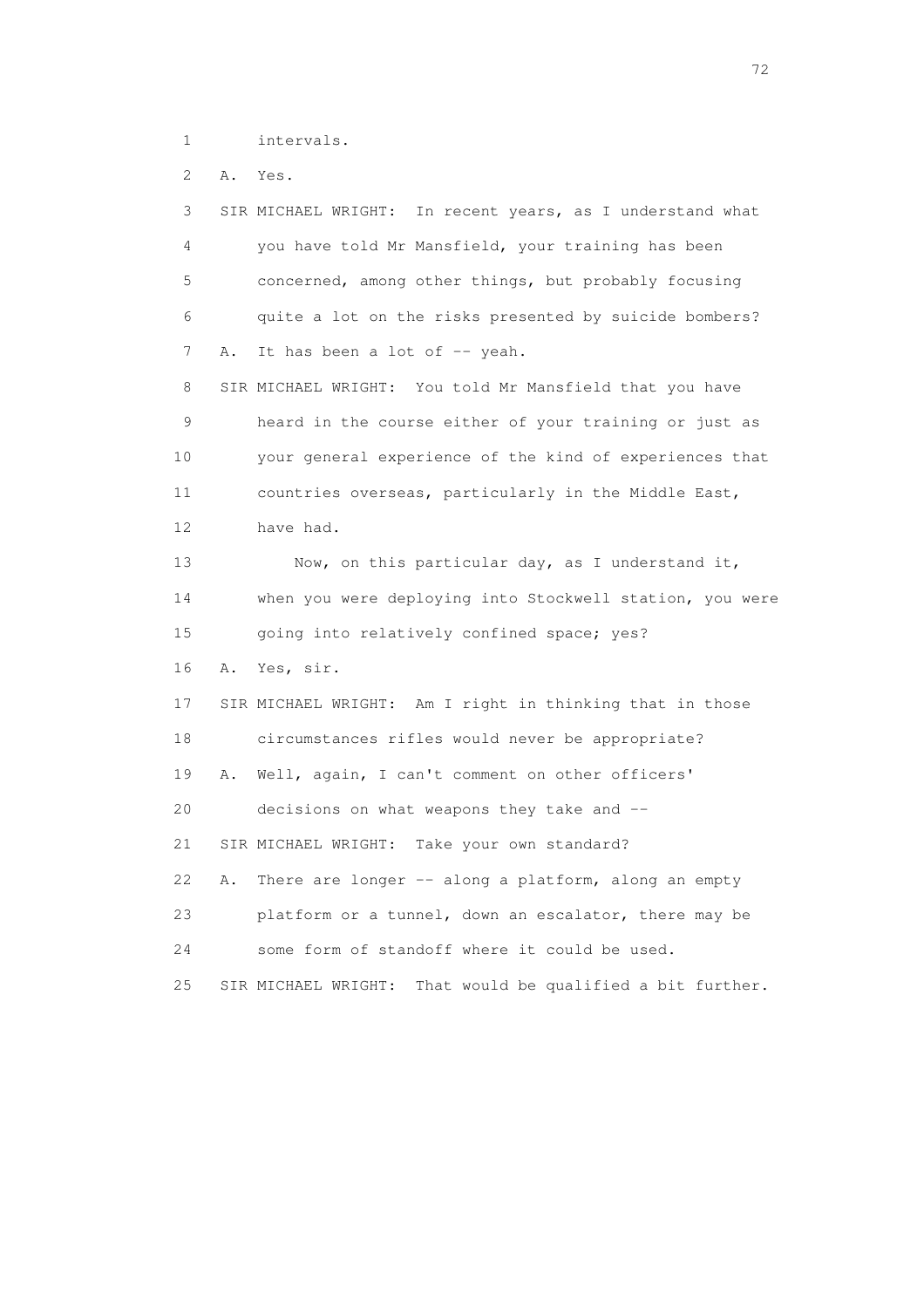1 But in this particular case it was the 2 London Underground at 9.30 am or 10 o'clock in the 3 morning. 4 A. Yes. 5 SIR MICHAEL WRIGHT: Rifles are unlikely to be appropriate, 6 right? 7 A. Again yes. 8 SIR MICHAEL WRIGHT: In fact, none of you took them, you all 9 took your Glocks? 10 A. I understand there were certain long arms taken down on 11 to the system. 12 SIR MICHAEL WRIGHT: But you, 2 and 12 took your Glocks. 13 A. I left mine, I took my pistols, yes. 14 SIR MICHAEL WRIGHT: With this modified ammunition in it. 15 A. Yes. 16 SIR MICHAEL WRIGHT: You told Mr Mansfield that in the 17 circumstances you were facing, if you were going to have 18 to deal with a bomber, which in fact you didn't, but if 19 you had had to do so, it would be a question, because of 20 the necessity for a critical shot, to get to close 21 quarters? 22 A. Yes, sir. 23 SIR MICHAEL WRIGHT: No question of finding cover. 24 A. No, sir. 25 SIR MICHAEL WRIGHT: There just wasn't any.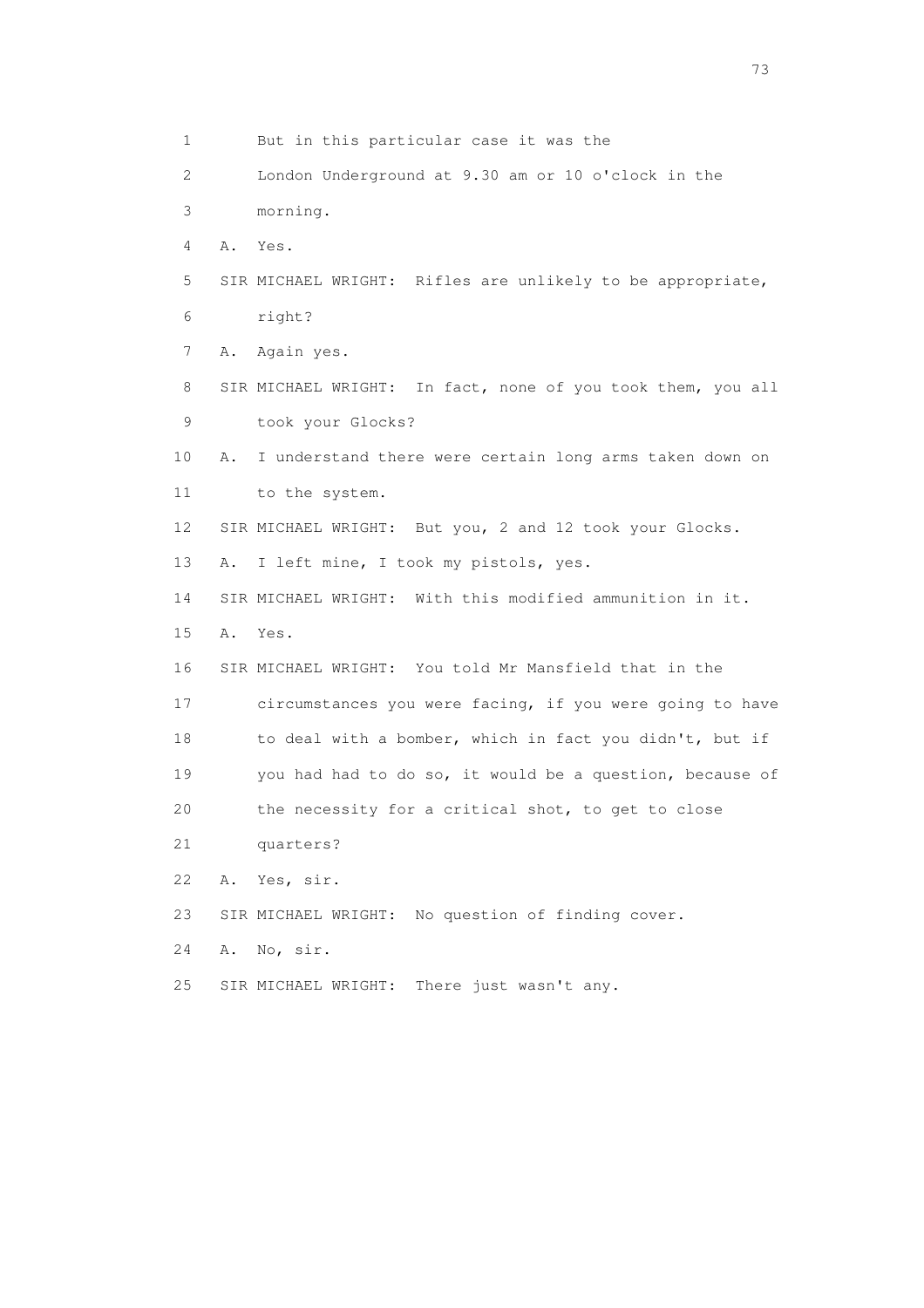1 A. No, sir.

 2 SIR MICHAEL WRIGHT: Indeed, a necessity to get close to 3 give you the best chance of an incapacitating shot. 4 A. Yes, sir. 5 SIR MICHAEL WRIGHT: In this context to the head. 6 A. Yes, sir. 7 SIR MICHAEL WRIGHT: As soon as possible. 8 A. Yes, sir. 9 SIR MICHAEL WRIGHT: As soon as you had embarked upon that. 10 In the course of your training, have you ever heard 11 any suggestion of any technique that would have allowed 12 you to get close up to a real suicide bomber and to 13 challenge him without effectively sacrificing your own

14 life?

15 A. No, sir.

16 SIR MICHAEL WRIGHT: Can you conceive of any technique that

17 there could be?

18 A. Not a practical one, no, sir.

 19 SIR MICHAEL WRIGHT: So when the ACPO guidance which we have 20 on the screen now says that warnings may not be given if 21 it would unduly place any person at risk of death, in 22 your view -- and I am only asking for your view as 23 an experienced firearms officer -- is that the situation 24 that you would have been in?

25 A. That is exactly the situation that we would have been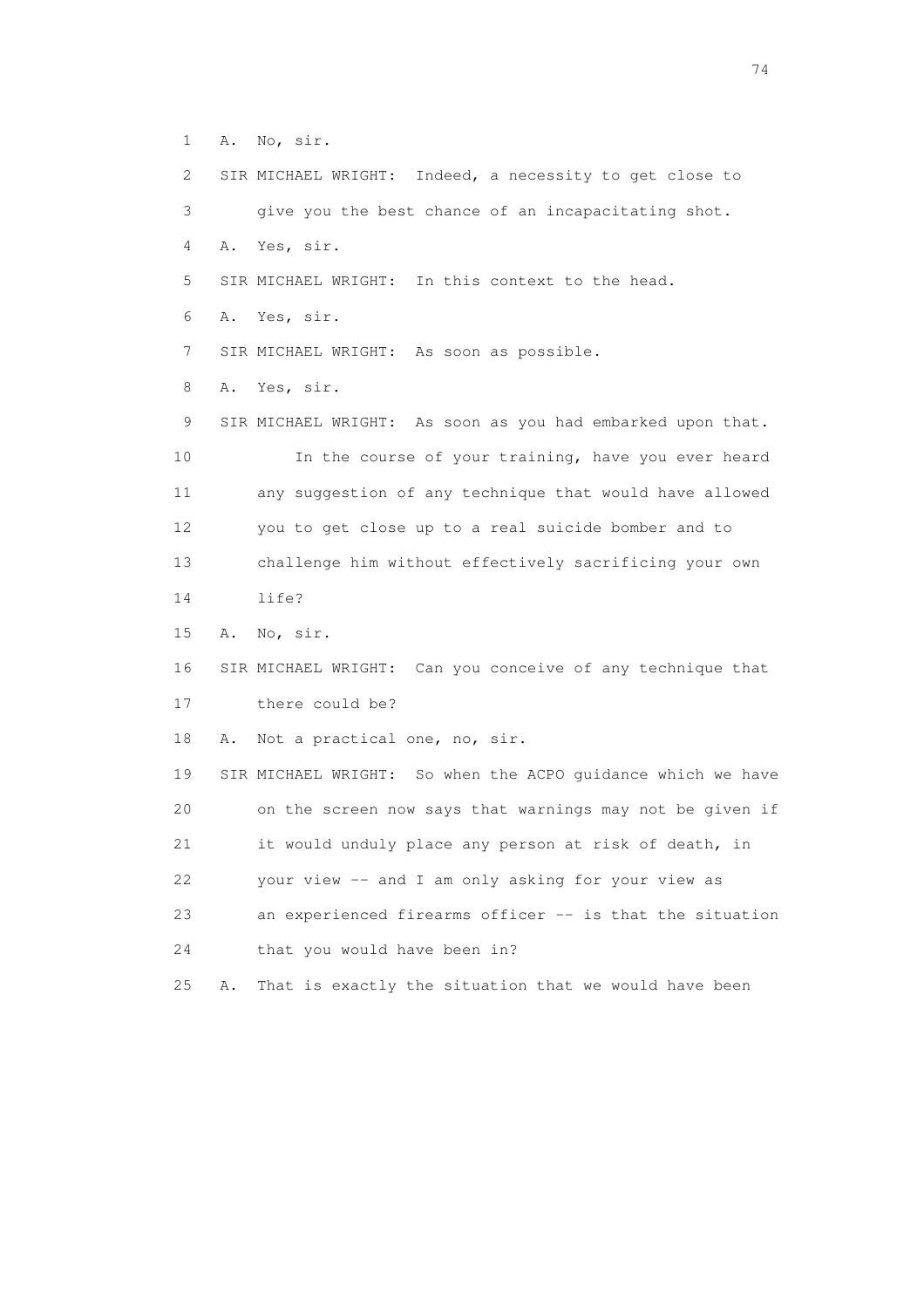1 in, sir.

 2 SIR MICHAEL WRIGHT: Thank you very much. Mr Hough? 3 Further questions from MR HOUGH 4 MR HOUGH: One matter. 5 Charlie 5, you were asked questions about where you 6 had been the night before 22 July. It's only fair that 7 I put something to you which may be put to other 8 officers. It's the evidence of Sam at the Health and 9 Safety trial. Can we have the transcript for 10 16 October, please, page 55, towards the bottom of the 11 page. 12 Sam is one of your colleagues, Charlie 9 in terms of 13 call sign. (Pause). 14 SIR MICHAEL WRIGHT: Can you read it? 15 MR HOUGH: No, I can't, I need it on screen. (Pause). 16 MR HORWELL: This is the one date over which there has been 17 a problem with the transcript, it's not in the actual 18 DVD. 19 SIR MICHAEL WRIGHT: What's the date, 16 October? Wait 20 a minute. 21 MR HOUGH: I'm going to read it. I am being assisted by 22 Ms Hill. 23 SIR MICHAEL WRIGHT: I have it as well. 16 October? 24 MR HOUGH: Yes, page 55. I'll begin with line 14 talking 25 about 22 July.

na matsay na katalog as na kasang na mga 175 may 2008. Ang isang isang nagsang nagsang nagsang nagsang nagsang<br>Tagapang nagsang nagsang nagsang nagsang nagsang nagsang nagsang nagsang nagsang nagsang nagsang nagsang nagsa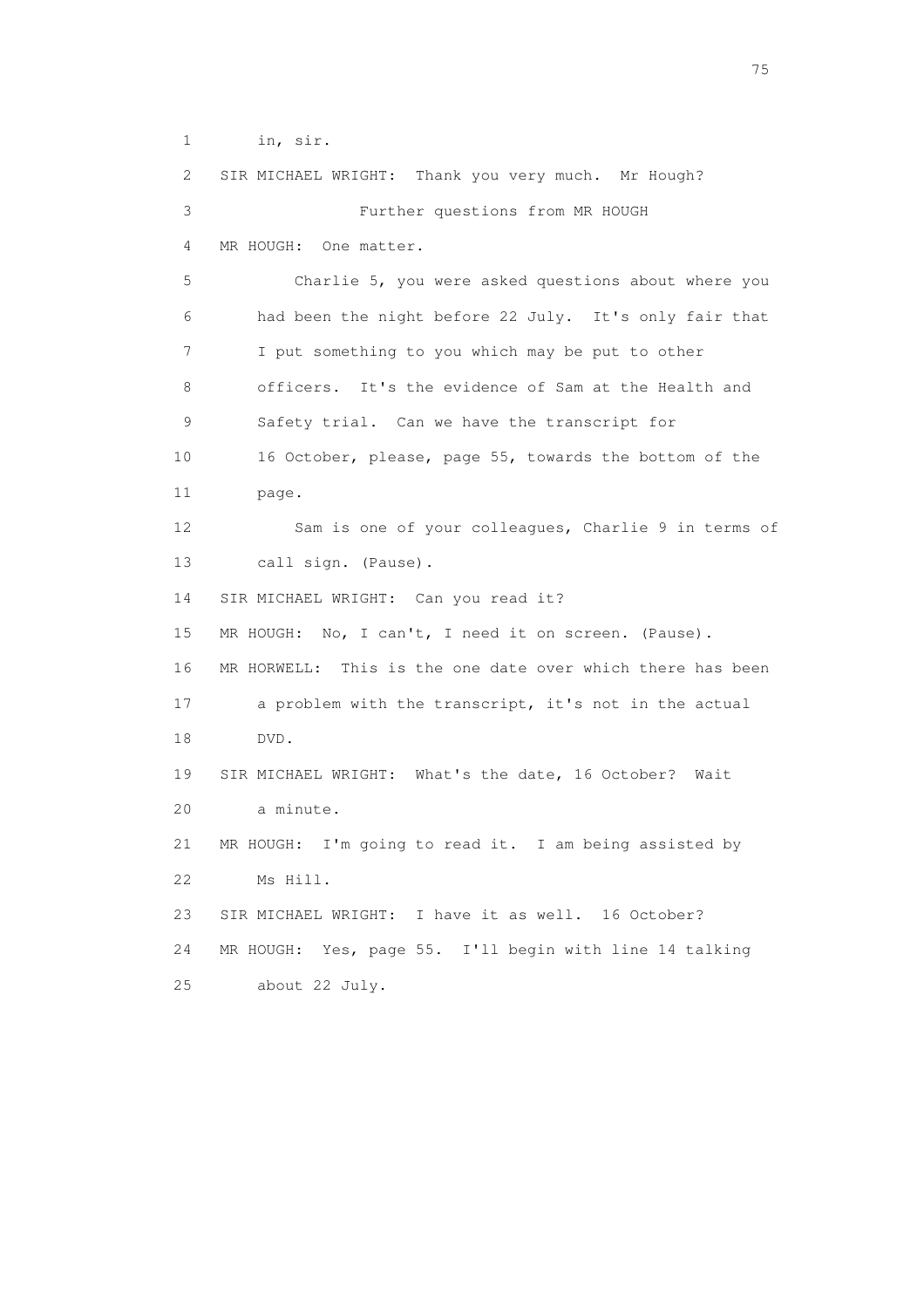1 "Question: Did you come in for duty at 7 o'clock? 2 "Answer: [from Sam] that is correct, yes. 3 "Question: What sort of duties had you been working 4 the days before? 5 "Answer: I believe we were on a normal surveillance 6 operation prior to the bombings and attempted bombings 7 and then we were on standby for several hours back at 8 Leman Street." 9 So as you have described. 10 "Question: Roughly how long does it take you to get 11 from home to work at that time? 12 "Answer: I believe, I believe the night before we 13 stayed in a hotel which is 200 yards away because we had 14 a long period of duty so we travelled from the hotel 15 which is only a couple of hundred yards away from the 16 police station. 17 "Question: And who organises a hotel when you make 18 that sort of overnight stay, is that organised by the 19 Metropolitan Police for you? 20 "Answer: Yes, it was something that was organised 21 that year. 22 "Question: When you got to Leman Street at 23 7 o'clock", and then questions are asked about 22 July. 24 Now, it seems there that Sam is talking about the 25 night of the 21st/22nd although having re-read it, it's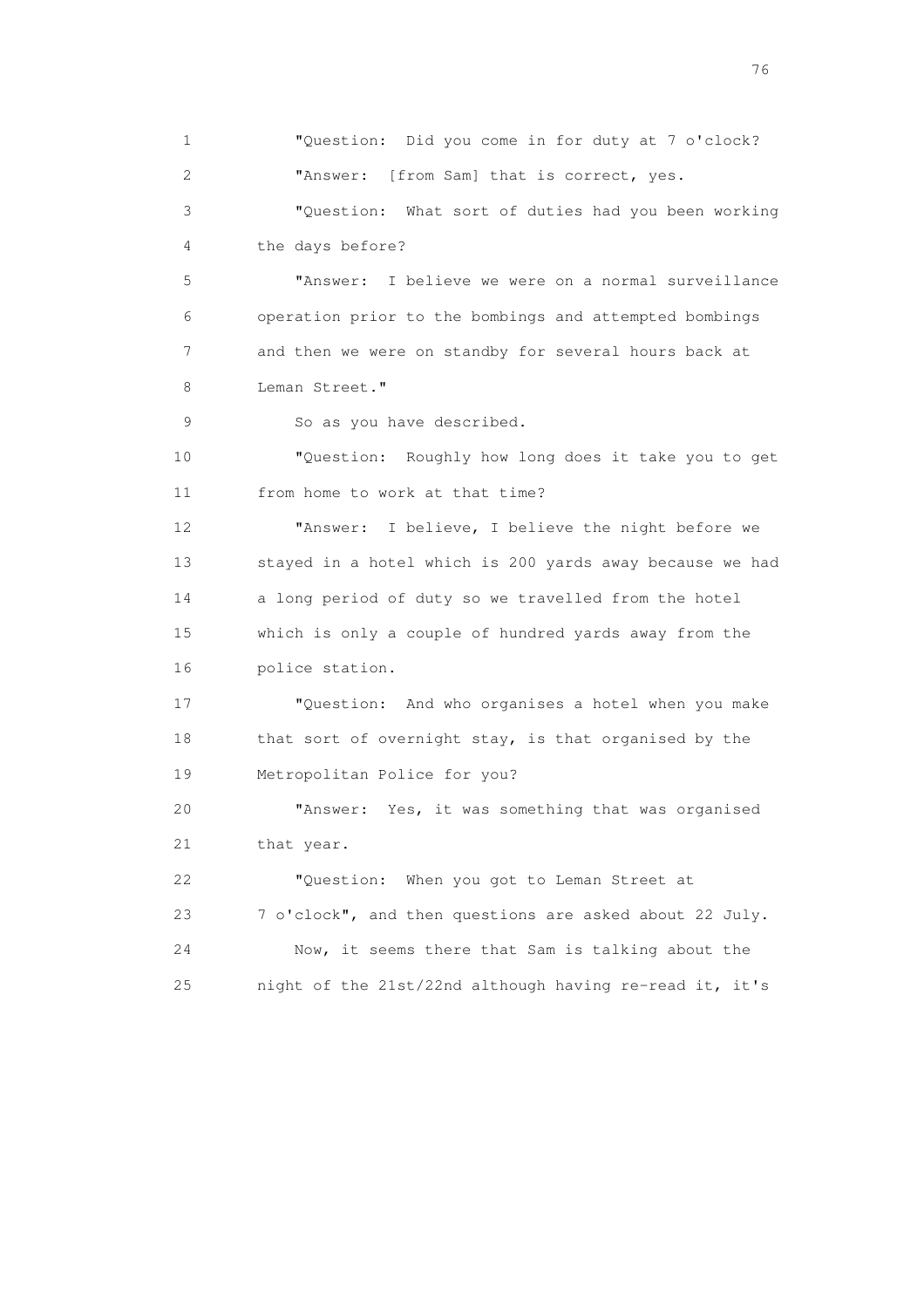1 conceivable he might have been talking about the 2 previous night. So I'll ask you about this in stages. 3 First of all, having read that, are you in any doubt 4 about the evidence you gave earlier that you stayed on 5 the night of the 21st to 22nd at home? 6 A. I definitely went home that night, sir. 7 Q. The previous night, so the night before the operation in 8 Hackney, did you spend that night in a hotel? 9 A. That is a possibility. We do, sometimes it's required, 10 necessary for us to do that. 11 SIR MICHAEL WRIGHT: Is there any possibility that you might 12 have gone home and left the rest of the team in the 13 hotel? 14 A. I think given the option I would have stayed, if 15 I had ... 16 SIR MICHAEL WRIGHT: That's a different matter. Yes, you 17 might as well have the hospitality of the 18 Metropolitan Police if it's going. So if it had been 19 available that night, you think you would have stayed 20 there? 21 A. I would, sir. 22 MR HOUGH: It is fair also to put to you that Ralph at the 23 criminal trial -- for those who are keeping a note of 24 that this is 15 October, page 129 -- gave evidence that 25 he went off duty at 9 o'clock in the evening, as you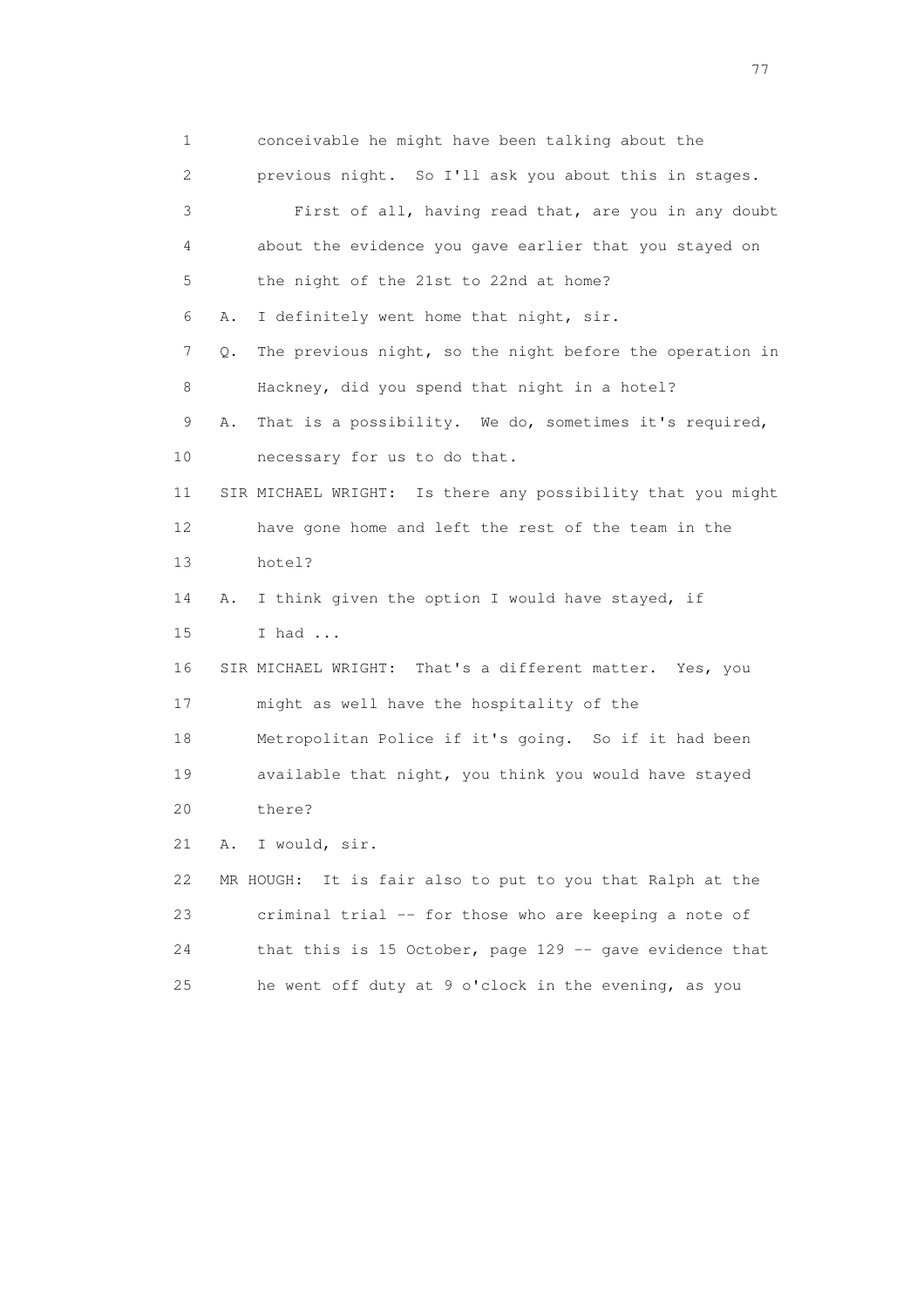1 said, and was due to come back on at 7 o'clock the 2 following day and gave evidence about travelling away 3 from work and back into work. So that would appear to 4 corroborate what you say. 5 A. That's my recollection sir, yes. 6 SIR MICHAEL WRIGHT: That's your recollection. 7 A. Yes. 8 SIR MICHAEL WRIGHT: Thank you, Mr Hough. 9 MR HOUGH: Thank you. 10 SIR MICHAEL WRIGHT: Thank you very much indeed, that's all, 11 you can stand down. 12 A. Thank you. 13 (The witness withdrew) 14 MR HOUGH: The next witness is Ralph. 15 SIR MICHAEL WRIGHT: Mr Hough, we have now had three 16 witnesses who have dealt with the briefings at 17 Leman Street and then Nightingale Lane. I have heard no 18 challenge to the accuracy of the officers' 19 recollections. Is it possible to shorten these aspects 20 of this next witness? 21 MR HOUGH: Yes, absolutely. I hope I have been taking those 22 aspects reasonably quickly. 23 SIR MICHAEL WRIGHT: I didn't suggest you hadn't, but unless 24 anybody has any point that needs to be raised, I was 25 hoping that we might shorten those aspects of the matter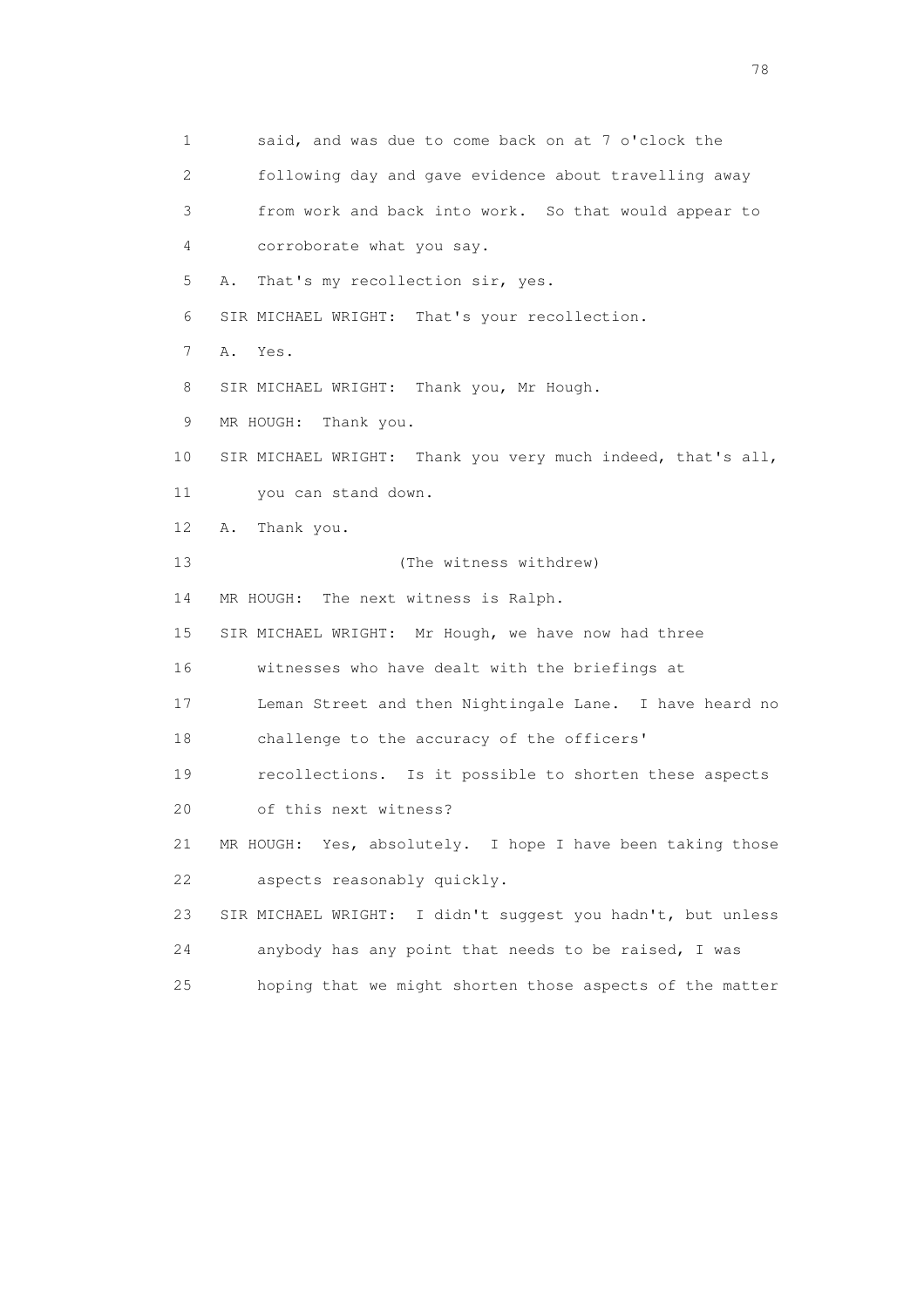1 anyway. 2 MR HOUGH: Yes. 3 CODENAME "RALPH" (sworn) 4 SIR MICHAEL WRIGHT: Yes, thank you, please sit down. 5 A. Sir. 6 Questions from MR HOUGH 7 MR HOUGH: I think you have been given the name Ralph for 8 these proceedings, and in fact for the Health and Safety 9 trial? 10 A. That's true, sir, yes. 11 Q. I will be asking you questions first on behalf of the 12 Coroner and then you will have questions from other 13 people. 14 A. Sir. 15 Q. In 2005, were you a sergeant in CO19 and a specialist 16 firearms officer? 17 A. Yes, sir, I was. 18 Q. Were you the leader of the combined black and green team 19 which was involved in the events at Stockwell which we 20 are here to consider? 21 A. Yes, sir, I was, yes. 22 SIR MICHAEL WRIGHT: Are you still in CO19. 23 A. I am, sir, yes. 24 MR HOUGH: Have you now been in police service for I think 25 around 27 years?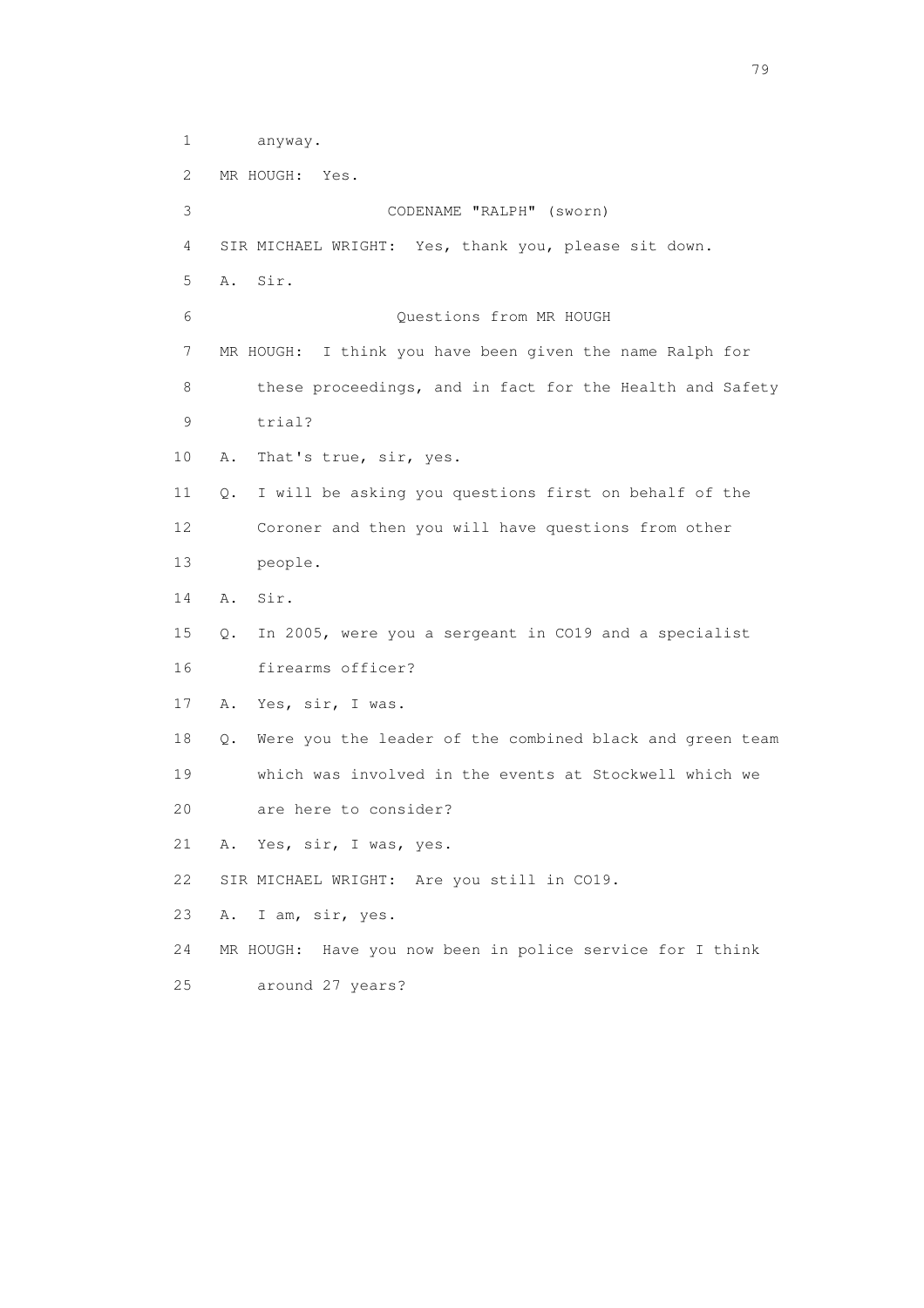- 1 A. That's correct, sir, yes.
- 2 Q. How long have you been in CO19?
- 3 A. Since 1991, sir.
- 4 Q. So 17 years?
- 5 A. Yes, sir.

 6 Q. I think you made a statement on the day after the events 7 we are considering, and if you have that to hand you 8 might find it helpful and there is no problem with you

10 A. Thank you, sir.

9 using it.

- 11 Q. I think you also made a further statement in
- 12 November 2005?
- 13 A. Yes, sir.
- 14 Q. Again, you are free to have that, and a couple of much 15 shorter statements thereafter. You also gave evidence 16 at the trial on 15 to 16 October last year?
- 17 A. I did, sir, yes.
- 18 Q. Can we deal with a matter that we have just had dealt 19 with by the last witness quite briefly, the events on
- 20 21 July, so the day before the one we are dealing with.

 21 Had your team been involved in an operation in east 22 London in the morning?

23 A. Yes, sir, they had been, yes.

- 24 Q. Were you called back to Leman Street sometime around
- 25 midday after news came through of the failed attacks?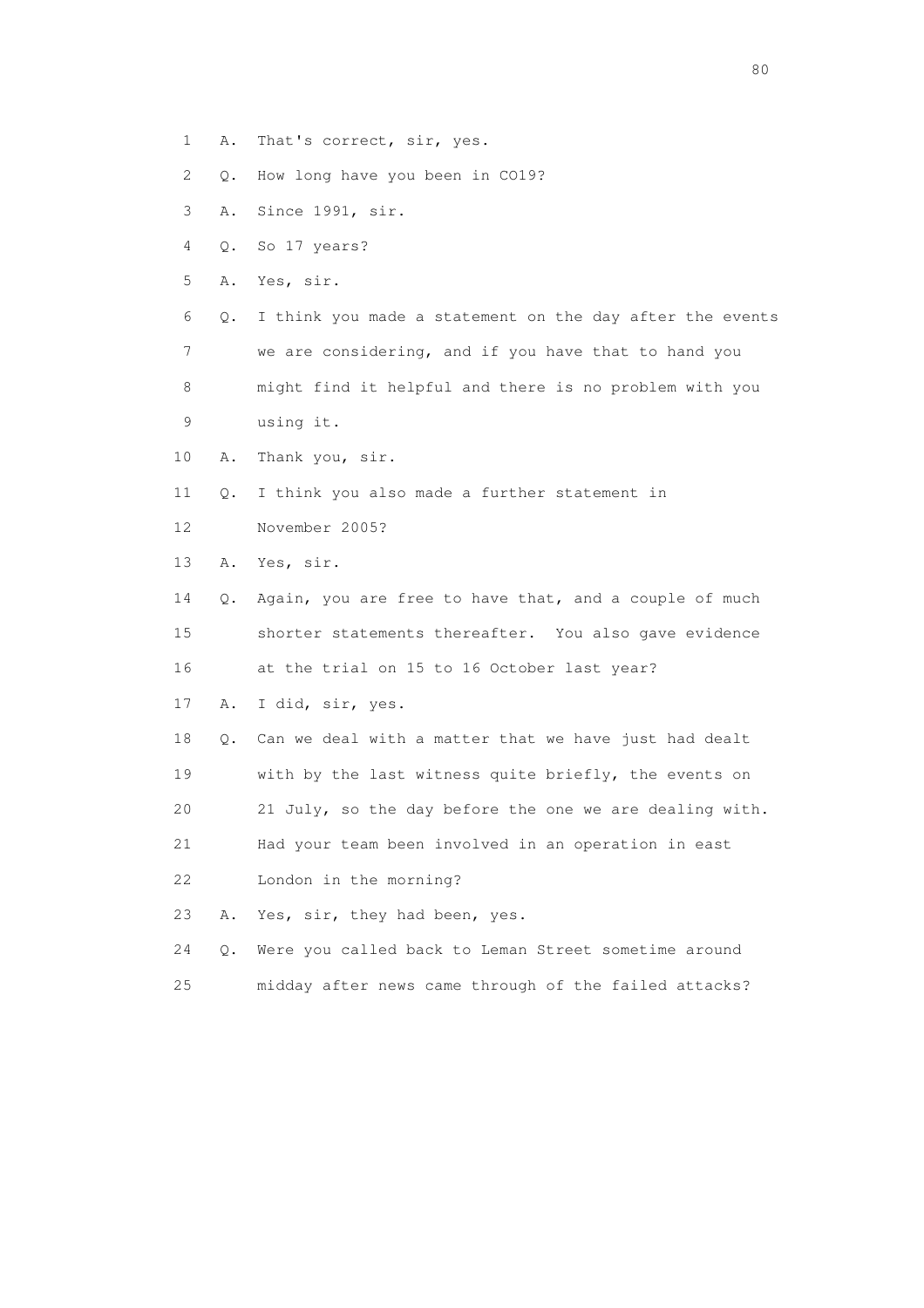- 1 A. Yes, we were, yes.
- 2 Q. Did you remain at Leman Street that afternoon?
- 3 A. Yes, we did, on standby, sir.
- 4 Q. Did you go off duty at 9 o'clock?
- 5 A. Yes, I did, yes.
- 6 Q. Did you and the rest of your team go to your respective
- 7 homes?
- 8 A. The majority of us did, sir, but I think one or two of 9 them stayed in a hotel that night.
- 10 Q. That may solve a mystery.
- 11 A. Yes, sir.
- 12 Q. Were you due to start your duty, parade for duty, at
- 13 7 o'clock the next morning?
- 14 A. Yes, I was, yes.
- 15 Q. On the 22nd, you were, I think, in car 805B, the Beta 16 car?
- 17 A. Yes.
- 18 Q. Along with Charlie 3 and Charlie 11?
- 19 A. That is correct, sir, yes.

 20 Q. We have heard about a postings briefing that took place 21 at the very start of the day, before 7 o'clock, where 22 you allocated cars to different members of the team? 23 A. Yes, sir, I did, yes.

 24 Q. Dealing with the composition of your team, is this 25 right, you had one inspector, was that Trojan 84?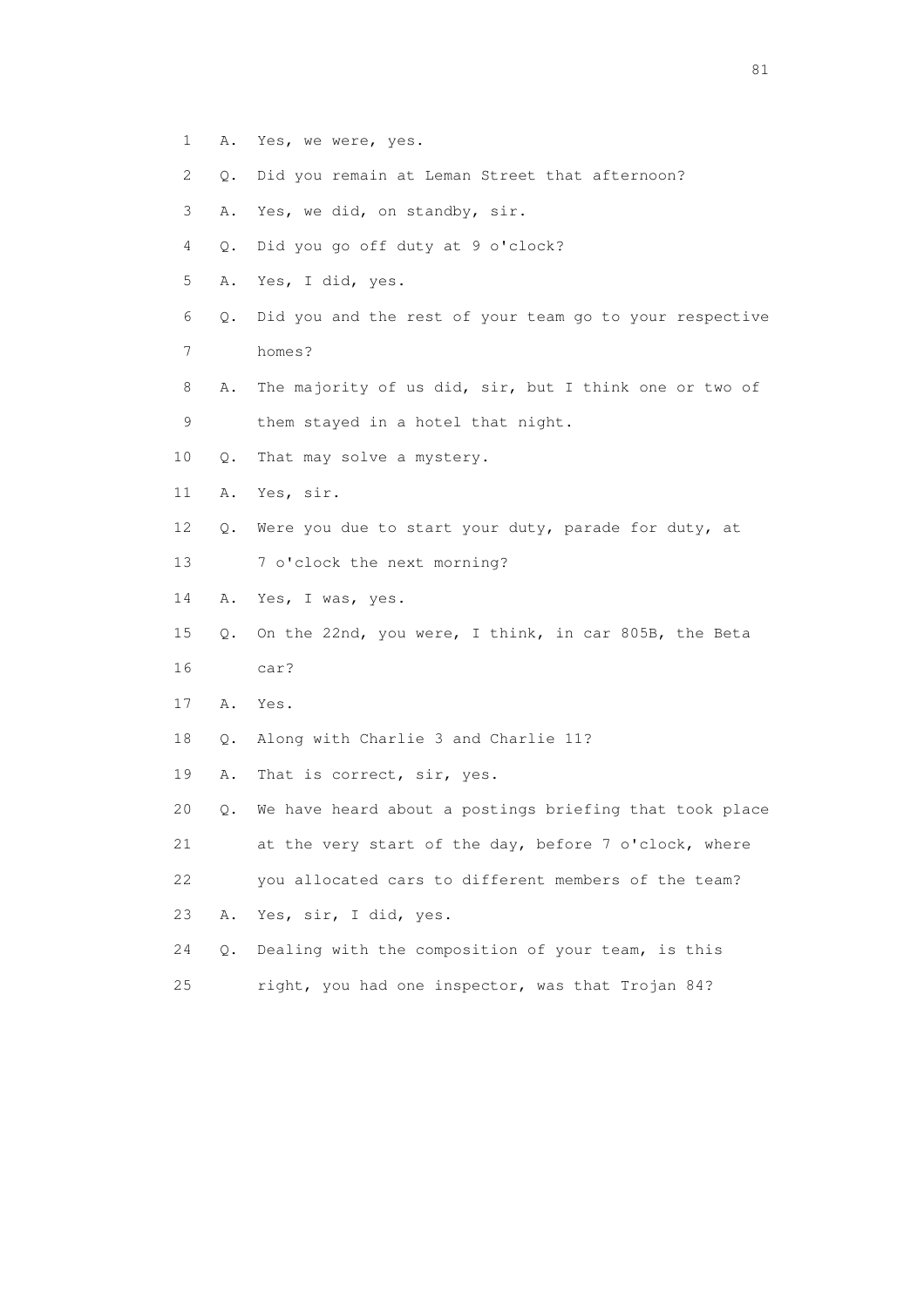1 A. That was Trojan 84, sir, he was the tactical adviser for 2 the day. 3 Q. You had two sergeants, yourself and Terry? 4 A. That's correct, sir, yes. 5 Q. Then you had 17 constables; correct? 6 A. No, I think there was a slight error there, sir. I will 7 just have to amend that, it was actually 15 constables 8 as opposed to 17. 9 Q. You were perhaps including the two sergeants there? 10 A. Yes. 11 SIR MICHAEL WRIGHT: This was a composite team? 12 A. Yes, it was, sir, I think there was eight from my team, 13 sir, PC wise, five from the green team, sir, which was 14 Terry's team and then we had the two motorcyclists, sir. 15 MR HOUGH: That's very helpful. Is this right, those with 16 Charlie call signs are the black team, your regular 17 team, and those with Delta call signs are the green 18 team? 19 A. That's correct, sir, yes. 20 Q. Although, as we have heard, Terry was the leader of the 21 green team, you were the leader of the composite team? 22 A. I was, sir. 23 Q. After you had allocated people to cars, did you and the 24 other officers book out your weapons? 25 A. Yes, sir, we did, we went down to the Army and booked

experience of the state of the state of the state of the state of the state of the state of the state of the s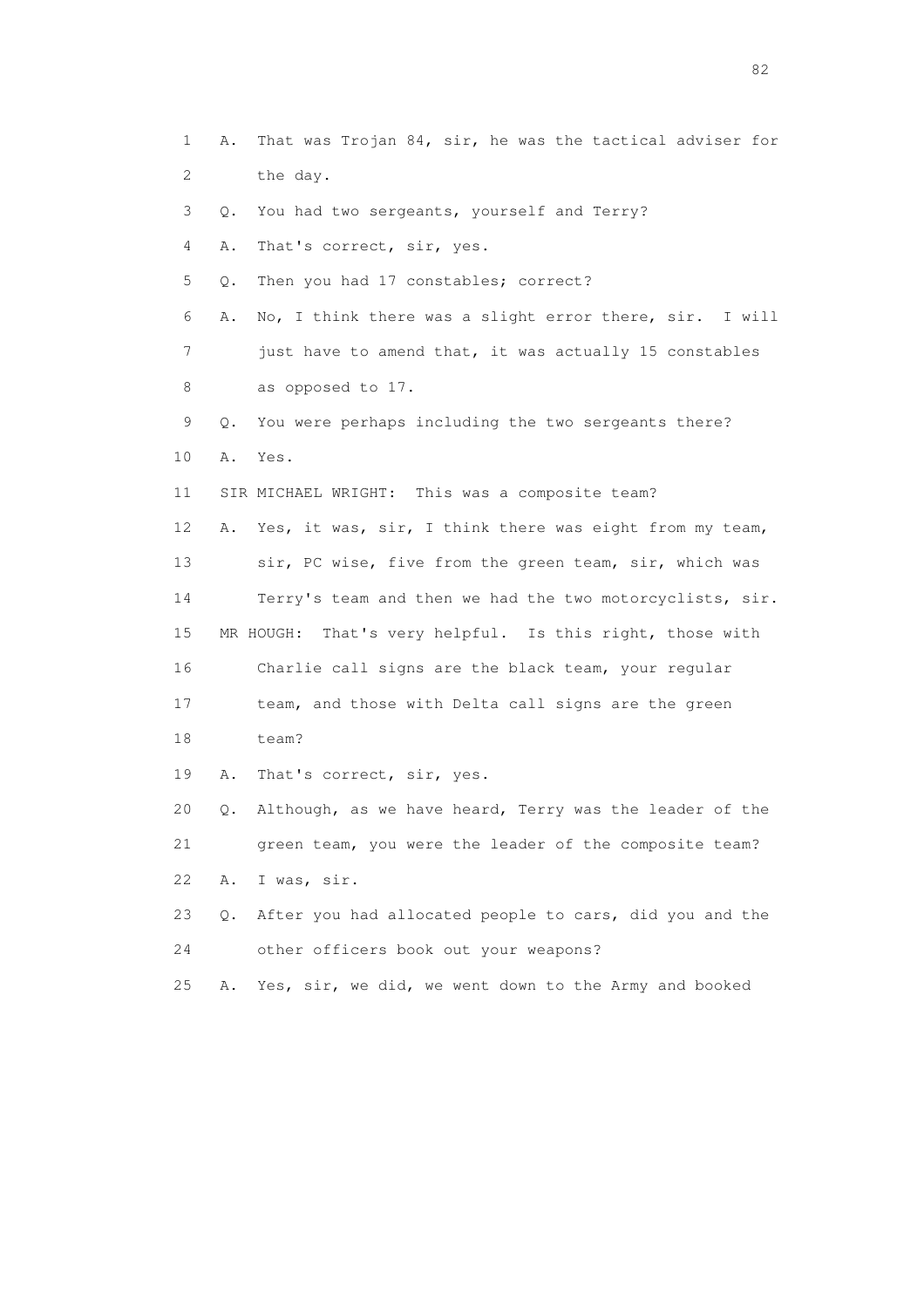| 1  |    | out our team weapons and individual weapons, yes.        |
|----|----|----------------------------------------------------------|
| 2  | Q. | What did you arm yourself with?                          |
| 3  | Α. | I armed myself with a Glock 17 9mm pistol, sir, and 124  |
| 4  |    | grain ammunition and also a G36 556 millimetre carbine.  |
| 5  | Q. | That's a long-barrelled weapon?                          |
| 6  | Α. | That's a long rifle. Well, it's a short rifle but        |
| 7  |    | a long arm, sir, yes.                                    |
| 8  | Q. | We have heard the purpose of hollow point ammunition but |
| 9  |    | it's perhaps helpful to quote from your statement,       |
| 10 |    | page 2. You say:                                         |
| 11 |    | "On medical advice there was increased chance of         |
| 12 |    | incapacitation and reduced collateral injury with        |
| 13 |    | a brain stem shot".                                      |
| 14 | Α. | Correct, sir, yes.                                       |
| 15 | Q. | That's the characteristic of hollow point ammunition?    |
| 16 | Α. | Yes, it is, sir, basically if you want me to go into the |
| 17 |    | detail, I will do sir, but it's basically a heavier      |
| 18 |    | round, it travels slower and when the round hits the     |
| 19 |    | target, it mushrooms instead of breaking off into bits   |
| 20 |    | and pieces, so the general idea is the round dumps all   |
| 21 |    | that energy in the target, and therefore prevents        |
| 22 |    | overpenetration and --                                   |
| 23 |    | SIR MICHAEL WRIGHT: It's less likely to go through?      |
| 24 | Α. | That's right, sir, yes.                                  |
| 25 |    | We have heard and we may hear from specific<br>MR HOUGH: |

experience of the contract of the contract of the contract of the contract of the contract of the contract of the contract of the contract of the contract of the contract of the contract of the contract of the contract of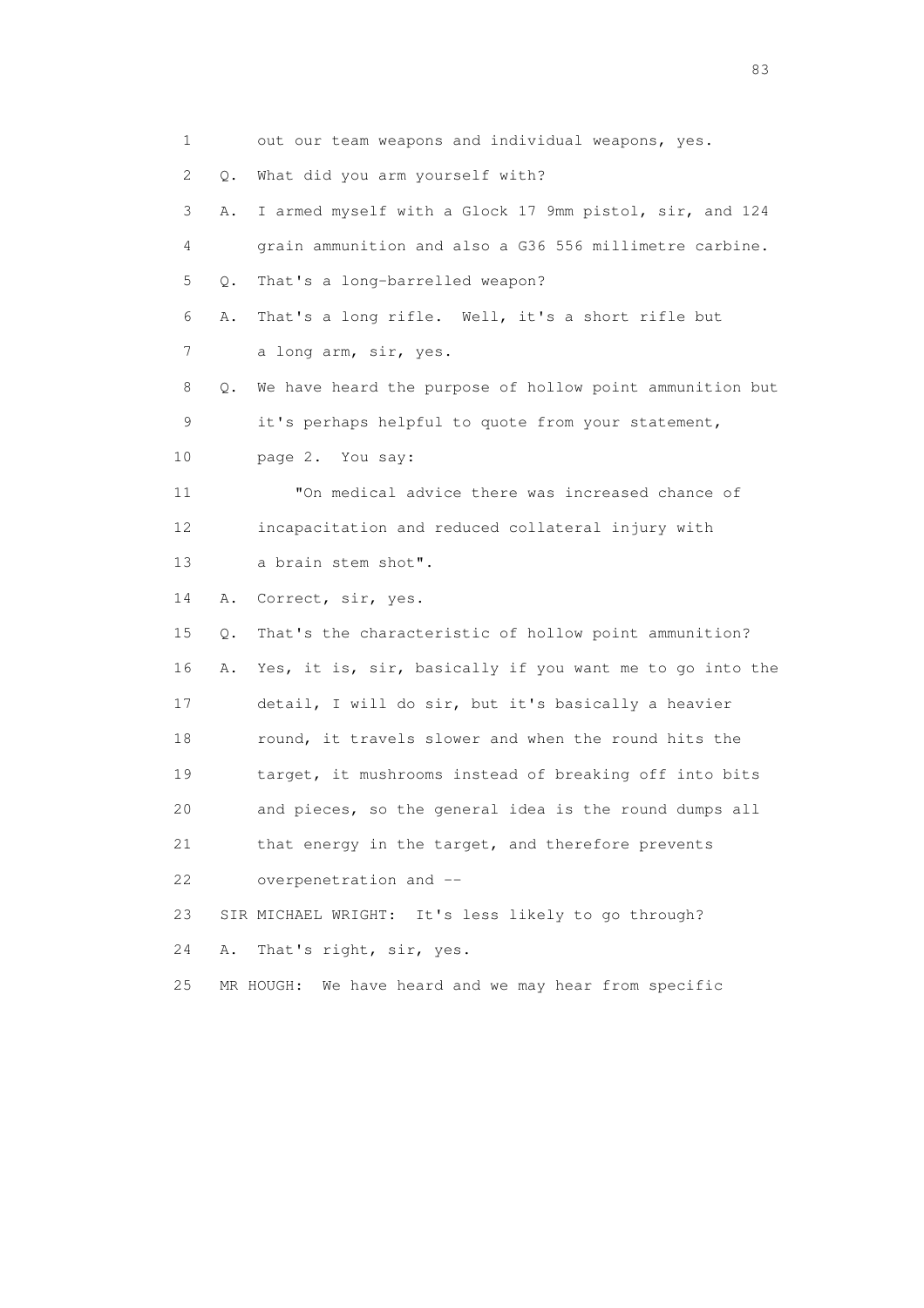| 1  |    | officers that they chose not to take this ammunition for   |
|----|----|------------------------------------------------------------|
| 2  |    | specific weapons.                                          |
| 3  | Α. | Yes, I understand that.                                    |
| 4  | Q. | Were you aware of any officer refusing to take the         |
| 5  |    | ammunition on grounds of principle?                        |
| 6  | Α. | I didn't actually realise that nobody had taken the        |
| 7  |    | 124 grain, sir, until after the operation, sometime        |
| 8  |    | I know now that some of the officers didn't take<br>later. |
| 9  |    | it, but it wasn't a question of principle, I believe it    |
| 10 |    | was on the basis of the weapons that they were carrying    |
| 11 |    | at the time that they felt that they didn't need it        |
| 12 |    | because they were carrying long weapons, sir.              |
| 13 | Q. | After you had booked out your weapons, was a briefing      |
| 14 |    | given by Trojan 84?                                        |
| 15 | Α. | Yes, it was, sir, yes.                                     |
| 16 | Q. | I am just going to run through that briefing very          |
| 17 |    | quickly because we have heard about it a number of         |
| 18 |    | times. You were given the name of suspects, an address,    |
| 19 |    | details of a command structure, and told about the         |
| 20 |    | possibility of unusual tactics being used?                 |
| 21 | Α. | Yes, sir. Could I just interject here, if I may?           |
| 22 |    | I know it's already been raised, sir, about one of the     |
| 23 |    | words that I have used in my statement in relation to      |
| 24 |    | "we would be using unusual tactics". I would just like     |
| 25 |    | to take this opportunity to clear that up now, sir, if     |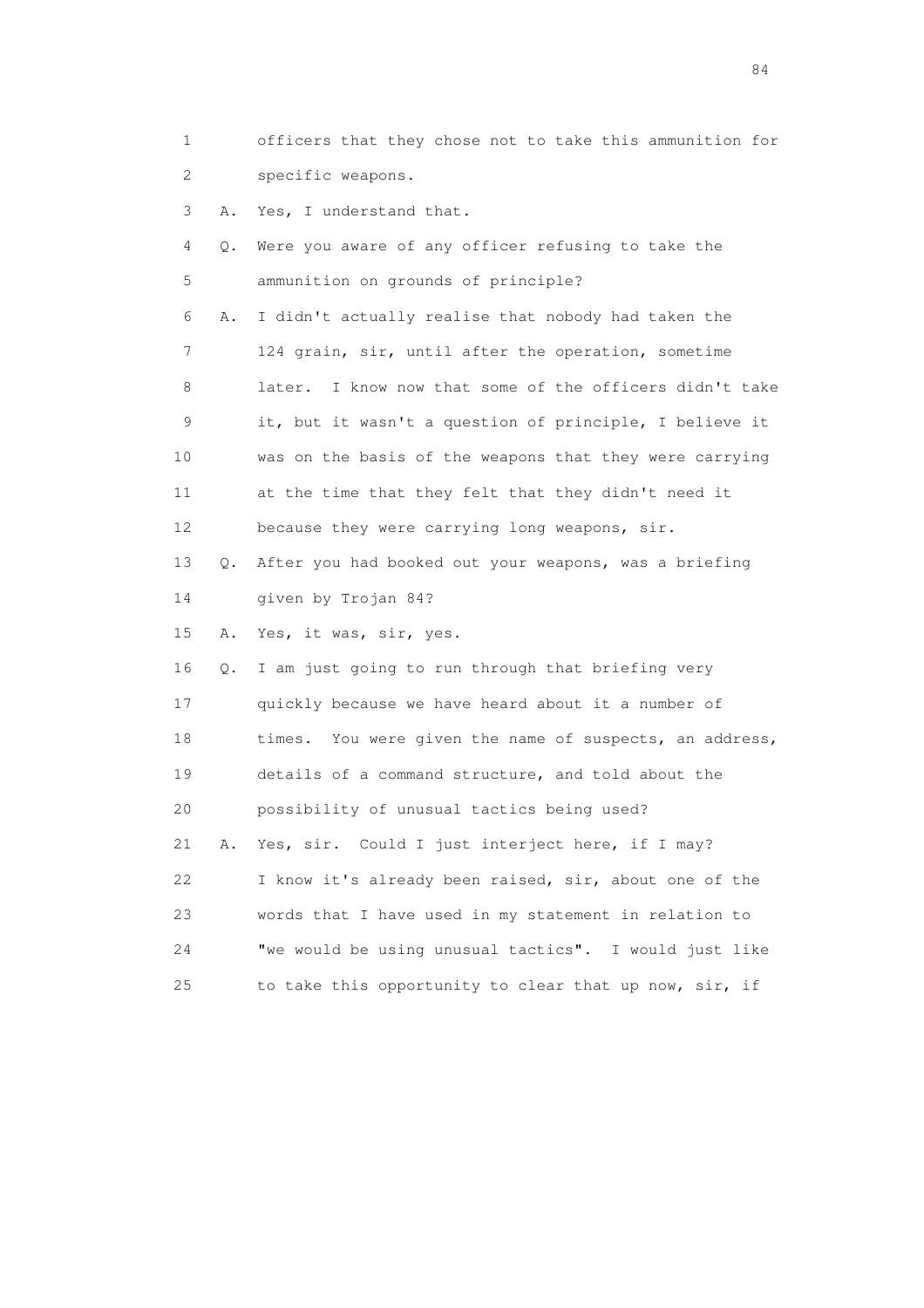- 1 I can.
- 2 Q. Of course.

| 3  | Α. | It was never my belief at any time throughout this       |
|----|----|----------------------------------------------------------|
| 4  |    | operation, sir, that we were going out to use those      |
| 5  |    | tactics, come hell or high water. I think I had cleared  |
| 6  |    | that up at the Health and Safety trial and subsequently. |
| 7  |    | My understanding at the time, and always was, that there |
| 8  |    | was a possibility we may have to use those tactics, not  |
| 9  |    | that we would definitely be using those tactics and      |
| 10 |    | that's my fault for putting the wrong wording in the     |
| 11 |    | statement and if I have misled anybody I do apologise    |
| 12 |    | but that certainly wasn't my belief at the time.         |
| 13 | Q. | In fairness to you, I'll read out the sentence because   |
| 14 |    | it's not as categorical one way or another as all that.  |
| 15 |    | You say this:                                            |
| 16 |    | "He informed us [this is Trojan 84] that we would be     |
| 17 |    | involved in unusual tactics that the department hadn't   |
| 18 |    | done before, which I interpreted as meaning a crucial    |
| 19 |    | criticise brain shot on a suicide bomber".               |
| 20 | Α. | That's right, sir, yes.                                  |
| 21 | Q. | You have clarified that now. After that briefing, you,   |
| 22 |    | I think, left in the car you had been allocated?         |
| 23 | Α. | I did, sir.                                              |
| 24 | О. | Trojan 84 went off to collect DCI Purser and you and the |
| 25 |    | rest of team arrived in due course at Nightingale Lane.  |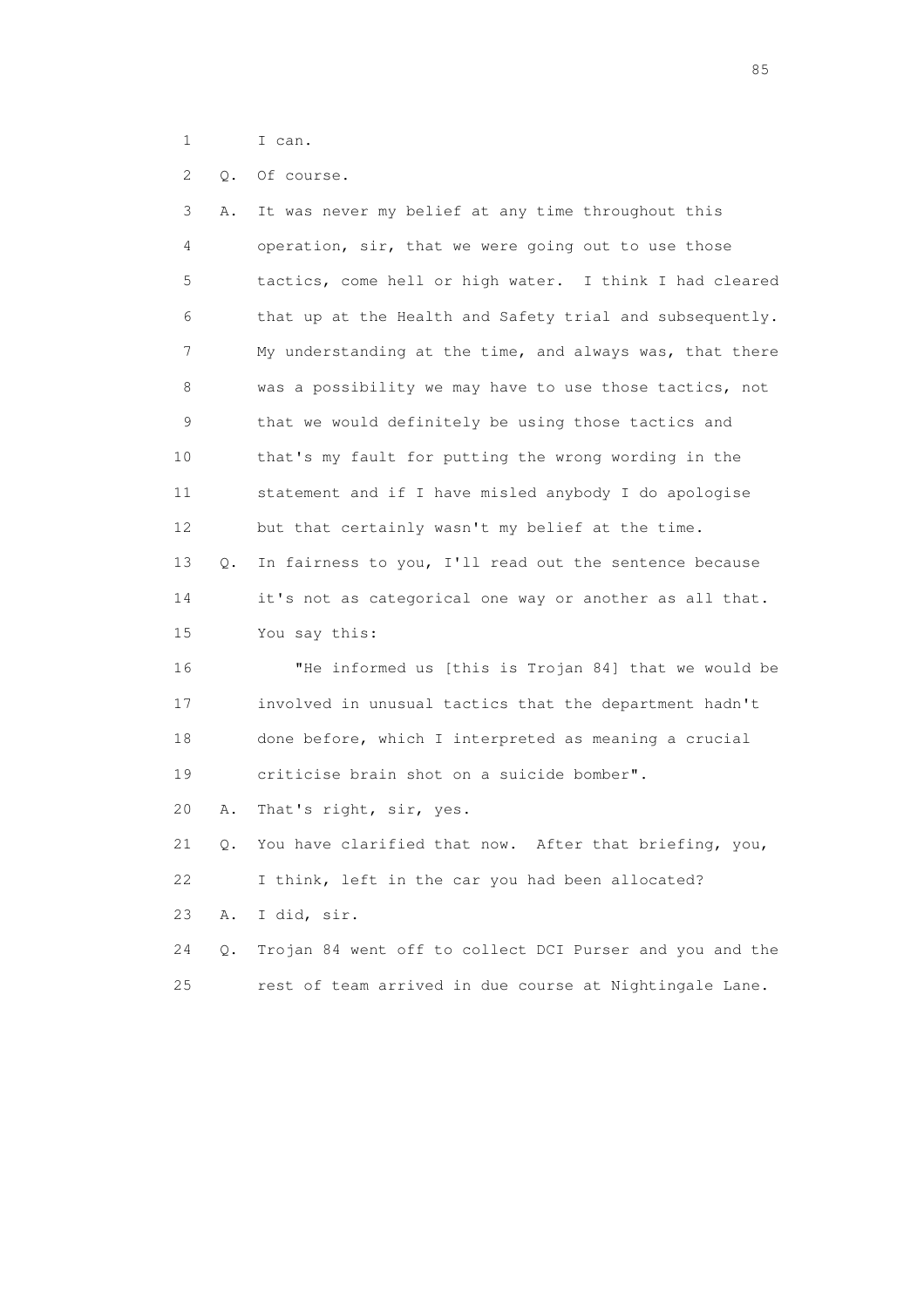- 1 A. That's correct, sir, yes.
- 2 Q. Then did you receive a briefing from Mr Purser from

3 quarter to 9 until about quarter past 9?

4 A. Yes, sir, we did, yes.

 5 Q. Again we have heard that that briefing covered the two 6 suspects, the explosives used on the 7 and 21 July and 7 you say in your statement, as others have, that

8 Mr Purser described the suspects as being deadly and

- 9 determined and I think you put "up for it" also?
- 10 A. That's correct, sir, yes.

 11 Q. Just pausing there, I think you made contemporaneous 12 notes in a pocket book of these briefings?

13 A. Yes, sir, I did.

 14 Q. I'm not going to show them on screen, others may wish 15 to. They show broadly the timings of the two briefings? 16 A. Yes, sir.

 17 Q. Then in this briefing by Mr Purser, I will ask you about 18 this, what were you told about the strategy to be 19 followed?

 20 If it helps you, it's towards the bottom of the 21 second page of your first statement.

 22 A. Yes, my apologises, sir, I got them mixed up. We were 23 given the agreed strategy and further information in 24 relation to the address and that a number of people had 25 left Scotia Road and had been eliminated from enquiries.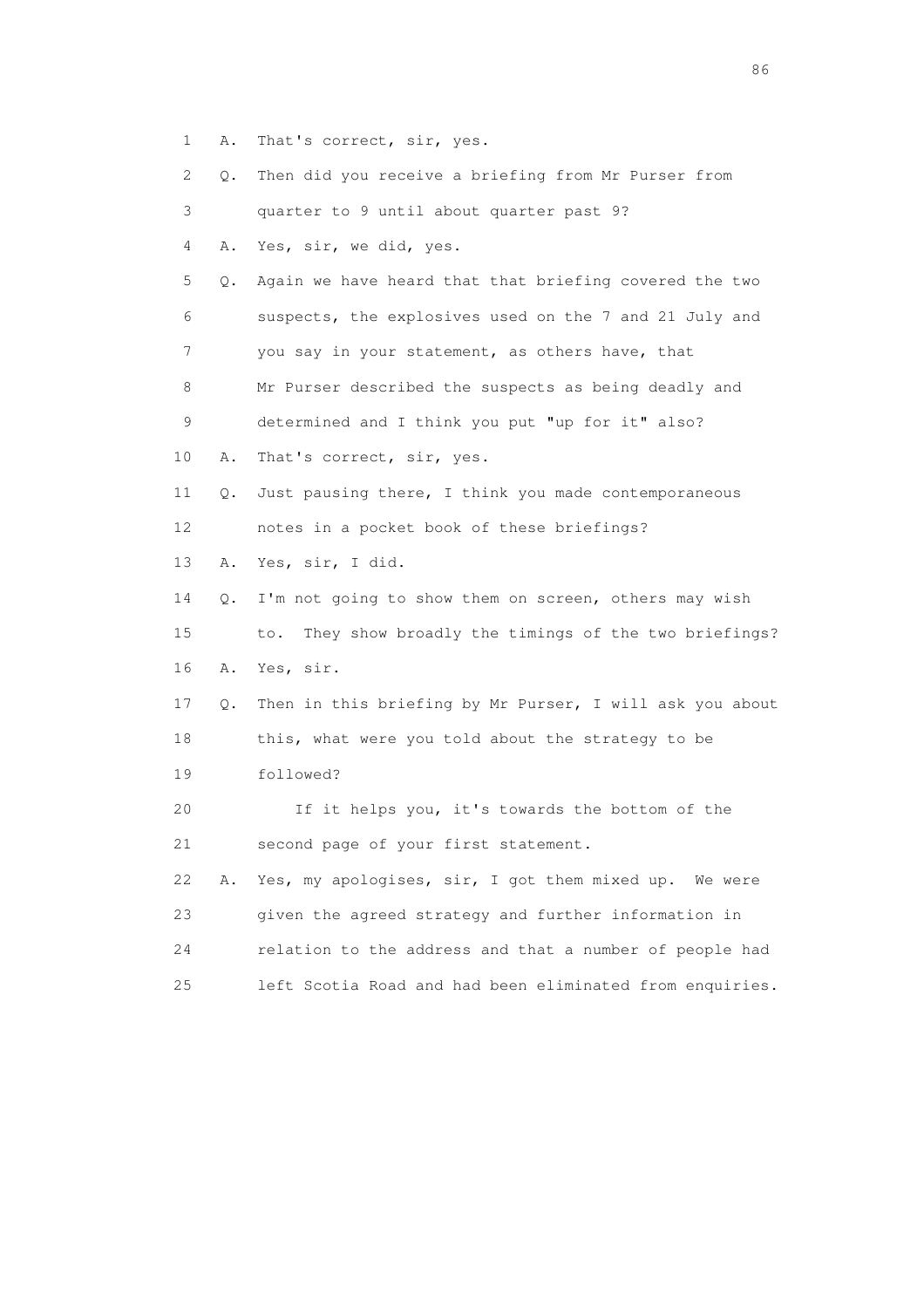1 Anyone leaving the address would not be allowed to run 2 and would be intercepted away from the premises to avoid 3 compromise of the known address and because of this the 4 bus route had been suspended outside the premises. 5 Q. Pausing there, I am asking you about this in a little 6 detail because you are the leader of the SFO team. That 7 refers to all persons leaving the premises not being 8 allowed to run and being intercepted. Was your team to 9 be involved in intercepting anyone who came out of the 10 premises? 11 A. No, sir, no, my understanding was that those people 12 coming out who had been identified as potential suspects 13 would be stopped by CO19, and that those coming out who 14 had not been identified would be stopped by unarmed 15 officers. 16 Q. Were you aware of those unarmed officers being present 17 at Nightingale Lane and in fact being briefed after you? 18 A. I was aware that there was other officers at the 19 briefing, sir, but I wasn't aware who they were at the 20 time. 21 Q. In the passage you have just read out you have told us 22 about what you heard about bus routes as well? 23 A. Yes, sir. 24 Q. When that briefing ended, what did you do about sending

25 your team forward?

experience of the state of the state of the state of the state of the state of the state of the state of the s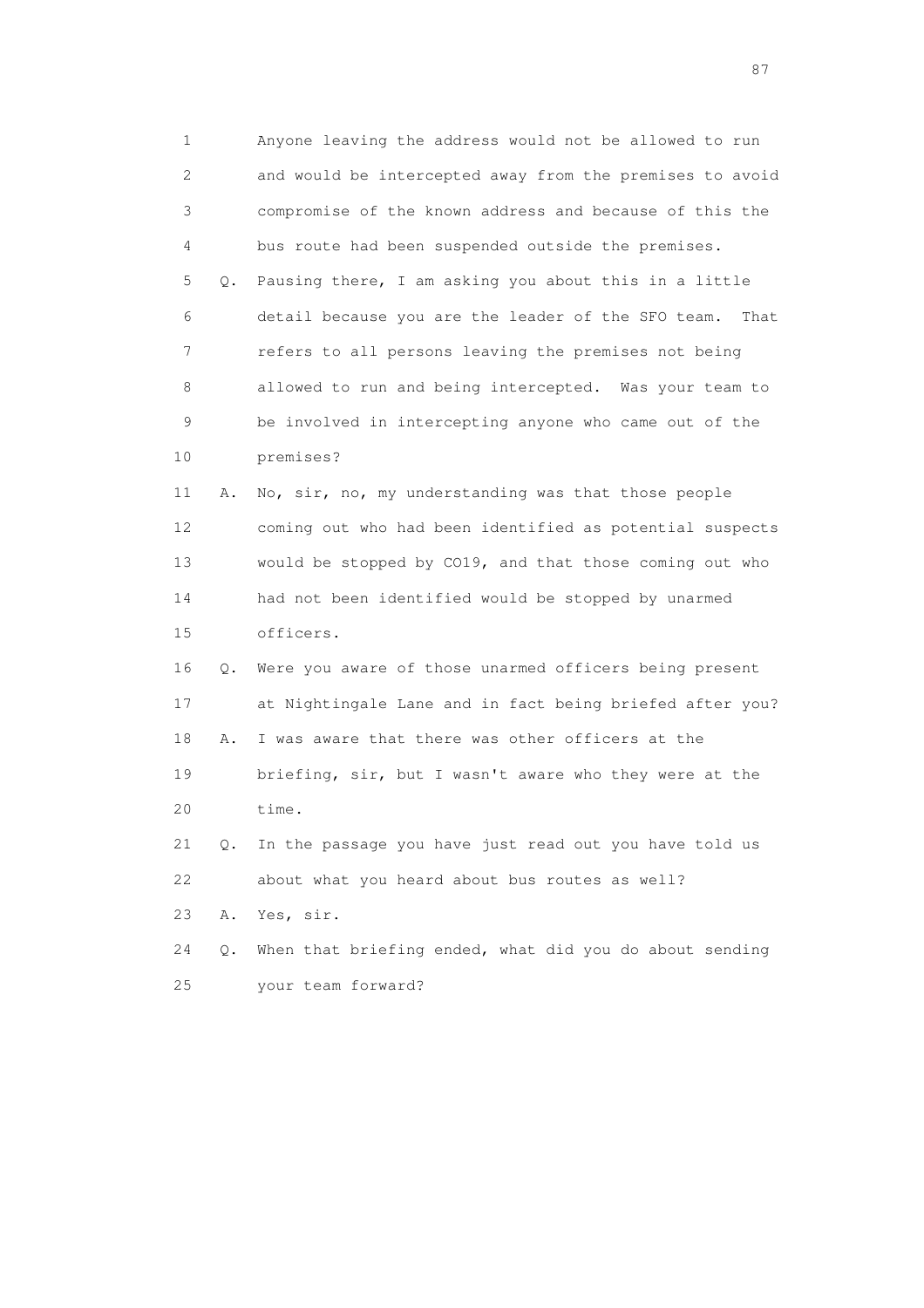1 A. The first thing I did, sir, was dispatch one of my cars, 2 which was Trojan 805, Alpha to the TA Centre in 3 Upper Tulse Hill. 4 Q. We know that's the Alpha car with C2, C5 and C6? 5 A. Correct, sir. 6 Q. Was that for the purpose of reconnoitring the area and 7 in particular the holding area? 8 A. That's correct, sir, yes. 9 Q. Did you leave a short time after that? 10 A. I did, sir, yes, together with the rest of the crew in 11 my car and we made our way to the TA Centre as well. 12 Q. Did you wait for the first car, the one that was 13 performing the recce, to radio back before you set off? 14 A. Yes, I did, sir, yeah, it was important that before we 15 started making our way up there that we knew that the 16 TA Centre was open, and that was available and we would 17 be allowed to stay there, so as soon as I had that 18 information, I sent the rest of the cars off. 19 Q. We have heard from Trojan 84 that he thought that the 20 other cars, including yours, didn't wait for the first 21 car to have gone forward and done the recce; you think 22 he is mistaken about that, do you? 23 A. No, I am pretty sure that I had information from 24 Charlie 2 that is was open and then we staggered. 25 SIR MICHAEL WRIGHT: Before you started off?

en de la construction de la construction de la construction de la construction de la construction de la constr<br>1880 : le construction de la construction de la construction de la construction de la construction de la const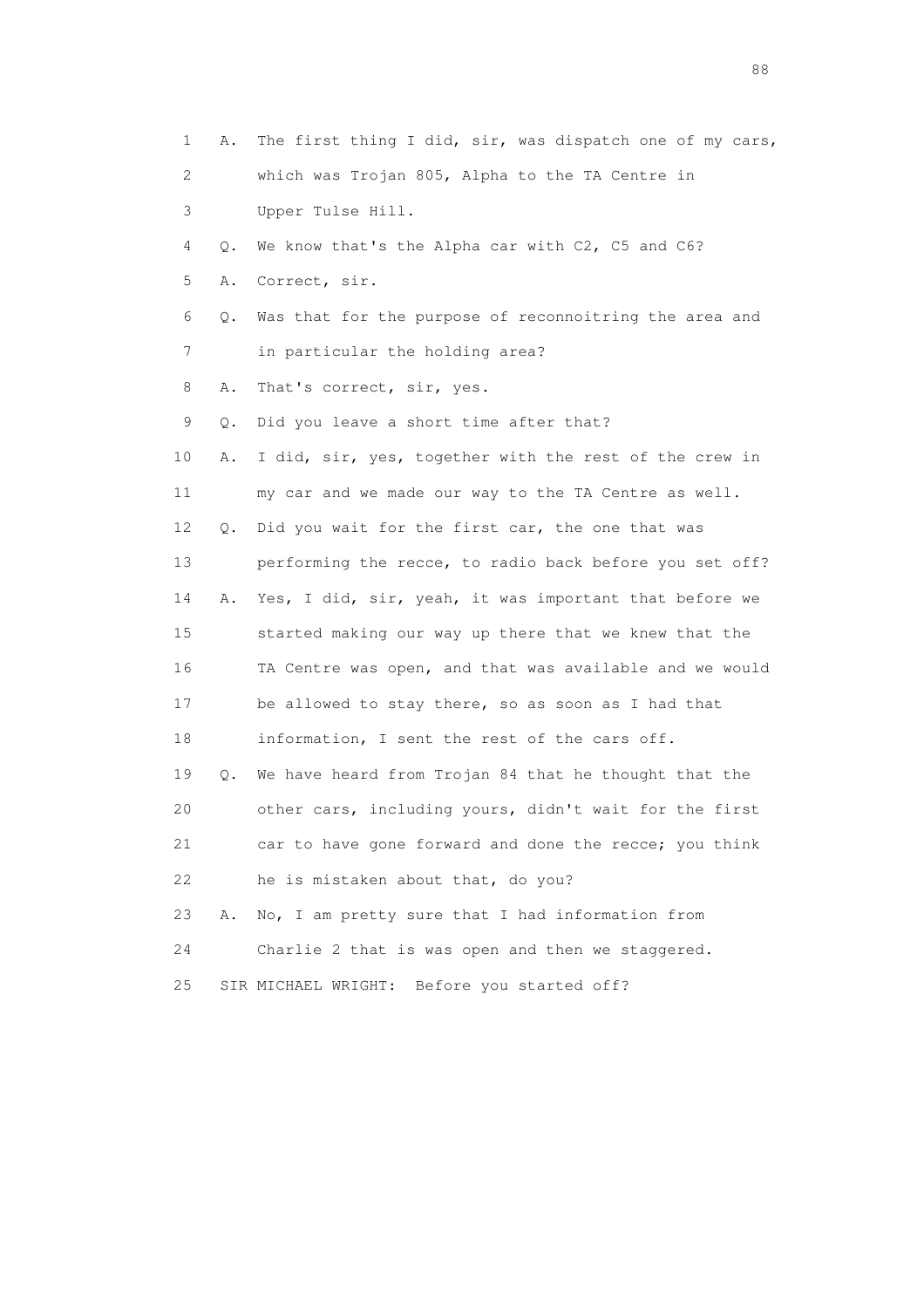1 A. Yes, sir, I think so, yes.

| 2  |           | MR HOUGH: You, we have heard, were with Charlie 3 and    |
|----|-----------|----------------------------------------------------------|
| 3  |           | Charlie 11 and you drive down towards the TA Centre.     |
| 4  |           | How long roughly did that journey take you?              |
| 5  | Α.        | Just quessing, sir, approximately between five and eight |
| 6  |           | minutes I would suggest.                                 |
| 7  | $\circ$ . | At the trial you said eight minutes but roughly that     |
| 8  |           | kind of time?                                            |
| 9  | Α.        | Five to eight, sir, yes.                                 |
| 10 | Q.        | While you were en route, were you listening to traffic   |
| 11 |           | over the Cougar?                                         |
| 12 | Α.        | I was, yes, sir, the Cougar was going. I wasn't          |
| 13 |           | listening to it constantly, sir, but I was listening to  |
| 14 |           | it intermittently because I was doing other things.      |
| 15 | Q.        | We have heard from Charlie 2 that he made a call to you  |
| 16 |           | at 27 minutes past 9 and he thinks that that was to      |
| 17 |           | confirm that he had arrived at the TA Centre. Can you    |
| 18 |           | recall that call and what its purpose was?               |
| 19 | Α.        | I can't recall, sir, no, it may well have been that and  |
| 20 |           | because I know that he did contact me and tell me that   |
| 21 |           | it was open so I have no reason to doubt that was the    |
| 22 |           | call but I can't actually remember what the phone call   |
| 23 |           | was.                                                     |
| 24 | Q.        | If that's right, that puts you arriving at the TA Centre |
| 25 |           | a little after 9.30?                                     |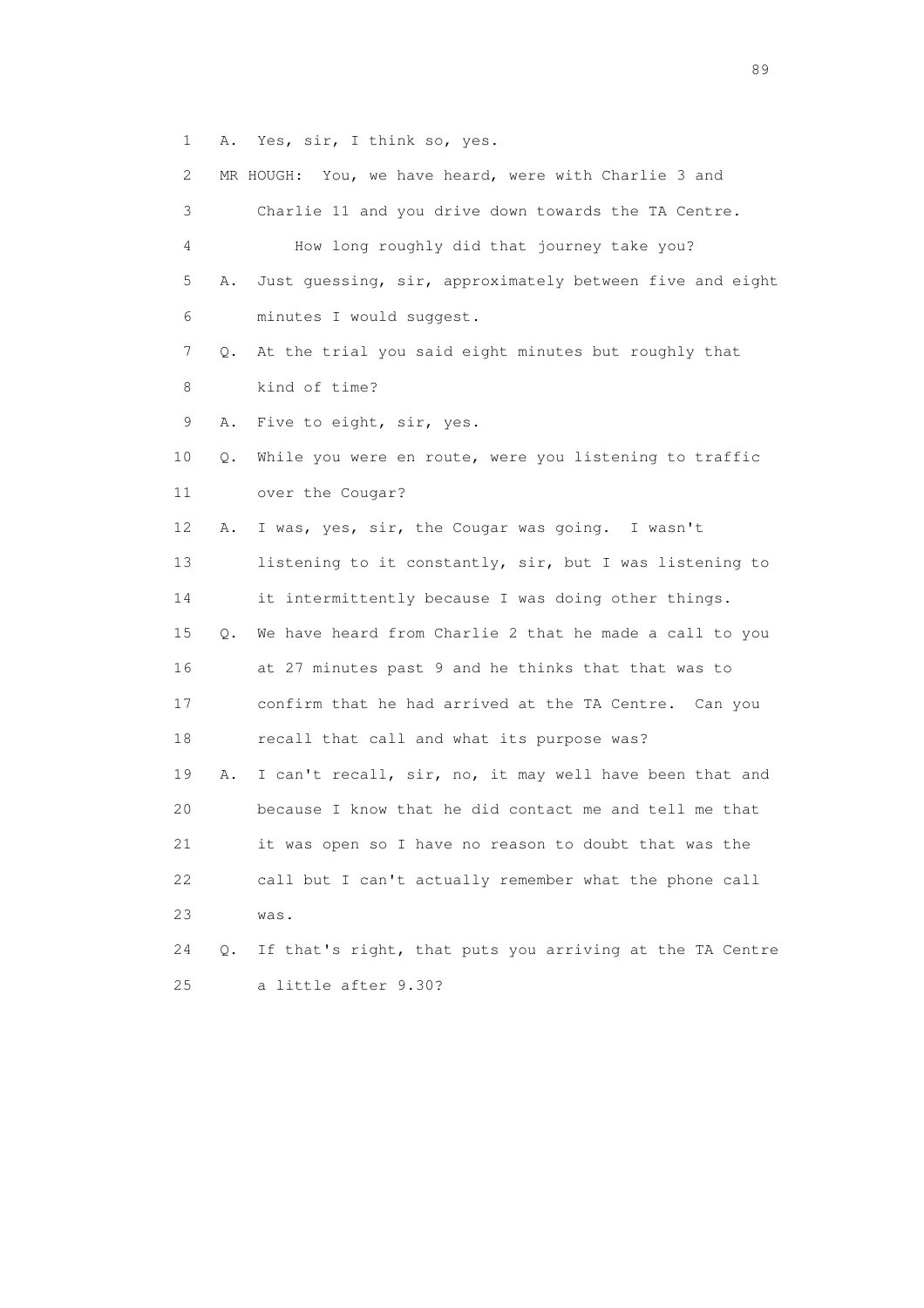1 A. Yes, sir.

| 2  | Q. | We know that Mr de Menezes emerged from the block at     |
|----|----|----------------------------------------------------------|
| 3  |    | Scotia Road about 9.33/9.34, and that he boarded a bus   |
| 4  |    | about five minutes after that. Where were you when you   |
| 5  |    | first heard about this man under surveillance at all?    |
| 6  | Α. | Well, I have made a bit of a clumsy effort in my         |
| 7  |    | statement to describe the information as it came         |
| 8  |    | through, but it was whilst we were at Nightingale Lane   |
| 9  |    | and en route to the holding area -- excuse me, I have    |
| 10 |    | just lost it -- yes, to Tulse Hill and Trojan 805 Bravo. |
| 11 |    | Together with Charlie 3 and Charlie 11 we received       |
| 12 |    | information via the radio that a white male had left the |
| 13 |    | premises and was on board a number 2 heading towards     |
| 14 |    | Marble Arch. We were instructed by Trojan 84 to get      |
| 15 |    | behind the suspect --                                    |
| 16 | Q. | Can I pause you there?                                   |
| 17 | Α. | Absolutely.                                              |
| 18 | Q. | While you were en route to the TA Centre, did you hear   |
| 19 |    | anything?                                                |
| 20 | Α. | No, sir. Basically the first information that I got      |
| 21 |    | over the radio was that a white male had left the        |
| 22 |    | premises and that he was of no concern to us, and that   |
| 23 |    | was subsequently going to be stopped by others.          |
| 24 | Q. | Where were you when you had heard that?                  |
| 25 | Α. | We had left the TA Centre, sir, but I can't remember my  |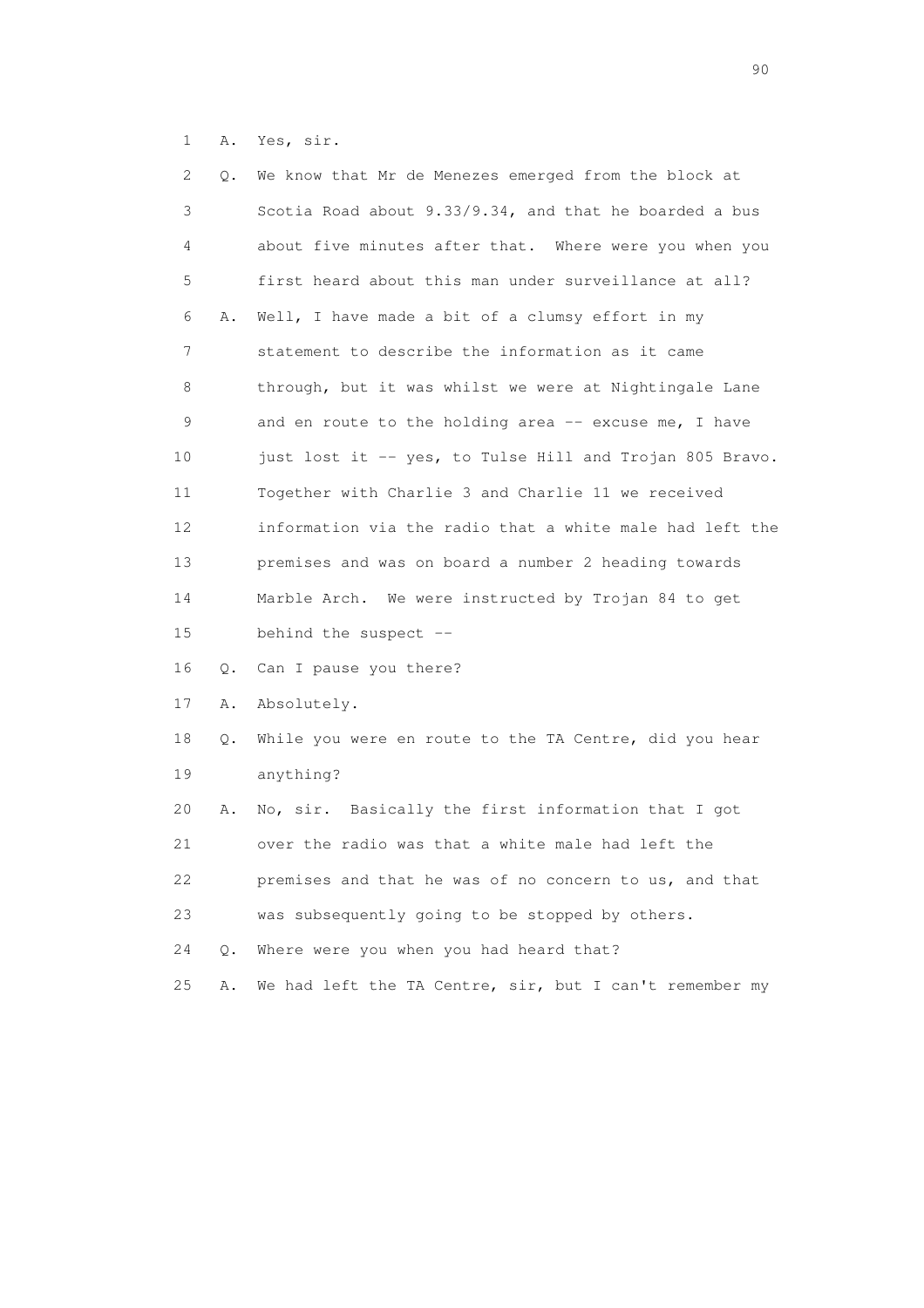1 exact location.

| 2  | Q.    | I think you mean you had left Nightingale Lane?            |
|----|-------|------------------------------------------------------------|
| 3  | Α.    | Nightingale Lane, my apologies, sir yes. I can't           |
| 4  |       | remember my exact location en route to the TA Centre       |
| 5  |       | when that came through.                                    |
| 6  | Q.    | This first information, when you first heard, did you      |
| 7  |       | hear that he was on the bus?                               |
| 8  | Α.    | No, that was just as I was turning into the TA Centre,     |
| 9  |       | sir.                                                       |
| 10 | Q.    | I see, so it's actually coming through in stages, is it?   |
| 11 | Α.    | Yes, sir. What I have done is try to amalgamate all the    |
| 12 |       | intelligence I had whilst at Nightingale Lane and          |
| 13 |       | en route into Tulse Hill into two sentences, if you        |
| 14 |       | I have not actually narrowed it down and been too<br>like. |
| 15 |       | prescriptive around when it came in.                       |
| 16 | Q.    | Is it possible for you now to break it down in that way?   |
| 17 | Α.    | Only in the sense, sir, that the first time I knew it      |
| 18 |       | was an IC2 male and the description of him wearing         |
| 19 |       | denims was as I was getting ready to turn into the         |
| 20 |       | TA Centre.                                                 |
| 21 | Q.    | Before that, while you are en route, have you heard        |
| 22 |       | anything else about it?                                    |
| 23 | Α.    | Only that he had got on a number 2 bus, sir, and was       |
| 24 |       | heading towards Marble Arch.                               |
| 25 | $Q$ . | Anything about description at all?                         |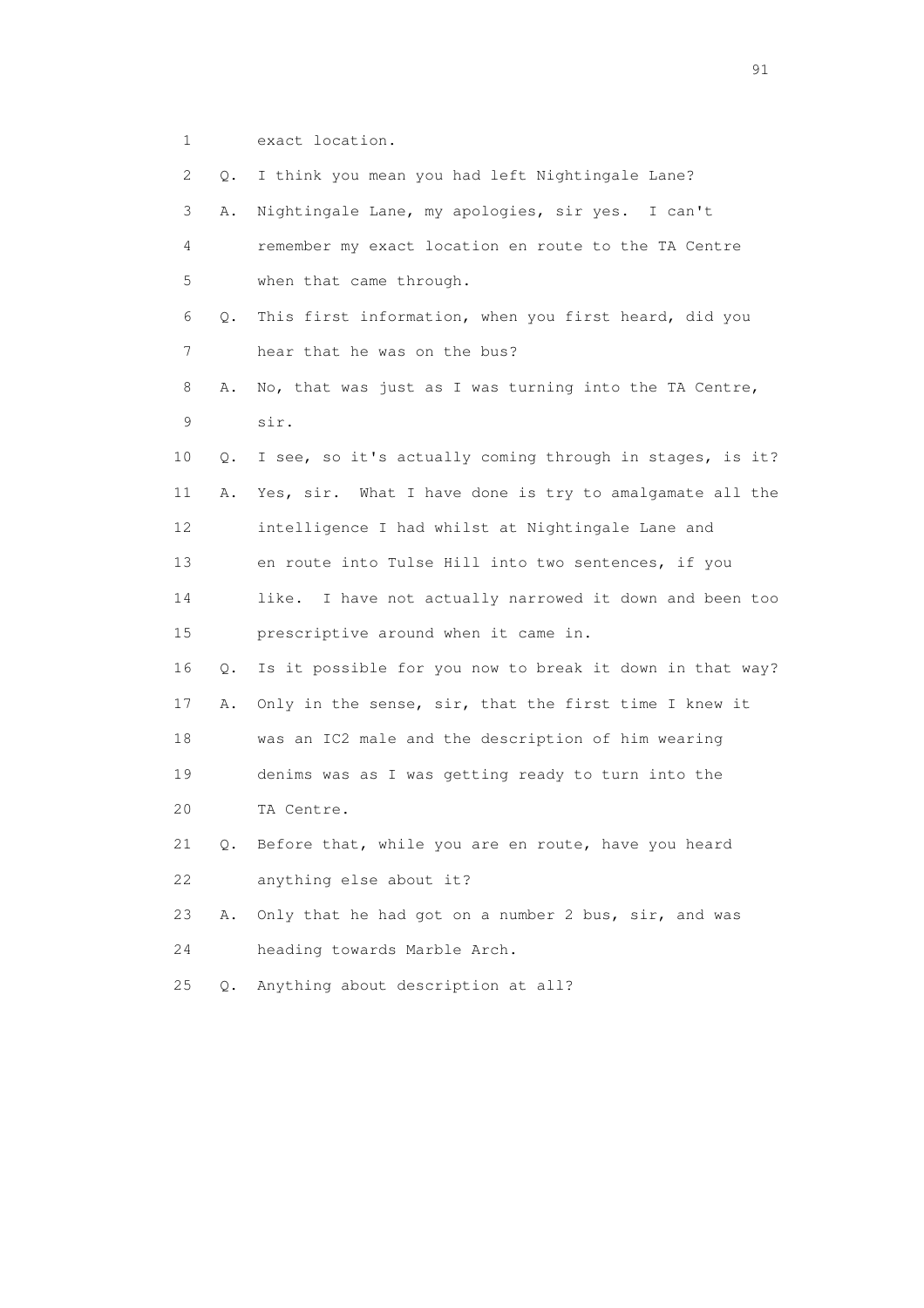- 1 A. No, sir.
- 2 SIR MICHAEL WRIGHT: A white male at that stage and that was 3 of no interest.

4 A. No interest to me at all, sir, no.

 5 MR HOUGH: Let us return to those stages. While you are 6 en route from Nightingale Lane to the TA Centre, you 7 hear that there is a white male under surveillance? 8 A. Yes, sir.

 9 Q. You have referred to him being of no interest to you. 10 Was it specifically said over the radio that he was of 11 no interest to you or was that something that you just 12 inferred?

- 13 A. That was probably something I just inferred myself.
- 14 Q. Anything else that you heard at that stage about the 15 man?
- 16 A. No, sir.
- 17 Q. Okay. You are now about to turn into the TA Centre and 18 you hear some more; is that right?
- 19 A. Yes, sir.
- 20 Q. What do you hear now?

 21 A. We were instructed over the radio system by Trojan 84 to 22 get behind the subject -- the suspect, rather. We were 23 also given a description subsequently as an IC2 male 24 wearing a denim jacket and trousers with stubble.

25 Q. We have some calls from Charlie 2 to you at 9.40, 9.42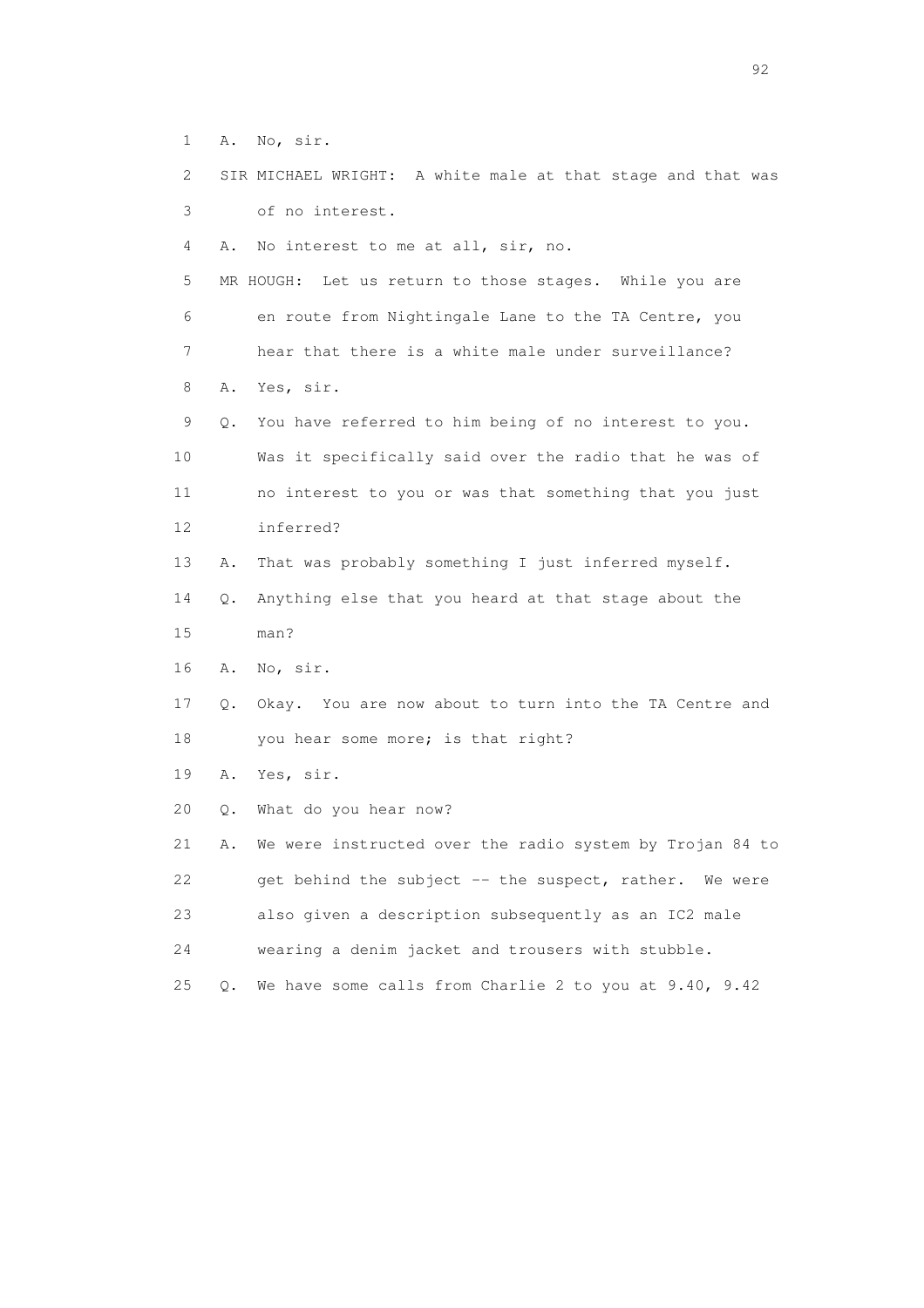1 and 9.47, so a few calls over that period of time. Can 2 you recall any of those calls or what was being said in 3 them? 4 A. No, unfortunately I can't recall the detail of the phone 5 calls at all, sir. 6 Q. We have a call from you or from your mobile at least to 7 Trojan 84 at 9.51. Is that a call you can remember? 8 A. No, sir, I can't. 9 SIR MICHAEL WRIGHT: Did you understand or was it your 10 impression that the man who was now being described to 11 you as an IC2 and the man you were being directed to 12 follow was in fact the same man as had previously been 13 described as an IC1? 14 A. No, sir, I thought it was just part of the ongoing 15 identification process that surveillance were 16 conducting. 17 SIR MICHAEL WRIGHT: As far as you were concerned it was 18 a different person? 19 A. Sir. 20 SIR MICHAEL WRIGHT: Very well. 21 MR HOUGH: At the time that you received the instruction 22 from Trojan 84 to get behind the bus, you say you were 23 turning into the TA Centre. 24 A. Just getting ready to turn into it, sir, yes. 25 Q. At that time had you heard anything said one way or the

experience of the contract of the contract of the contract of the contract of the contract of the contract of the contract of the contract of the contract of the contract of the contract of the contract of the contract of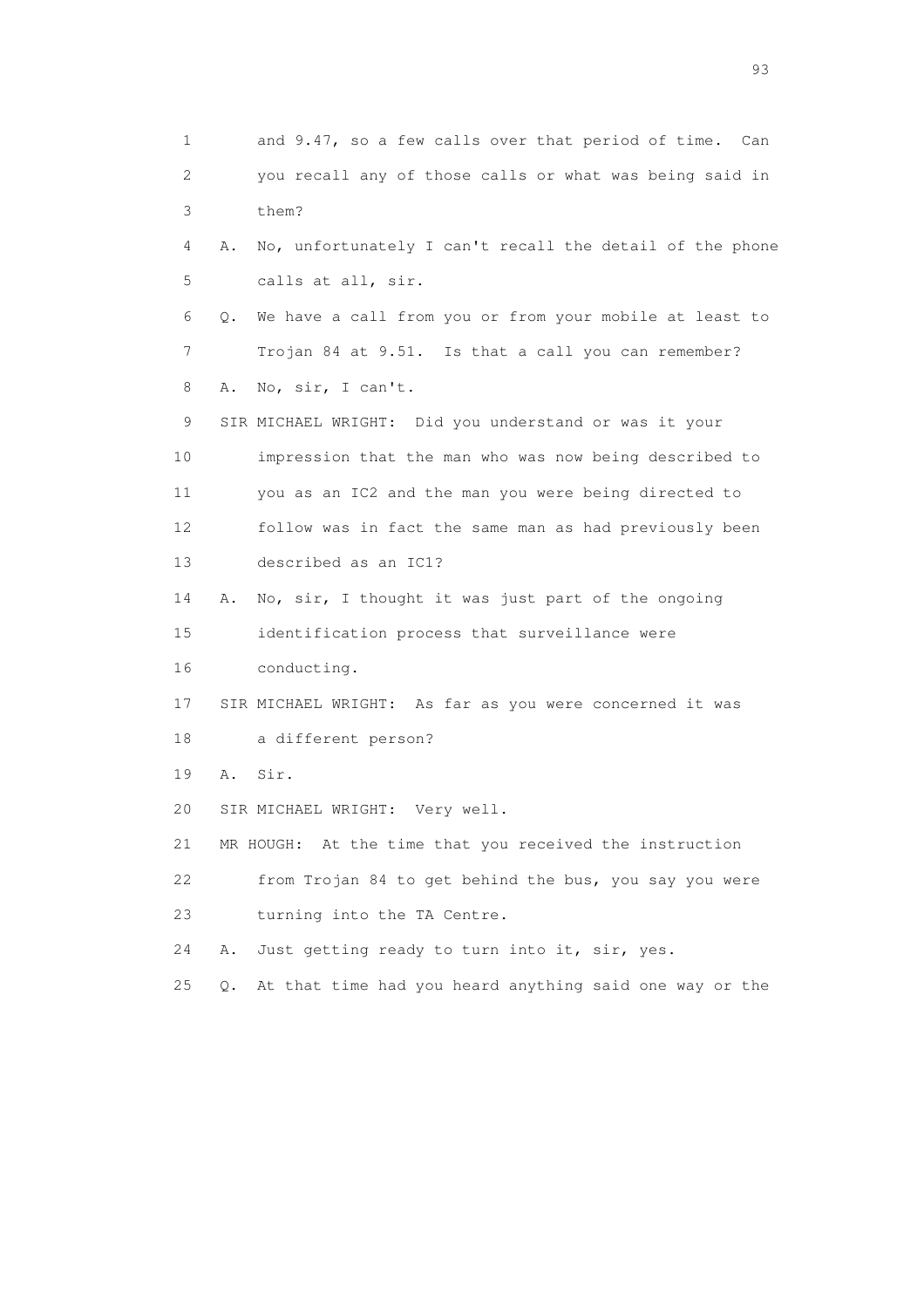| 1                         |    | other about whether the man now under surveillance on    |
|---------------------------|----|----------------------------------------------------------|
| $\mathbf{2}^{\mathsf{I}}$ |    | the bus was one of the suspects?                         |
| 3                         | Α. | No, sir.                                                 |
| 4                         | Q. | Did you infer anything from Trojan 84's instruction      |
| 5                         |    | about whether he was one of the suspects?                |
| 6                         | Α. | Yes, sir, I assumed he was one of the suspects because   |
| 7                         |    | we were told to get behind the bus and support the       |
| 8                         |    | surveillance team.                                       |
| 9                         | Q. | We have heard from others that your team then got into   |
| 10                        |    | convoy?                                                  |
| 11                        | Α. | Yes, sir.                                                |
| 12                        | О. | With the Alpha car at the front?                         |
| 13                        | Α. | Yes, sir.                                                |
| 14                        | Q. | And then the Beta car and then 805C?                     |
| 15                        | Α. | Fairly basic stuff, sir, yes.                            |
| 16                        | Q. | And the control car at the back of the convoy?           |
| 17                        | Α. | The control car at the back, sir, yeah, and I believe we |
| 18                        |    | had an extra car, the Echo car.                          |
| 19                        | Q. | That's the rifle car, I think?                           |
| 20                        | Α. | Yes, sir.                                                |
| 21                        | Q. | Where was that in the convoy?                            |
| 22                        | Α. | I believe that may have been at the rear of the convoy,  |
| 23                        |    | sir, I am sure that's where it was.                      |
| 24                        | Q. | We know that you followed a route down Tulse Hill and    |
| 25                        |    | that you in due course drove up Brixton Road going       |
|                           |    |                                                          |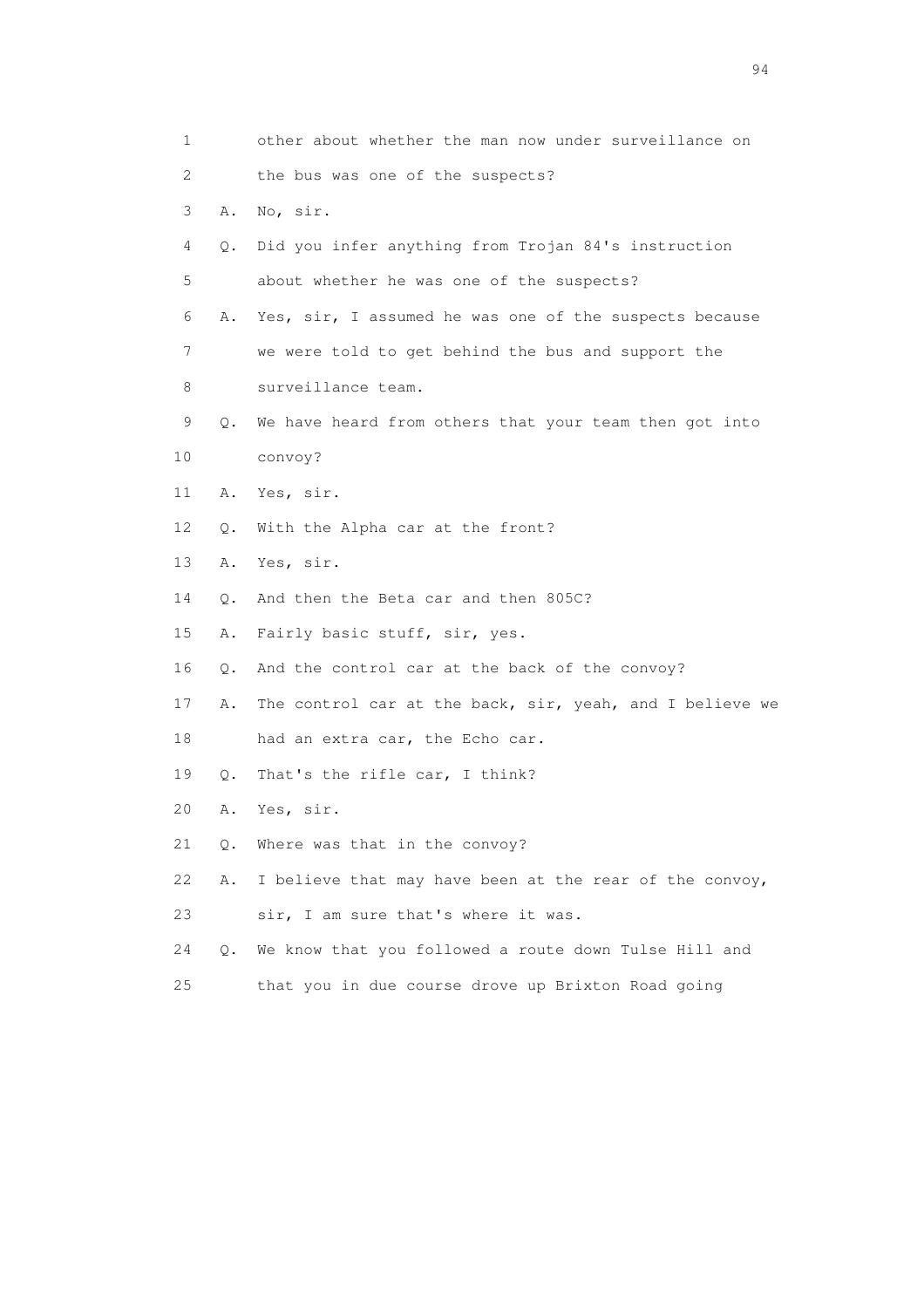| $\mathbf 1$ |    | We have seen today, and I don't put it on screen<br>north. |
|-------------|----|------------------------------------------------------------|
| 2           |    | again, a CCTV still of your cars at the junction of        |
| 3           |    | Tulse Hill and Brixton Water Lane at about 9.58?           |
| 4           | Α. | Yes, sir.                                                  |
| 5           | Q. | So that's a few minutes north of the TA Centre?            |
| 6           | Α. | Yes, sir.                                                  |
| 7           | Q. | So this suggests that you did the entire journey from      |
| 8           |    | Scotia Road right up to Stockwell station in a little      |
| 9           |    | over five minutes?                                         |
| 10          | Α. | Yes, sir.                                                  |
| 11          | Q. | That timing accords with your recollection, does it?       |
| 12          | Α. | Yes, sir, we were trying to catch up so we would be        |
| 13          |    | making ground.                                             |
| 14          | Q. | While you were doing that five minute journey, could you   |
| 15          |    | hear anything else about the man under surveillance over   |
| 16          |    | the Cougar?                                                |
| 17          | Α. | Not until we got to the area of Stockwell Road, sir.       |
| 18          | Q. | When you got to that road, what did you hear?              |
| 19          | Α. | When we got to the area of Stockwell Road near to the      |
| 20          |    | Underground station, I had confirmation over the radio     |
| 21          |    | that the suspect was definitely our man and that he was    |
| 22          |    | nervous and twitchy.                                       |
| 23          | Q. | Okay, pausing there. "Definitely our man"; which man?      |
| 24          | Α. | Well, the reference as we were going along there, sir,     |
| 25          |    | was to Nettle Tip so I assumed that's who they were        |

experience of the contract of the contract of the contract of the contract of the contract of the contract of the contract of the contract of the contract of the contract of the contract of the contract of the contract of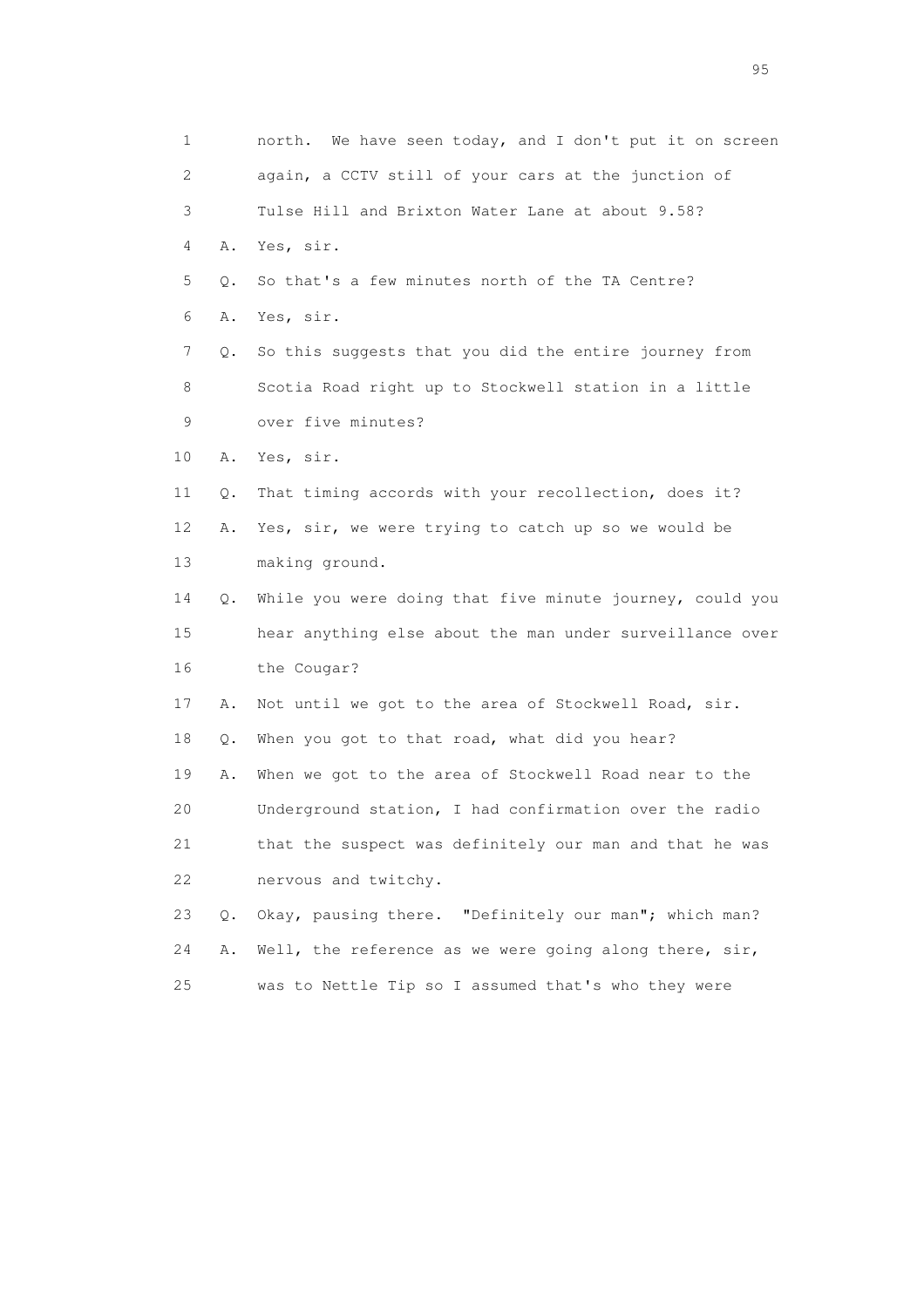1 talking about.

 2 Q. In your second witness statement on the second page, you 3 refer to:

 4 "... the positive identification of the suspect by 5 surveillance as 'definitely our man', the intelligence 6 related to and involving the suspect Omar who we now 7 believe the suspect to be"?

8 A. Yes.

 9 Q. You are aware, are you, now, that Nettle Tip wasn't in 10 fact Omar but Osman?

 11 A. I do, sir, yes, and I understood at the time that Omar 12 was Regal Wave as well, sir.

13 Q. "Definitely our man" is a phrase that appears in

14 quotation marks in both your two witness statements, the

15 one made the day after and the one made in

16 November 2005; is that right?

17 A. Yes, sir.

18 Q. Did you hear those specific words?

19 A. I did, sir, yes.

20 Q. By what means of communication did you hear them?

21 A. My understanding at the time was that it came over the

 22 Cougar radio, which is the radio that the surveillance 23 officers would be working on.

 24 Q. Are you aware, first of all, who the person was who said 25 those words?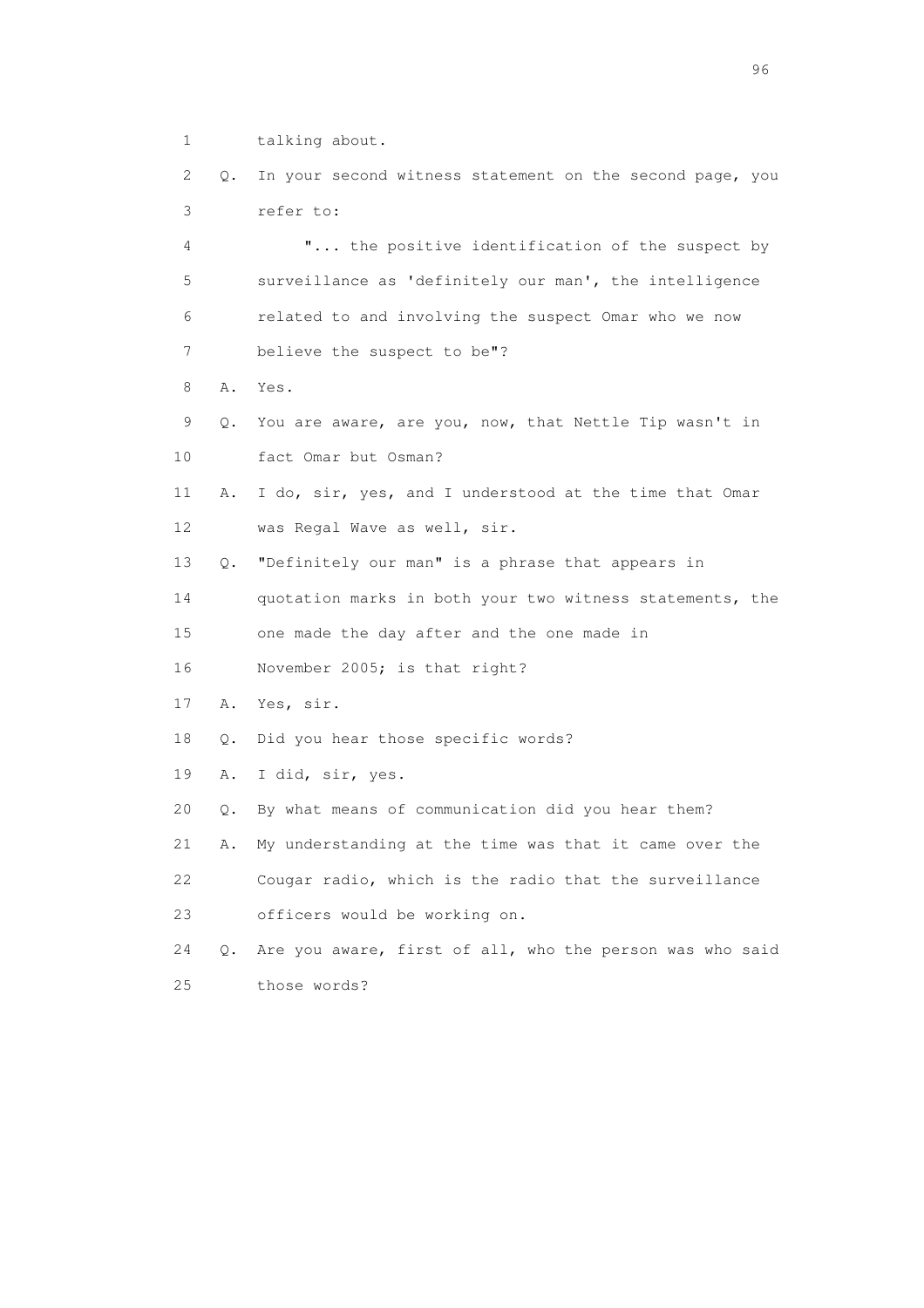1 A. No, sir, I have no idea who said them.

| $\mathbf{2}^{\mathsf{I}}$ | Q.        | Are you aware from the context whether the person saying |
|---------------------------|-----------|----------------------------------------------------------|
| 3                         |           | those words was somebody who had an eyeball on the       |
| 4                         |           | suspect or someone who was relaying information from     |
| 5                         |           | others?                                                  |
| 6                         | Α.        | I couldn't be specific around that, sir, my assumption   |
| 7                         |           | was that whoever said he was definitely our man must     |
| 8                         |           | have had the eyeball control of the suspect.             |
| 9                         | Q.        | None of the surveillance officers accept that they said  |
| 10                        |           | those words, and the highest any of them puts it is      |
| 11                        |           | an officer called James who says that he transmitted     |
| 12                        |           | that he thought it was the suspect. Could the phrase     |
| 13                        |           | "definitely our man" be your impression rather than      |
| 14                        |           | actual words?                                            |
| 15                        | Α.        | No, it wasn't an impression, sir. The words stuck out,   |
| 16                        |           | it was "definitely our man".                             |
| 17                        | Q.        | As you were travelling up Stockwell Road towards the     |
| 18                        |           | tube station, we have seen and heard that there was      |
| 19                        |           | a queue of traffic up to the lights?                     |
| 20                        | Α.        | Yes, sir.                                                |
| 21                        | Q.        | Your cars were held, I think, your convoy, in that       |
| 22                        |           | traffic?                                                 |
| 23                        | Α.        | Yes, sir, on the south side, yes, sir.                   |
| 24                        | $\circ$ . | As you were held in that traffic, were you aware from    |
| 25                        |           | the Cougar where the bus was and what it was doing?      |

experience of the contract of the contract of the contract of the contract of the contract of the contract of the contract of the contract of the contract of the contract of the contract of the contract of the contract of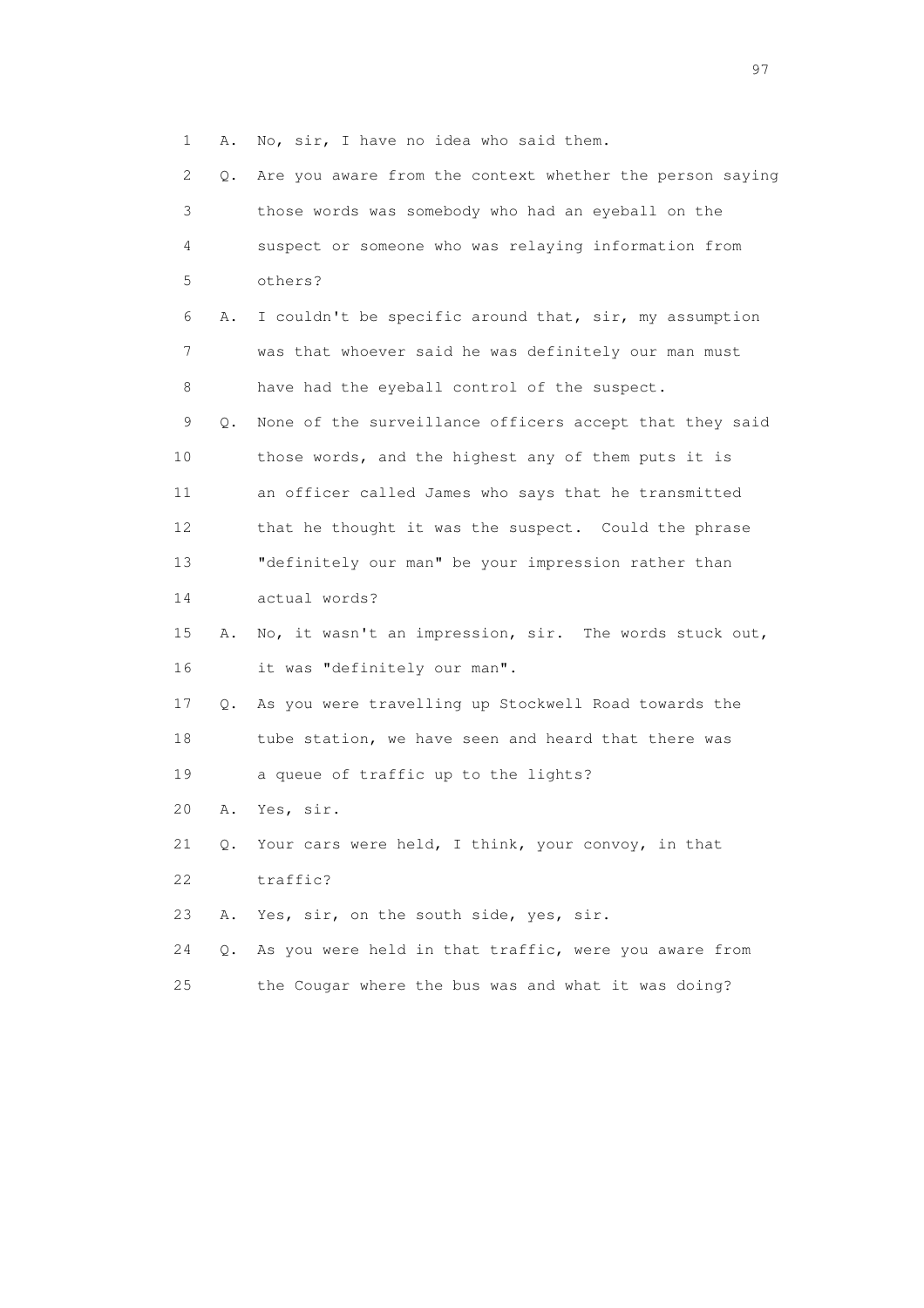| 1                         | Α. | Yes, I was, sir, the number 2 bus came to a stop outside |
|---------------------------|----|----------------------------------------------------------|
| $\mathbf{2}^{\mathsf{I}}$ |    | the National Westminster Bank in the northwest corner of |
| 3                         |    | the junction with Clapham Road, Stockwell Road, and left |
| 4                         |    | on foot and walked back towards the Underground station  |
| 5                         |    | entrance in Clapham Road and entered.                    |
| 6                         | Q. | So what you were hearing is that the bus has gone across |
| 7                         |    | the junction and that the man has left the bus?          |
| 8                         | Α. | He has left the bus, sir, and he has now gone into the   |
| 9                         |    | tube station at Stockwell.                               |
| 10                        | Q. | Do you hear that all in one go or in sequence?           |
| 11                        | Α. | It's commentary, sir, by the surveillance. I can't       |
| 12                        |    | recall if it was one particular long line or whether it  |
| 13                        |    | was part and parcel of different inputs.                 |
| 14                        | Q. | During the course of all this happening, did you hear    |
| 15                        |    | anything about your team moving through the              |
| 16                        |    | surveillance?                                            |
| 17                        | Α. | No, I didn't hear any of that at all, sir, no.           |
| 18                        | Q. | Did you then receive an order over the radio?            |
| 19                        | Α. | Yes, sir, I did. Trojan 84, who was the tac adviser on   |
| 20                        |    | the day, came on to the radio and said "he's to be       |
| 21                        |    | stopped getting on the tube".                            |
| 22                        | О. | At the time that this order was given, where was the man |
| 23                        |    | from your understanding of the commentary?               |
| 24                        | Α. | He was already in Stockwell Underground station and was  |
| 25                        |    | making his way towards the escalators, as I recall.      |

en 1988 en 1989 en 1989 en 1989 en 1989 en 1989 en 1989 en 1989 en 1989 en 1989 en 1989 en 1989 en 1989 en 19<br>De grote en 1989 en 1989 en 1989 en 1989 en 1989 en 1989 en 1989 en 1989 en 1989 en 1989 en 1989 en 1989 en 19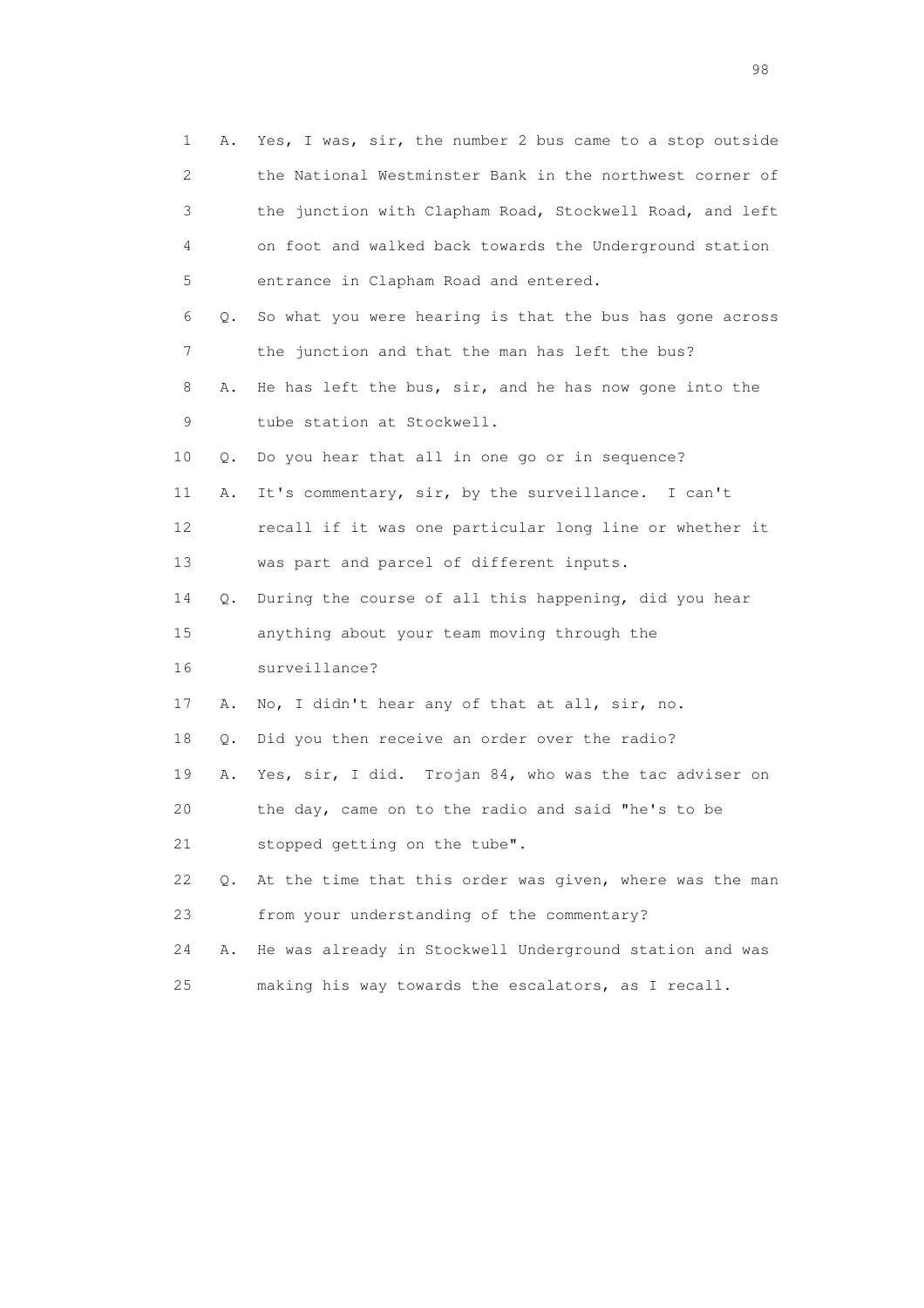|    | 1<br>Q.  | Before this time, before the order was given, were you  |
|----|----------|---------------------------------------------------------|
|    | 2        | asked by Trojan 84 -- it may sound a silly question     |
|    | 3        | given where he was and where you were -- where you were |
|    | 4        | in relation to the tube station?                        |
|    | 5<br>Α.  | No, sir, there was no need, Trojan 84 was in the convoy |
|    | 6        | with us and right behind us.                            |
|    | 7<br>Q.  | Were you asked by Trojan 84 or by anybody else over the |
|    | 8        | radio whether you were in position to carry out a stop  |
|    | 9        | at any stage before the order was given?                |
| 10 | Α.       | Not that I can recall, sir, no.                         |
| 11 | Q.       | Before the order was given by Trojan 84, would you have |
|    | 12       | been in a position with your team to move forward and   |
| 13 |          | carry out a stop, do you think?                         |
| 14 | Α.       | I believe we could have done, sir, yes.                 |
|    | 15<br>Q. | Doing the best you can, for how long before the order   |
|    | 16       | was given would you have been in such a position?       |
|    | 17<br>Α. | I think from the moment that we heard that he was       |
|    | 18       | definitely our man, we could have done an intervention. |
|    | 19       | The problem with doing an intervention when you are     |
| 20 |          | running a mobile armed support surveillance, if I may,  |
| 21 |          | sir, is that by necessity the firearms team at the      |
| 22 |          | beginning stages of any surveillance operation will be  |
| 23 |          | at the very back of the convoy, that's so we don't      |
| 24 |          | compromise the surveillance officers, we don't disturb  |
| 25 |          | the environment and we don't get too close. So at that  |

en de la construction de la construction de la construction de la construction de la construction de la constr<br>1990 : la construction de la construction de la construction de la construction de la construction de la const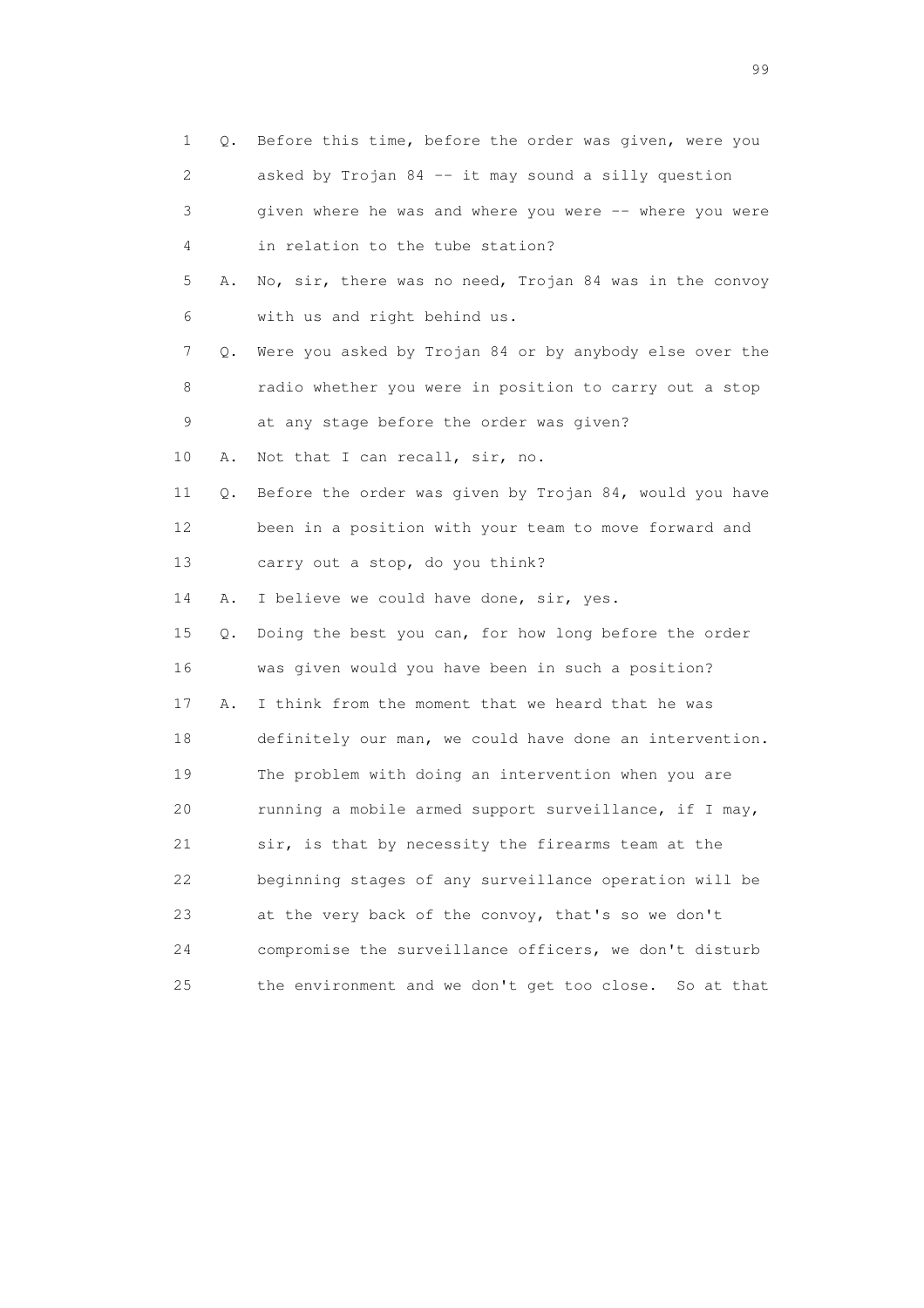1 stage we are just a bolt-on at the back of the 2 surveillance, we have to be close enough to monitor the 3 radio communications so we know what the surveillance 4 are telling us, but we don't have to be too close that 5 we compromise it and get in the way of the surveillance 6 and more importantly get in the way of the suspect that 7 they are following.

 8 So in order for us to get into position to do 9 an intervention, we have to be given an intimation that 10 that's what's expected of us, so we can start moving our 11 assets from that position of bolt-on at the back forward 12 through the surveillance and into a position where we 13 can actually do some kind of intervention at a time and 14 a place that is chosen invariably by the Bronze team 15 leader which would be me in this particular instance. So 16 I would pick a safe location, the best time to do it and 17 then I would authorise the intervention, but we need 18 that time to get into the position to do that.

 19 So that's the difficulty with all mobile armed 20 support surveillances, you start off right at the very 21 back and by necessity you then have to get forward and 22 that takes time, that does take time.

 23 Q. Dealing with the answer you gave at the start of that, 24 and it's very helpful to hear the full picture, you 25 think you would have been in a position to go forward to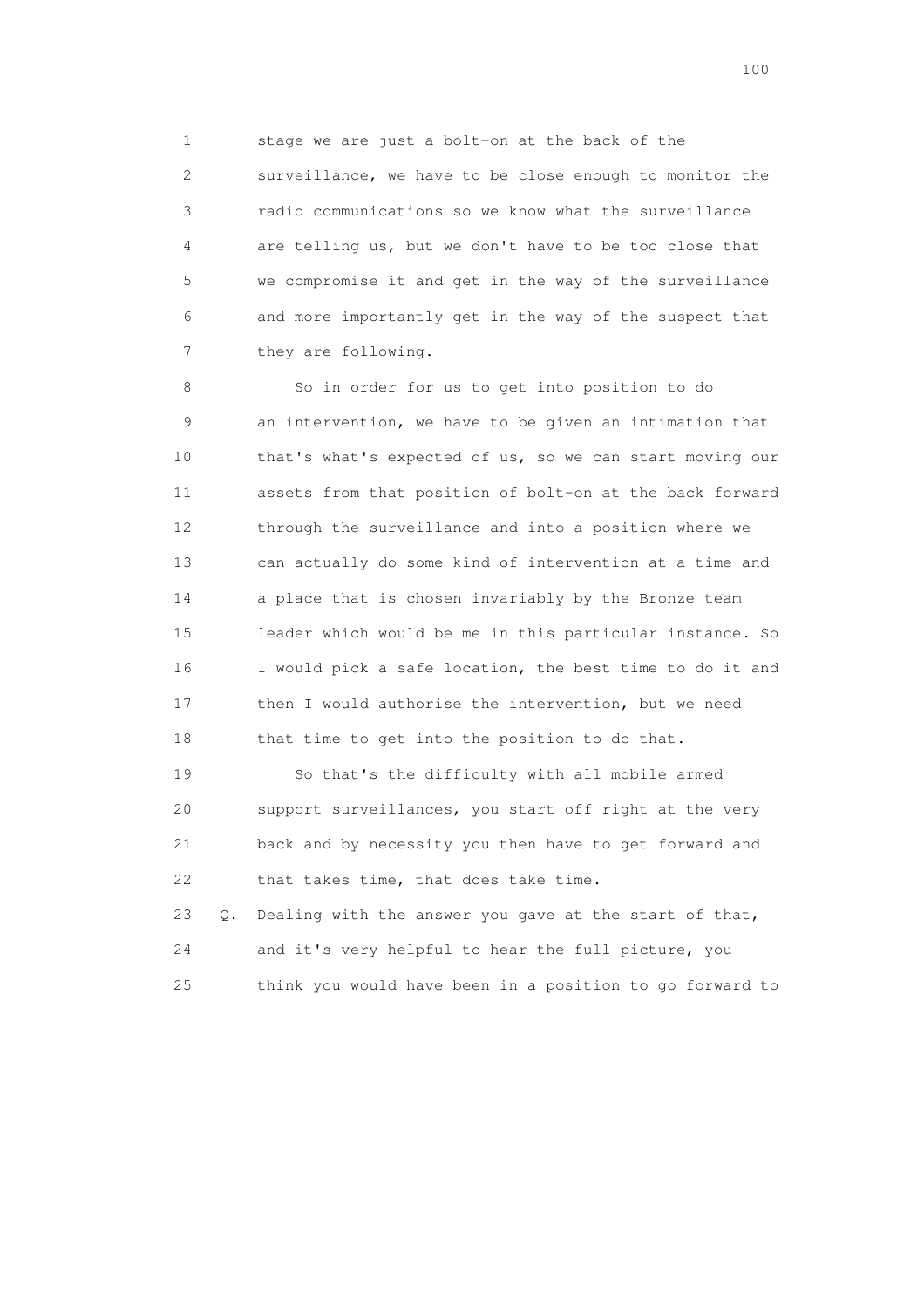1 effect a stop from the time when you heard it was 2 definitely our man? 3 A. I think we could have done, sir, yes. 4 Q. That was before you heard that the man had got off the 5 bus? 6 A. Yes, sir. 7 SIR MICHAEL WRIGHT: When you heard "it's definitely our 8 man", were you then actually being held in the traffic 9 jam that we have seen on the videos? Or do you think 10 you were still moving? 11 A. I can't recall exactly, sir, but the traffic was bad. 12 We were moving in fits and starts along that road, 13 because obviously we didn't want to show out too much in 14 the follow because we didn't know what the commanding 15 control team wanted us to do. 16 SIR MICHAEL WRIGHT: I understand that, and so I think is 17 the position really this: although it wouldn't have been 18 planned and it wouldn't have been done in what might be 19 described as the conventional way, because you happened 20 to be in that particular position when you heard "it's 21 our man" -- 22 A. Yes, sir. 23 SIR MICHAEL WRIGHT: -- you could have made an interception. 24 A. I believe so. 25 SIR MICHAEL WRIGHT: It isn't the way it would ordinarily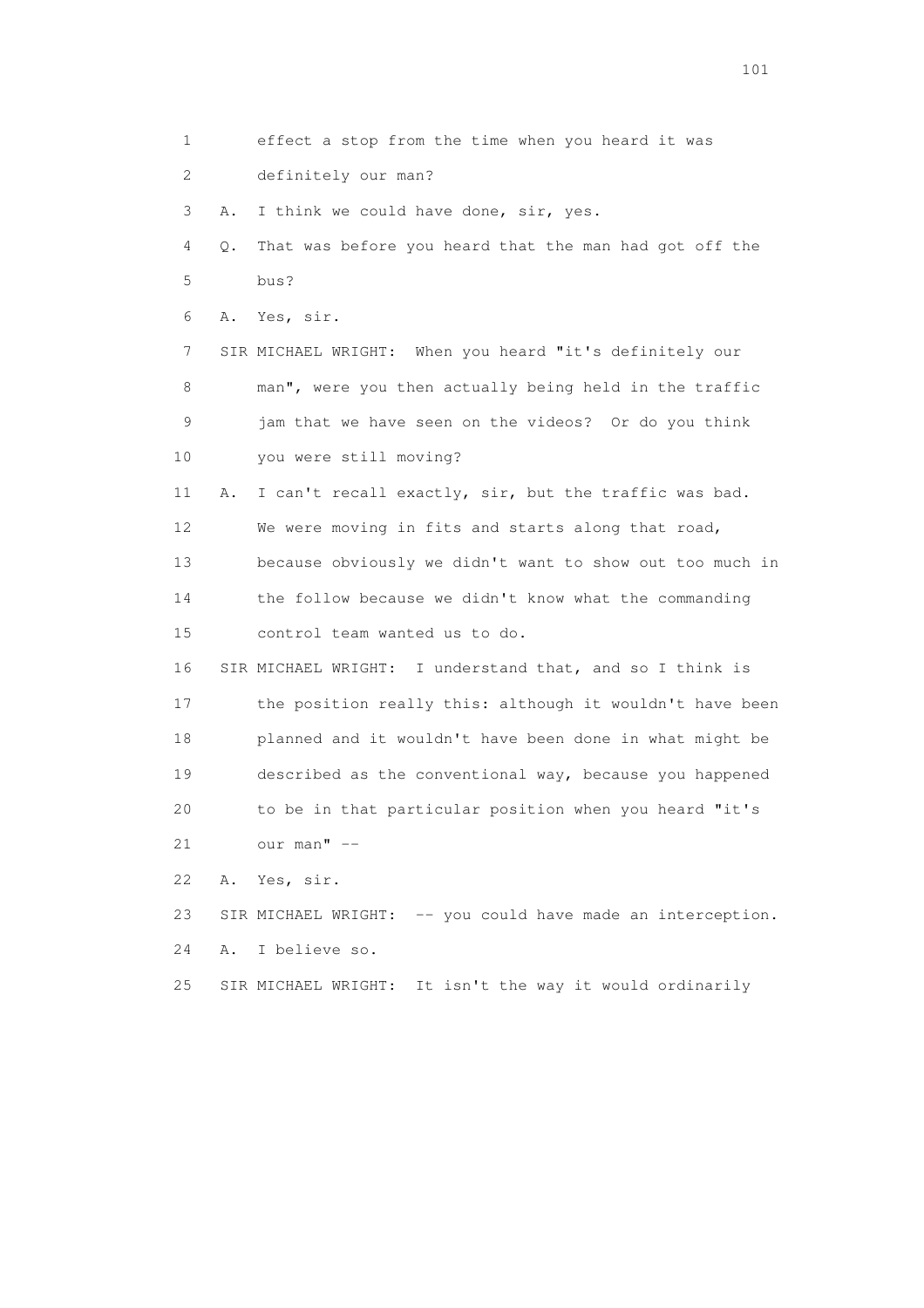1 have been done but you could have done it.

 2 A. That's right, sir. Had we been given the instruction 3 then, okay, it's appropriate and justified now to make 4 an arrest from Silver, then we would have gone state 5 amber, so I would have taken control and moved my assets 6 into place to do an intervention based on the tactical 7 advice given to Silver by Trojan 84. 8 MR HOUGH: You have told us about the order that you heard 9 over the radio. As far as you can recall, are those the 10 precise words that you heard? 11 A. Yes, they were, sir, yes. 12 Q. When you heard the order, where were you positioned in 13 relation to the junction? 14 A. We were just sitting on the south side of the junction, 15 sir, by the traffic lights behind the Alpha car which 16 was the Mercedes Benz. 17 Q. When you received the order, did you ask for 18 confirmation of it? 19 A. Yes, sir, I did, yes. 20 Q. Why did you do that? 21 A. The only reason was that he was already in the station, 22 sir, and they were asking us to stop this man getting on 23 the tube and to the best of my knowledge and 24 understanding of the surveillance commentary he was 25 already on the tube.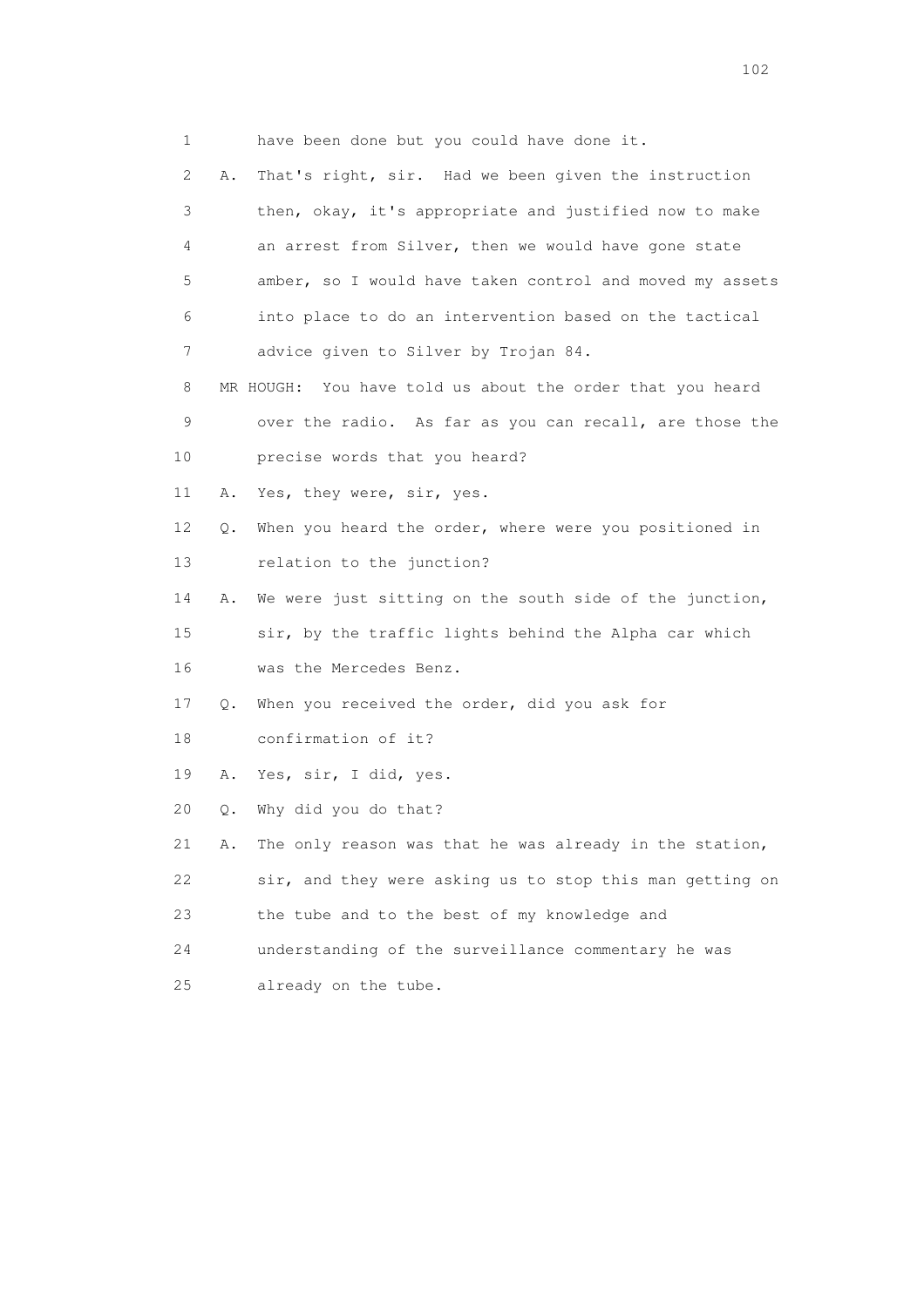- 1 Q. Did you have any concerns about what you were sending
- 2 your team into at that point?

3 A. Yes, sir, if you bear with me.

4 Q. Page 2 of your statement.

 5 A. Thank you, sir. Yes, at this stage, sir, there was no 6 doubt in my mind that this man was a suicide bomber and 7 that there was a real possibility that he was in 8 possession of an explosive device which he could 9 detonate to the serious danger of the public and the 10 officers from my team. I firmly believed I may have to

- 11 shoot him dead in order to prevent this.
- 12 Q. Were you at all concerned about the time that you had to 13 effect the intervention?

14 A. Yes, I was, sir, yes.

15 Q. Why were you concerned about that?

16 A. Well, only because he had already entered the tube

17 station and we were playing catch-up. We had to get out

18 the cars, run into the tube station and get down on to

19 the platforms before this man got on any of the tube

20 trains and we were coming from a position far back.

21 Q. You had had the order but you had not had state amber

22 called in so many words, had you?

23 A. No, we hadn't, sir, no.

24 Q. As we have heard, state amber is normally something that

25 has to be called before control passes to you to call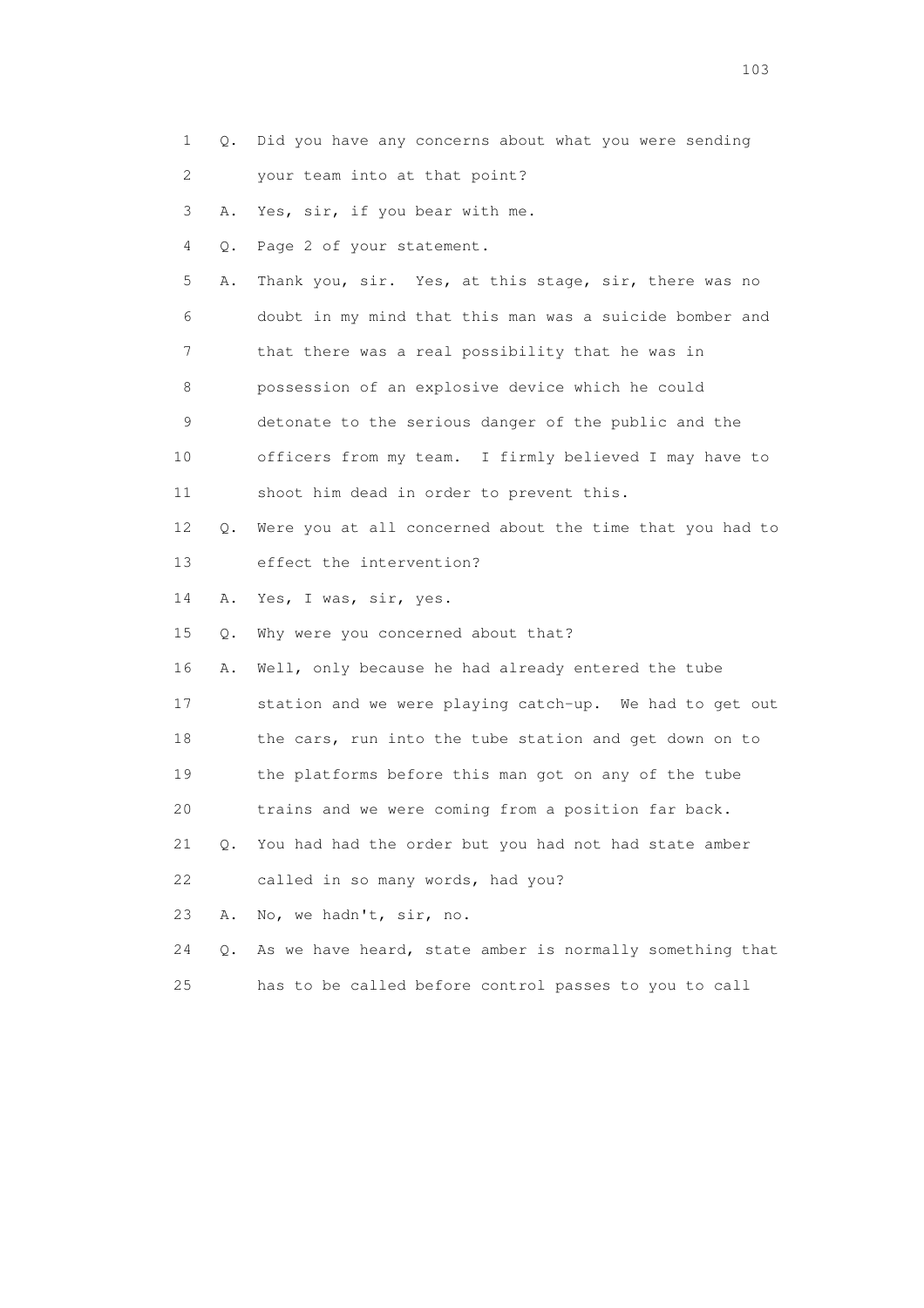1 state red?

 2 A. Yes, sir, in normal circumstances that would happen, 3 sir, given time, yes.

4 Q. Was there time?

 5 A. Not from the minute he said "stop him getting on the 6 tube", sir, no.

 7 Q. Did you understand that you were now in a position as 8 though state amber had been called and you could now 9 call state red?

 10 A. To me, sir, saying "stop him getting the tube" was 11 a direct order, that was a direct deployment 12 instruction. We had come out of state amber, state red, 13 state green. It was a direct order from Trojan 84, who 14 was the tac adviser on the day "stop him, he's got to be 15 stopped getting on the tube", so for me, if you are 16 trying to equate it to the ATS system, for me that was

17 actually state red.

 18 Q. Now, Trojan 84's order, is this right, was given over 19 the back-to-back radio?

20 A. Yes, sir.

 21 Q. Could be heard not only by you but by the other firearms 22 officers?

23 A. I assumed so, sir, yes.

 24 Q. Then after that order had been given, did you call state 25 red?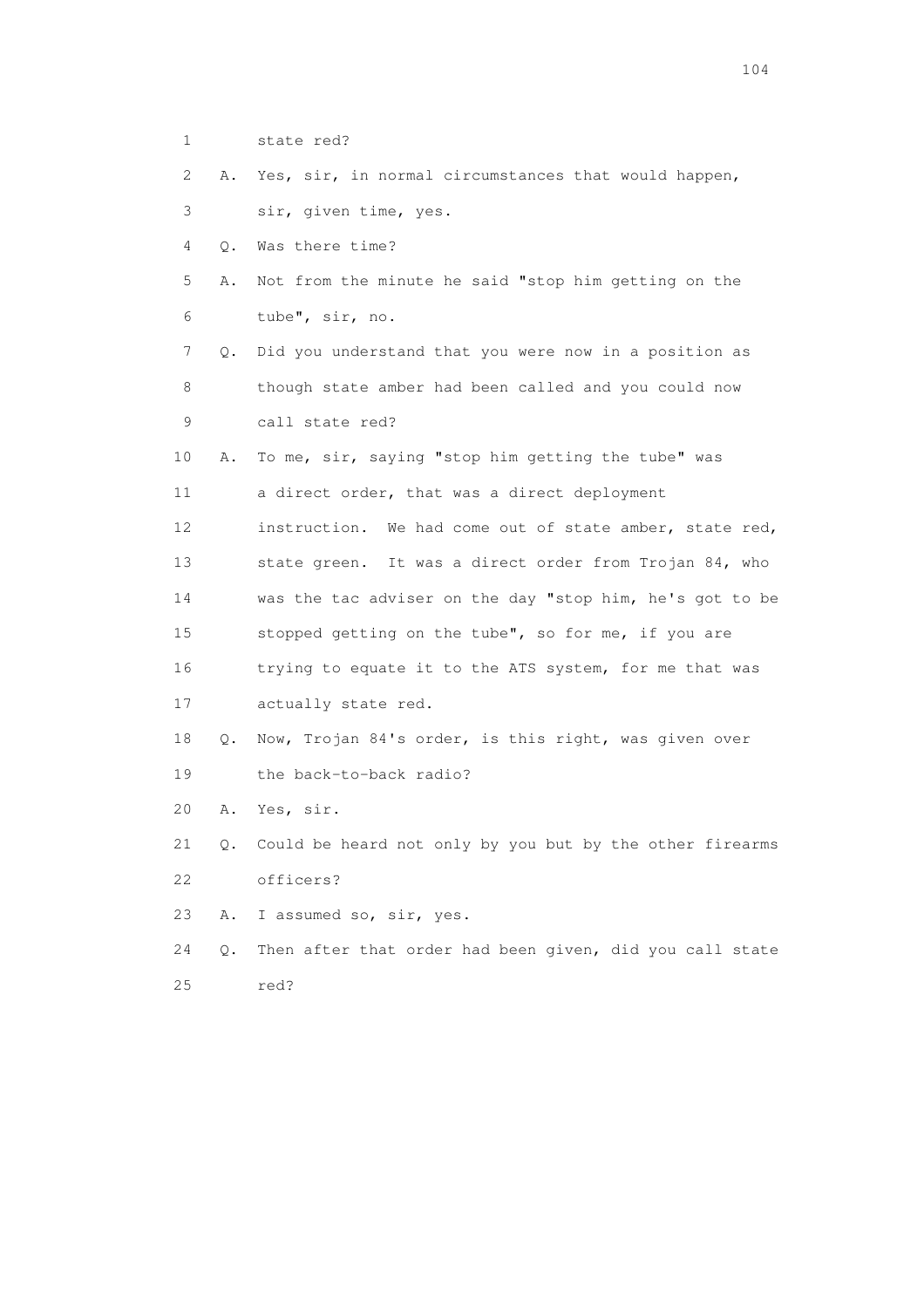- 1 A. Yes, sir, I did.
- 2 Q. That effectively is an order for the firearms officers 3 to perform an armed intervention?

4 A. Yes, sir.

- 5 Q. What was your understanding of the order that had been 6 given and your expectation of what your officers would 7 do?
- 8 A. Well, as far as I was concerned, sir, I mean, I have 9 worked with these officers for nearly four years at that 10 particular time, so I knew totally and understood 11 completely what was expected of them. They were going 12 to deploy into the tube station, they were going to 13 chase the suspect who we thought at that time was 14 Hussain Osman, an identified suicide bomber from the day 15 before, and they were going to detain him, stop him and 16 detain him.
- 17 Q. Did your vehicle then move across the junction?
- 18 A. Yes, sir, we moved forward in our vehicle across the 19 junction and into Binfield Road at the junction with 20 Clapham Road.
- 21 Q. We have seen that both in the flesh and on photographs 22 and it's just alongside the tube station?

23 A. It is, sir, yes.

- 24 Q. Who was the first officer out of your car?
- 25 A. The first officer, sir, would have been Charlie 11.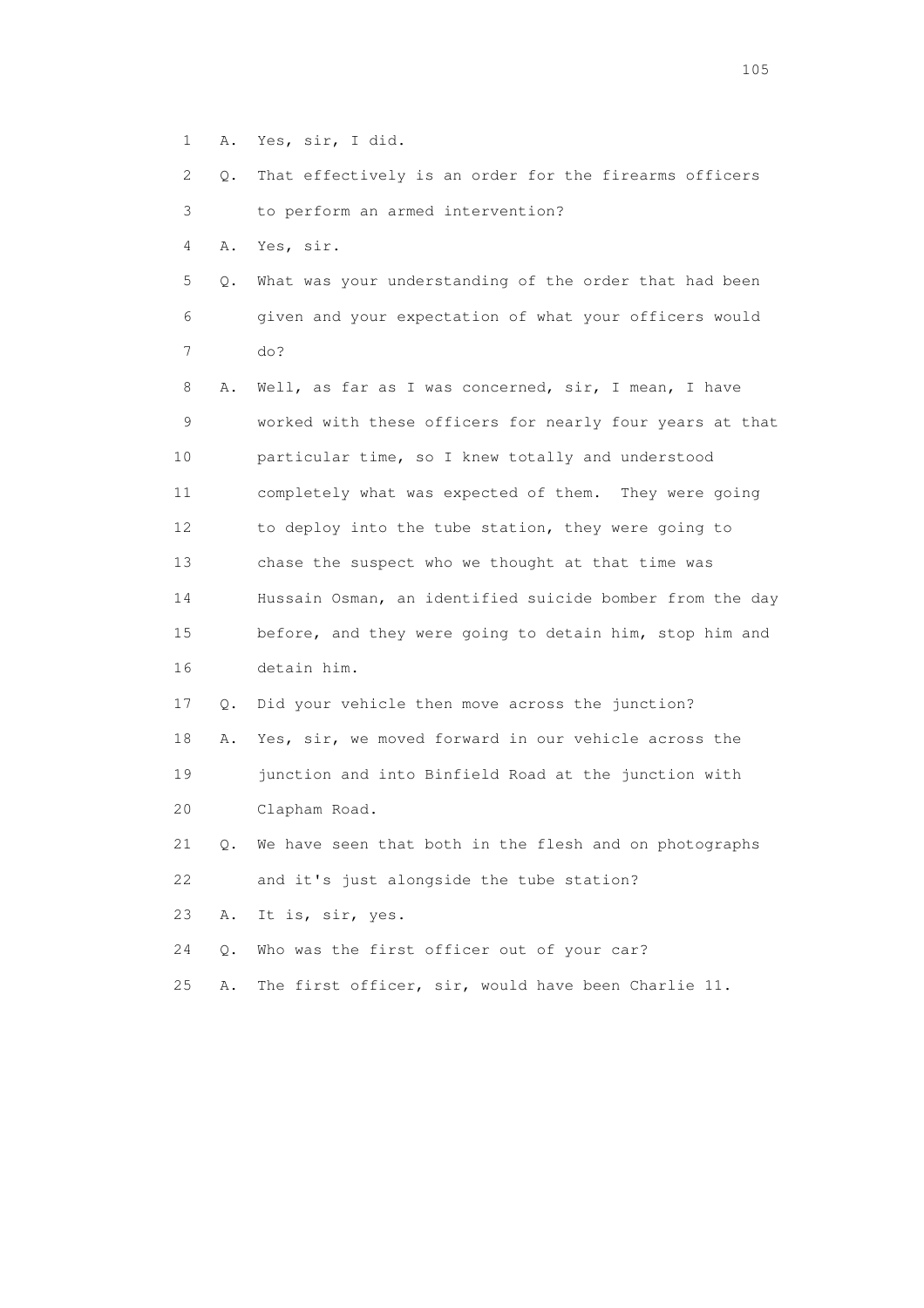1 Q. We have seen on footage that he was one of the first 2 three or four officers to go through the barriers and 3 down the escalator? 4 A. Yes, sir. 5 Q. Did you collect your weapons and put on your high 6 visibility cap? 7 A. I did, sir, yes, yeah, prior to leaving the vehicle. 8 Q. Which weapons did you take? 9 A. I took, well, I have a Glock in a holster on my belt 10 anyway, sir, so that was with me and I took the G36 11 which was the carbine because I didn't want to leave it 12 in the car. 13 Q. Obviously by putting on the cap and taking the carbine 14 with you, as soon as you got into the tube station the 15 operation would not be covert? 16 A. No, it wouldn't, sir. It was not a hard decision to 17 make for me, because I was last, the last one to 18 actually enter the tube station, so any attempt at 19 covertness would have been totally gone then anyway, 20 so ... 21 Q. We have seen on CCTV you running into the station and 22 through the barriers with your cap on with your carbine. 23 As you were going through the barriers, were you saying 24 anything to the people around? 25 A. Yes, sir. There was a large number of the public were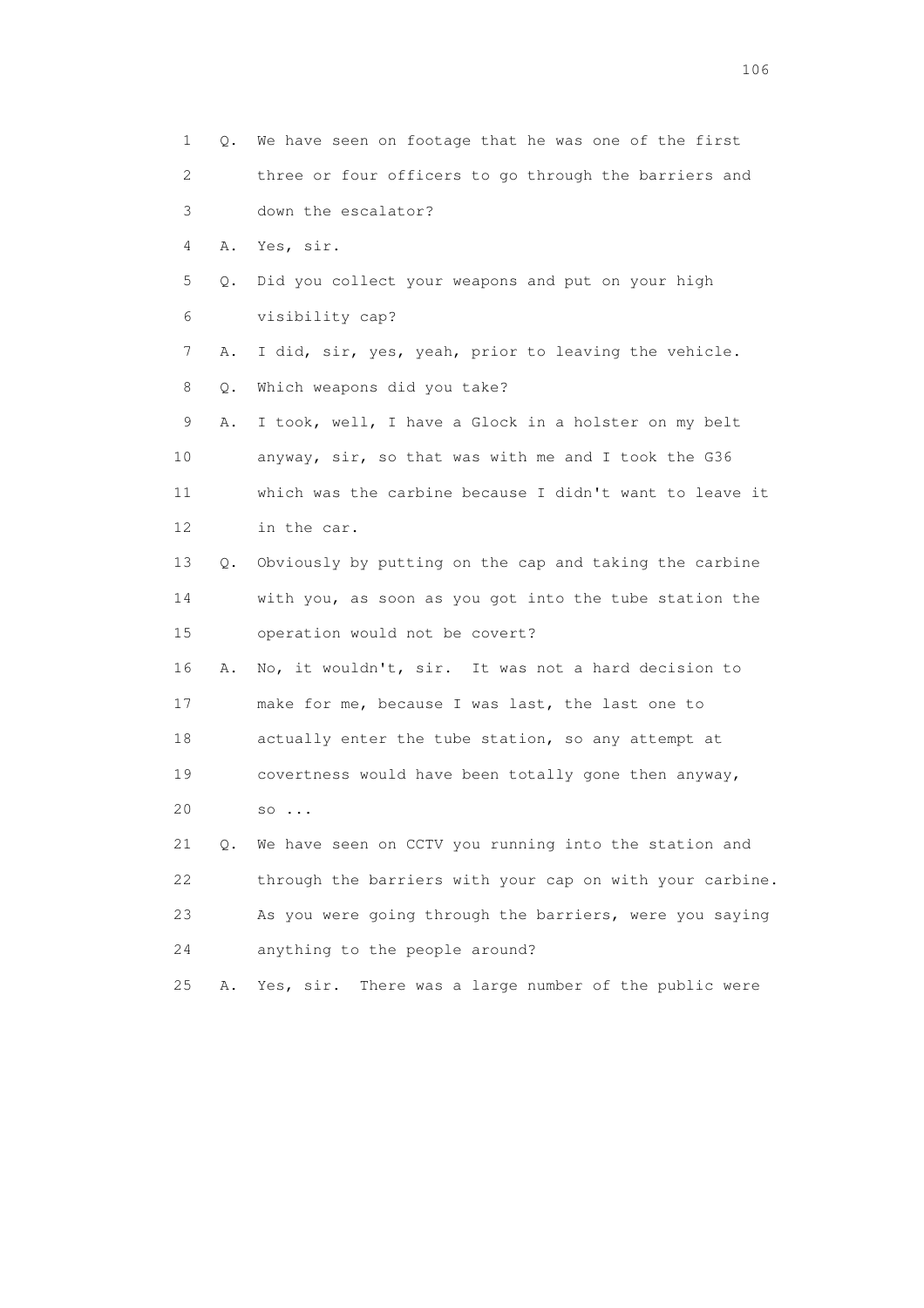1 running from the platform, from platform 1 of the stairs 2 to my right screaming and they were in an obvious state 3 of distress and panic. Charlie 3 was to the front of 4 me, and as I ran down the stairs, I was wearing my hat, 5 as we have already said and carrying my carbine. I was 6 also shouting "armed police, get out of the station" at 7 those members of the public who were coming up the 8 escalator and also who were congregating at the bottom 9 of the escalator. 10 Q. We have seen on the video members of the public running 11 up, were they running up while you were running down? 12 A. Yes, they were, I think they were just starting to come 13 up the stairs as I was running down. 14 Q. When you got towards the bottom of the escalators, did 15 you hear or see anything? 16 A. Yes, I did, sir, as I approached the bottom of the 17 escalators, I heard a number of gunshots in quick 18 succession and I heard screaming. 19 Q. Did you hear any break in the sequence of shots or was

20 it a continuous sequence?

 21 A. It seemed to me like a continuous sequence, sir, at the 22 time.

 23 Q. Did you run towards where the shots had sounded from? 24 A. Yes, sir, I ran towards my left and on to the platform. 25 My vision at that time was slightly obscured by members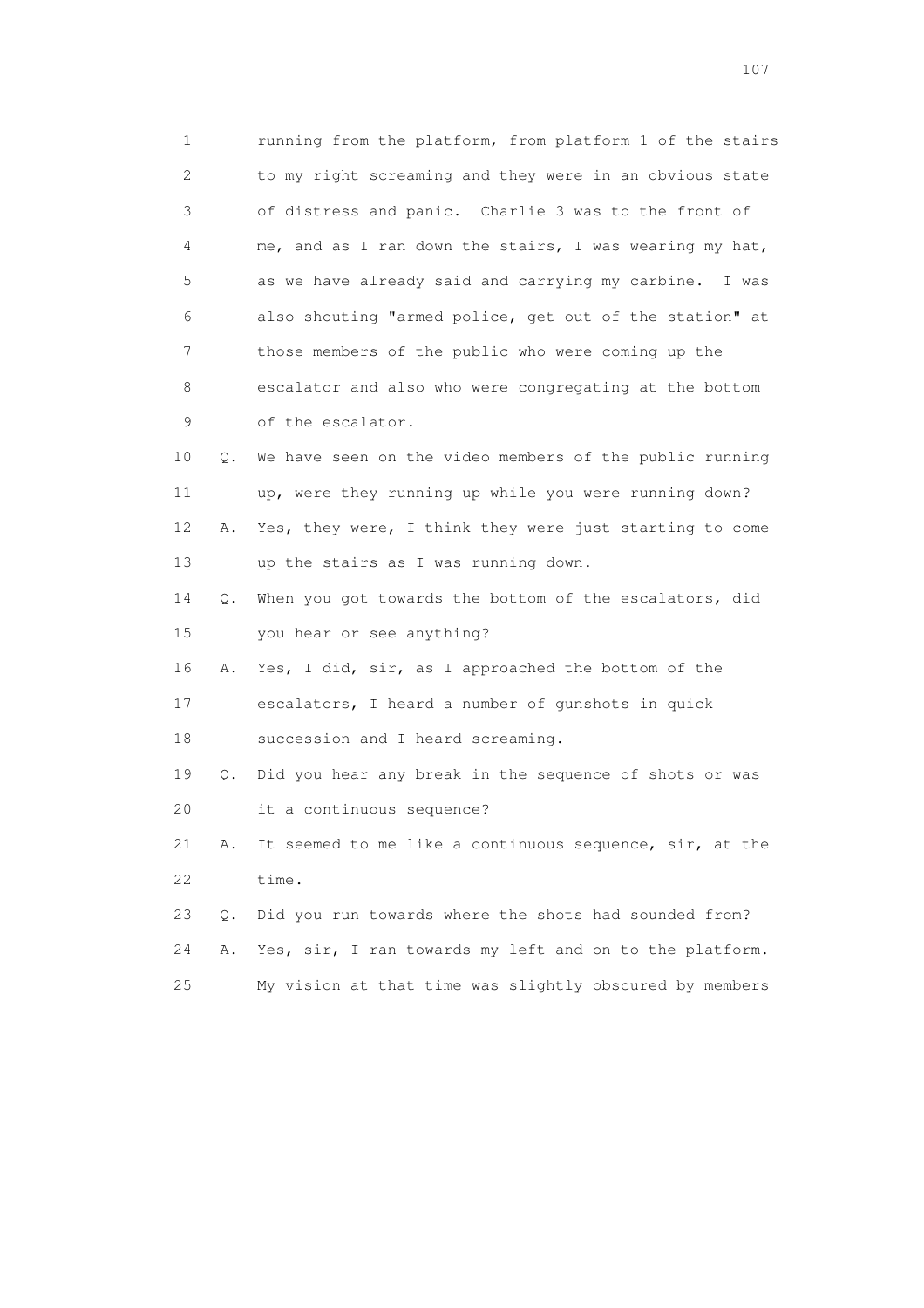| 1               |    | of the public who were leaving the train en masse.       |
|-----------------|----|----------------------------------------------------------|
| 2               | О. | Did you find your way to the carriage where              |
| 3               |    | Mr de Menezes had been shot?                             |
| 4               | Α. | Yes, sir, we evacuated the train and cleared the         |
| 5               |    | platform in order to try to reduce the risk to the       |
| 6               |    | public and the police.                                   |
| 7               | Q. | Did you speak to Charlie 12 and Charlie 2 in the         |
| 8               |    | immediate aftermath or at least while you were in the    |
| 9               |    | tube station that morning?                               |
| 10              | Α. | I did, sir, after the -- after we had dealt with the     |
| 11              |    | platform and the train and after we had checked the      |
| 12 <sup>°</sup> |    | condition of Mr de Menezes on the train itself, I made   |
| 13              |    | myself -- I asked who the principal officers were and    |
| 14              |    | Charlie 2 and 12 identified themselves, I just made sure |
| 15              |    | that they were okay, that they hadn't been injured and   |
| 16              |    | that they were fine and that was it.                     |
| 17              | Q. | Did you talk to them at all about what had happened and  |
| 18              |    | about Mr de Menezes' reaction?                           |
| 19              | Α. | No, not at all, sir, my concern at that time was purely  |
| 20              |    | for their welfare. I knew that that would come later,    |
| 21              |    | so I just wanted them to calm down, take a minute to --  |
| 22              |    | to just chill out as to what they have done and just     |
| 23              |    | reflect on it.                                           |
| 24              | О. | We have heard from other officers that arrangements were |
| 25              |    | then made for explosives officers to check the body and  |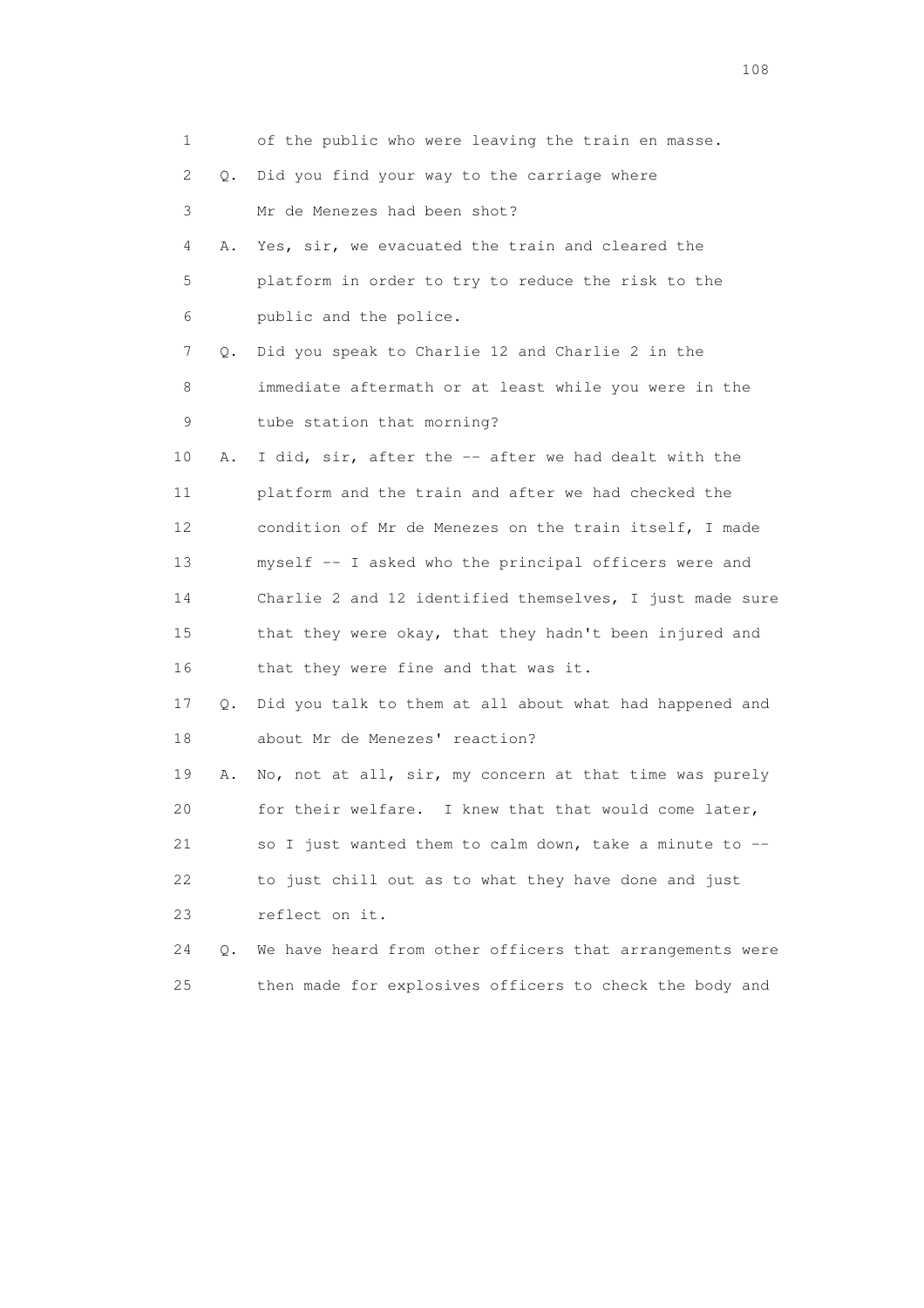| 1  |    | once that had happened for first aid equipment to be     |
|----|----|----------------------------------------------------------|
| 2  |    | brought down?                                            |
| 3  | Α. | Yes, sir.                                                |
| 4  | Q. | That evening of the 22 July, did Commander Dick come to  |
| 5  |    | Leman Street?                                            |
| 6  | Α. | Yes, sir, she did.                                       |
| 7  | Q. | Did you meet her while she was there?                    |
| 8  | Α. | I did, yes.                                              |
| 9  | Q. | Did you tell her anything about what had happened in the |
| 10 |    | tube station?                                            |
| 11 | Α. | As I was leaving the back of Leman Street I saw          |
| 12 |    | Commander Dick, as she was then, pulling up in a car in  |
| 13 |    | the street. She got out the vehicle and approached me,   |
| 14 |    | and her main concern and the main topic of the           |
| 15 |    | conversation was all to do with the welfare of the two   |
| 16 |    | principal officers and the rest of the team.<br>So that  |
| 17 |    | was 2 and 12 who had shot Mr de Menezes, and also the    |
| 18 |    | rest of the team who were involved in that operation all |
| 19 |    | I have no recollection whatsoever of discussing<br>day.  |
| 20 |    | anything to do with the operation with her. Having said  |
| 21 |    | that, had she asked me about it, then in all probability |
| 22 |    | I would have told her what I knew. But I have no         |
| 23 |    | recollection of discussing that with her at all.         |
| 24 | Q. | What did you know by that stage?                         |
| 25 | Α. | Only that 2 and 12 had shot a man who they believed to   |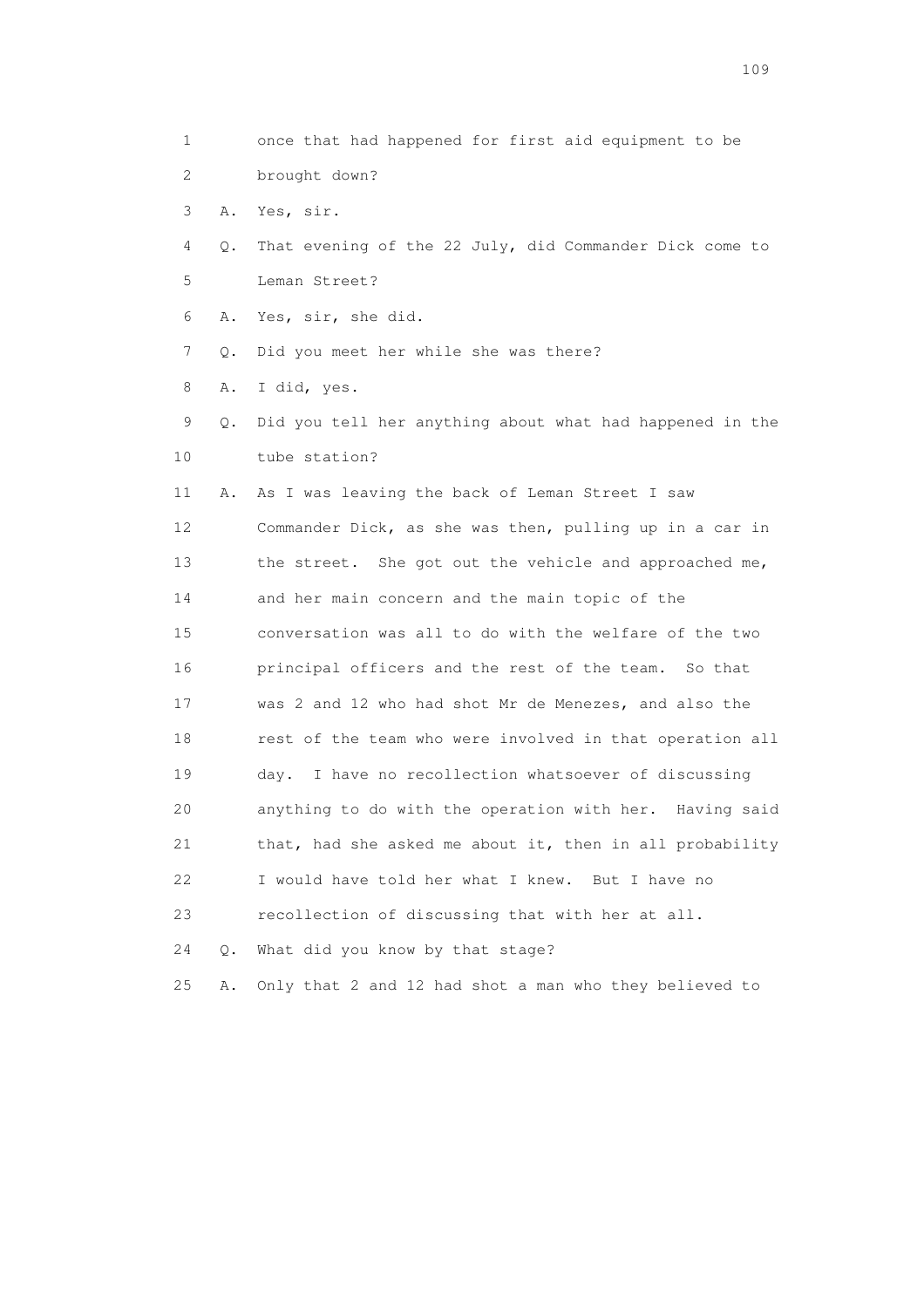1 be Hussain Osman who they believed to be carrying 2 a device. 3 Q. Can we have documents page 199 on screen. Could we move 4 back one page, please, to 198. That's a diagram which 5 actually has appeared in the press. It's a diagram 6 drawn by Commander Dick's loggist following this 7 conversation. Can you remember saying anything to 8 Commander Dick about Mr de Menezes having been 9 challenged? 10 A. No, not at all, sir. 11 Q. At that time, so the evening of the 22nd, did you know 12 anything about whether Mr de Menezes had been 13 challenged? 14 A. No, I didn't, sir, my understanding at that time was 15 still that he had been shot because he was believed to 16 be about to detonate a device and that was it. 17 Q. Had you been told anything about him trying to escape or 18 trying to tackle the officers? 19 A. No, sir. 20 MR HOUGH: Thank you very much. Those are my questions. 21 SIR MICHAEL WRIGHT: That's a convenient moment. 22 One very obvious question, I suspect: when you went 23 down the escalators or the escalator you were shouting 24 "armed police" and also shouting to the members of the 25 public "get out of the station"?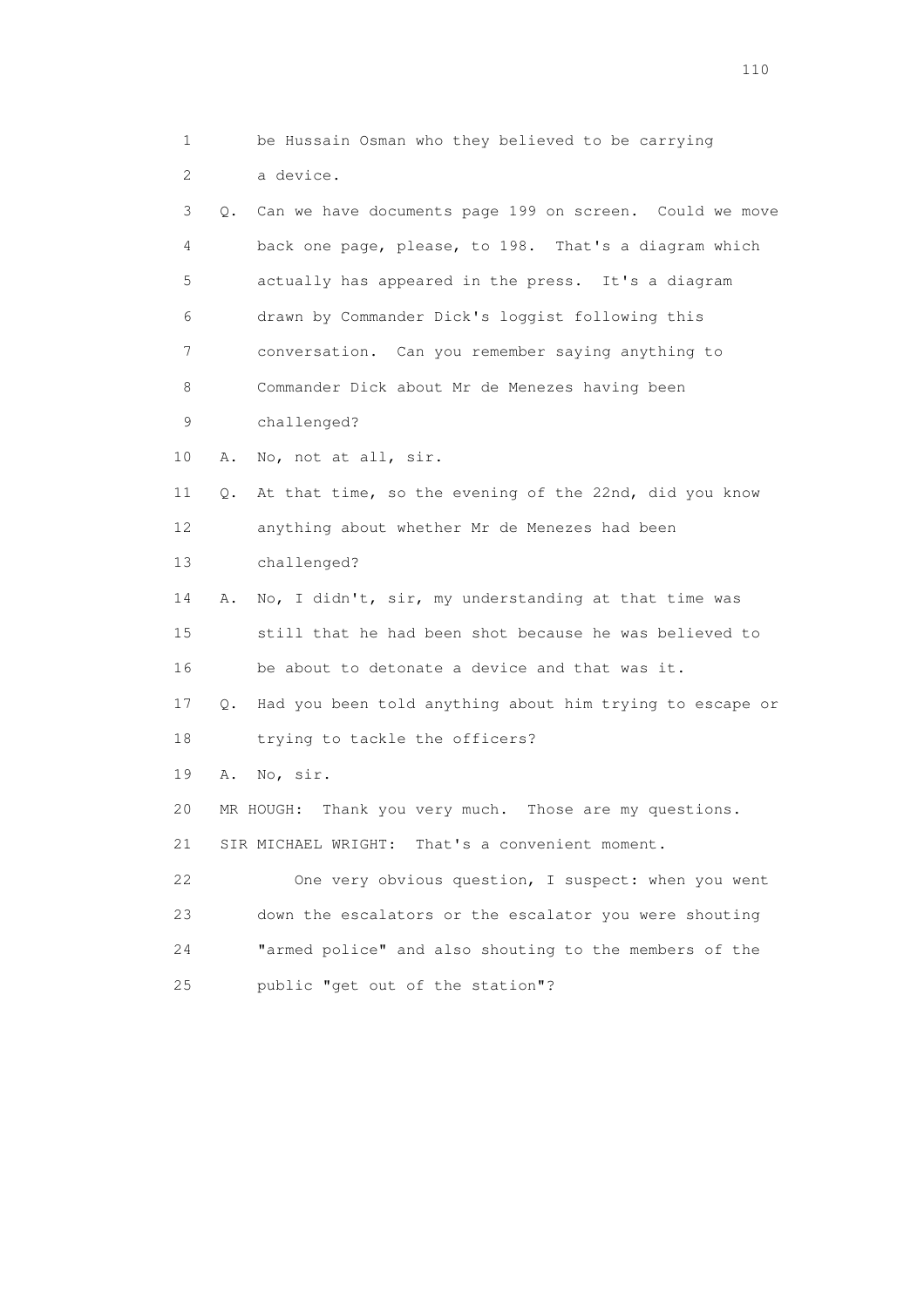1 A. Yes, sir.

 2 SIR MICHAEL WRIGHT: Why? 3 A. Well, only because we were deploying, sir, on a man who 4 we thought was Hussain Osman so my officers all had 5 firearms on them, that's going to cause panic amongst 6 members of the public and from my perspective it's, if 7 you like, muscle memory that when we deploy, we always 8 shout we are just to let people know that we are, in 9 fact, armed police. 10 SIR MICHAEL WRIGHT: Why did you want them to get out of the 11 station? 12 A. Only because, sir, we were dealing with a man who we 13 thought may be a suicide bomber. 14 SIR MICHAEL WRIGHT: It was the bomb that was worrying you, 15 if there was one? 16 A. Yes, sir. 17 SIR MICHAEL WRIGHT: 2 o'clock, ladies and gentlemen. 18 (1.05 pm) 19 (The short adjournment) 20 (2.00 pm) 21 (In the presence of the jury) 22 SIR MICHAEL WRIGHT: Can I just inquire, ladies and 23 gentlemen, whether last Friday was a success? From your 24 point of view I mean, not anybody else's. Okay, what 25 I am going to suggest, for the sake of those who have to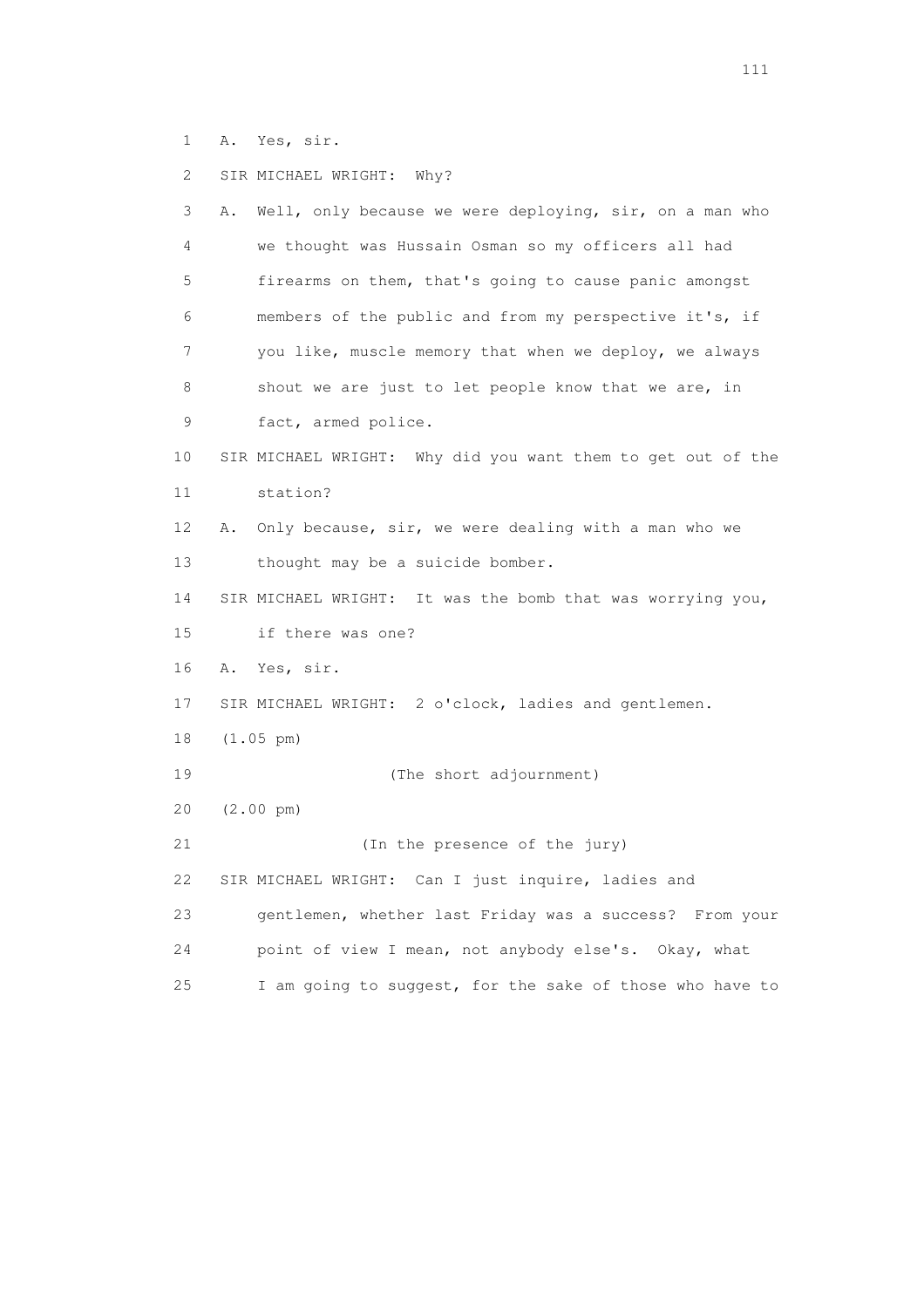1 travel a distance, I'll modify it slightly, but I will 2 suggest 9.30 to 2.30 on Friday. Okay, we will do that. 3 Yes, Mr Mansfield. 4 Questions from MR MANSFIELD 5 MR MANSFIELD: Good afternoon, my name is Michael Mansfield. 6 I represent the de Menezes family. Just a few 7 preliminary matters. 8 First of all, the previous day and overnight into 9 the 22nd, is it the case as we have heard from the last 10 witness to whom I put this, that as a team of firearms 11 officers, you could have been on duty by 6 am in the 12 morning if it was required? 13 A. I believe we could have been, sir, yes. 14 Q. You would have had a rest period by then? 15 A. Yes, sir. 16 Q. The next question is a preliminary in the sense of 17 training, and I have dealt with a lot of this with 18 previous witnesses so I am not going back over the same 19 ground with you, do you follow, but there is one aspect 20 of training I want to ask about. 21 A. Yes, sir. 22 Q. You have been, as you have indicated, in CO19 for 23 17 years. 24 A. Yes, sir. 25 Q. From 2001 onwards, as we have heard, the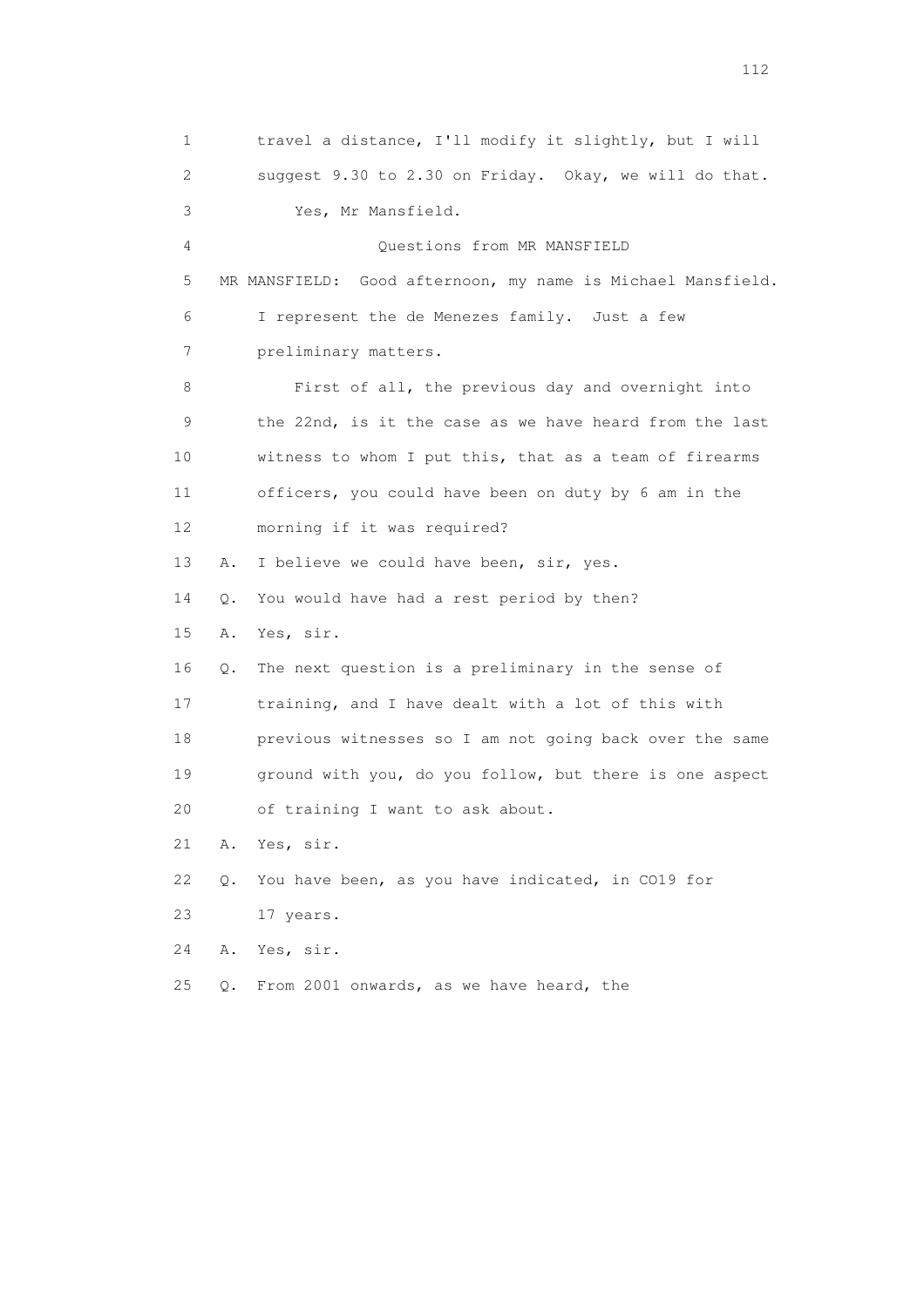1 Metropolitan Police were aware of the threat posed by 2 foot-borne suicide bombers? 3 A. Yes, sir. 4 Q. So far as a non-authorised situation is concerned, in 5 other words a situation in which a senior officer, 6 probably a DSO, has not authorised a critical shot, so 7 I want to deal with that with you. All right? 8 A. Yes, sir. 9 Q. Where an officer has to make an assessment, all right? 10 A. Yes, sir. 11 Q. Because we heard from TJ84 expressly that even if 12 an officer believes that he is facing a suicide bomber, 13 he still has to make an assessment of whether in fact he 14 is? 15 A. I think that's correct, sir, yes, I think that's right. 16 Q. Now, the question is obviously how you make the 17 assessment, and the question that follows that is what 18 is it you are looking for. Now, in relation to training 19 for this situation, is there training for specialist 20 firearms officers in what it is they have to look for in 21 relation to ascertaining whether they are actually 22 facing a suicide bomber? 23 A. Not that I am aware of, sir, not specialised training 24 for that, no. 25 Q. Then I have only one further question on that. Does it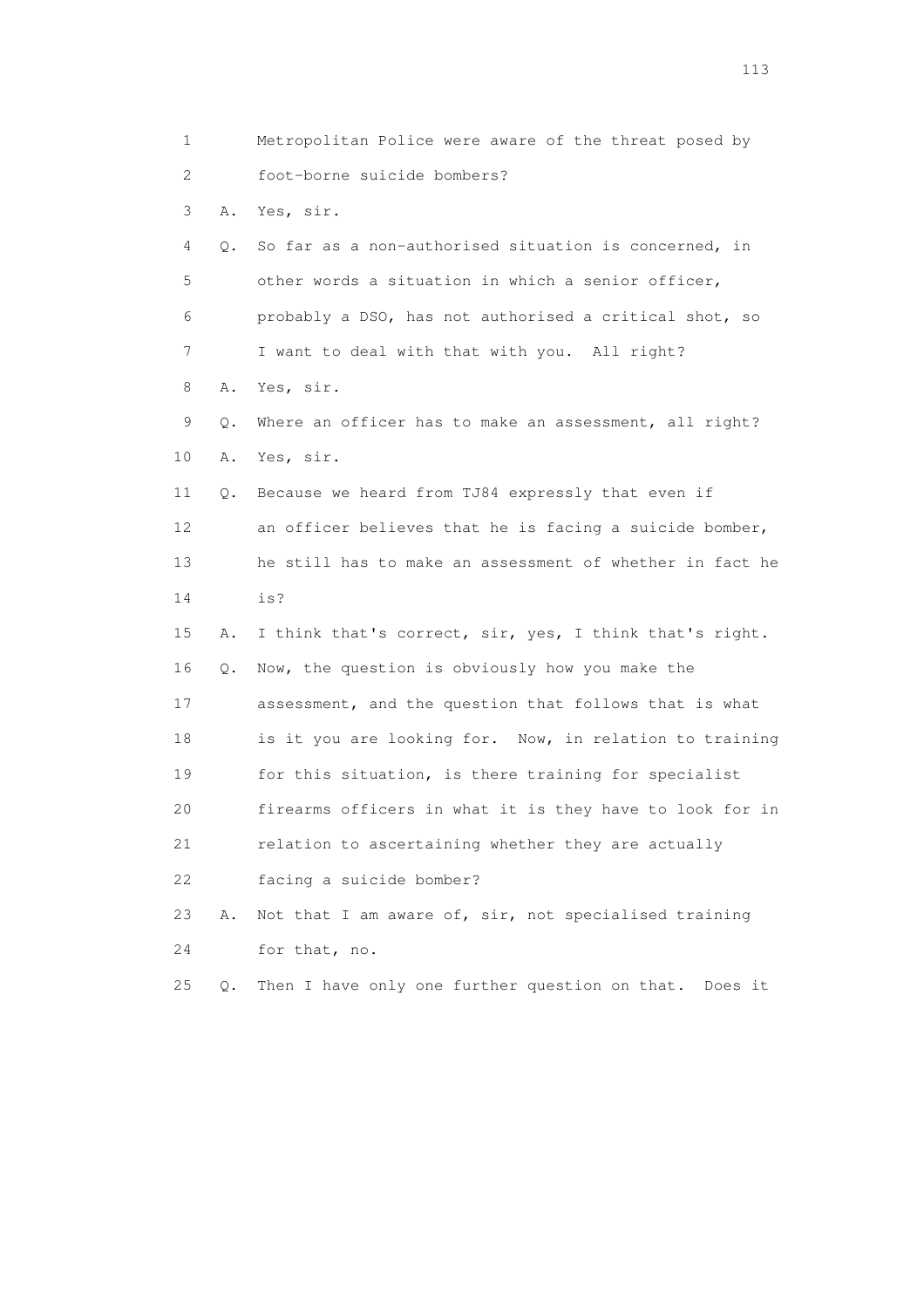1 follow that there isn't any training in relation to how 2 a non-rucksack, do you follow, in other words not 3 contained in a hold-all or on a rucksack on a back, in 4 other words it might be a body vest or a belt, how that 5 is detonated and what you might look for in order to see 6 whether somebody is about to detonate one? 7 A. I believe we have had training in different types of 8 devices, sir, and how they are carried and the 9 initiation devices that are used with them, so we have 10 had some training in that, yes, and we have seen 11 PowerPoint presentations of the particular types of 12 equipment we are talking about and the resulting carnage 13 that they can cause, so we have had some input on that, 14 sir, yes. 15 Q. It's just the question of what an officer, you said 16 generally there isn't any training on how to make the 17 assessment -- 18 A. Nothing specific, sir, other than basic training that we 19 get which -- a lot of it entails judgment training and 20 exactly that, assessing the threat as you perceive it, 21 but mainly to do with firearms threats. 22 Q. Yes, in other words, so the jury follow -- I am sure 23 they do -- where you might be facing an armed robber or 24 a kidnap situation or a hostage situation where the 25 weapon may be obvious?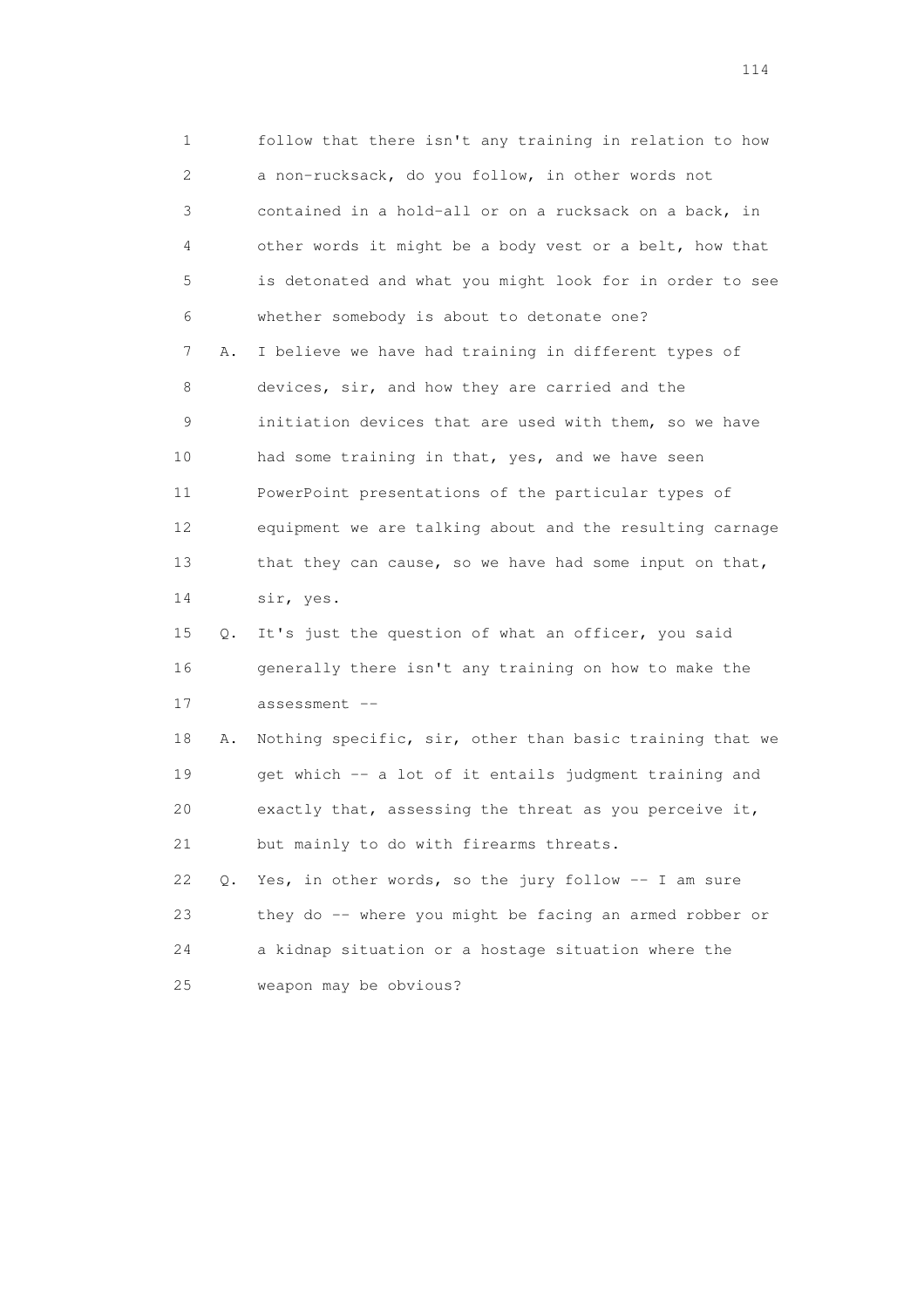1 A. Yes, sir, that's correct.

 2 Q. So far as the detonation situation is concerned, where 3 the vest or the belt may not be obvious, are officers 4 trained within a timeframe that's very short to look for 5 certain aspects of what might lead to detonation? 6 A. In relation to specific training for that around Kratos, 7 my understanding is no, sir, no. But having said that, 8 specialist firearms officers, in fact all authorised 9 firearms officers certainly within the MPS undertake 10 judgment training at some time or another, which is all 11 about assessing the threat that is presented to you. 12 Now, if your background information around Kratos 13 involves vests, initiators, belts, shoes perhaps, 14 rucksacks, certainly all the kind of devices we know 15 about already, then part of your judgment or your 16 training will be, or your natural assessment process

 17 will be to look for those specific things because that 18 is where the threat is coming from.

 19 So if you are dealing with an armed robber, you are 20 looking for a handgun, a shotgun, you know, a balaclava 21 or things like that. If you are dealing with a suicide 22 bomber, then you will be looking for the things that 23 have been highlighted to you that could indicate that 24 perhaps this man is a suicide bomber.

25 So you are right, sir, there is no specific training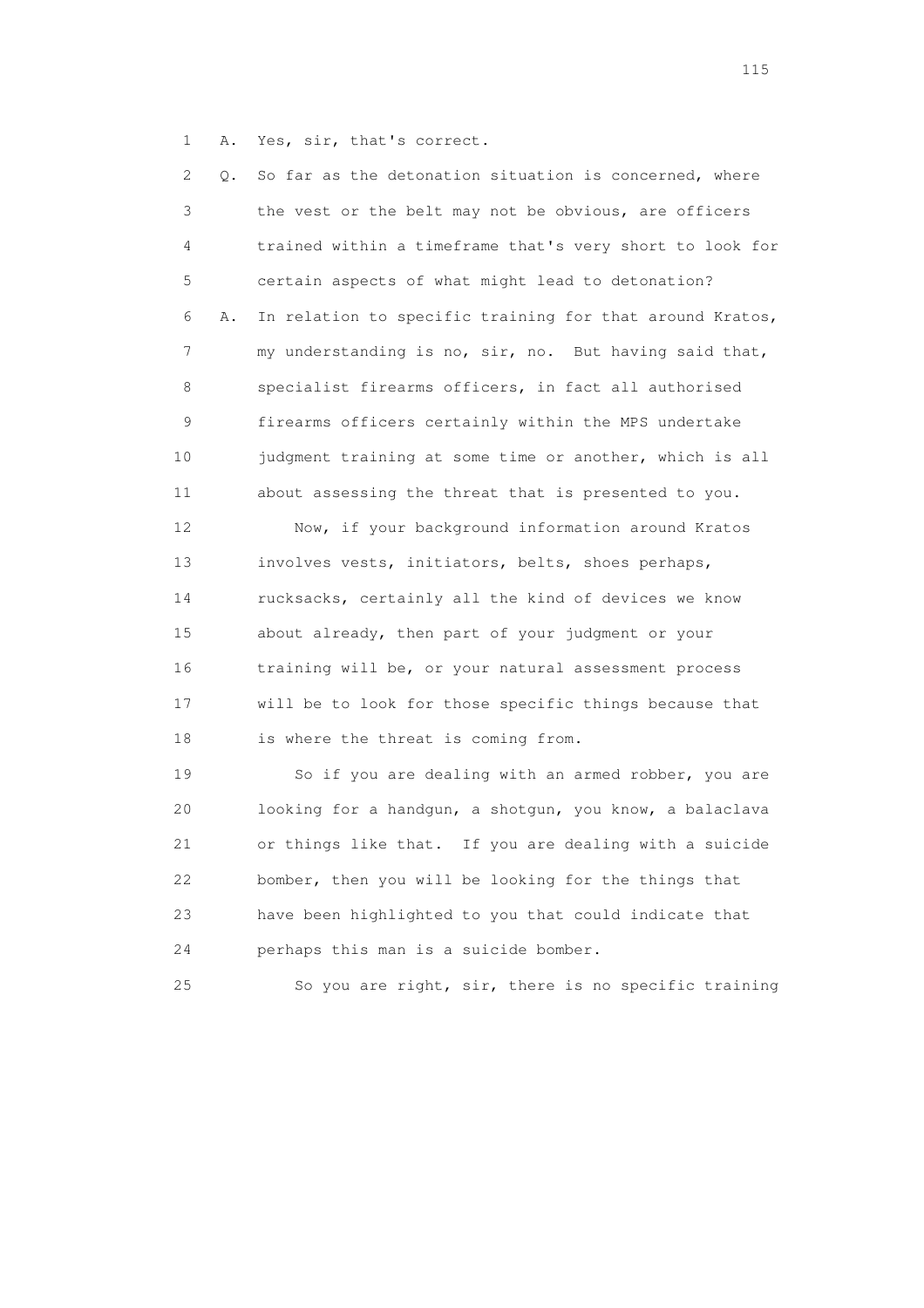| 1              |    | that I know of, but the general training we do in            |
|----------------|----|--------------------------------------------------------------|
| $\overline{2}$ |    | relation to risk assessment, ie judgment training            |
| 3              |    | et cetera, is all relevant in my view, sir.                  |
| 4              | Q. | So the judgment that they are trained to make $-$ - by they  |
| 5              |    | I mean firearms officers -- is in a fast-time situation,     |
| 6              |    | in other words under pressure, split second?                 |
| 7              | Α. | Yes, sir, it is. A lot of the judgment training we do,       |
| 8              |    | you probably heard of video shoots whereby you get           |
| 9              |    | presented with a video scenario, and you have to react       |
| 10             |    | to it using training weapons, and I'm sure you must have     |
| 11             |    | heard of that. A lot of that is based around fast-time       |
| 12             |    | reaction situations.                                         |
| 13             | Q. | I will be honest, I have heard of it but I haven't           |
| 14             |    | actually seen it in operation.                               |
| 15             |    | Can I move therefore from the training situation             |
| 16             |    | $to$ $--$                                                    |
| 17             |    | SIR MICHAEL WRIGHT: Can I just clarify to clear one thing    |
| 18             |    | up for myself, Mr Mansfield.                                 |
| 19             |    | MR MANSFIELD:<br>Yes.                                        |
| 20             |    | SIR MICHAEL WRIGHT: Thinking about what you were just        |
| 21             |    | talking about now, you did refer to a Kratos situation.      |
| 22             |    | As I understand it, the essential difference is that         |
| 23             |    | Kratos or Clydesdale, there will be a DSO.                   |
| 24             | Α. | Yes, sir.                                                    |
| 25             |    | To some extent the firearms officers,<br>SIR MICHAEL WRIGHT: |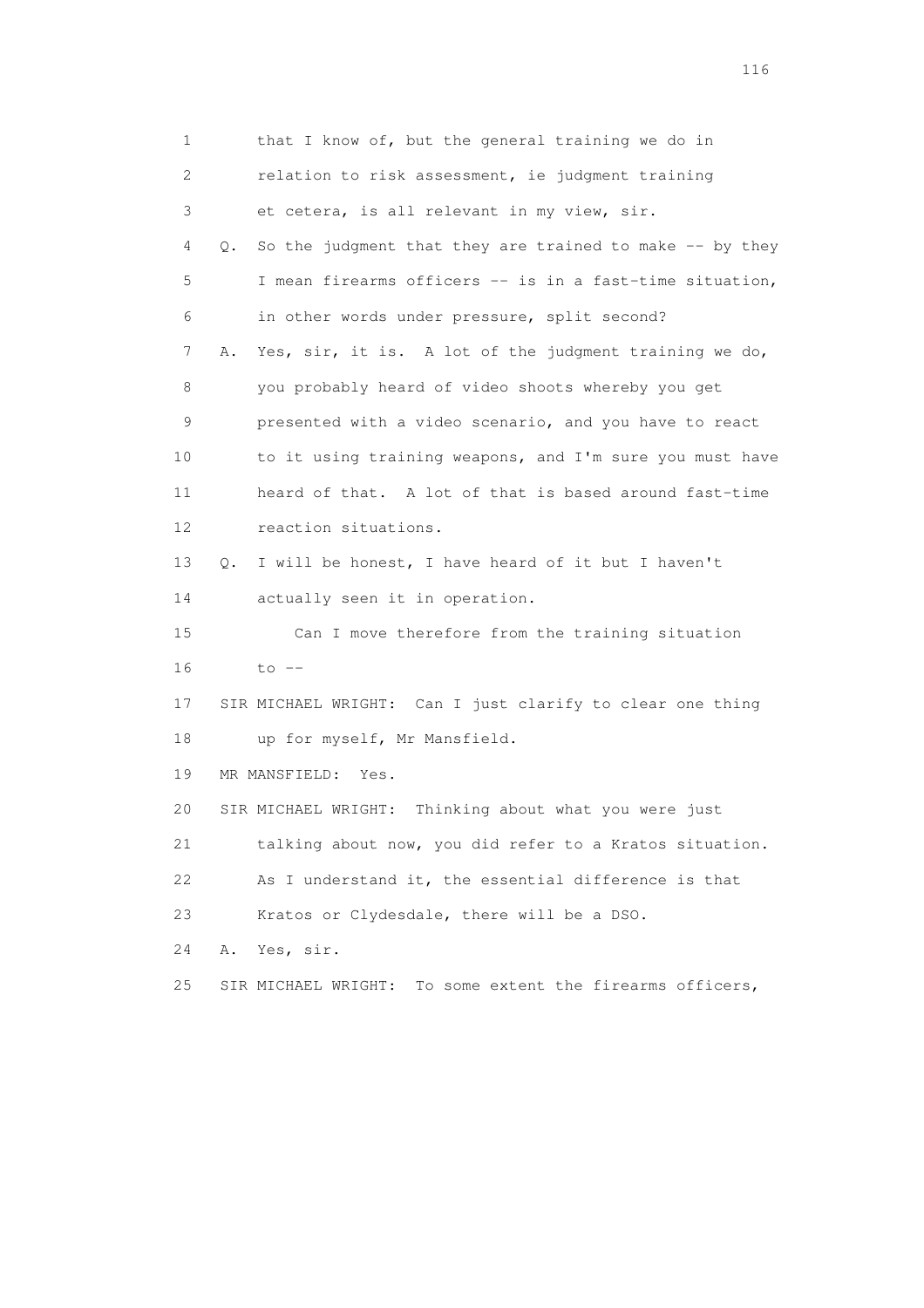1 although they always have their residual discretion, 2 they will be guided on the basis, well, them upstairs 3 know more than we do? 4 A. That's exactly right, sir, yes. 5 SIR MICHAEL WRIGHT: So the authorisation is given, and that 6 at any rate does part of the job for the firearms 7 officers. I am assuming there is more up there than 8 I know about. 9 A. That's exactly right, sir, yes. 10 SIR MICHAEL WRIGHT: Here, when Mr Mansfield embarked on it, 11 we are talking about non-authorised critical shot 12 situations, where it does not follow that whoever is 13 controlling the operation from Scotland Yard knows any 14 more than the firearms officer knows, and he has to rely 15 on his own judgment. 16 A. Yes, sir. 17 SIR MICHAEL WRIGHT: That's the essential difference, isn't 18 it? 19 A. Yes, sir. He has -- he's been asked in those 20 circumstances by the organisation, if you like, by the 21 MPS, to solely rely on his training, his judgment and 22 his experience in making that decision himself or 23 herself. Which is is not a very nice place to be. 24 SIR MICHAEL WRIGHT: Mr Mansfield will forgive me, this is 25 a convenient moment to ask you the question I asked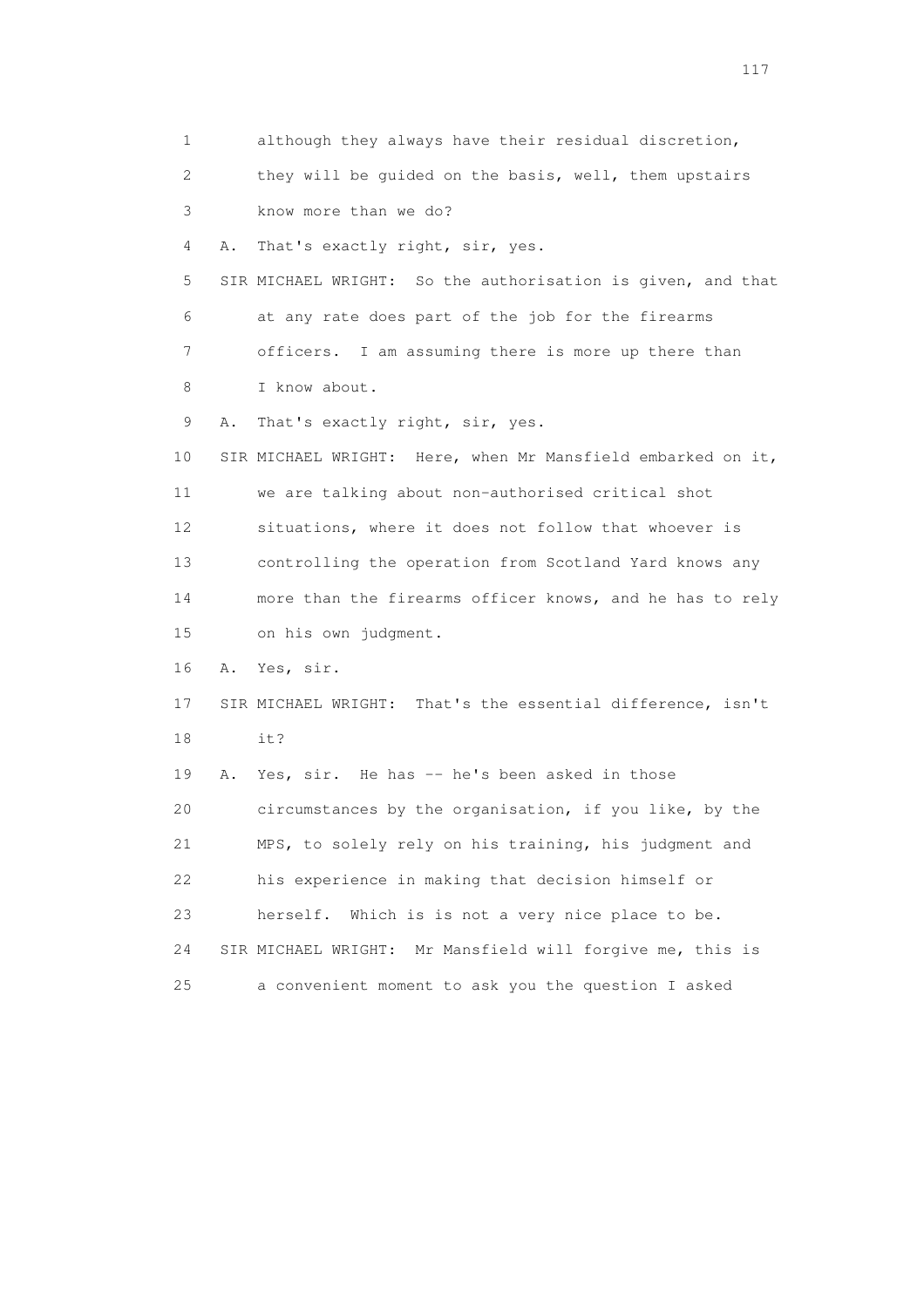1 Charlie 5. I didn't realise that you had been promoted. 2 Are you now a trainer? 3 A. No, sir, no, I am not. I am a senior tactical adviser 4 now, sir. 5 SIR MICHAEL WRIGHT: That was the other thing I was going to 6 ask you. You are a tactical adviser now, are you? 7 A. I am, sir, yes. 8 SIR MICHAEL WRIGHT: What was being put to Charlie 5, and 9 I suspect is going to be put to you, that those two 10 officers went into the Underground station carrying 11 their Glocks with the special ammunition to work in 12 relatively confined premises -- circumstances, with the 13 necessity if this turned out to be a suicide bomber to 14 take a critical shot -- 15 A. Yes, sir. 16 SIR MICHAEL WRIGHT: -- intending to disable completely at 17 the earliest possible opportunity, first shot if 18 possible. 19 A. Yes, sir. 20 SIR MICHAEL WRIGHT: In such circumstances, Mr Mansfield 21 asked I think Charlie 5, the officer who's going to do 22 this has to get up close. 23 A. Yes, sir. 24 SIR MICHAEL WRIGHT: Really close? 25 A. I think if I can answer, the whole premise on which we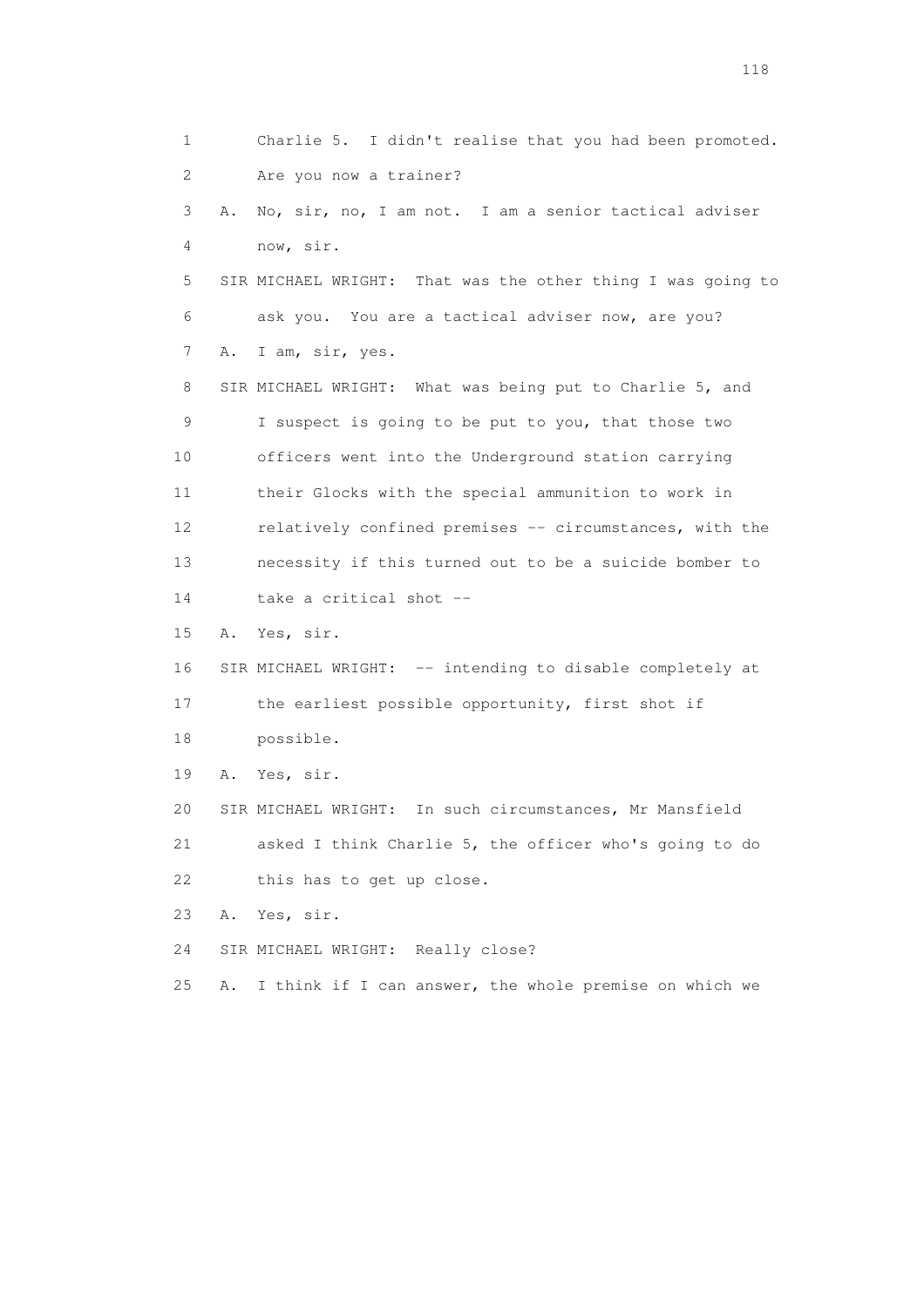1 are having this conversation is the basis that they were 2 always going to shoot him. But of course when they 3 deployed down the stairs they were deploying purely to 4 detain -- 5 SIR MICHAEL WRIGHT: No, that's not the premise. The 6 premise is if it turns out to be a suicide bomber -- 7 A. Yes. 8 SIR MICHAEL WRIGHT: It is hypothetical in this extent. 9 A. I understand that, sir, totally. I am just trying to 10 get -- 11 SIR MICHAEL WRIGHT: If it does turn out to be a suicide 12 bomber, in the circumstances in which they were, in 13 a railway carriage, with no cover, everybody then 14 recognises and accepts that the officer has to get 15 absolutely close up? 16 A. Yes, sir. 17 SIR MICHAEL WRIGHT: In order to be sure that the brain stem 18 shot works, it's got to be pretty well point blank? 19 A. Yes, sir, absolutely. 20 SIR MICHAEL WRIGHT: What I asked Charlie 5 about and I'm 21 going to ask you about is: we have seen the contents of 22 the ACPO firearms manual quidance. 23 A. Yes, sir. 24 SIR MICHAEL WRIGHT: Can you think, have you ever heard of, 25 or been trained in or heard suggested any technique that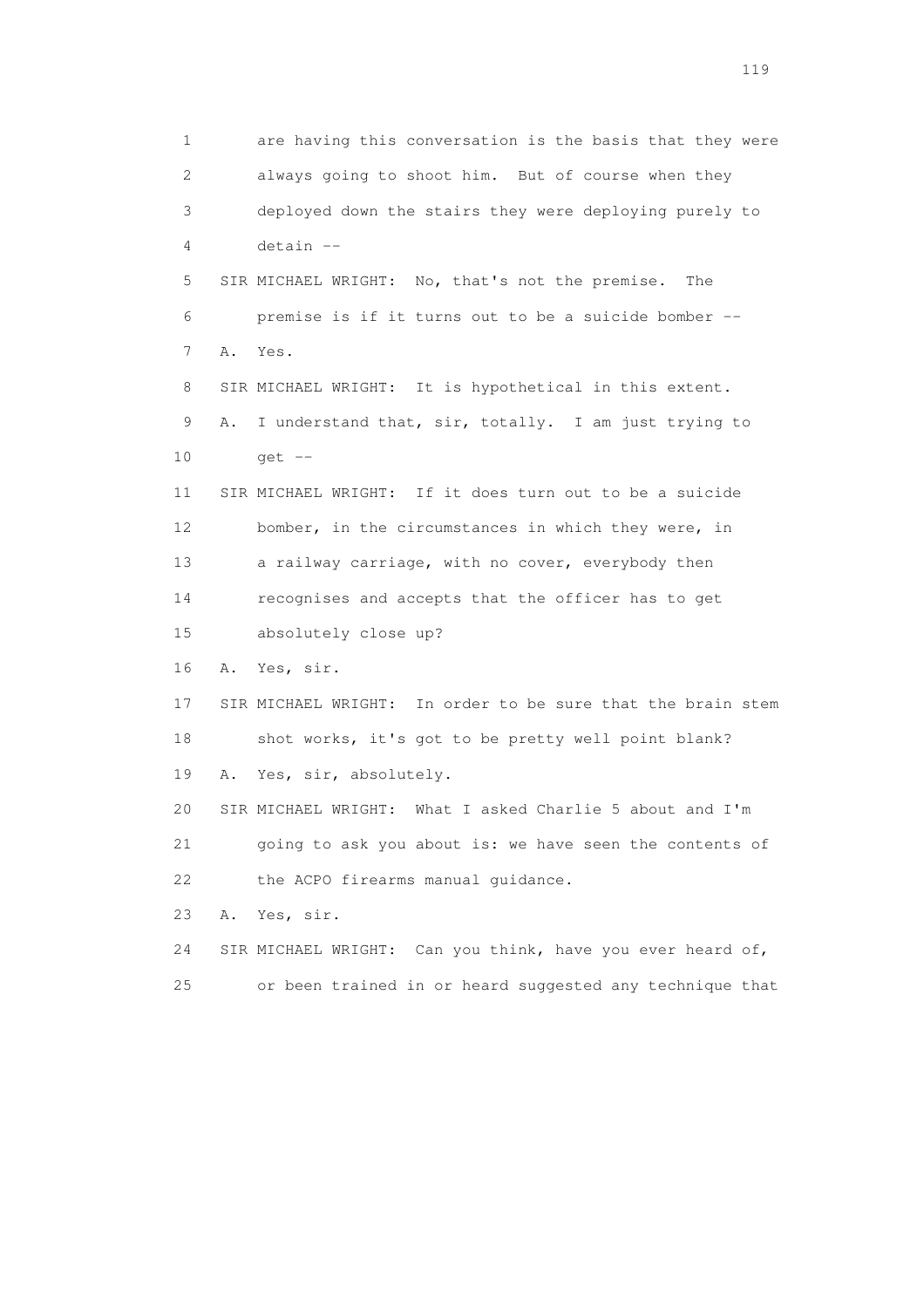1 an officer can get right up close to an actual suicide 2 bomber, challenge him, and not at least risk throwing 3 his own life away? 4 A. No, sir. 5 SIR MICHAEL WRIGHT: Can you conceive of any technique that 6 could be devised? You have to get right up close to 7 him. 8 A. I can't, sir, because if you are dealing with 9 a suspected suicide bomber, as soon as you go overt, as 10 soon as you let the bomber know that you are a policeman 11 and you are on to him, what's the first thing he's going 12 to do? He is going to detonate the device and take as 13 many people with him, so I can't think of any, sir. 14 I can't think of any. 15 SIR MICHAEL WRIGHT: Thank you. Mr Mansfield. 16 MR MANSFIELD: Yes, just following this through, it sounds 17 a bit like a discussion but it is important, you 18 appreciate the significance of it for the future as well 19 as the past. 20 A. Yes, I do, sir. 21 Q. That's the close quarter situation. Now, before you get 22 to the close quarter situation in which you are almost 23 certainly going to have to not issue a warning, because 24 that means you are going overt, and not wear your police 25 cap which means you are going overt, when you are in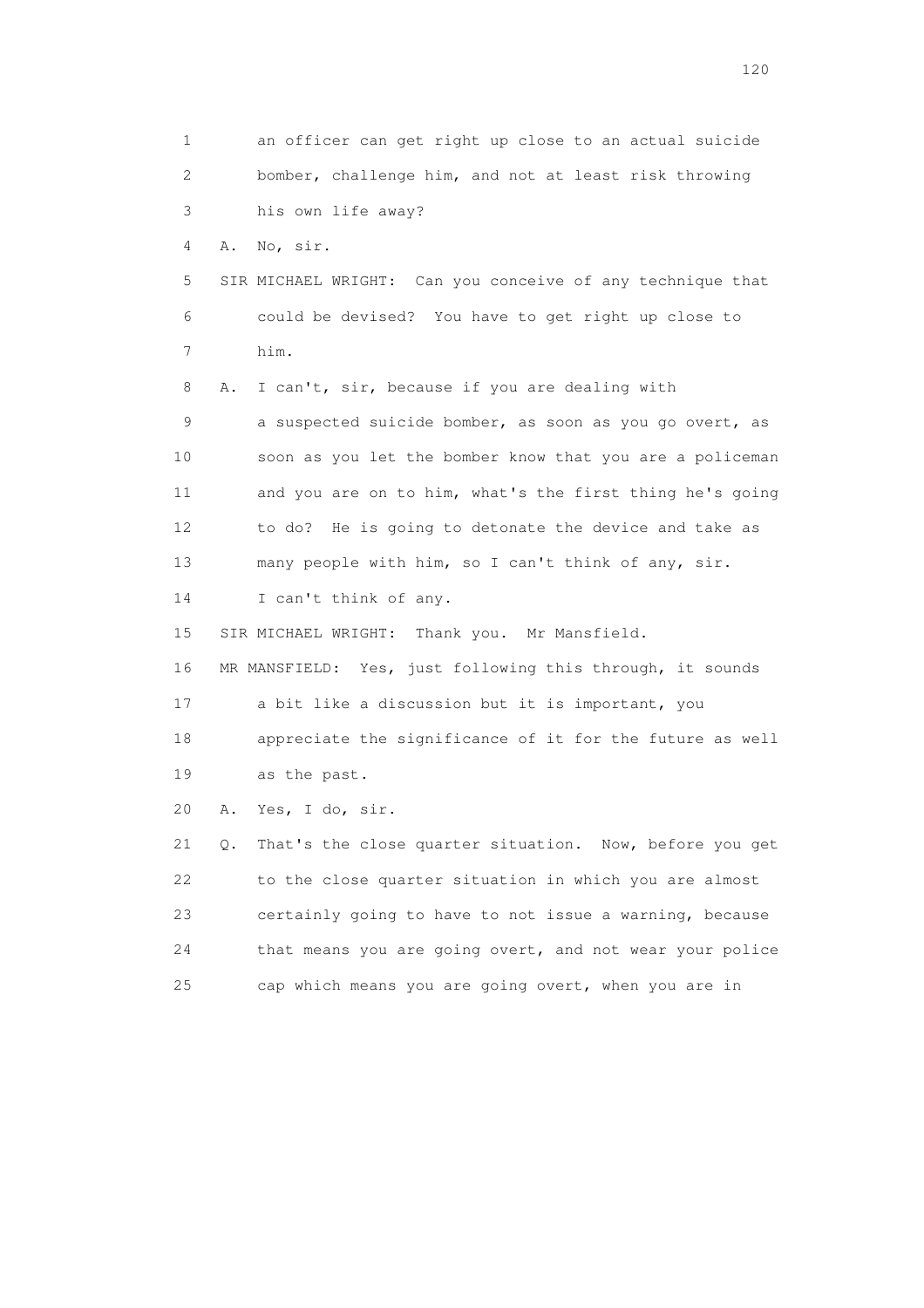1 a covert position, you have got to make an assessment, 2 right, so we are just back one stage, it may only be 3 split seconds but this is what the training is about, 4 you have got to make an assessment as to whether in fact 5 you are dealing with a suicide bomber; right? 6 A. Yes, sir. You are actually assessing the threat, 7 whether it be a suicide bomber or whatever, but you are 8 right, sir, yes, but it's the threat that you are 9 assessing, yes. 10 Q. Yes, I follow that. 11 SIR MICHAEL WRIGHT: Mr Mansfield, don't misunderstand me, 12 none of those questions were intended to derogate from 13 such opportunities as you have been investigating over 14 the last 27 days as to what other opportunities there 15 were. 16 MR MANSFIELD: I am grateful, and in fact with this witness, 17 if I may, I am going to deal with one opportunity that 18 presented itself which wasn't in a tube train carriage. 19 So at a slightly prior stage, there has to be 20 an assessment by the officers, and I think you have 21 agreed with Trojan 84's point that he made, that when 22 they went down the escalators, they were duty-bound to 23 make an assessment, however quick it happened? 24 A. Yes, I agree with that, sir, yes. 25 Q. You do?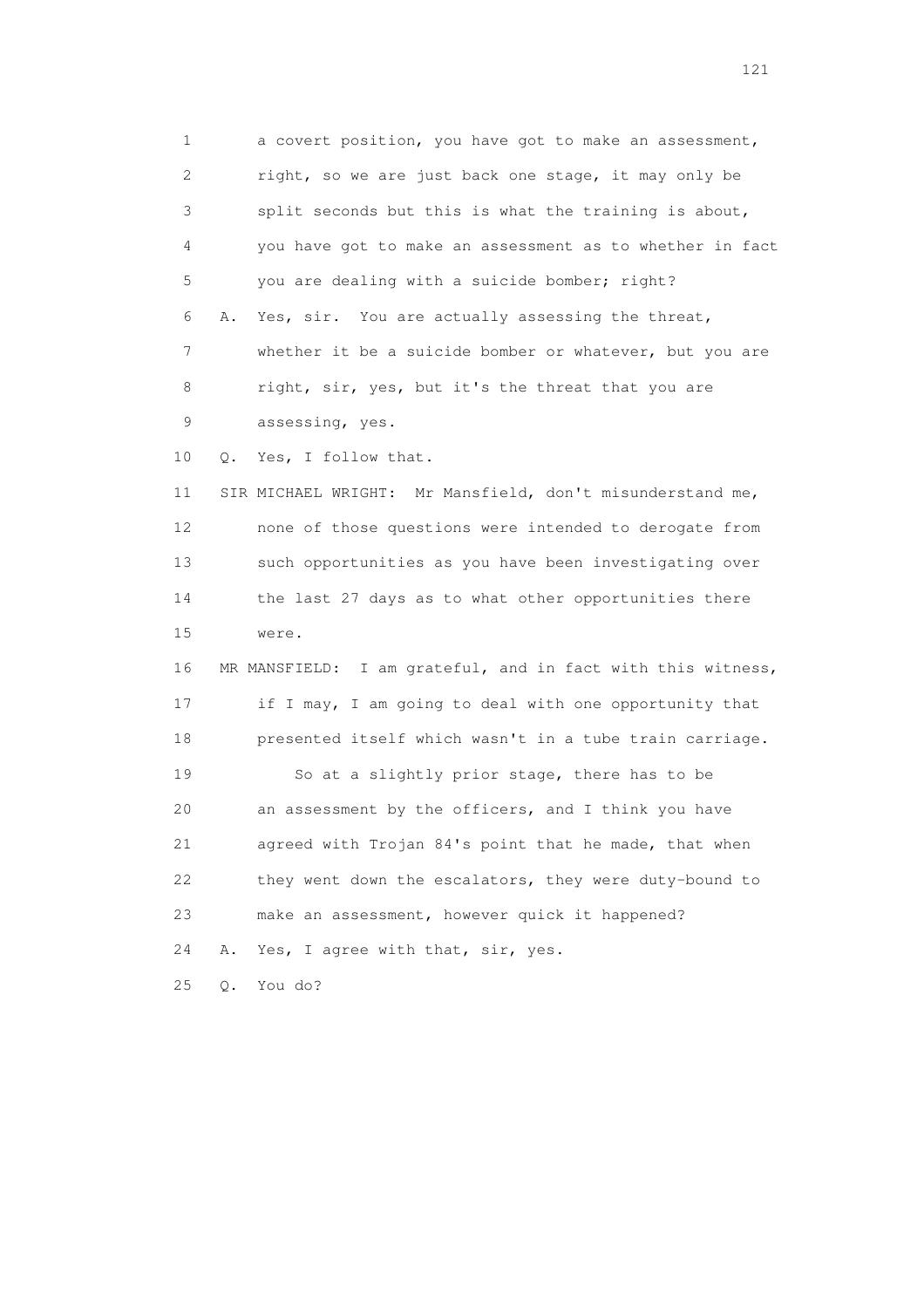1 A. Yes, I do, sir.

| 2  | Q. | This is very specific but it relates again to training,  |
|----|----|----------------------------------------------------------|
| 3  |    | and it may be there isn't any, but one of the ways, in   |
| 4  |    | fact one of the common ways for a belt or a vest to be   |
| 5  |    | detonated is via a 9-volt battery which is contained in  |
| 6  |    | a pocket with a wire from the battery to the vest or the |
| 7  |    | belt, and another wire which has to be connected to the  |
| 8  |    | battery to make a circuit. Are you familiar with all     |
| 9  |    | that?                                                    |
| 10 | Α. | I am aware of that, sir, yes.                            |
| 11 | Q. | In order to do that, in other words to make that         |
| 12 |    | circuit, are officers trained to see whether a hand is   |
| 13 |    | in a pocket or goes into a pocket in order to accomplish |
| 14 |    | that?                                                    |
| 15 | Α. | Well, first of all, sir, before I answer, I am not       |
| 16 |    | actually on the training staff at the minute, so I am    |
| 17 |    | not actually up to date with current training profiles   |
| 18 |    | and what they do on the SFO training side of things.     |
| 19 |    | However, from my own personal experience, if you         |
| 20 |    | want to take that?                                       |
| 21 | Q. | Yes, it is.                                              |
| 22 | Α. | I have had no training specifically around that type of  |
| 23 |    | thing, no, sir.                                          |
| 24 | О. | I am going to take it forward and I want to come to      |
| 25 |    | a particular situation which is not in the tube station  |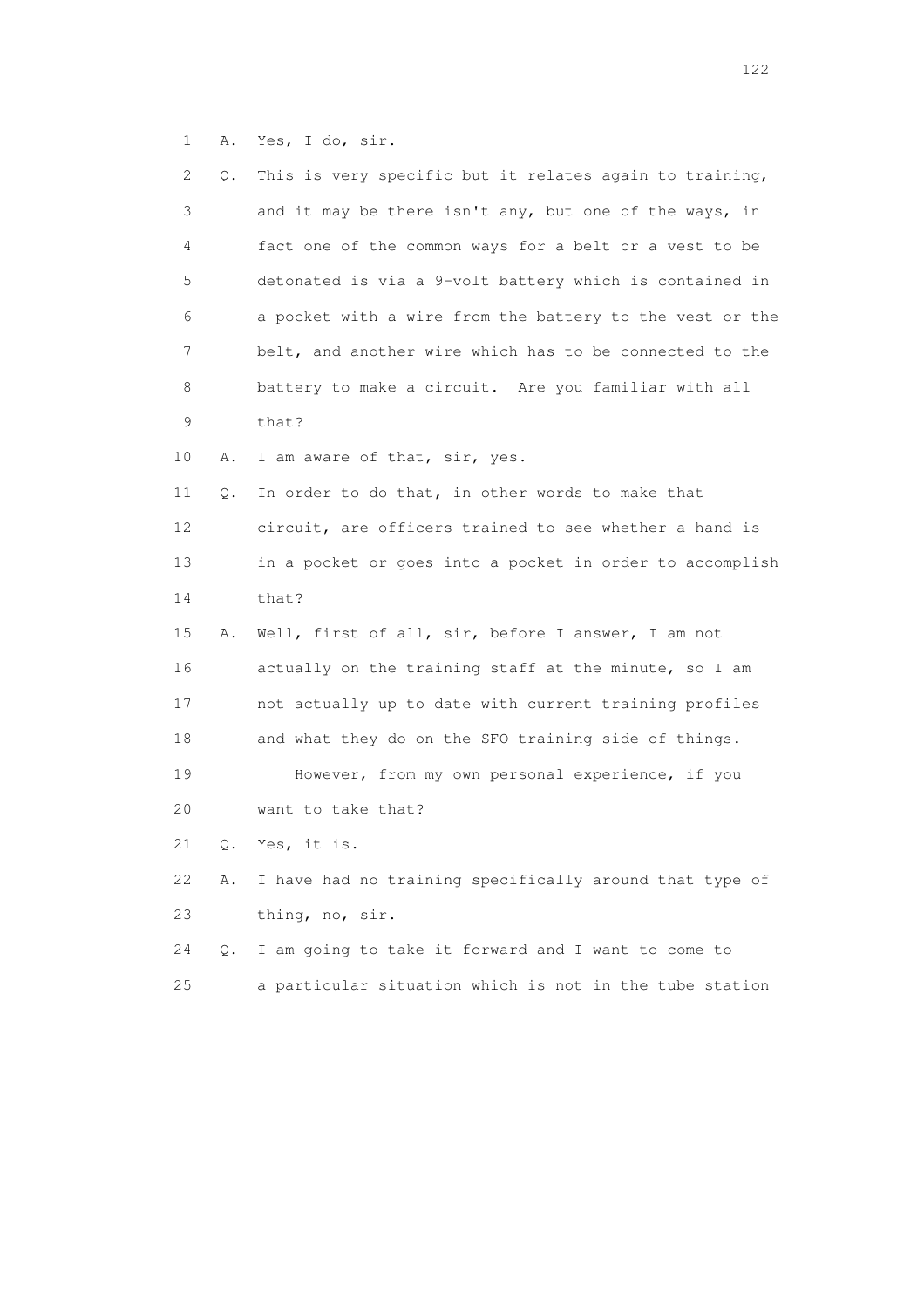1 itself. Can I just ask you this: you mentioned a couple 2 of motorcycles? 3 A. Yes, sir. 4 Q. Were they out of action that day, although they were 5 there for various reasons? 6 A. Yes, it was a big disappointment to us, sir, that the 7 motorbikes didn't work, I have to say. Mechanically 8 they worked, that's not what I mean. What I mean is -- 9 Q. The radios. 10 A. The radios just did not work at all, and they weren't 11 any use to us whatsoever. If you can't communicate with 12 them there is no point in them being there, and that was 13 disappointing, yes. 14 SIR MICHAEL WRIGHT: We have heard a lot about the 15 shortcomings of the radios. 16 A. Can I say, sir, I know that you're interested in the 17 radios because obviously I have been following some of 18 it. We have now -- we no longer have the Cougar system. 19 The Cougar system was a military system which had 20 an encryption in it which was ideal for our purposes at 21 the time because of the security issues around 22 counter-terrorist operations. 23 Because it was a military system, it was based on 24 the plain open fields of Germany and things like that, 25 so it wasn't ideal to urban stuff, so it wasn't a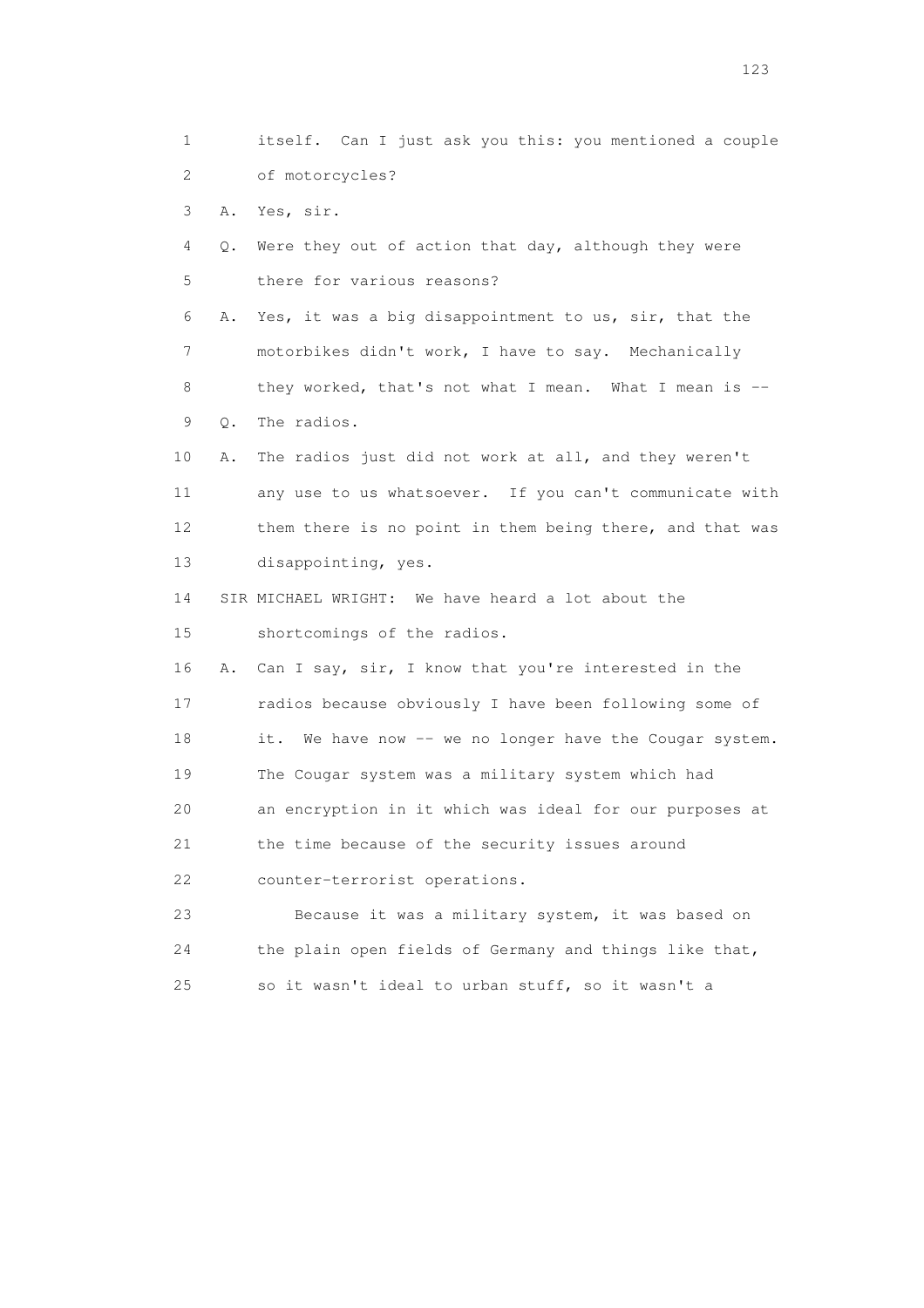1 perfect system for us, but it has since been replaced. 2 SIR MICHAEL WRIGHT: As Mr Mansfield says, we are thinking 3 about the future as well. 4 A. Absolutely, sir, yes. 5 SIR MICHAEL WRIGHT: Is this Airwave now, or has that been 6 superseded -- 7 A. The generic term is Airwave, sir, yes. It's much 8 better. 9 SIR MICHAEL WRIGHT: Is it much better or a little bit 10 better? 11 A. In my view, and I'm no radio expert, sir, in my view it 12 is 120 per cent better. 13 SIR MICHAEL WRIGHT: And it works underground? 14 A. Well, I can talk to somebody on it. I can actually talk 15 to somebody on it. 16 MR MANSFIELD: We really have entered the 21st century. 17 A. Exactly, sir, yes. 18 SIR MICHAEL WRIGHT: It copes with the Underground as well? 19 A. It does now, sir, yes. It took a while to get that 20 established but it does now and it's perfect and we've 21 tested it on several times on several exercises. 22 MR MANSFIELD: Does it follow that the people who couldn't 23 use the motorcycles go into the cars, is that how it 24 works, or they sit around on motorcycles not able to 25 participate?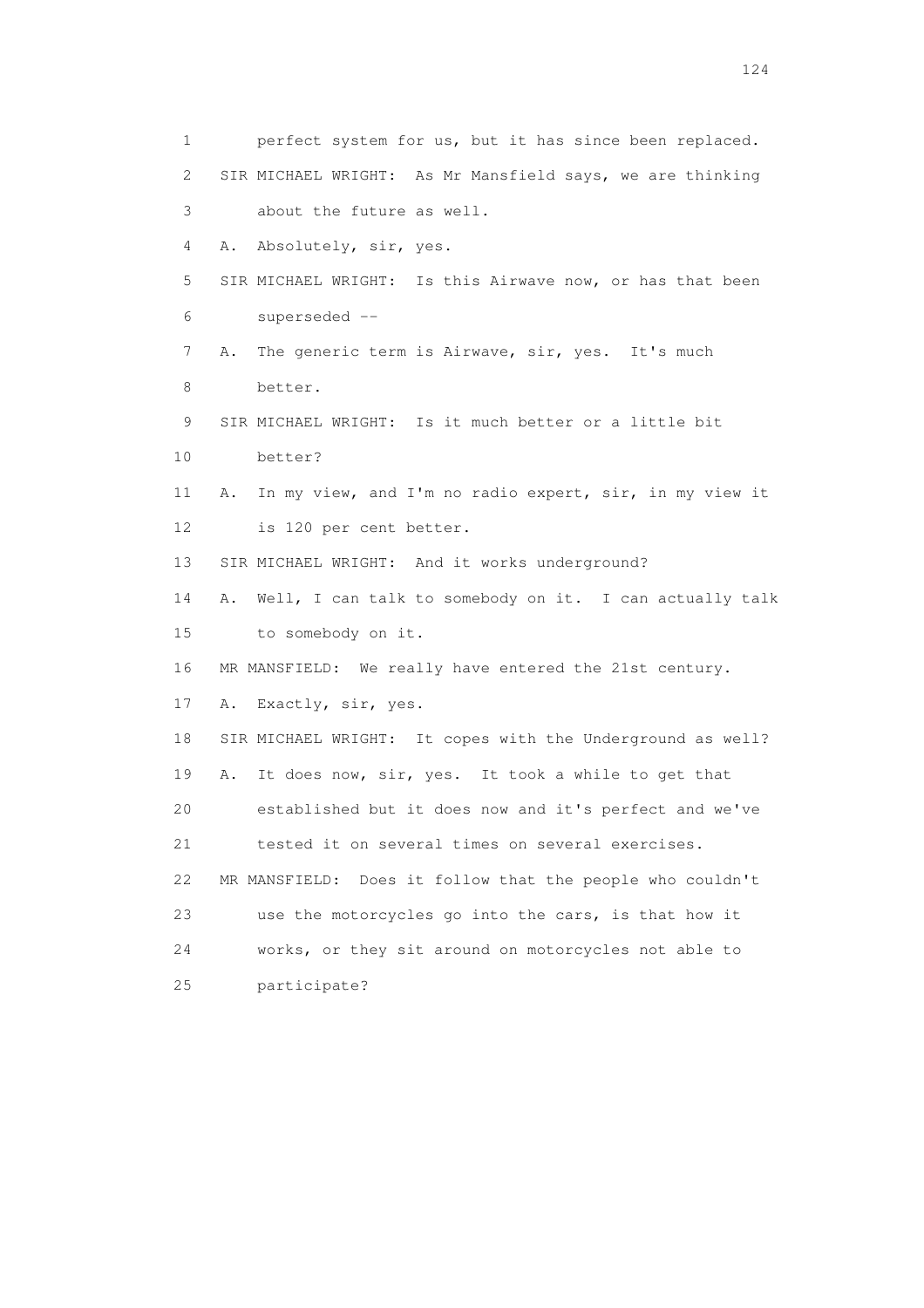1 A. That was basically it, sir, yes.

 2 Q. I am going to move on and now you're going to need your 3 statement, because as people have said many times, it's 4 not a memory test. 5 There are two situations I want to ask you about, 6 it's the one in a sense for you very near the beginning. 7 Could we have 362 on screen, please. That's the page 8 dealing with one of the two topics I want to follow up. 9 I realise you prefaced this by saying it was 10 a clumsy attempt in your statement, but I just want to, 11 because you have given evidence about all of this as 12 well in the Health and Safety trial: 13 Whilst at Nightingale Lane and on route ..." 14 Do you see that halfway down the page? 15 A. Yes, sir. 16 Q. "... on route to Tulse Hill in Trojan 805B together with 17 Charlie Eleven and Charlie Three when we received 18 information via the radio that a white male had left the 19 premises ..." 20 I'm going to split it up so that you have time to 21 think. You are sure you received that information, that 22 a white male had left the premises? 23 A. Yes, sir. 24 Q. There was no suggestion that he was a suspect? 25 A. No, sir, not at that time, sir, no, it was just a white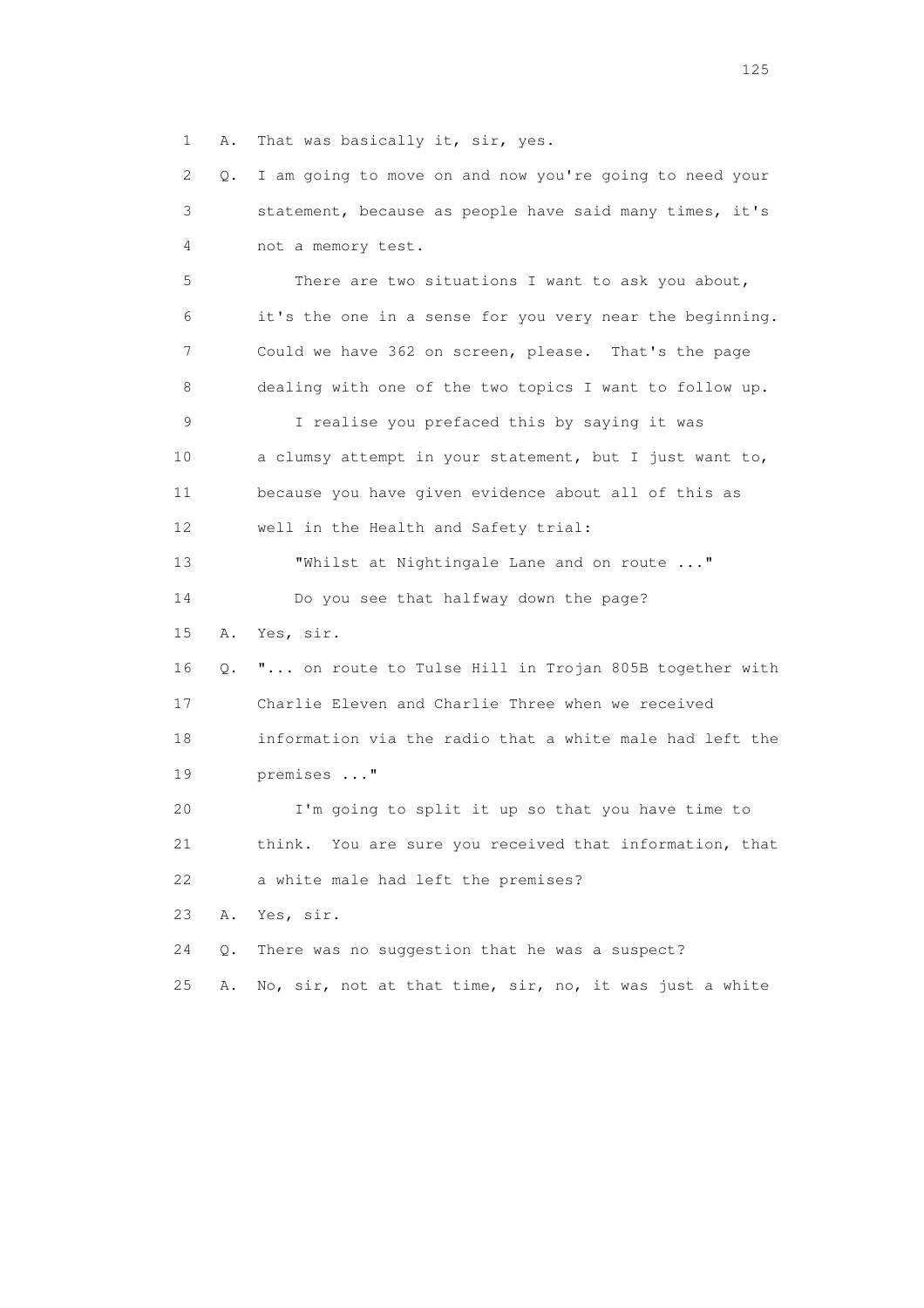1 male.

2 Q. The actual sentence is:

 3 "... and was on board a number 2 bus heading towards 4 Marble Arch ..." 5 A. Yes, sir. 6 Q. Were you told that as well at the same time? 7 A. No, sir, no, and that, that's where I have been clumsy 8 in my statement writing and I accept that totally. The 9 initial radio message was a white male has come out of 10 the premises and then subsequently whilst en route to 11 the TA Centre, I received further information to say 12 that he is on a bus, number 2 bus heading towards Marble 13 Arch. 14 SIR MICHAEL WRIGHT: It's two separate messages. 15 A. Yes, sir, what I have done is put them together because

 16 I was travelling towards the TA Centre and the 17 information came over whilst I was en route to it;

18 I just tried to narrow it down.

 19 MR MANSFIELD: Well, I just want to pursue it a little bit, 20 because we do know that officers were sent in pursuit, 21 I am really wanting to find out from you, you know, how 22 much either you did or didn't know about what was going 23 on.

 24 The sentence is expressed in those terms, that 25 a white male had left a premises, was on board a number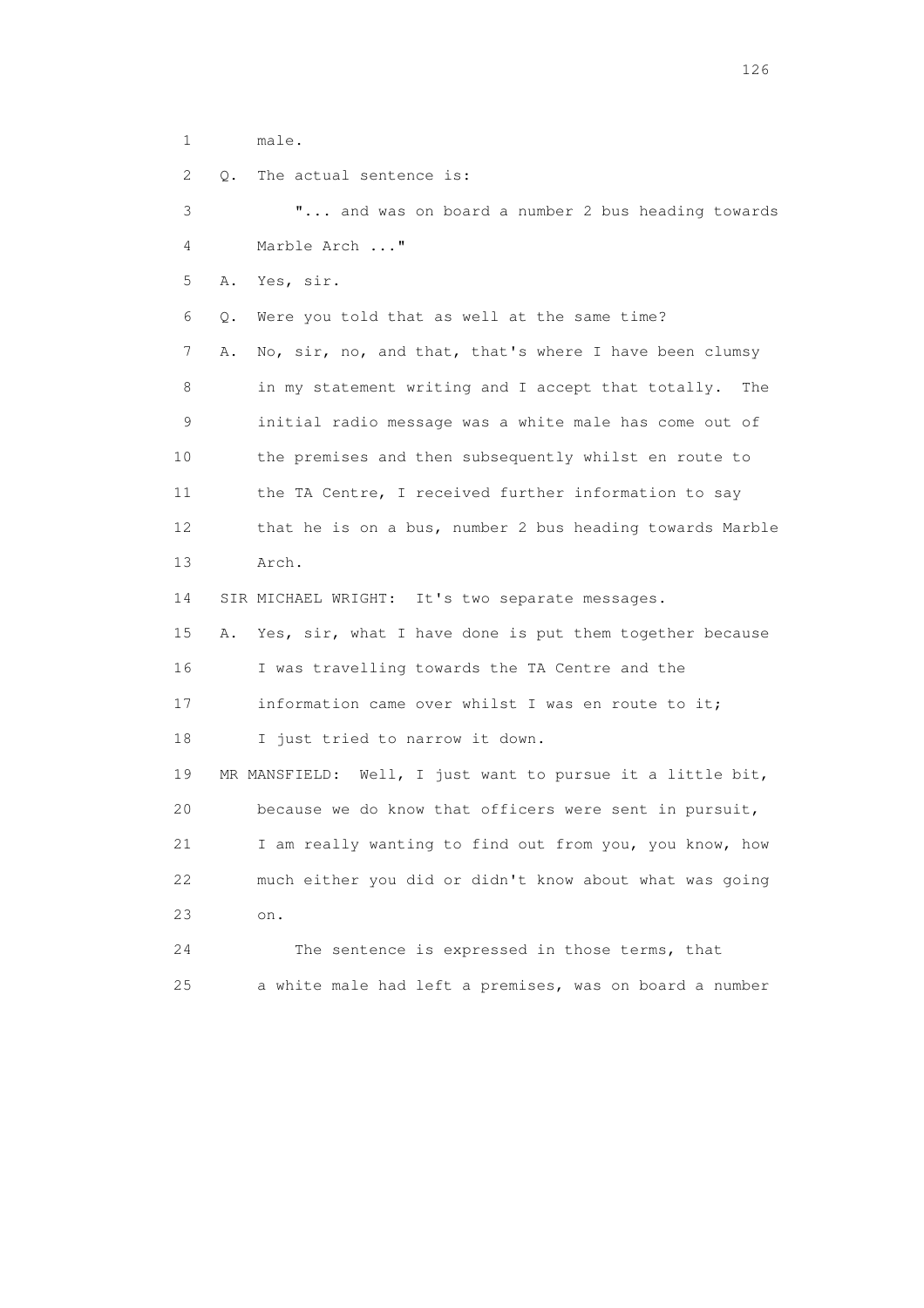1 2, going towards Marble Arch: 2 "... we were instructed... to 'get behind the 3 suspect' ..." 4 A. Yes, sir. 5 Q. Then: 6 "... we were also given a description subsequently 7 as an IC2 male ..." 8 A. Yes, sir. 9 Q. At the trial, your recollection was again slightly 10 different to now, and there is no criticism in that, it 11 can change from time to time. Can we have, please, 12 Monday 15 October, page 147 at the bottom. You are 13 being asked by counsel for the prosecution, right at the 14 bottom, line 22; can you see that? 15 A. I can, sir, yes. 16 Q. It says: 17 "Question: Right, let me see if we can get the 18 timing on that." 19 Meaning get behind the subject, so it looks as if 20 she's gone through exactly the same sentence as we just 21 have? 22 A. Yes, sir. 23 Q. "The first call is that a white male has left the 24 premises and is on board a bus." 25 You say: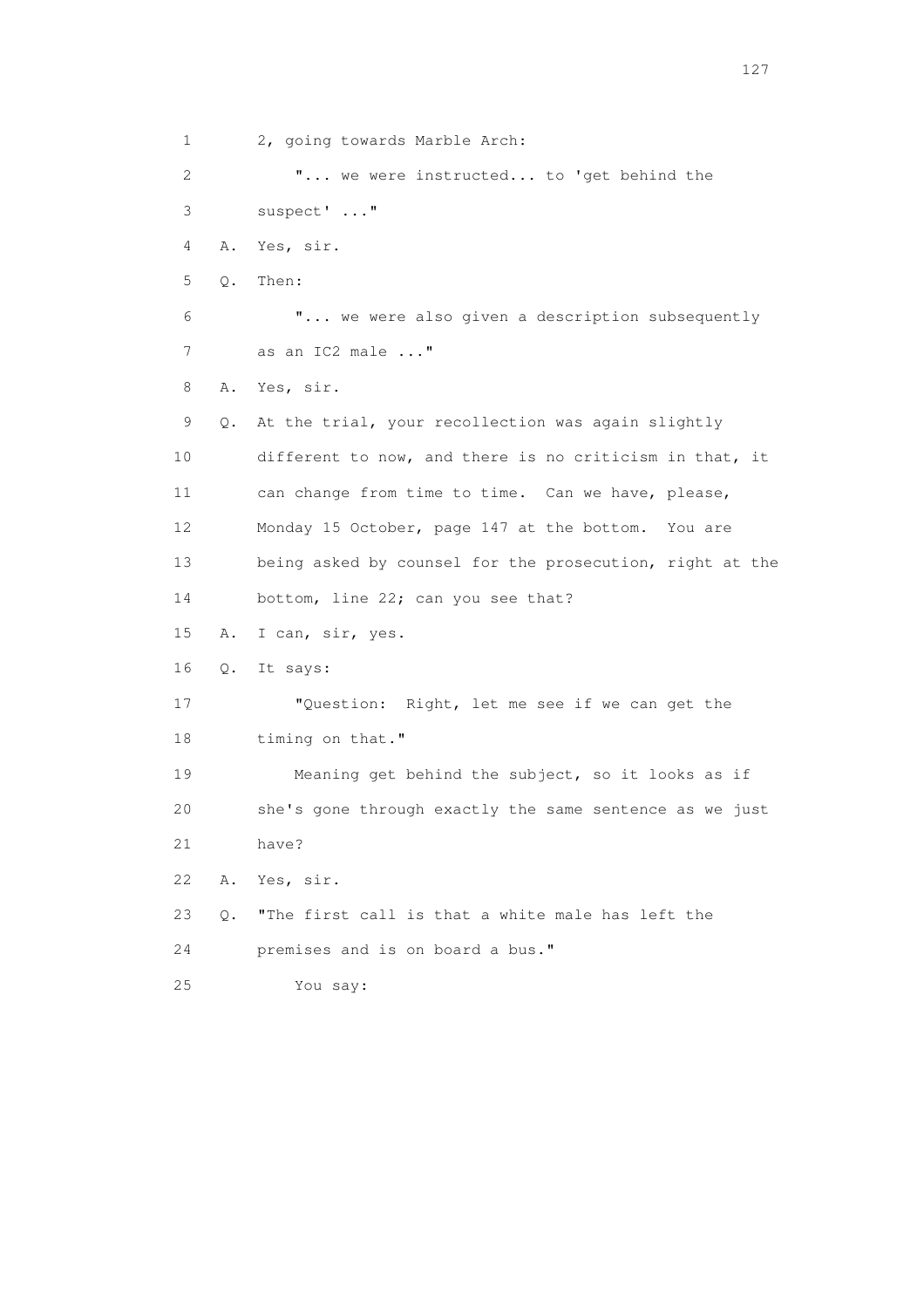1 "Yes."

| 2        | Are we to understand that at the time you gave           |
|----------|----------------------------------------------------------|
| 3        | evidence last year you had not registered that in fact   |
| 4        | these were separate messages?                            |
| 5<br>Α.  | No, sir. I can probably easily explain it by when I was  |
| 6        | giving evidence at the Health and Safety trial and I was |
| 7        | being asked these questions, some of the times when      |
| 8        | I gave the answers I wasn't actually referring to my     |
| 9        | statement as it was written down in my statement, I was  |
| 10       | relying on recollection and perhaps I didn't get it      |
| 11       | quite as accurately as I should have done.               |
| 12<br>О. | I understand that. Can we go to 148:                     |
| 13       | "Question: Were you told where the bus was?              |
| 14       | "Answer:<br>We were told that it was a number 2 bus      |
| 15       | and it was heading towards Marble Arch. That is my       |
| 16       | recollection, my Lord.                                   |
| 17       | "Question: And were you told to do anything about        |
| 18       | it at that stage?                                        |
| 19       | No, ma'am. My understanding was that this<br>"Answer:    |
| 20       | man was of no concern to us at this stage and was going  |
| 21       | to be stopped subsequently by officers from the          |
| 22       | Anti-Terrorist Branch."                                  |
| 23       | Trying to, as it were, disengage things that have        |
| 24       | been elided, you did hear about a white man coming out,  |
| 25       | and it was your understanding that that man was going to |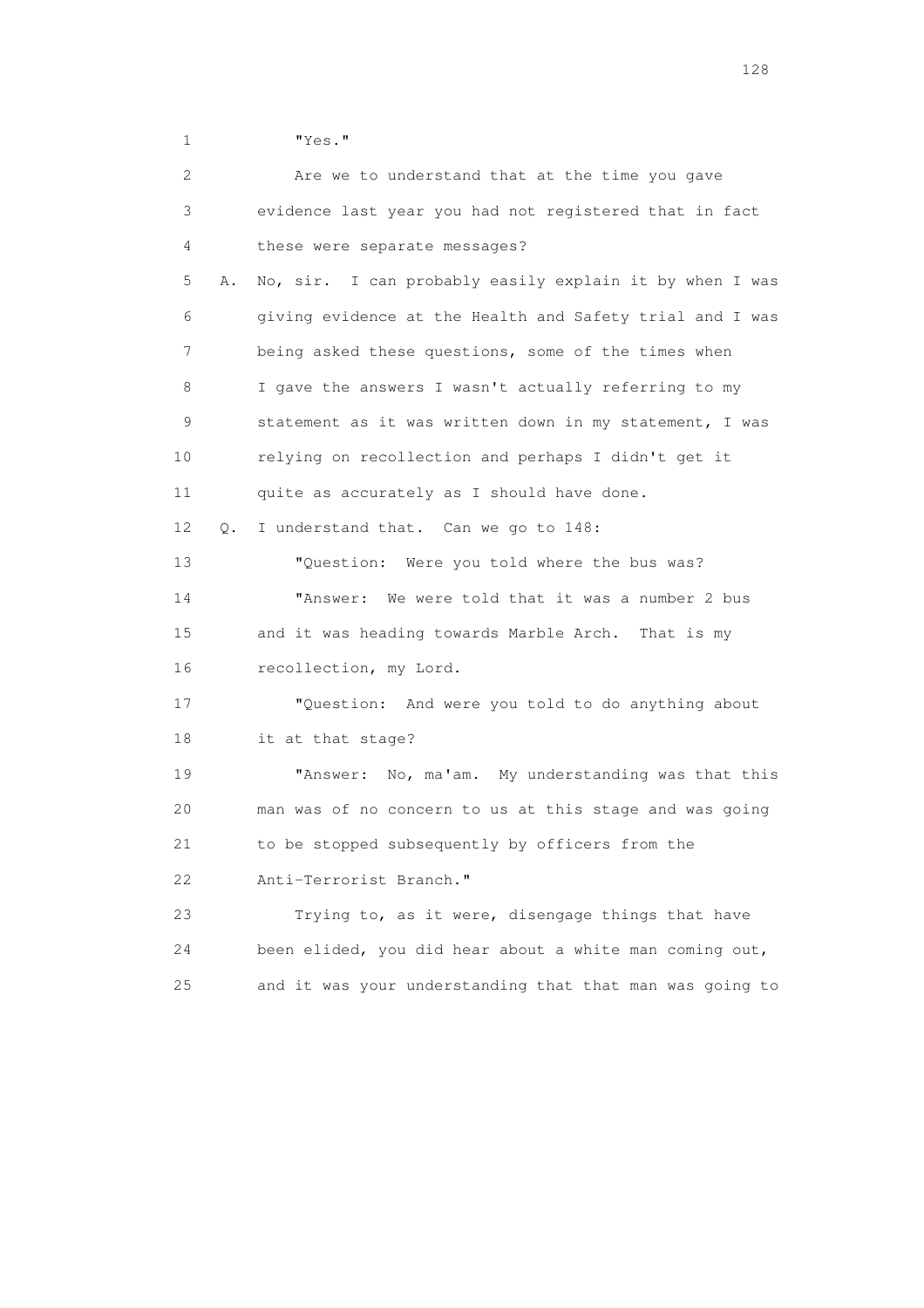1 be stopped?

2 A. Yes, sir.

3 Q. Is that much right?

 4 A. Yes, sir. I mean, since then I have obviously found out 5 since then that there was a change in the description of 6 the suspect from an IC1 male to an IC2 male, but at that 7 particular time when I was writing my statement, my 8 understanding was that the suspect had got on to a bus, 9 was moving off towards Marble Arch and subsequently we 10 were told to get behind the bus.

 11 Q. That makes sense alongside, if I can just follow 12 through, when you were travelling behind the bus, what 13 did you think had happened to the people who were going 14 to stop the person who you first heard about?

 15 A. If I am perfectly honest, it wasn't top of my worry 16 list, to be honest, sir.

 17 Q. I appreciate it's not top of your worry list, and one 18 understands that, but it would have some consideration 19 because you would not want to be following somebody if 20 there was an unarmed SO13 team, as it transpires there 21 was, racing along another road to get to the bus, 22 possibly before you -- and I'll just finish it off -- 23 because the risks of that -- not top of your list, of 24 course -- is blue on blue?

25 A. Absolutely, sir, and I understand where you are coming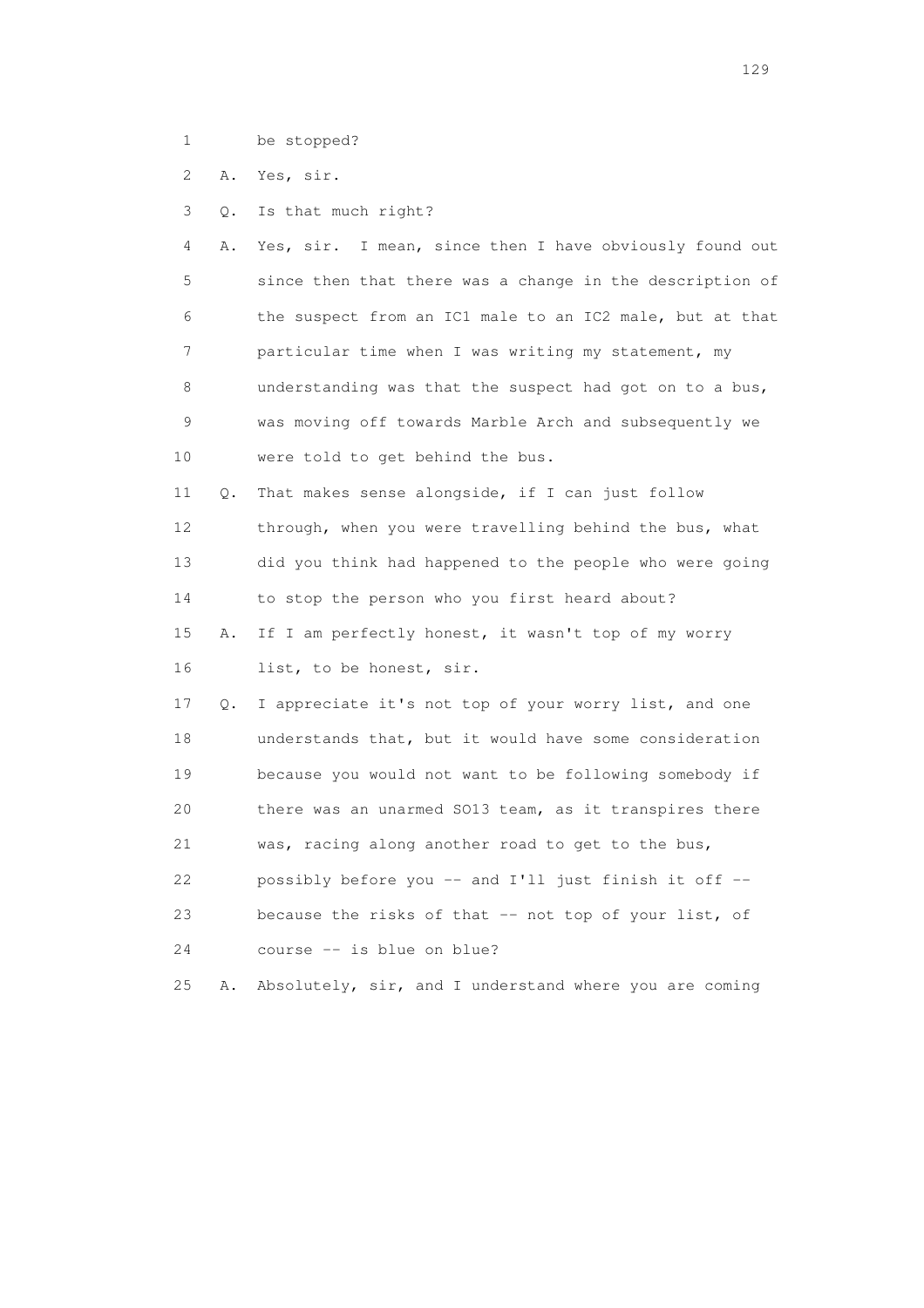1 from with that question. The assumption is obviously 2 that they would have been called off; if a decision has 3 been made for a CO19 unit to get behind a suspect, then 4 the inference from that, as far as I was concerned, is 5 that it was now a CO19 deployment and any unarmed 6 officers who had been tasked to deal with it would be 7 drawn off.

8 As regards the blue on blue aspects, that is 9 absolutely right, sir, but you have to bear in mind that 10 there was hundreds of unarmed people on the road from 11 Stockwell to Brixton to the tube station that day. It 12 wasn't just unarmed police officers; there was lots of 13 unarmed police officers, and we were well aware of all 14 that risk.

 15 Q. I understand that. What it comes to is that nobody, for 16 one reason or another, had told you that in fact they 17 had been called off; in fact at quite a late point, 18 namely they had already got to Stockwell tube, done 19 a U-turn in the road and were coming up behind the bus; 20 right? Do you know that now?

21 A. Obviously I know that now, sir, yes.

 22 Q. Can I move on to the Stockwell situation, and that is 23 the junction. We are all familiar with it. I am not 24 going to ask for it to come up on the screen. If you 25 want to see the compilation you can. The position is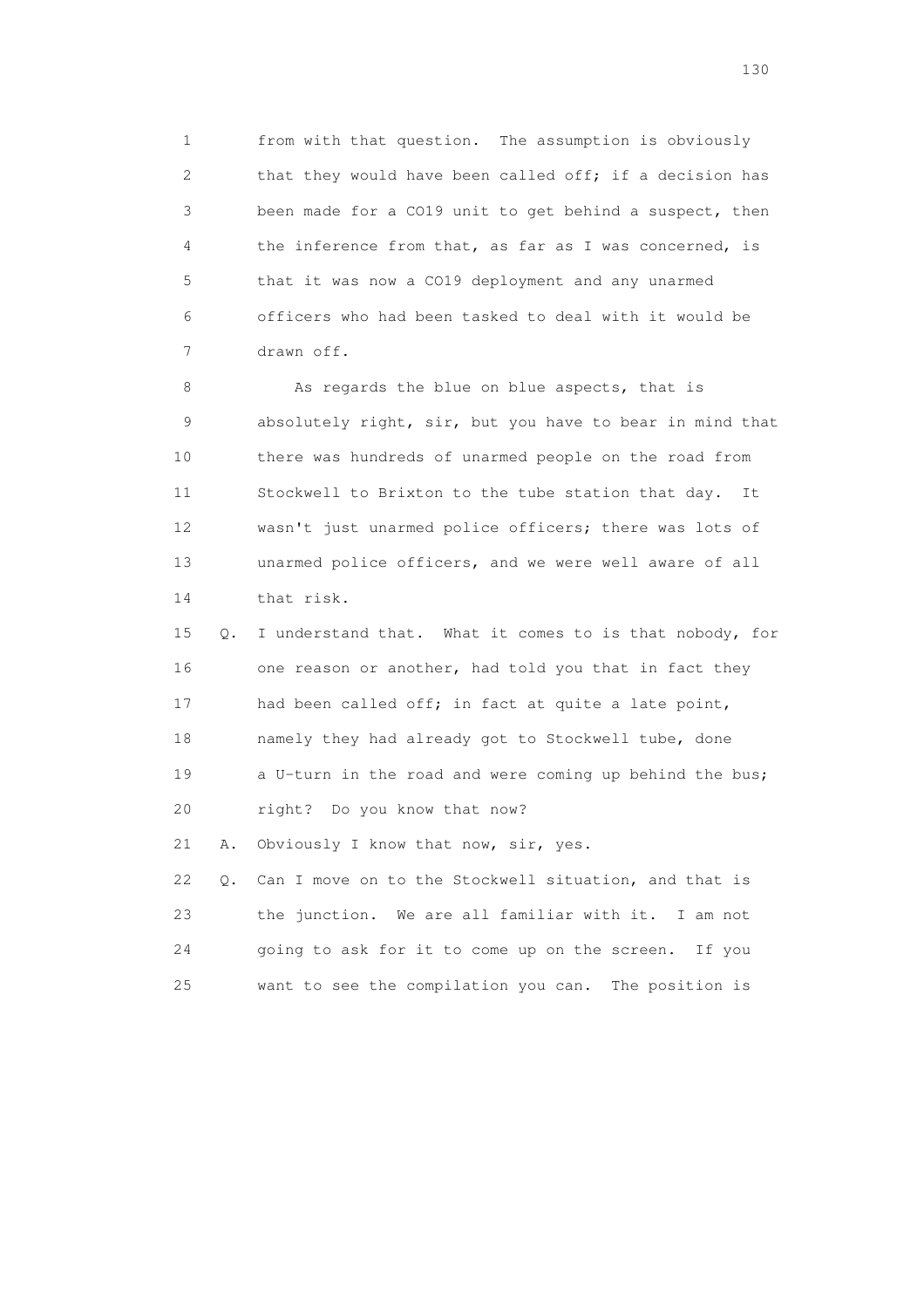| 1                         |    | that the Mercedes in front of you is in a queue of       |
|---------------------------|----|----------------------------------------------------------|
| $\mathbf{2}^{\mathsf{I}}$ |    | traffic coming up to the lights?                         |
| 3                         | Α. | Yes, sir.                                                |
| 4                         | Q. | We have seen on the compilation, and you may well have,  |
| 5                         |    | that the Mercedes comes out at one point and tries to    |
| 6                         |    | squeeze in a bit further up?                             |
| 7                         | Α. | Yes, sir.                                                |
| 8                         | Q. | In this line of traffic, you are the next police vehicle |
| 9                         |    | down?                                                    |
| 10                        | Α. | Yes, sir.                                                |
| 11                        | Q. | That's the situation I want to concentrate on. You have  |
| 12                        |    | made it very clear at the Health and Safety trial and    |
| 13                        |    | here today that at that point, if in fact you had had    |
| 14                        |    | the order to stop and you had called state red, I'll     |
| 15                        |    | leave aside all the intermediate stages, you could have  |
| 16                        |    | intervened because you had heard he was getting off the  |
| 17                        |    | bus?                                                     |
| 18                        | Α. | I believe we could have done, sir, yes.                  |
| 19                        | Q. | What I want to ask you is a number of questions.<br>The  |
| 20                        |    | first is this, if you can answer it: if you had then,    |
| 21                        |    | and the one in front of you, the car in front and the    |
| 22                        |    | car behind, all, as it were, been galvanised into action |
| 23                        |    | by state red, can you help us as to how you would have   |
| 24                        |    | performed the intervention above ground, in other words  |
| 25                        |    | between the bus and the entrance to the escalators?      |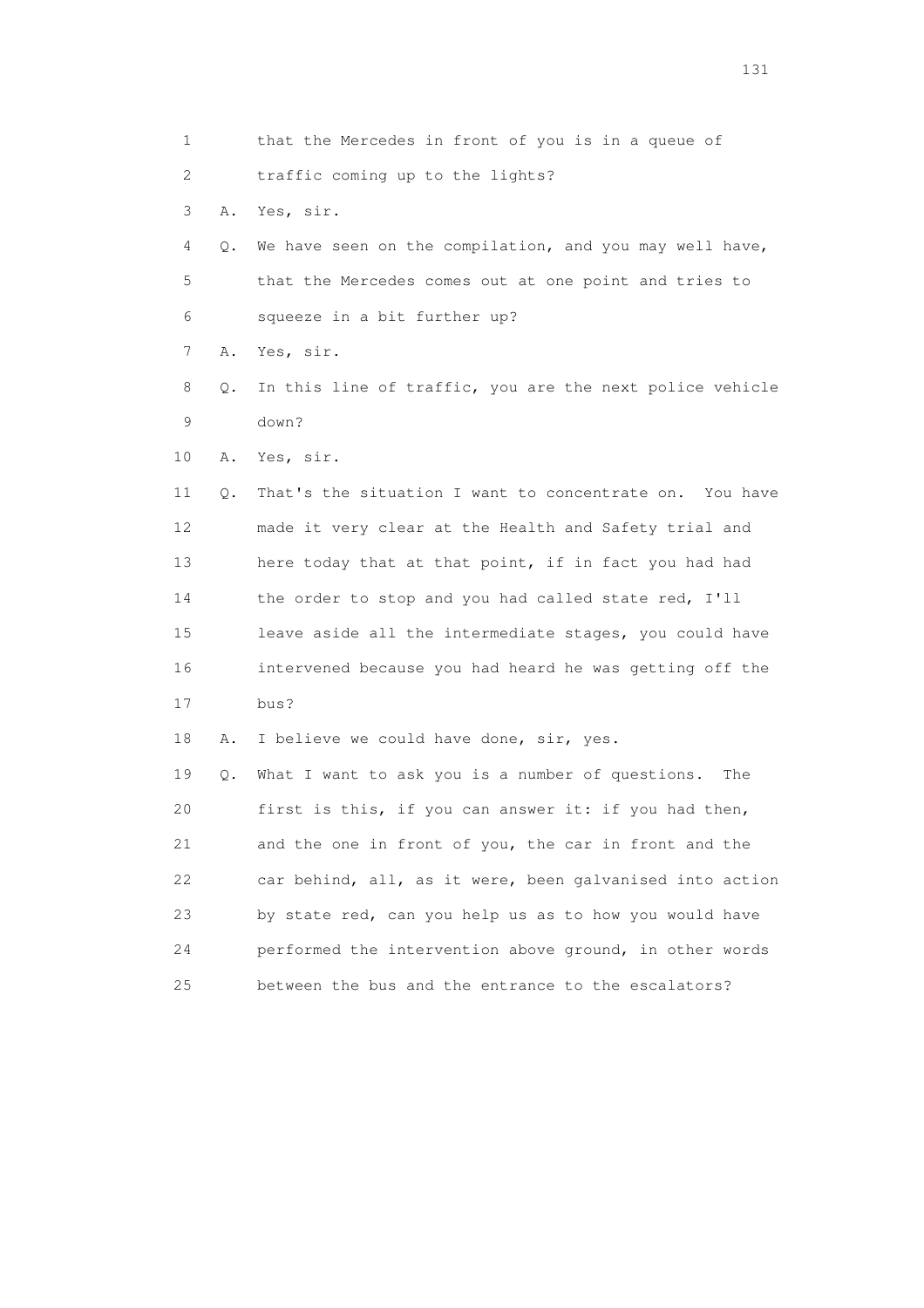1 A. I have got no problems talking tactics with you, 2 whatsoever, sir, but I just need a bit of guidance in 3 relation to the sensitive nature of what we are about to 4 discuss in relation to future counter-terrorist 5 operations. 6 SIR MICHAEL WRIGHT: We all look at Mr Horwell. 7 MR HORWELL: Yes. I think I know what Ralph is referring 8 to. I am not certain. I wonder if -- 9 SIR MICHAEL WRIGHT: Do you want me to rise for five 10 minutes? 11 MR HORWELL: If I can have a few minutes with him. 12 SIR MICHAEL WRIGHT: That's the sensible way of dealing with 13 it, isn't it, Mr Mansfield? 14 MR MANSFIELD: Yes, I am happy with it. 15 MR HORWELL: I am sure everyone appreciates the importance. 16 SIR MICHAEL WRIGHT: Let me know as soon as you are ready to 17 carry on. 18 (2.35 pm) 19 (A short break) 20 (2.45 pm) 21 (In the presence of the jury) 22 SIR MICHAEL WRIGHT: Yes, Mr Horwell. 23 MR HORWELL: Sir, thank you very much, I am sorry it took so 24 long. This witness, for obvious reasons, is extremely 25 reluctant to go into the details as to how they might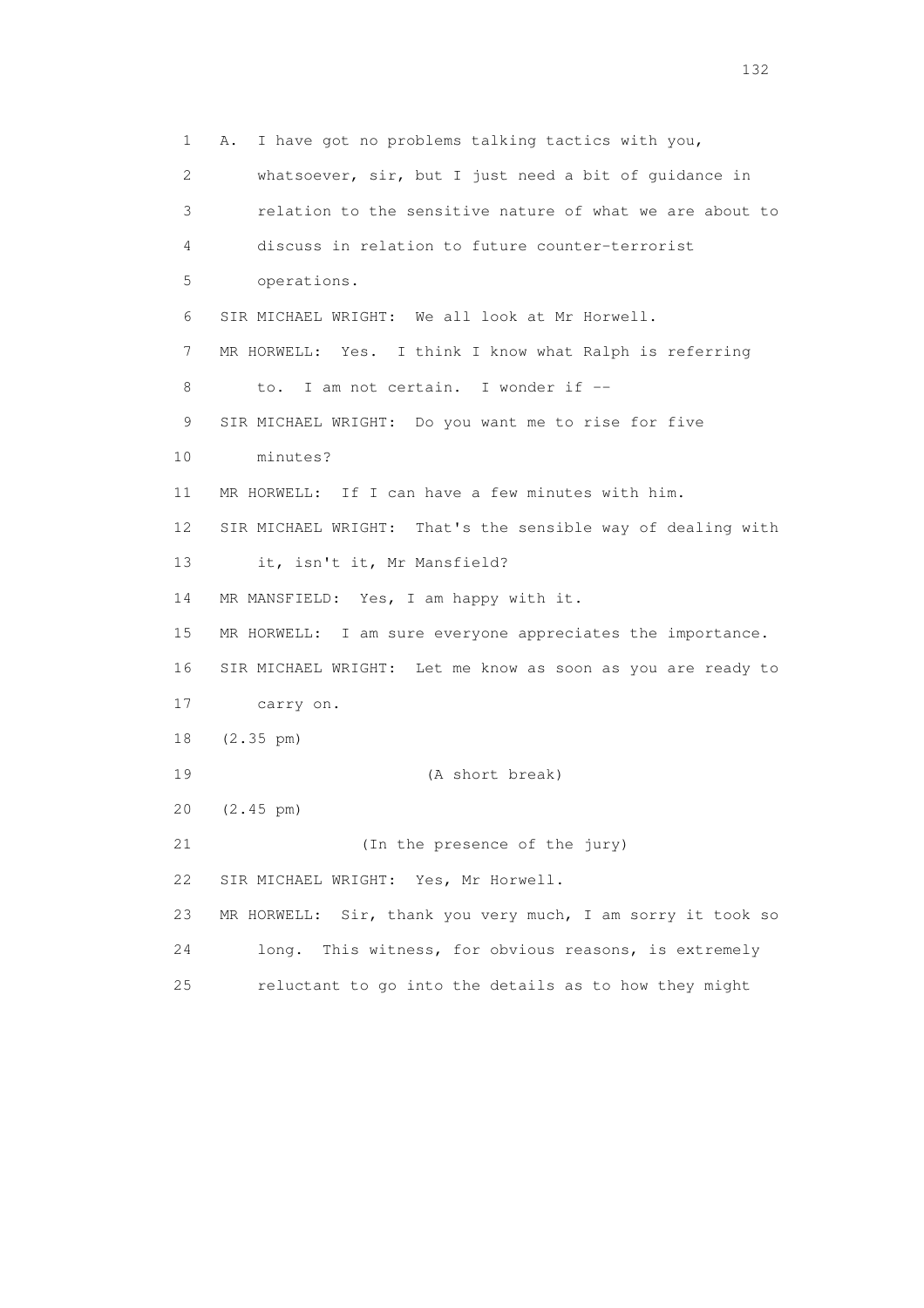1 have organised the stop at street level. I of course 2 accept that Mr Mansfield isn't seeking to elicit those 3 details from him. We will see where the questioning 4 goes, but it's only fair to this witness that we all 5 understand the reasons for the need for confidentiality, 6 and Ralph's continued view, subject of course to 7 whatever ruling you may make, that how the police would 8 have organised a stop in these circumstances is a matter 9 that must remain confidential, otherwise the terrorists 10 may well gain knowledge that will assist them in the 11 future. 12 SIR MICHAEL WRIGHT: Well, I understand that. It may be -- 13 put it this way, I am certainly not about to try to make 14 a ruling about something I know nothing about. 15 MR HORWELL: I know that, sir. 16 SIR MICHAEL WRIGHT: If you are content that Mr Mansfield 17 proceeds with caution, we both, I think, rely on you to 18 intervene -- 19 MR HORWELL: Of course. 20 SIR MICHAEL WRIGHT: -- if we get to a point and it may be 21 that we may have to take steps (a) to investigate what 22 it is we are talking about in appropriate conditions, 23 and get a ruling. 24 MR HORWELL: Yes. 25 SIR MICHAEL WRIGHT: All right. There you are,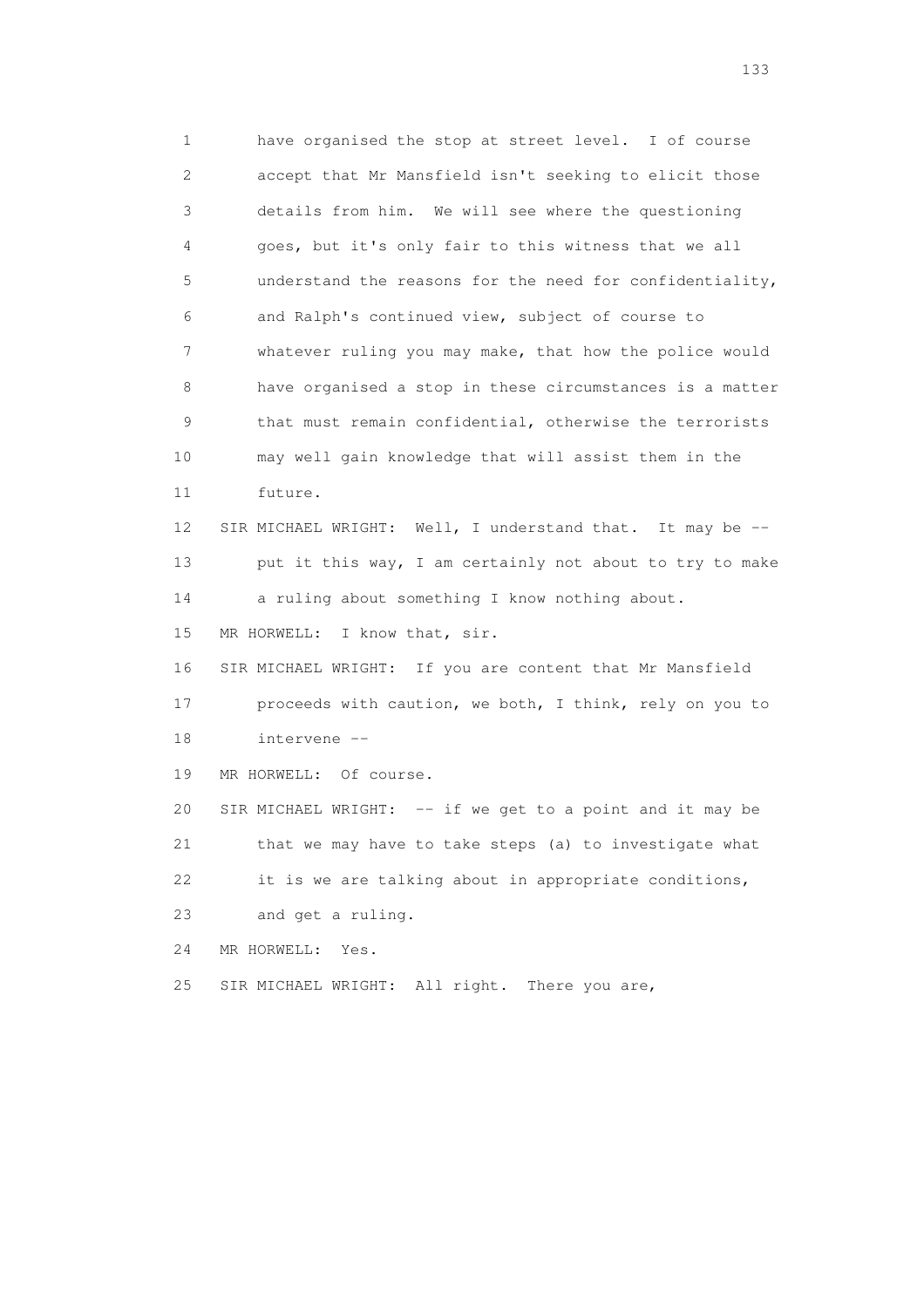1 Mr Mansfield. Proceed, as they say, on amber. 2 MR MANSFIELD: Yes.

 3 I think I can do it without trespassing on anything 4 you are worried about. First of all, and it's rather 5 obvious, the situation above ground is very different to 6 close quarters inside a tube train carriage, isn't it? 7 A. It can be sir, yes, and I accept the premise, but of 8 course it does depend on the crowd, I mean, the crowd 9 outside the entrance to Stockwell tube station some days 10 can be just as busy as the platform 1 underground, but 11 I accept what you are trying to say, sir, but it's not 12 always like that. 13 Q. No, no, and of course, but this applies to all firearms 14 situations, they are fluid, they can be moving, people 15 get in the way, you have to make allowances and so on? 16 A. Yes, sir. 17 Q. So I am appreciating, obviously, that there may be more 18 people. But what I want to get to is that of course you 19 have many more options at your disposal, one of which is 20 you don't necessarily have to do it right up close with 21 a critical shot? 22 A. No, I understand, sir, but then if you say critical 23 shot, obviously that would have to be authorised, 24 a critical shot. 25 Q. Well, yes, I am dealing with a non-authorised because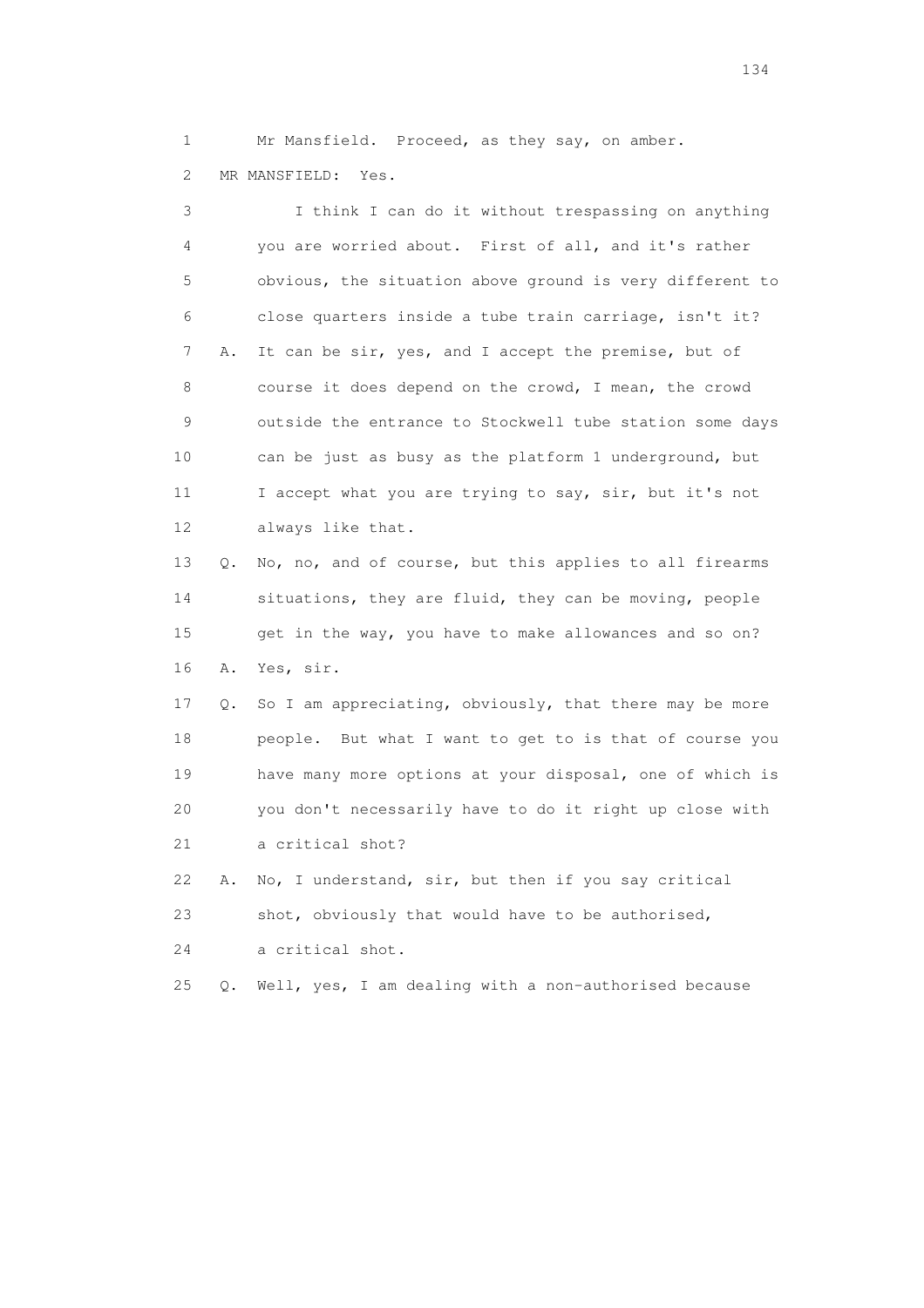1 I am trying to deal with the situation as it was on the 2 22nd. You are at the junction or just before it, and 3 the lights? 4 A. Yes, sir. 5 Q. As if you have been given state red. You say you could 6 have organised a stop at that stage because you were 7 within reach of a man walking across the junction? 8 A. Yes, sir. 9 Q. I have asked the others this so I had better ask you. 10 You didn't actually see him walk across the junction? 11 A. No, sir, I didn't see him. I knew where he was because 12 of the surveillance commentary that was telling us where 13 he was. 14 Q. I follow that. If you and others had got out of your 15 cars above ground to go and stop him, I am not going to 16 ask you the detail of how you would have done it, but 17 you would have had at your disposal not only close-up 18 weapons but weapons that could be used at distance? 19 A. Yes, sir, that's true. 20 Q. So therefore you could have, it's an option, depending 21 on who's around and you have to work as a team, a proper 22 challenge, controlled challenge could have been used? 23 A. Yes, sir, that's true. 24 Q. I think for my purposes that's all I am going to

25 trespass into that area. You could have organised it,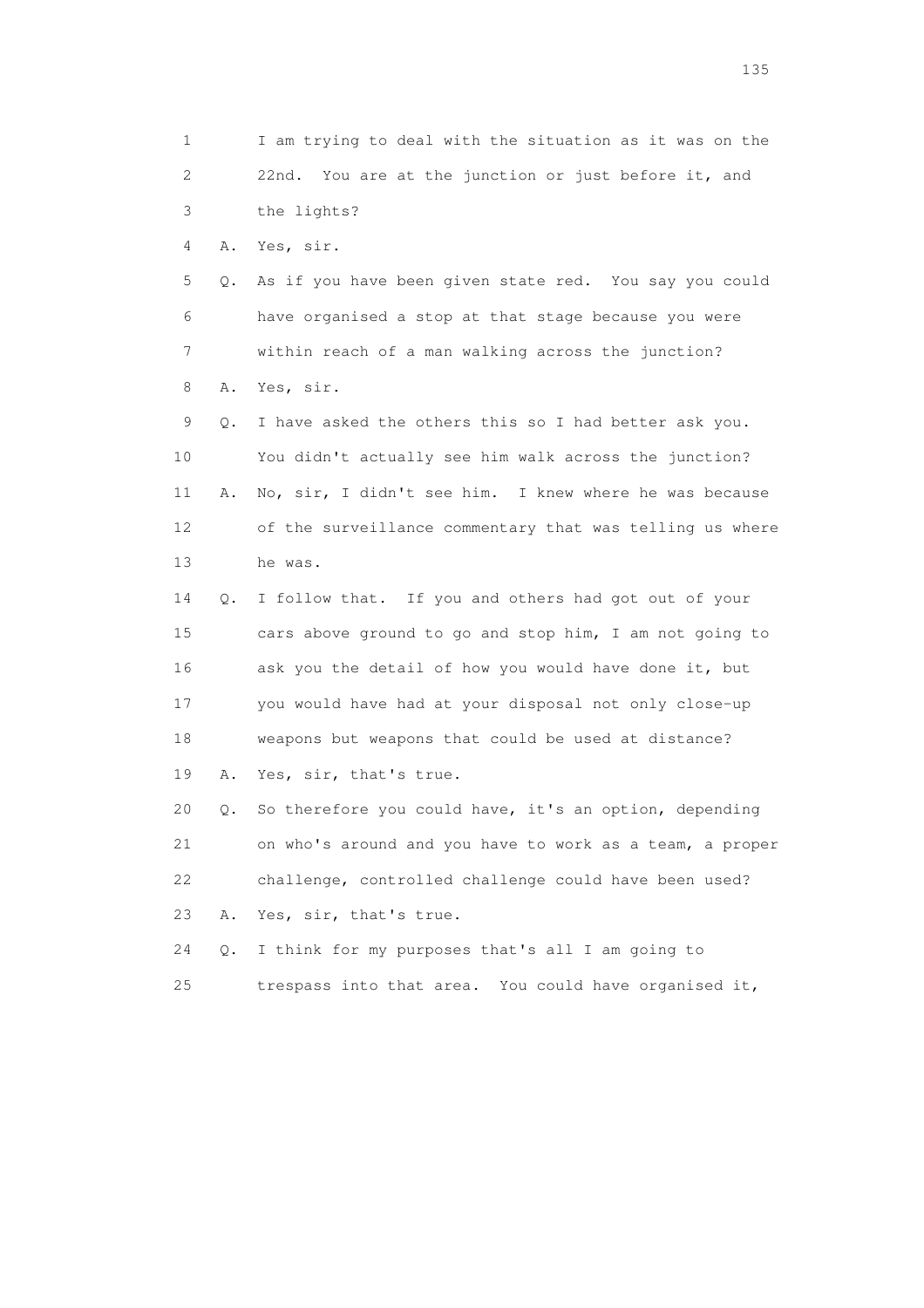1 and you had options available, more options, would it be  $2$  fair  $-$ 

 3 A. There are a number of options, you are right, sir. 4 I won't go into detail but we have a number of options 5 for dealing with suicide bombers, killers. All of those 6 options have consequences, so every single one of the 7 options that we offer up have consequences. Some 8 greater than others. It's a decision that needs to be 9 made by the Silver on the ground or by the Silver at 10 Scotland Yard, based on the best possible tactical 11 advice they can get from their tac adviser as to what 12 option they take. Now, the decision will ultimately 13 rest with the Silver for that deployment. The tactical 14 advisers are just to give advice around those options 15 and point out the consequences of them and the benefits 16 and the advantages, but the ultimate decision rests with 17 the Silver, if that --

 18 Q. It does help. I was actually going to move into, away 19 from the fact that you could have organised it, back to 20 command control and communications again. Because you 21 have been asked some questions, but I just want to flesh 22 it out a bit, and before I do, is it right that firearms 23 operations that you are normally involved with are 24 controlled on the ground, if you follow me? 25 A. It has to be said, sir, that that's absolutely right.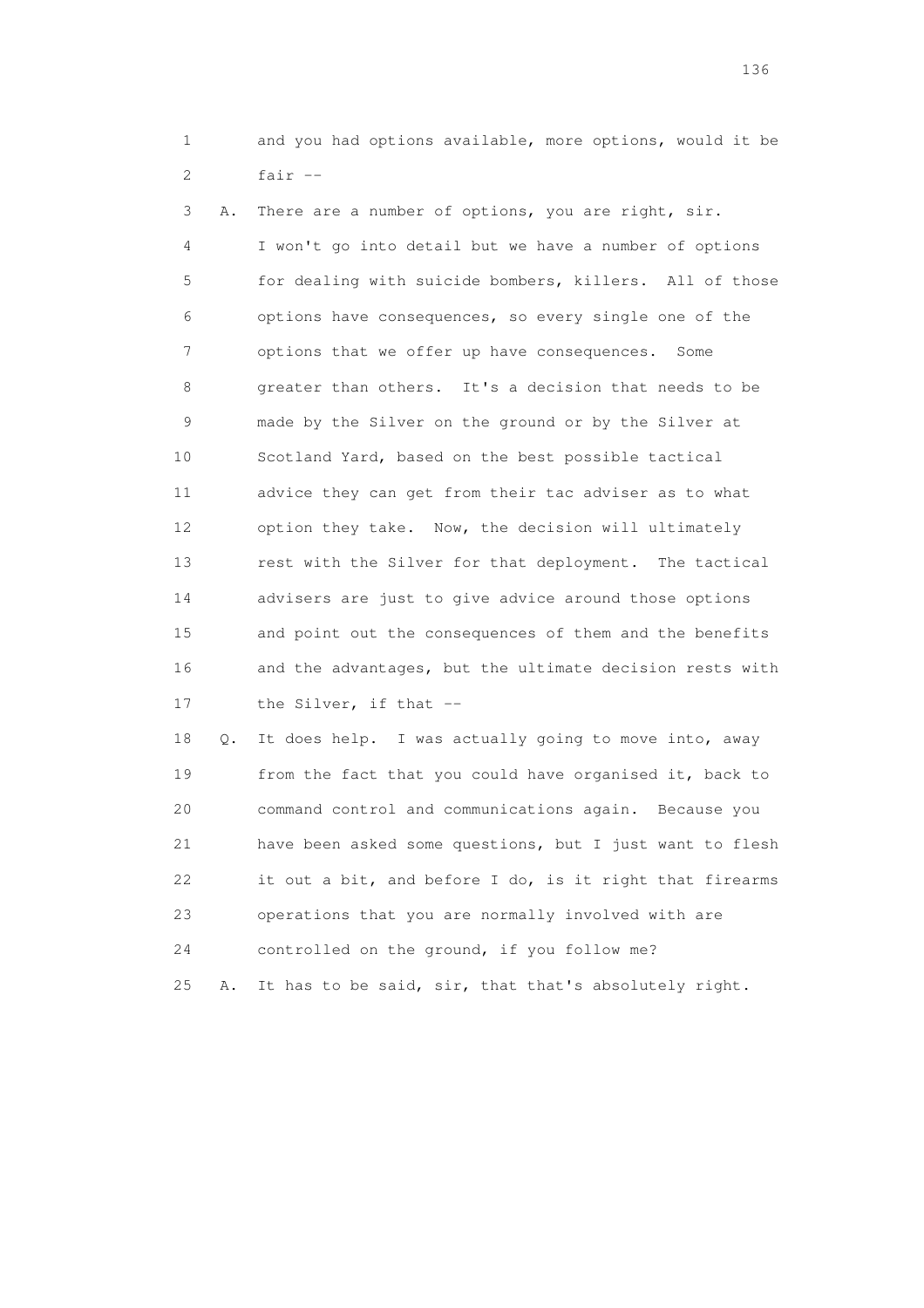1 The majority, the majority of firearms operations that 2 we get involved in, that's specialist firearms officers 3 as opposed to ARVs or anyone else, are what we call 4 authorised and are therefore controlled by a command 5 structure in place on the ground, that is true.

 6 However, that's not to say that they are not all 7 like that. We do run kidnaps and hostage rescues and 8 some manhunts on the very same basis, a very similar 9 type command structure that you would have for a Kratos, 10 only in the sense that it's all run from Scotland Yard. 11 So you would have a senior investigating officer, you 12 would have all the ancillary people to help him, based 13 in a central command room at Scotland Yard, and they 14 would be running the investigation or whatever that was, 15 the kidnap, the hostage or whatever from there, and 16 relaying instructions down to the officers on the 17 ground, which includes firearms officers, and all the 18 ancillaries for that, including tactical advisers, 19 a Silver and firearms team.

 20 So whilst 80 per cent doesn't have that, we still do 21 run them on that basis. So does that help, sir? 22 Q. Yes, thank you. The 20 per cent are more often than 23 not, that is the 20 per cent that are run from 24 Scotland Yard, static situations where there is somebody 25 kidnapped in premises or a hostage or whatever it is,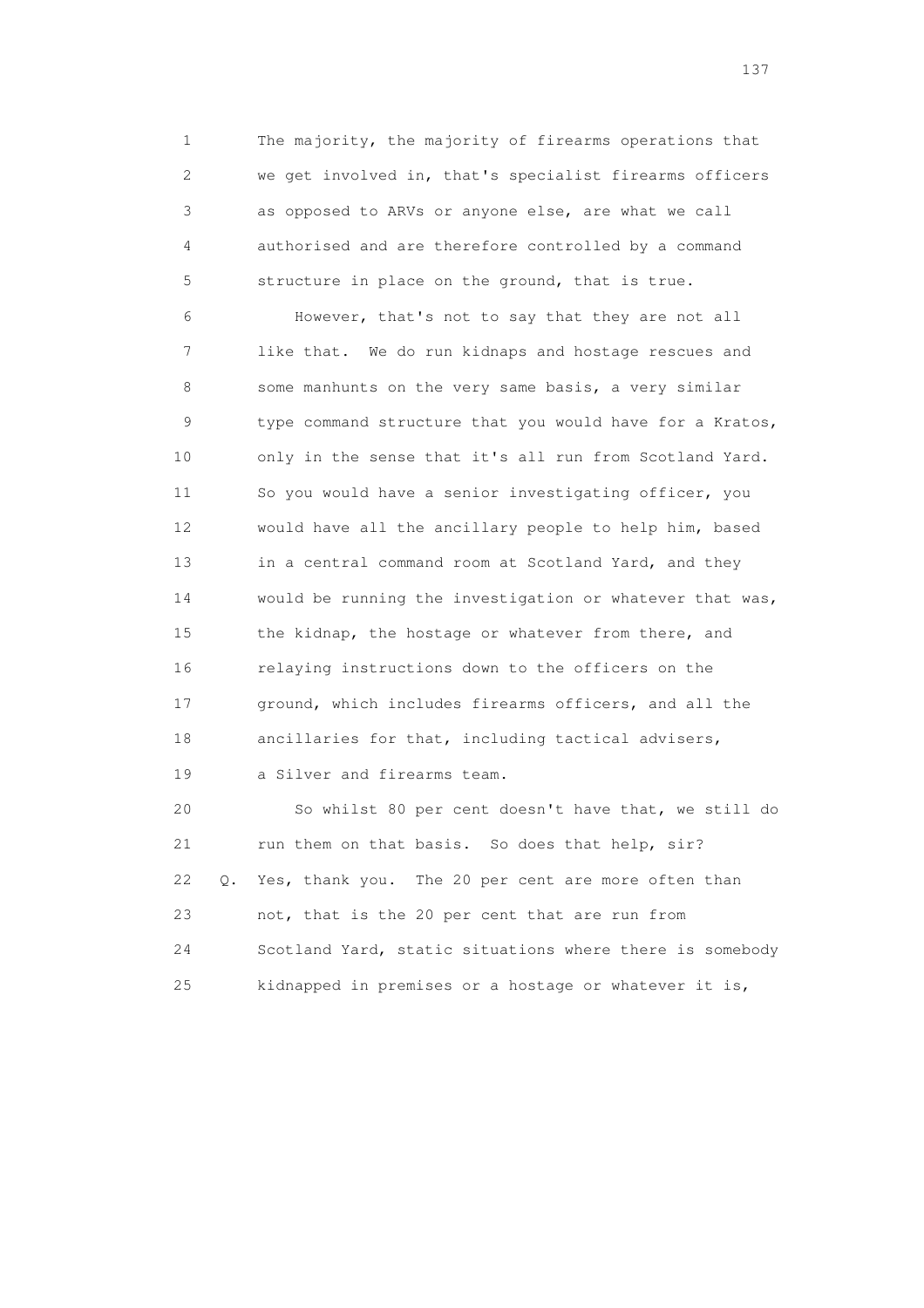1 and the question is when to go in or not to go in, it's 2 that kind of event?

 3 A. I wish it was, sir, if I was honest with you, but sadly 4 they are not always from static positions. 90 per cent 5 of the operation is about trying to find out where that 6 static position is. So you spend three days driving 7 around London trying to find it, and that's where the 8 command structure comes in on the ground then as you 9 have quite rightly said, because when you are being 10 deployed from Scotland Yard, the officers on the ground 11 are getting the directions and you need that command 12 structure on the ground to direct them in the right way. 13 So you know, I have been out on kidnaps for six days, 14 until eventually we have found the stronghold where the 15 person is being held and we manage to rescue them, so 16 I understand what you are saying, sir.

 17 Q. This one here, that's the MASTS operation, mobile armed 18 support situation, is being, as we know on this 19 occasion, run from New Scotland Yard. Was your 20 understanding that actually all the key decisions other 21 than state red, or perhaps even state red, but all the 22 key decisions are actually coming from New Scotland 23 Yard, is that right?

 24 A. That's correct, sir, yes. That's my understanding then 25 and it is now.

138 and 138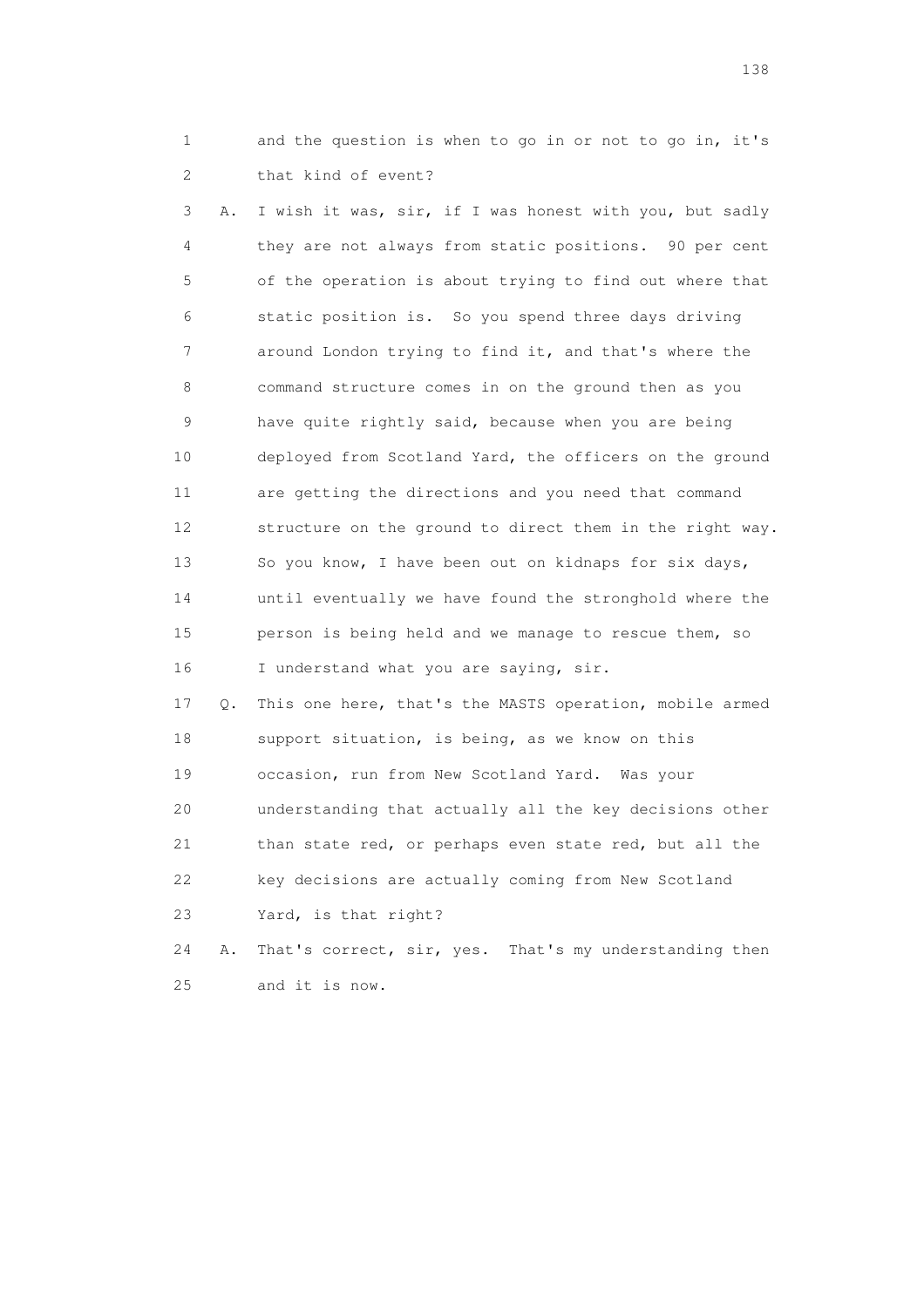1 Q. Does that include state red, in other words you are just 2 a vehicle of passing that on or is it still your 3 discretion? 4 A. Basically, sir, I do not want to go over it again 5 because I know we have covered it, but state green and 6 state amber will all come from the Silver. 7 Q. I am coming to him. 8 A. Right, okay. I only get involved when it goes to state 9 amber. As soon as it goes to state amber, it's my job 10 then to try to implement the tactical decisions that 11 Silver has made using the resources I have at my 12 disposal. I am not a decision-maker, I am a doer, if 13 you like; I do what you want me to do and use my 14 resources in order to do it. 15 Q. I am working backwards from a situation where you are 16 the doer at the traffic lights and were in a position to 17 do, but actually by the time you are asked to do, I want 18 to suggest it's almost too late. So we will come to 19 that. 20 Now, when you were at the lights not able to give 21 state red at that point but you knew he was getting off 22 the bus, it is important, if the whole operation is 23 actually being governed from New Scotland Yard, that 24 there is accurate information being passed between New

25 Scotland Yard and yourselves, the firearms team, and the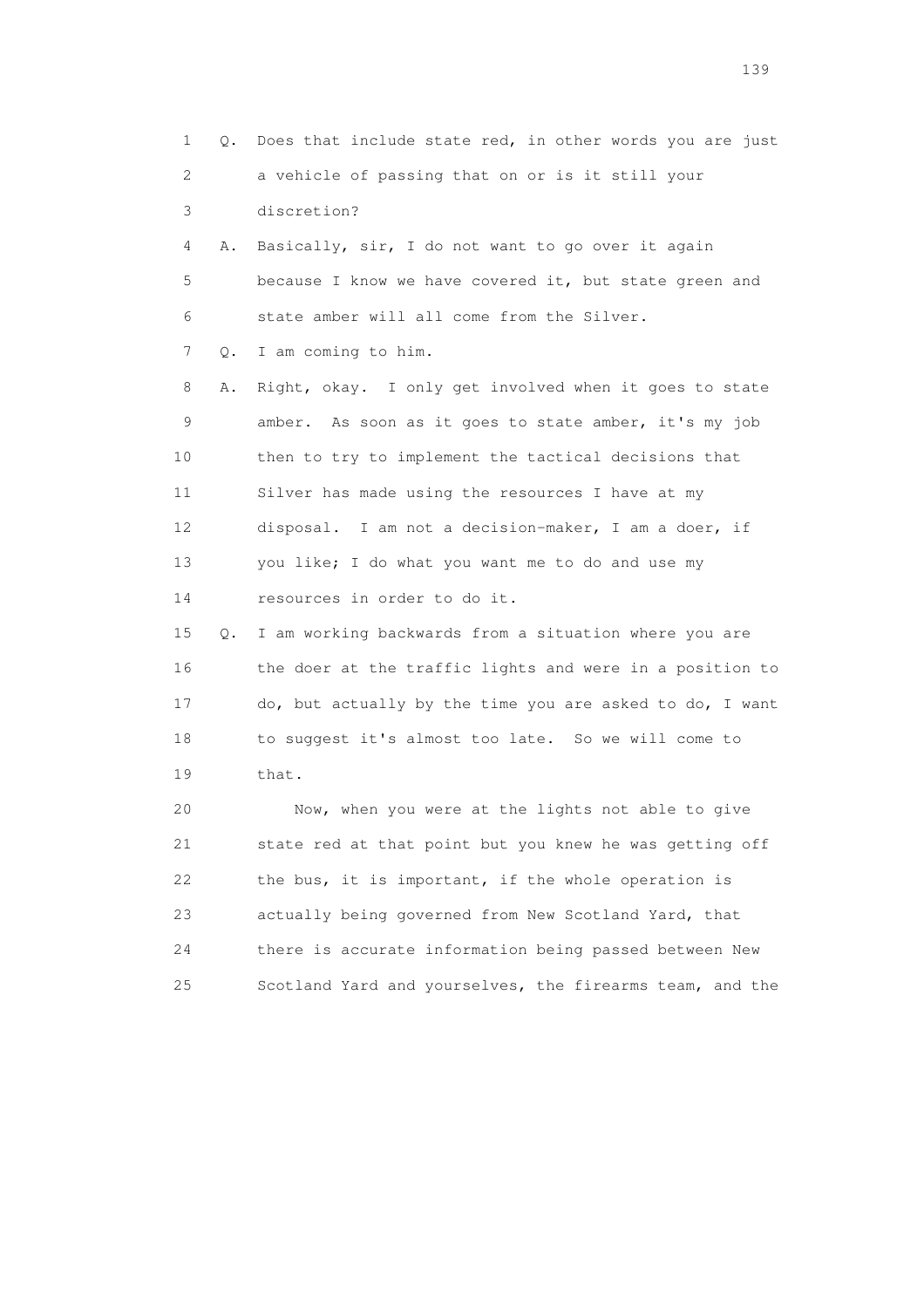1 other way around; you agree?

|    | 2<br>Α. | I think that's fair, sir, yes. Can I just make one       |  |
|----|---------|----------------------------------------------------------|--|
|    | 3       | point? We were still at state green at that time, sir.   |  |
|    | 4<br>Q. | I know you were. I will come to whose responsibility it  |  |
|    | 5       | was to put you into amber in a second. What I'm trying   |  |
|    | 6       | to isolate, if I may, through you is what has gone wrong |  |
|    | 7       | here on this occasion. That's the frame.                 |  |
|    | 8       | So you agree that it is important for there to be        |  |
|    | 9       | accurate information about where everybody is. From the  |  |
| 10 |         | firearms team, who is responsible for ensuring that New  |  |
| 11 |         | Scotland Yard know where the team is?                    |  |
| 12 | Α.      | I think that would rest with Trojan 84, sir.             |  |
| 13 | Q.      | Right. Now, Trojan 84 and Silver, as the jury have the   |  |
| 14 |         | small plan now, can see, are in a control car which is   |  |
| 15 |         | actually at the rear of the convoy?                      |  |
| 16 | Α.      | Yes, sir, I think they were at the back end of the       |  |
| 17 |         | convoy, yes.                                             |  |
| 18 | Q.      | But in normal firearms terms, since that's the           |  |
|    | 19      | procedure, that shouldn't make any difference when you   |  |
|    | 20      | are actually, as it were, in convoy in pursuit because   |  |
| 21 |         | you should be in close enough contact to know from       |  |
| 22 |         | a control car where the rest of the convoy is; is that   |  |
| 23 |         | fair?                                                    |  |
| 24 | Α.      | I think that is fair, sir, but it does depend on the     |  |
| 25 |         | traffic.                                                 |  |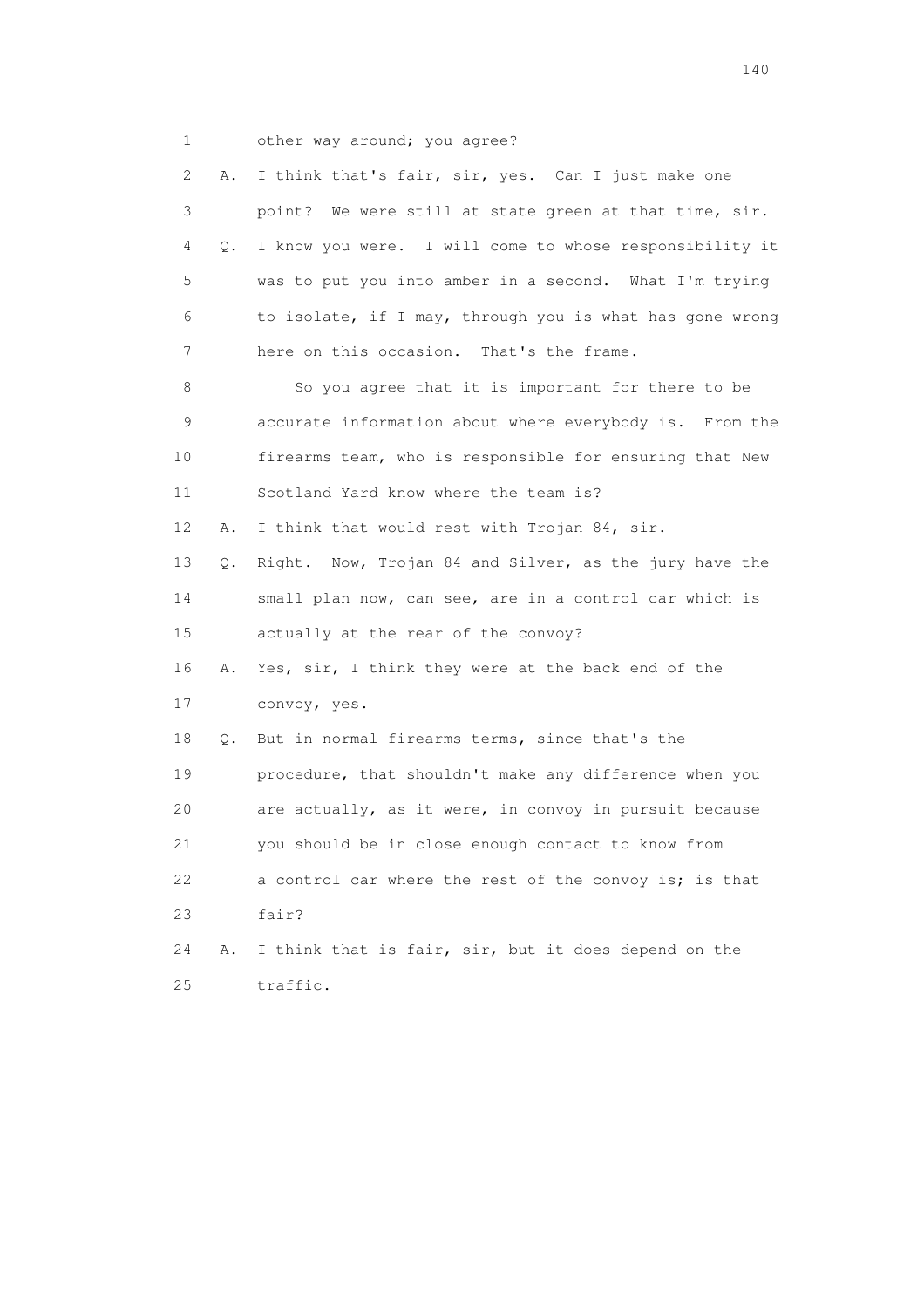1 Q. Of course.

| 2  | Α.    | It does depend -- the state of traffic is at the time    |
|----|-------|----------------------------------------------------------|
| 3  |       | and what's happening in that sense because obviously the |
| 4  |       | control car is trying to keep up but he can't always get |
| 5  |       | there, as the same with any of the cars in the convoy.   |
| 6  | Q.    | If he can't get there, and I am trying to do this not    |
| 7  |       | with hindsight but with foresight, or he's lost track of |
| 8  |       | the cars in front because you have got separated in      |
| 9  |       | heavy traffic, then it's his job -- by which I mean it's |
| 10 |       | the control car's job -- to ensure that he does know     |
| 11 |       | where the lead cars are in case you have to go into      |
| 12 |       | action and they have to take decisions. Now, that's      |
| 13 |       | fair, isn't it?                                          |
| 14 | Α.    | I think it is fair, sir, that he should know where his   |
| 15 |       | cars are, but in this particular instance I don't think  |
| 16 |       | that the control car was that far behind us, was it?     |
| 17 | Q.    | No, it wasn't, exactly.                                  |
| 18 |       | In fact, as you have indicated, well, we know now        |
| 19 |       | that Charlie 12 and his car are on the other road and    |
| 20 |       | they are not in the convoy. I leave him out of it. For   |
| 21 |       | the convoy that you are in, you are the second car,      |
| 22 |       | there are in fact not six but five cars in the lineup?   |
| 23 | Α.    | Yes, sir.                                                |
| 24 | $Q$ . | Right?                                                   |
| 25 | Α.    | Yes, sir.                                                |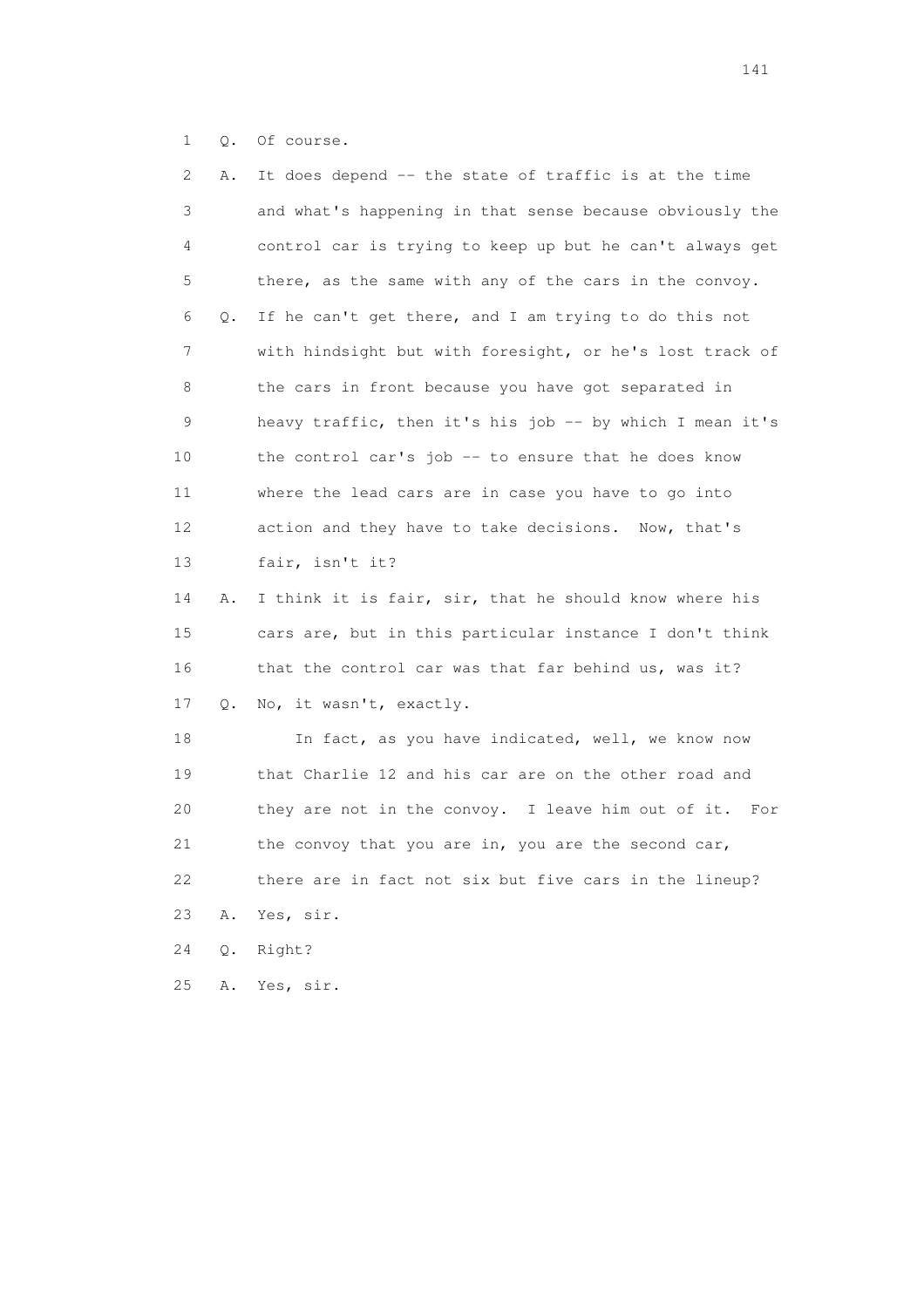1 Q. He is not far behind. I want to take you through this 2 sequence. I am not suggesting you know but so that you 3 are put in the picture of this. Could we have tab 48, 4 please, in the jury's bundle, page 78 in my paging. It 5 will come up on screen and save you having to look it 6 up. 7 Now, this is Commander Dick's decision log. Have 8 you ever seen this before? 9 A. Only when it's been on the screen, sir, while I have 10 been watching the live feed. 11 Q. All right. This is a decision log which she wrote up 12 later but you will see it's a decision made at 10.01: 13 "Subject believed to be Nettle Tip cannot be allowed 14 to enter tube system. He must be arrested before by 15 SO19." 16 If you run your eye to the next paragraph you will 17 see that what she is writing up relates to the stage at 18 Stockwell: 19 "This is (STOCKWELL) the tube entrance where one of 20 the suspects entered the system yesterday." 21 Then it goes over the page with various reasons why 22 it isn't Kratos but there is a necessity for you, that 23 is SO19, to do the stop. 24 It has two times, one at 10.01 and one at 10.02. 25 Now, that's the first stage. The bus has in fact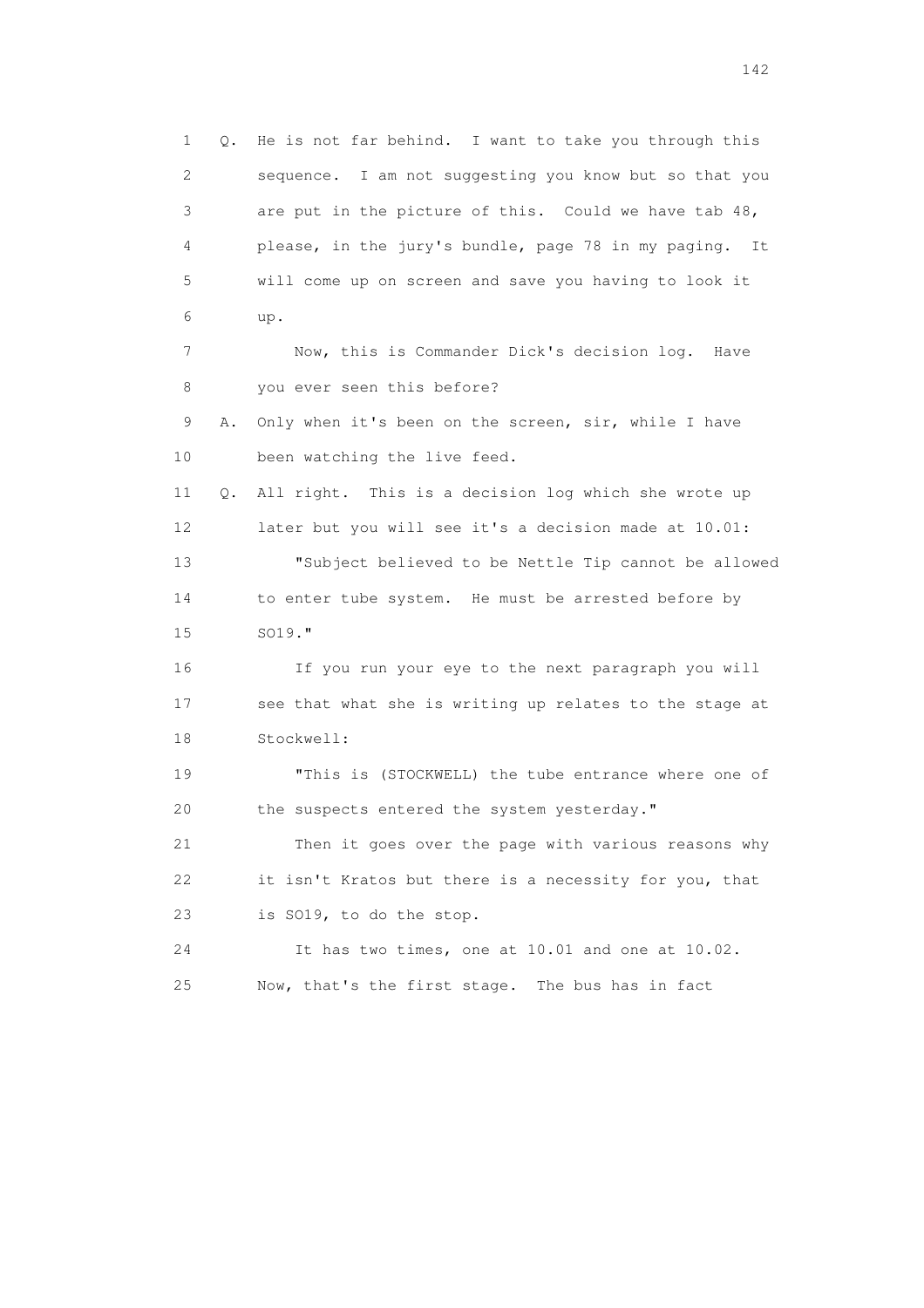1 arrived at the bus stop with an officer on it called 2 Lawrence who is describing that the person is about to 3 get off the bus at this point. 4 Are you following all right or am I going too fast? 5 A. No, I think I am managing to cope, sir. 6 Q. Point taken, all right, I'll speed up. As you see, 7 I wouldn't make a very good firearms officer. 8 So if you just, we are now on the next page, 79, see 9 the next decision which says, "See the previous 10 decision", but it's saying: 11 "Subject must be arrested (if necessary by SO12 12 although this is far less preferable ...) 13 "See previous decision: subject has entered [the] 14 tube entrance. SO12 still with him but CO19 not there 15 yet." 16 Well, that was plainly wrong, wasn't it? 17 A. We were there, sir, yes. 18 Q. You were there. I'm going to pause at this point. Were 19 you aware that the control car who is as you have said 20 not far behind you are relaying messages to New Scotland 21 Yard suggesting, that is TJ84 and Silver, both of them 22 are telling New Scotland Yard that you are not in 23 a position to do the stop. Now, did you know that's 24 what they were saying? 25 A. No, I didn't know at the time, sir, no.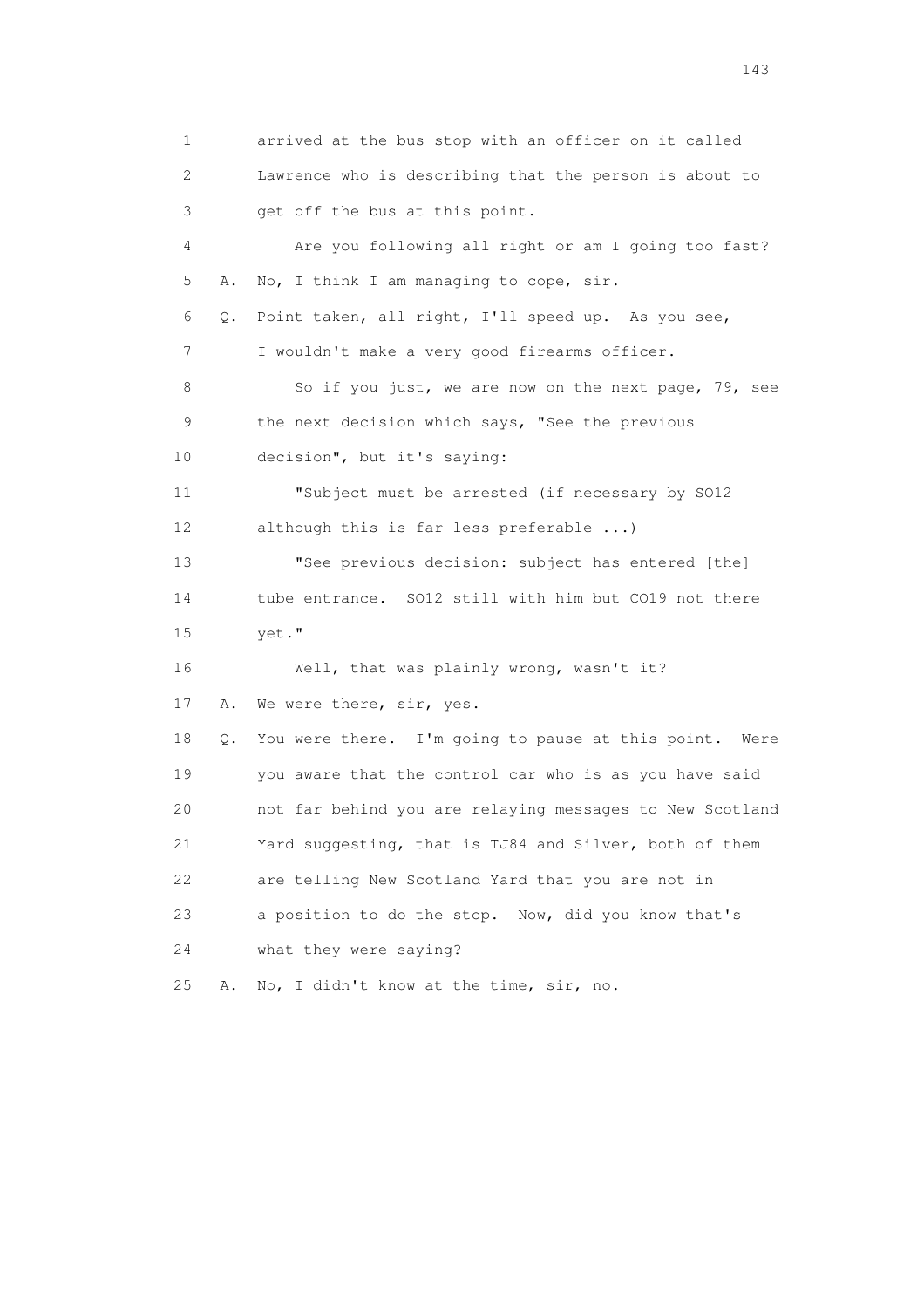1 Q. Did you discover, have you discovered, before I just put 2 it to you, that that's what they were saying? 3 A. No, sir. 4 Q. So until I have put it to you, minutes ago, you never 5 knew? 6 A. No, sir, I must say I do know, sir, now, but I didn't 7 know at the time. 8 SIR MICHAEL WRIGHT: If they were talking to New Scotland 9 Yard, we heard the other day, they would have been doing 10 it on a mobile phone? 11 A. I would think so, sir, yes. I think that was -- 12 SIR MICHAEL WRIGHT: Of course you wouldn't hear it. 13 A. No, sir. 14 MR MANSFIELD: Of course the point I just want to follow 15 through with you is that they have chosen, both of them, 16 in fact in Silver's case -- and I have the references if 17 necessary, but take it from me for the moment -- Silver 18 twice, once much earlier but once at this point 19 approaching the Stockwell lights repeats to New Scotland 20 Yard, and TJ84 in the end said he may have said the same 21 because he thought he was behind the wrong bus, both are 22 saying to New Scotland Yard they are not in a position 23 to do the stop without having ascertained where the 24 convoy is. 25 I say that because they never contacted you, did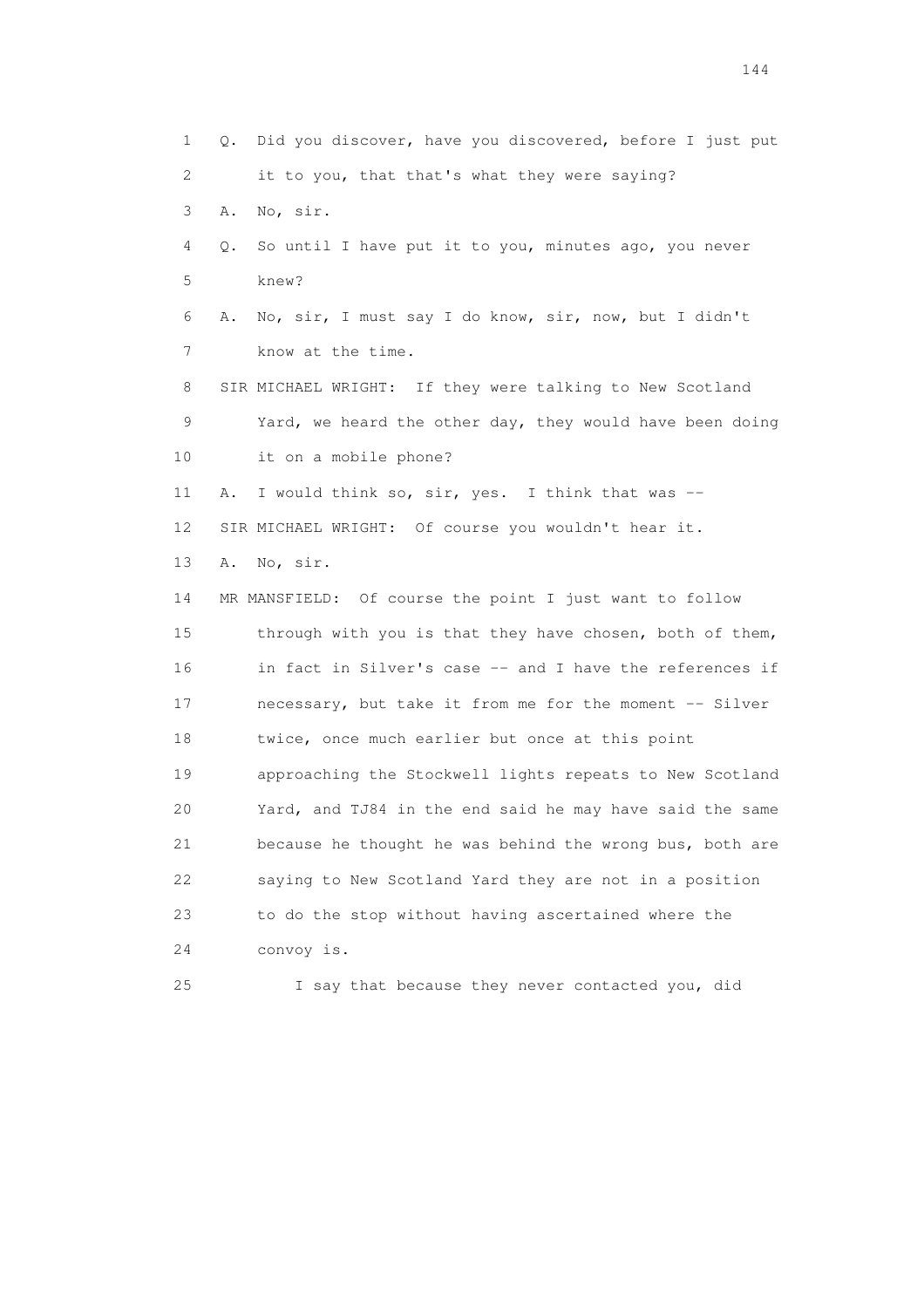1 they?

2 A. I have no recollection, sir, no.

 3 Q. You would certainly remember somebody saying to you: can 4 you do the stop?

5 A. I would think so, sir, yes.

 6 Q. So you think you would remember that, and you have no 7 recollection of being asked whether you can do the stop. 8 Well, I put it round the other way. Is the 75 9 back-to-back channel just switched on permanently at 10 this point so that if you want to communicate from the 11 control car to you, it doesn't require a mobile phone 12 call; all that Trojan 84 or Silver has to do is to say, 13 however he would address you, whatever your real name 14 is, and just say, "Look, we have been asked to stop, 15 they want us to do it, can you do it?" Would he just 16 use the 75 back-to-back?

17 A. He could do, sir, yes.

 18 Q. Yes. So you are unaware of this traffic going back and 19 forth because it's on a mobile phone, nobody asks you; 20 are you aware of any situation in which during this 21 time -- and we know there is a held telephone call 22 between the surveillance leader and New Scotland Yard 23 while he is waiting for a decision -- were you aware of 24 any traffic by which officers under your command or even 25 yourself were saying, "We can do it, we can do it"?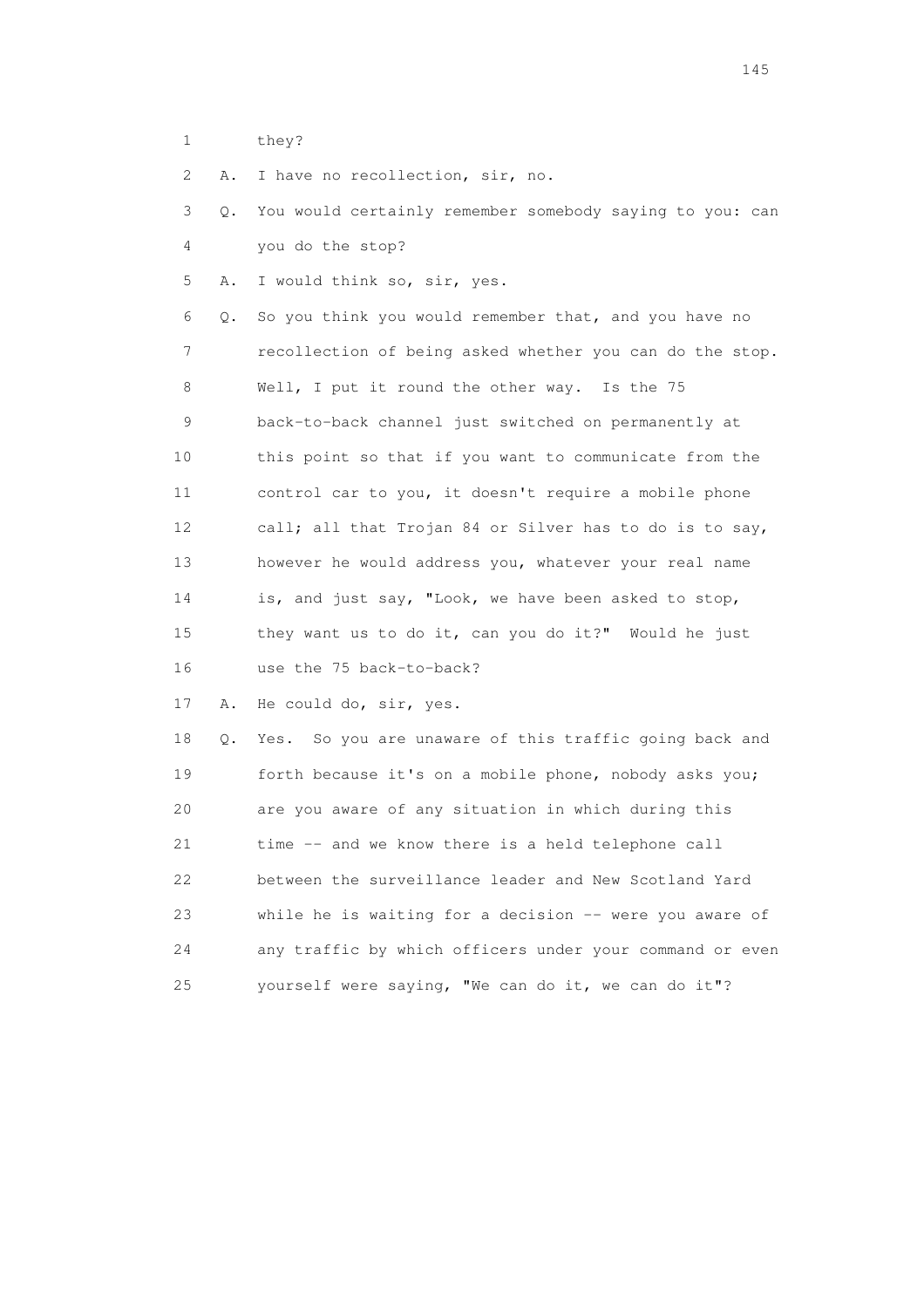1 A. No, sir, no, not at all.

2 Q. Right.

 3 A. I would just like to make one comment, sir, if I may on 4 what you have just said. I know both those officers, 5 both Mr Purser and Trojan 84, and I can honestly say 6 that if they felt at that time that there was no -- that 7 they weren't in a position to do it, they must have had 8 good reason for that. I can't see them saying that they 9 are not in a position to do it when they thought that 10 they actually were. I don't know what the reason was, 11 sir, I can't help you there, but I would find it 12 difficult to believe that, you know, they could be 13 confused about that. So they must have had good reason 14 for saying --

 15 Q. I want to suggest to you they did not have good reason. 16 In one case Trojan 84 thought he was behind the wrong 17 bus and probably maybe he was behind the wrong bus but 18 it's not that distance away, that's the reason he gave, 19 he couldn't quite remember whether he had said it but 20 accepted he may have said that he wasn't in a position 21 because it was the wrong bus. Silver says it was 22 because he didn't actually know where the rest of the 23 convoy was. So that's not a good reason, is it? 24 A. Well, it's a good reason for them, sir. If you don't 25 know where the convoy is, you don't know where your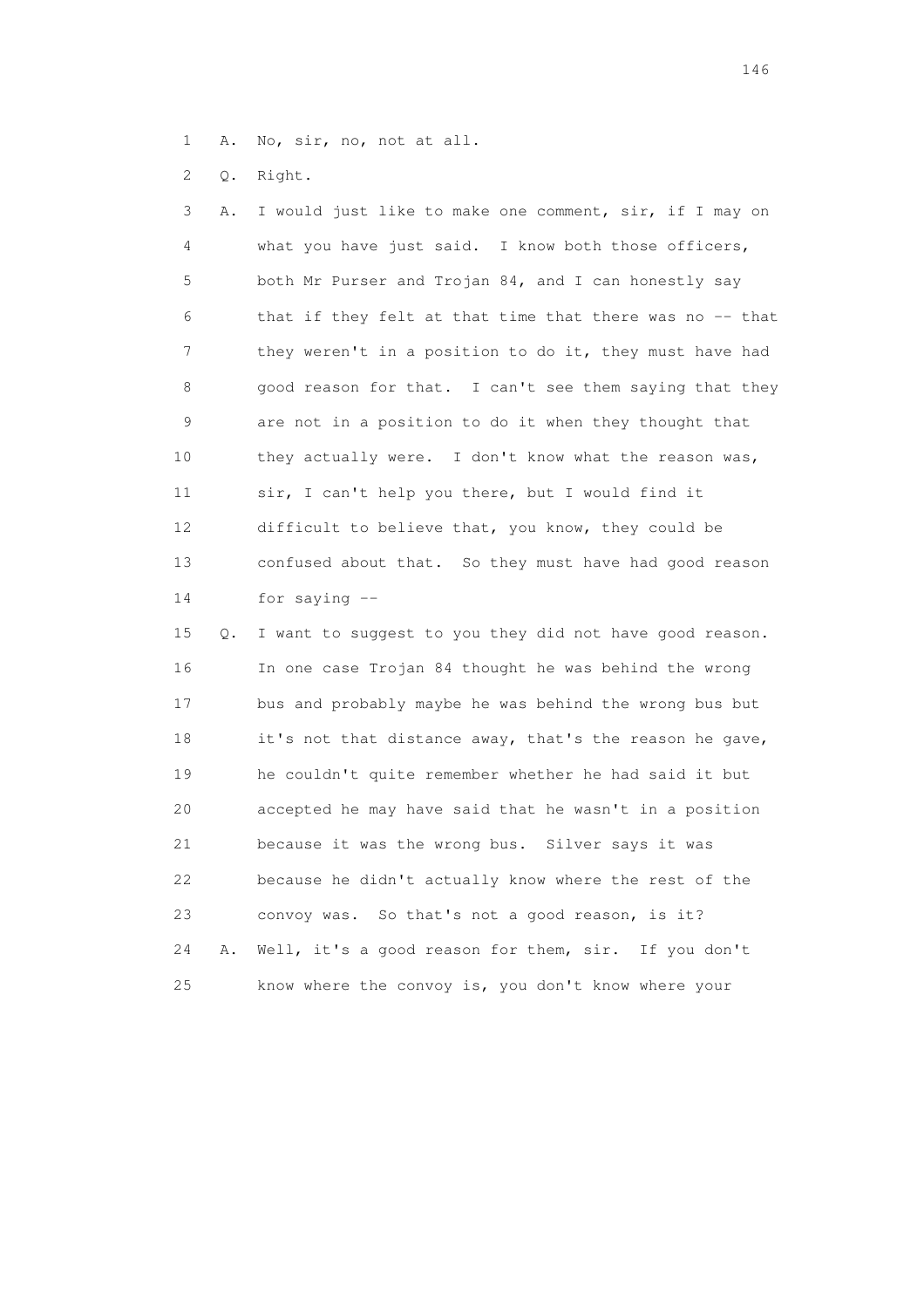1 assets are and it may be difficult to deploy them in 2 that sense. 3 Q. Well -- 4 A. I really do not want to speak on behalf of Mr Purser in 5 that sense or Trojan 84, it's just that the only point 6 I was trying to make was if they have taken a view that 7 they are not in a position to do an intervention, then 8 it must have been an honestly-held view at that 9 particular time. 10 SIR MICHAEL WRIGHT: We have seen a video sequence and Tom, 11 if he can find it, can bring it up, with the Mercedes 12 which was the lead, the Alpha car, doing what in other 13 circumstances would have been a slightly startling 14 manoeuvre by going on the wrong side of the road. 15 That's it, thank you very much. 16 Were you the next car behind the Mercedes? 17 A. I was the one following them, sir, yes. 18 SIR MICHAEL WRIGHT: You were just behind them? 19 A. Yes. 20 MR MANSFIELD: I think we can just see your car coming out 21 there. 22 SIR MICHAEL WRIGHT: You were about to do the same thing, 23 maybe. Where do you reckon the control car was at this 24 point in time? 25 A. I thought it was just two or three cars behind us, sir.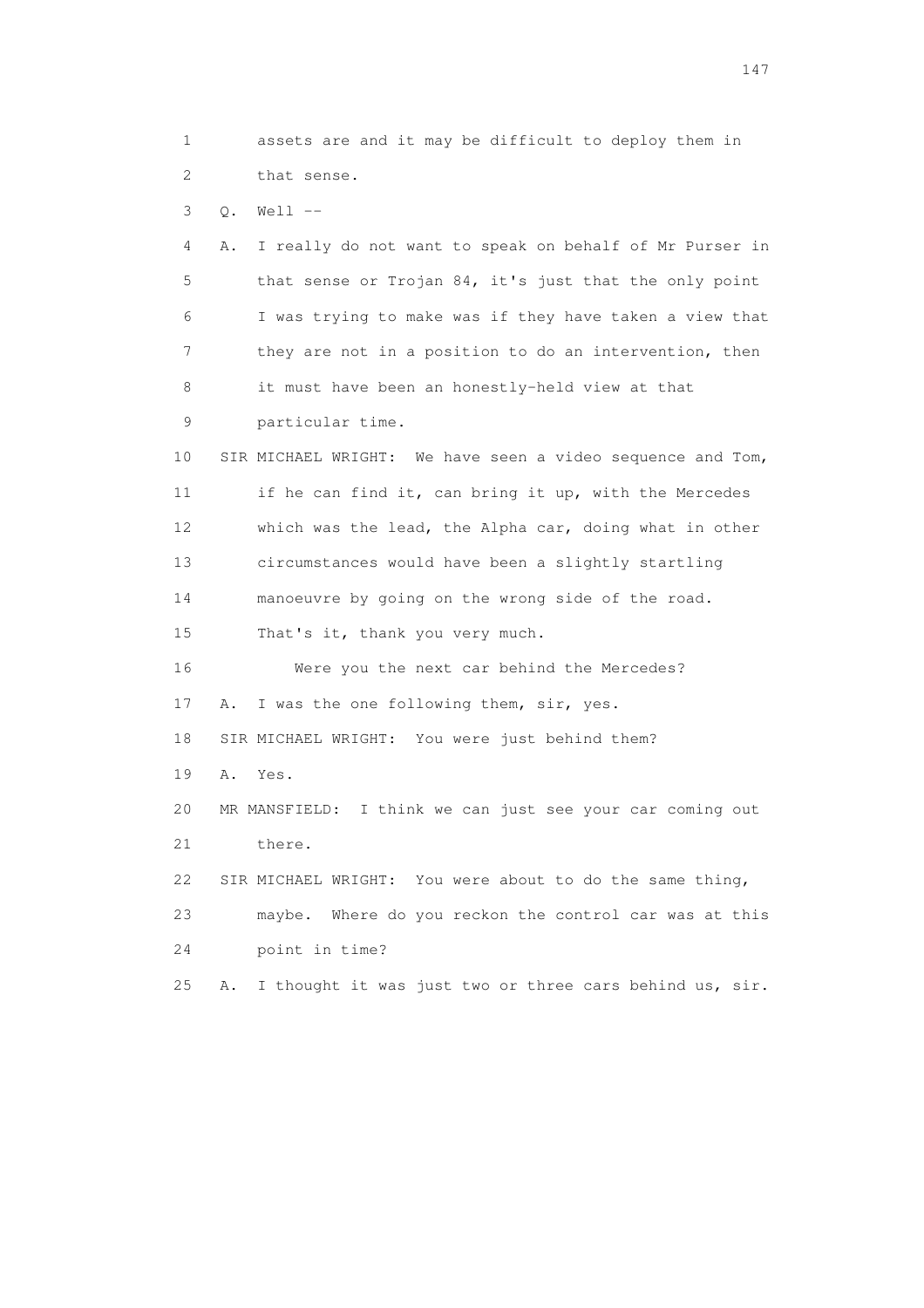1 SIR MICHAEL WRIGHT: In that line of traffic?

2 A. Yes, sir.

 3 SIR MICHAEL WRIGHT: Can you remember where you were in 4 relation to all this when you heard the orders, "Don't 5 let him go down the tube, stop him before he goes down 6 the tube". 7 A. No, I can't, sir, but I can be general if that will do. 8 It was in that area, generally in that area, traffic 9 lights, yes, sir. 10 SIR MICHAEL WRIGHT: This is what at the moment is baffling 11 me, because at that point if you are right, the control 12 car was a couple of cars behind you and in full view? 13 Yes. 14 A. It may have been, sir, yes. 15 SIR MICHAEL WRIGHT: If that's where it happened. 16 A. I wasn't aware of the location of the control car, sir. 17 I was focusing completely on what was happening. 18 SIR MICHAEL WRIGHT: I know, but what I am tying it up to is 19 when the order was given, "Stop him going down the 20 tube". Your best recollection is that you were where 21 this picture is, there or thereabouts; is that right? 22 A. Yes, sir. 23 SIR MICHAEL WRIGHT: Thank you. 24 MR MANSFIELD: I think because of what you have not heard, 25 you never heard any offer coming over, any kind of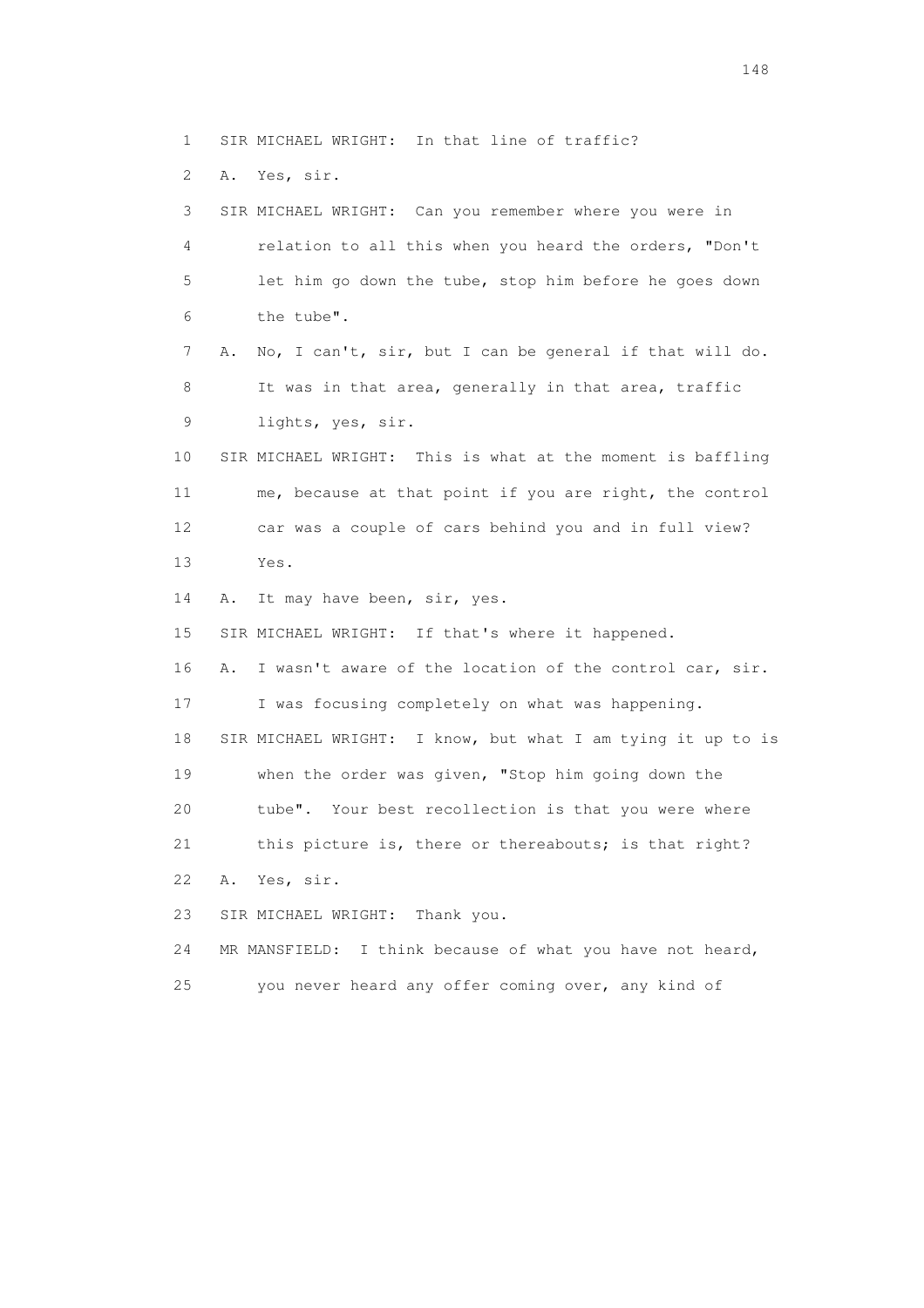| $\mathbf 1$ |    | communication from SO12 that they could do the stop.     |
|-------------|----|----------------------------------------------------------|
| 2           | Α. | No, sir, not at all.                                     |
| 3           | Q. | And they were hanging on waiting for a decision so you   |
| 4           |    | didn't know anything about that?                         |
| 5           | Α. | No, I wasn't aware of that at all, sir.                  |
| 6           | Q. | It follows, I can just complete the picture here, you    |
| 7           |    | were unaware that the SO13 car was probably, and I don't |
| 8           |    | put it higher because of the way in which Mr Dingemans   |
| 9           |    | has answered questions, but was probably in amongst all  |
| 10          |    | that traffic as well; you didn't know about him?         |
| 11          | Α. | No, sir, not at all, no idea about that.                 |
| 12          | Q. | You didn't know that just round the corner into          |
| 13          |    | Clapham Road and High Street and so on, back down that   |
| 14          |    | way, another of your vehicles had pulled up and was      |
| 15          |    | feeling frustrated?                                      |
| 16          | Α. | No, sir, I didn't know where the Delta car was at that   |
| 17          |    | time.                                                    |
| 18          | Q. | Right. Just moving forward, you were unaware of all      |
| 19          |    | this that I have been putting to you, and of course the  |
| 20          |    | person who -- and I'm going to put it to you -- should   |
| 21          |    | have been in control of this situation on the ground in  |
| 22          |    | order to provide the central control with information is |
| 23          |    | The Silver's in charge, isn't he?<br>the Silver.         |
| 24          | Α. | The Silver has ultimate responsibility, sir, yes, but he |
| 25          |    | shares that responsibility and takes advice from his     |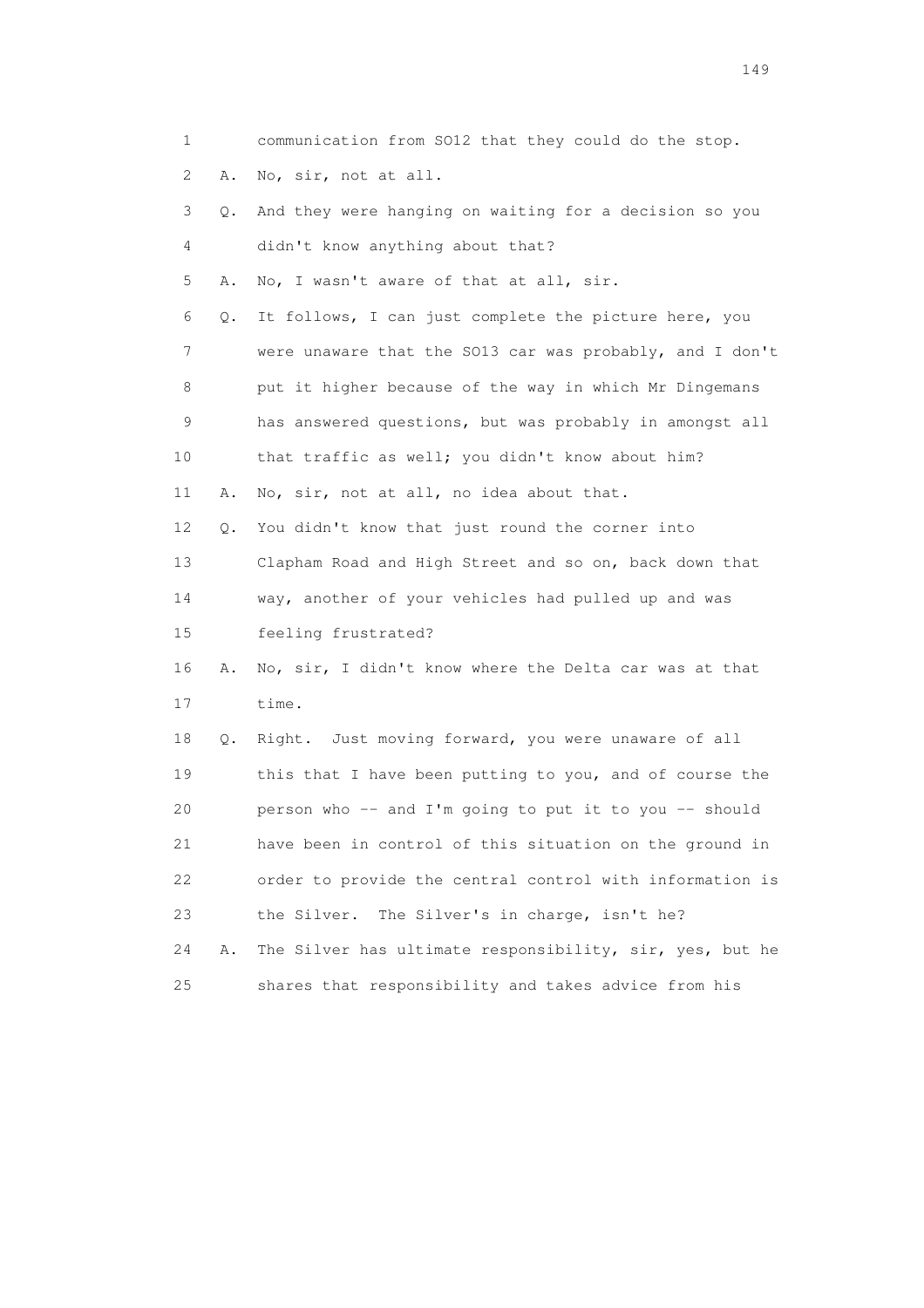|    | 1       | tactical adviser and other sources, but the Silver       |
|----|---------|----------------------------------------------------------|
|    | 2       | ultimately is responsible for the operation and the      |
|    | 3       | deployment, yes.                                         |
|    | 4<br>Q. | As you mentioned in passing a moment ago, and quite      |
|    | 5       | right, the responsibility for getting you all into       |
| 6  |         | position and ready, in other words assembling the        |
|    | 7       | resources ready for a state red command, is Silver.      |
|    | 8       | Silver does the amber decision?                          |
|    | 9<br>Α. | Yes, sir, that's correct.                                |
| 10 | Q.      | Because this wasn't a normal firearms situation, he      |
| 11 |         | couldn't do it on his own. He had to get authority from  |
| 12 |         | New Scotland Yard to call amber?                         |
| 13 | Α.      | That's certainly my understanding of the situation, sir, |
| 14 |         | yes.                                                     |
| 15 | Q.      | But then this is a Catch 22 situation, isn't it? How is  |
| 16 |         | New Scotland Yard going to authorise him to call amber   |
| 17 |         | unless he, Silver on the ground, has told them that it's |
| 18 |         | okay to call amber? Are you following?                   |
| 19 | Α.      | I do follow you, sir, but I can't answer you.            |
| 20 | Q.      | You can't answer?                                        |
| 21 | Α.      | No, sir, sorry.                                          |
| 22 | Q.      | What I am really, as it were, rather slowly plodding     |
| 23 |         | towards, is that it's not very satisfactory trying to    |
| 24 |         | run something like this from a distance in New Scotland  |
| 25 |         | Yard when really these are decisions that have to be     |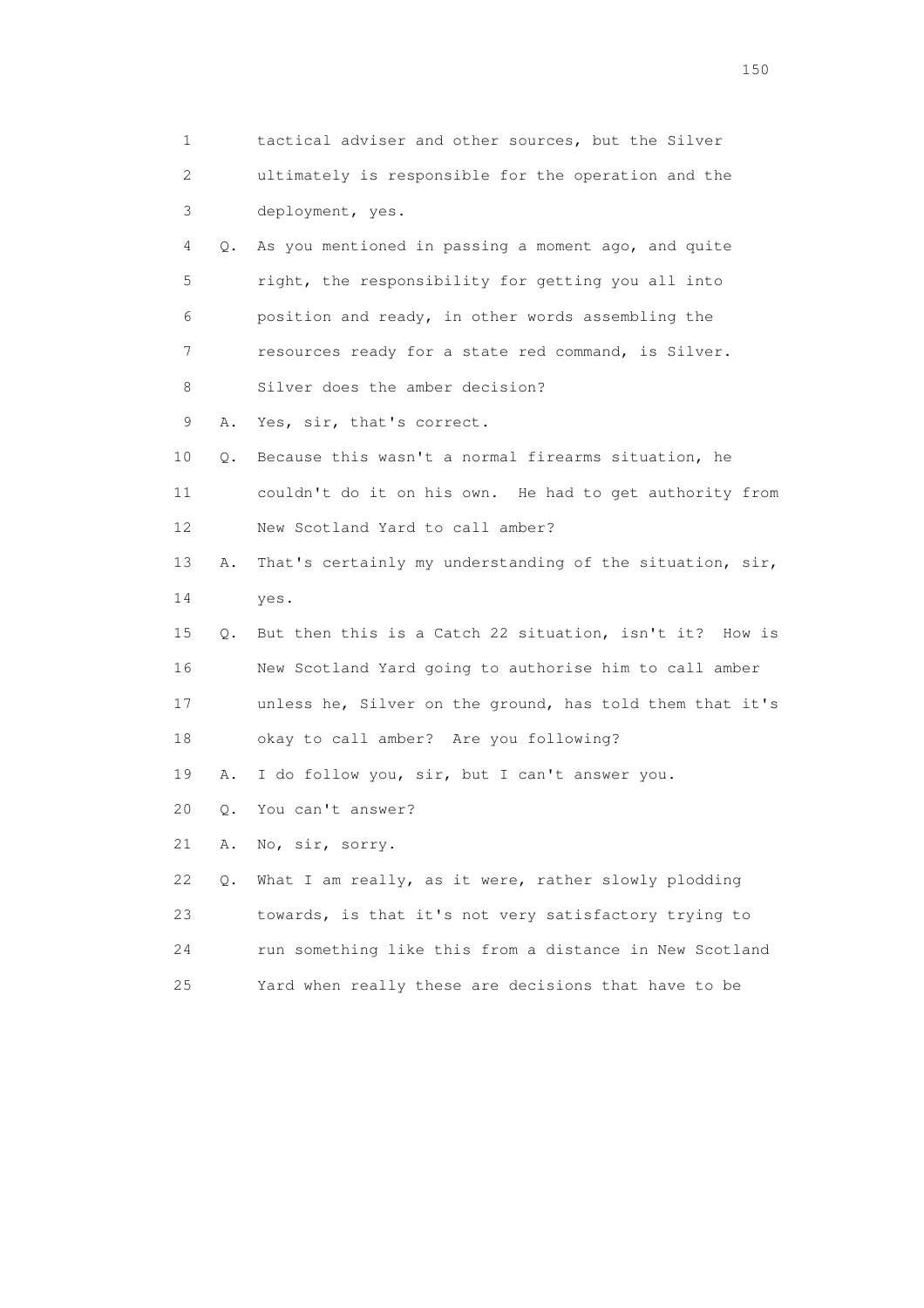1 taken on the ground, operational decisions; is that not 2 right? 3 A. I think there is a general amount of sympathy for that 4 view, sir -- 5 SIR MICHAEL WRIGHT: Particularly from firearms officers -- 6 A. It's funny you should say that. 7 SIR MICHAEL WRIGHT: -- I dare say. 8 A. I think we do have to temper it slightly with 9 a realistic perspective in the sense that all the 10 information, all the intelligence and I'm sure we won't 11 forget how serious this is, all of that stuff is coming 12 into Scotland Yard, all that information and 13 intelligence, so the view has to be taken that whoever 14 the senior officer is that's making those really 15 important decisions, where is the best place for them to 16 be? Probably where all that intelligence is coming in 17 so they can get the picture. That's one of the reasons 18 why firearms officers like myself are told: you have to 19 trust the intelligence; you mustn't act on your own; you 20 have to, you know, understand that what they tell you is 21 true and accurate. But as you quite rightly identified, 22 sir, there can be some issues with that specific type of 23 command and control, one of them probably being the 24 issue that you have raised.

25 However I do understand totally why that system is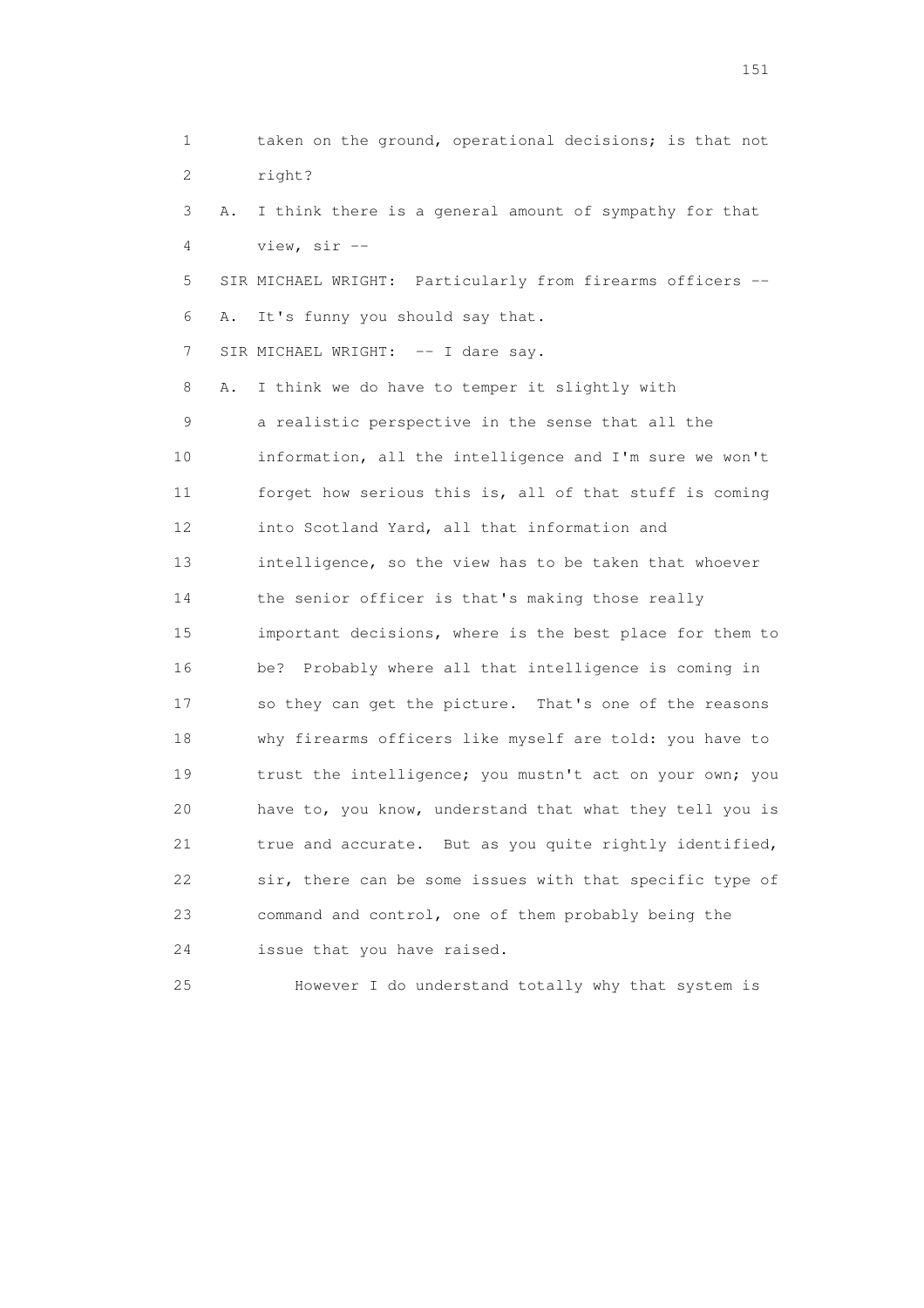1 in place. We do need a chain of command in place. You 2 do need a senior officer to take responsibility for that 3 very serious decision of critical shot authorised. 4 Somebody needs to take that, it's way above my payscale, 5 I am not going to do it. So somebody needs to do it, 6 and I think it's right and proper that somebody of that 7 rank does.

 8 Whether there is another system that we can do it, 9 I have no idea and I'm sure there is reviews going on 10 now as we speak about that, but at that particular 11 moment in time that was the best system we had in place 12 to deal with this unprecedented threat from these people 13 who want to kill us.

 14 Q. That is understood. However, this wasn't a Kratos 15 authorised situation, was it?

16 A. No, you are right, sir, it wasn't, no --

17 Q. Therefore --

 18 A. Sorry to interrupt. I was speaking specifically about 19 the command system that remained(?) in place.

20 SIR MICHAEL WRIGHT: Essentially what you are saying here is

21 that Scotland Yard control room has a much greater

 22 access to overall intelligence than the people on the 23 ground?

24 A. Absolutely, sir.

25 SIR MICHAEL WRIGHT: In those circumstances your view is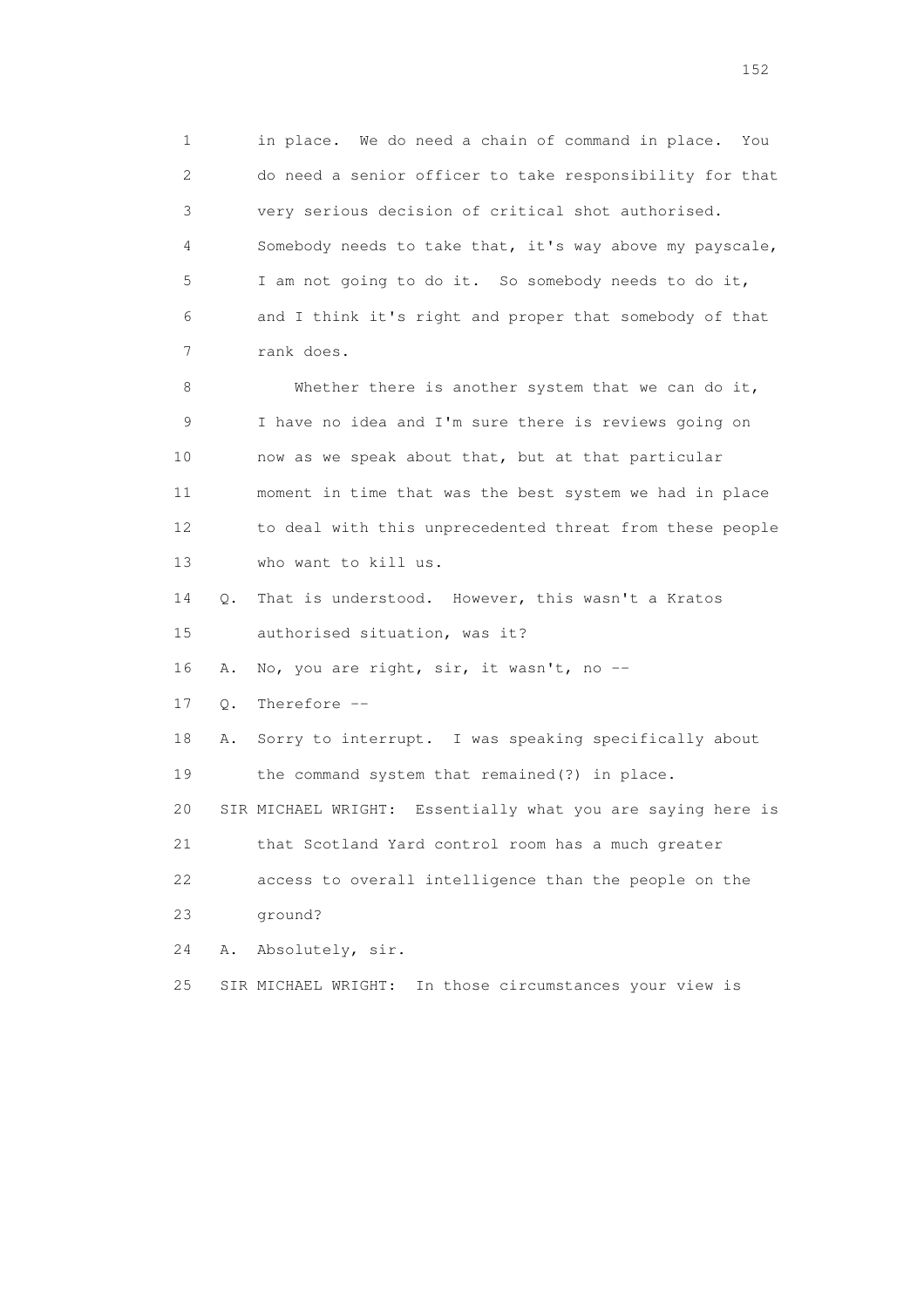1 however much you would like to be able to do it 2 yourselves, you have to leave it to them? 3 A. That's exactly right, sir, and on a normal job, if we 4 had a control car with the decision-maker in the car 5 with us, he would have his intelligence officer sitting 6 next to him with his detective sergeant who would be 7 getting his phone calls. 8 SIR MICHAEL WRIGHT: But that is a sort of small, local 9 operation. 10 A. That is exactly right, sir. 11 MR MANSFIELD: Sorry, if I may just intervene because 12 I think we are getting very close to the key position 13 here, it's not just for the small, local operation; this 14 wasn't Kratos or Clydesdale, it wasn't authorised; this 15 was a conventional firearms operation in that sense, 16 wasn't it? 17 A. It was a conventional mobile armed support to 18 surveillance, sir, but I wouldn't put it in the same 19 frame as a normal operation, because it obviously 20 wasn't, because (a) we were looking at suicide killers; 21 (b) we had a DSO in place; so I understand the point you 22 are trying to make, but I wouldn't put it in the same 23 level as a normal mobile armed support to surveillance, 24 because normally when we do a normal mobile armed 25 support to surveillance, we don't have a DSO in place.

<u>153</u>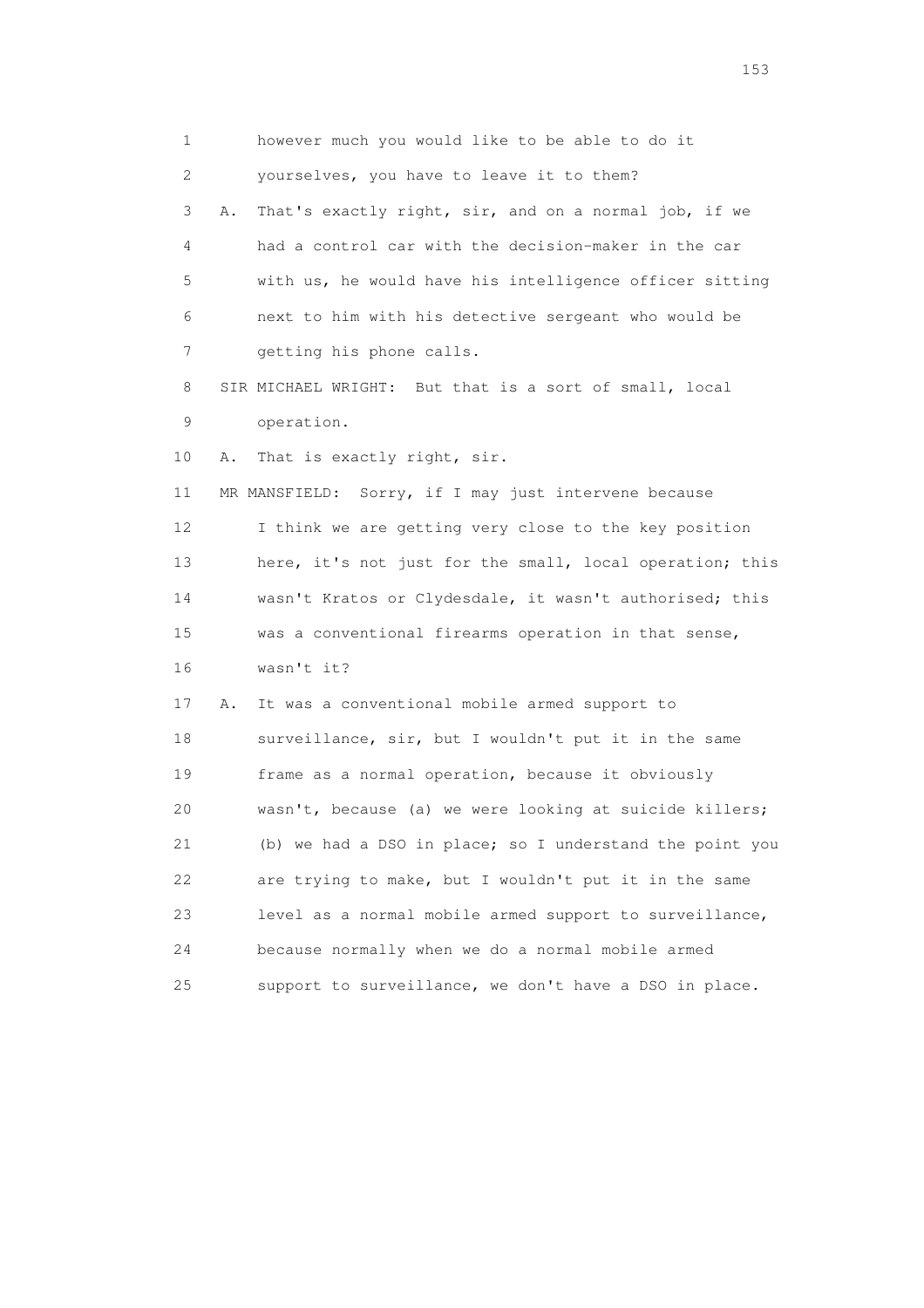1 We don't have 1600 --

| 2  | Q. | Right. That's what I'm trying to get to. What I want     |
|----|----|----------------------------------------------------------|
| 3  |    | to suggest to you is one of the things that has          |
| 4  |    | seriously gone wrong here is that the Silver on the      |
| 5  |    | ground hasn't called amber when it should have been      |
| 6  |    | called so you are actually all better prepared at        |
| 7  |    | a situation when they know he's getting off the bus,     |
| 8  |    | they have an officer in the bus, they know he's getting  |
| 9  |    | off, they know it's Stockwell, and amber should have     |
| 10 |    | been called at that point, shouldn't it?                 |
| 11 | Α. | My own view, sir, is that amber should have been called  |
| 12 |    | earlier, and I believe that had amber been called, or    |
| 13 |    | had we been told that we were going to do an             |
| 14 |    | intervention, then SO19 officers on the ground could     |
| 15 |    | have conducted one. However --                           |
| 16 | Q. | Thank you.                                               |
| 17 | Α. | -- it's okay, sir, I am not trying to pre-empt the       |
| 18 |    | decisions by Silver or anyone else. That's simply my     |
| 19 |    | view.                                                    |
| 20 | Q. | Yes, well, that's accepted. What actually then happens   |
| 21 |    | is of course, can we go back to the decision log,        |
| 22 |    | tab 48, page 80, is that we have a decision 18 here,     |
| 23 |    | I appreciate you have not seen it before or only on      |
| 24 |    | The bus has already been and gone, virtually,<br>screen. |
| 25 |    | and you will see what's written up here:                 |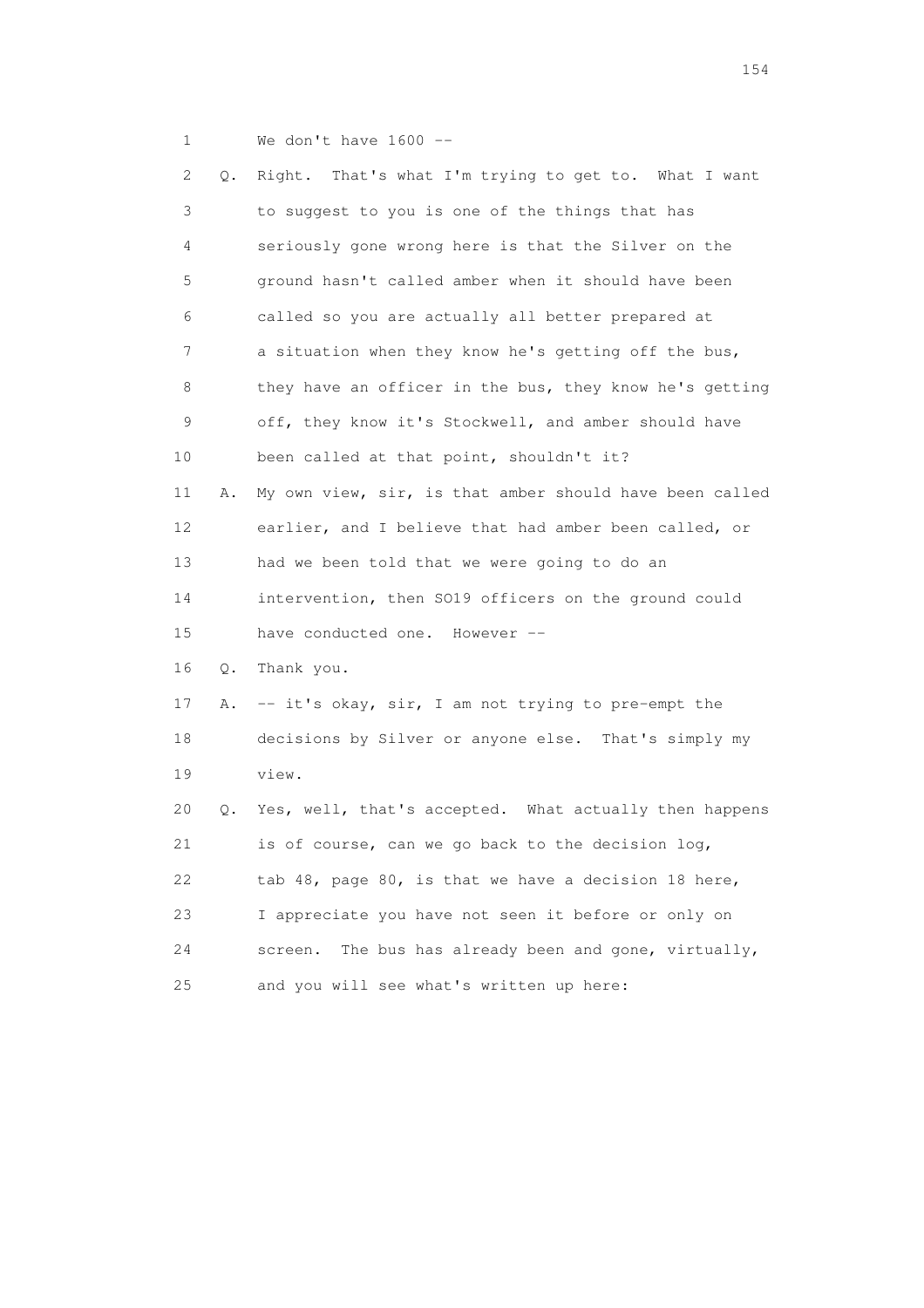1 "CO19 to arrest subject if possible in Underground 2 station before enters tube train." 3 Decision made at 10.05. We have seen the times on 4 the earlier decisions: 5 "Reason. Am informed CO19 are up with SO12. 6 Subject has gone down escalator." 7 Now, just to put the context on this, Cressida Dick 8 here claims that she would not have sent SO19 in if she 9 had known that he had gone down the escalators. Now, 10 are you aware that that's what she is saying here? 11 A. No, sir. 12 Q. However, it's clear from the decision log that when she 13 is ordering SO19, she thinks the subject has gone down 14 the escalators, and would it be fair to say you assumed 15 by the time you were given the order to make state red, 16 that he almost certainly had gone down the escalators? 17 A. Yes, sir, that's fair. 18 Q. So that at that point in time, adopting the words of 19 Trojan 84, you were placed in an outrageous situation, 20 weren't you? 21 A. It was a fairly difficult one, sir, yes, I have to say. 22 Q. I am using his words. 23 A. Yes, sir. 24 Q. I have got very little else to ask you, other than -- 25 and it's not very pleasant but I want to do it

n 155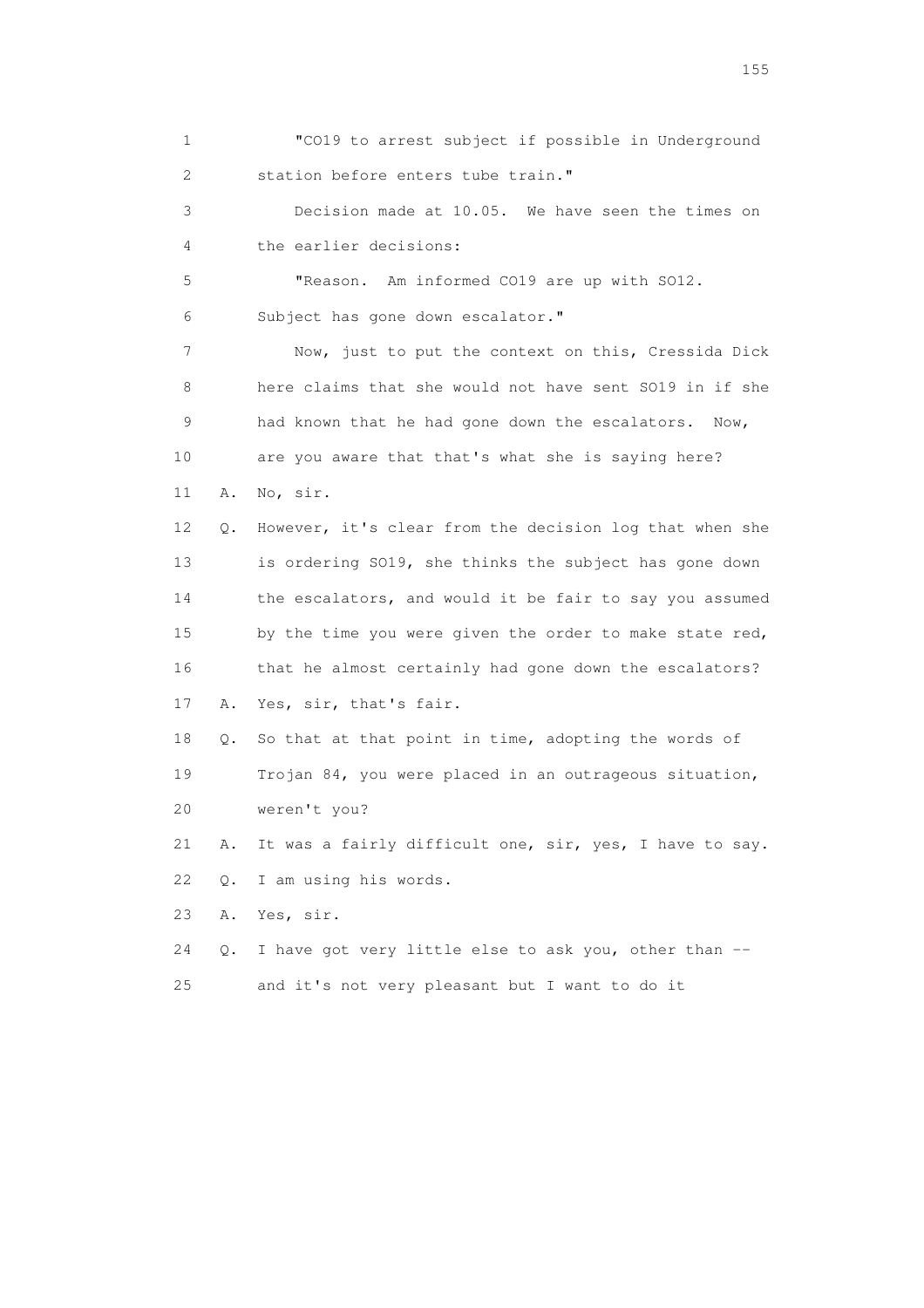1 quickly -- you went down to the carriage itself and you 2 saw Jean Charles de Menezes' position; is that not 3 right? 4 A. Yes, sir, I did, yes. 5 Q. It's page 363, I don't ask for it to come up on screen. 6 I just want to confirm with you that when you went in, 7 his lifeless body was face down on the seating; is that 8 right? 9 A. Yes, sir, that's correct. 10 SIR MICHAEL WRIGHT: From that description, with the upper 11 part of his body on the seat and the lower part of his 12 body on the floor? 13 A. That's right, sir, absolutely. 14 MR MANSFIELD: I have no other questions, thank you. 15 SIR MICHAEL WRIGHT: Just going back for one moment to the 16 question of where these operations should be controlled 17 from, and you effectively said, well, whatever, however 18 much we would like it otherwise, it has to be the Yard 19 because they have the intelligence. 20 Is that affected or is it perhaps made even more 21 imperative that it should be done that way if, as this 22 morning, what was being undertaken was what -- was not 23 one surveillance but two? 24 A. Yes, sir. 25 SIR MICHAEL WRIGHT: Simultaneously.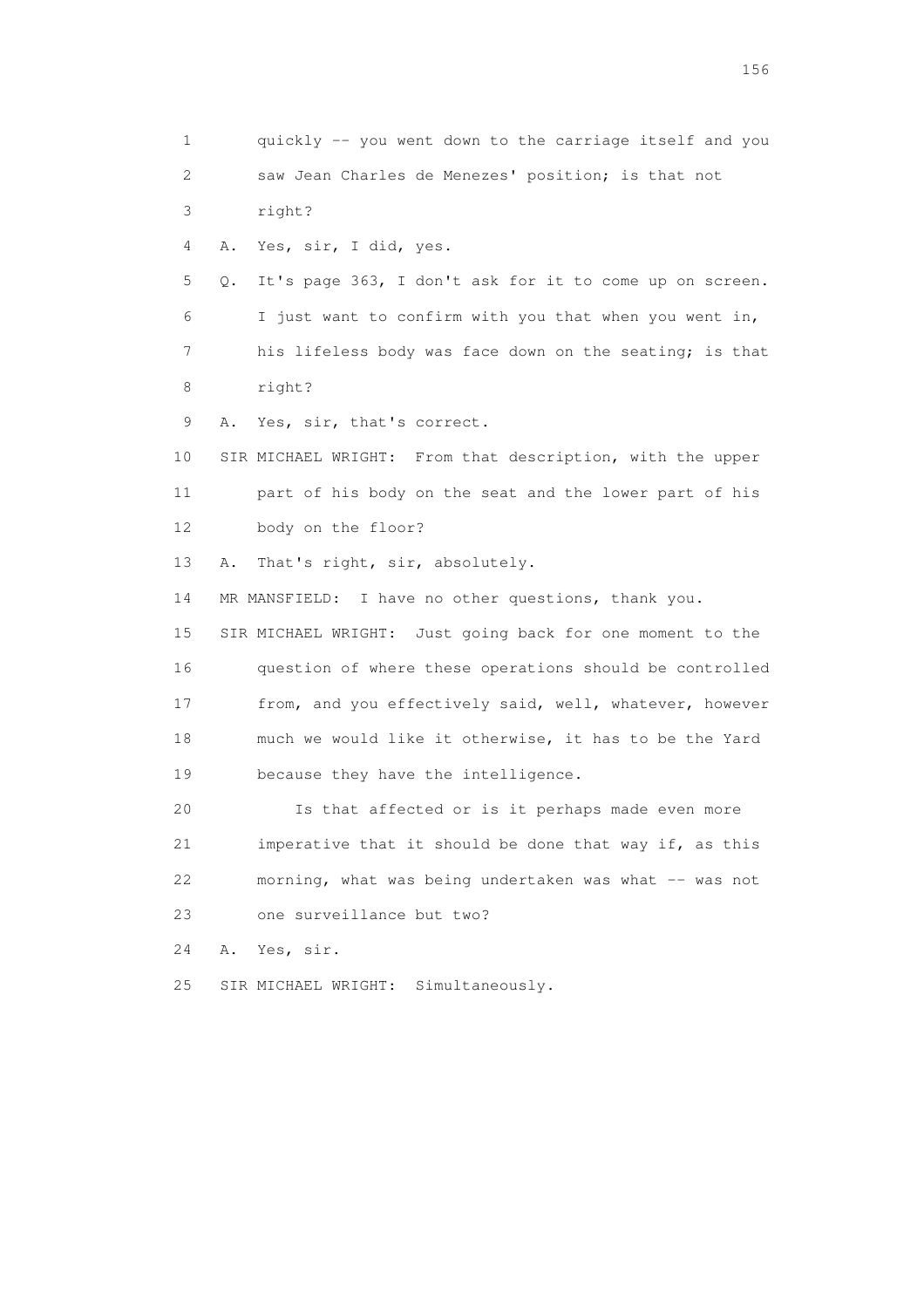1 A. Yes, sir, that's absolutely right.

 2 SIR MICHAEL WRIGHT: Indeed, possibly could have ended up, 3 and indeed may well have done, ended up as much as four. 4 A. Yes, that's absolutely right, sir. There was that many 5 operations running out of one place on that day. 6 SIR MICHAEL WRIGHT: Thank you. Yes, Mr Stern. 7 MR STERN: Sir, it's not my turn but may I rise out of turn 8 for a moment. I told my learned friend Mr Gibbs that 9 I was going to. 10 You may recall that Mr Mansfield put to C2 in 11 relation to the words "definitely our man", that that 12 was and is a lie. 13 SIR MICHAEL WRIGHT: Thank you. 14 MR MANSFIELD: Yes, sir, I am not going to repeat it with 15 every witness. There is a clear distinction. This 16 witness says it was said. Surveillance officers say it 17 wasn't said. I am not going to, as it were, flog 18 a division. There is clearly a division. He has 19 already said it was definitely said. If I put it to him 20 that it is not true, he will say: those are the words 21 I heard. The surveillance officer on the other hand, 22 Lawrence, says he definitely did not say it. I think it 23 would be wasting a lot of time. 24 SIR MICHAEL WRIGHT: Yes, it is perhaps more economical and 25 this is not a criminal trial. Effectively, we are to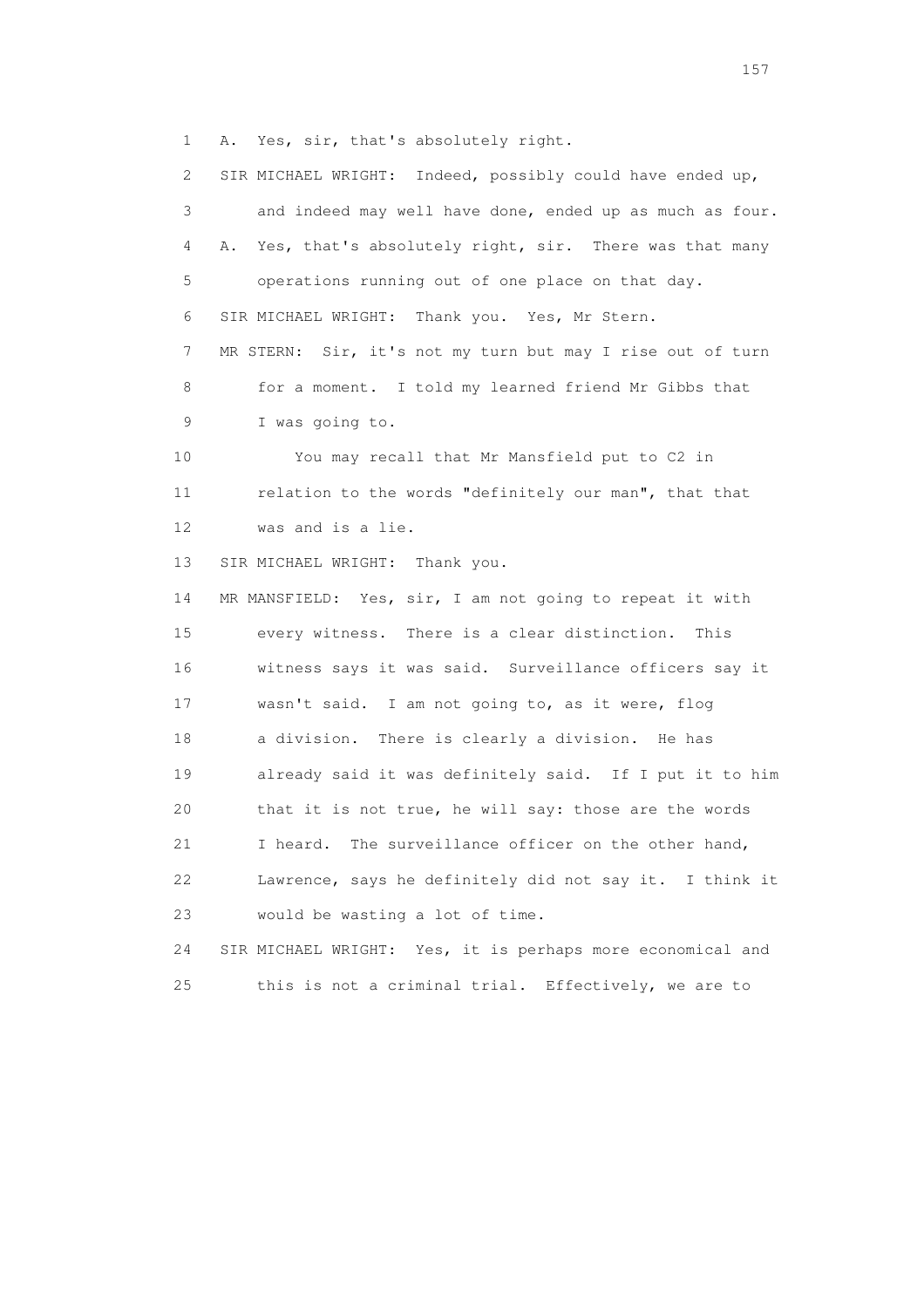1 take it that you would say to any officer who says: 2 I heard it's definitely him. 3 MR MANSFIELD: Yes, and in fact it was dealt with by my 4 learned friend, in fact he went through it in-chief as 5 well, and I do not want to keep -- I am trying to speed 6 up a bit. It may not appear that way. 7 SIR MICHAEL WRIGHT: Yes. 8 Right, Mr Gibbs. 9 Questions from MR GIBBS 10 MR GIBBS: Officer, I represent the red and grey 11 surveillance teams. On that phrase, "definitely our 12 man", you were asked about it, I think, in a second 13 statement, and you were asked about it at the Health and 14 Safety trial at the Old Bailey; am I right? 15 A. Yes, sir, you are. 16 Q. Correct me if I have this wrong, but your memory is that 17 that came to you over the radio? 18 A. Yes, sir, that's correct, yes. 19 Q. I think your words both in your second statement and at 20 the Old Bailey were that you assumed that it had come 21 from the surveillance officer? 22 A. I did, sir, yes. 23 Q. It's been suggested that you found yourselves, you and 24 your colleagues found yourselves in a very difficult, 25 perhaps almost an impossible situation at Stockwell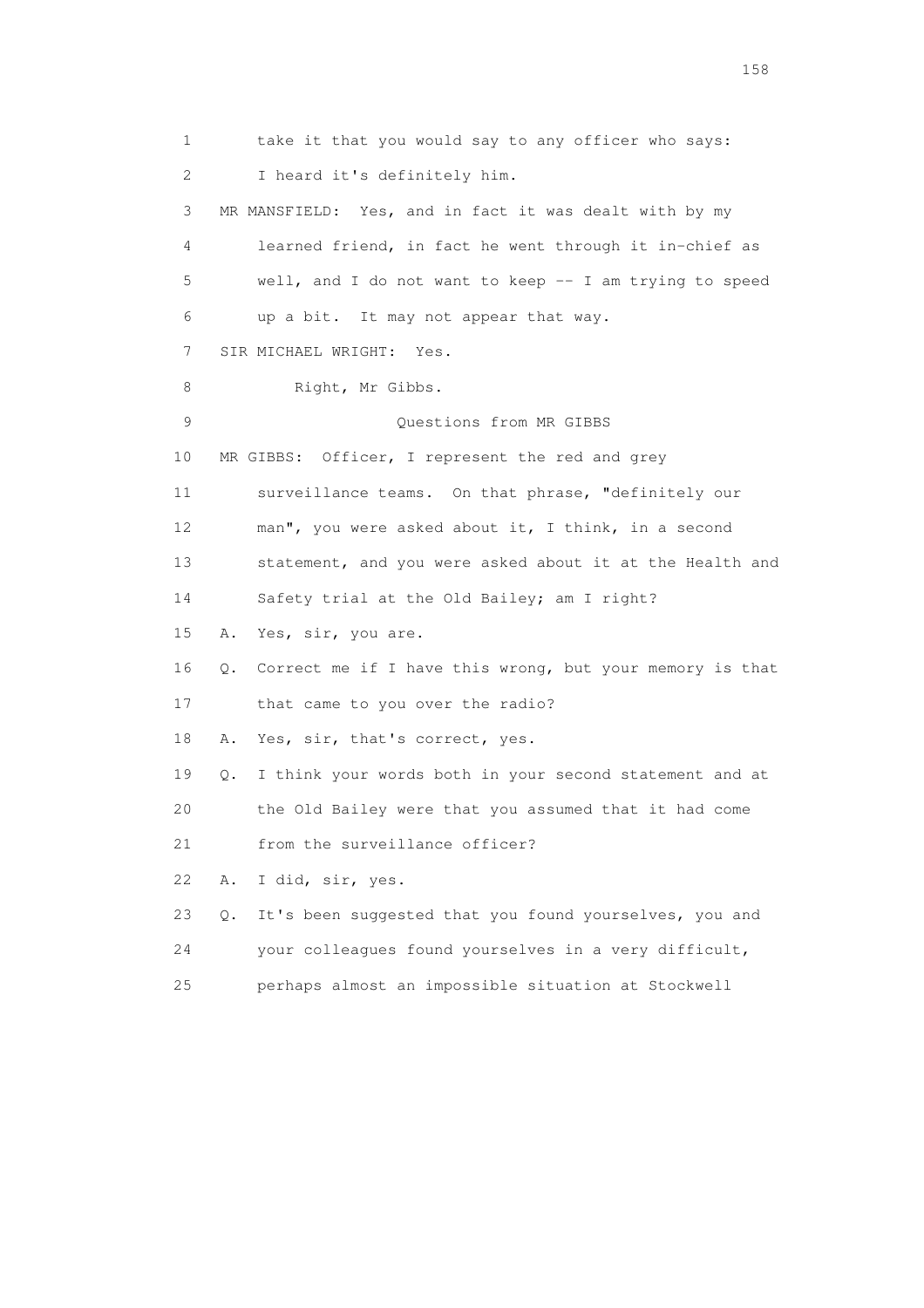1 tube. Do you agree with that? 2 A. I do, sir, yes. It was a horrible situation for anybody 3 to be in. 4 Q. If we were to be interested just for a moment in who it 5 was who had put you in that situation, should we be 6 looking, do you think, to the men who had decided to try 7 to kill us all on 7 July and on 21 July? 8 A. I actually agree 120 per cent with what you have just 9 said, sir, and I think the responsibility that those 10 individuals carry for everything that has happened 11 subsequently has been overlooked in my view. 12 SIR MICHAEL WRIGHT: Thank you. Mr Stern. 13 Ouestions from MR STERN 14 MR STERN: Thank you, sir. 15 I represent C2 and C12. 16 A. Sir. 17 Q. Can I just follow through with you, please, on the state 18 of mind that you had at various times leading up to 19 going into the tube? 20 A. Yes, sir. 21 Q. If we look at page 362 of your statement -- 22 A. Yes, sir. 23 Q. -- line 9, you talk about your state of mind after the 24 briefing. You say: 25 "Given all the information I received during the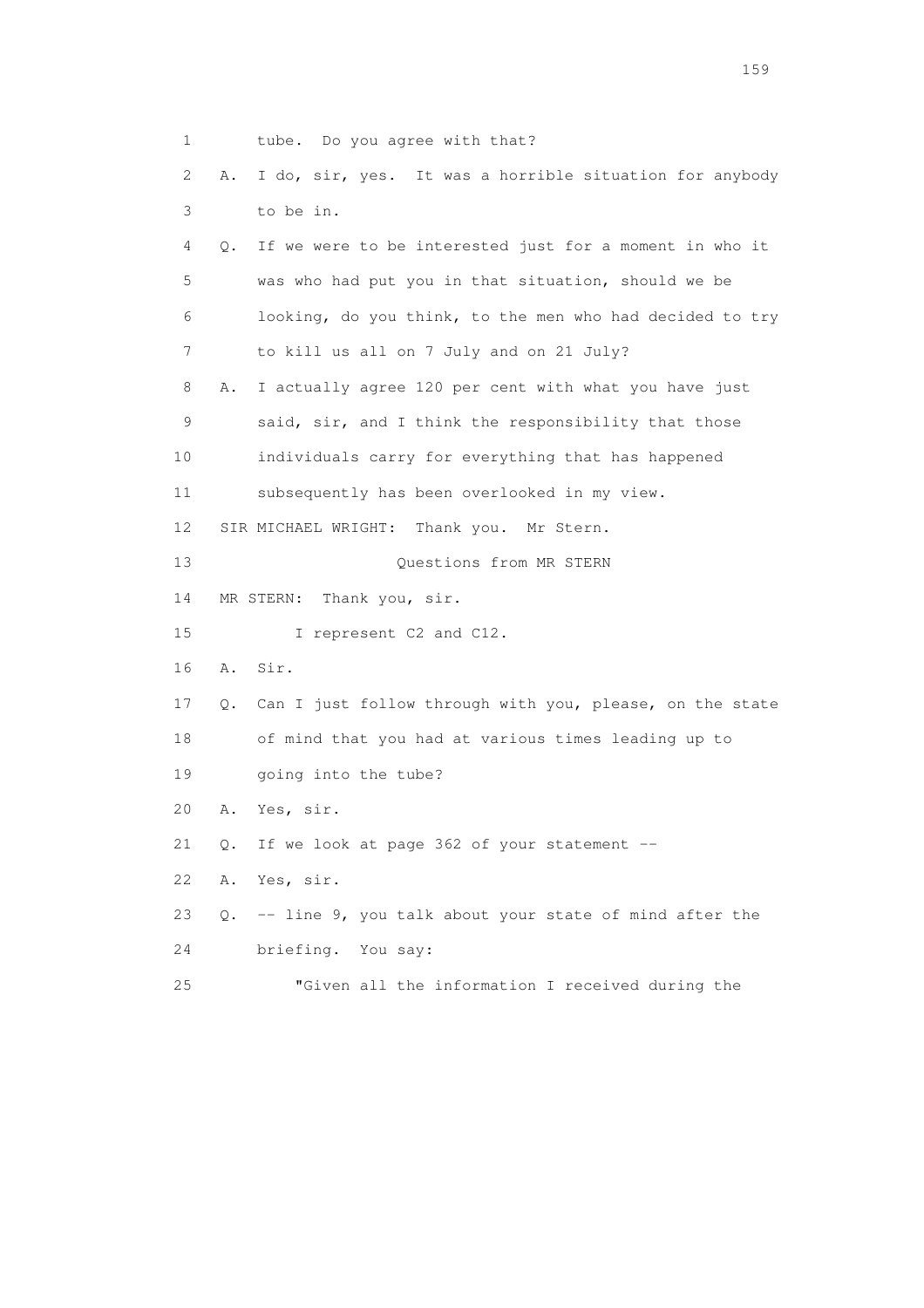1 briefings in relation to the suspects there was no doubt 2 in my mind that there was a very real likelihood of 3 myself or my team having to deal with a deadly and 4 determined suicide killer, who would not hesitate to 5 kill himself, innocent members of the public and members 6 of my team by means of initiating a concealed explosive 7 device without hesitation in a crowded public area 8 either a bus or an underground train."

 9 A. That's absolutely true, sir, and I know we have heard 10 from Charlie 2 and 12 and other officers about their 11 state of mind when they went down there, but, and I have 12 mentioned this before and I'll say it again, is that we 13 were running down that tube station knowing or believing 14 that there was a suicide bomber down there by the name 15 of Osman who had a real potential to detonate a device. 16 He is not like the IRA who I have had lots of experience 17 of dealing with, who generally don't want to kill 18 themselves when they are killing other people. In order 19 for this fella or these people to achieve their aim, 20 which is to kill hundreds, they have to kill themselves, 21 so we knew that when we went down there, there was 22 a good chance that if he saw us and detonated, then we 23 were all going to end up dead. And when you are 24 actually running down a tube station with that in the 25 back of your mind, it's not a very nice place to be,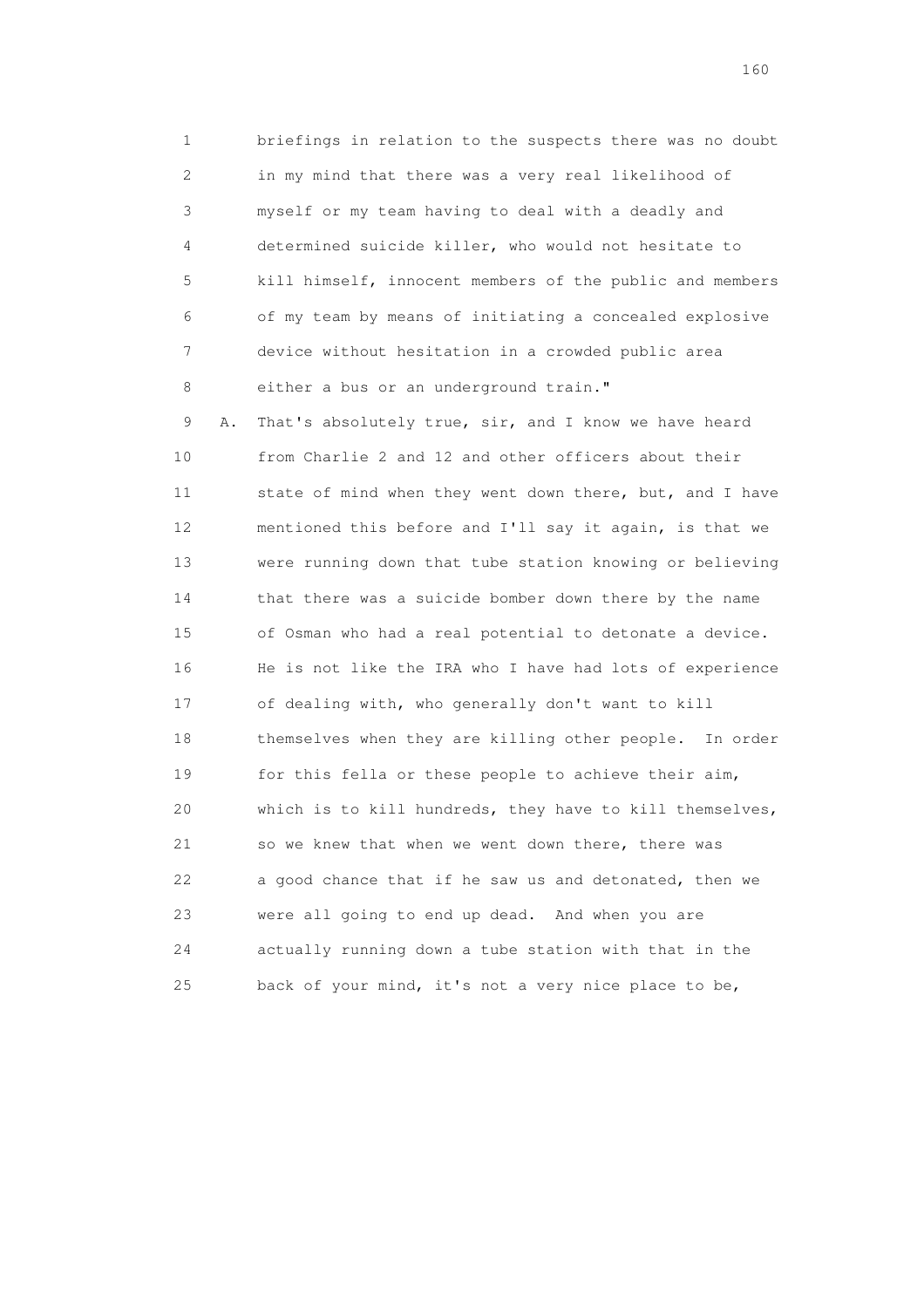1 I have to say.

| 2  | Q. | Well, this is the reality of the situation, isn't it?     |
|----|----|-----------------------------------------------------------|
| 3  | Α. | It was, sir, it certainly was, yes, it was.               |
| 4  | Q. | What I want to ask you is this: when you are running      |
| 5  |    | down a tube station, when you are in that station, faced  |
| 6  |    | with someone who you know has been identified as          |
| 7  |    | a suicide bomber from the previous day, how do you tell   |
| 8  |    | whether or not that person has something hidden within    |
| 9  |    | them or around them?                                      |
| 10 | Α. | I don't know, sir. It's difficult, isn't it? I think      |
| 11 |    | these police officers are experienced, highly trained,    |
| 12 |    | and they just have to fall back on that training and      |
| 13 |    | that experience and what they know, and make              |
| 14 |    | an assessment based on what they see and the threat they  |
| 15 |    | perceive at the time.                                     |
| 16 |    | I would just like to say, sir, 2 and 12, the              |
| 17 |    | officers 2 and 12, sir, they were not just making         |
| 18 |    | a decision on that day for themselves and their           |
| 19 |    | colleagues; they were actually making a threat            |
| 20 |    | assessment and a decision based on every single person    |
| 21 |    | on that train and in that Underground station.<br>That is |
| 22 |    | what they were assessing, the threat not only to them     |
| 23 |    | and their colleagues but to everybody on that train, and  |
| 24 |    | we mustn't forget, you know, that the damage and the      |
| 25 |    | injury caused to those 52 people when the bombs went off  |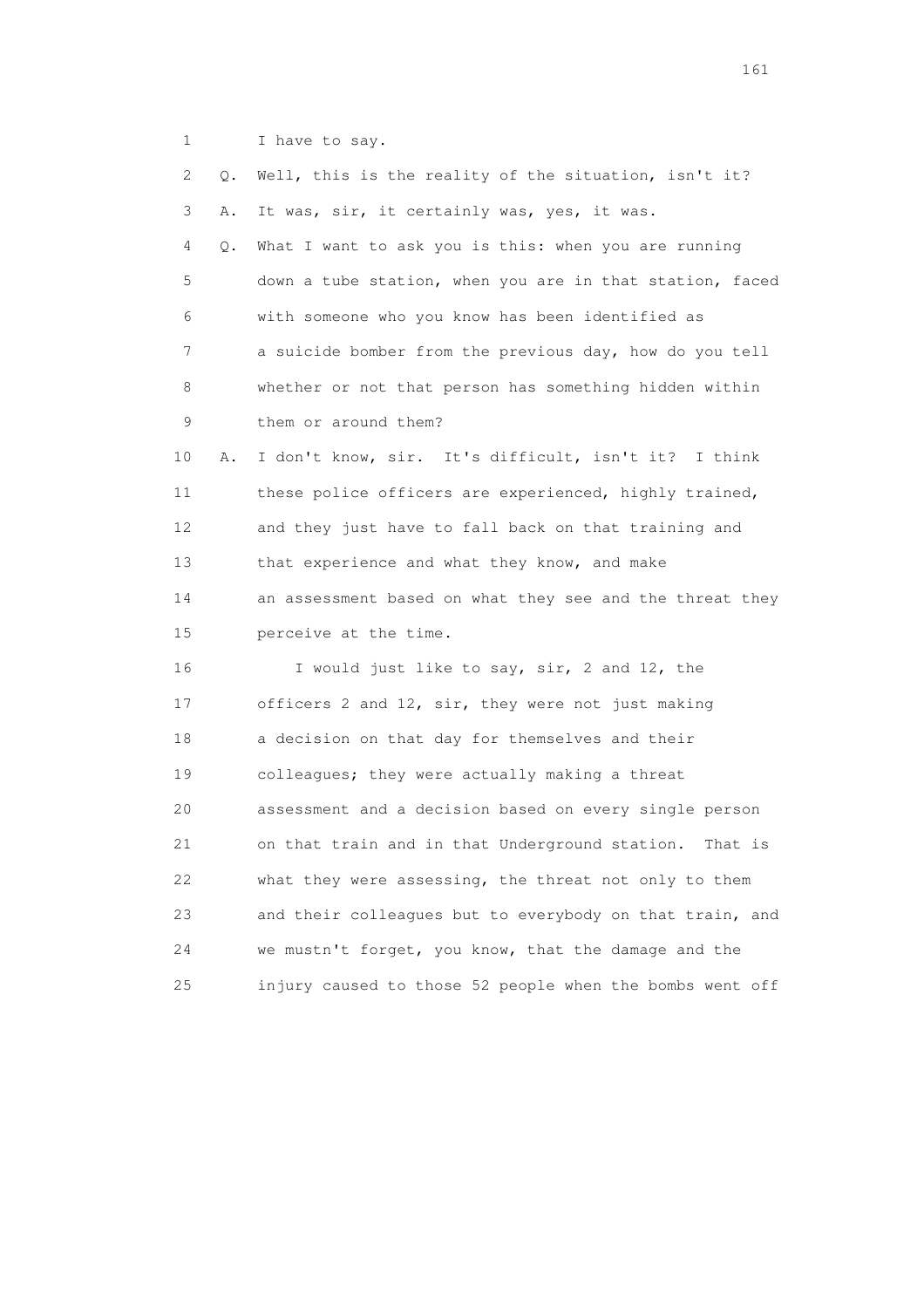1 on the 7th and all that is going through their mind and 2 all that responsibility has been put on their shoulders. 3 They have to make that decision, nobody else, just those 4  $t_{WQ}$ .

 5 I am sorry. 6 Q. No, thank you. I wanted to ask if we could have the 7 maps brochure, page 1 up on the screen, please. You 8 don't have it there in front of you. We can see the 9 four people or at least the four people who were 10 directly responsible for killing all those people on 11 7 July. I think we can take it that when those eight 12 people died and those 205 people were injured at Aldgate 13 station, not one of them recognised that man on the left 14 had a bomb in his rucksack? 15 A. No, I accept that completely, sir. 16 Q. If we look at the 27 people killed and the 451 people 17 injured at King's Cross, that not one of those would

 18 have recognised that he had a bomb? 19 A. Absolutely, sir, and that's the nature of these

 20 individuals, isn't it, because they don't want to get 21 compromised before they get to the target, they don't 22 want to be compromised, so it's in their own interest to 23 reach their target, therefore --

 24 SIR MICHAEL WRIGHT: Mr Stern, I don't really think this is 25 advancing this inquiry.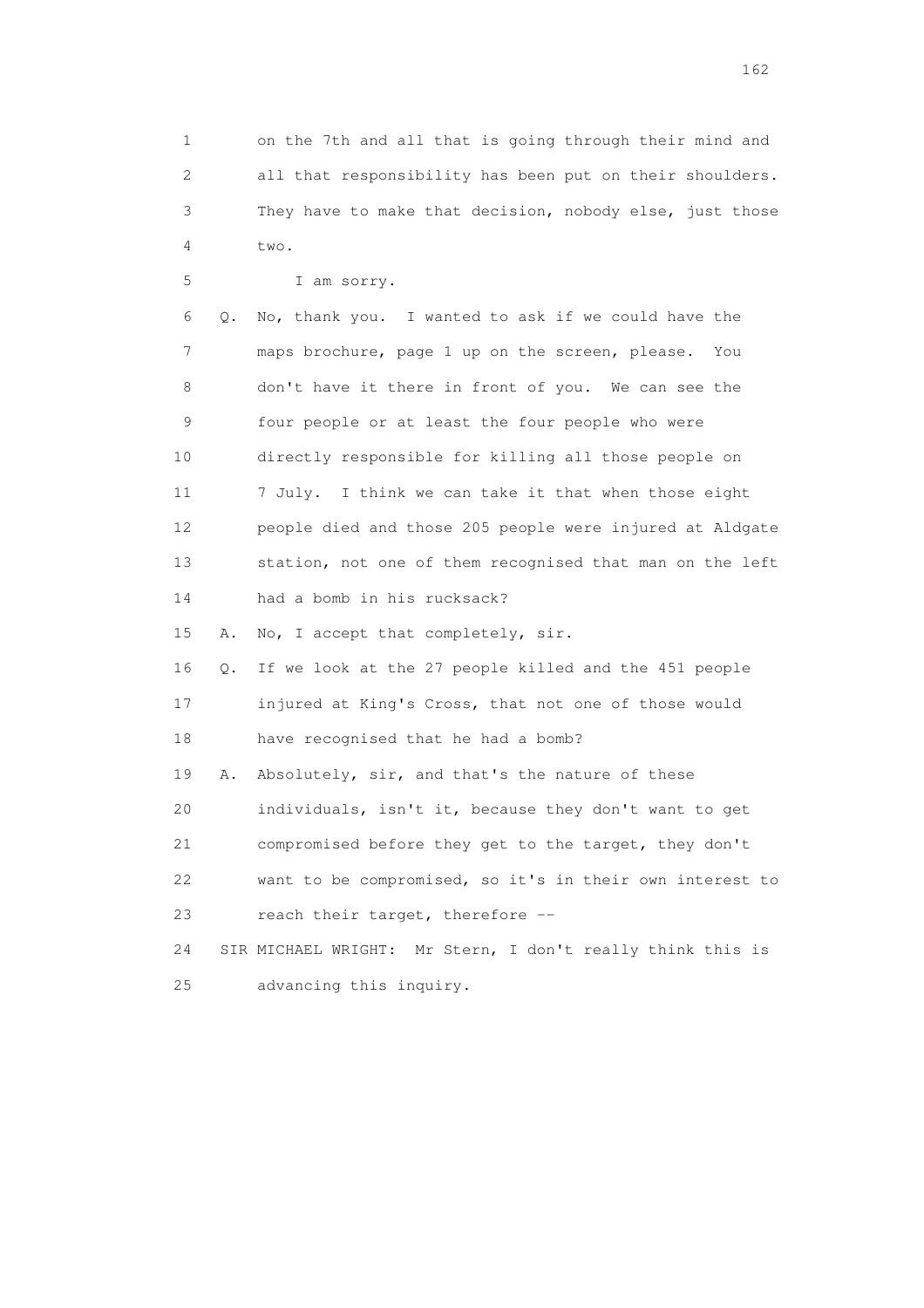1 MR STERN: With respect, sir, we are asked and we have had 2 a number of comments made by my learned friend 3 Mr Mansfield that there are no guidelines and I am 4 asking what guidelines can there possibly be in terming 5 whether or not somebody has a bomb on them. 6 MR MANSFIELD: I am dealing with police officers, not 7 civilians sitting on the tube. I accept Mr Stern's 8 point, nobody, you can go through all of them, and we 9 all recognise the risk to the public and the damage to 10 the public. But we are also concerned with the public 11 who get wrongly killed by other means. 12 SIR MICHAEL WRIGHT: I think with respect, Mr Stern, you are 13 widening the focus far too far. 14 MR STERN: I am trying not to. I am dealing with this very 15 issue and I would like really your help about this. 16 What are the possibilities in finding out whether 17 somebody has a bomb on them, in a situation where they 18 have been identified as a suicide bomber? Well, 19 obviously, and I don't mean this flippantly, you can ask 20 them. That is obviously not a viable proposition. 21 A. Obviously not, sir, no. 22 Q. You can try and search them. Again, is that a viable 23 proposition? 24 A. No, sir, as soon as you make your presence aware to 25 a determined suicide bomber, the chances are he will

<u>163</u>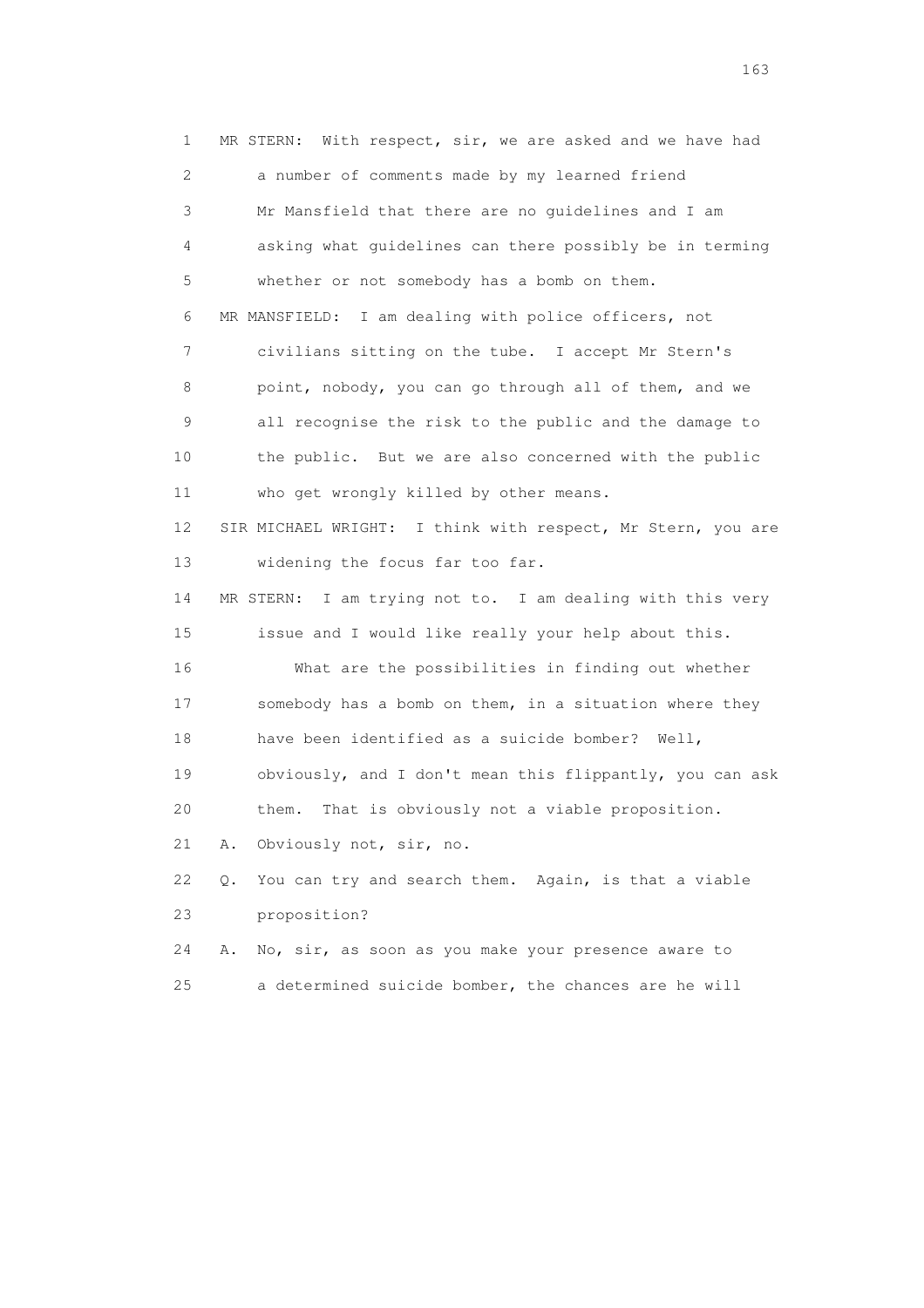1 detonate his device so you defeat the object. 2 Q. Is there any other way other than assessing how they 3 behave, how they react and doing the best you can in 4 trying to judge their movements, their actions, and 5 anything that they may say? 6 A. Not that I know of, sir. 7 Q. And the impossible situation that you referred to is 8 a life and death situation, isn't it? 9 A. Very much so, sir, yes. 10 Q. You get it wrong, and, as Mr Mansfield says, you might 11 kill an innocent person? 12 A. Yes, sir. 13 Q. With all the sorrow that that brings to the family? 14 A. Definitely, sir, yes. 15 Q. And with all the tragedy that that brings to those 16 around them? 17 A. Undoubtedly, sir, yes. 18 Q. And of course for the officers, years in investigation, 19 years of concern? 20 A. Absolutely, sir, yes. 21 Q. If you get it wrong and you don't fire, and the person 22 turns out to be a suicide bomber, then you have tens, 23 maybe hundreds of people die? 24 A. Yes, sir. 25 Q. And that on your conscience?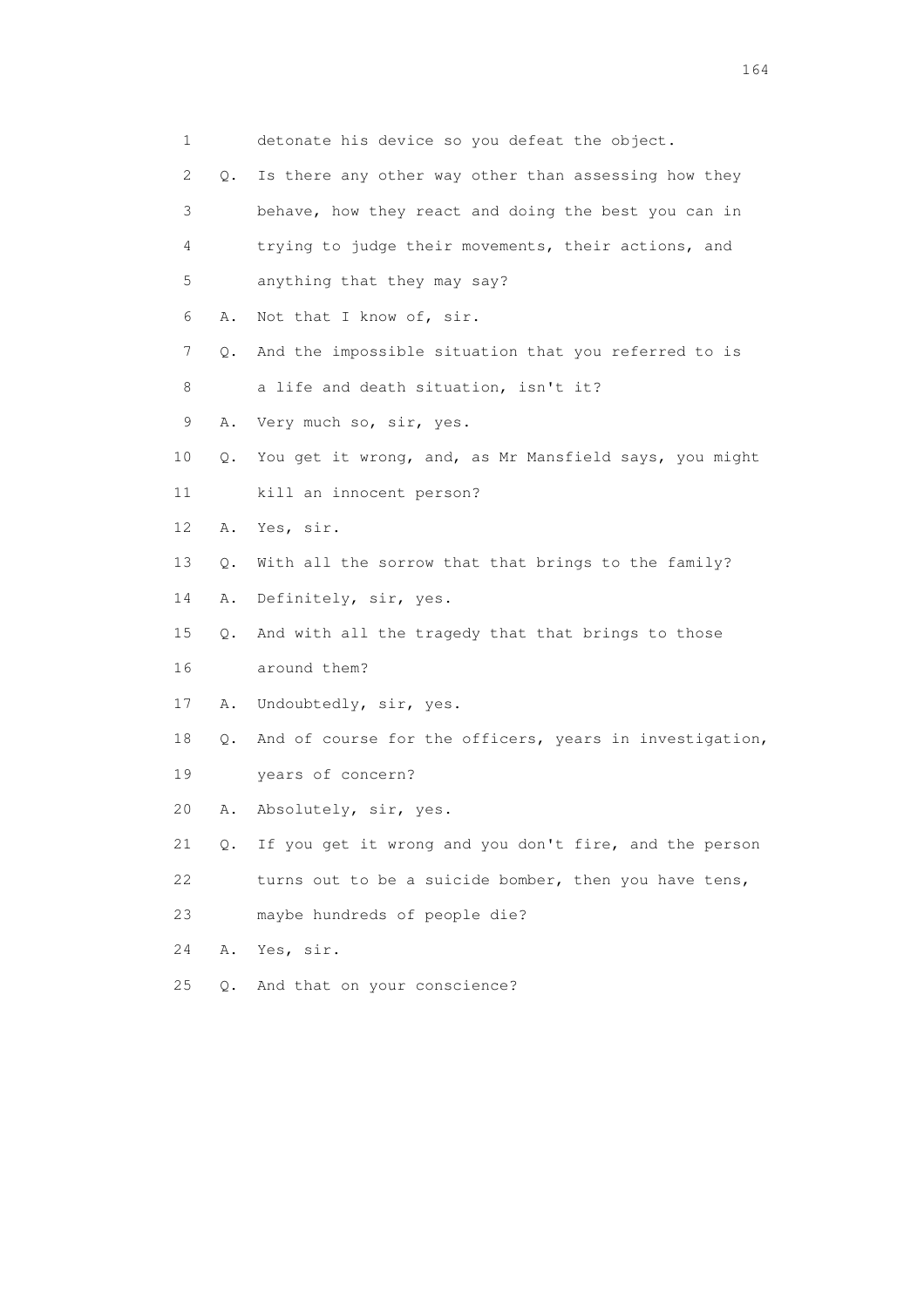1 A. Yes, sir.

 2 Q. So I ask, you are the most experienced firearms officer 3 I think we have had, certainly senior firearms officer; 4 how do you tell? 5 A. You just have to rely on your training, sir, on your 6 experience. 7 Q. I think if we look, please, at what it was that was said 8 at the Health and Safety trial, 16 October 2007, 9 page 44, Mr Justice Henriques asked you this question at 10 line 7: 11 "There is a problem though, isn't there, that if you 12 do attend like that [talking to you], hat on, gun 13 visible, shouting 'armed police', if in fact you are 14 dealing with a true suicide bomber, you are bound all to 15 depart this earth?" 16 This is the point that the learned Coroner, I think, 17 was asking you a moment or two ago? 18 A. Yes, I remember it, sir. 19 Q. "That is always the scary thing about it, my Lord, yes. 20 We can only act on the instructions we are given. If 21 the instructions we are given are to stop them getting 22 on the tube then we will go down and stop them getting 23 on the tube. But you are absolutely right, by going 24 covert down the tube station like that" -- 25 A. That should actually be "overt", sir.

<u>165</u>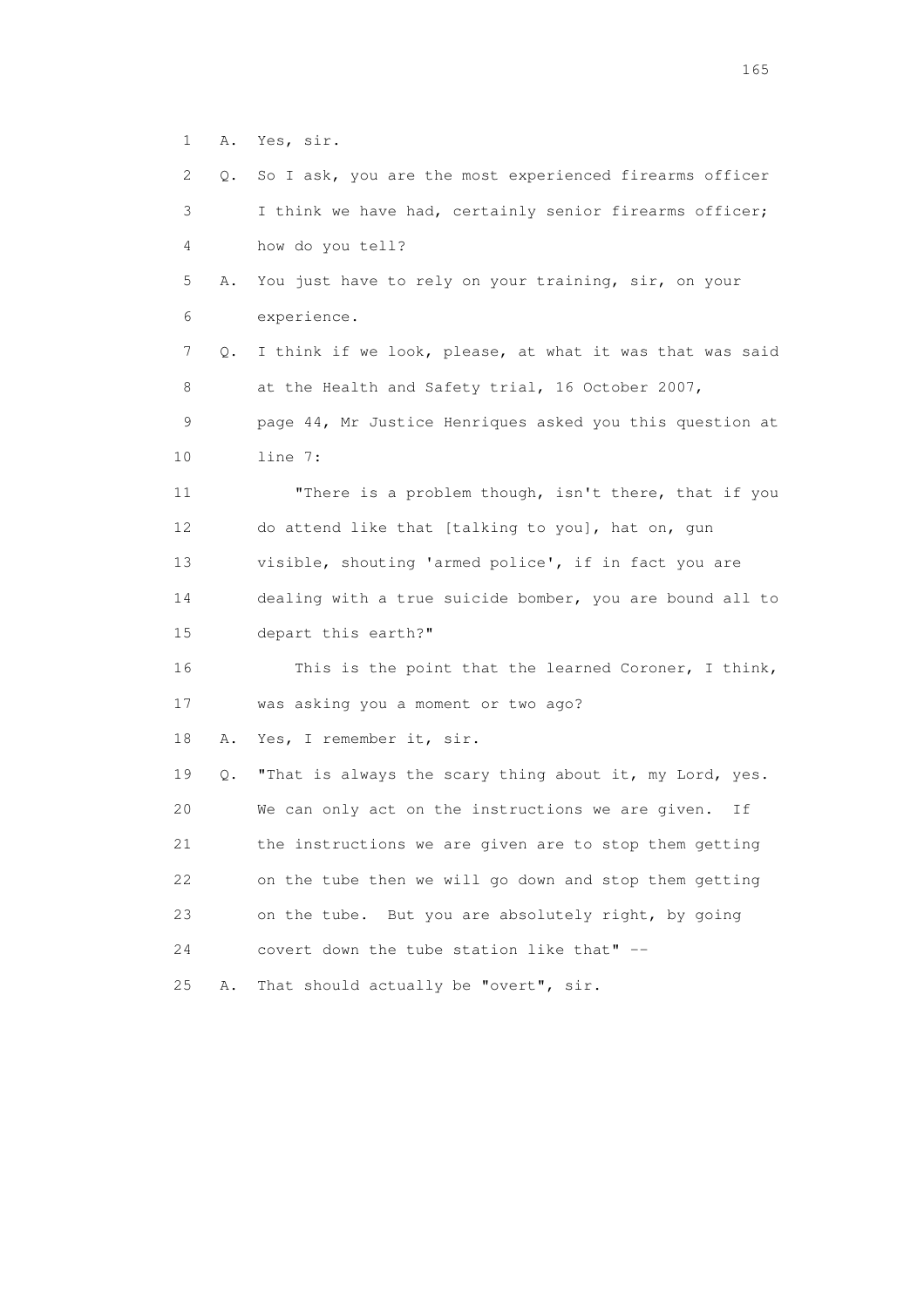1 Q. Of course:

 2 "... there was a possibility that in confrontation 3 with the suspect, had he been carrying a device, and we 4 had no intelligence to say he was carrying a device, but 5 had he been carrying a device, he may well have 6 detonated it. 7 "Question: That is a horrible dilemma" -- 8 SIR MICHAEL WRIGHT: This is the judge speaking? 9 MR STERN: I think it probably is: 10 "-- that police officers have to confront as part of 11 their duty if they volunteer to be in CO19? 12 "Answer: That is true, sir, and may I just say that 13 the only people running down the stairs that day, to 14 confront a man [this is the next page, thank you] that 15 they believed to be Hussain Osman, a known suicide 16 bomber, is actually the police officers from CO19 and 17 the surveillance officers as well. Everyone else was 18 running out of that tube station, sir, except us. 19 "Question: Yes, you were going forward; everyone 20 else was going back. 21 "Answer: We were going forward, sir, to deal with 22 this man in order to protect the public, knowing or 23 believing that this man could have a device on him." 24 It is, as you say, against all human nature to run 25 towards something that is likely to end your life?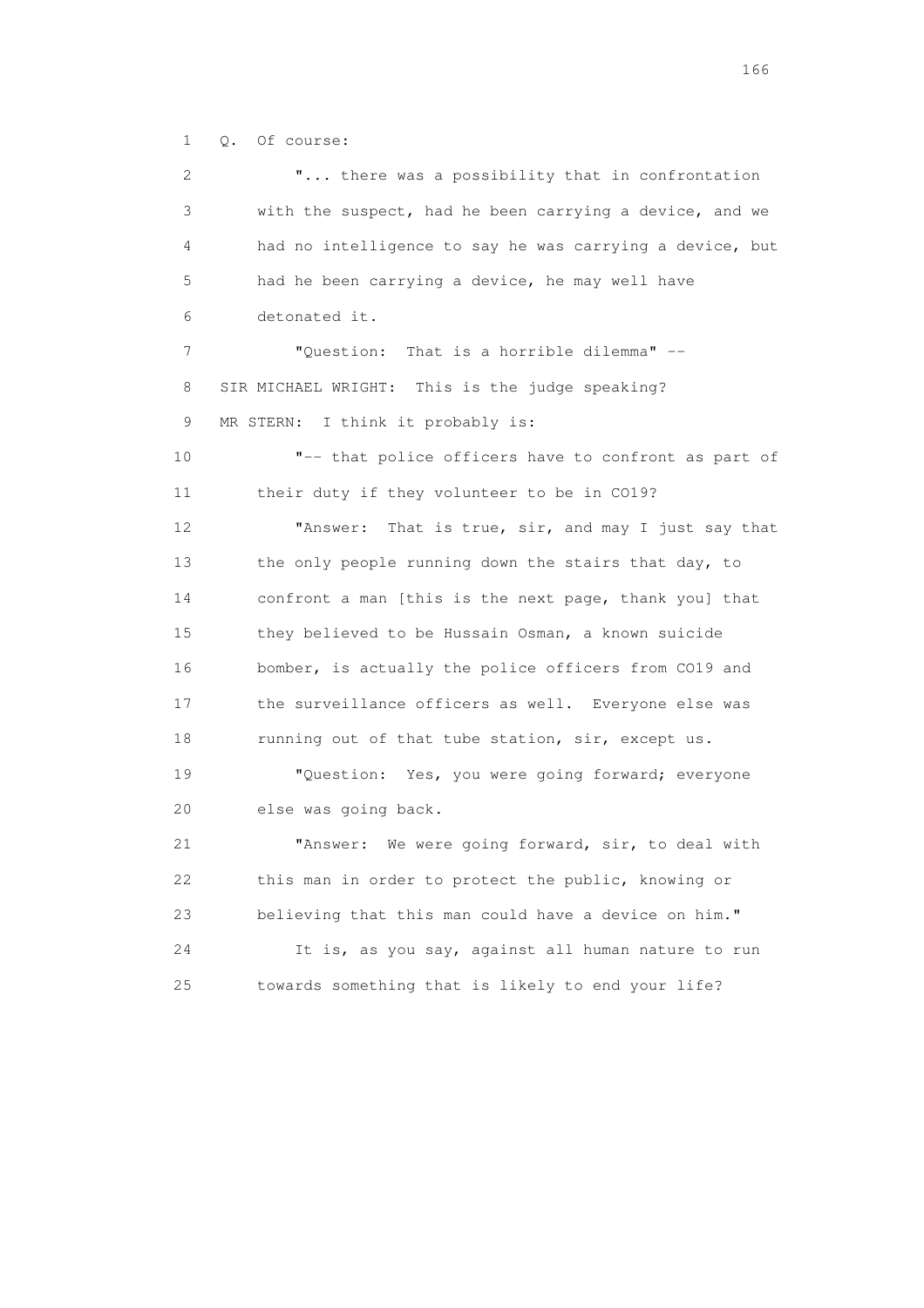1 A. It's not a natural thing to do, sir, no.

 2 Q. In the final part of your statement, at page 367, 3 please, your second statement, did you say this at the 4 end:

 5 "In conclusion I would like to add this that was 6 a fast-moving and developing situation involving a man 7 we believed at the time was a known suicide bomber who 8 had already attempted to kill himself and members of the 9 public, and was about to get on an underground train 10 with all the possible fatal consequences that involves. 11 The primary concern at this time for all the CO19 12 officers and surveillance officers on the ground was to 13 protect and save the lives of the public on the trains 14 and in order to do so unhesitantly and without question 15 put their own lives at great risk in order to do so. 16 I hope that this is not forgotten."

17 A. Can I just make a quick point on that?

18 Q. Yes, please.

 19 A. It was my second statement that I made. The reason 20 I specifically put that in was because I knew that some 21 time down the road there would be an investigation into 22 what took place, and I knew that as time passed people 23 would forget about the horrors of what had happened on 24 the 7th and what had happened on the 21st. So for me it 25 was important to put something in there to remind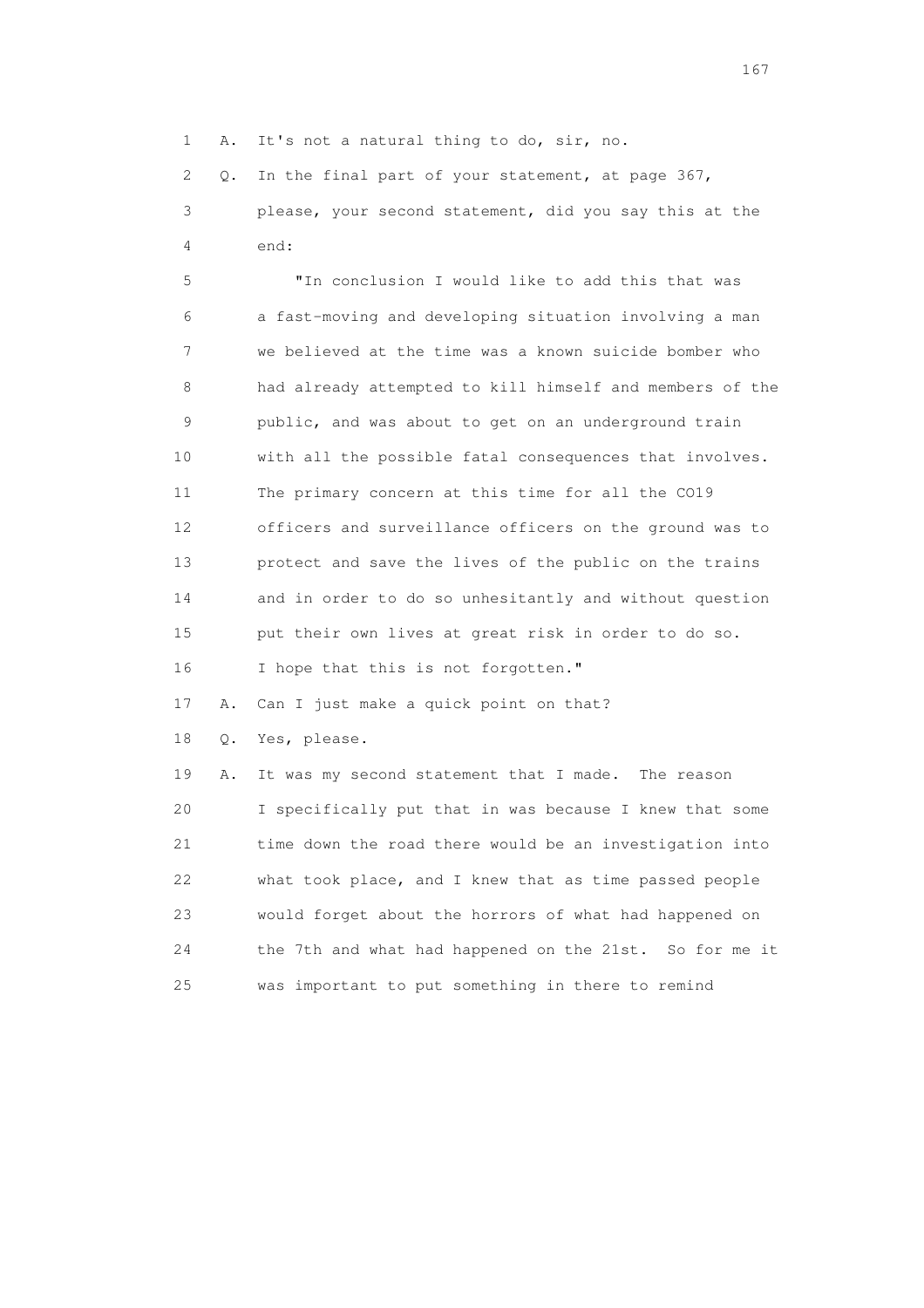| 1  |    | everybody about the fear that was pervading the whole of     |
|----|----|--------------------------------------------------------------|
| 2  |    | London as a result of those bombings and everything          |
| 3  |    | else, and I just didn't want all that to be forgotten        |
| 4  |    | over time, that's all. That's the reason I put that in       |
| 5  |    | there.                                                       |
| 6  | Q. | As I understand the position, you not only thought this      |
| 7  |    | was an identified suicide terrorist, but also that the       |
| 8  |    | person who had been identified to you at the briefing        |
| 9  |    | was someone who had access to explosives?                    |
| 10 | Α. | That was correct, sir, yes.                                  |
| 11 | Q. | And also that those explosives could be concealed around     |
| 12 |    | the body and difficult to detect?                            |
| 13 | Α. | Yes, sir.                                                    |
| 14 | Q. | I think you have known C2 and C12 for some time?             |
| 15 | Α. | I have, sir, I have known them a long time.                  |
| 16 | Q. | I do not want to put any words in your mouth, you are        |
| 17 |    | their team leader, could you describe your assessment of     |
| 18 |    | their abilities and skills?                                  |
| 19 | Α. | I have worked with both those officers in excess of          |
| 20 |    | They are both married men, family men.<br>10 years.<br>They  |
| 21 |    | are professional, dedicated, committed, in my view           |
| 22 |    | 120 per cent trustworthy, and I would gladly work with       |
| 23 |    | them any day.                                                |
| 24 |    | Questions from MR PENNY                                      |
| 25 |    | Ralph, I am going to ask you some questions now<br>MR PENNY: |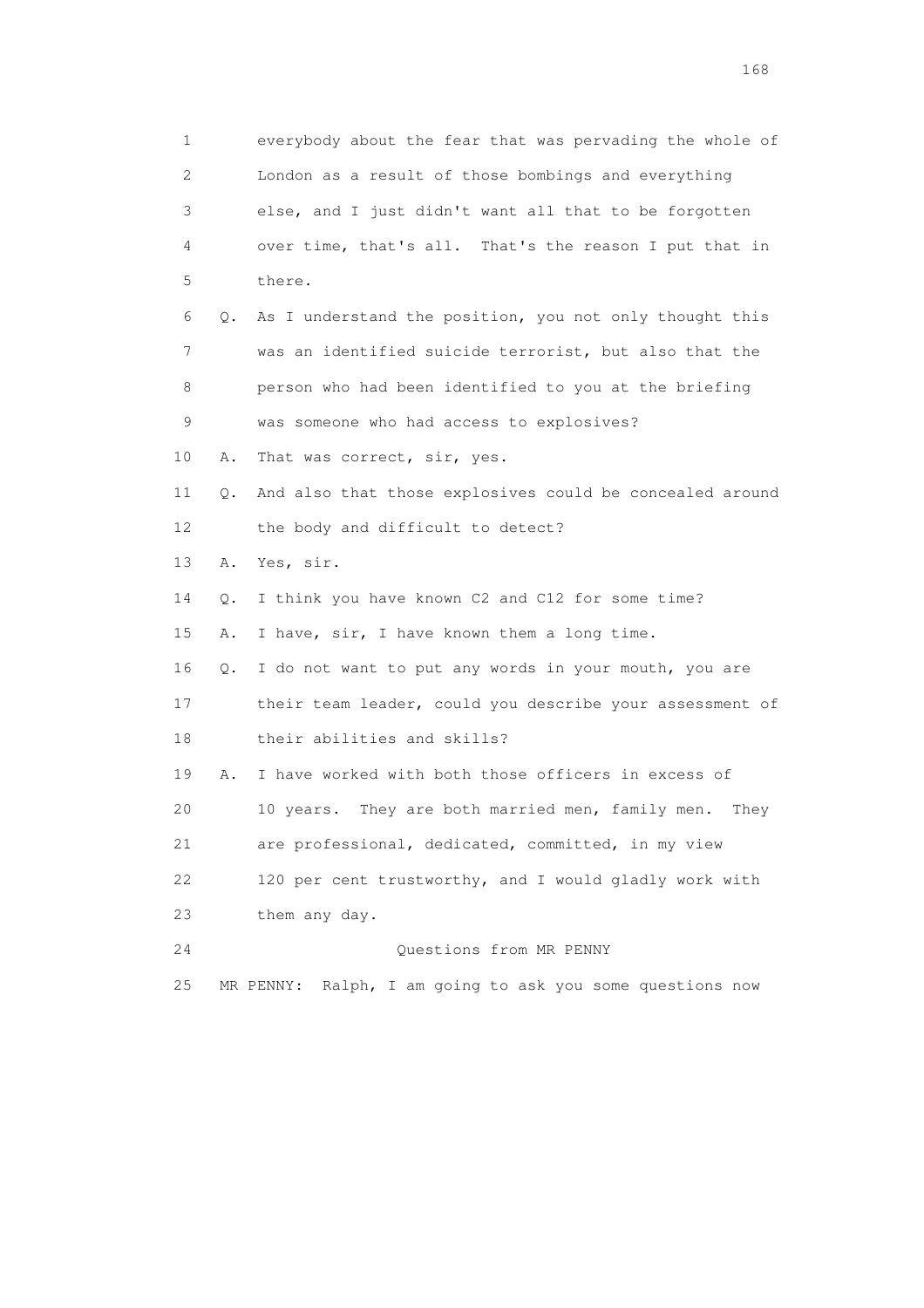1 on behalf of Commander Dick,

2 Detective Chief Inspector Purser,

3 Chief Inspector Esposito and Commander McDowall.

 4 Just three areas, please. You have heard this 5 afternoon criticism made, trenchant criticism made of 6 Detective Chief Inspector Purser in relation to what was 7 going on just before Stockwell; right?

8 A. Yes, sir.

 9 Q. I don't know if you saw his evidence or heard his 10 evidence, but if you did, you will appreciate that those 11 criticisms were not repeated or made to his face during 12 the course of this inquest.

 13 I want to go back and ask you a little bit about 14 Detective Chief Inspector Purser, because I think you 15 have some experience of working with him; is that right? 16 A. I have worked with him on several occasions, sir, yes. 17 Q. I want you to give us your opinion as to whether the 18 briefing which he gave to your officers for whom you 19 were responsible that morning was balanced and 20 professional in equipping them with the necessary 21 information to approach the job that they had to do that 22 day? 23 A. I can honestly say that I have, over the years, and 24 I have been around a few years, and I have had quite

25 a few briefings from different organisations,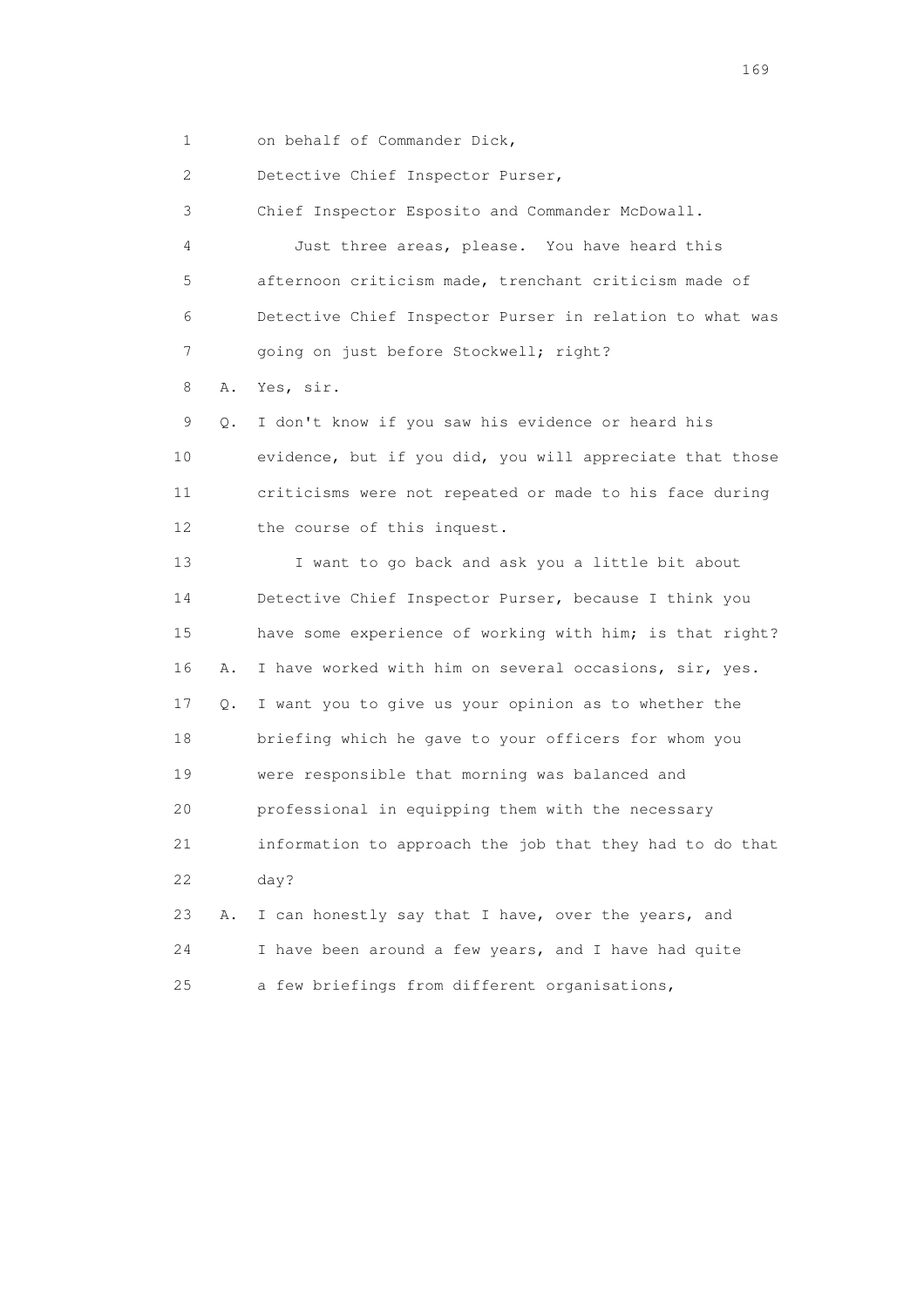1 counter-terrorism, Special Branch and whatever, but 2 specifically over that period of time when everything 3 was prevalent in regards to the explosions, we had had 4 quite a few briefings from SO12 and from SO13, none of 5 which I viewed as being satisfactory. The only time 6 I ever had a briefing that was thorough and full was the 7 one I had from Mr Purser that day at Nightingale Lane. 8 It was one of the best and most informative briefings 9 I had ever had, honestly.

 10 Q. When you were at Stockwell Road, just short of the 11 Underground station, your belief and, may I say, your 12 belief is not challenged in the sense that all due 13 respect must be shown to it, is that had your team 14 deployed at that stage you would have been in a position 15 to do an interception; but would you have regarded it as 16 being balanced and professional of

17 Detective Chief Inspector Purser to report to

18 Commander Dick that your team was in a position to

19 deploy if he did not believe that to be the case?

20 A. Absolutely, sir.

21 Q. Does the same go for TJ84?

22 A. Yes, sir.

23 Q. As to whether he should have been saying to

24 Chief Inspector Esposito they might be ready to go, they

25 could be ready to go, they are in position, they may be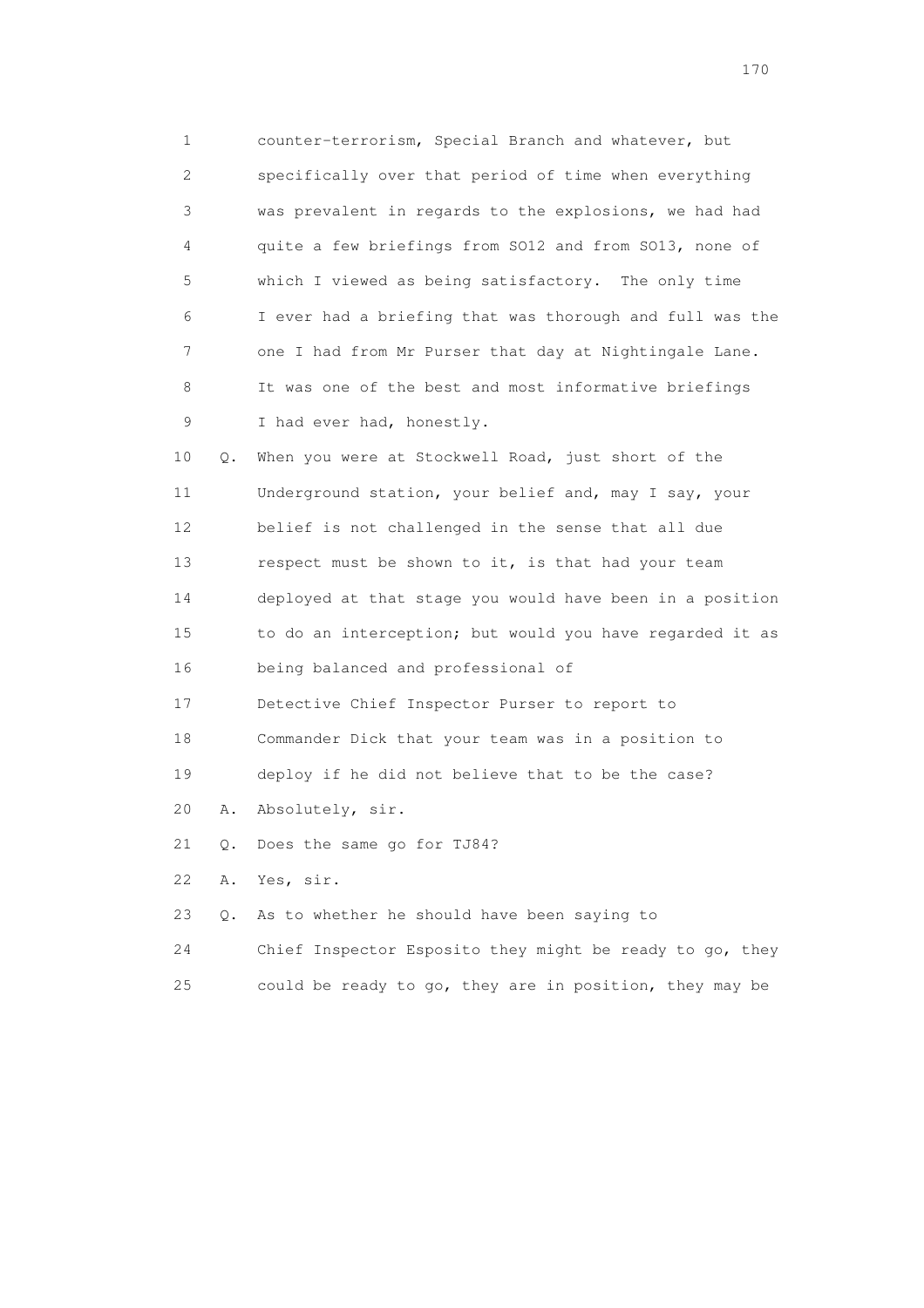1 in position?

| 2  | Α. | I take your point, sir, and I agree with you.              |
|----|----|------------------------------------------------------------|
| 3  | Q. | Would they have had any reason to be less than candid      |
| 4  |    | with the control room as to the position of the team at    |
| 5  |    | that stage?                                                |
| 6  | Α. | I can't speak for all of them, sir, but certainly not in   |
| 7  |    | my view, no.                                               |
| 8  | Q. | I want to move to a second topic, please, and it's just    |
| 9  |    | the question of the sequence of what you heard on the      |
| 10 |    | I think you said that your witness statement was<br>radio. |
| 11 |    | clumsy as to this. I want to see if we can get this        |
| 12 |    | right. Can we look at page 362 of your witness             |
| 13 |    | statement. Can you see about halfway up the page           |
| 14 |    | a sentence which begins:                                   |
| 15 |    | "Whilst at Nightingale Lane "?                             |
| 16 | Α. | Yes, sir, I see it, yes.                                   |
| 17 | Q. | "Whilst at Nightingale Lane and on route to Tulse Hill     |
| 18 |    | in Trojan 805B together with Charlie Eleven and Charlie    |
| 19 |    | Three when we received information via the radio that      |
| 20 |    | a white male had left the premises and was on board        |
| 21 |    | a number 2 bus heading towards Marble Arch"                |
| 22 | Α. | Yes, sir.                                                  |
| 23 | О. | You have told us now that on reflection that was two       |
| 24 |    | separate pieces of information that you had picked up at   |
| 25 |    | two different stages?                                      |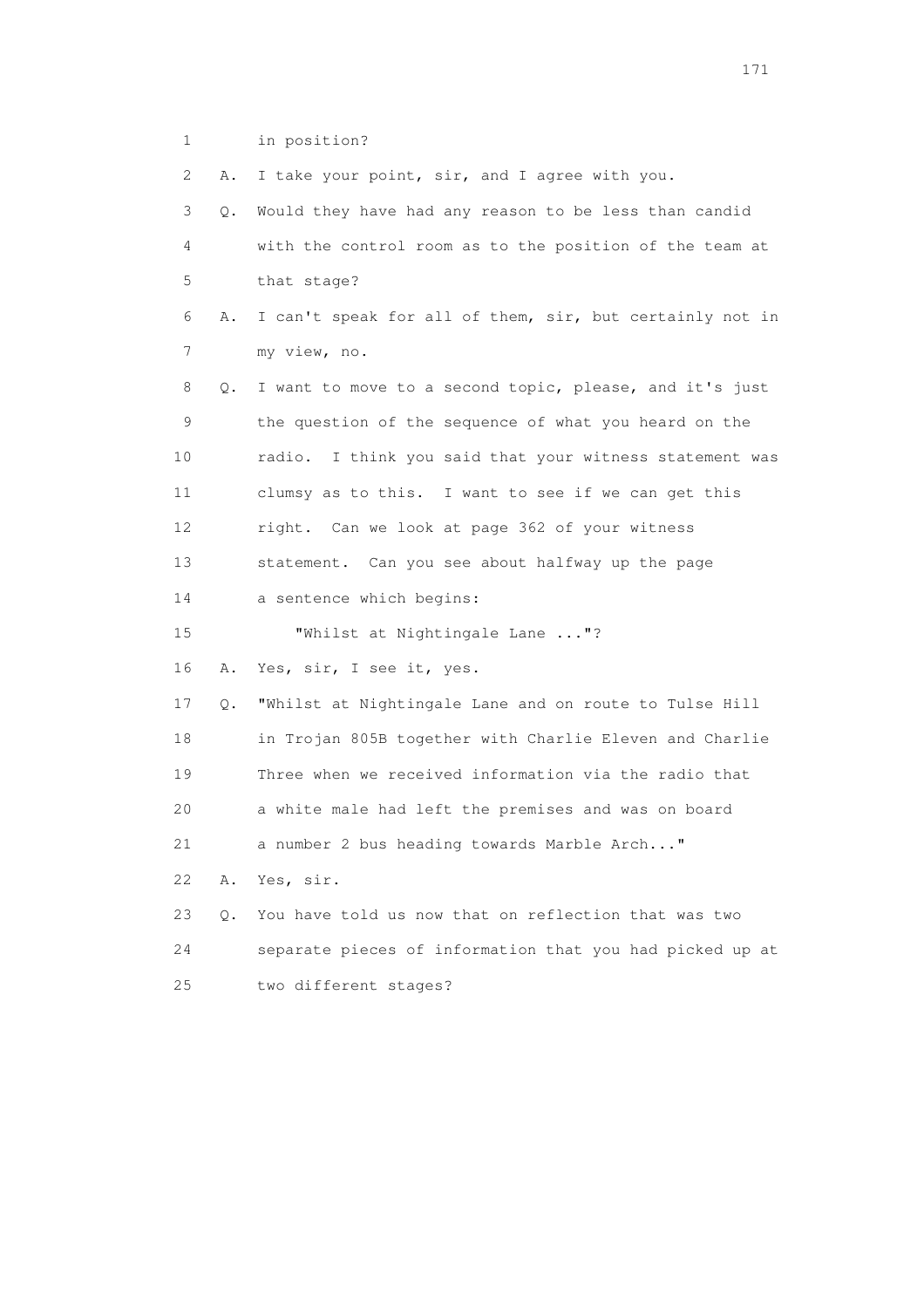1 A. At some stage along, sir, yes.

 2 Q. We see that there is a comma there. You then say: 3 "... we were instructed by Trojan 84 to 'get behind 4 the suspect'..." 5 I think you have told us today that that instruction 6 was given to you by Trojan 84 as you were turning into 7 the TA Centre? 8 A. Yes, sir, that's correct. 9 Q. So if we were, as it were, to replace the comma with 10 a full stop and insert the words "as I was turning into 11 the TA Centre", then we would have it right in that 12 sentence? 13 A. That would be spot on, sir, and it would be a better job 14 than I did, yes. 15 Q. Then you get the description subsequently of an IC2 male 16 wearing a denim jacket and trousers with stubble? 17 A. Yes, sir. 18 Q. Trojan 84 was already at the TA Centre as you were 19 turning in? 20 A. Yes, he was, sir, yes. 21 Q. He was in the control vehicle with DCI Purser? 22 A. Yes, sir, he was. 23 Q. And the driver? 24 A. Yes. 25 Q. Then the convoy started. In point of fact, we have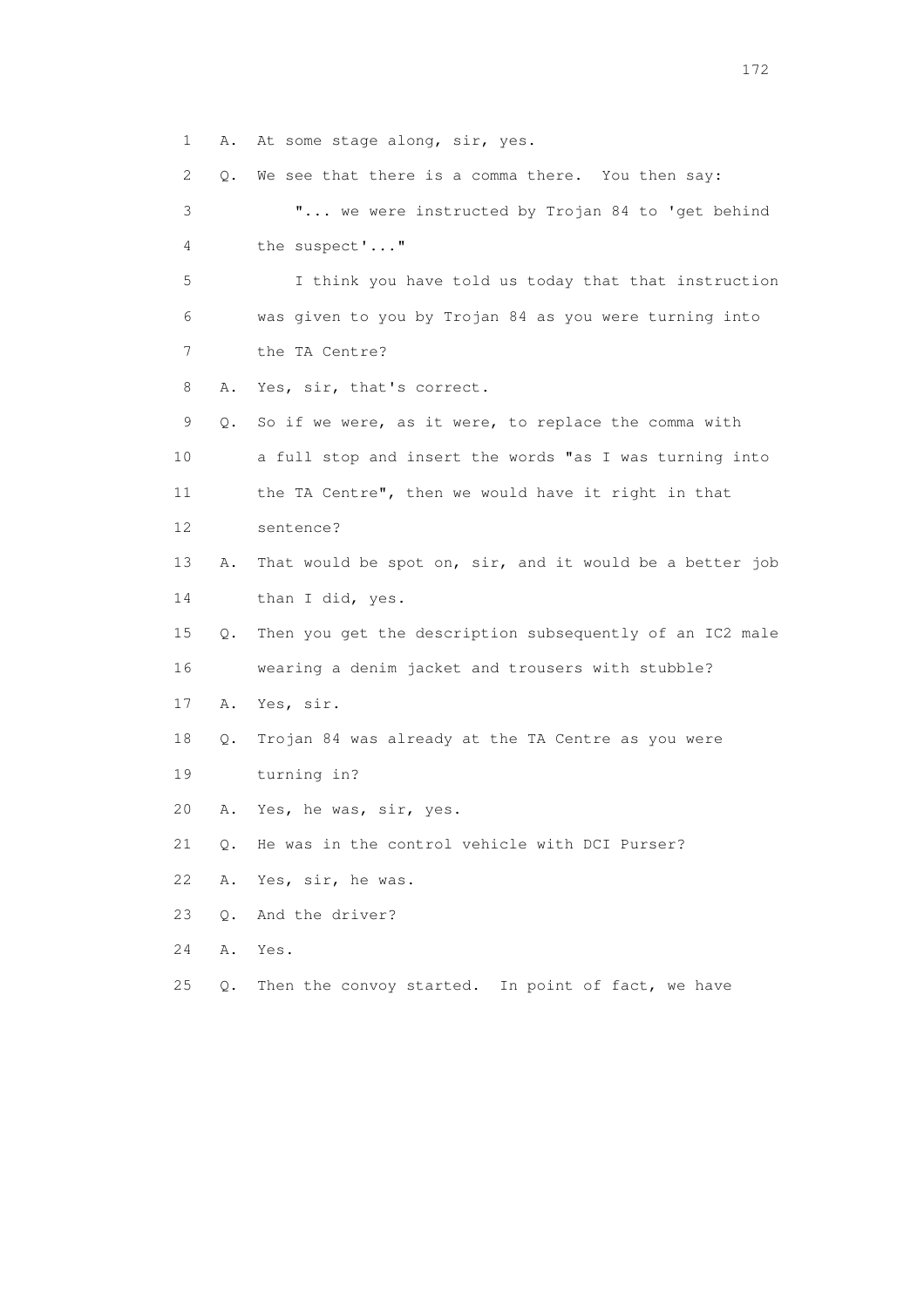1 established that the journey that you made to Stockwell 2 was made incredibly quickly. If we look at exhibit 3 page 1501, we looked at it this morning, it's a CCTV 4 still. We have the Alpha car in the front there. Do 5 you know whether one of the other two was the vehicle in 6 which you were driving? 7 A. It would be the second one. 8 Q. The one in the middle there? 9 A. Yes, sir. 10 Q. That's 9.58.22. If we could look at the still that we 11 saw from Brixton Road. Can we focus in on that. 12 I think it's 9.59.42. So something like 80 seconds 13 later, you are then in Brixton Road or at least the 14 Mercedes is? 15 A. Yes, sir. 16 Q. Then the footage from the CCTV that we have been shown, 17 which again is Lambeth CCTV system, looking from the 18 Underground station back down the Stockwell Road, if we 19 could have a quick look at that where the car is 20 manoeuvering to get into position. 10.02.56. I think 21 if we rewind that back to the start, we can see that 22 that vehicle was there at 10.02 and almost the start of 23 that minute. 24 So to put it into context, this entire journey, as 25 I think you were asked during your examination-in-chief,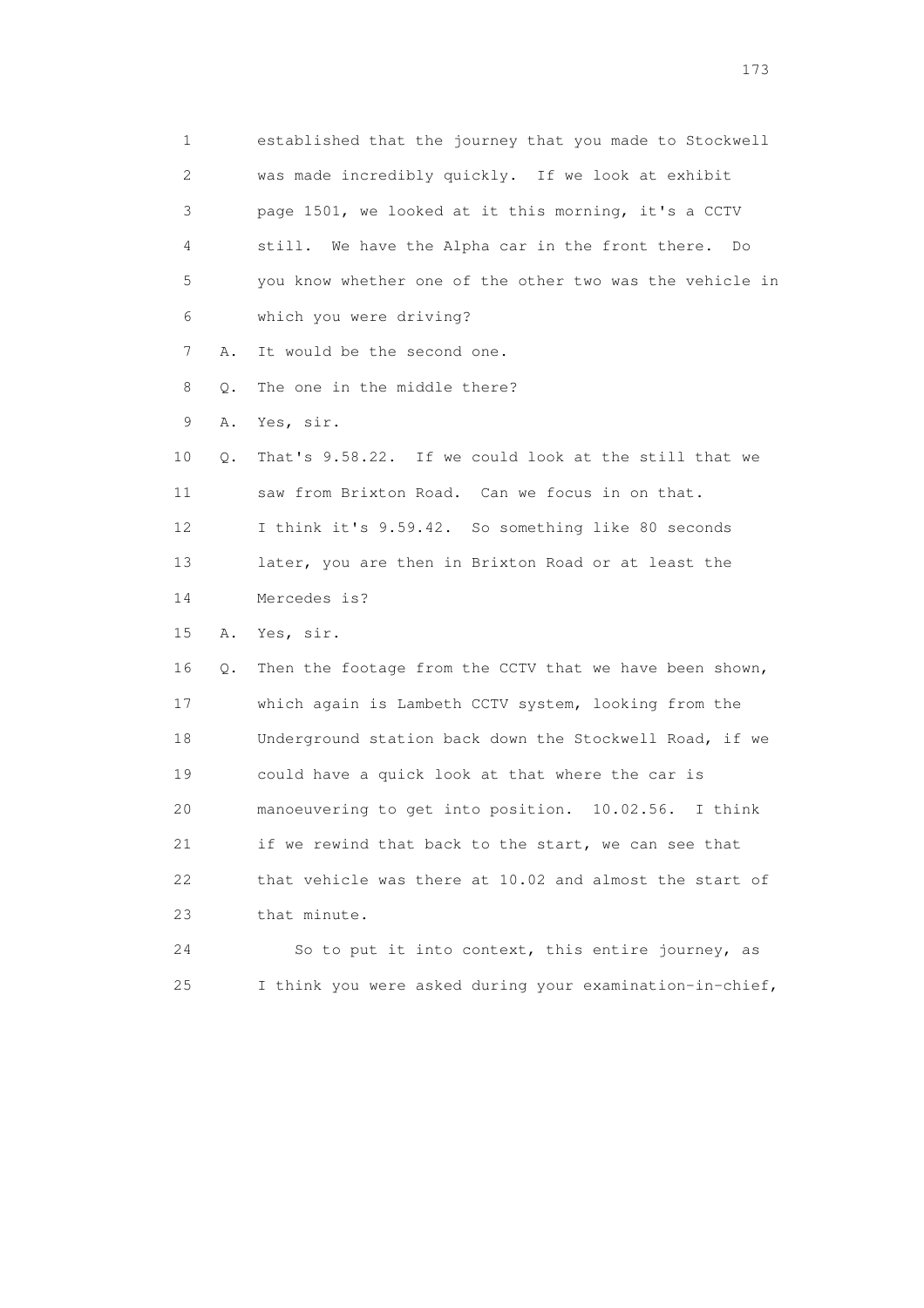1 had been done in something like five and a half or six 2 minutes? 3 A. Yes, sir. 4 Q. Which means that there was only so much time for any 5 communication to be made, either by you or to you or by 6 others? 7 A. It was a very dynamic situation, sir, yes. 8 Q. Absolutely. That goes for those who were in the control 9 car also? 10 A. Absolutely, sir, yes. 11 Q. Who were on mobile telephones, and who were listening 12 to, when they could, the Cougar radio and the 13 back-to-back radio? 14 A. Definitely, sir, and may I say carrying a bit more 15 responsibility at that time, as well. 16 Q. Can we look finally at the third issue I want to deal 17 with, which is the suggestion that was put this morning, 18 and I think you agreed, that you believed that you, your 19 team, could have made an interception as soon as you had 20 heard the words that it was "definitely our man"? 21 A. I believe we could have done, sir, yes. 22 Q. Of course you I think in your witness statement make it 23 clear that you heard those words at some time when the 24 man was still on the bus? 25 A. I believe so, sir, yes.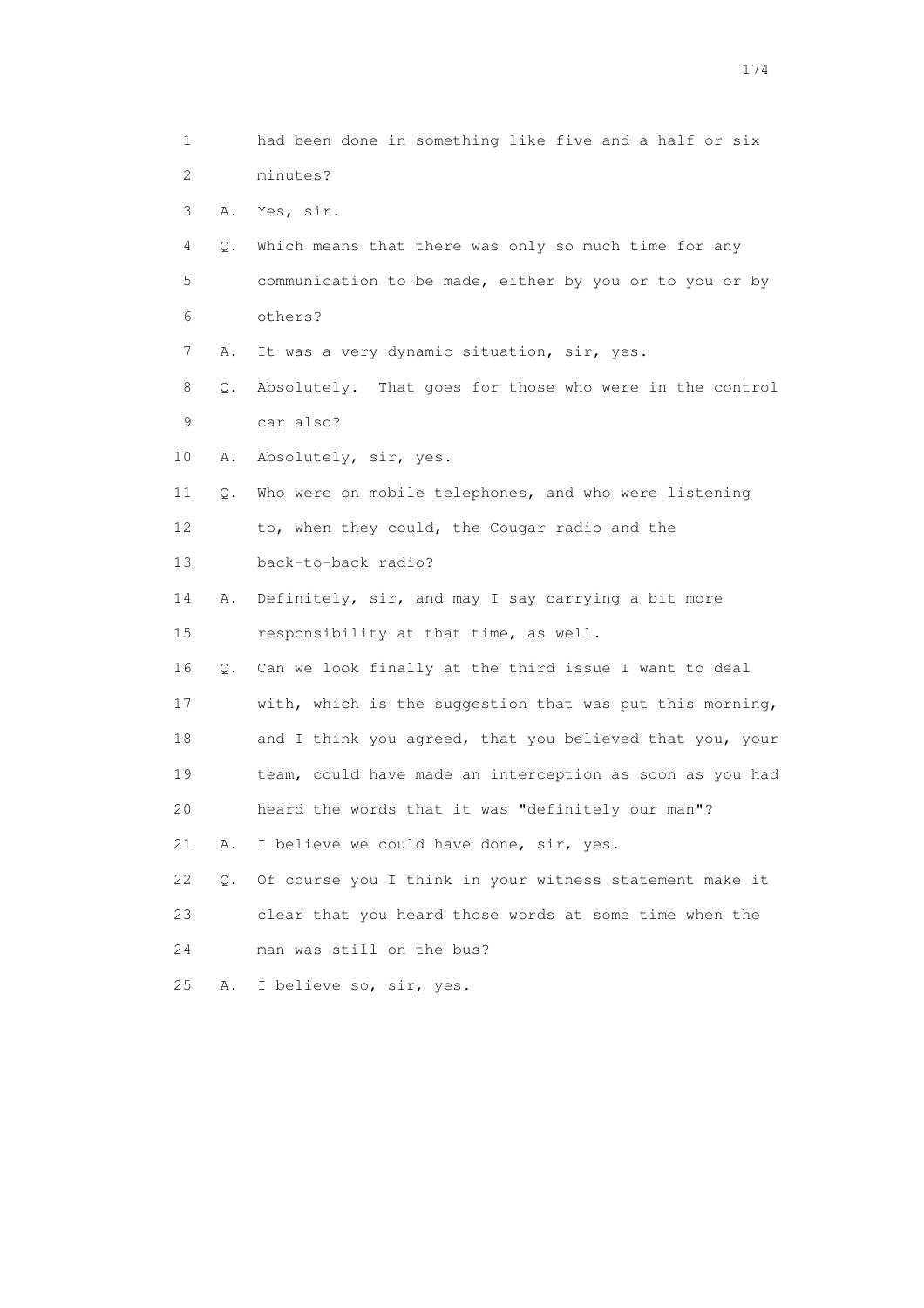| $\mathbf{1}$ | Q.        | It stands to reason, does it not, of course, that it    |
|--------------|-----------|---------------------------------------------------------|
| 2            |           | couldn't be known at that stage that he was going to    |
| 3            |           | remain on the bus?                                      |
| 4            | Α.        | No, sir, absolutely not, no.                            |
| 5            | Q.        | The bus could have gone further up the                  |
| 6            |           | South Lambeth Road, could have dropped him off close to |
| 7            |           | another one of the suspect addresses or could actually  |
| 8            |           | have headed straight into Central London?               |
| 9            | Α.        | Absolutely, sir, yes.                                   |
| 10           | Q.        | The danger that you have told us about, which we are    |
| 11           |           | acutely aware of, is that in these sorts of operations, |
| 12           |           | the closer you move up, the greater the danger there is |
| 13           |           | of compromising the operation?                          |
| 14           | Α.        | And that is one of the big dangers you have to be aware |
| 15           |           | of in a MASTS, yes.                                     |
| 16           | Q.        | That's a significant danger in a conventional firearms  |
| 17           |           | operation?                                              |
| 18           | Α.        | Yes, sir.                                               |
| 19           | Q.        | Because you don't want criminals who are running around |
| 20           |           | with firearms becoming aware of the fact that there are |
| 21           |           | armed police officers after them?                       |
| 22           | Α.        | Not only that, sir, you endanger the life of the        |
| 23           |           | surveillance officers as well.                          |
| 24           | $\circ$ . | And endangering the life of the public because you are  |
| 25           |           | maximising the danger of the firearm being used?        |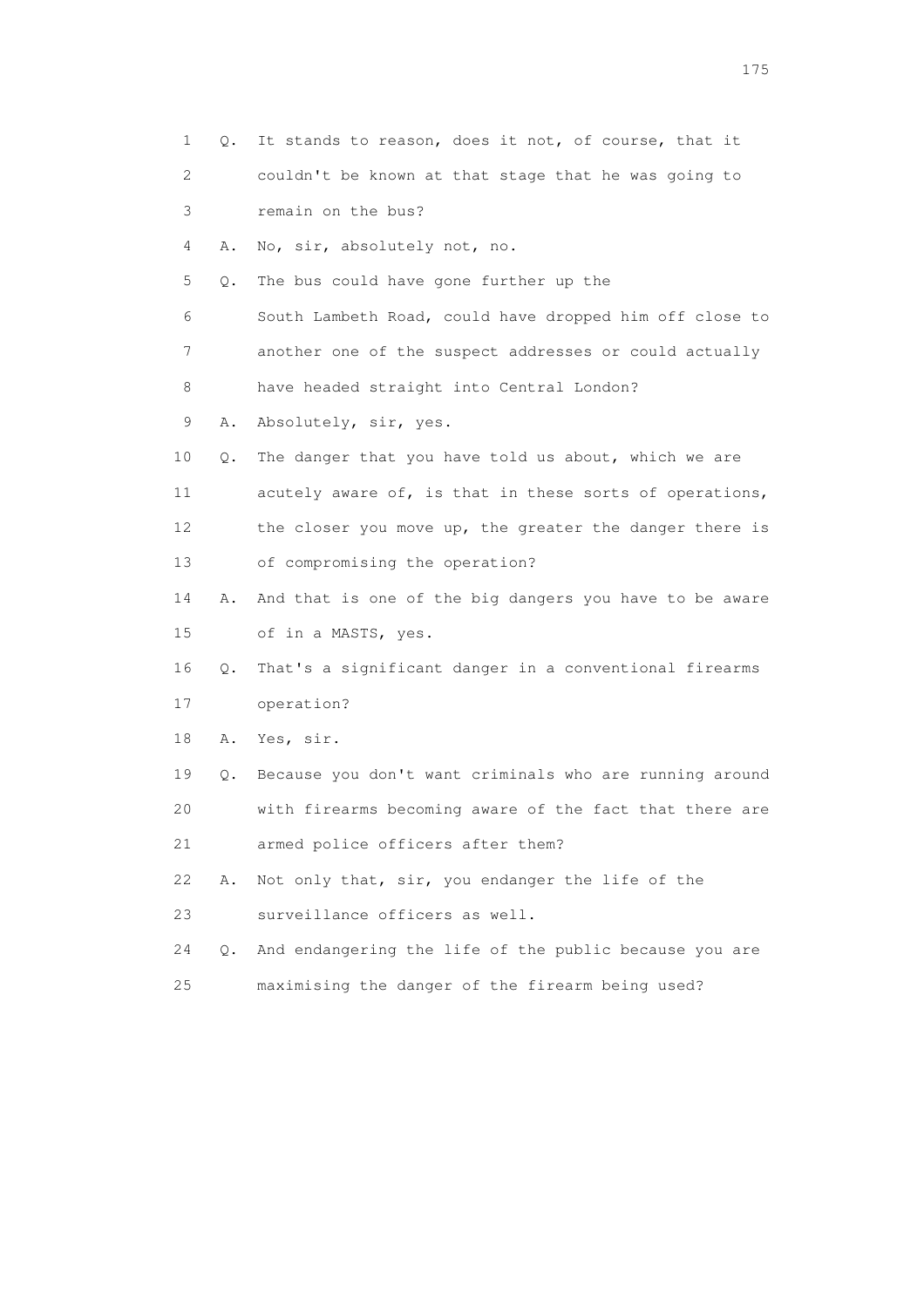1 A. Yes, sir.

| 2       | Q.    | That, as it were, is one thing, but where you are        |
|---------|-------|----------------------------------------------------------|
| 3       |       | dealing with a suicide terrorist who may detonate at any |
| 4       |       | time, then it's a completely different ball game, to use |
| 5       |       | that phrase?                                             |
| 6       | Α.    | The threat is much greater, I would suggest.             |
| 7       | Q.    | As you have said in your evidence this afternoon, as     |
| $\,8\,$ |       | soon as you go overt, the danger is that the terrorist   |
| 9       |       | will detonate the device and take as many people with    |
| 10      |       | him as he can?                                           |
| 11      | Α.    | Yes, sir, that's true.                                   |
| 12      | Q.    | That of course goes for activities which take place      |
| 13      |       | overground as much as underground?                       |
| 14      | Α.    | Yes, sir.                                                |
| 15      | Q.    | Busy areas overground as much as underground?            |
| 16      | Α.    | Definitely, sir, yes.                                    |
| 17      | Q.    | The lobby at Stockwell Underground station, for example, |
| 18      |       | if it's full of people at 9.30 just as much as a jammed  |
| 19      |       | full underground carriage?                               |
| 20      | Α.    | Yes, sir, as we have said.                               |
| 21      | О.    | If you go overt at too early a stage?                    |
| 22      | Α.    | Yes, sir.                                                |
| 23      | $Q$ . | Would you accept that from the commander's perspective,  |
| 24      |       | before making the decision to deploy your team into this |
| 25      |       | situation, that there was an importance in checking and  |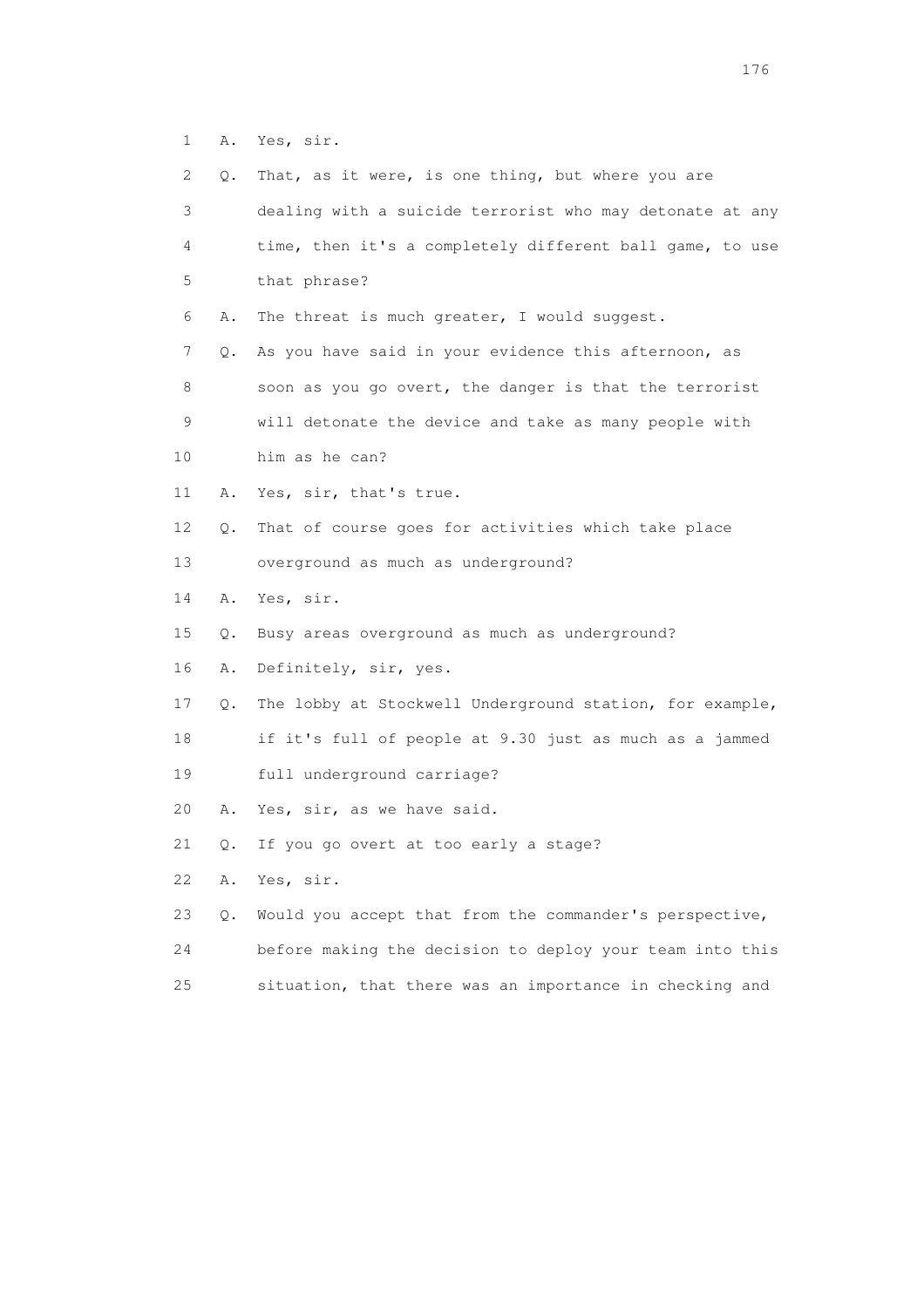1 re-checking the information about identification? 2 A. I don't dispute that at all, sir, no. 3 MR PENNY: Thank you. 4 MR KING: Nothing from me, thank you, sir. 5 SIR MICHAEL WRIGHT: Yes, Mr Horwell. 6 Questions from MR HORWELL 7 MR HORWELL: Ralph, my name is Richard Horwell, I appear on 8 behalf of the Commissioner, and I have very few 9 questions to ask you. 10 A. Sir. 11 Q. A topic that has almost disappeared over the course of 12 the last few weeks in this inquest: the suggestion that 13 was at one time made that at the outset of this 14 operation there should have been a stop place determined 15 near to Scotia Road with a view to stopping whichever 16 subject might, by then, have been identified within the 17 confines of that stop place. 18 A. Yes, sir. 19 MR MANSFIELD: Sir, may I make it clear, not a stop place 20 but parameters and a window. 21 MR HORWELL: Yes, the suggestion that was made almost at the 22 outset of this inquest was that the police should have 23 determined a stop place, Ralph, between the green 24 outside Scotia Road and the TA Centre. 25 A. Yeah, I understand that, sir, I was asked that in the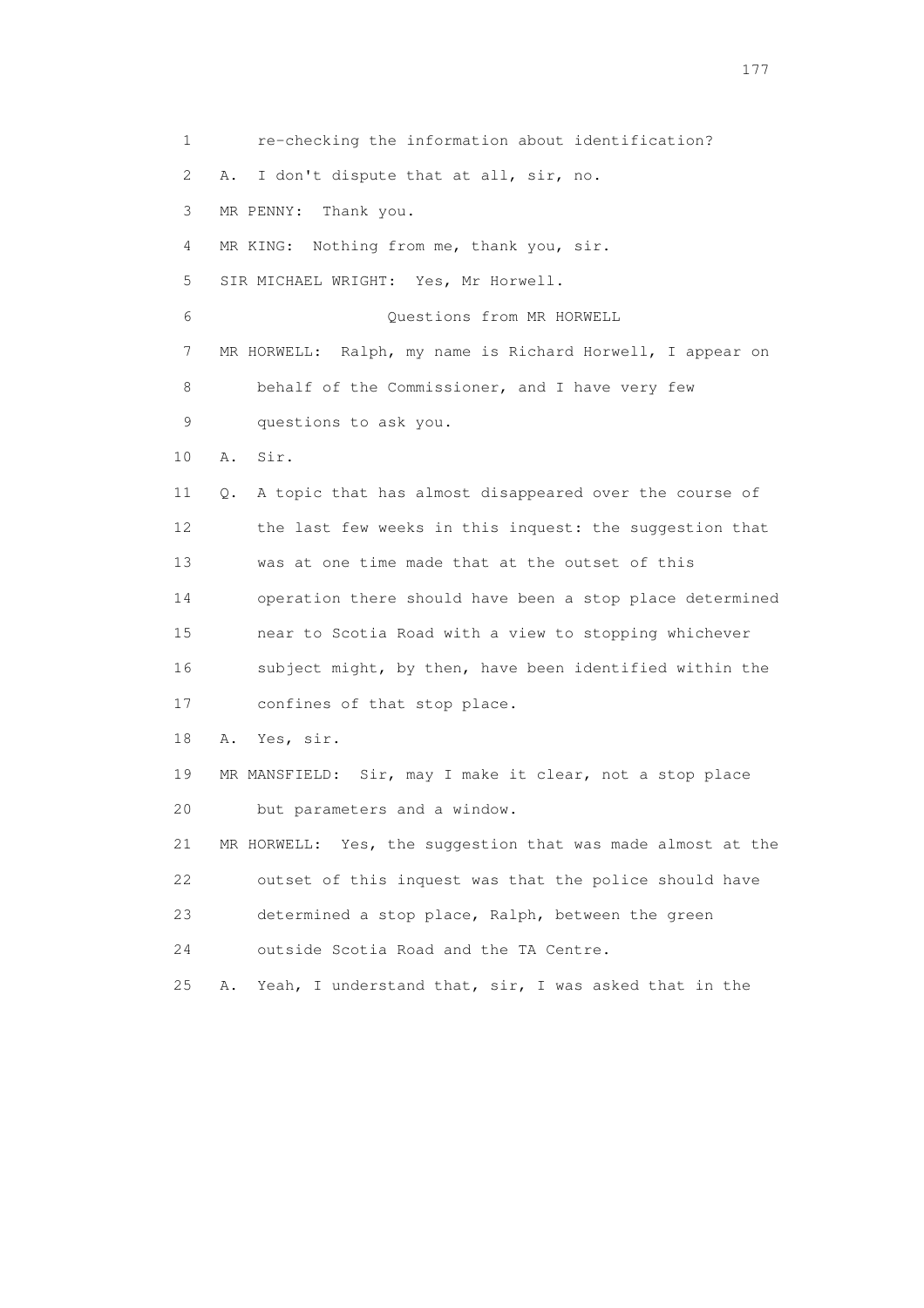1 Health and Safety trial as well, sir, yes. 2 Q. I want to deal with first what you had to say about that 3 at the Health and Safety trial, it's transcript -- if 4 this exists, please, on the system -- 16 October, 5 page 30. It does now, thank you. It's page 30, line 8. 6 If you follow it on the screen, please, it's about just 7 under a page I am going to read out: 8 "In your opinion, would there have been any point in 9 your officers attempting to identify a place where they 10 could have carried out a stop in the immediate vicinity 11 of either Scotia Road or the TA Centre? 12 "Answer: Not in my view, my Lord, no. 13 "Question: Was it practical to do so and keep the 14 operation covert? 15 "Answer: In my view it wouldn't have been, sir, no. 16 It would have been impractical to do that. 17 "Question: Was there any way of knowing in which 18 direction the suspects would go and by what means? 19 "Answer: Not in my view, my Lord, no. 20 "Question: And even if you were to find a place at 21 one time, that you thought might possibly be suitable, 22 is there any way you can know whether it's going to be 23 safe by the time you come to use it an hour or so later? 24 "Answer: Not at all, sir. Things change all the 25 time, especially in the rush hour.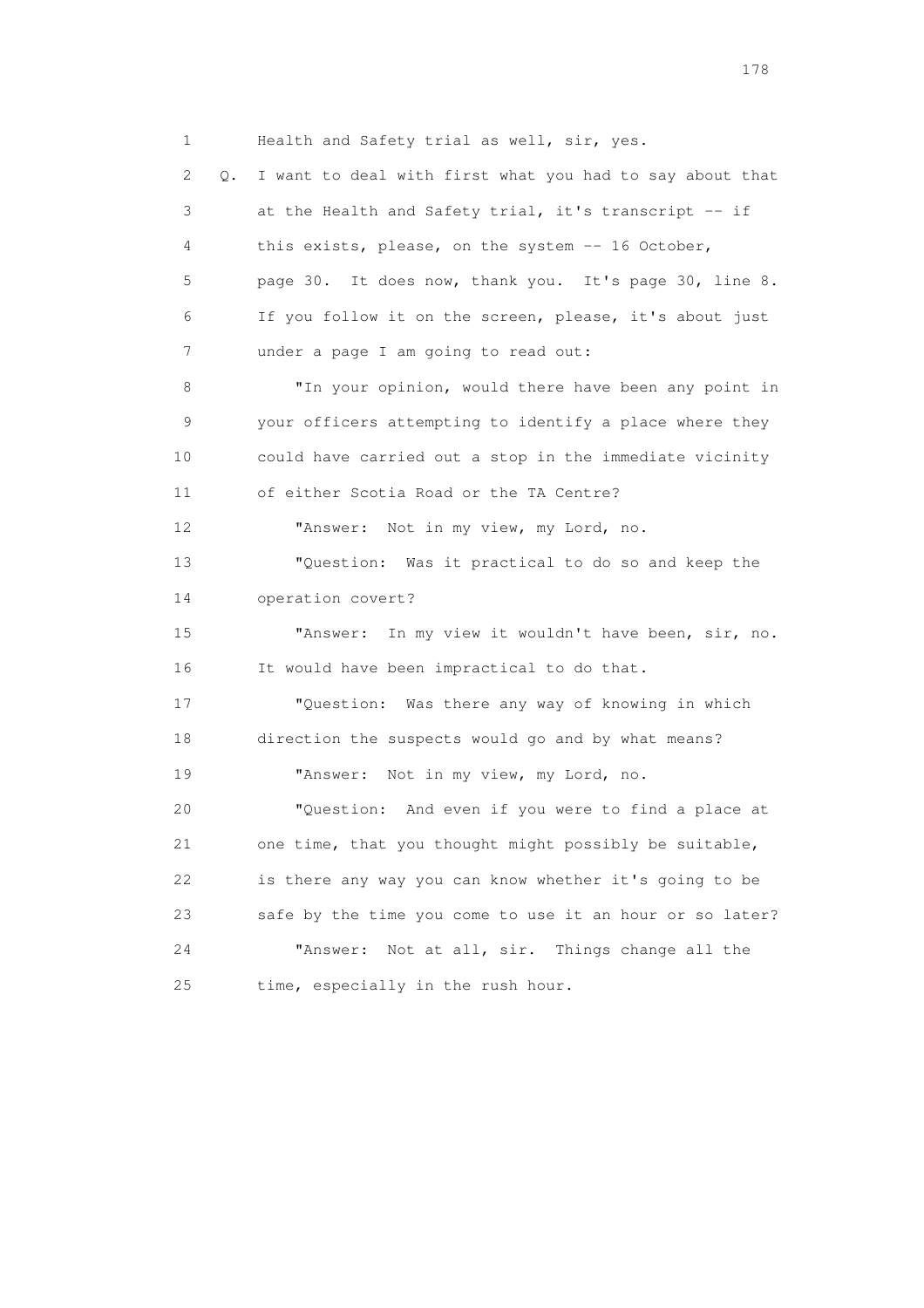1 "Question: So will you consider this for us: would 2 it make an operation safer or more dangerous to attempt 3 to find a predetermined site for a stop in circumstances 4 like these? 5 "Answer: That's a very difficult question to 6 answer, my Lord, but in my view, bearing in mind that 7 this was a covert operation and one of

 8 intelligence-gathering at that phase, I mean, if we 9 deployed on that type of operation, we would compromise 10 the covert integrity of the operation completely, and by 11 doing so, potentially raise the risk to the public as 12 a result of that."

13 That was a year ago, Ralph.

14 A. Yes, sir.

 15 Q. You have had a year to consider this proposition, and no 16 doubt you have followed, I'm not suggesting word for 17 word the evidence that has been called at the inquest, 18 but some of the evidence?

19 A. Yes, sir.

20 Q. Is that still your view today?

21 A. Very much so, sir, yes.

 22 Q. The very idea that a predetermined stop place should 23 have been fixed between the green and the TA Centre is 24 not one that an experienced police officer would agree 25 with?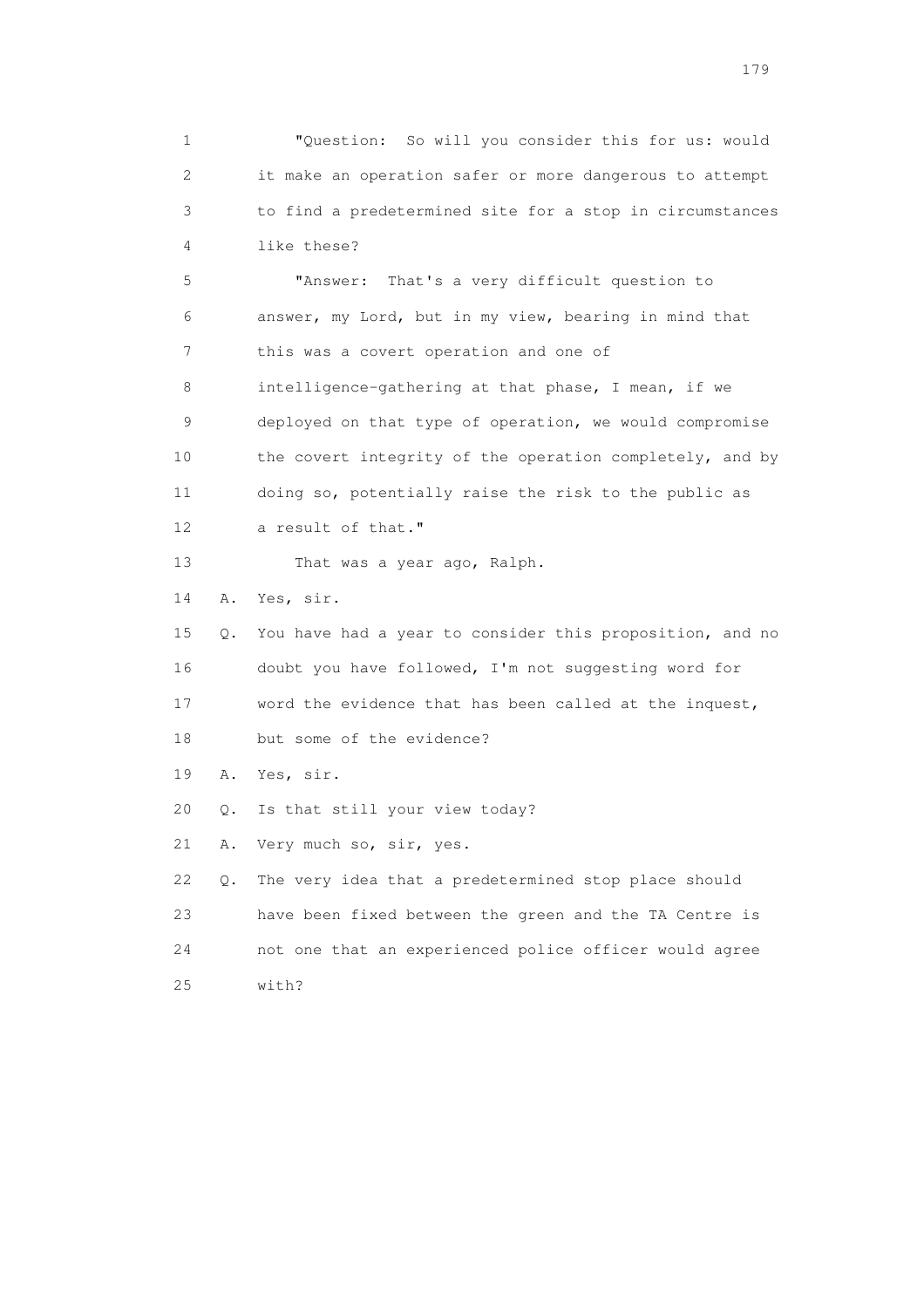- 1 A. Too many assumptions, sir. Assumption that he's going 2 to go that way, the assumption that --
- 3 Q. Assumption number one, he's going to come out and turn 4 left?
- 5 A. Exactly, sir, yes.
- 6 Q. He might turn right?
- 7 A. Might go on a bike, loads of things, sir.
- 8 Q. Another assumption inherent in that suggestion is that 9 by that stage the person would have been identified to
- 10 a degree at which it was regarded sensible and
- 11 proportionate to have an armed stop?
- 12 A. Absolutely, sir, identification was crucial.
- 13 Q. Too many assumptions?
- 14 A. Yes, sir.
- 15 Q. You agree?
- 16 A. I do, sir, yes.
- 17 Q. Training.
- 18 SIR MICHAEL WRIGHT: How much more do you have, Mr Horwell? 19 I have had a request, that's all.
- 20 MR HORWELL: Certainly under five minutes, and I would have
- 21 thought two or three. I am happy to break now.
- 22 SIR MICHAEL WRIGHT: I was going to break when the next
- 23 witness came in. Can you hang on? Say quickly. Keep
- 24 it as quick as you can.
- 25 MR HORWELL: Speed up again with your answers, Ralph.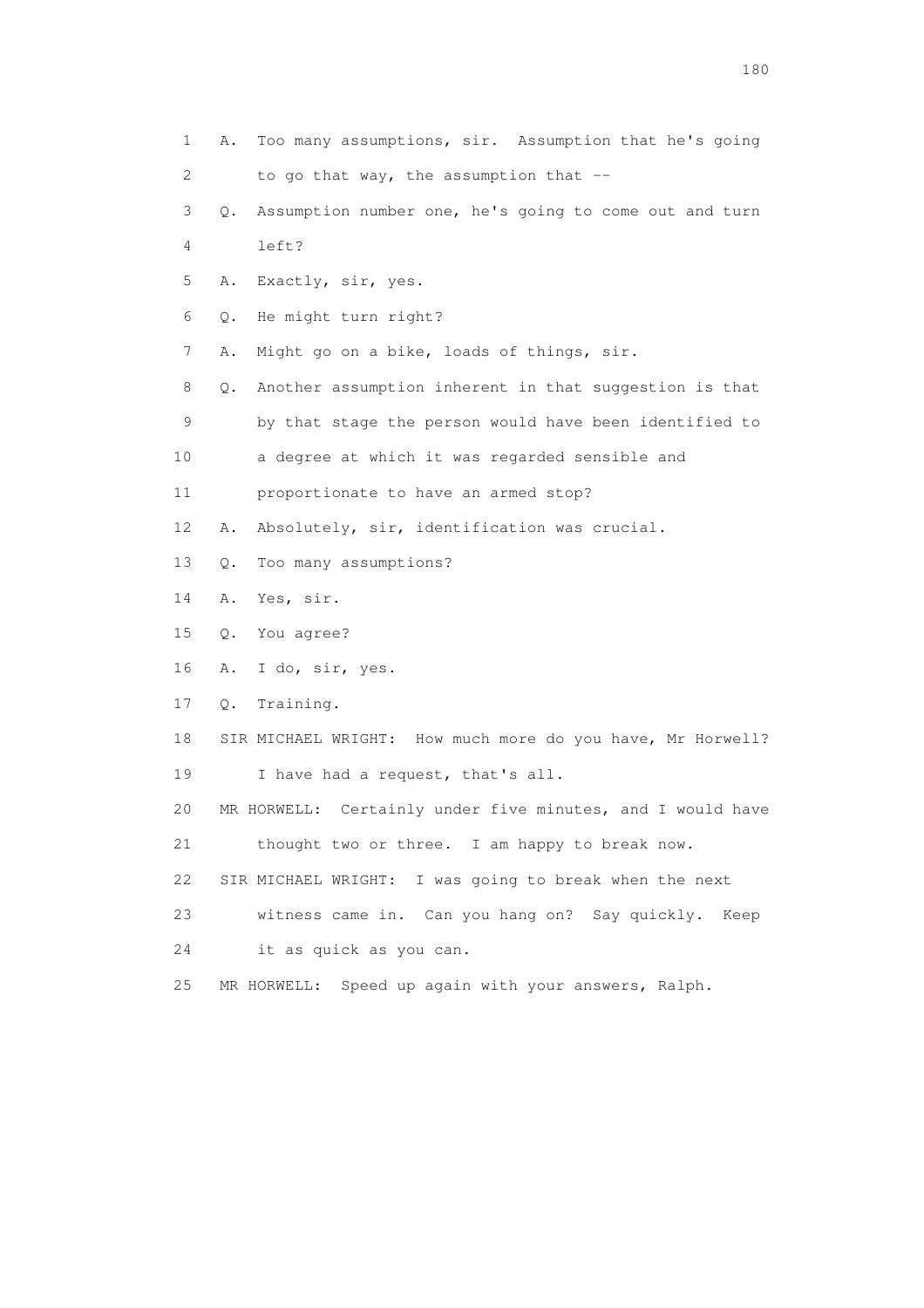1 Training. You have been asked about how officers 2 could be prepared or trained for circumstances such as 3 these, and is it part of the training of CO19 officers 4 that there is in fact no reliable profile of a suicide 5 bomber? 6 A. None, sir, not that I am aware of or anyone else in my 7 fraternity, sir, no. 8 Q. Anything is possible? 9 A. Anything's possible, sir, yes. 10 Q. The witness before you spoke of the comparative ease 11 with which police officers may deal with a suicide 12 bomber from a control point, and obviously we can all 13 understand the relative ease of dealing with somebody 14 who is showing the bomb strapped to their chest. But in 15 circumstances such as existed on 22 July, the very idea, 16 thought of stopping a possible suicide bomber on a busy 17 street, in a busy bus, in a busy station concourse, or 18 on a busy platform or train; there are no easy answers, 19 Ralph, do you agree? 20 A. As long as I have been doing this job, sir, I haven't 21 found any. I can't think of any. We would be doing 22 them if there was. 23 Q. I was going to ask you, are you aware of anyone or any 24 country on earth that has an answer to that dilemma? 25 A. None of them, sir.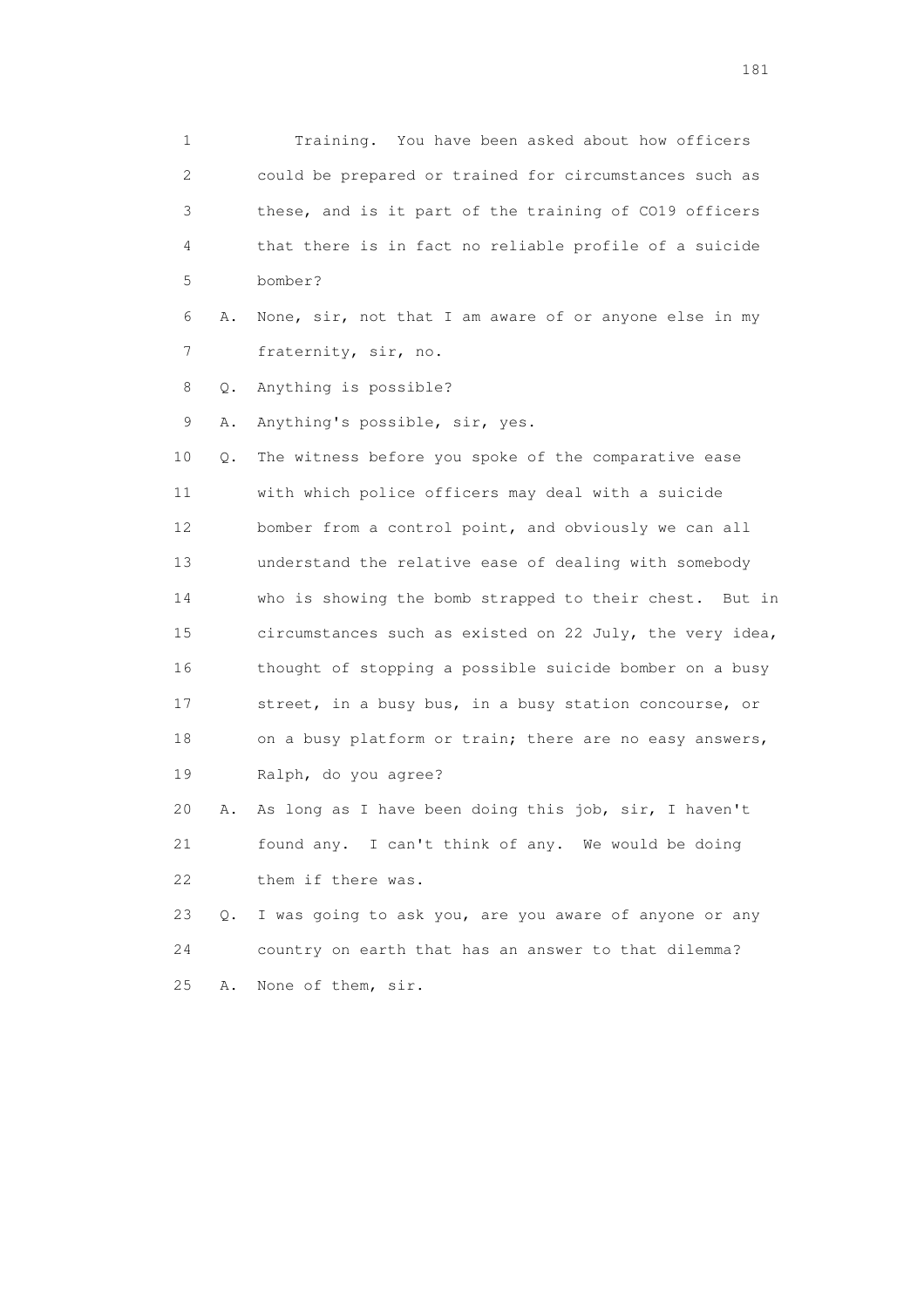1 Q. The word "stop" in the circumstances that existed on 2 22 July plainly means intervene and detain? 3 A. Yes, sir. You mean in relation to, "Stop him getting on 4 the tube"? 5 Q. Yes. 6 A. Yes, sir that was my understanding, yes. 7 Q. I want to read this to you, Ralph, please and ask you 8 whether you regard this as nonsense; do you understand? 9 A. Yes, sir. 10 Q. "To a firearms officer, 'stop' can mean shoot him dead"? 11 A. No, it wouldn't mean that to me, sir, no. 12 Q. Nonsense? 13 A. I think so. 14 MR HORWELL: Thank you. 15 SIR MICHAEL WRIGHT: Thank you. Ms Leek, how long? 16 MS LEEK: A few minutes. 17 SIR MICHAEL WRIGHT: Let us have a break now. Five past. 18 (3.57 pm) 19 (A short break) 20 (4.08 pm) 21 (In the presence of the jury) 22 SIR MICHAEL WRIGHT: Mr Hough, I don't think we can go 23 beyond this witness tonight. 24 MR HOUGH: No, sir. After the jury have gone, we may need 25 to have a few minutes with the lawyers.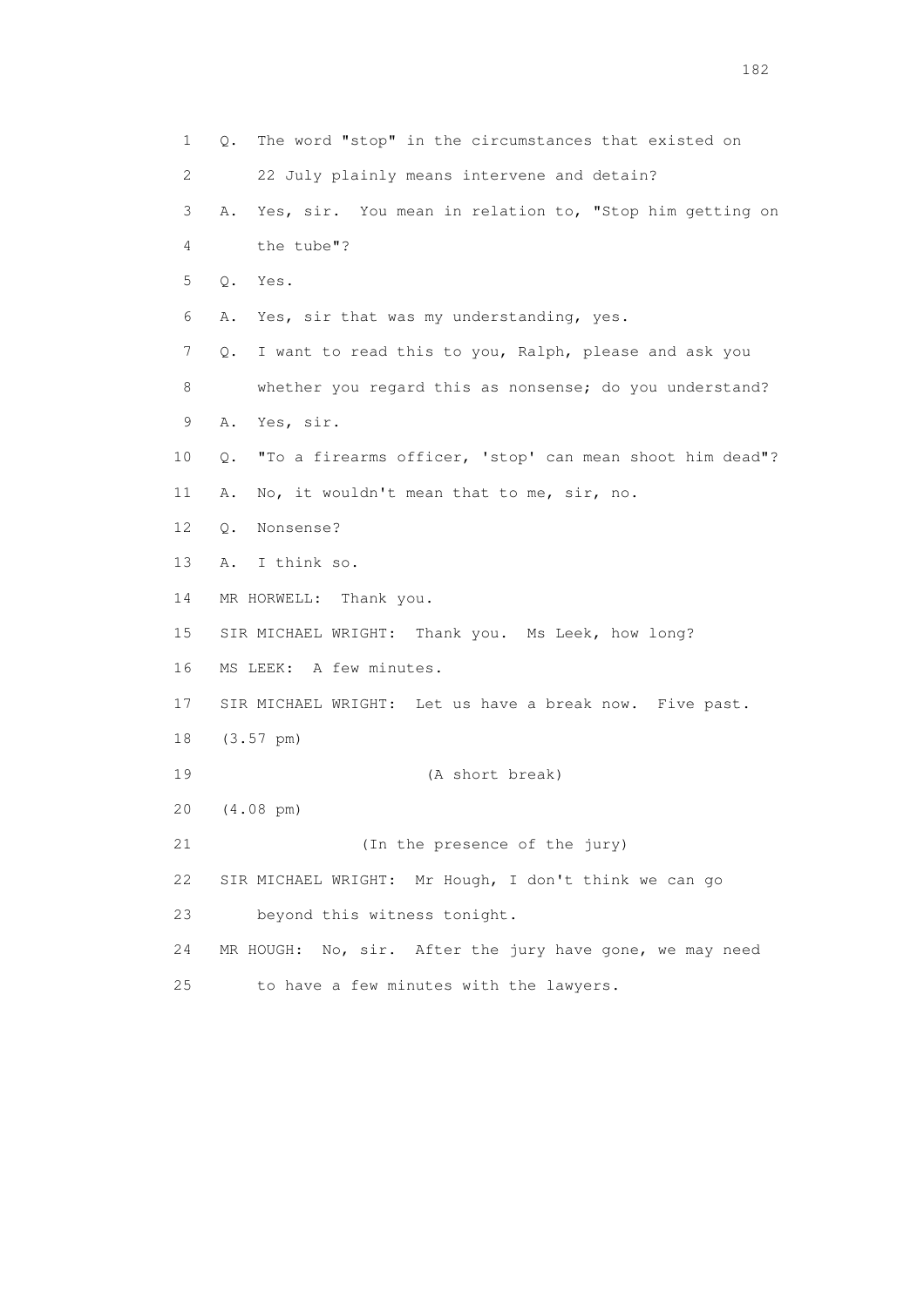1 SIR MICHAEL WRIGHT: That's all right, I was just going to 2 say, tell whoever is looking after Terry that he need 3 not stay here tonight. 4 MR HOUGH: Thank you, sir. 5 SIR MICHAEL WRIGHT: Yes, Ms Leek. 6 Questions from MS LEEK 7 MS LEEK: Ralph, I just have a couple of very short points 8 to deal with with you. 9 You made contemporaneous notes in a notebook on the 10 morning? 11 A. Yes, ma'am, I did. 12 Q. That's at page 7874 if that can be brought up. In fact 13 the first page has been redacted as not being relevant, 14 but if we go to page 7878, you made notes -- sorry, 15 I have different numbering. Over two pages. You made 16 notes during the briefing at the time of the warning 17 given, and that was where you say "warning 9.15", that's 18 the legal position that's given out about individual 19 officer responsibility? 20 A. That's absolutely right, ma'am, yes. 21 Q. Then you have made a note of questions that were asked: 22 **"**Have they access to explosives?" 23 Then there is discussion about lower limbs? 24 A. Yes, ma'am. 25 Q. That relates to the devices that were used on the 7th,

183 and the contract of the contract of the contract of the contract of the contract of the contract of the contract of the contract of the contract of the contract of the contract of the contract of the contract of the co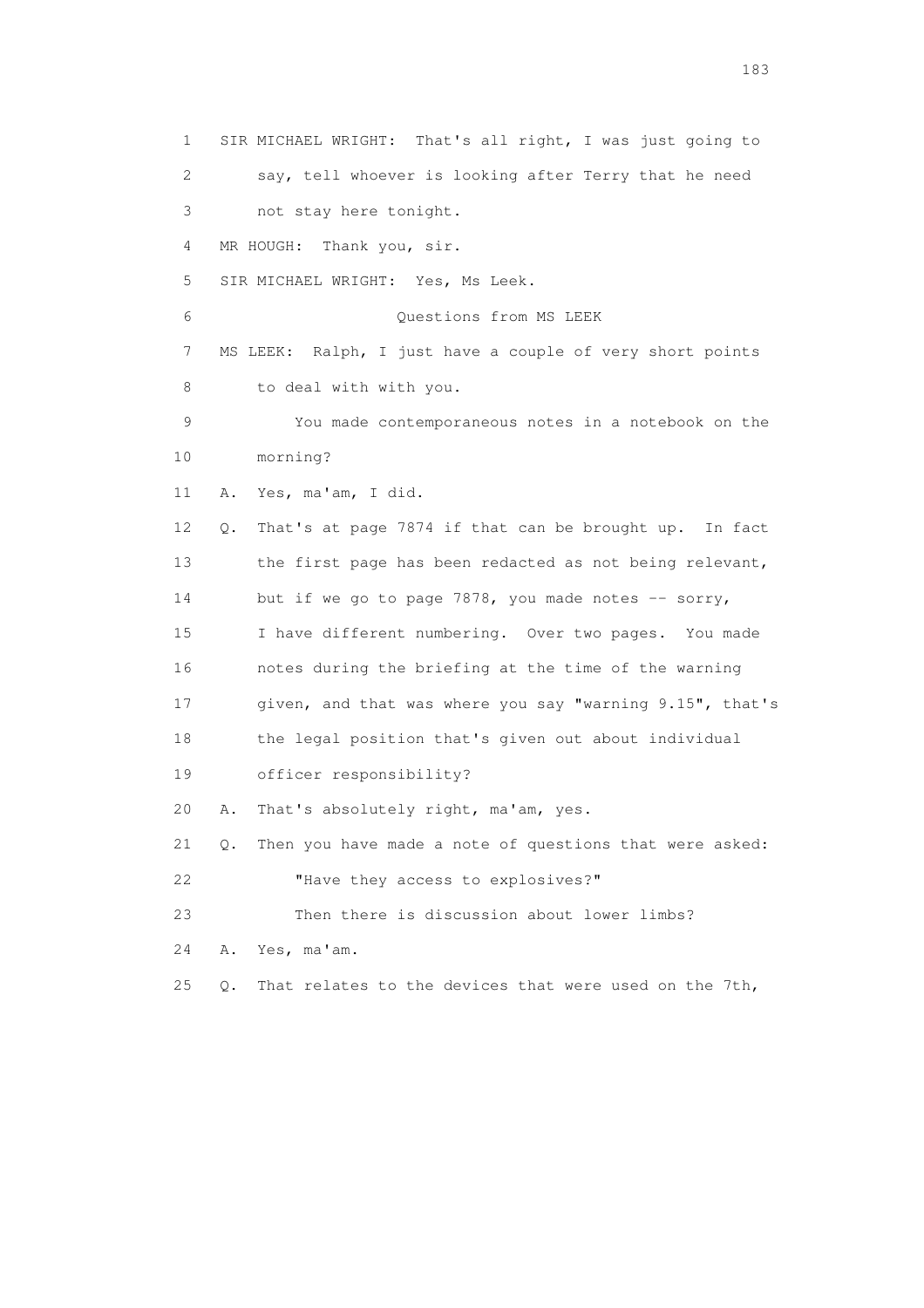1 I think? 2 A. Yes, that's correct, yes. 3 Q. Then: 4 "If devices initiated, time of detonation." 5 A. Yes, ma'am. 6 Q. Then you specifically write here: 7 "Easily concealed on body". 8 A. Yes, ma'am. 9 Q. "Easily detonated". 10 A. Yes, ma'am. 11 Q. That related to the discussion of the way in which 12 suicide bombers could have the devices around their body 13 concealed under clothing? 14 A. Yes, ma'am, that's correct, yes. 15 Q. And the ease at which those could be detonated? 16 A. Yes. 17 Q. The ease with which those could be detonated. 18 The only other matter I want to deal with you with 19 is at the Health and Safety trial on October 16 last 20 year, I think it's page 47, line 17, you went through 21 the lines of your second statement that Mr Stern went 22 through with you, and you said that, despite the outcome 23 you were very proud of the officers that day? 24 A. I was, ma'am, yes. 25 Q. Do you stand by that?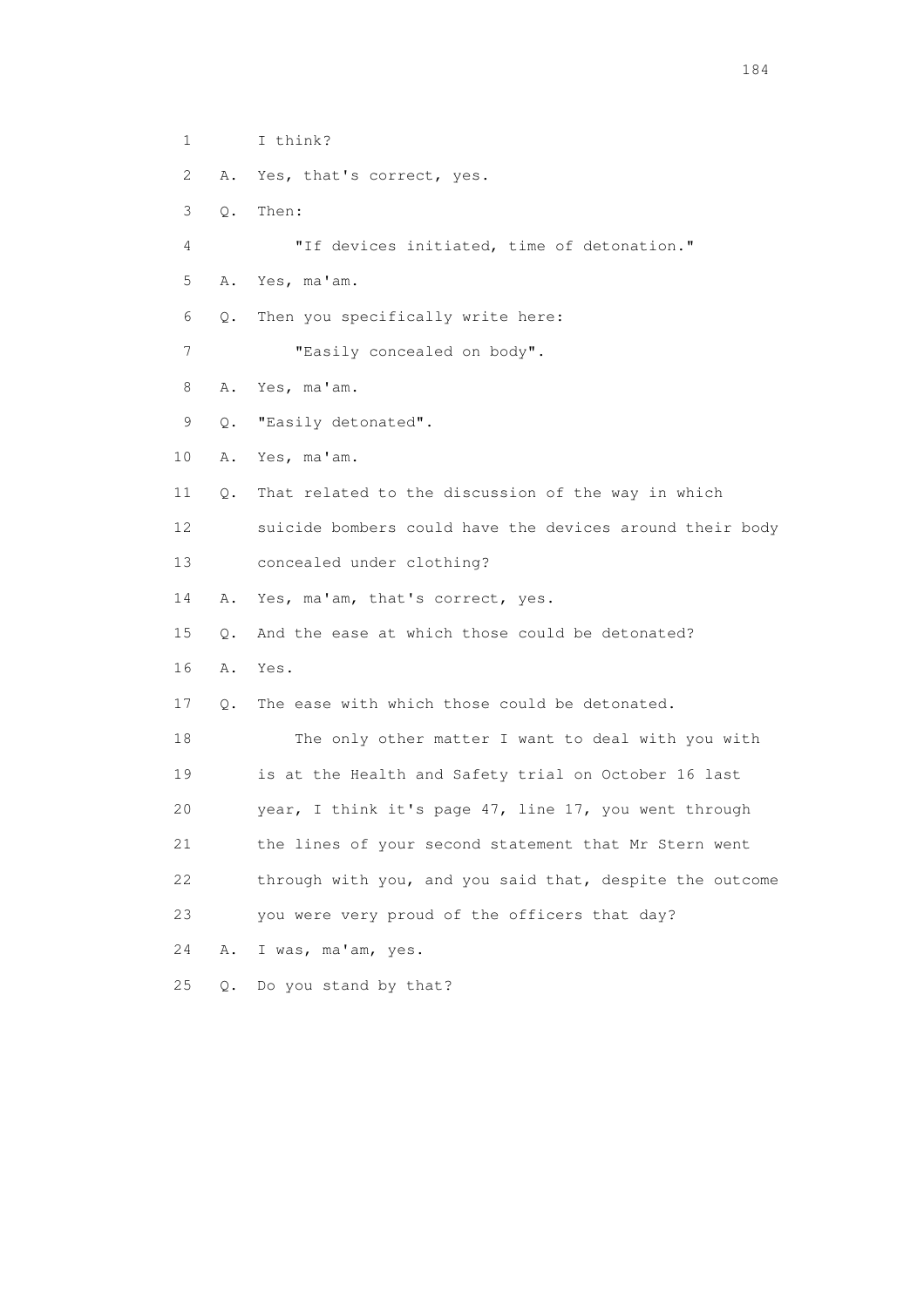1 A. I do, ma'am, and can I just quantify it quickly, I won't 2 be long, but it's just -- I realise the outcome was 3 tragic, and it was tragic and it was a terrible thing 4 that happened that day, but it shouldn't detract from 5 the fact that those officers ran down believing that 6 they were going to deal with a suicide bomber and they 7 didn't hesitate in the slightest and they didn't 8 question it, they just went down there and did it, and 9 that's why I was proud of them that day, because they 10 did what they were supposed to do. 11 MS LEEK: Thank you. 12 SIR MICHAEL WRIGHT: Thank you. Mr Hough. 13 Further questions from MR HOUGH 14 MR HOUGH: Yes, just one matter to deal with, Ralph. When 15 I asked you questions earlier, you said that you thought 16 that your team could perform the stop at any time after 17 when you heard that the subject was definitely your man. 18 A. Sir. 19 Q. It's been put to you that at that time he was still on 20 the bus and you didn't know if or where he would get off 21 the bus? 22 A. No, that's true, sir. 23 Q. You agreed with that? 24 A. Yes, sir. 25 Q. You also said under examination from other lawyers that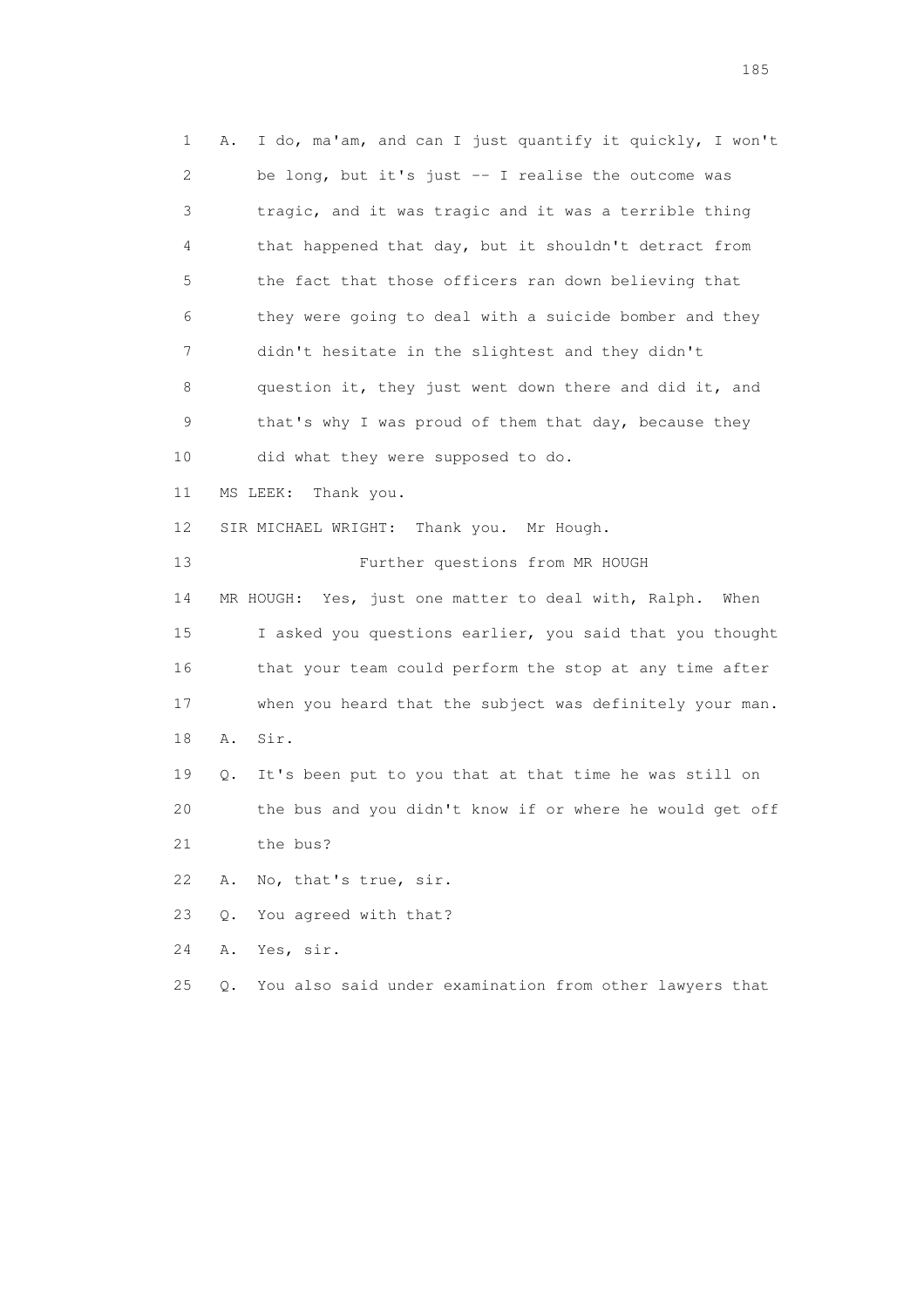1 you thought state amber could and should have been 2 called earlier? 3 A. If they wanted us to do an intervention, sir, yes. 4 Q. If state amber had been called earlier, it would have 5 been for you to decide when to call state red? 6 A. Yes, that's correct, sir, yes. 7 Q. At what stage would you have called state red? 8 A. Well, it's very difficult for me to tell you that now, 9 sir, because it would depend very much on the 10 circumstances at the time, the traffic, the people and 11 so I can't really make that judgment now, sir. 12 SIR MICHAEL WRIGHT: Could you have done it before you knew 13 where he was? 14 A. No, sir. 15 MR HOUGH: From what you were hearing over the surveillance 16 at the time, what message, at what point in the message 17 trail do you think it would have been sensible to call 18 state red: when he was getting off the bus, when he was 19 walking towards the tube station, when he was entering 20 the tube station? 21 A. Again if we are talking about specifics now, sir, as he 22 got off the bus, then I would have called state red. 23 Q. It was also put to you that a challenge, an armed 24 intervention, dealing with a suspected suicide bomber in 25 a public area is exceptionally dangerous whether it's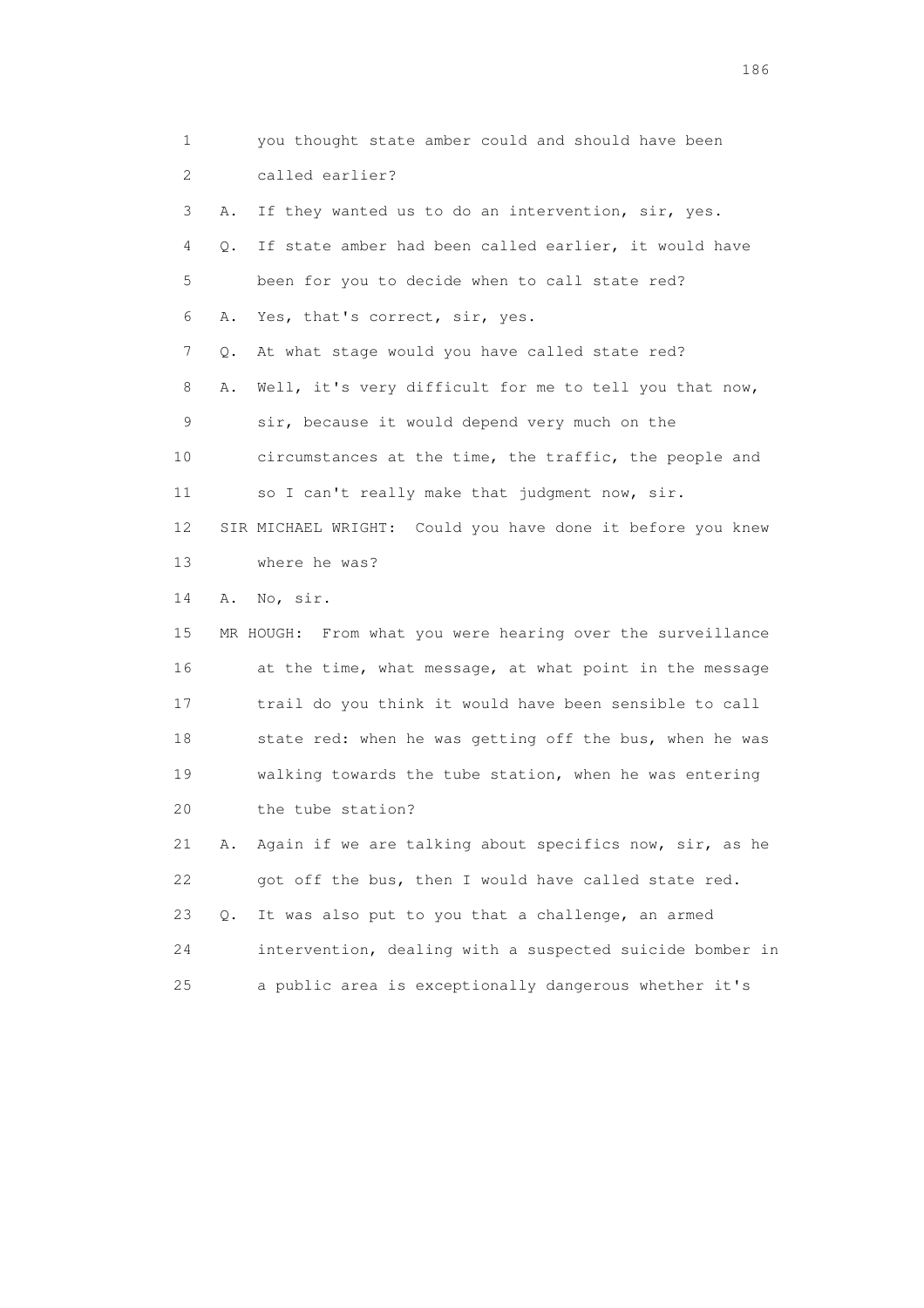1 outside a tube, inside the concourse, wherever?

2 A. Yes, sir.

 3 Q. But if you had called state red, if you had been 4 responsible for directing your officers to perform the 5 intervention, where would you have wanted to perform the 6 stop, given that it was an invidious choice, when the 7 man was walking from the bus to the tube, when he was 8 outside the tube, when he was in the concourse, or when 9 he was down the escalators?

 10 A. That's a very difficult question to answer now, sir, you 11 must accept that. The ideal spot would have been 12 probably in the middle of Binfield Road, I would 13 suggest.

14 SIR MICHAEL WRIGHT: Middle of, sorry?

 15 A. Binfield Road, sir. The reason I say that is because, 16 when you do the intervention, specifically in this 17 scenario, what you want to try to do is create a sterile 18 gap around the man or the woman that you are actually 19 going to do the intervention on. It's not ideal, not by 20 any stretch of the imagination, but it's probably the 21 best or the lesser of the evils that were about at that 22 particular time. So do we let him get on the tube or do 23 we do it in the street? I would probably go for doing 24 it in the street. It gives a bit of distance for the 25 firearms officers, so a bit of safety for them. If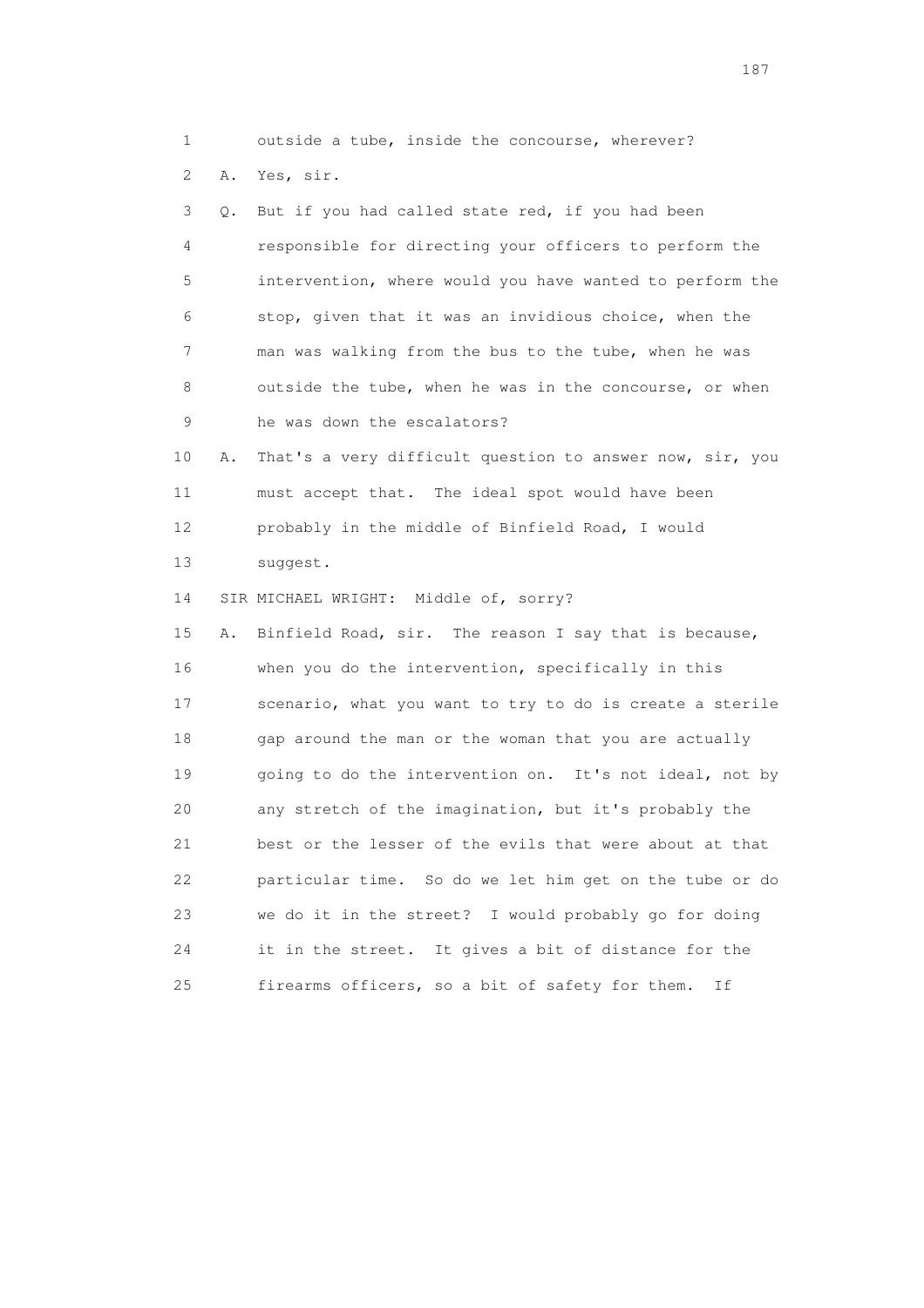1 there is any cover there they can get behind it. They 2 can verbally challenge the suspect and shout out and let 3 them know there is armed police there, but also it means 4 we can control the public. So we can shout at the 5 public and say: look, get out of the way, we are armed 6 police officers; and create a kind of sterile gap, if 7 you like, between the suspect and the firearms officers.

 8 Now, I am not saying that there is no risk of 9 detonation, and as we have already discussed, there is 10 a risk of detonation as soon as you go overt and let 11 them know that you are there. However, I think if he 12 did detonate, the casualties -- it's all about risk 13 management, isn't it? The casualties would probably be 14 less in the street, that kind of sterile area, than they 15 would be in an enclosed tube station. That would have 16 been my view.

 17 Q. Can I finally put to you one other invidious choice. 18 Which is the greater of these two evils: a challenge in 19 a concourse of a tube station at that time in the 20 morning, with the number of people around that we have 21 seen on the CCTV; or a challenge down in a tube train at 22 that time of the morning?

 23 A. I really can't give you an answer to that, sir, because 24 it depends how many people are there, you know. One 25 minute the platform, as you know yourselves, could be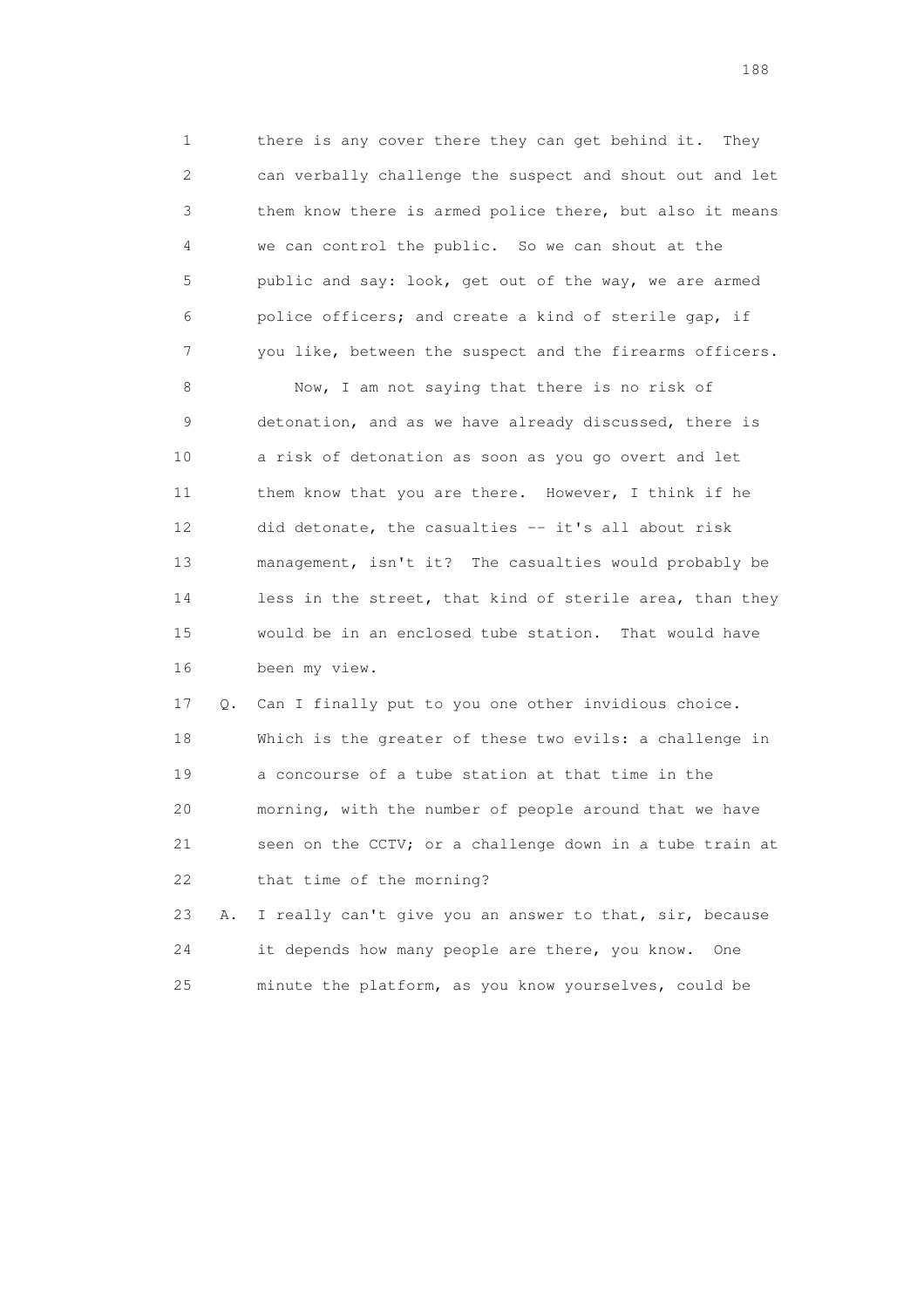1 packed with people, and the foyer could be empty, so 2 I really couldn't tell you. 3 SIR MICHAEL WRIGHT: All depends on circumstances. 4 A. Absolutely, sir, yes. 5 MR HOUGH: On that day, placing yourself back in that 6 position, which of those two would you have chosen? 7 Would you have held back until he had gone down further 8 into the tube station or would you have tried to perform 9 the stop at as early a stage as possible? 10 A. I would have tried to perform the intervention as soon 11 as I possibly could, sir. 12 MR HOUGH: Thank you very much. Those are my questions. 13 Ouestions from THE CORONER 14 SIR MICHAEL WRIGHT: Following that last one up, what we 15 were told by one witness, I suspect you will probably 16 agree, that it's really a different factor between the 17 concourse up above and the platform down below; I looked 18 it up the other day, Stockwell is in fact a junction 19 between the Northern Line and I think the Victoria Line. 20 The problem that another witness identified was that 21 once he had gone down the escalators the chances of 22 losing him would be far higher. 23 A. Yes, sir, that's true. 24 SIR MICHAEL WRIGHT: Would that be right? 25 A. Yes, sir, because you know, you don't know what platform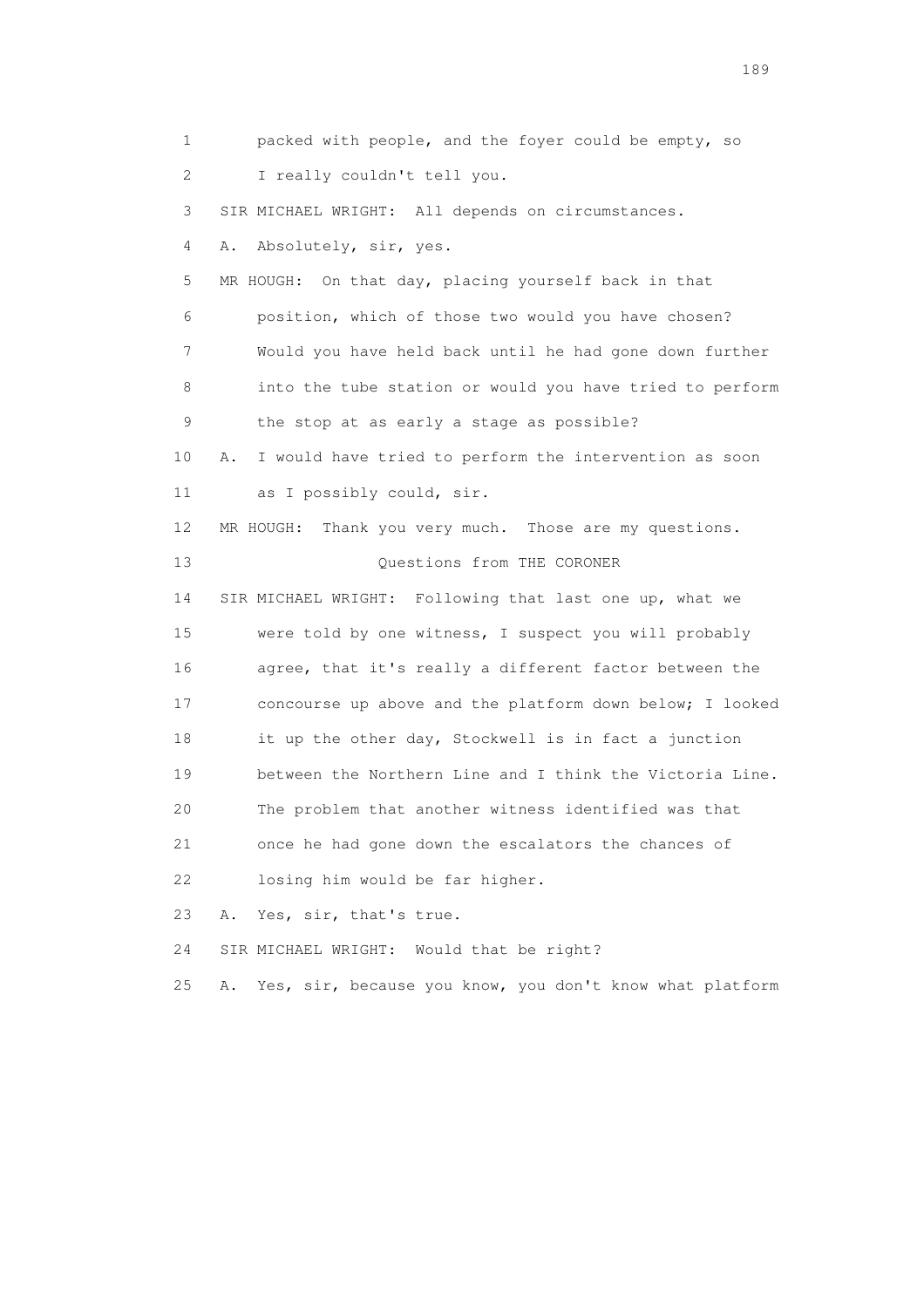1 he's --

 2 SIR MICHAEL WRIGHT: You don't know which way he's going to 3 go.

 4 A. You don't know what train he is going to get on. That's 5 exactly right, sir.

 6 SIR MICHAEL WRIGHT: If he is just lucky and catches a train 7 just about to go out, he may disappear altogether.

 8 A. On that particular day, sir, had it not been for the 9 surveillance officer holding the door open --

 10 SIR MICHAEL WRIGHT: That train would have gone out. That's 11 the point.

12 A. Yes.

13 SIR MICHAEL WRIGHT: It's really on that basis that the

14 concourse is a better place to do it --

 15 A. Certainly better than letting him go down the stairs, 16 sir, but again it's all about assessment and the amount 17 of people that are there at the time.

 18 SIR MICHAEL WRIGHT: Yes, that's another factor. If you 19 were lucky enough to strike a time when the platforms 20 were empty, it might have been a different kettle of 21 fish.

 22 A. That's exactly right, sir. Of course, you never know, 23 there could have been a bus full of schoolchildren 24 suddenly turn up and all get out and walk on the 25 concourse.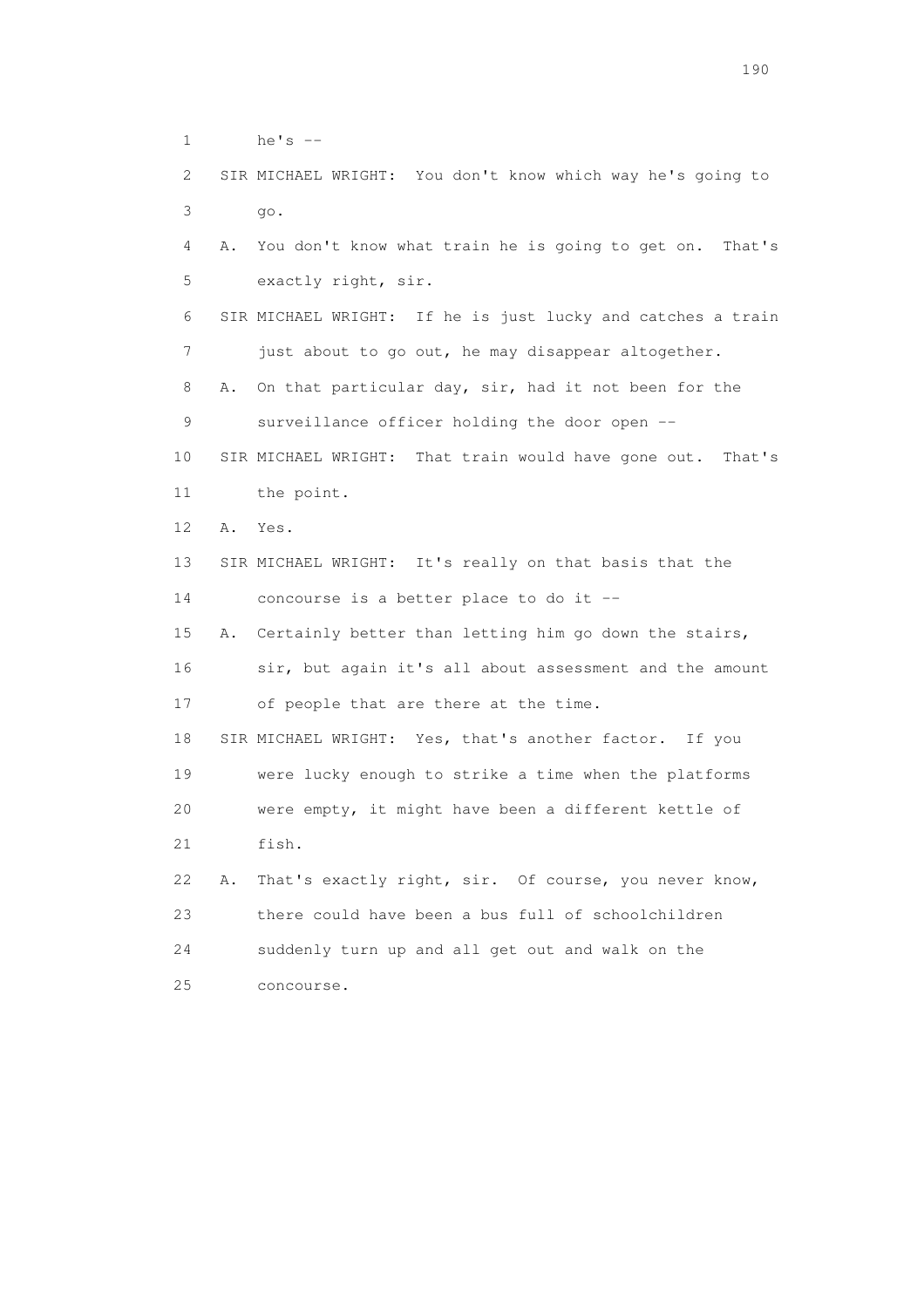1 SIR MICHAEL WRIGHT: Thank you very much indeed. That's 2 all, and as soon as the ushers can get you out you are 3 free to go. 4 A. Thank you, sir. 5 SIR MICHAEL WRIGHT: Ladies and gentlemen, so are you. 6 Thursday, 10 o'clock. 7 (The witness withdrew) 8 (4.20 pm)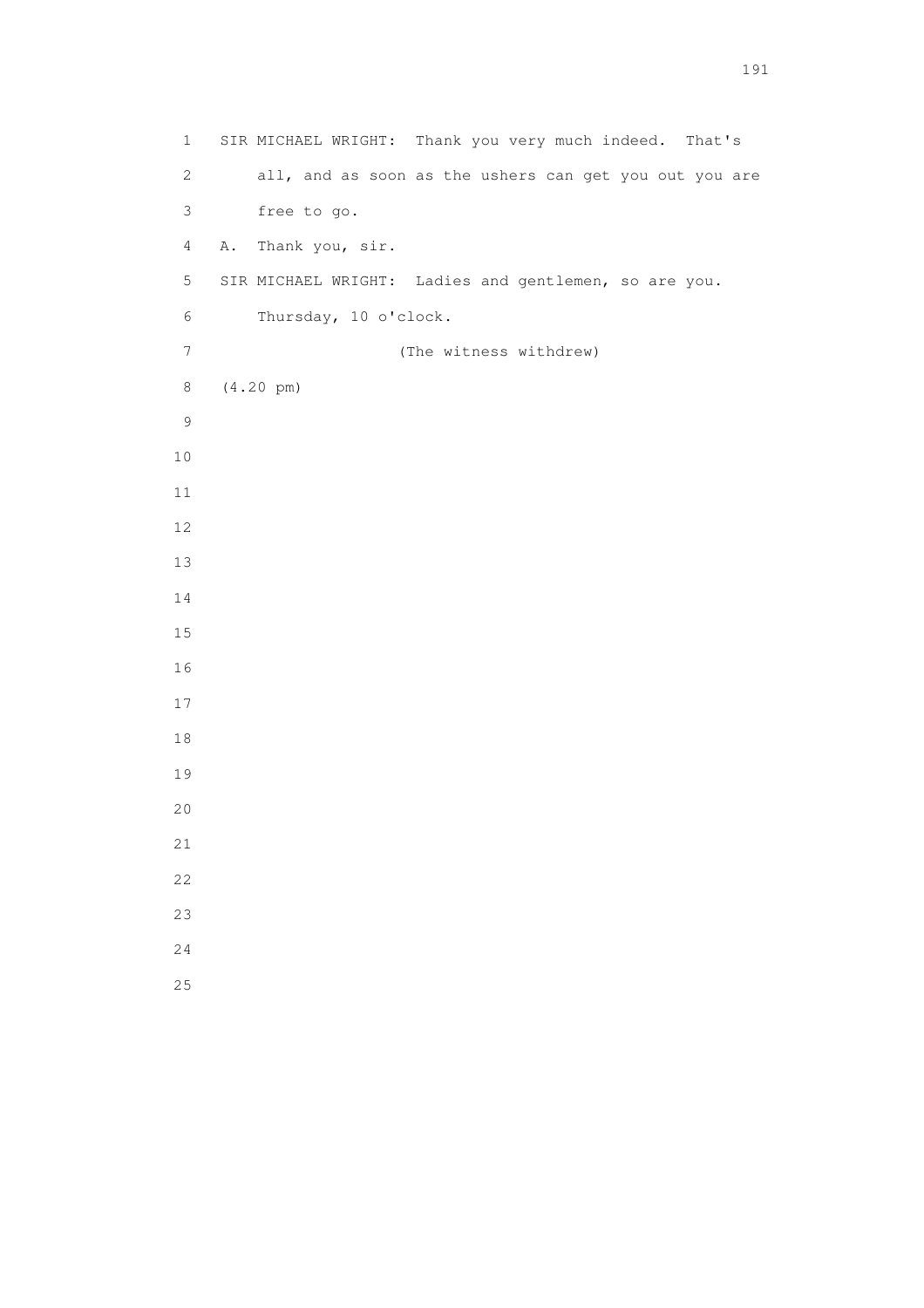| $\mathbf 1$  | INDEX                               |      |
|--------------|-------------------------------------|------|
| $\mathbf{2}$ |                                     | PAGE |
| $\mathbf{2}$ |                                     |      |
| 3            | CODENAME "C5" (continued)           | 1    |
| 4            |                                     |      |
| 5            | Questions from MR HOUGH (continued) | 1    |
| 6            |                                     |      |
| 7            | Questions from MR MANSFIELD         | 21   |
| 8            |                                     |      |
| 9            | Questions from MR GIBBS             | 55   |
| 10           |                                     |      |
| 11           | Questions from MR PENNY             | 56   |
| 12           |                                     |      |
| 13           | Questions from MS LEEK              | 65   |
| 14           |                                     |      |
| 15           | Questions from THE CORONER          | 71   |
| 16           |                                     |      |
| 17           | Further questions from MR HOUGH     | 75   |
| 18           |                                     |      |
| 19           | CODENAME "RALPH" (sworn)            | 79   |
| 20           |                                     |      |
| 21           | Ouestions from MR HOUGH             | 79   |
| 22           |                                     |      |
| 23           | Questions from MR MANSFIELD         | 112  |
| 24           |                                     |      |
| 25           | Questions from MR GIBBS             | 158  |